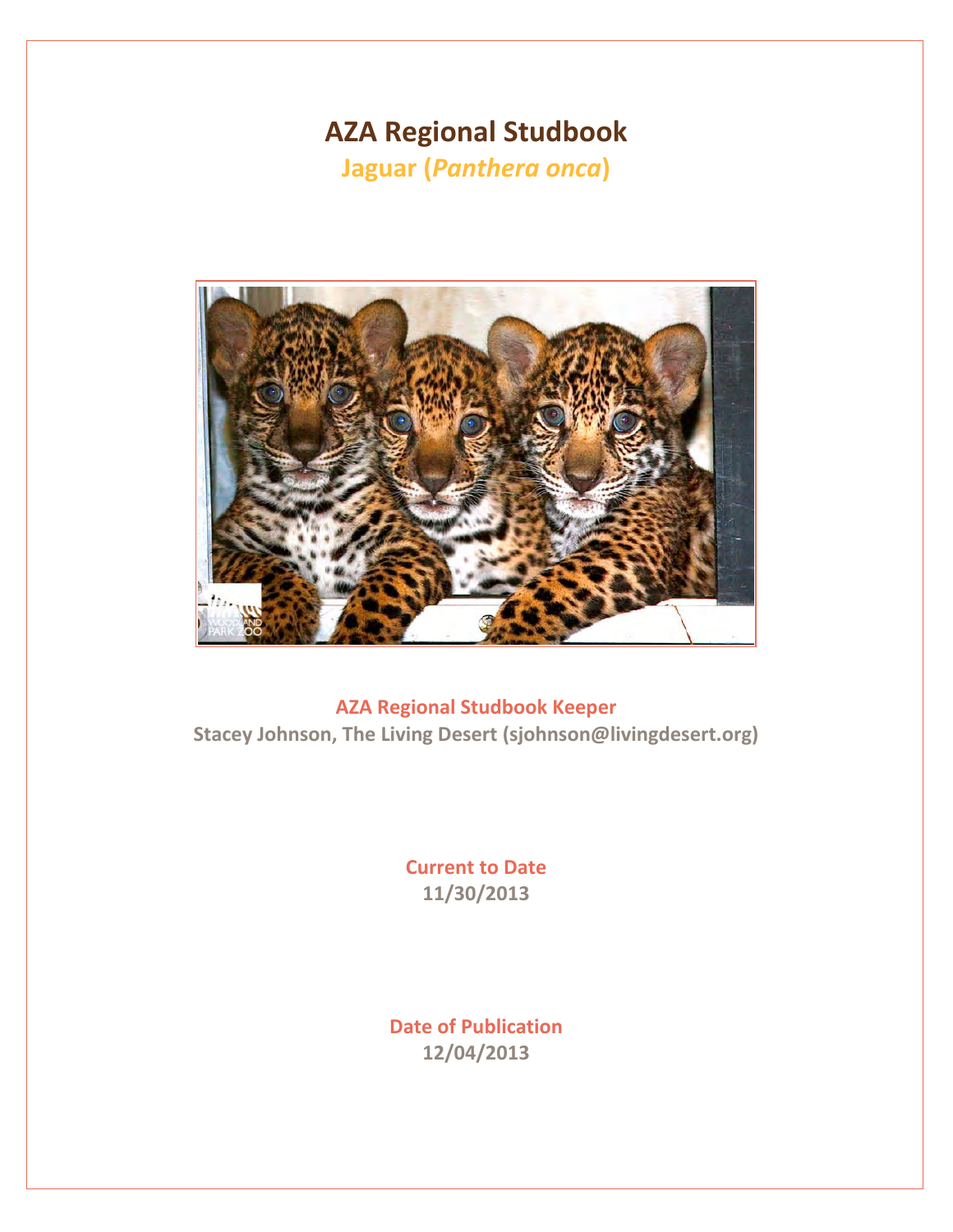# **Table of Contents**

| 2   | Introduction                            |
|-----|-----------------------------------------|
| 2   | Taxonomy                                |
| 2   | Description                             |
| 4   | <b>Protection and Population Status</b> |
| 4   | Importance to People                    |
| 5   | References                              |
| 6   | Jaguar Studbook Management              |
| 6   | Scope                                   |
| 6   | Currentness                             |
| 6   | Studbook History                        |
| 7   | Description of Data Fields              |
| 7   | <b>Data Conventions</b>                 |
| 9   | Living Population                       |
| 21  | <b>Historical Population</b>            |
| 90  | <b>Current Institutions</b>             |
| 96  | <b>Historical Institutions</b>          |
| 125 | Studbook Disclaimer                     |
|     |                                         |

Cover Photo Credit: Jamie Delk, Woodland Park Zoo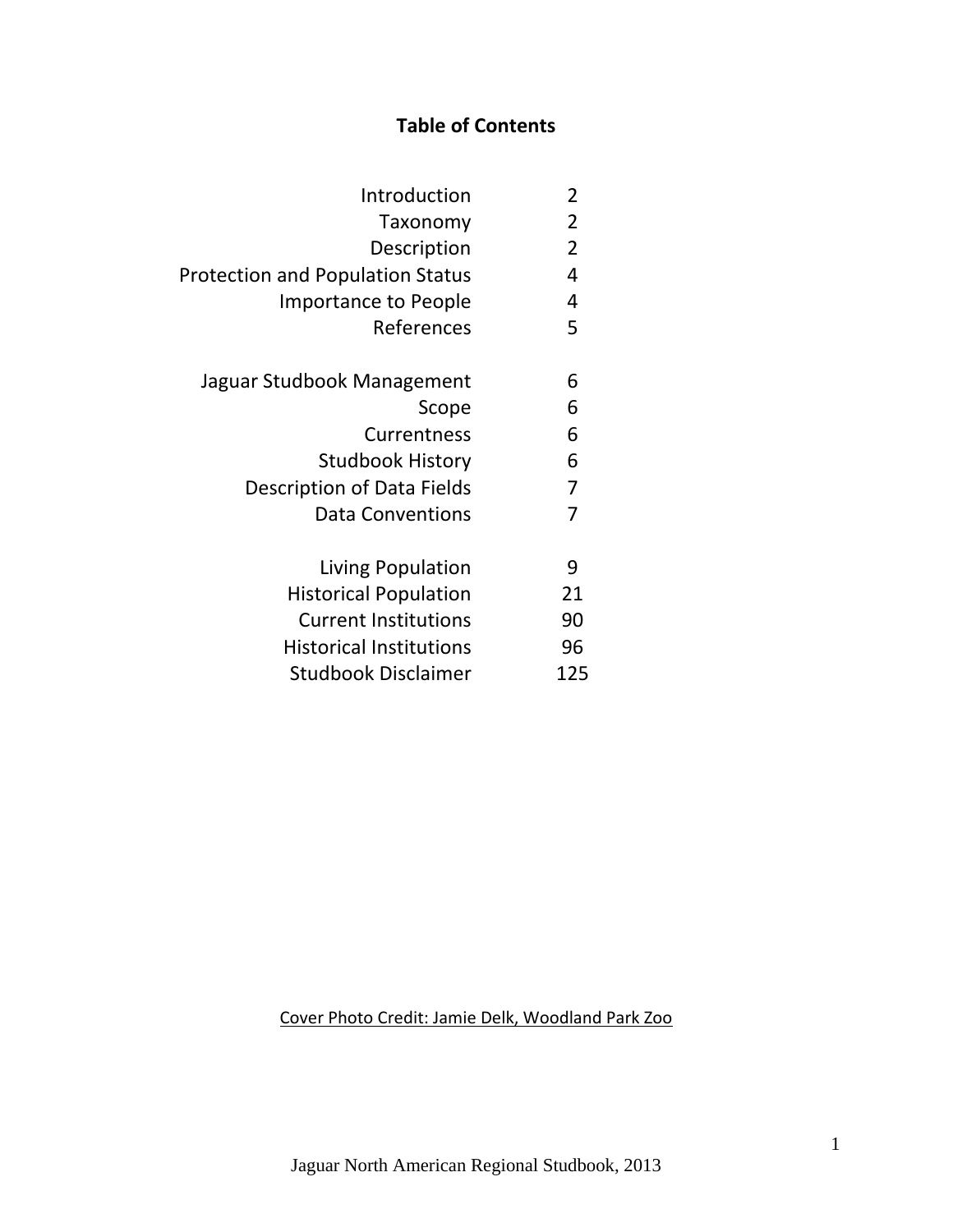#### **Introduction by Stacey Johnson, The Living Desert**

#### **Jaguar** *Panthera onca* **(Linnaeus, 1758)**

#### **Taxonomy**

Kingdom‐Animalia (Animals)

Phylum‐Chordata (Animals with a physically supported dorsal nerve cord)

Class‐Mammalia (Endothermic [warm‐blooded] vertebrate animals with hair, a muscular diaphragm separating the thoracic and abdominal cavities, that produce milk and, in most cases, that give live birth to their young.)

Order‐Carnivora (Mammals with dental, sensory and digestive adaptations specialized for consuming other animals as prey.)

Family‐Felidae (Carnivores with physical and behavioral adaptations making them identifiable as cats.) Genus‐*Panthera* (Traditional big cats, with vocal adaptations allowing them to roar, but not purr. The genus includes lions, tigers, leopards, snow leopards and jaguars.)

Species‐*Panthera onca* (The only American big cat.)

Regional names<sup>1, 2</sup>: *Jaguar – North America Jaguar, Jaguareté, Tigre, Yaguar* – Spanish‐speaking countries *Onça, Onça pintada, Onça canguçu* – Brazil *Otorongo* – Peru *Penitigri* – Surinam *Tig marqué* – French Guiana *Tiger* – Belize *Tigre mariposo* ‐ Colombia *Balam, Chac‐moól, Zac‐bolay* – modern Maya‐speaking regions The species is called *iawa*, or *iawaraté* by several Amazonian native peoples, including the Achuar and Tupi.<sup>3</sup> It may be that this is the root that gave rise to the name jaguar.

#### **Description**

Physical<sup>2, 4</sup>

The jaguar is the largest cat in the Americas, with a record weight of over 347 pounds (158kg). The largest jaguars have been found in the Brazilian Pantanal region, where in one study the average weight of males was 220 pounds (100kg). Head and body length, without the tail may be up to six feet (1.85m), and the tail can measure 30 inches (75cm) more. Height at the shoulder may be up to 30 inches (75cm).

The jaguar's coat color ranges from pale yellow to reddish brown, with a much paler (often white) underbelly. It has spots on the neck, body and limbs that form rosettes, which contain black markings within them. On the head and underparts, the spots are simple black dots. Black jaguars are not uncommon, and even they possess darker rosette markings that are visible in bright light.

Compared to a leopard, the jaguar is stocky and more powerfully built. The square jaw and prominent cheeks, along with robust, muscular limbs give evidence of immense strength. It has been said that the jaguar is built for power, not speed. While true, this cat also demonstrates surprising stealth and grace in movement.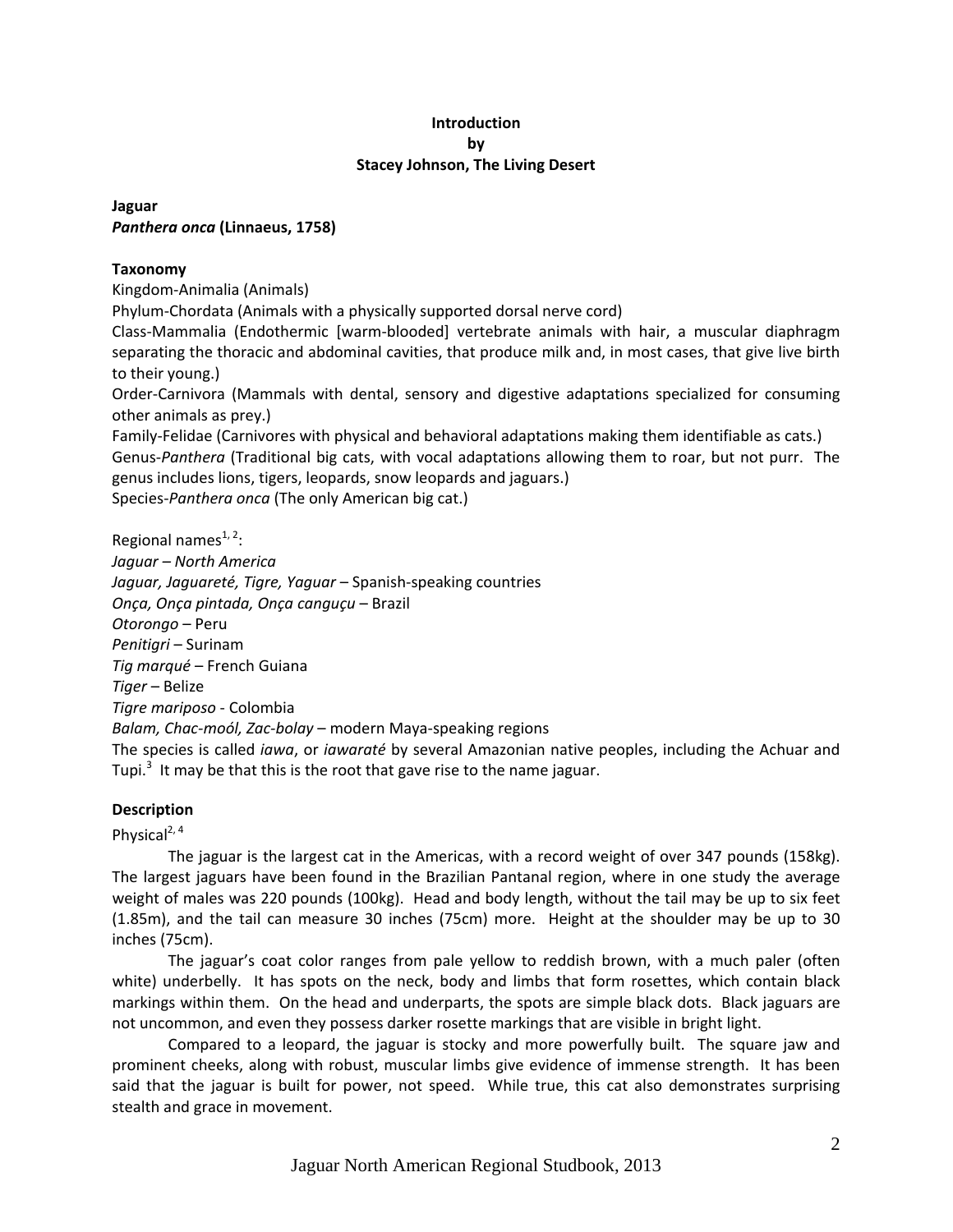#### Habitat/Distribution<sup>4, 5, 6, 7</sup>

First appearing in the fossil record around 2 million years ago, the jaguar has been an American species at least that long. Found throughout what is now the southern United States until about 10,000 years ago, it was eliminated from the U.S. around 1900. In the late 1990s, several sightings in Arizona occurred, prompting renewed interest in the jaguar's northernmost habitat and distribution. The southern edge of its range is now in northern Argentina, but once extended into Uruguay.

Range countries: Argentina, Belize, Bolivia, Brazil, Colombia, Costa Rica, Ecuador, French Guiana, Guatemala, Guyana, Honduras, Mexico, Nicaragua, Panama, Paraguay, Peru, Suriname, United States, Venezuela. Now extinct in El Salvador and Uruguay.

Habitat is variable for the species. It is found from lowland jungle to montane forest, at altitudes of up to 6,500 feet (2,000m) but is seen in wet grassland and arid scrub as well. A preference for water seems evident. The jaguar is an excellent swimmer, and has also been known to patrol ocean beaches preying on buried sea turtle eggs.

Major habitats include Grassland, Lowland tropical rainforest, Montane tropical rainforest, Succulent and thorn scrub, Temperate broadleaf forest, Tropical monsoon and dry forest, Tropical savannah woodland.

#### Biology<sup>1, 2, 4, 6</sup>

The jaguar is a primary predator, at the top of any ecological community in which it resides. Capybara and peccaries are usually listed as its major food source, but tapirs, crocodilians, fish, snakes, birds and many additional species of small mammals are taken too. One probable reason that the jaguar occurs over such a wide geographic range and in a broad variety of habitats is that it is equipped to exploit large and small prey, in water and on land. Unlike its African and Asian cousins, the jaguar is noted for killing prey via a crushing bite to the skull. Its large canines and powerful jaws are also able to break open the shells of turtles and tortoises.

One important cause of the species' persecution by humans is its ability to prey on cattle. It is thought that jaguar populations actually grew during the period when cattle ranches were first established in tropical America. For that reason, many large ranches have employed full-time jaguar hunters to prevent losses of cattle.

Jaguars are mature at approximately three years of age. Like tigers and cougars, females seem to inhabit home ranges of about 15 to 23 mi<sup>2</sup> (25 to 38km<sup>2</sup>). Ranges overlap somewhat, and resident males inhabit territories about twice that size, patrolling through the ranges of several females at a time. Basically solitary, they come together for breeding. Females have an estrous cycle of approximately four weeks, and can breed at any time of year. Gestation is listed as between 93 and 105 days. Litter size is usually fewer than four cubs. Life expectancy in captivity is among the longest of any cat, and lifespans of 23 years have been recorded.

Due, in large part, to much of the jaguar's range being inaccessible to researchers, much remains to be learned about the biology of the species.

#### Behavior $1, 2, 4, 6$

Solitary except when raising cubs, the jaguar patrols its territory or home range searching for food. Traditionally thought of as being nocturnal, radio‐collar tracking indicates that jaguars are active around‐the‐clock but mostly in the hours around sunrise and sunset.

An excellent climber, jaguars make good use of trees. They often drag kills to a secluded or sheltered spot for consumption but do not cover or bury them, as cougars do. It has been said that the jaguar is the only big cat that does not roar, but this is incorrect. The jaguar has an array of vocalizations including mews, grunts and a deep, repetitive "coughing" roar.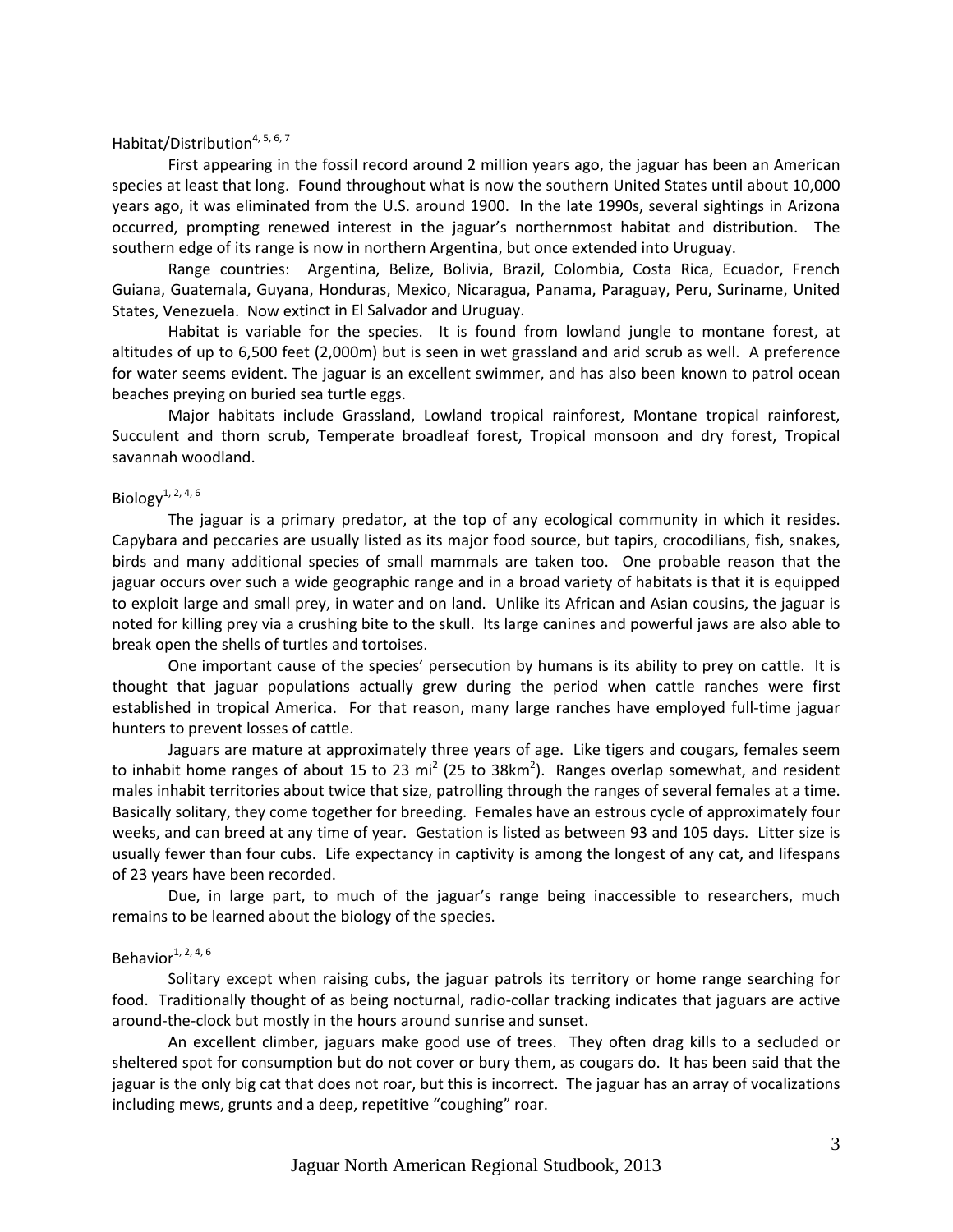#### **Protection and Population Status1, <sup>7</sup>**

The jaguar is listed under CITES (Convention on International Trade in Endangered Species) Appendix I. This means that all international trade in jaguars or their parts is prohibited.

The International Union for the Conservation of Nature (IUCN) lists jaguars as Lower Risk, near‐ threatened.

US Fish & Wildlife Service lists jaguars as Endangered.

Major threats to the species are population fragmentation, deforestation and deliberate elimination.

Overall, the population trend is a decline.

Specifically in range countries, any hunting of jaguars is prohibited in Argentina, Colombia, French Guiana, Honduras, Nicaragua, Panama, Paraguay, Suriname, United States, Uruguay and Venezuela.

Hunting of jaguars is restricted to "problem animals" in Brazil, Costa Rica, Guatemala, Mexico and Peru. Trophy hunting is permitted in Bolivia.

The species has no legal protection in Ecuador or Guyana.

#### Central American populations:

In 1991, Rabinowitz estimated a jaguar population in Belize of 600 to 1000 animals. Aranda estimated in 1990 that 125-180 jaguars were living in Mexico's 4,000 km<sup>2</sup> (2,400 mi<sup>2</sup>) Calakmul Biosphere Reserve, and additional 465‐550 animals in the adjoining Maya Biosphere Reserve in Guatemala, an area measuring 15,000 km<sup>2</sup> (9,000 mi<sup>2</sup>). The same researcher has also estimated that some 350 jaguars may be living in several areas of Chiapas state, Mexico.

Ongoing research at a number of other Mesoamerican sites continues to expand awareness of previously unknown jaguar populations as well.

#### South American populations:

The Pantanal is a seasonally flooded wetland covering more than 100,000 km<sup>2</sup> (60,000 mi<sup>2</sup>) in Brazil, Bolivia and Paraguay. A rough population density estimate by Quigley and Crawshaw, in 1992, of 1.4 resident adults per 100 km<sup>2</sup> means that only about 1,400 jaguars may exist in that area. Population estimates in the Amazon Basin and Orinoco Basin vary, and are difficult to obtain. In some regions, jaguars are said to be very common and in others the species has disappeared completely. Overall, it seems that jaguars are not in immediate peril of extinction. However, their current geographic range is somewhere between one‐third to one‐half its historical size.

#### **Importance to people**

#### Economic impact

Since the implementation of CITES in 1975, legal international trade in the pelts of spotted cats has disappeared. The October 2001, issue of *National Geographic Magazine* quoted cattle ranchers in South America as claiming that certain herds face losses of up to 10 percent due to jaguar predation. The jaguar is often cited as a draw to ecotourism. However, due to its normally reclusive nature jaguars are not seen often by tourists. Tour guides themselves may go years without a sighting (E. Nycander, Rainforest Expeditions, personal communication).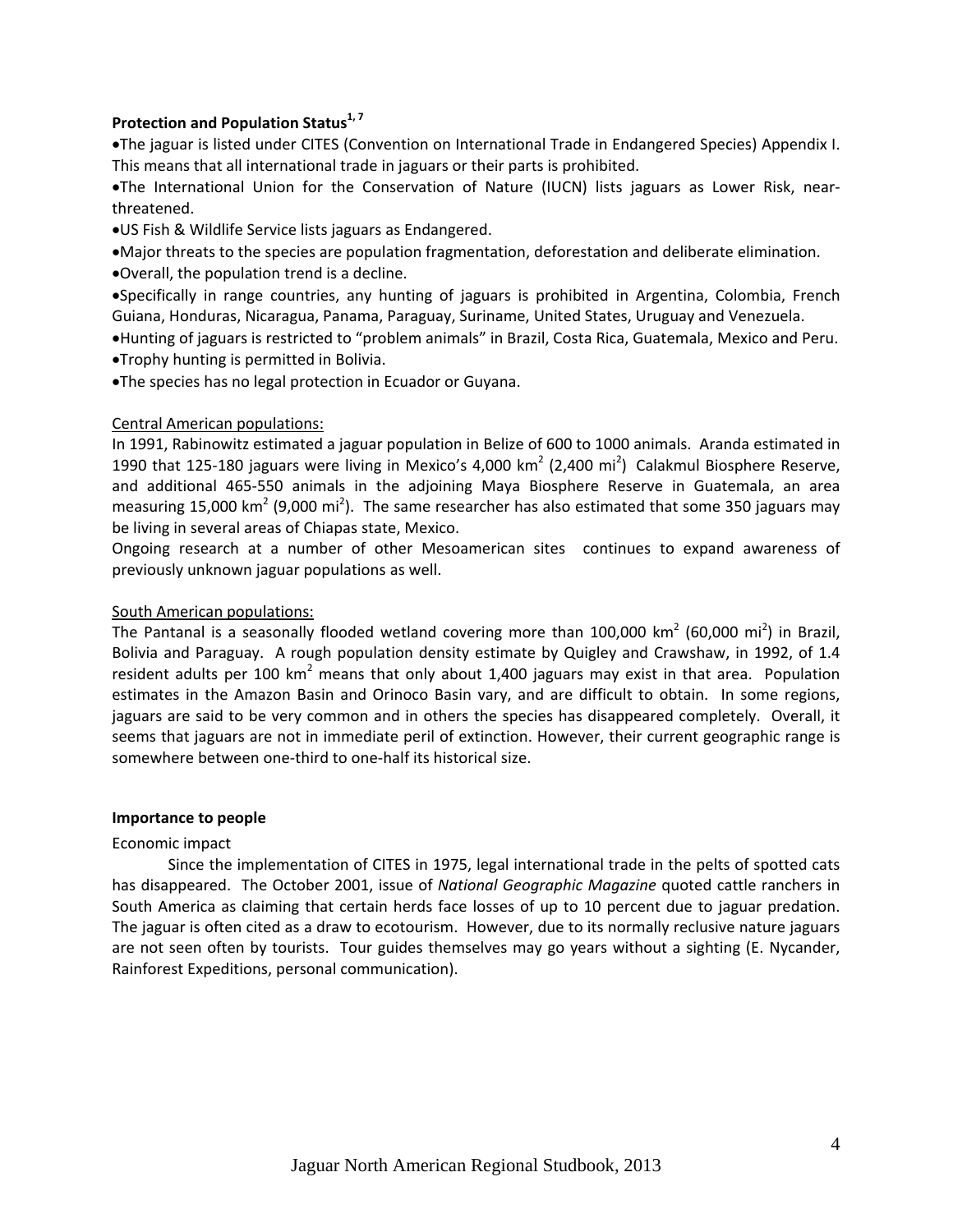Wildlife in culture<sup>8, 9, 10, 11</sup>

Jaguars elicit a wide range of responses from people. Through history they have been both deified and vilified. The image of the species has been commercialized more than once. It played an important and varied role in pre‐Columbian American culture.

The Maya had the only written language in the Americas before European contact. Both verbal and visual puns played roles in their complex world-view. The name *Xbalanque*, one of their Hero Twins whose exploits before the creation of humanity explain many natural phenomena, translates literally as "sun's hidden aspect." Within his name is a verbal pun on *balam*, Classic Mayan for "jaguar." The Jaguar God of the Underworld, responsible for the sun's nightly passage beneath the earth, is literally the sun's hidden aspect.

In Quiche Maya lore, three of the first four humans were named *B'alam K'itze* (Jaguar Cedar), *B'alam Aq'ab* (Jaguar Night) and *Ik'ib'alam* (Dark Jaguar).

As a symbol of royal power, a jaguar pelt was often worn by kings. Carved stone stelae depict the presentation of regalia, including helmets in the shape of a jaguar head. As many as fifteen sacrificed jaguars have been discovered in Mayan royal tombs.

Aztec culture also featured animals in art, architecture and religion. *Tezcatlipoca*, god of darkness and evil‐doers, was often disguised as a jaguar. His spotted skin represented the stars in the night sky. The two highest Aztec military orders took as their emblems the top predators of sky and earth: the Orders of the Eagle and Jaguar.

Shamans in many cultures claim the ability to change into animal form. Stealthy and powerful, the jaguar is an often‐assumed guise.

#### **REFERENCES:**

<sup>1</sup>International International Union for the Conservation of Nature, Cat Specialist Group, website http://www.lynx.uio.no/catfolk/onca‐01.htm

2 Emmons, Louise H.; *Neotropical Rainforest Mammals, 2nd Edition*; University of Chicago Press; Chicago, IL; 1997; pp 168‐9.

3 Schwartz, Marion; *A History of Dogs in the Early Americas*; Yale University Press; New Haven, CT; 1997; p 172.

4 Nowak, R. and J. Paradiso, eds.; *Walker's Mammals of the World, 4th Edition***;** Johns Hopkins University Press, Baltimore, 1983; pp 1091‐2.

5 Turner, Alan; *Big Cats and Their Fossil Relatives*; Columbia University Press, New York; 1997.

6 Childs, Jack; *Tracking the Felids of the Borderlands*; Printing Corner Press, El Paso, Texas; 1998.

7 *2000 IUCN Redlist of Threatened Species*; International Union for the Conservation of Nature; Gland, Switzerland, Cambridge, U.K.; 2000

8 Coe, Michael; *Breaking the Maya Code*, Thames and Hudson, Inc., New York; 1992.

9 Shele, Linda and M. Miller; *The Blood of Kings: Dynasty and Ritual in Maya Art*, George Braziller, Inc., New York; 1986.

10Tedlock, Dennis, translator; *Popol Vuh*, TOUCHSTONE Simon & Schuster, New York; 1996.

11Plotkin, Mark; *Tales of a Shaman's Apprentice*, Viking Press, New York; 1993.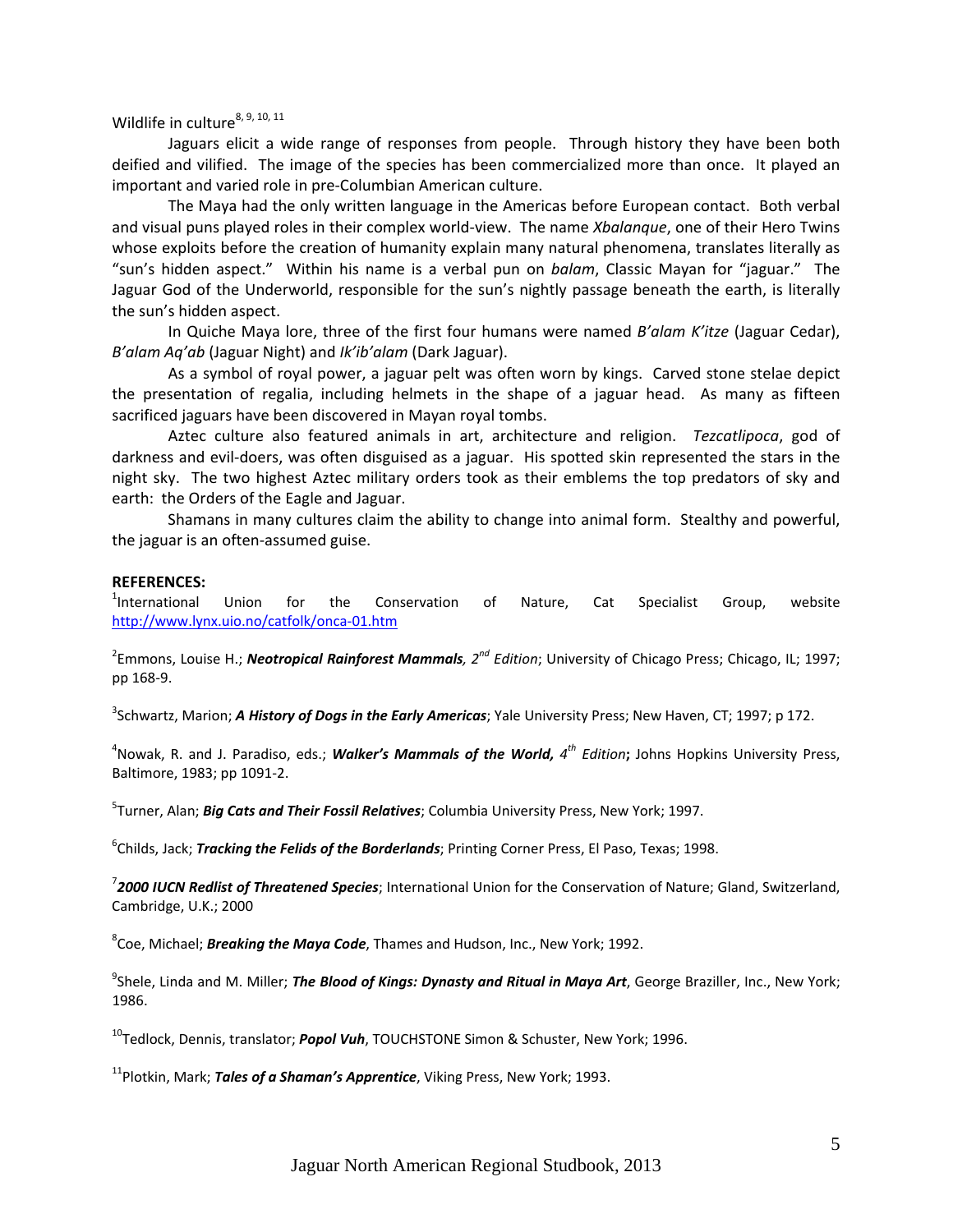#### **Jaguar Studbook Management**

**SCOPE:** This studbook represents the reported history of the jaguar (*Panthera onca*) within the captive community in North America. Institutions actively participating in this studbook are located in Canada, the United States and México. Institutions and individuals do not have to be a participant in the AZA Jaguar Species Survival Plan to be included in the studbook. All holders of jaguar are invited to participate in the studbook and all data submitted have been entered into the studbook. Some animals outside of North America are included if they have or had offspring or descendents in North America.

**CURRENTNESS:**  This edition of the studbook is current through 30 November 2013. All 47 AZA institutions holding jaguars during the period 30 April 2010 – 30 November 2013 reported to the studbook keeper for the 2013 edition. Most non‐AZA holders during the same period reported. Those not reporting have generally been marked lost-to-follow-up, unless a loaning institution reported them still at the institution. *Efforts to collect data and keep the studbook current continue between published updates.*

A big thank you to everyone that proactively reports any changes (transfers, births, deaths, etc.) to the studbook keeper on an ongoing basis. Updates can be sent electronically to the studbook keeper at sjohnson@livingdesert.org at any time and preferably as soon as possible following the change.

**STUDBOOK HISTORY:** This regional studbook was approved by the AZA in December 1993 and compiled by Greta McMillan, Knoxville Zoo, through 1998. Ms. McMillan deserves the primary thanks for organizing the initial studbook and keeping it up to date through 1998. Four updates of the studbook were published by Robert Wiese, Fort Worth Zoo, from 1999 ‐ 2005. This is the third update published since 2006 when it was passed to Stacey Johnson, then at Fort Worth Zoo and now at The Living Desert.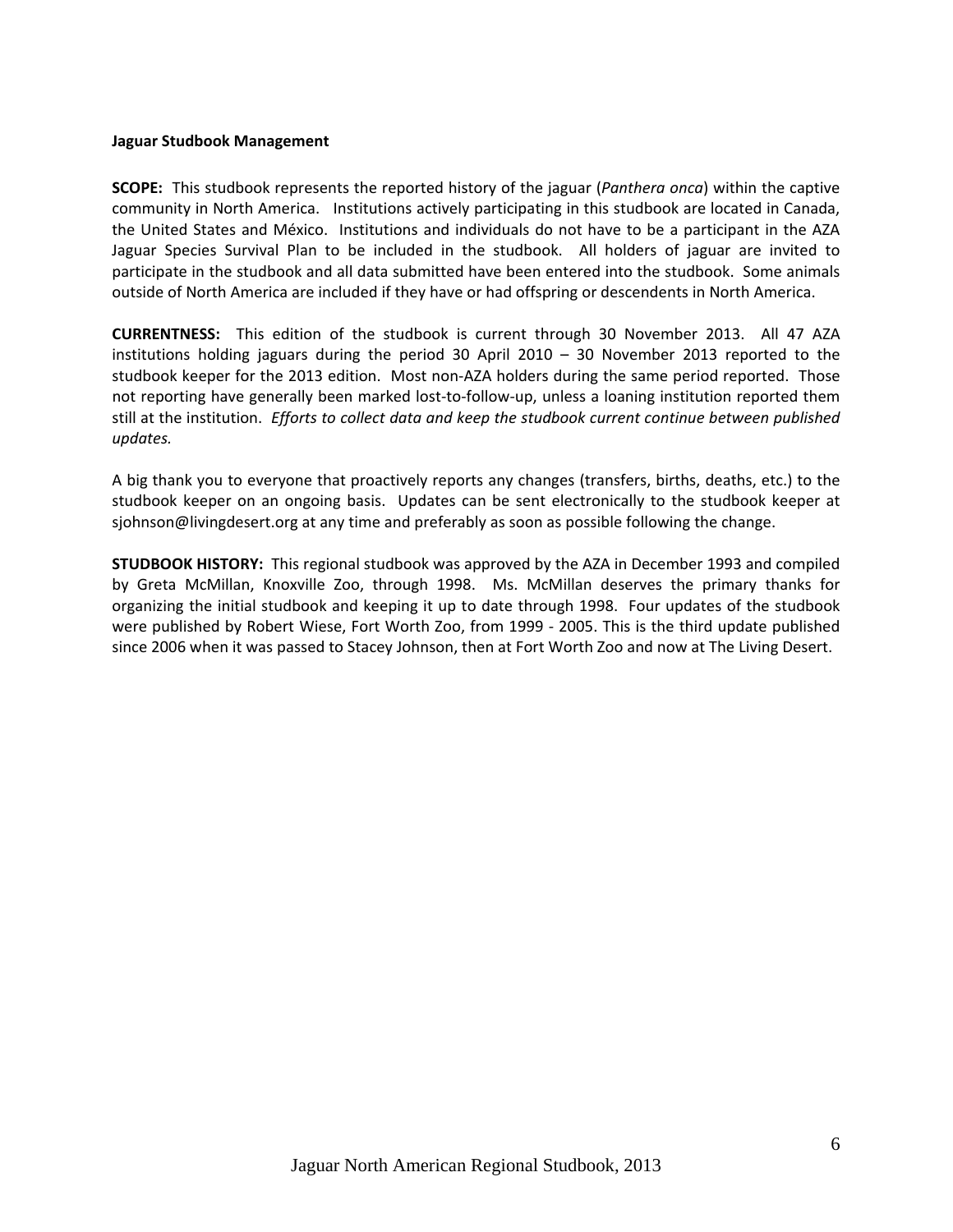#### **DESCRIPTION OF DATA FIELDS:**

**Stud #** - This field indicates a number assigned to each animal in the studbook. This is a permanent number for this animal. New animals recorded into the studbook are assigned chronological numbers by date entered.

**Sex** -  $M = male$ 

 $F = female$ ? = unknown or unverified

**Birth Date** – This field indicates the animal's date of birth. Wild caught animals have an estimated birth date indicated by " $\sim$  date ". Question marks indicate not enough information available to make an assumption of the age.

**Sire/Dam** – This field indicates the parents of the animal. "WILD" signifies that the studbook animal was wild caught and its parents were unknown wild individuals. Numbers indicate studbook designation of the parents and that the animal was captive born.

**Location** – This field documents movement of the individual animal from its first location to its current location or last known location. Location is not always the owner of the animal. The animal is not listed by its owner, but by its physical location. A listing of locations by their assigned abbreviation can be found under the Institutional Listing section.

**Date** – This field documents when the change of location took place. " ~ date " indicates an approximate date. Question marks indicate not enough information available to make an assumption of the age.

**Local ID** ‐ This field is the animal's assigned ISIS number, accession number or some other type of official designation at its specific location. "UNK" indicates the information was not available.

**Event** – This field describes the purpose for moving the animal from location to location.

**Name** – This field designates the "House" name of the individual animal. Some animals have been given more than one name as they move from location to location.

#### **DATA CONVENTIONS:**

1. All jaguar holders within North America are encouraged to report information on their specimens to the studbook keeper. Both public and private jaguars will be tracked.

2. Through 1998 ownership and loans were recorded in the studbook. While institutions obviously will continue to track this information for their own records, this information will not be tracked in the studbook. Tracking such information has negative effects on many of the analyses, as well as legal implications. Jaguars are recorded as being at their physical location.

3. When a participating institution or individual reports an animal received from a non‐reporting institution it is given a temporary studbook number in the T9000 series until further information can be obtained from the origin. When the information is obtained or it is obvious the information will not be obtained, the jaguar is given an official studbook number.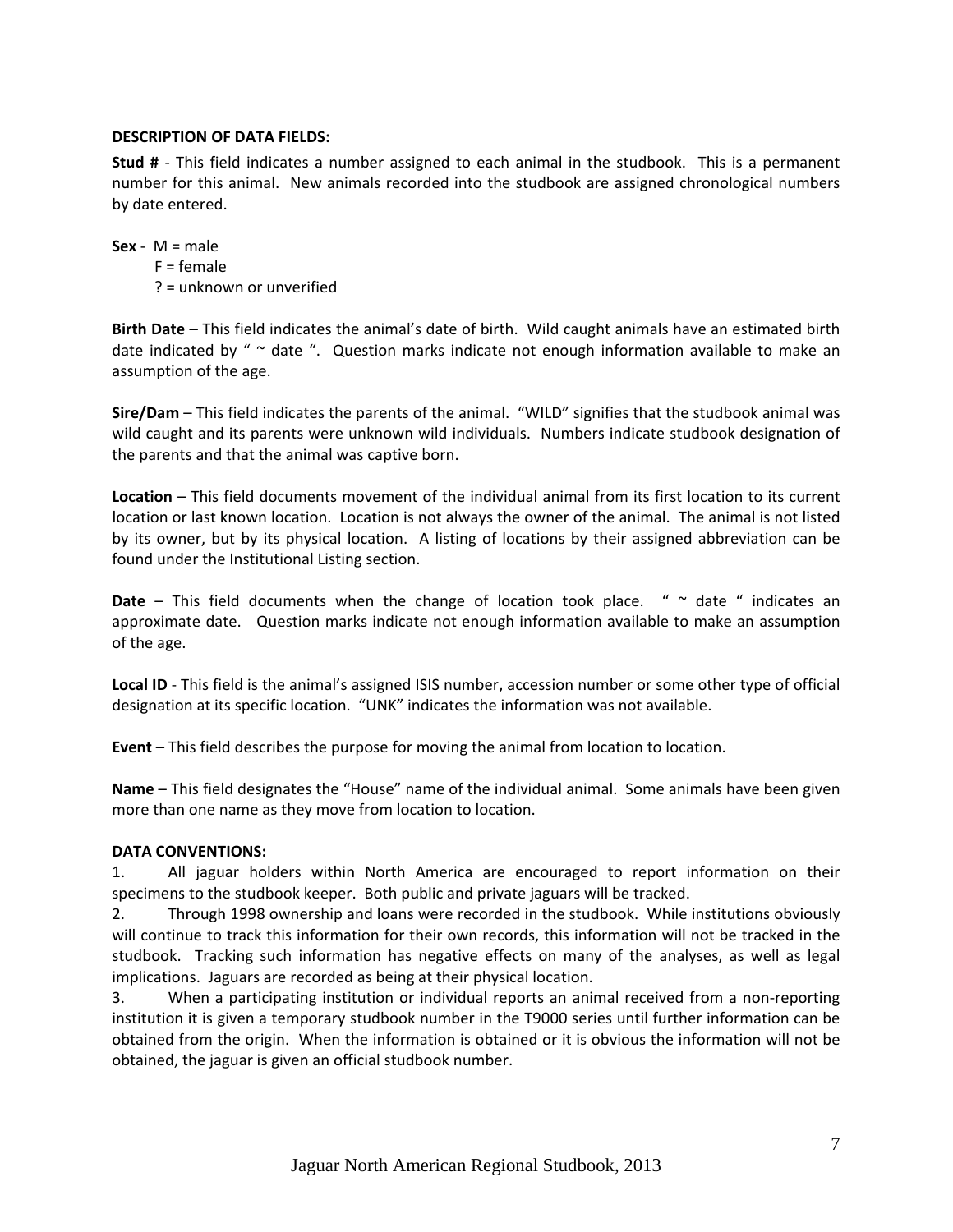4. Beginning in 1999, if an animal is born and transferred to/from a non-reporting institution its estimated transfer date is the day after its true or estimated birth date until it reaches the known, reporting institution.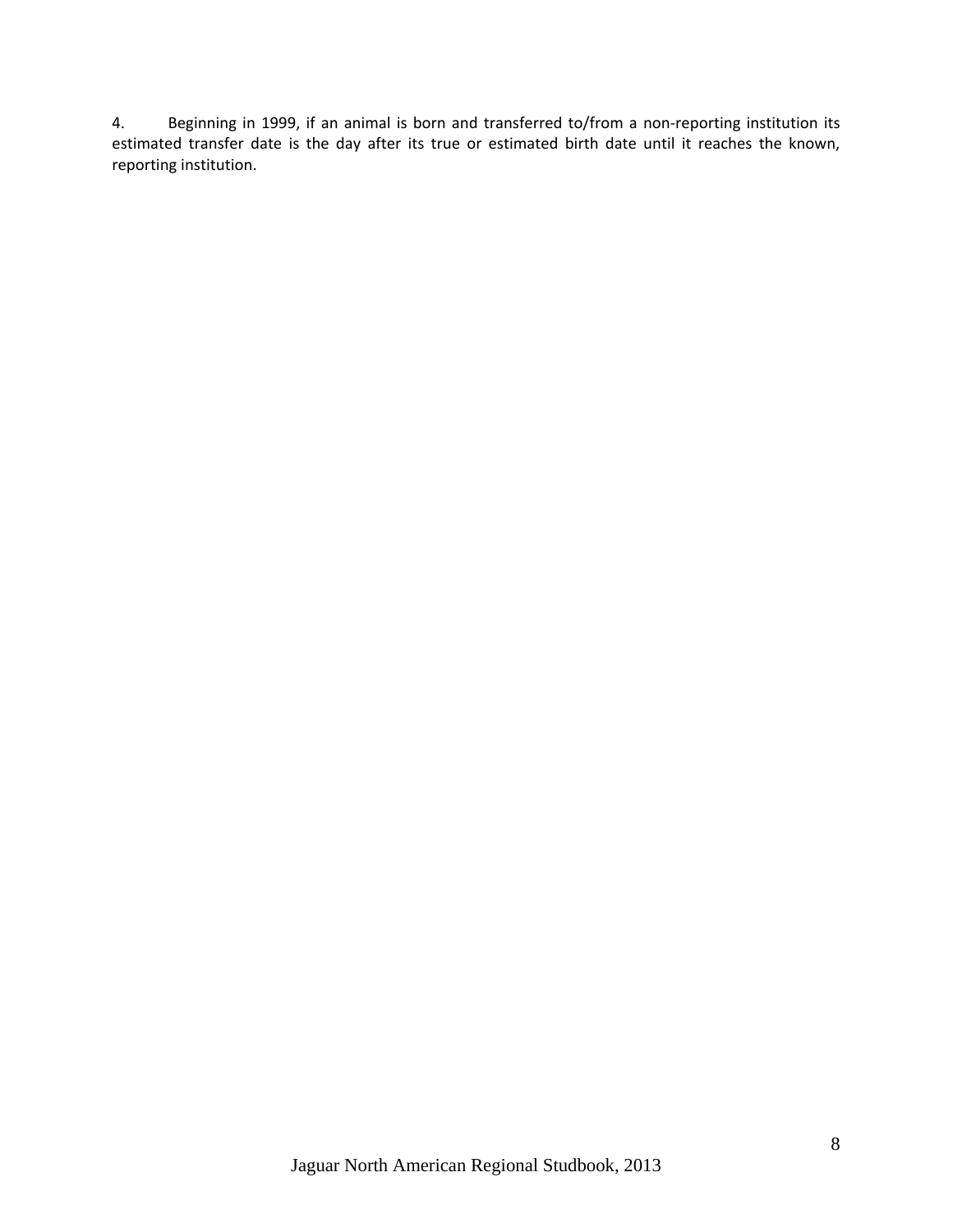#### **Living Population**

#### 81 Males, 90 Females, 3 Unknowns (174 Total) at 71 Institutions

Stud # | Sex | Birth Date | Sire | Dam | Location | Date | Local ID | Event | ================================================================================================= ABILENE - Abilene Zoological Gardens, Abilene, Texas, USA 999 M 24 Feb 1995 897 932 LUFKIN 24 Feb 1995 08553 Birth ABILENE 10 Oct 1995 1134 Transfer Totals: 1.0.0 (1) ------------------------------------------------------------------------------------------------- AKRON - Akron Zoological Park, Akron, Ohio, USA 1099 F 15 Feb 2001 1079 1059 AUDUBON 15 Feb 2001 100130 Birth 22 May 2002 A21341 1154 M 7 Sep 2000 1147 1150 GUAT CIUD 7 Sep 2000 M00011 Birth AKRON 26 Oct 2003 100065 Transfer 1232 F 3 Mar 2009 1154 1099 AKRON 3 Mar 2009 100673 Birth Totals: 1.2.0 (3) ------------------------------------------------------------------------------------------------- ALEXANDRI - Alexandria Zoological Park, Alexandria, Louisiana, USA 1261 F 26 Apr 2012 1194 1219 SANDIEGOZ 26 Apr 2012 512059 Birth ALEXANDRI 13 Jun 2013 M00447 Transfer 1280 M ~ Oct 2011 WILD3 WILD4 PANAMA ~ Dec 2011 NONE Capture SUMMIT ZO 5 Jan 2012 BEBU Transfer ALEXANDRI 17 Apr 2013 MOO436 Transfer Totals: 1.1.0 (2) ------------------------------------------------------------------------------------------------- AUDUBON - Audubon Nature Institute, New Orleans, Louisiana, USA 1059 F 13 Jun 1997 958 931 GUADALJR 13 Jun 1997 M01512 Birth AUDUBON 29 Jan 1998 1965 Transfer 1079 m 21 Oct 1998 1113 1114 GUADALJR 21 Oct 1998 M01721 Birth AUDUBON 15 Jun 1999 2086 Transfer Totals: 1.1.0 (2) ------------------------------------------------------------------------------------------------- BATONROUG - Brec's Baton Rouge Zoo, Baker, Louisiana, USA 1084 M 23 Aug 1998 898 896 WILD WRLD 23 Aug 1998 5970 Birth BATONROUG 13 Jul 1999 8669 Transfer Totals: 1.0.0 (1) ------------------------------------------------------------------------------------------------- BERLINZOO - Zoologischer Garten Berlin, D-10787 Berlin, Germany 1314 M 2 Apr 1999 1308 1309 BERLIN TP 2 Apr 1999 M00624 Birth BERLINZOO 19 Mar 2001 M20416 Transfer 1315 F 7 Mar 2000 1312 1313 BERLINZOO 7 Mar 2000 M20009 Birth Totals: 1.1.0 (2) ------------------------------------------------------------------------------------------------- BOWMANVIL - Bowmanville Zoological Park, Bowmanville, Ontario, Canada 976 F 13 Jun 1991 644 739 GRANBY 13 Jun 1991 M91054 Birth BOWMANVIL 10 Jul 1991 911602 1080 m 29 Apr 1997 UNK UNK PICTON 29 Apr 1997 \_\_\_\_\_\_ Birth ORONO ~ 1997 WHK2BJ Transfer BOWMANVIL 21 Dec 1998 982362 Transfer Totals: 1.1.0 (2) -------------------------------------------------------------------------------------------------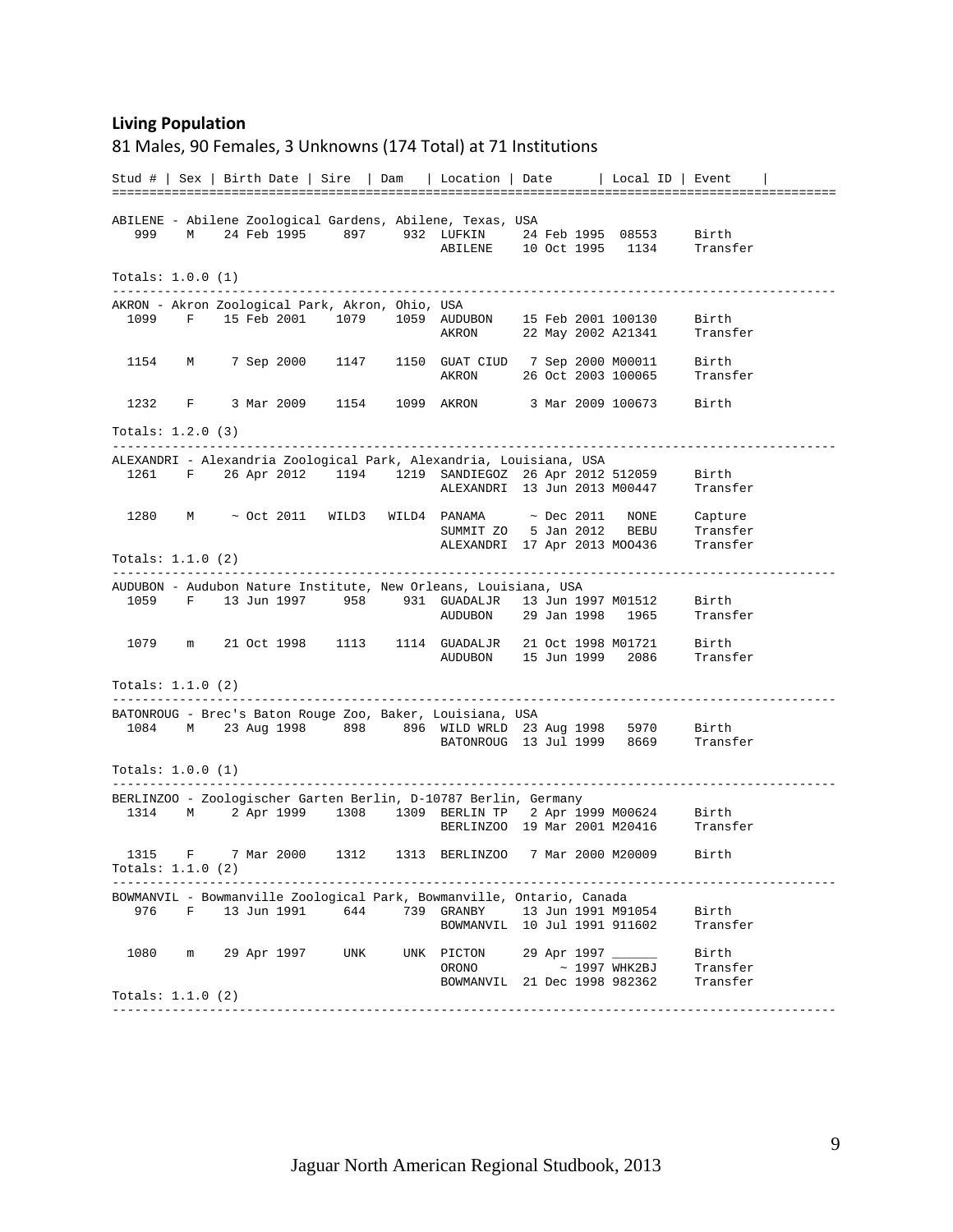Stud # | Sex | Birth Date | Sire | Dam | Location | Date | Local ID | Event | ================================================================================================= BREVARD - Brevard Zoo, Melbourne, Florida, USA 1159 F 24 Dec 2003 1013 1003 HOUSTON 24 Dec 2003 20901 Birth DREHER PA 9 Jun 2004 204094 Transfer BREVARD 20 Apr 2005 25030 Transfer 1274 M 26 Jan 2013 1230 1159 BREVARD 26 Jan 2013 13001 Birth Totals: 1.1.0 (2) ------------------------------------------------------------------------------------------------- CHATTANOG - Chattanooga Zoo At Warner Park, Chattanooga, Tennessee, USA 1226 M 29 Sep 2008 1131 1159 BREVARD 29 Sep 2008 29139 Birth CHATTANOG 16 Nov 2009 4011 Transfer 1227 M 29 Sep 2008 1131 1159 BREVARD 29 Sep 2008 28140 Birth CHATTANOG 16 Nov 2009 4010 Transfer Totals: 2.0.0 (2) ------------------------------------------------------------------------------------------------- CHICAGOLP - Lincoln Park Zoological Gardens, Chicago, Illinois, USA 1217 M 18 Mar 2006 1151 1153 STONEHAM 18 Mar 2006 P06004 Birth CHICAGOLP 5 Jun 2007 21935 Transfer Totals: 1.0.0 (1) ------------------------------------------------------------------------------------------------- CLAWSPAWS - Claws N' Paws Wild Animal Farm, Lake Ariel, Pennsylvania, USA 1213 M 12 Feb 2002 1085 UNK THURMONT 12 Feb 2002 990304 Birth CLAWSPAWS 11 Oct 2002 RIO Transfer Totals: 1.0.0 (1) ------------------------------------------------------------------------------------------------- COAL VAL - Niabi Zoo, Coal Valley, Illinois, USA 1271 M ~29 Jan 1995 UNK UNK UNKNOWN ~29 Jan 1995 \_\_\_\_\_\_ Birth COAL VAL 30 Oct 1995 M1482 Transfer Totals: 1.0.0 (1) ------------------------------------------------------------------------------------------------- COUGARHIL - Cougar Hill Ranch, Little Rock, California, USA 1001 M 11 Mar 1995 964 936 ROSAMOND 11 Mar 1995 246 Birth COUGARHIL 18 May 1995 BEAR Transfer 1002 F 11 Mar 1995 964 936 ROSAMOND 11 Mar 1995 245 Birth COUGARHIL 18 May 1995 CASEY Totals: 1.1.0 (2) ------------------------------------------------------------------------------------------------- DALLAS WA - Dallas World Aquarium, Dallas, Texas, USA 953 1004 OMAHA 31 Oct 2003 14081 Birth<br>DALLAS WA 3 Aug 2004 4M015 Transfer DALLAS WA 3 Aug 2004 4M015 Transfer<br>OMAHA 7 Feb 2007 14081 Transfer 7 Feb 2007 14081 Transfer<br>4 Apr 2008 14081 Transfer DALLAS WA 4 Apr 2008 14081 1287 M 18 Aug 2012 1000 1191 DUNLAP 18 Aug 2012 \_\_\_\_\_\_ Birth DALLAS WA 27 Oct 2012 12M017 Transfer 1288 F 17 Jan 2013 1000 1191 DUNLAP 17 Jan 2013 \_\_\_\_\_\_ Birth DALLAS WA 10 Mar 2013 13M004 Transfer Totals: 1.2.0 (3) -------------------------------------------------------------------------------------------------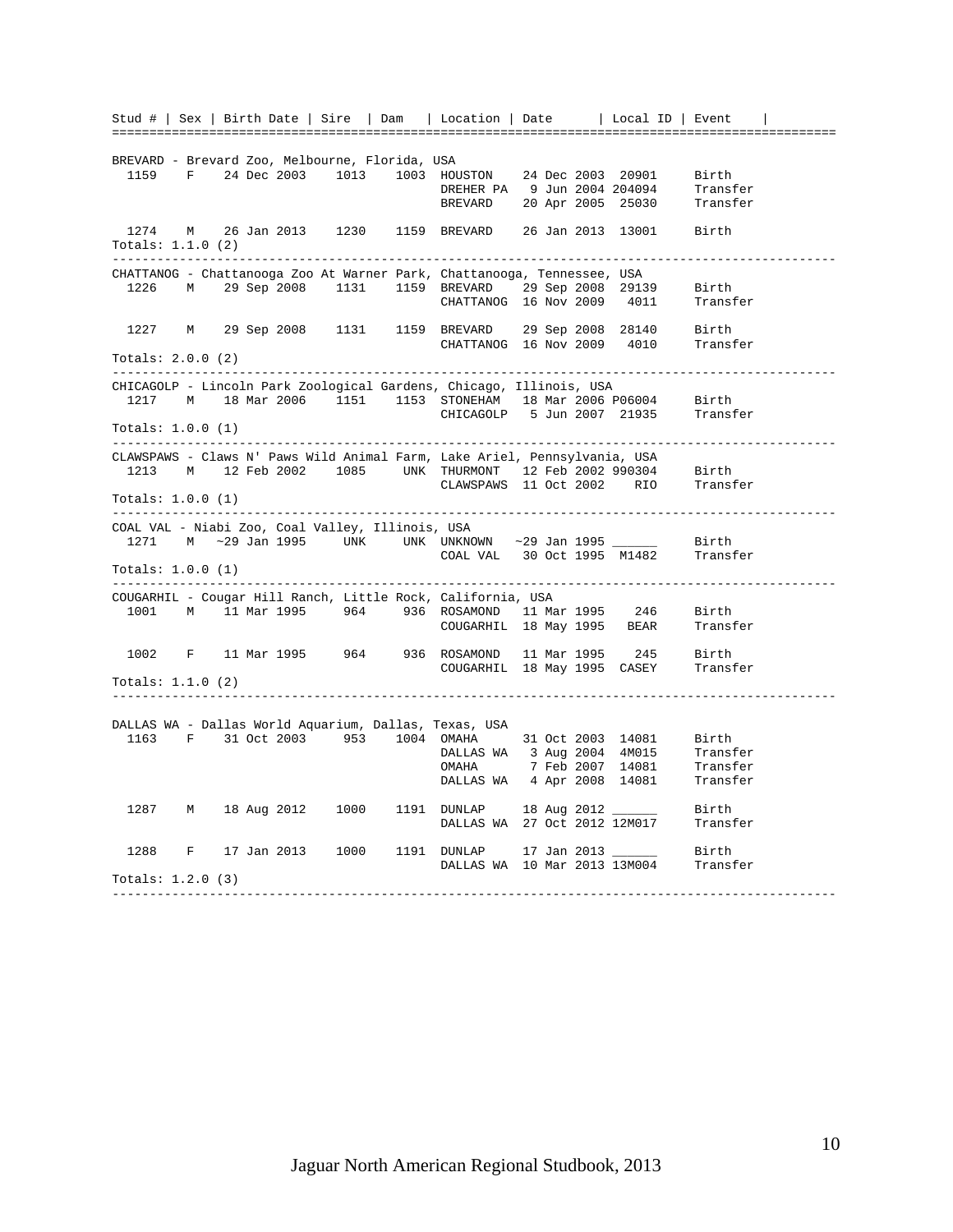|                         |   |             |               |      |      |      | Stud #   Sex   Birth Date   Sire   Dam   Location   Date   Local ID   Event                                                     |  |             |                    |                                                                         |  |
|-------------------------|---|-------------|---------------|------|------|------|---------------------------------------------------------------------------------------------------------------------------------|--|-------------|--------------------|-------------------------------------------------------------------------|--|
|                         |   |             |               |      |      |      |                                                                                                                                 |  |             |                    |                                                                         |  |
|                         |   |             |               |      |      |      |                                                                                                                                 |  |             |                    |                                                                         |  |
|                         |   |             |               |      |      |      | DREHER PA - Palm Beach Zoo At Dreher Park, West Palm Beach, Florida, USA<br>1003 F 20 May 1995 968 862 PANAMACT 20 May 1995 566 |  |             |                    | Birth                                                                   |  |
|                         |   |             |               |      |      |      |                                                                                                                                 |  |             |                    | Transfer                                                                |  |
|                         |   |             |               |      |      |      | DREHER PA 9 May 1996 96034<br>HOUSTON 14 Jun 1999 18077                                                                         |  |             |                    | Transfer                                                                |  |
|                         |   |             |               |      |      |      | DREHER PA 9 Jun 2004 96034                                                                                                      |  |             |                    | Transfer                                                                |  |
|                         |   |             |               |      |      |      |                                                                                                                                 |  |             |                    |                                                                         |  |
| 1013                    |   | $M$ and $M$ | $\sim$ 1994   |      | WILD |      | WILD PERU 25 Jan 1997 NONE Capture<br>DREHER PA 25 Jan 1997 97001 Transfer                                                      |  |             |                    |                                                                         |  |
|                         |   |             |               |      |      |      |                                                                                                                                 |  |             |                    | Transfer                                                                |  |
|                         |   |             |               |      |      |      | HOUSTON 14 Jun 1999 18078<br>DREHER PA 26 Mar 2004 97001                                                                        |  |             |                    | Transfer                                                                |  |
|                         |   |             |               |      |      |      |                                                                                                                                 |  |             |                    | Transfer                                                                |  |
|                         |   |             |               |      |      |      |                                                                                                                                 |  |             |                    |                                                                         |  |
|                         |   |             |               |      |      |      | 1196 f 21 Sep 2005 1013 1003 DREHER PA 21 Sep 2005 205069 Birth                                                                 |  |             |                    |                                                                         |  |
|                         |   |             |               |      |      |      | 1228 F 28 Oct 2008 1013 1003 DREHER PA 28 Oct 2008 208178 Birth                                                                 |  |             |                    |                                                                         |  |
| Totals: $1.3.0(4)$      |   |             |               |      |      |      |                                                                                                                                 |  |             |                    |                                                                         |  |
|                         |   |             |               |      |      |      |                                                                                                                                 |  |             |                    |                                                                         |  |
|                         |   |             |               |      |      |      | DUNLAP - Sierra Endangered Cat Haven, Dunlap, California, USA                                                                   |  |             |                    |                                                                         |  |
|                         |   |             |               |      |      |      | 1000 M 11 Mar 1995 964 936 ROSAMOND 11 Mar 1995 247                                                                             |  |             |                    | Birth                                                                   |  |
|                         |   |             |               |      |      |      |                                                                                                                                 |  |             |                    | Transfer                                                                |  |
|                         |   |             |               |      |      |      | BATONROUG 12 May 1995 M2808<br>MONTGOMRY 1 Feb 1996 2020<br>DALLAS WA 24 Oct 2009 9M031<br>DUNLAP 27 Jan 2010 BUTCH             |  |             |                    | Transfer                                                                |  |
|                         |   |             |               |      |      |      |                                                                                                                                 |  |             |                    | Transfer                                                                |  |
|                         |   |             |               |      |      |      |                                                                                                                                 |  |             |                    | Transfer                                                                |  |
| 1190                    |   | $F$ and $F$ |               |      |      |      | 24 Dec 2003 1185 1105 GUAT CITY 24 Dec 2003 M00338                                                                              |  |             |                    | Birth                                                                   |  |
|                         |   |             |               |      |      |      | DUNLAP 11 Nov 2004 JUANIT                                                                                                       |  |             |                    | Transfer                                                                |  |
|                         |   |             |               |      |      |      |                                                                                                                                 |  |             |                    |                                                                         |  |
| 1191                    |   | $F$ and $F$ |               |      |      |      | 24 Dec 2003 1185 1105 GUAT CITY 24 Dec 2003 M00337                                                                              |  |             |                    | Birth                                                                   |  |
|                         |   |             |               |      |      |      | DUNLAP 11 Nov 2004 BETIA                                                                                                        |  |             |                    | Transfer                                                                |  |
|                         |   |             |               |      |      |      |                                                                                                                                 |  |             |                    |                                                                         |  |
| 1300                    | M |             |               |      |      |      | 14 Aug 2010 1000 1191 DUNLAP                                                                                                    |  |             | 14 Aug 2010 MORATO | Birth                                                                   |  |
|                         |   |             |               |      |      |      |                                                                                                                                 |  |             |                    |                                                                         |  |
| 1303                    |   |             |               |      |      |      | F 28 Apr 2012 1000 1190 DUNLAP 28 Apr 2012 ROSE                                                                                 |  |             |                    | Birth                                                                   |  |
| 1304                    |   |             |               |      |      |      | F 28 Apr 2012 1000 1190 DUNLAP 28 Apr 2012 SAMBA                                                                                |  |             |                    | Birth                                                                   |  |
|                         |   |             |               |      |      |      |                                                                                                                                 |  |             |                    |                                                                         |  |
|                         |   |             |               |      |      |      | 1306 ? 18 Aug 2013 1000 1190 DUNLAP                                                                                             |  |             | 18 Aug 2013 NOVE   | Birth                                                                   |  |
| Totals: $2.4.1(7)$      |   |             |               |      |      |      |                                                                                                                                 |  |             |                    |                                                                         |  |
| ----------------------- |   |             |               |      |      |      |                                                                                                                                 |  |             |                    |                                                                         |  |
|                         |   |             |               |      |      |      | ELMVALE - Elmvale Jungle Zoo, Elmvale, Ontario, Canada                                                                          |  |             |                    |                                                                         |  |
|                         |   |             |               |      |      |      | 887 M 10 Apr 1985 644 739 GRANBY 10 Apr 1985 850014<br>ELMVALE 8 Nov 1985                                                       |  |             |                    | Birth                                                                   |  |
|                         |   |             |               |      |      |      |                                                                                                                                 |  |             |                    | Transfer                                                                |  |
|                         |   |             | F 13 Jun 1991 |      |      |      | 644 739 GRANBY 13 Jun 1991 M91053                                                                                               |  |             |                    |                                                                         |  |
| 975                     |   |             |               |      |      |      |                                                                                                                                 |  |             |                    | Birth                                                                   |  |
|                         |   |             |               |      |      |      | ELMVALE 20 Jun 2001 _____                                                                                                       |  |             |                    | BOWMANVIL 10 Jul 1991 911603 Transfer<br>FLWWLE 20 Jun 2001<br>Transfer |  |
|                         |   |             |               |      |      |      |                                                                                                                                 |  |             |                    |                                                                         |  |
| Totals: $1.1.0$ (2)     |   |             |               |      |      |      |                                                                                                                                 |  |             |                    |                                                                         |  |
|                         |   |             |               |      |      |      |                                                                                                                                 |  |             |                    |                                                                         |  |
|                         |   |             |               |      |      |      | ERIE - Erie Zoological Gardens, Erie, Pennsylvania, USA                                                                         |  |             |                    |                                                                         |  |
| 1164                    | М |             | 21 Jan 2004   | 1079 |      |      | 1059 AUDUBON                                                                                                                    |  |             | 21 Jan 2004 101163 | Birth                                                                   |  |
|                         |   |             |               |      |      |      | ERIE                                                                                                                            |  | 25 Apr 2005 | 1454               | Transfer                                                                |  |
| Totals: $1.0.0(1)$      |   |             |               |      |      |      |                                                                                                                                 |  |             |                    |                                                                         |  |
|                         |   |             |               |      |      |      | EVANSVLLE - Mesker Park Zoo, Evansville, Indiana, USA                                                                           |  |             |                    |                                                                         |  |
| 1165                    | М |             | 21 Jan 2004   | 1079 |      | 1059 | AUDUBON                                                                                                                         |  |             | 21 Jan 2004 101164 | Birth                                                                   |  |
|                         |   |             |               |      |      |      | MILWAUKEE                                                                                                                       |  | 26 May 2005 | 5191               | Transfer                                                                |  |
|                         |   |             |               |      |      |      | EVANSVLLE                                                                                                                       |  |             | 22 Oct 2008 108025 | Transfer                                                                |  |
|                         |   |             |               |      |      |      |                                                                                                                                 |  |             |                    |                                                                         |  |
| 1218                    | F |             | 18 Mar 2006   | 1151 |      |      | 1153 STONEHAM                                                                                                                   |  |             | 18 Mar 2006 P06005 | Birth                                                                   |  |
|                         |   |             |               |      |      |      | EVANSVLLE 27 Feb 2007 107001                                                                                                    |  |             |                    | Transfer                                                                |  |
| Totals: $1.1.0$ (2)     |   |             |               |      |      |      |                                                                                                                                 |  |             |                    |                                                                         |  |
|                         |   |             |               |      |      |      |                                                                                                                                 |  |             |                    |                                                                         |  |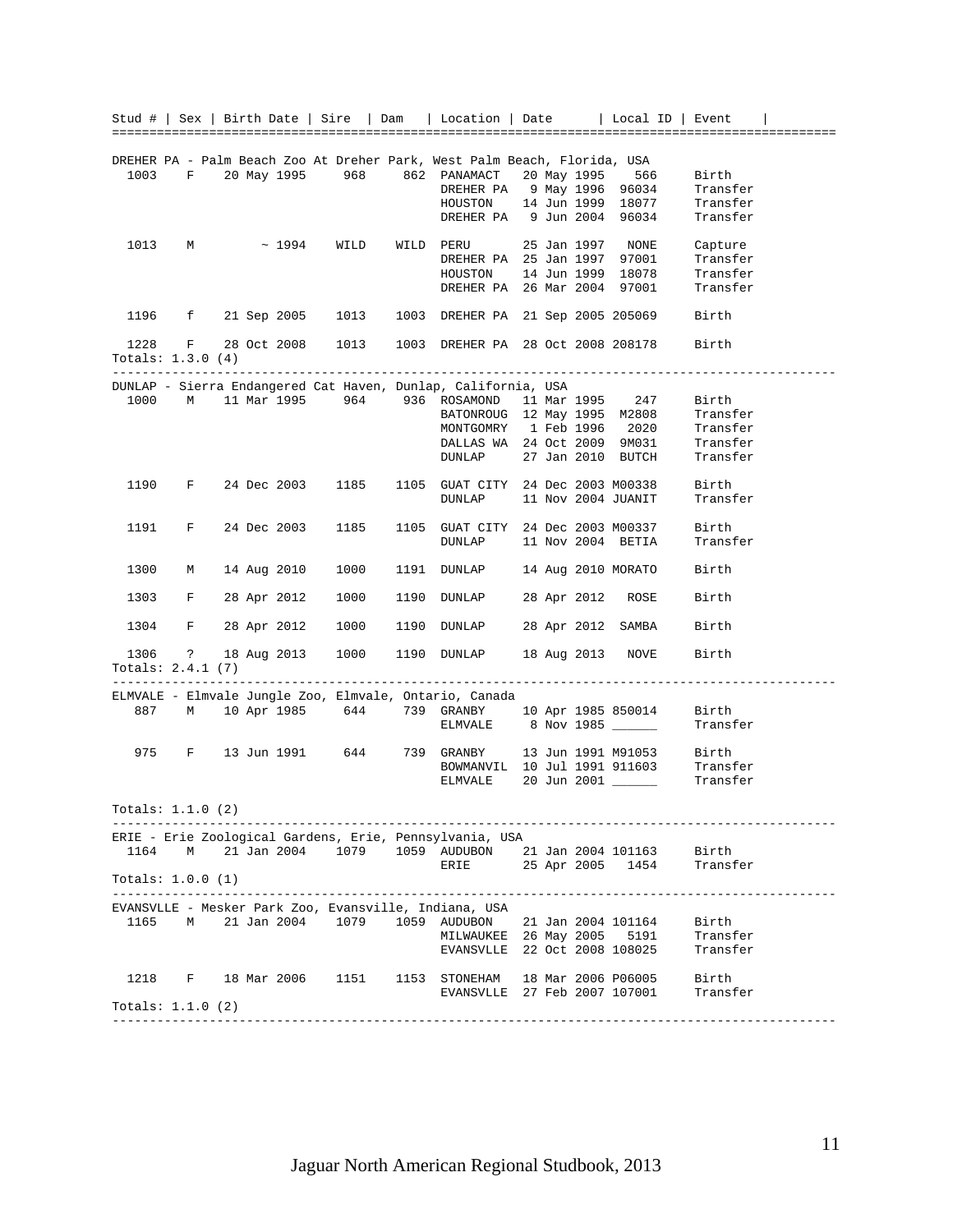Stud # | Sex | Birth Date | Sire | Dam | Location | Date | Local ID | Event | ================================================================================================= FORTWORTH - Fort Worth Zoological Park, Ft Worth, Texas, USA 1152 M 15 Jan 1999 1148 1149 GUAT CIUD 15 Jan 1999 M00006 Birth TULSA 26 Oct 2003 14600 FORTWORTH 25 Apr 2007 204891 Transfer 1235 F 26 Aug 2009 1171 1186 OKLAHOMA 26 Aug 2009 771020 Birth FORTWORTH 10 Mar 2011 206722 Transfer 1285 F 15 Jul 2013 1152 1235 FORTWORTH 15 Jul 2013 207972 Birth Totals: 1.2.0 (3) ------------------------------------------------------------------------------------------------- FOUTS J - Tanganyika Wildlife Co (jim Fouts), Wichita, Kansas, USA 1282 M 27 Jun 2012 1136 1067 ROSAMOND 27 Jun 2012 475 Birth FOUTS J 15 Jan 2013 NADARR Transfer 1283 F 27 Jun 2012 1136 1067 ROSAMOND 27 Jun 2012 476 Birth FOUTS J 15 Jan 2013 MYRESS Transfer 1297 M 17 Jan 2013 1000 1191 DUNLAP 17 Jan 2013 OZ Birth DUNLAP 17 Jan 2013<br>FOUTS J 10 Apr 2013 Totals: 2.1.0 (3) ------------------------------------------------------------------------------------------------- GARDENCTY - Lee Richardson Zoo, Garden City, Kansas, USA 1086 F 10 May 1997 898 896 WILD WRLD 10 May 1997 5608 Birth GARDENCTY 13 Mar 1998 981006 1087 F 10 May 1997 898 896 WILD WRLD 10 May 1997 5609 Birth GARDENCTY 13 Mar 1998 981005 Transfer 1133 F 30 Jul 2001 1000 1016 MONTGOMRY 30 Jul 2001 2925 Birth OMAHA 1 Apr 2002 12658 Transfer GARDENCTY 15 Aug 2013 113033 Transfer Totals: 0.3.0 (3) ------------------------------------------------------------------------------------------------- GRANBY - Granby Zoo, Granby, Quebec, Canada 1246 M ~ Jun 2009 UNK UNK ELMVALE ~ Jun 2009 \_\_\_\_\_\_ Birth  $LAVAL$   $\sim$  Aug 2009  $\,$  1360  $\,$  Transfer  $LAVAL$   $\sim$  Aug 2009  $\frac{1360}{1360}$  Transfer<br>GRANBY 2 Nov 2009 M09025 Transfer 1281 F 16 Apr 2012 1314 1315 BERLINZOO 16 Apr 2012 \_\_\_\_\_\_\_ Birth<br>GRANBY 22 May 2013 M12012 Transf 22 May 2013 M12012 Transfer Totals: 1.1.0 (2) ------------------------------------------------------------------------------------------------- GUADALJR - Guadalajara Zoo, Guadalajara, Jalisco, Mexico 1114 F ~ May 1988 1111 1112 ZOOFARI ~ May 1988 \_\_\_\_\_\_ Birth GUADALJR  $\sim$  Jul 1988 M00273  $\sim$  Transfer Totals: 0.1.0 (1) GUAT CITY - Zoologico Nacional La Aurora, Guatemala City, Guatemala C.A. 1103 F 9 Jun 1991 WILD WILD PRIVATE 9 Jun 1991 \_\_\_\_\_\_ Birth GUAT CITY  $\sim$  Jun 1992 M00046  $\sim$  Transfer 1105 F 6 Apr 1994 1104 1103 GUAT CITY 6 Apr 1994 M00045 Birth 1108 F 18 Jan 1998 1104 1105 GUAT CITY 18 Jan 1998 M00400 Birth 1180 F ???? WILD WILD GUATEMALA ???? NONE Capture GUAT CITY ~ 2001 \_\_\_\_\_\_ Transfer 1185 M 12 May 1999 1184 1183 GUAT CITY 12 May 1999 M00155 Birth Totals: 1.4.0 (5)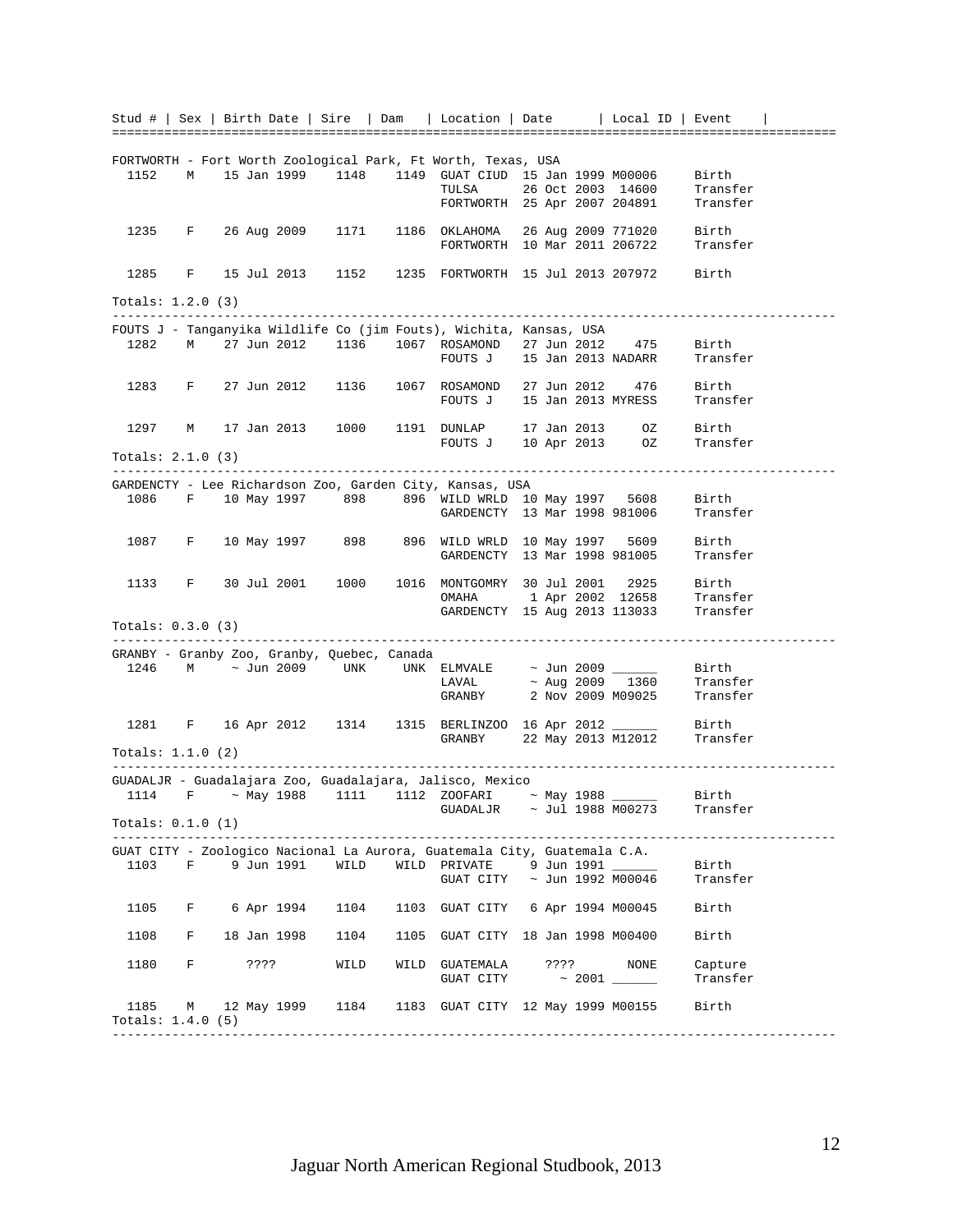|                     |              |  |               |                                                | Stud #   Sex   Birth Date   Sire   Dam   Location   Date   Local ID   Event                                                                    |  |             |                              |                     |  |
|---------------------|--------------|--|---------------|------------------------------------------------|------------------------------------------------------------------------------------------------------------------------------------------------|--|-------------|------------------------------|---------------------|--|
|                     |              |  |               |                                                |                                                                                                                                                |  |             |                              |                     |  |
|                     |              |  |               |                                                | HATTIESBG - Hattiesburg Zoo, Hattiesburg, Mississippi, USA                                                                                     |  |             |                              |                     |  |
| 1008                |              |  |               |                                                | M 10 Nov 1996 964 936 ROSAMOND                                                                                                                 |  |             | 10 Nov 1996 281 Birth        |                     |  |
|                     |              |  |               |                                                |                                                                                                                                                |  |             |                              |                     |  |
|                     |              |  |               |                                                | DALLAS WA 8 Oct 1997 M97013 Transfer<br>HATTIESBG 17 Sep 2001 M0100 Transfer                                                                   |  |             |                              |                     |  |
| Totals: $1.0.0(1)$  |              |  |               |                                                |                                                                                                                                                |  |             |                              |                     |  |
|                     |              |  |               |                                                |                                                                                                                                                |  |             |                              |                     |  |
|                     |              |  |               | HOUSTON - The Houston Zoo, Houston, Texas, USA |                                                                                                                                                |  |             |                              |                     |  |
|                     |              |  |               |                                                | 1058 M 13 Jun 1997 958 931 GUADALJR 13 Jun 1997 M01511                                                                                         |  |             |                              | Birth               |  |
|                     |              |  |               |                                                |                                                                                                                                                |  |             |                              |                     |  |
|                     |              |  |               |                                                | AUDUBON 29 Jan 1998 1964 Transfer<br>FORTWORTH 13 Sep 2000 200360 Transfer<br>HOUSTON 6 Apr 2005 21558 Transfer                                |  |             |                              |                     |  |
|                     |              |  |               |                                                |                                                                                                                                                |  |             |                              |                     |  |
|                     |              |  |               |                                                | 1115 F 6 Dec 1995 1113 1114 GUADALJR 6 Dec 1995 M01306 Birth<br>FORTWORTH 23 May 2001 200699 Transfer<br>HOUSTON 6 Apr 2005 21559 Transfer     |  |             |                              |                     |  |
|                     |              |  |               |                                                |                                                                                                                                                |  |             |                              |                     |  |
|                     |              |  |               |                                                |                                                                                                                                                |  |             |                              |                     |  |
| Totals: $1.1.0$ (2) |              |  |               |                                                |                                                                                                                                                |  |             |                              |                     |  |
|                     |              |  |               |                                                |                                                                                                                                                |  |             |                              |                     |  |
|                     |              |  |               |                                                | JACKSONVL - Jacksonville Zoological Gardens, Jacksonville, Florida, USA                                                                        |  |             |                              |                     |  |
| 1071                |              |  |               |                                                |                                                                                                                                                |  |             |                              |                     |  |
|                     |              |  |               |                                                | $F$ $\sim$ Nov 1992 WILD WILD VENEZUELA ~16 Aug 1995 NONE Capture<br>CARICUAO $\sim$ Nov 1995 Transfer<br>JACKSONVL 9 Jul 1998 898078 Transfer |  |             |                              | Transfer            |  |
|                     |              |  |               |                                                |                                                                                                                                                |  |             |                              | Transfer            |  |
| 1128                |              |  |               | F 7 Oct 2001 1084                              | 1078 BATONROUG 7 Oct 2001 9267                                                                                                                 |  |             |                              | Birth               |  |
|                     |              |  |               |                                                | JACKSONVL 9 Oct 2001 801376                                                                                                                    |  |             |                              | Transfer            |  |
|                     |              |  |               |                                                |                                                                                                                                                |  |             |                              |                     |  |
| 1129                |              |  |               | F 7 Oct 2001 1084                              | 1078 BATONROUG 7 Oct 2001 9268                                                                                                                 |  |             |                              | Birth               |  |
|                     |              |  |               |                                                | JACKSONVL 9 Oct 2001 801377                                                                                                                    |  |             |                              | Transfer            |  |
|                     |              |  |               |                                                |                                                                                                                                                |  |             |                              |                     |  |
| 1192                | $M$ and $M$  |  |               | 14 Jun 2005 1058                               | 1115 HOUSTON 14 Jun 2005 21837                                                                                                                 |  |             | JACKSONVL 18 Aug 2007 807358 | Birth<br>Transfer   |  |
|                     |              |  |               |                                                |                                                                                                                                                |  |             |                              |                     |  |
| 1202                |              |  | $F \sim 2000$ | WILD                                           | WILD GUYANA                                                                                                                                    |  | $\sim 2000$ | NONE                         | Capture             |  |
|                     |              |  |               |                                                | JACKSONVL 17 Jan 2006 806300                                                                                                                   |  |             |                              | Transfer            |  |
|                     |              |  |               |                                                |                                                                                                                                                |  |             |                              |                     |  |
| 1203                | $F$ $\qquad$ |  | ~ Jul 2004    | WILD                                           | WILD GUYANA $\sim$ Jul 2004 NONE<br>JACKSONVL 17 Jan 2006 806301                                                                               |  |             |                              | Capture<br>Transfer |  |
|                     |              |  |               |                                                |                                                                                                                                                |  |             |                              |                     |  |
|                     |              |  |               |                                                | 1284 M 18 Jul 2013 1192 1203 JACKSONVL 18 Jul 2013 813328                                                                                      |  |             |                              | Birth               |  |
| Totals: $2.5.0$ (7) |              |  |               |                                                |                                                                                                                                                |  |             |                              |                     |  |
|                     |              |  |               |                                                |                                                                                                                                                |  |             |                              |                     |  |
|                     |              |  |               |                                                | LEON - Parque Zoologico De Leon, Leon, Guanajuato, Mexico                                                                                      |  |             |                              |                     |  |
| 1265                | M            |  |               | $\sim$ 1996 UNK UNK LEON                       |                                                                                                                                                |  |             | $\sim$ 1996 MAM139 Birth     |                     |  |
|                     |              |  |               | $1266$ F $\sim 2002$ UNK UNK LEON              |                                                                                                                                                |  |             | $\sim$ 2002 MAM142 Birth     |                     |  |
|                     |              |  |               |                                                |                                                                                                                                                |  |             |                              |                     |  |
|                     |              |  |               |                                                | 1267 M $\sim$ 2008 UNK UNK LEON $\sim$ Aug 2008 MAM447 Transfer                                                                                |  |             |                              |                     |  |
|                     |              |  |               |                                                |                                                                                                                                                |  |             |                              |                     |  |
|                     |              |  |               |                                                | 1268 F 23 Jul 2011 1265 UNK LEON 23 Jul 2011 MAM449 Birth                                                                                      |  |             |                              |                     |  |
|                     |              |  |               |                                                | 1289 ? 5 Oct 2013 1267 1268 LEON 5 Oct 2013 MAM453 Birth                                                                                       |  |             |                              |                     |  |
|                     |              |  |               |                                                |                                                                                                                                                |  |             |                              |                     |  |
|                     |              |  |               |                                                | 1290 ? 5 Oct 2013 1267 1268 LEON 5 Oct 2013 MAM454 Birth                                                                                       |  |             |                              |                     |  |
| Totals: $2.2.2(6)$  |              |  |               |                                                |                                                                                                                                                |  |             |                              |                     |  |
|                     |              |  |               |                                                |                                                                                                                                                |  |             |                              |                     |  |
|                     |              |  |               |                                                | LITTLEROC - Little Rock Zoological Gardens, Little Rock, Arkansas, USA                                                                         |  |             |                              |                     |  |
|                     |              |  |               |                                                | 1092 F 23 Jul 2000 1000 1016 MONTGOMRY 23 Jul 2000 2852 Birth                                                                                  |  |             |                              |                     |  |
|                     |              |  |               |                                                | LITTLEROC 2 Apr 2001 5915                                                                                                                      |  |             |                              | Transfer            |  |
|                     |              |  |               |                                                | 1096 m 23 Jul 2000 1000 1016 MONTGOMRY 23 Jul 2000 2851 Birth                                                                                  |  |             |                              |                     |  |
|                     |              |  |               |                                                | LITTLEROC 2 Apr 2001 5914 Transfer                                                                                                             |  |             |                              |                     |  |
| Totals: $1.1.0$ (2) |              |  |               |                                                |                                                                                                                                                |  |             |                              |                     |  |
|                     |              |  |               |                                                |                                                                                                                                                |  |             |                              |                     |  |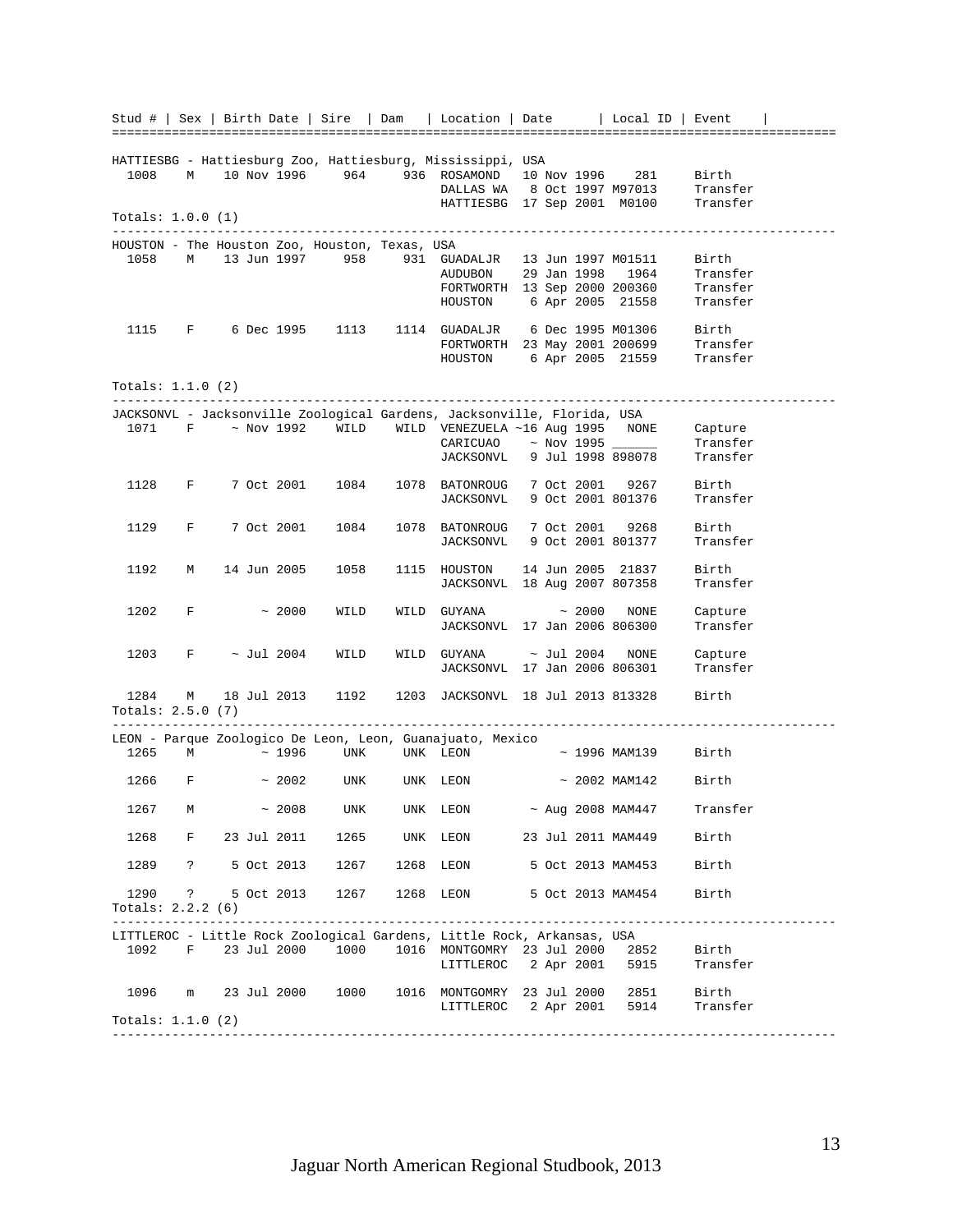Stud # | Sex | Birth Date | Sire | Dam | Location | Date | Local ID | Event | ================================================================================================= LOSANGELE - Los Angeles Zoo & Botanical Gardens, Los Angeles, California, USA 1100 M 12 Jul 2001 953 1004 OMAHA 12 Jul 2001 12242 Birth FRANKLINP 12 Apr 2002 A02017 Transfer DENVER 3 Dec 2003 A03434 Transfer<br>LOSANGELE 6 Apr 2005 991034 Transfer LOSANGELE 6 Apr 2005 991034 Totals: 1.0.0 (1) ------------------------------------------------------------------------------------------------- LOUISVILL - Louisville Zoological Garden, Louisville, Kentucky, USA 1230 M 3 Mar 2009 1154 1099 AKRON 3 Mar 2009 100671 Birth BREVARD 11 Jun 2010 10075 Transfer LOUISVILL 9 Aug 2013 103359 Transfer Totals: 1.0.0 (1) ------------------------------------------------------------------------------------------------- LUFKIN - Ellen Trout Zoo, Lufkin, Texas, USA 1223 F 2 Sep 2007 1158 1172 WACO 2 Sep 2007 M10507 Birth LUFKIN 21 Jul 2009 10237 Transfer 1269 M 22 Apr 2012 1177 1186 TULSA TULSA 22 Apr 2012 16476 Birth<br>LUFKIN 25 Sep 2013 10534 Transfer Totals: 1.1.0 (2) ------------------------------------------------------------------------------------------------- MAYAGUEZ - Mayaguez-Zool Garden of Puerto Rico, Mayaguez, Puerto Rico, USA 1075 F 18 Nov 1994 UNK UNK MAYAGUEZ 18 Nov 1994 \_\_\_\_\_\_ Birth<br>
MEMPHIS 8 Oct 1995 15577 Transfer<br>
MAYAGUEZ 27 Jan 2000 Transfer  $8$  Oct 1995 15577 MAYAGUEZ 27 Jan 2000 \_\_\_\_\_ Totals: 0.1.0 (1) ------------------------------------------------------------------------------------------------- MEMPHIS - Memphis Zoological Garden & Aquarium, Memphis, Tennessee, USA 1144 F 22 May 2003 1000 1016 MONTGOMRY 22 May 2003 3177 Birth MEMPHIS 26 May 2003 21096 Transfer 1198 F 4 Oct 2005 1154 1099 AKRON 4 Oct 2005 100322 Birth AKRON 4 Oct 2005 100322 Birth<br>DENVER 14 Dec 2006 A06614 Transfer MONTGOMRY 30 Jul 2009 3755 Transfer<br>MEMPHIS 18 Mar 2013 13M008 Transfer MEMPHIS 18 Mar 2013 13M008 Totals: 0.2.0 (2) ------------------------------------------------------------------------------------------------- METROZOO - Miami Metrozoo, Miami, Florida, USA 1176 F ~ May 1996 WILD1 WILD2 BOLIVIA ~ Sep 1996 NONE Capture  $\begin{tabular}{lllll} \multicolumn{2}{l}{{\bf SAMTA BOL}} & $\sim$ Sep 1996 & $\hspace{6.5pt}$ & \multicolumn{2}{l}{\bf Transfer} \\ \multicolumn{2}{l}{\bf FORTWORTH} & $\hspace{6.5pt}3$ & \textbf{Max} 2005 203267 & $\hspace{6.5pt}$ & \textbf{Transfer} \end{tabular}$ FORTWORTH 3 Mar 2005 203267<br>METROZOO 5 Jan 2011 11M002 5 Jan 2011 11M002 Transfer 1193 F 14 Jun 2005 1058 1115 HOUSTON 14 Jun 2005 20838 Birth METROZOO 22 Oct 2007 M70088 Transfer 1238 M 22 Dec 2009 1158 1172 WACO 22 Dec 2009 M05809 Birth METROZOO 17 Feb 2011 11M028 Totals: 1.2.0 (3) ------------------------------------------------------------------------------------------------- MILWAUKEE - Milwaukee County Zoological Gardens, Milwaukee, Wisconsin, USA 1156 F 5 Nov 2003 1058 1115 FORTWORTH 5 Nov 2003 202017 Birth MILWAUKEE 19 May 2005 5188 Transfer 1224 M  $\sim$  2002 WILD WILD BELIZER  $\sim$  2002 NONE Capture BELIZE  $\sim$  2002 \_\_\_\_\_\_ Transfer BELIZE ~ 2002 Transfer<br>MILWAUKEE 18 Mar 2008 5497 Transfer 1272 M 13 Nov 2012 1224 1156 MILWAUKEE 13 Nov 2012 5797 Birth 1273 M 13 Nov 2012 1224 1156 MILWAUKEE 13 Nov 2012 5796 Birth Totals: 3.1.0 (4) ------------------------------------------------------------------------------------------------- MONROE - Louisiana Purchase Gardens & Zoo, Monroe, Louisiana, USA 1057 F 23 Jan 1996 UNK UNK BELLEVIEW 23 Jan 1996 \_\_\_\_\_\_ Birth MONROE 31 Oct 1996 22273D Totals: 0.1.0 (1) -------------------------------------------------------------------------------------------------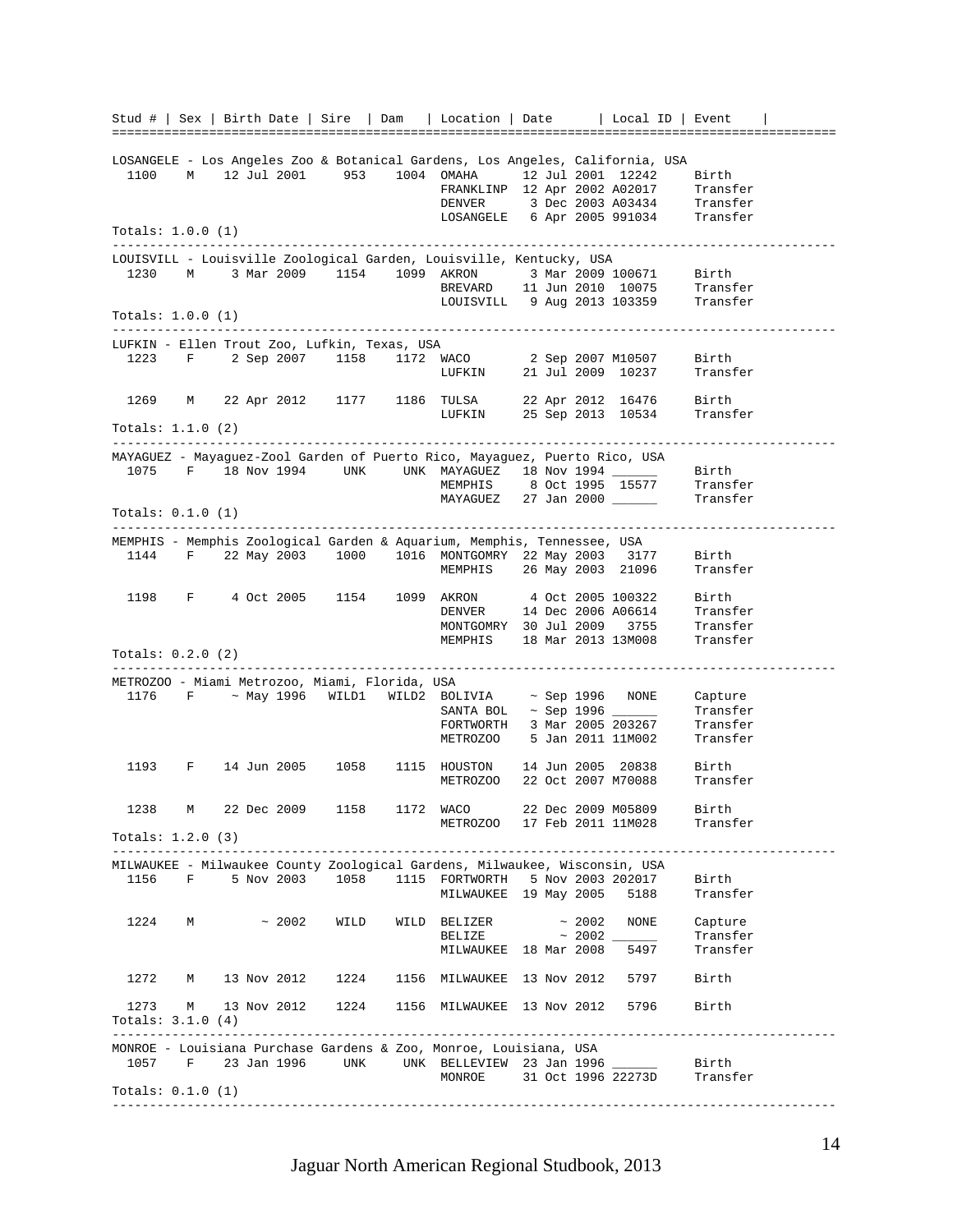|                     |                 |  |                 |       |      | Stud #   Sex   Birth Date   Sire   Dam   Location   Date   Local ID   Event                                                                     |  |                  |                    |                                                                                                    |  |
|---------------------|-----------------|--|-----------------|-------|------|-------------------------------------------------------------------------------------------------------------------------------------------------|--|------------------|--------------------|----------------------------------------------------------------------------------------------------|--|
|                     |                 |  |                 |       |      |                                                                                                                                                 |  |                  |                    |                                                                                                    |  |
|                     |                 |  |                 |       |      |                                                                                                                                                 |  |                  |                    |                                                                                                    |  |
| 1215                | $M$ and $M$     |  |                 |       |      | MONTGOMRY - Montgomery Zoo, Montgomery, Alabama, USA                                                                                            |  |                  |                    | Birth                                                                                              |  |
|                     |                 |  |                 |       |      |                                                                                                                                                 |  |                  |                    | Transfer                                                                                           |  |
|                     |                 |  |                 |       |      | PHILADELP 14 Jan 2006 104371<br>MONTGOMRY 17 Feb 2013 3443                                                                                      |  |                  |                    | Transfer                                                                                           |  |
|                     |                 |  |                 |       |      |                                                                                                                                                 |  |                  |                    |                                                                                                    |  |
| 1231                |                 |  |                 |       |      | F 3 Mar 2009 1154 1099 AKRON 3 Mar 2009 100672                                                                                                  |  |                  |                    | Birth                                                                                              |  |
|                     |                 |  |                 |       |      | MONTGOMRY 21 Nov 2010 3867                                                                                                                      |  |                  |                    | Transfer                                                                                           |  |
|                     |                 |  |                 |       |      |                                                                                                                                                 |  |                  |                    |                                                                                                    |  |
| 1291                |                 |  |                 |       |      | F 6 Oct 2013 1215 1231 MONTGOMRY 6 Oct 2013 3946                                                                                                |  |                  |                    | Birth                                                                                              |  |
|                     |                 |  |                 |       |      |                                                                                                                                                 |  |                  |                    |                                                                                                    |  |
| 1292                |                 |  |                 |       |      | F 6 Oct 2013 1215 1231 MONTGOMRY 6 Oct 2013 3947                                                                                                |  |                  |                    | Birth                                                                                              |  |
|                     |                 |  |                 |       |      |                                                                                                                                                 |  |                  |                    |                                                                                                    |  |
| 1293                |                 |  |                 |       |      | F 6 Oct 2013 1215 1231 MONTGOMRY 6 Oct 2013 3948                                                                                                |  |                  |                    | Birth                                                                                              |  |
| Totals: $1.4.0$ (5) |                 |  |                 |       |      |                                                                                                                                                 |  |                  |                    |                                                                                                    |  |
|                     |                 |  |                 |       |      |                                                                                                                                                 |  |                  |                    |                                                                                                    |  |
|                     |                 |  |                 |       |      | MORELIA - Parque Zoologico "benito Juarez", Morelia, Michoacan, Mexico                                                                          |  |                  |                    | Birth                                                                                              |  |
|                     |                 |  |                 |       |      |                                                                                                                                                 |  |                  |                    | Transfer                                                                                           |  |
|                     |                 |  |                 |       |      |                                                                                                                                                 |  |                  |                    | Transfer                                                                                           |  |
|                     |                 |  |                 |       |      |                                                                                                                                                 |  |                  |                    |                                                                                                    |  |
|                     | $1073$ F ~ 1990 |  |                 |       |      |                                                                                                                                                 |  |                  |                    | Birth                                                                                              |  |
|                     |                 |  |                 |       |      | UNK UNK UNKNOWN ~ 1990 ________<br>RIOJANEIR ~ 1991 _______                                                                                     |  |                  |                    | Transfer                                                                                           |  |
|                     |                 |  |                 |       |      | $MORELIA \qquad \sim \text{Jun } 1998 \qquad \qquad \qquad$                                                                                     |  |                  |                    | Transfer                                                                                           |  |
|                     |                 |  |                 |       |      |                                                                                                                                                 |  |                  |                    |                                                                                                    |  |
|                     | $1074$ F ~ 1990 |  |                 |       |      | UNK UNK UNKNOWN ~ 1990 ______                                                                                                                   |  |                  |                    | Birth                                                                                              |  |
|                     |                 |  |                 |       |      | RIOJANEIR $\sim$ 1991 $\_\_$                                                                                                                    |  |                  |                    | Transfer                                                                                           |  |
|                     |                 |  |                 |       |      | MORELIA ~ Jun 1998 ______                                                                                                                       |  |                  |                    | Transfer                                                                                           |  |
|                     |                 |  |                 |       |      |                                                                                                                                                 |  |                  |                    |                                                                                                    |  |
| Totals: 1.2.0 (3)   |                 |  |                 |       |      |                                                                                                                                                 |  |                  |                    |                                                                                                    |  |
|                     |                 |  |                 |       |      |                                                                                                                                                 |  |                  |                    |                                                                                                    |  |
|                     |                 |  |                 |       |      | NORRISTOW - Elmwood Pk Zoo-Norristown Zool Soc, Norristown, Pennsylvania, USA<br>1094 F 19 Sep 1995 UNK UNK BELLEVIEW 19 Sep 1995 _______ Birth |  |                  |                    |                                                                                                    |  |
|                     |                 |  |                 |       |      | NORRISTOW 3 Oct 1995 950130                                                                                                                     |  |                  |                    | Transfer                                                                                           |  |
|                     |                 |  |                 |       |      |                                                                                                                                                 |  |                  |                    |                                                                                                    |  |
| Totals: $0.1.0$ (1) |                 |  |                 |       |      |                                                                                                                                                 |  |                  |                    |                                                                                                    |  |
|                     |                 |  |                 |       |      |                                                                                                                                                 |  |                  |                    |                                                                                                    |  |
|                     |                 |  |                 |       |      | OKLAHOMA - Oklahoma City Zoological Park, Oklahoma City, Oklahoma, USA                                                                          |  |                  |                    |                                                                                                    |  |
|                     |                 |  |                 |       |      |                                                                                                                                                 |  |                  |                    |                                                                                                    |  |
|                     |                 |  |                 |       |      |                                                                                                                                                 |  |                  |                    | 1107 f 18 Jan 1998 1104 1105 GUAT CITY 18 Jan 1998 M00399 Birth<br>TULSA 2 Jun 2001 13777 Transfer |  |
|                     |                 |  |                 |       |      | OKLAHOMA 3 May 2011 771121                                                                                                                      |  |                  |                    | Transfer                                                                                           |  |
|                     |                 |  |                 |       |      |                                                                                                                                                 |  |                  |                    |                                                                                                    |  |
|                     |                 |  |                 |       |      | 1171 M 18 Jul 2004 1151 1153 STONEHAM 18 Jul 2004 P04034<br>OKLAHOMA 21 Sep 2005 770919                                                         |  |                  |                    | Birth                                                                                              |  |
|                     |                 |  |                 |       |      |                                                                                                                                                 |  |                  |                    | Transfer                                                                                           |  |
|                     |                 |  |                 |       |      |                                                                                                                                                 |  |                  |                    |                                                                                                    |  |
| Totals: $1.1.0$ (2) |                 |  |                 |       |      |                                                                                                                                                 |  |                  |                    |                                                                                                    |  |
|                     |                 |  |                 |       |      |                                                                                                                                                 |  |                  |                    |                                                                                                    |  |
| 1138                | М               |  | 6 Jul 2002      | 953   |      | OMAHA - Omaha's Henry Doorly Zoo, Omaha, Nebraska, USA<br>1004 OMAHA 6 Jul 2002 12895                                                           |  |                  |                    | Birth                                                                                              |  |
|                     |                 |  |                 |       |      |                                                                                                                                                 |  |                  |                    |                                                                                                    |  |
| 1248                | М               |  | 10 May 2006     | 953   |      | 1004 OMAHA                                                                                                                                      |  |                  | 10 May 2006 16269  | Birth                                                                                              |  |
|                     |                 |  |                 |       |      |                                                                                                                                                 |  |                  |                    |                                                                                                    |  |
| Totals: $2.0.0$ (2) |                 |  |                 |       |      |                                                                                                                                                 |  |                  |                    |                                                                                                    |  |
|                     |                 |  |                 |       |      |                                                                                                                                                 |  |                  |                    |                                                                                                    |  |
|                     |                 |  |                 |       |      | PALM DES - The Living Desert Zoo and Gardens, Palm Desert, California, USA                                                                      |  |                  |                    |                                                                                                    |  |
| 1239                | F               |  | 22 Dec 2009     | 1158  | 1172 | <b>WACO</b>                                                                                                                                     |  |                  | 22 Dec 2009 M05909 | Birth                                                                                              |  |
|                     |                 |  |                 |       |      | PALM DES                                                                                                                                        |  |                  | 18 Jan 2011 411001 | Transfer                                                                                           |  |
|                     |                 |  |                 |       |      |                                                                                                                                                 |  |                  |                    |                                                                                                    |  |
| 1279                | М               |  | $\sim$ Oct 2011 | WILD3 |      | WILD4 PANAMA                                                                                                                                    |  | $~\sim$ Dec 2011 | NONE               | Capture                                                                                            |  |
|                     |                 |  |                 |       |      | SUMMIT ZO 5 Jan 2012 DINDE                                                                                                                      |  |                  |                    | Transfer                                                                                           |  |
|                     |                 |  |                 |       |      | PALM DES                                                                                                                                        |  |                  | 17 Apr 2013 413009 | Transfer                                                                                           |  |
| Totals: $1.1.0$ (2) |                 |  |                 |       |      |                                                                                                                                                 |  |                  |                    |                                                                                                    |  |
|                     |                 |  |                 |       |      |                                                                                                                                                 |  |                  |                    |                                                                                                    |  |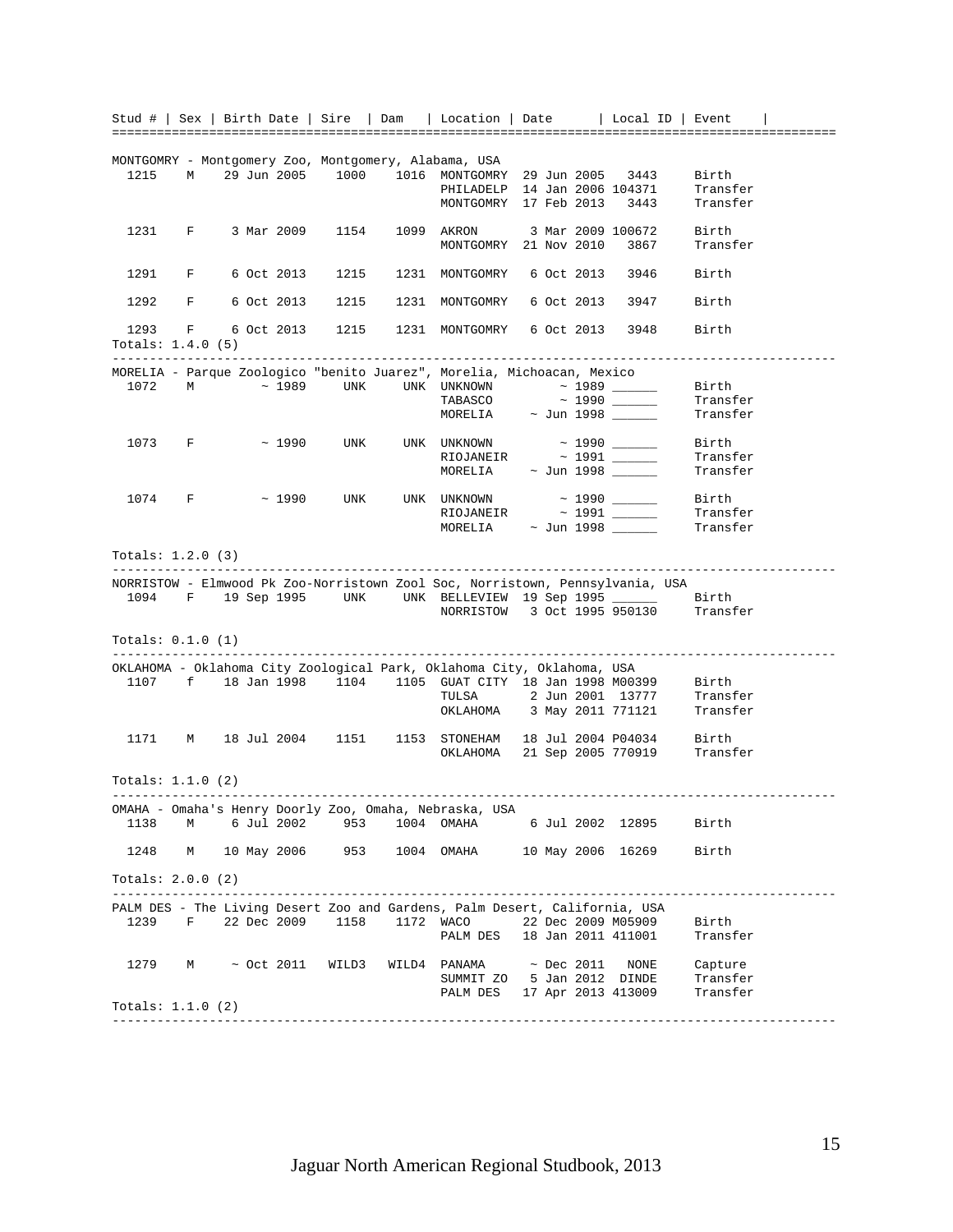|                              |             |  |            |                                                |                | Stud #   Sex   Birth Date   Sire   Dam   Location   Date   Local ID   Event                  |  |             |                    |          |  |
|------------------------------|-------------|--|------------|------------------------------------------------|----------------|----------------------------------------------------------------------------------------------|--|-------------|--------------------|----------|--|
|                              |             |  |            |                                                |                |                                                                                              |  |             |                    |          |  |
|                              |             |  |            | PANAMACT - ZooWorld, Panama City, Florida, USA |                |                                                                                              |  |             |                    |          |  |
| 1253                         | М           |  |            | 15 Jun 2009 1136                               |                | 1067 ROSAMOND 15 Jun 2009 450                                                                |  |             |                    | Birth    |  |
|                              |             |  |            |                                                |                | PANAMACT                                                                                     |  | 26 Feb 2012 | 1205               | Transfer |  |
|                              |             |  |            |                                                |                |                                                                                              |  |             |                    |          |  |
| 1254                         |             |  |            |                                                |                | F 15 Jun 2009 1136 1067 ROSAMOND                                                             |  |             | 15 Jun 2009 451    | Birth    |  |
|                              |             |  |            |                                                |                | PANAMACT 26 Feb 2012 1206                                                                    |  |             |                    | Transfer |  |
|                              |             |  |            |                                                |                |                                                                                              |  |             |                    |          |  |
| Totals: $1.1.0$ (2)          |             |  |            |                                                |                |                                                                                              |  |             |                    |          |  |
|                              |             |  |            |                                                |                |                                                                                              |  |             |                    |          |  |
|                              |             |  |            |                                                |                | PHILADELP - Philadelphia Zoological Garden, Philadelphia, Pennsylvania, USA                  |  |             |                    |          |  |
| 1153                         |             |  |            |                                                |                | F 7 Sep 2000 1147 1150 GUAT CIUD 7 Sep 2000 M00010                                           |  |             |                    | Birth    |  |
|                              |             |  |            |                                                |                | STONEHAM 25 Oct 2003 A03054<br>PHILADELP 14 Oct 2010 104802                                  |  |             |                    | Transfer |  |
|                              |             |  |            |                                                |                |                                                                                              |  |             |                    | Transfer |  |
| 1220                         | M           |  |            | $\sim$ Jan 2004 WILD                           |                | WILD BELIZER 22 Mar 2004 NONE                                                                |  |             |                    | Capture  |  |
|                              |             |  |            |                                                |                | BELIZE 22 Mar 2004                                                                           |  |             |                    | Transfer |  |
|                              |             |  |            |                                                |                | PHILADELP 17 Apr 2007 104494                                                                 |  |             |                    | Transfer |  |
|                              |             |  |            |                                                |                |                                                                                              |  |             |                    |          |  |
| 1221                         | $F$ and $F$ |  | ~1995      | WILD                                           |                | WILD GUATEMALA ????                                                                          |  |             | NONE               | Capture  |  |
|                              |             |  |            |                                                |                | GUAT CITY 5 Jun 1998 M00160                                                                  |  |             |                    | Transfer |  |
|                              |             |  |            |                                                |                | PHILADELP 30 May 2007 104509                                                                 |  |             |                    | Transfer |  |
|                              |             |  |            |                                                |                |                                                                                              |  |             |                    |          |  |
| 1260                         | М           |  |            | 3 Jun 2011 1220                                |                | 1153 PHILADELP 3 Jun 2011 104840                                                             |  |             |                    | Birth    |  |
|                              |             |  |            |                                                |                |                                                                                              |  |             |                    |          |  |
| Totals: $2.2.0(4)$           |             |  |            |                                                |                |                                                                                              |  |             |                    |          |  |
|                              |             |  |            |                                                |                |                                                                                              |  |             |                    |          |  |
|                              |             |  |            | PHOENIX - Phoenix Zoo, Phoenix, Arizona, USA   |                |                                                                                              |  |             |                    |          |  |
|                              |             |  |            |                                                |                | 1195 F 21 Sep 2005 1013 1003 DREHER PA 21 Sep 2005 205068<br>PHOENIX 1 Jul 2008 11092        |  |             |                    | Birth    |  |
|                              |             |  |            |                                                |                |                                                                                              |  |             |                    | Transfer |  |
| 1225                         | М           |  |            |                                                |                | 1 Jan 2009 1192 1203 JACKSONVL 1 Jan 2009 809300                                             |  |             |                    | Birth    |  |
|                              |             |  |            |                                                |                | PHOENIX 19 Apr 2011 11704                                                                    |  |             |                    | Transfer |  |
| Totals: $1.1.0$ (2)          |             |  |            |                                                |                |                                                                                              |  |             |                    |          |  |
|                              |             |  |            |                                                |                |                                                                                              |  |             |                    |          |  |
| PRIVATE - Private Collection |             |  |            |                                                |                |                                                                                              |  |             |                    |          |  |
| 1139                         | $M$ and $M$ |  |            |                                                |                | 6 Jul 2002  953  1004  OMAHA  6 Jul 2002  12896                                              |  |             |                    | Birth    |  |
|                              |             |  |            |                                                |                | OKLAHOMA 10 Jul 2003 770215                                                                  |  |             |                    | Transfer |  |
|                              |             |  |            |                                                |                | ROSAMOND 2 Jun 2005 346<br>PRIVATE 3 Jun 2005                                                |  |             |                    | Transfer |  |
|                              |             |  |            |                                                |                |                                                                                              |  |             |                    | Transfer |  |
|                              |             |  |            |                                                |                |                                                                                              |  |             |                    |          |  |
| 1140                         | $M \sim 1$  |  | 6 Jul 2002 |                                                | 953 1004 OMAHA |                                                                                              |  |             | 6 Jul 2002 12897   | Birth    |  |
|                              |             |  |            |                                                |                | OKLAHOMA 10 Jul 2003 770216                                                                  |  |             |                    | Transfer |  |
|                              |             |  |            |                                                |                | ROSAMOND 2 Jun 2005 345                                                                      |  |             |                    | Transfer |  |
|                              |             |  |            |                                                |                | PRIVATE 3 Jun 2005                                                                           |  |             |                    | Transfer |  |
| 1301                         |             |  |            |                                                |                | M 14 Aug 2010 1000 1191 DUNLAP 14 Aug 2010                                                   |  |             |                    | Birth    |  |
|                              |             |  |            |                                                |                | PRIVATE 28 Sep 2010                                                                          |  |             |                    | Transfer |  |
|                              |             |  |            |                                                |                |                                                                                              |  |             |                    |          |  |
| 1302                         |             |  |            |                                                |                | M 7 Oct 2011 1000 1190 DUNLAP 7 Oct 2011 ______                                              |  |             |                    | Birth    |  |
|                              |             |  |            |                                                |                | PRIVATE $\sim$ Apr 2012                                                                      |  |             |                    | Transfer |  |
| Totals: 4.0.0 (4)            |             |  |            |                                                |                |                                                                                              |  |             |                    |          |  |
|                              |             |  |            |                                                |                | -------------------------                                                                    |  |             | __________________ |          |  |
| $1060$ M ~ Jan 1991          |             |  |            | UNK                                            |                | UNK GUERRERO ~ Jan 1991 ______                                                               |  |             |                    | Birth    |  |
|                              |             |  |            |                                                |                | PROYECTO ~ 1992 BALAM                                                                        |  |             |                    | Transfer |  |
|                              |             |  |            |                                                |                |                                                                                              |  |             |                    |          |  |
|                              |             |  |            |                                                |                | 1061 F ~ 1 Feb 1991 UNK UNK GUERRERO ~ 1 Feb 1991 GITANA Birth PROYECTO ~ 1992 GITANA Transf |  |             |                    |          |  |
|                              |             |  |            |                                                |                |                                                                                              |  |             |                    | Transfer |  |
| Totals: $1.1.0$ (2)          |             |  |            |                                                |                |                                                                                              |  |             |                    |          |  |
|                              |             |  |            |                                                |                |                                                                                              |  |             |                    |          |  |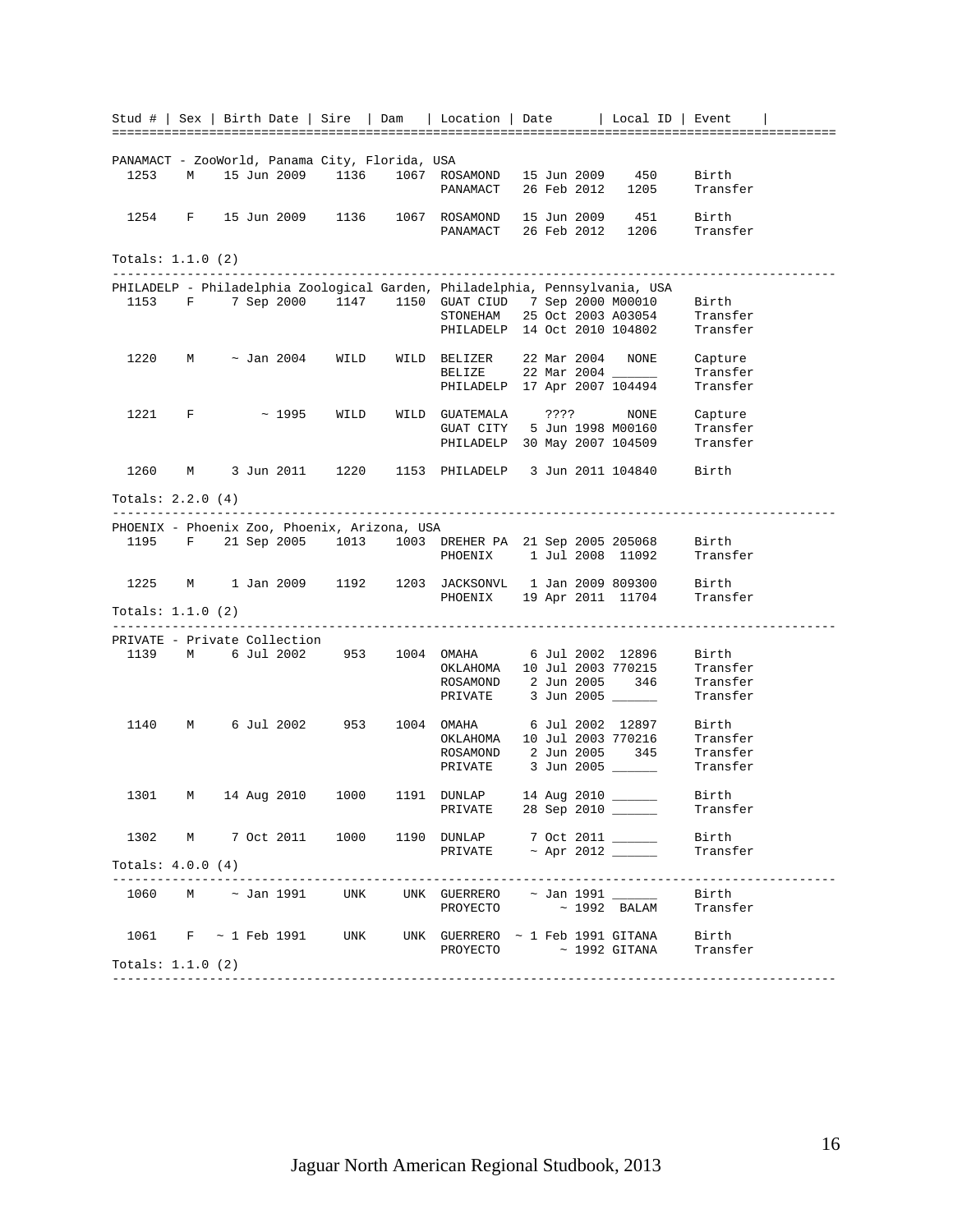|                     |              |                |  |             | Stud #   Sex   Birth Date   Sire   Dam  |                            | Location   Date   Local ID   Event                                                    |  |             |                          |                   |  |
|---------------------|--------------|----------------|--|-------------|-----------------------------------------|----------------------------|---------------------------------------------------------------------------------------|--|-------------|--------------------------|-------------------|--|
|                     |              |                |  |             |                                         |                            |                                                                                       |  |             |                          |                   |  |
|                     |              |                |  |             |                                         |                            |                                                                                       |  |             |                          |                   |  |
|                     |              |                |  |             | PUEBLA - Africam Safari, Puebla, Mexico |                            |                                                                                       |  |             |                          |                   |  |
| 1256                | F            |                |  | 1 Jun 2006  | UNK                                     |                            | UNK CENTENARI 1 Jun 2006 _____<br>PUEBLA                                              |  |             | 17 Jul 2008 6793         | Birth<br>Transfer |  |
|                     |              |                |  |             |                                         |                            |                                                                                       |  |             |                          |                   |  |
| 1257                | $\mathbf{F}$ |                |  | 13 Jun 2004 | UNK                                     |                            | UNK TLAXCALA                                                                          |  |             | 13 Jun 2004 ______       | Birth             |  |
|                     |              |                |  |             |                                         |                            | PUEBLA                                                                                |  |             | 25 Sep 2008 6937         | Transfer          |  |
|                     |              |                |  |             |                                         |                            |                                                                                       |  |             |                          |                   |  |
| 1258                | F            |                |  | 13 Jun 2004 | UNK                                     |                            | UNK TLAXCALA 13 Jun 2004 _____                                                        |  |             |                          | Birth             |  |
|                     |              |                |  |             |                                         |                            | PUEBLA                                                                                |  |             | 25 Sep 2008 6938         | Transfer          |  |
|                     |              |                |  |             |                                         |                            |                                                                                       |  |             |                          |                   |  |
| 1259                | F            |                |  | 15 Feb 2008 | UNK                                     |                            | UNK TLAXCALA 15 Feb 2008 ______                                                       |  |             |                          | Birth             |  |
|                     |              |                |  |             |                                         |                            | PUEBLA 25 Sep 2008 6939                                                               |  |             |                          | Transfer          |  |
|                     |              |                |  |             |                                         |                            |                                                                                       |  |             |                          |                   |  |
| 1295                | M            |                |  | $\sim 2008$ | UNK                                     |                            | UNK UNKNOWN                                                                           |  |             |                          | Birth             |  |
|                     |              |                |  |             |                                         |                            | PUEBLA 23 Apr 2011 7771                                                               |  |             |                          | Transfer          |  |
| Totals: $1.4.0$ (5) |              |                |  |             |                                         |                            |                                                                                       |  |             |                          |                   |  |
|                     |              |                |  |             |                                         |                            |                                                                                       |  |             |                          |                   |  |
|                     |              |                |  |             |                                         |                            | RIO GRAND - Albuquerque Biological Park, Albuquerque, New Mexico, USA                 |  |             |                          |                   |  |
| 1120                | M            |                |  |             |                                         |                            | 14 Nov 1998 UNK UNK LEON 14 Nov 1998 MCA218 Birth RIO GRAND 26 Apr 2001 M01012 Transf |  |             |                          |                   |  |
|                     |              |                |  |             |                                         |                            |                                                                                       |  |             |                          | Transfer          |  |
|                     |              |                |  |             |                                         |                            |                                                                                       |  |             |                          |                   |  |
| Totals: 1.0.0 (1)   |              |                |  |             |                                         |                            |                                                                                       |  |             |                          |                   |  |
|                     |              |                |  |             |                                         |                            |                                                                                       |  |             |                          |                   |  |
|                     |              |                |  |             |                                         |                            | ROGERSON - Oaklawn Farms (r & G Rogerson), Aylesford, Nova Scotia, Canada             |  |             |                          |                   |  |
| 1175                |              |                |  |             |                                         |                            | M 29 Apr 1998 UNK UNK PICTON 29 Apr 1998 —<br>ROGERSON 5 Aug 1998 FURY                |  |             |                          | Birth             |  |
|                     |              |                |  |             |                                         |                            |                                                                                       |  |             |                          | Transfer          |  |
| 1250                |              | M <sub>N</sub> |  | $\sim$ 1999 | UNK                                     |                            |                                                                                       |  |             |                          | Birth             |  |
|                     |              |                |  |             |                                         |                            | ROGERSON 1 Dec 2009 TUPI                                                              |  |             |                          | Transfer          |  |
|                     |              |                |  |             |                                         |                            |                                                                                       |  |             |                          |                   |  |
| 1251                | F            |                |  | $\sim$ 1999 | UNK                                     |                            | UNK PICTON ~ 1999 _______                                                             |  |             |                          | Birth             |  |
|                     |              |                |  |             |                                         |                            | ROGERSON 1 Dec 2009 JUNIA                                                             |  |             |                          | Transfer          |  |
|                     |              |                |  |             |                                         |                            |                                                                                       |  |             |                          |                   |  |
|                     |              |                |  |             |                                         |                            |                                                                                       |  |             |                          |                   |  |
| Totals: 2.1.0 (3)   |              |                |  |             |                                         |                            |                                                                                       |  |             |                          |                   |  |
|                     |              |                |  |             |                                         |                            | ROSAMOND - Exotic Feline Breeding Compound, Rosamond, California, USA                 |  |             |                          |                   |  |
| 1066                |              |                |  |             |                                         |                            | M 19 Apr 1998 964 936 ROSAMOND 19 Apr 1998 302                                        |  |             |                          | Birth             |  |
|                     |              |                |  |             |                                         |                            |                                                                                       |  |             |                          |                   |  |
|                     |              |                |  |             |                                         |                            | 1067 F 19 Apr 1998 964 936 ROSAMOND                                                   |  |             | 19 Apr 1998 300          | Birth             |  |
|                     |              |                |  |             |                                         |                            |                                                                                       |  |             |                          |                   |  |
| 1068                |              | M              |  |             |                                         |                            | 19 Apr 1998 964 936 ROSAMOND                                                          |  | 19 Apr 1998 | 301                      | Birth             |  |
|                     |              |                |  |             |                                         |                            |                                                                                       |  |             |                          |                   |  |
| 1136                |              | M              |  |             |                                         |                            | 20 May 2002 1079 1059 AUDUBON                                                         |  |             | 20 May 2002 100568       | Birth             |  |
|                     |              |                |  |             |                                         |                            | ROSAMOND                                                                              |  |             | 23 Jul 2003 368          | Transfer          |  |
|                     |              |                |  |             |                                         |                            |                                                                                       |  |             |                          |                   |  |
| 1188                |              |                |  |             |                                         |                            | F 3 Jun 2005 1136 1067 ROSAMOND 3 Jun 2005 400                                        |  |             |                          | Birth             |  |
|                     |              |                |  |             |                                         |                            |                                                                                       |  |             |                          |                   |  |
| 1189                |              |                |  |             |                                         |                            | M 3 Jun 2005 1136 1067 ROSAMOND 3 Jun 2005                                            |  |             | 401                      | Birth             |  |
| Totals: 4.2.0 (6)   |              |                |  |             |                                         |                            |                                                                                       |  |             |                          |                   |  |
|                     |              |                |  |             |                                         |                            |                                                                                       |  |             |                          |                   |  |
|                     |              |                |  |             |                                         |                            | SACRAMNTO - Sacramento Zoo, Sacramento, California, USA                               |  |             |                          |                   |  |
| 1098                |              | M <sub>N</sub> |  |             |                                         |                            | 15 Feb 2001  1079  1059  AUDUBON                                                      |  |             | 15 Feb 2001 100129       | Birth             |  |
|                     |              |                |  |             |                                         |                            | SACRAMNTO 16 May 2002 101056                                                          |  |             |                          | Transfer          |  |
| 1106                | F            |                |  |             | 29 Oct 1996 1104                        |                            |                                                                                       |  |             |                          |                   |  |
|                     |              |                |  |             |                                         |                            | 1105 GUAT CITY 29 Oct 1996 M00302                                                     |  |             |                          | Birth             |  |
|                     |              |                |  |             |                                         |                            | TULSA                                                                                 |  |             | 2 Jun 2001 13776         | Transfer          |  |
|                     |              |                |  |             |                                         |                            | SACRAMNTO 5 Dec 2001 101046                                                           |  |             |                          | Transfer          |  |
|                     |              |                |  |             |                                         |                            |                                                                                       |  |             |                          |                   |  |
| 1262                |              | М              |  |             |                                         |                            | 26 Apr 2012 1194 1219 SANDIEGOZ 26 Apr 2012 512060                                    |  |             |                          | Birth             |  |
|                     |              |                |  |             |                                         |                            | SACRAMNTO 7 Aug 2013 101175                                                           |  |             |                          | Transfer          |  |
| Totals: 2.1.0 (3)   |              |                |  |             |                                         |                            |                                                                                       |  |             |                          |                   |  |
|                     |              |                |  |             |                                         |                            |                                                                                       |  |             |                          |                   |  |
| 984                 |              |                |  |             | f 27 Apr 1992 897                       |                            | SALISBURY - Salisbury Zoological Park, Salisbury, Maryland, USA<br>932 LUFKIN         |  |             | 27 Apr 1992 08351        | Birth             |  |
|                     |              |                |  |             |                                         |                            | SALISBURY 11 Oct 1992                                                                 |  |             | 1045                     | Transfer          |  |
|                     |              |                |  |             |                                         |                            |                                                                                       |  |             |                          |                   |  |
| 1234                | F            |                |  |             |                                         | 22 May 2009 1164 1130 ERIE |                                                                                       |  |             |                          | Birth             |  |
|                     |              |                |  |             |                                         |                            | SALISBURY 9 Nov 2010                                                                  |  |             | 22 May 2009 1776<br>1762 | Transfer          |  |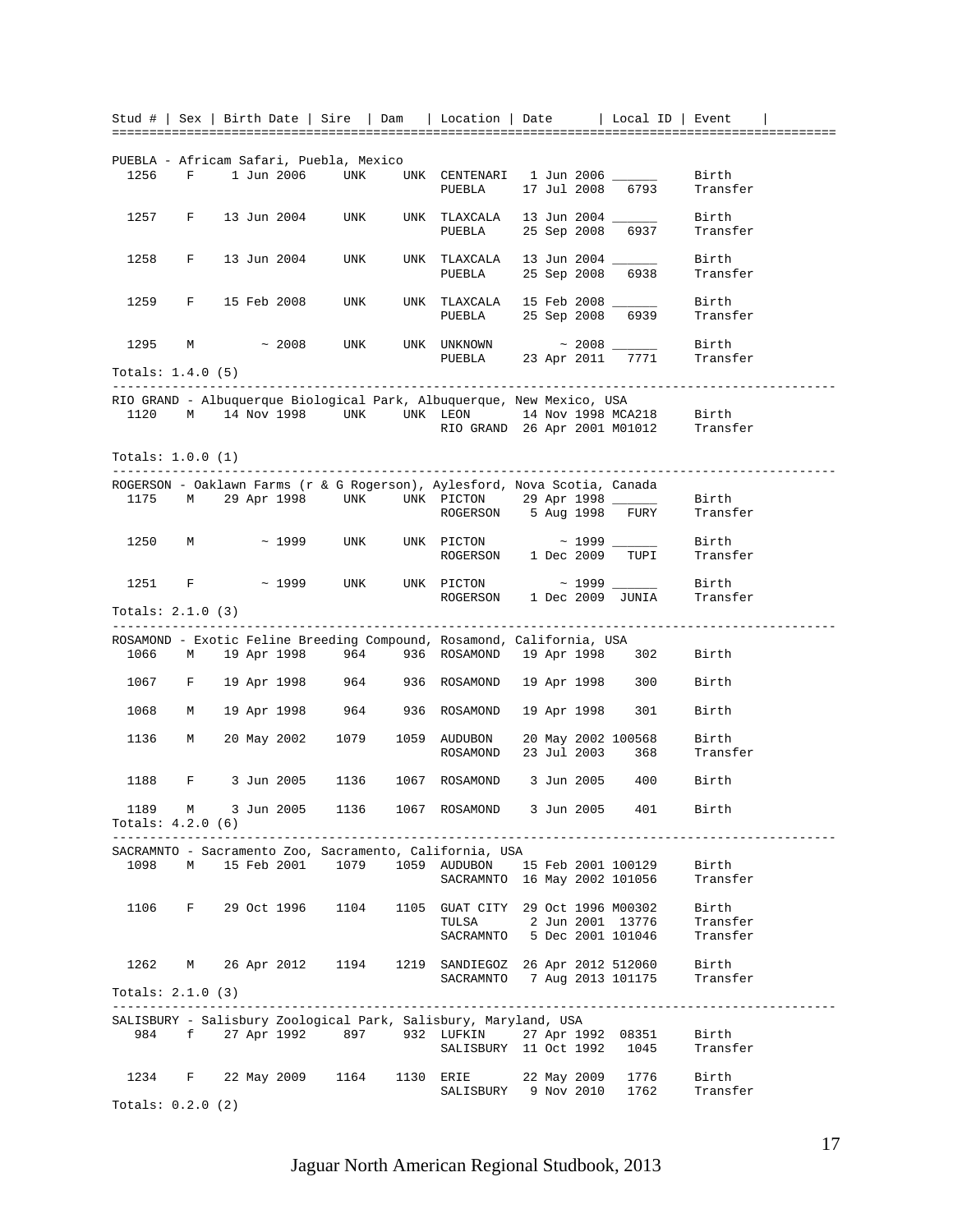Stud # | Sex | Birth Date | Sire | Dam | Location | Date | Local ID | Event | ================================================================================================= SAN ANTON - San Antonio Zool Gardens & Aquarium, San Antonio, Texas, USA 1199 F 4 Oct 2005 1154 1099 AKRON 4 Oct 2005 100323 Birth SAN ANTON ~ Apr 2006 A06030 Transfer Totals: 0.1.0 (1) ------------------------------------------------------------------------------------------------- SANDIEGOZ - San Diego Zoo, San Diego, California, USA 987 M 21 Oct 1992 898 896 WILD WRLD 21 Oct 1992 3910 Birth PHOENIX 14 Jul 1993 6710 Transfer SANDIEGOZ 17 Jun 1997 597255 Transfer 1194 M 16 Aug 2005 1177 1176 FORTWORTH 16 Aug 2005 204149 Birth SAN ANTON 18 Apr 2006 A06033 Transfer<br>SANDIEGOZ 29 Dec 2010 510177 Transfer SANDIEGOZ 29 Dec 2010 510177 1219 F 27 Jun 2007 1131 1159 BREVARD 27 Jun 2007 27062 Birth SANDIEGOZ 8 Jun 2008 508070 Transfer Totals: 2.1.0 (3) ------------------------------------------------------------------------------------------------- SANJOSECA - Happy Hollow Zoo, San Jose, California, USA 1155 F 5 Nov 2003 1058 1115 FORTWORTH 5 Nov 2003 202016 Birth SANJOSECA 30 Mar 2005 200328 Transfer Totals: 0.1.0 (1) ------------------------------------------------------------------------------------------------- SEATTLE - Woodland Park Zoological Gardens, Seattle, Washington, USA 1179 M 16 Jun 1999 1177 1176 SANTA BOL 16 Jun 1999 \_\_\_\_\_\_ Birth SEATTLE 3 Mar 2005 201761 Transfer 1197 F 4 Oct 2005 1154 1099 AKRON 4 Oct 2005 100321 Birth SEATTLE 20 Nov 2006 202345 Transfer 1275 M 22 Mar 2013 1179 1197 SEATTLE 22 Mar 2013 204536 Birth 1276 F 22 Mar 2013 1179 1197 SEATTLE 22 Mar 2013 204537 Birth 1277 F 22 Mar 2013 1179 1197 SEATTLE 22 Mar 2013 204538 Birth Totals: 2.3.0 (5) ------------------------------------------------------------------------------------------------- SEDGWICK - Sedgwick County Zoo, Wichita, Kansas, USA 1233 M 22 May 2009 1164 1130 ERIE 22 May 2009 1775 Birth ERIE 22 May 2009 1775 Birth<br>SEDGWICK 12 Nov 2010 13170 Transfer 1270 M 22 Apr 2012 1177 1186 TULSA 22 Apr 2012 16477 Birth TULSA 22 Apr 2012 16477 Birth<br>SEDGWICK 31 Jul 2013 14118 Transfer 1278  $F$   $\sim$  Jan 2006 WILD WILD PANAMA  $\sim$  2007 NONE Capture SUMMIT ZO  $\sim$  2007 CHORRE Transfer SEDGWICK 18 Apr 2013 13977 Transfer Totals: 2.1.0 (3) ------------------------------------------------------------------------------------------------- SHIZUOKA - Sizuoka (shizuoka), JAPAN, Far Eastern Asi, ASIAN REGION 1102 F 12 Jul 2001 953 1004 OMAHA 12 Jul 2001 12244 Birth SHIZUOKA 12 May 2003 \_\_\_\_\_\_ Transfer 1132 M 30 Jul 2001 1000 1016 MONTGOMRY 30 Jul 2001 2924 Birth OMAHA 1 Apr 2002 12657 Transfer SHIZUOKA 12 May 2003 \_\_\_\_\_\_\_ Transfer Totals: 1.1.0 (2) ------------------------------------------------------------------------------------------------- SINGAPORE - Singapore Zoological Gardens, Singapore, Singapore<br>1101 M 12 Jul 2001 953 1004 OMAHA 12 Jul 2001 12243 1101 M 12 Jul 2001 953 1004 OMAHA 12 Jul 2001 12243 Birth FRANKLINP 12 Apr 2002 A02018 Transfer<br>ROSAMOND 20 Aug 2003 333 Transfer ROSAMOND 20 Aug 2003 333 SINGAPORE 20 Aug 2003 G9656 Transfer Totals: 1.0.0 (1) -------------------------------------------------------------------------------------------------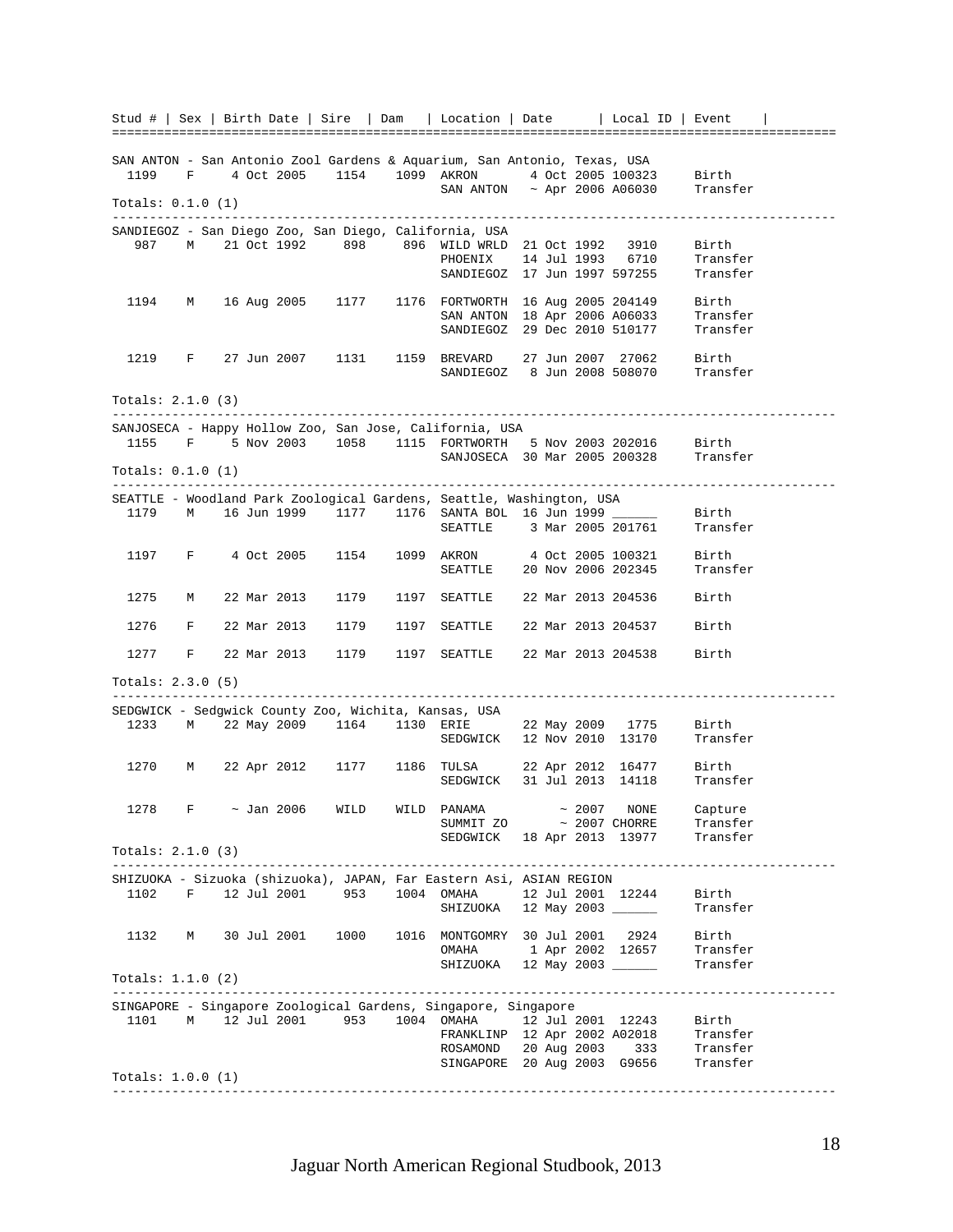Stud # | Sex | Birth Date | Sire | Dam | Location | Date | Local ID | Event | ================================================================================================= SONORA EC - Centro Ecologico De Sonora - Imades, Hermosillo, Sonora, Mexico 1229 M ~ 2005 WILD WILD PHOENIX 14 Nov 2008 11222 Transfer SONORA EC 23 Mar 2010 \_\_\_\_\_\_\_ Transfer Totals: 1.0.0 (1) ------------------------------------------------------------------------------------------------- ST LOUIS - Saint Louis Zoological Park, St Louis, Missouri, USA 990 M 2 Jun 1993 1060 1061 PROCK C 2 Jun 1993 ITZA Birth ST LOUIS 13 Mar 1995 950312 1130 F 2 Feb 2002 1058 1115 FORTWORTH 2 Feb 2002 200993 Birth ERIE 24 Mar 2003 1257 Transfer ST LOUIS 18 Jan 2013 113901 Transfer Totals: 1.1.0 (2) ------------------------------------------------------------------------------------------------- STONEHAM - Walter D Stone Memorial Zoo, Stoneham, Massachusetts, USA 1151 M 18 Jan 1998 1148 1149 GUAT CIUD 18 Jan 1998 M00005 Birth STONEHAM 25 Oct 2003 A03053 1240 F 26 Aug 2008 1151 1153 STONEHAM 26 Aug 2008 P08019 Birth Totals: 1.1.0 (2) ------------------------------------------------------------------------------------------------- THURMONT - Catoctin Wildlife Preserve and Zoo, Thurmont, Maryland, USA 1244 F 15 Sep 1995 UNK UNK BELLEVIEW 15 Sep 1995 \_\_\_\_\_\_\_ Birth<br>THURMONT 17 Apr 1997 970002 Transfer THURMONT 17 Apr 1997 970002 Totals: 0.1.0 (1) ------------------------------------------------------------------------------------------------- TORONTO - Toronto Zoo, Scarborough, Ontario, Canada 1211 m 25 Jun 2004 UNK UNK ELMVALE ELMVALE 25 Jun 2004 \_\_\_\_\_\_\_ Birth<br>TORONTO 15 Feb 2005 39841 Transfer 1212 F 25 Jun 2004 UNK UNK ELMVALE TORONTO 15 Feb 2005 39842 Transfer Totals: 1.1.0 (2) ------------------------------------------------------------------------------------------------- TUCSON - Reid Park Zoo, Tucson, Arizona, USA 1088 F 20 Mar 1996 898 896 WILD WRLD 20 Mar 1996 5076 Birth TUCSON 22 Oct 1996 964144 1089 F 20 Mar 1996 898 896 WILD WRLD 20 Mar 1996 5077 Birth TUCSON 22 Oct 1996 964145 Transfer Totals: 0.2.0 (2) ------------------------------------------------------------------------------------------------- TULSA - Tulsa Zoological Park, Tulsa, Oklahoma, USA 1177 M ~ May 1996 WILD1 WILD2 BOLIVIA ~ Sep 1996 NONE Capture  $S \text{ANTA BOL}$   $\sim$  Sep 1996  $\_\_\_\_\_\_\_\_\_\$  Transfer FORTWORTH 3 Mar 2005 203266 Transfer TULSA 25 Apr 2007 15375 Transfer 1186 F 26 Apr 2004 1185 1105 GUAT CITY 26 Apr 2004 M00339 Birth OKLAHOMA 28 Apr 2005 770717 Transfer 21 Mar 2011 16216 Totals: 1.1.0 (2) ------------------------------------------------------------------------------------------------- WACO - Cameron Park Zoo, Waco, Texas, USA 1158 M 24 Dec 2003 1013 1003 HOUSTON 24 Dec 2003 20900 Birth DREHER PA 9 Jun 2004 204093 Transfer WACO 24 May 2005 M04805 Transfer 1172 F 18 Jul 2004 1151 1153 STONEHAM 18 Jul 2004 P04035 Birth WACO 7 Jul 2005 M04905 Transfer Totals: 1.1.0 (2) -------------------------------------------------------------------------------------------------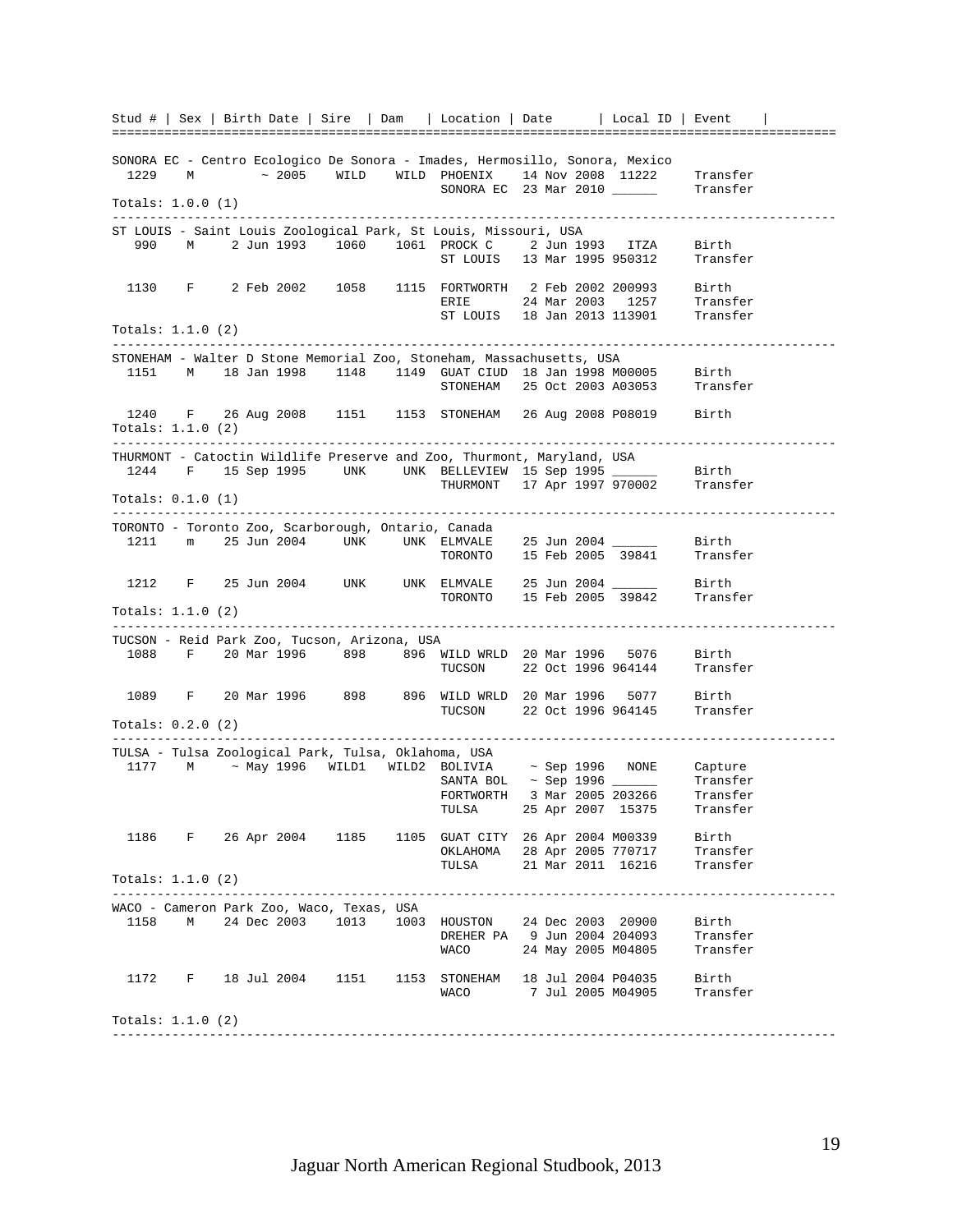|                     |   |  |                 |      |                                                               | Stud #   Sex   Birth Date   Sire   Dam   Location   Date   Local ID   Event |                 |          |
|---------------------|---|--|-----------------|------|---------------------------------------------------------------|-----------------------------------------------------------------------------|-----------------|----------|
|                     |   |  |                 |      |                                                               |                                                                             |                 |          |
|                     |   |  |                 |      |                                                               |                                                                             |                 |          |
|                     |   |  |                 |      | WATERTNSD - Bramble Park Zoo, Watertown, South Dakota, USA    |                                                                             |                 |          |
| 1004                |   |  |                 |      |                                                               | F 10 Jul 1996 964 936 ROSAMOND 10 Jul 1996 274                              |                 | Birth    |
|                     |   |  |                 |      | TULSA                                                         | 25 Mar 1997                                                                 | 12111           | Transfer |
|                     |   |  |                 |      |                                                               | OMAHA 6 May 1999 11048                                                      |                 | Transfer |
|                     |   |  |                 |      | WATERTNSD                                                     |                                                                             | 9 Apr 2008 2297 | Transfer |
|                     |   |  |                 |      |                                                               |                                                                             |                 |          |
| 1091                |   |  |                 |      | M 21 Mar 2000 898 896 WILD WRLD                               | 21 Mar 2000                                                                 | 6334            | Birth    |
|                     |   |  |                 |      | WATERTNSD                                                     | 10 Jul 2000                                                                 | 1194            | Transfer |
| Totals: $1.1.0$ (2) |   |  |                 |      |                                                               |                                                                             |                 |          |
|                     |   |  |                 |      |                                                               |                                                                             |                 |          |
|                     |   |  |                 |      | WILD WRLD - Wildlife World Zoo, Litchfield Park, Arizona, USA |                                                                             |                 |          |
| 1143                |   |  |                 |      |                                                               | F 22 May 2003 1000 1016 MONTGOMRY 22 May 2003 3176 Birth                    |                 |          |
|                     |   |  |                 |      |                                                               | MEMPHIS 26 May 2003 21097 Transfer                                          |                 |          |
|                     |   |  |                 |      |                                                               | WILD WRLD 17 Nov 2009                                                       |                 | Transfer |
|                     |   |  |                 |      |                                                               |                                                                             |                 |          |
| 1252                | M |  | 8 Jun 2008 1136 | 1067 | ROSAMOND                                                      | 8 Jun 2008 439                                                              |                 | Birth    |
|                     |   |  |                 |      | WILD WRLD                                                     | 4 Dec 2008                                                                  | 8738            | Transfer |
| Totals: $1.1.0$ (2) |   |  |                 |      |                                                               |                                                                             |                 |          |

TOTALS: 81.90.3 (174) 71 Institutions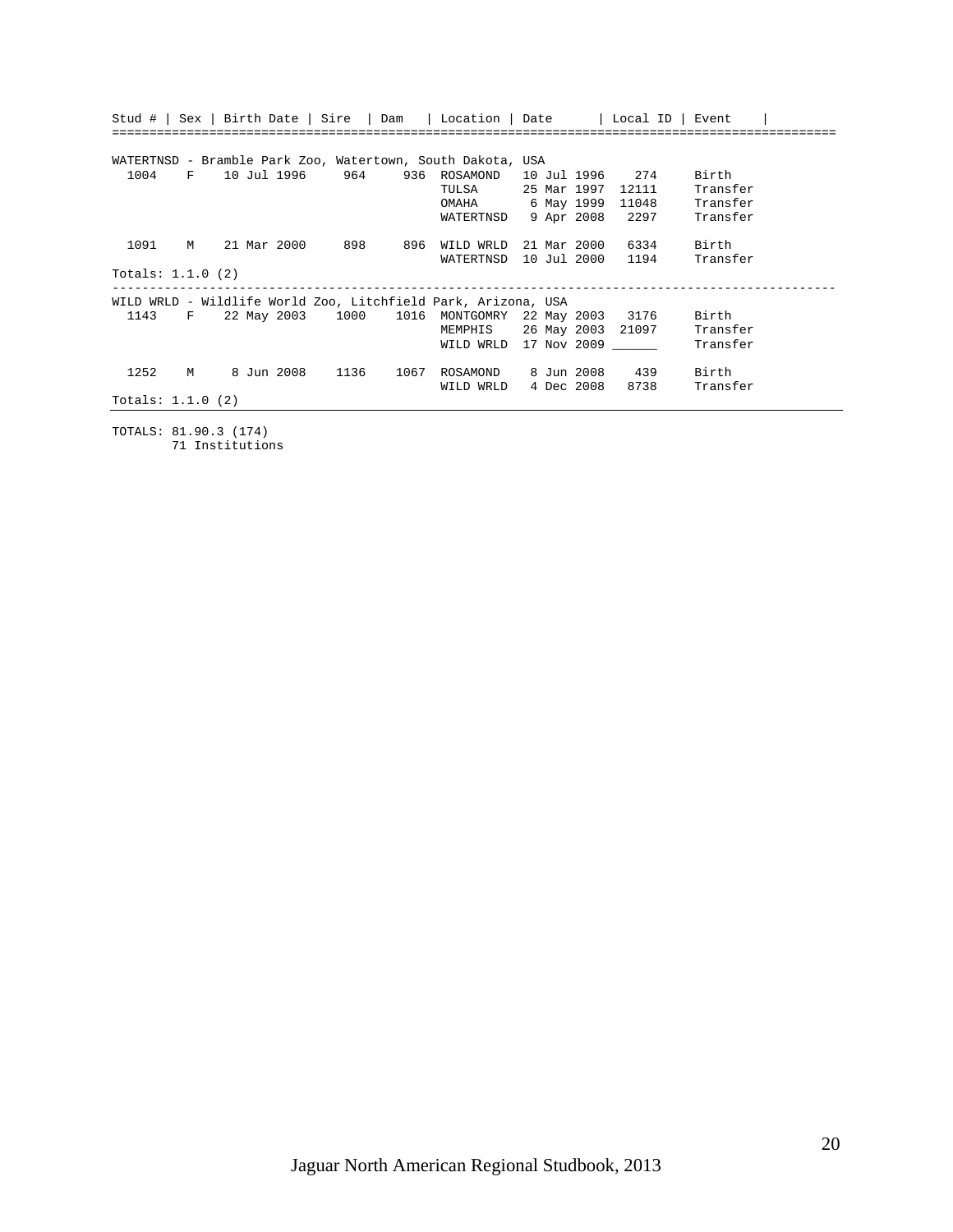### **Historical Population**

## 584 Males, 572 Females, 161 Unknowns (1317 Total)

|              |   | Stud #   Sex   Birth Date   Sire   Dam   Location   Date   Local ID   Event |            |                      |                                           |                                                                                                                                                                                                                                                                                                                                                                                                                                                                            |                      |
|--------------|---|-----------------------------------------------------------------------------|------------|----------------------|-------------------------------------------|----------------------------------------------------------------------------------------------------------------------------------------------------------------------------------------------------------------------------------------------------------------------------------------------------------------------------------------------------------------------------------------------------------------------------------------------------------------------------|----------------------|
|              |   |                                                                             |            |                      |                                           |                                                                                                                                                                                                                                                                                                                                                                                                                                                                            |                      |
| $\mathbf{1}$ | М | ? ? ? ?                                                                     | WILD       | WILD MEXICO          | ? ? ? ?                                   | NONE                                                                                                                                                                                                                                                                                                                                                                                                                                                                       | Capture              |
|              |   |                                                                             |            | PUBLIC               | ????                                      |                                                                                                                                                                                                                                                                                                                                                                                                                                                                            | Transfer             |
|              |   |                                                                             |            | NZP-WASH             | 23 Jan 1888                               | 52                                                                                                                                                                                                                                                                                                                                                                                                                                                                         | Transfer             |
|              |   |                                                                             |            |                      | 31 Dec 1888                               |                                                                                                                                                                                                                                                                                                                                                                                                                                                                            | Death                |
| 2            | F | $\sim$ 1875                                                                 | UNK        | UNK UNKNOWN          | $\sim$ 1875 $\_$                          |                                                                                                                                                                                                                                                                                                                                                                                                                                                                            | Birth                |
|              |   |                                                                             |            |                      | PHILADELP 19 Nov 1875                     | $\mathbf{1}$                                                                                                                                                                                                                                                                                                                                                                                                                                                               | Transfer             |
|              |   |                                                                             |            |                      | 13 Jan 1885                               |                                                                                                                                                                                                                                                                                                                                                                                                                                                                            | Death                |
|              |   |                                                                             |            |                      |                                           |                                                                                                                                                                                                                                                                                                                                                                                                                                                                            |                      |
| 3            | M | $~\sim~1876$                                                                | UNK        | UNK UNKNOWN          | $\sim$ 1876                               |                                                                                                                                                                                                                                                                                                                                                                                                                                                                            | Birth                |
|              |   |                                                                             |            |                      | PHILADELP 15 Apr 1876                     | $\mathbf{2}$                                                                                                                                                                                                                                                                                                                                                                                                                                                               | Transfer             |
|              |   |                                                                             |            |                      | 31 Dec 1887                               |                                                                                                                                                                                                                                                                                                                                                                                                                                                                            | Death                |
| 4            | F | ~ Jun 1884                                                                  | UNK        |                      | UNK UNKNOWN ~ Jun 1884 ___                |                                                                                                                                                                                                                                                                                                                                                                                                                                                                            | Birth                |
|              |   |                                                                             |            |                      | PHILADELP 8 Jan 1885                      | 3                                                                                                                                                                                                                                                                                                                                                                                                                                                                          | Transfer             |
|              |   |                                                                             |            |                      | 9 Feb 1895                                |                                                                                                                                                                                                                                                                                                                                                                                                                                                                            | Death                |
|              |   |                                                                             |            |                      |                                           |                                                                                                                                                                                                                                                                                                                                                                                                                                                                            |                      |
| 5            | М | $\sim$ Jan 1887                                                             | WILD       | WILD TEXAS<br>PUBLIC | ~ Apr 1887<br>? ? ? ?                     | NONE                                                                                                                                                                                                                                                                                                                                                                                                                                                                       | Capture              |
|              |   |                                                                             |            | NZP-WASH             | 1 Oct 1887                                | 51                                                                                                                                                                                                                                                                                                                                                                                                                                                                         | Transfer<br>Transfer |
|              |   |                                                                             |            |                      | 23 Jan 1888                               |                                                                                                                                                                                                                                                                                                                                                                                                                                                                            | Death                |
|              |   |                                                                             |            |                      |                                           |                                                                                                                                                                                                                                                                                                                                                                                                                                                                            |                      |
| 6            | М | ~1890                                                                       | <b>UNK</b> |                      | UNK UNKNOWN ~ 1890 ____                   |                                                                                                                                                                                                                                                                                                                                                                                                                                                                            | Birth                |
|              |   |                                                                             |            |                      | PHILADELP 1 Apr 1890                      | 4                                                                                                                                                                                                                                                                                                                                                                                                                                                                          | Transfer             |
|              |   |                                                                             |            |                      | 9 Jul 1890                                |                                                                                                                                                                                                                                                                                                                                                                                                                                                                            | Death                |
| 7            | М | ~1890                                                                       | UNK        |                      | UNK UNKNOWN ~ 1890 ___                    |                                                                                                                                                                                                                                                                                                                                                                                                                                                                            | Birth                |
|              |   |                                                                             |            |                      | PHILADELP 19 Jun 1890                     | 5                                                                                                                                                                                                                                                                                                                                                                                                                                                                          | Transfer             |
|              |   |                                                                             |            |                      | 19 Jan 1893                               |                                                                                                                                                                                                                                                                                                                                                                                                                                                                            | Death                |
| 8            | F | $\sim$ Jan 1894                                                             | UNK        | UNK UNKNOWN          | ~ Jan 1894 _____                          |                                                                                                                                                                                                                                                                                                                                                                                                                                                                            | Birth                |
|              |   |                                                                             |            |                      | PHILADELP 12 Jul 1895                     | 6                                                                                                                                                                                                                                                                                                                                                                                                                                                                          | Transfer             |
|              |   |                                                                             |            |                      | 25 Jul 1895                               |                                                                                                                                                                                                                                                                                                                                                                                                                                                                            | Death                |
|              |   |                                                                             |            |                      |                                           |                                                                                                                                                                                                                                                                                                                                                                                                                                                                            |                      |
| 9            | F | $~\sim~1897$                                                                | <b>UNK</b> | UNK UNKNOWN          | $\sim$ 1897 $\_$                          |                                                                                                                                                                                                                                                                                                                                                                                                                                                                            | Birth                |
|              |   |                                                                             |            |                      | PHILADELP 15 Dec 1897                     | 7                                                                                                                                                                                                                                                                                                                                                                                                                                                                          | Transfer             |
|              |   |                                                                             |            |                      | 15 Dec 1912                               |                                                                                                                                                                                                                                                                                                                                                                                                                                                                            | Death                |
| 10           | М | ????                                                                        | UNK        | UNK UNKNOWN          | ????                                      |                                                                                                                                                                                                                                                                                                                                                                                                                                                                            | Birth                |
|              |   |                                                                             |            | RACINE               |                                           |                                                                                                                                                                                                                                                                                                                                                                                                                                                                            | Transfer             |
|              |   |                                                                             |            |                      | 21 Jun 1948                               |                                                                                                                                                                                                                                                                                                                                                                                                                                                                            | Death                |
| 11           | F | ????                                                                        | UNK        | UNK UNKNOWN          | $??\ ??$                                  |                                                                                                                                                                                                                                                                                                                                                                                                                                                                            | Birth                |
|              |   |                                                                             |            | ROCHESTER ????       |                                           |                                                                                                                                                                                                                                                                                                                                                                                                                                                                            | Transfer             |
|              |   |                                                                             |            |                      | SOUTHWICK 3 Apr 1966 _______ ltf Transfer |                                                                                                                                                                                                                                                                                                                                                                                                                                                                            |                      |
|              |   |                                                                             |            |                      |                                           |                                                                                                                                                                                                                                                                                                                                                                                                                                                                            |                      |
| 12           | M | ????                                                                        | UNK        | UNK PARAGUAY ????    | PRIVATE ????                              |                                                                                                                                                                                                                                                                                                                                                                                                                                                                            | Birth<br>Transfer    |
|              |   |                                                                             |            | NY BRONX             | 15 May 1902 021971                        |                                                                                                                                                                                                                                                                                                                                                                                                                                                                            | Transfer             |
|              |   |                                                                             |            |                      | 20 Oct 1914                               |                                                                                                                                                                                                                                                                                                                                                                                                                                                                            | Death                |
|              |   |                                                                             |            |                      |                                           |                                                                                                                                                                                                                                                                                                                                                                                                                                                                            |                      |
| 13           | F | ????                                                                        | UNK        | UNK UNKNOWN          | ????                                      | $\frac{1}{2} \left( \frac{1}{2} \right) \left( \frac{1}{2} \right) \left( \frac{1}{2} \right) \left( \frac{1}{2} \right) \left( \frac{1}{2} \right) \left( \frac{1}{2} \right) \left( \frac{1}{2} \right) \left( \frac{1}{2} \right) \left( \frac{1}{2} \right) \left( \frac{1}{2} \right) \left( \frac{1}{2} \right) \left( \frac{1}{2} \right) \left( \frac{1}{2} \right) \left( \frac{1}{2} \right) \left( \frac{1}{2} \right) \left( \frac{1}{2} \right) \left( \frac$ | Birth                |
|              |   |                                                                             |            | PRIVATE<br>NY BRONX  | ????<br>6 Oct 1902 021967                 |                                                                                                                                                                                                                                                                                                                                                                                                                                                                            | Transfer<br>Transfer |
|              |   |                                                                             |            |                      | 11 Oct 1902                               |                                                                                                                                                                                                                                                                                                                                                                                                                                                                            | Death                |
|              |   |                                                                             |            |                      |                                           |                                                                                                                                                                                                                                                                                                                                                                                                                                                                            |                      |
| 14           | F | ????                                                                        | UNK        | UNK UNKNOWN          | ????                                      |                                                                                                                                                                                                                                                                                                                                                                                                                                                                            | Birth                |
|              |   |                                                                             |            | HAMBURG              | ????                                      |                                                                                                                                                                                                                                                                                                                                                                                                                                                                            | Transfer             |
|              |   |                                                                             |            | NY BRONX             | 17 Oct 1902 021968<br>8 Dec 1902          |                                                                                                                                                                                                                                                                                                                                                                                                                                                                            | Transfer<br>Death    |
|              |   |                                                                             |            |                      |                                           |                                                                                                                                                                                                                                                                                                                                                                                                                                                                            |                      |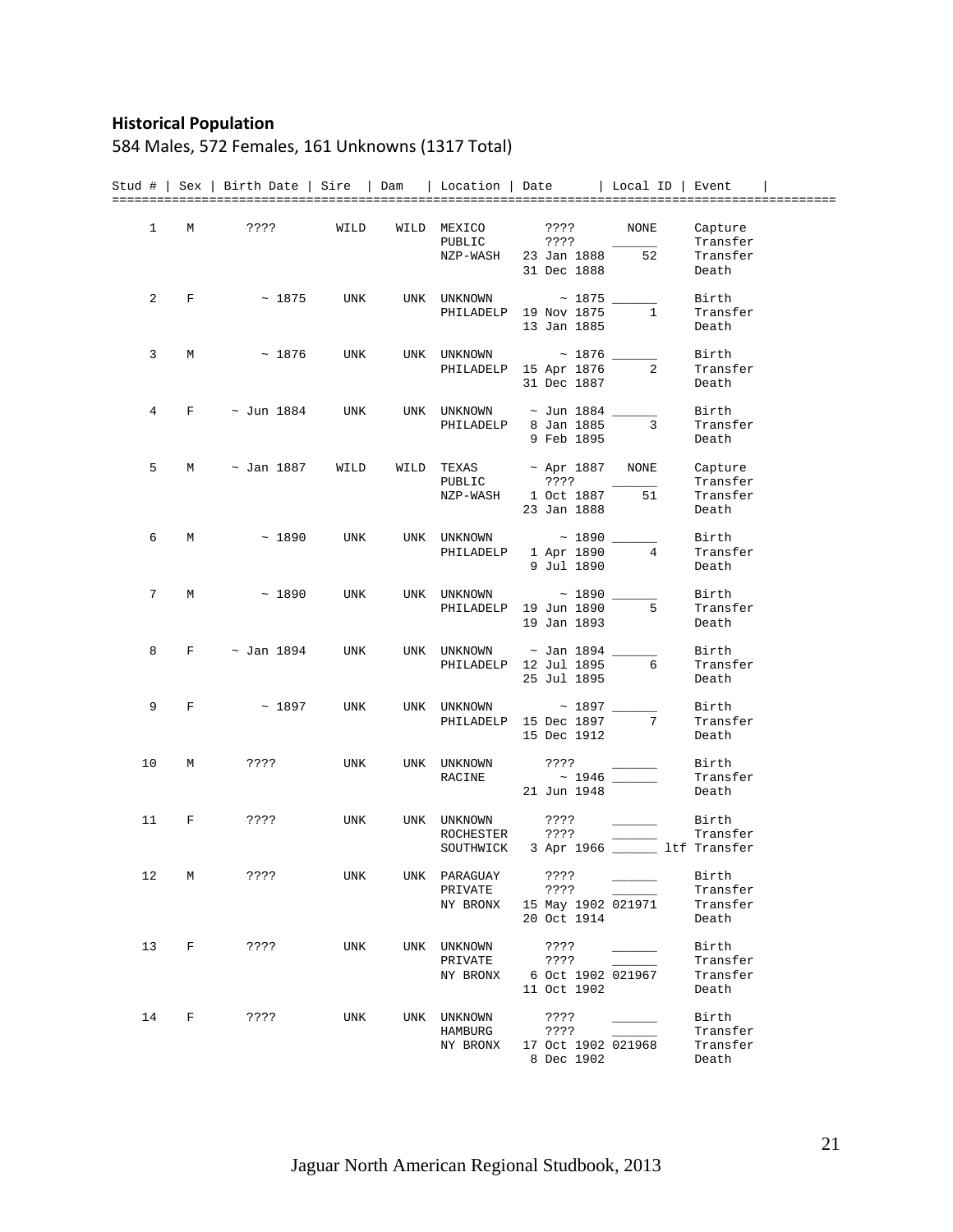| 15 |              | $? \t2???$           | UNK        | UNK UNKNOWN<br>PRIVATE<br>NY BRONX 18 Apr 1906 061969 Transfer                                                       | ????<br>7777<br>24 Jul 1906                      |                                                                                                                                                                                                                                      | Birth<br>Transfer<br>Death               |
|----|--------------|----------------------|------------|----------------------------------------------------------------------------------------------------------------------|--------------------------------------------------|--------------------------------------------------------------------------------------------------------------------------------------------------------------------------------------------------------------------------------------|------------------------------------------|
| 16 | $F$ and $F$  | ????                 |            | WILD WILD MEXICOCTY ???? NONE<br>PRIVATE<br>NY BRONX 19 Apr 1906 061970                                              | ? ? ? ?<br>31 Dec 1919                           |                                                                                                                                                                                                                                      | Capture<br>Transfer<br>Transfer<br>Death |
| 17 | М            | 1 Jan 1908           | UNK        | UNK UNKNOWN 1 Jan 1908 ______<br>PHILADELP 14 Oct 1908                                                               | 22 Oct 1922                                      | 8                                                                                                                                                                                                                                    | Birth<br>Transfer<br>Death               |
| 18 | $\mathbf{F}$ | $\sim 1908$          | UNK        | UNK UNKNOWN ~ 1908 ______<br>PHILADELP 14 Oct 1908                                                                   | 27 Feb 1921                                      | 9                                                                                                                                                                                                                                    | Birth<br>Transfer<br>Death               |
| 19 | М            | ? ? ? ?              | UNK        | UNK UNKNOWN<br>PRIVATE<br>MILWAUKEE 29 Jul 1909 X00064<br>LUNA PARK 19 May 1927 ______ ltf Transfer                  | ????<br>????                                     | $\overline{\phantom{a}}$                                                                                                                                                                                                             | Birth<br>Transfer<br>Transfer            |
| 20 | $\mathbf{F}$ | ????                 | <b>UNK</b> | UNK UNKNOWN<br>PRIVATE<br>MILWAUKEE 29 Jul 1909 X00065                                                               | ????<br>????<br>21 Oct 1920                      | <u>and the state</u>                                                                                                                                                                                                                 | Birth<br>Transfer<br>Transfer<br>Death   |
|    |              | 21 M ????            | <b>UNK</b> | UNK UNKNOWN ????<br>PRIVATE<br>NY BRONX 5 May 1913 131972                                                            | - ????<br>24 May 1913                            | <u>and the company of the company of the company of the company of the company of the company of the company of the company of the company of the company of the company of the company of the company of the company of the com</u> | Birth<br>Transfer<br>Transfer<br>Death   |
|    |              | 22 M $\sim$ Jan 1914 | UNK        | UNK UNKNOWN $\sim$ Jan 1914 ______<br>PHILADELP 22 Nov 1914 10                                                       | 4 Dec 1914                                       |                                                                                                                                                                                                                                      | Birth<br>Transfer<br>Death               |
|    |              | 23 F ????            | <b>UNK</b> | UNK UNKNOWN<br>L RUHE<br>NZP-WASH 1 May 1915 9040                                                                    | 28 Jun 1928                                      |                                                                                                                                                                                                                                      | Birth<br>Transfer<br>Transfer<br>Death   |
| 24 | M            | ????                 | UNK        | UNK UNKNOWN<br>PRIVATE<br>NY BRONX 6 Jul 1916 $\overline{161974}$ Transfer<br>UNKNOWN 4 Jul 1926 ______ ltf Transfer | ????<br>? ? ? ?                                  |                                                                                                                                                                                                                                      | Birth<br>Transfer                        |
| 25 | М            | ? ? ? ?              | UNK        | UNK GUYANA<br>PRIVATE ????<br>NY BRONX 14 May 1919 191973 Transfer<br>ANTWERP                                        | ????<br>31 Oct 1919 _______ ltf Transfer         |                                                                                                                                                                                                                                      | Birth<br>Transfer                        |
| 26 | М            | $\sim 1920$          | UNK        | UNK UNKNOWN ~ 1920 ______<br>PHILADELP 21 Jul 1920                                                                   | 17 Jan 1936                                      | 11                                                                                                                                                                                                                                   | Birth<br>Transfer<br>Death               |
| 27 | М            | ????                 | UNK        | UNK UNKNOWN<br>PRIVATE<br>NY BRONX                                                                                   | ????<br>????<br>15 Aug 1921 211975<br>9 Apr 1929 |                                                                                                                                                                                                                                      | Birth<br>Transfer<br>Transfer<br>Death   |
| 28 | F            | ~ Jan 1922           | WILD       | WILD PANAMA<br>PHILADELP                                                                                             | ~ Jan 1922<br>19 Sep 1922<br>20 Oct 1935         | NONE<br>12                                                                                                                                                                                                                           | Capture<br>Transfer<br>Death             |
| 29 | М            | $??\ ??$             | UNK        | UNK UNKNOWN<br>HAMBURG<br>NY BRONX                                                                                   | ????<br>????<br>6 Sep 1922 221976<br>7 Feb 1925  |                                                                                                                                                                                                                                      | Birth<br>Transfer<br>Transfer<br>Death   |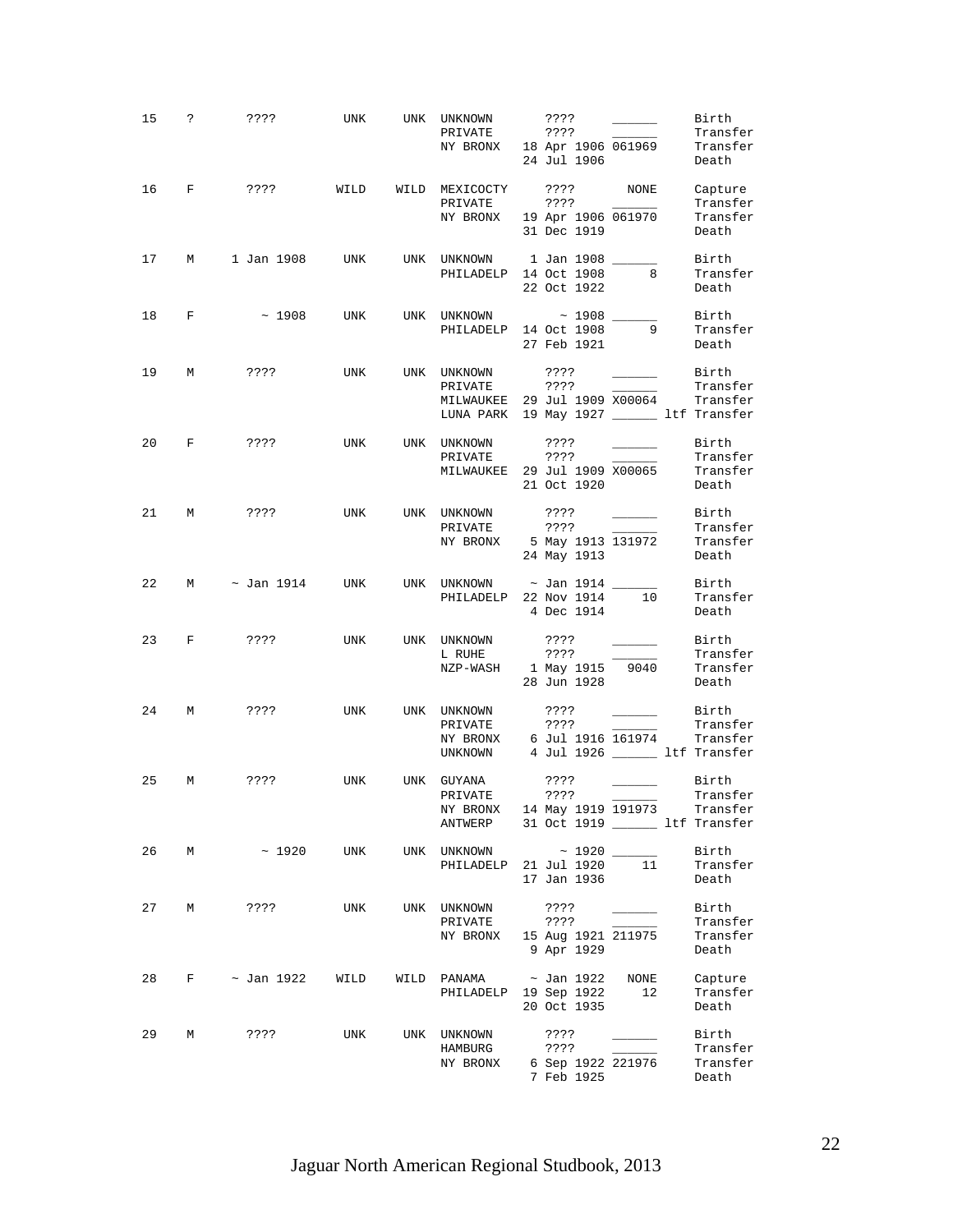| 30 | М                             |                                      |                    |                             | 1 Jan 1924     UNK     UNK   UNKNOWN       1 Jan 1924 ______<br>Birth<br>????<br>Transfer<br><u> 1999 - Andrea Store Books, ameri</u> kansk kon                                                                                                                                                                                                                                                                                                                                                                 |
|----|-------------------------------|--------------------------------------|--------------------|-----------------------------|-----------------------------------------------------------------------------------------------------------------------------------------------------------------------------------------------------------------------------------------------------------------------------------------------------------------------------------------------------------------------------------------------------------------------------------------------------------------------------------------------------------------|
|    |                               |                                      |                    |                             | SANDIEGOZ 1 Jan 1925 018305<br>Transfer<br>31 Dec 1935<br>Death                                                                                                                                                                                                                                                                                                                                                                                                                                                 |
| 31 | $\mathbf{F}$ and $\mathbf{F}$ | 1 Jan 1924                           | UNK <b>William</b> |                             | UNK UNKNOWN 1 Jan 1924 ________ Birth<br>Transfer<br>????<br>$\overline{\phantom{a}}$                                                                                                                                                                                                                                                                                                                                                                                                                           |
|    |                               |                                      |                    |                             | Transfer<br>SANDIEGOZ 1 Jan 1925 018323<br>31 Dec 1935<br>Death                                                                                                                                                                                                                                                                                                                                                                                                                                                 |
| 32 | M                             | 1 Jan 1925                           | UNK                |                             | UNK UNKNOWN 1 Jan 1925<br>Birth<br>SANDIEGOZ 20 Sep 1926 018308 Transfer                                                                                                                                                                                                                                                                                                                                                                                                                                        |
|    |                               |                                      |                    |                             | HOUSTON 31 Dec 1926 _______ ltf Transfer                                                                                                                                                                                                                                                                                                                                                                                                                                                                        |
| 33 | $\ddot{\mathbf{?}}$           | 1 Jan 1926                           | UNK                |                             | UNK SANDIEGOZ 1 Jan 1926 018307<br>Birth<br>31 Dec 1936<br>Death                                                                                                                                                                                                                                                                                                                                                                                                                                                |
| 34 |                               |                                      |                    |                             | ? 16 May 1927    UNK    UNK   MILWAUKEE  16 May 1927 X01068     Birth<br>Death<br>18 May 1927                                                                                                                                                                                                                                                                                                                                                                                                                   |
| 35 |                               |                                      |                    |                             | ? 16 May 1927 UNK UNK MILWAUKEE 16 May 1927 X01069<br>Birth<br>18 May 1927<br>Death                                                                                                                                                                                                                                                                                                                                                                                                                             |
| 36 |                               | F ????                               | UNK                | UNK UNKNOWN<br>HAMBURG ???? | Birth<br>????<br>$\mathcal{L}(\mathcal{L})$ and $\mathcal{L}(\mathcal{L})$<br>Transfer                                                                                                                                                                                                                                                                                                                                                                                                                          |
|    |                               |                                      |                    |                             | NY BRONX 9 Nov 1927 271977<br>Transfer<br>23 Oct 1940<br>Death                                                                                                                                                                                                                                                                                                                                                                                                                                                  |
|    |                               |                                      |                    | SHIRLEY                     | 37 ? ~ Oct 1928 UNK UNK UNKNOWN ~ Oct 1928 _____<br>Birth<br>????<br>Transfer                                                                                                                                                                                                                                                                                                                                                                                                                                   |
|    |                               |                                      |                    |                             | NZP-WASH 11 Apr 1930 12854<br>Transfer<br>3 May 1947<br>Death                                                                                                                                                                                                                                                                                                                                                                                                                                                   |
| 38 | M                             | $\sim$ 1929                          | UNK                | UNK UNKNOWN                 | Birth<br>Transfer                                                                                                                                                                                                                                                                                                                                                                                                                                                                                               |
|    |                               |                                      |                    |                             | NZP-WASH 6 May 1930 12880A<br>Transfer<br>28 Jan 1947<br>Death                                                                                                                                                                                                                                                                                                                                                                                                                                                  |
| 39 | $F$ and $F$                   | ~1929                                | UNK                | BENSONS                     | UNK UNKNOWN ~ 1929 ______<br>Birth<br>Transfer<br>7777<br>$\frac{1}{1}$                                                                                                                                                                                                                                                                                                                                                                                                                                         |
|    |                               |                                      |                    |                             | $NZP-WASH$ 6 May 1930 12880B<br>Transfer<br>19 Jul 1949<br>Death                                                                                                                                                                                                                                                                                                                                                                                                                                                |
| 40 | $M \sim$                      |                                      |                    |                             | Birth<br>Transfer                                                                                                                                                                                                                                                                                                                                                                                                                                                                                               |
|    |                               |                                      |                    |                             | SANDIEGOZ 27 Sep 1932 018304<br>Transfer<br>31 Dec 1952<br>Death                                                                                                                                                                                                                                                                                                                                                                                                                                                |
|    | 41 ?                          | ???? UNK UNK UNKNOWN ????            |                    |                             | Birth<br>PRIVATE ????<br>NY BRONX 8 Jun 1931 311978<br>Transfer                                                                                                                                                                                                                                                                                                                                                                                                                                                 |
|    |                               |                                      |                    |                             | Transfer<br>24 Jul 1931<br>Death                                                                                                                                                                                                                                                                                                                                                                                                                                                                                |
|    |                               | 42 ? ???? UNK UNK UNKNOWN<br>PRIVATE |                    |                             | Birth<br>????<br>????<br>$\frac{1}{2} \left( \frac{1}{2} \right) \left( \frac{1}{2} \right) \left( \frac{1}{2} \right) \left( \frac{1}{2} \right) \left( \frac{1}{2} \right) \left( \frac{1}{2} \right) \left( \frac{1}{2} \right) \left( \frac{1}{2} \right) \left( \frac{1}{2} \right) \left( \frac{1}{2} \right) \left( \frac{1}{2} \right) \left( \frac{1}{2} \right) \left( \frac{1}{2} \right) \left( \frac{1}{2} \right) \left( \frac{1}{2} \right) \left( \frac{1}{2} \right) \left( \frac$<br>Transfer |
|    |                               |                                      |                    |                             | NY BRONX 8 Jun 1931 311979 Transfer<br>5 Oct 1932<br>Death                                                                                                                                                                                                                                                                                                                                                                                                                                                      |
| 43 | M                             |                                      |                    |                             | $\sim$ 1933 UNK UNK UNKNOWN $\sim$ 1933 _______ Birth<br>PHILADELP 21 Jun 1933 13 Transfer<br>PRIVATE 4 May 1937 Lif Transfer                                                                                                                                                                                                                                                                                                                                                                                   |
|    |                               |                                      |                    |                             |                                                                                                                                                                                                                                                                                                                                                                                                                                                                                                                 |
| 44 |                               | M ????                               |                    | UNK UNK UNKNOWN             | Birth<br>? ? ? ?<br>$\frac{1}{2}$<br>Transfer                                                                                                                                                                                                                                                                                                                                                                                                                                                                   |
|    |                               |                                      |                    |                             | Transfer<br>CHICAGOBR 23 May 1934 19952<br>25 Nov 1945<br>Death                                                                                                                                                                                                                                                                                                                                                                                                                                                 |
|    |                               | 45 F ???? UNK                        |                    |                             | Birth<br>UNK UNKNOWN ????<br>L RUHE ~ 1933<br>Transfer                                                                                                                                                                                                                                                                                                                                                                                                                                                          |
|    |                               |                                      |                    |                             | CHICAGOBR 23 May 1934 19953<br>Transfer<br>23 May 1944<br>Death                                                                                                                                                                                                                                                                                                                                                                                                                                                 |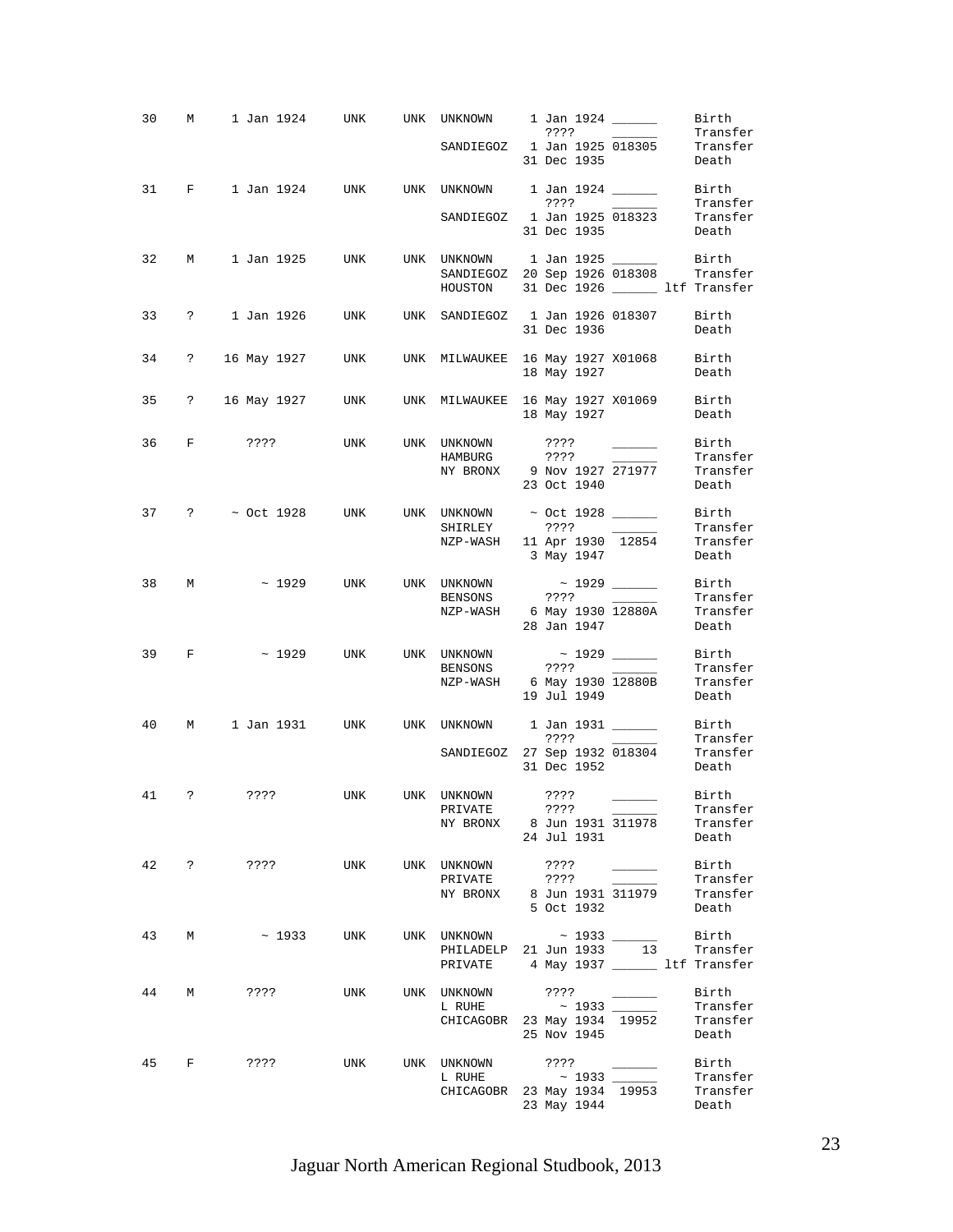| 46 |                      |             |             |     | M 9 Mar 1933 38 39 NZP-WASH 9 Mar 1933 14322A Birth<br>HAMBURG 23 Oct 1934 ________ ltf Transfer                        |  |             |                                                                                                                                                                                                                                                                                                                                                                                                                                                                                                                                                    |                            |
|----|----------------------|-------------|-------------|-----|-------------------------------------------------------------------------------------------------------------------------|--|-------------|----------------------------------------------------------------------------------------------------------------------------------------------------------------------------------------------------------------------------------------------------------------------------------------------------------------------------------------------------------------------------------------------------------------------------------------------------------------------------------------------------------------------------------------------------|----------------------------|
| 47 | M                    |             |             |     | L RUHE 31 May 1935 _______ ltf Transfer                                                                                 |  |             |                                                                                                                                                                                                                                                                                                                                                                                                                                                                                                                                                    |                            |
| 48 | М                    |             |             |     | 20 Mar 1934 38 39 NZP-WASH 20 Mar 1934 14709A Birth                                                                     |  | 10 Nov 1934 |                                                                                                                                                                                                                                                                                                                                                                                                                                                                                                                                                    | Death                      |
| 49 |                      |             |             |     | F 20 Mar 1934 38 39 NZP-WASH 20 Mar 1934 14709B Birth<br>PITTSBURG 31 May 1935 _______ ltf Transfer                     |  |             |                                                                                                                                                                                                                                                                                                                                                                                                                                                                                                                                                    |                            |
| 50 |                      |             |             |     | F ???? UNK UNK UNKNOWN ????<br>PRIVATE ????<br>NY BRONX 15 Sep 1934 341981 Transfer                                     |  | 10 Jul 1945 | $\begin{tabular}{ll} \quad \quad & \quad \text{Birth} \end{tabular}$<br>$\frac{1}{2} \left( \frac{1}{2} \right) \left( \frac{1}{2} \right) \left( \frac{1}{2} \right) \left( \frac{1}{2} \right) \left( \frac{1}{2} \right) \left( \frac{1}{2} \right) \left( \frac{1}{2} \right) \left( \frac{1}{2} \right) \left( \frac{1}{2} \right) \left( \frac{1}{2} \right) \left( \frac{1}{2} \right) \left( \frac{1}{2} \right) \left( \frac{1}{2} \right) \left( \frac{1}{2} \right) \left( \frac{1}{2} \right) \left( \frac{1}{2} \right) \left( \frac$ | Transfer<br>Death          |
|    |                      |             |             |     | 51 ? 23 Apr 1935 UNK UNK CHICAGOBR 23 Apr 1935 20470 Birth                                                              |  |             | 23 Apr 1935                                                                                                                                                                                                                                                                                                                                                                                                                                                                                                                                        | Death                      |
|    |                      |             |             |     | 52 ? 23 Apr 1935 UNK UNK CHICAGOBR 23 Apr 1935 20472 Birth                                                              |  | 23 Apr 1935 |                                                                                                                                                                                                                                                                                                                                                                                                                                                                                                                                                    | Death                      |
|    |                      |             |             |     | 53 ? 23 Apr 1935 UNK UNK CHICAGOBR 23 Apr 1935 20474 Birth                                                              |  |             | 23 Apr 1935 Death                                                                                                                                                                                                                                                                                                                                                                                                                                                                                                                                  |                            |
|    |                      |             |             |     | 54 M ???? UNK UNK UNKNOWN ???? ______ Birth<br>NZP-WASH 9 Jun 1935 151325                                               |  |             | 13 Apr 1949                                                                                                                                                                                                                                                                                                                                                                                                                                                                                                                                        | Transfer<br>Death          |
| 55 |                      |             |             |     | M 15 Jul 1935 38 39 NZP-WASH 15 Jul 1935 15186A Birth<br>STATEN IS 27 May 1936 _______ ltf Transfer                     |  |             |                                                                                                                                                                                                                                                                                                                                                                                                                                                                                                                                                    |                            |
| 56 | M                    |             |             |     | 15 Jul 1935 38 39 NZP-WASH 15 Jul 1935 15186B Birth<br>PUBLIC 9 Feb 1937 ________ ltf Transfer                          |  |             |                                                                                                                                                                                                                                                                                                                                                                                                                                                                                                                                                    |                            |
| 57 | M                    | 15 Jul 1935 |             |     | 38 39 NZP-WASH 15 Jul 1935 15186C Birth<br>PUBLIC 9 Feb 1937 ________ ltf Transfer                                      |  |             |                                                                                                                                                                                                                                                                                                                                                                                                                                                                                                                                                    |                            |
| 58 |                      |             |             |     | M 16 Sep 1936 38 39 NZP-WASH 16 Sep 1936 15648A Birth                                                                   |  |             | 31 Aug 1937                                                                                                                                                                                                                                                                                                                                                                                                                                                                                                                                        | Death                      |
| 59 |                      |             |             |     | F 16 Sep 1936 38 39 NZP-WASH 16 Sep 1936 15648B Birth                                                                   |  |             | 2 Sep 1937 Death                                                                                                                                                                                                                                                                                                                                                                                                                                                                                                                                   |                            |
| 60 |                      |             |             |     | F 16 Sep 1936 38 39 NZP-WASH 16 Sep 1936 15648C Birth<br>12 Sep 1937 Death                                              |  |             |                                                                                                                                                                                                                                                                                                                                                                                                                                                                                                                                                    |                            |
|    |                      |             |             |     | 61 M ~ 1937 UNK UNK UNKNOWN ~ 1937 _______ Birth<br>PHILADELP 9 Apr 1937 14 Transfer<br>PRIVATE 4 May 1937 11f Transfer |  |             |                                                                                                                                                                                                                                                                                                                                                                                                                                                                                                                                                    |                            |
| 62 | М                    |             | $\sim 1937$ | UNK | UNK UNKNOWN<br>PHILADELP 4 May 1937                                                                                     |  | 7 Feb 1939  | 15                                                                                                                                                                                                                                                                                                                                                                                                                                                                                                                                                 | Birth<br>Transfer<br>Death |
| 63 | М                    |             | $\sim 1937$ | UNK | UNK UNKNOWN ~ 1937 _______<br>PHILADELP 4 May 1937                                                                      |  | 15 Mar 1947 | 16                                                                                                                                                                                                                                                                                                                                                                                                                                                                                                                                                 | Birth<br>Transfer<br>Death |
| 64 | М                    | 28 Jul 1937 |             | 38  | 39 NZP-WASH                                                                                                             |  | 25 Dec 1939 | 28 Jul 1937 16043                                                                                                                                                                                                                                                                                                                                                                                                                                                                                                                                  | Birth<br>Death             |
| 65 | ?                    | 19 Sep 1937 |             | UNK | UNK CHICAGOBR 19 Sep 1937 20475                                                                                         |  | 19 Sep 1937 |                                                                                                                                                                                                                                                                                                                                                                                                                                                                                                                                                    | Birth<br>Death             |
| 66 | $\ddot{\phantom{0}}$ | 19 Sep 1937 |             | UNK | UNK CHICAGOBR                                                                                                           |  | 19 Sep 1937 | 19 Sep 1937 20476                                                                                                                                                                                                                                                                                                                                                                                                                                                                                                                                  | Birth<br>Death             |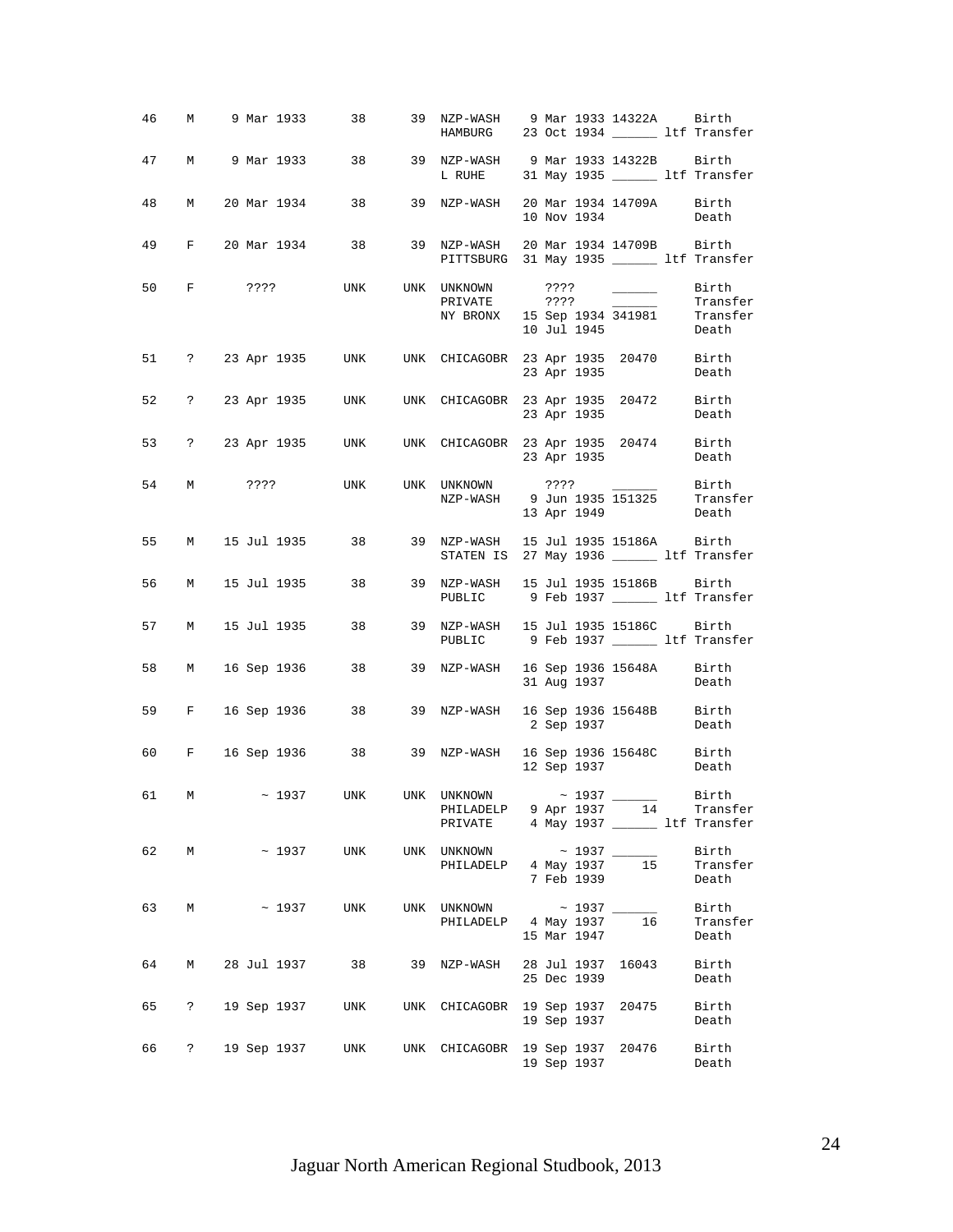| 67 | F ????         |  |               | UNK                                                                     | UNK UNKNOWN<br>MEEMS<br>RACINE                                                | ???? | ????<br>26 Jan 1959 | $\overline{\phantom{a}}$<br>$\sim 1939$ 1 | Birth<br>Transfer<br>Transfer<br>Death |
|----|----------------|--|---------------|-------------------------------------------------------------------------|-------------------------------------------------------------------------------|------|---------------------|-------------------------------------------|----------------------------------------|
| 68 | $F \sim$       |  |               | 1 Jan 1938 UNK UNK UNKNOWN 1 Jan 1938 ______ Birth                      | PRIVATE                                                                       | ???? |                     |                                           | Transfer                               |
|    |                |  |               |                                                                         | SANDIEGOZ 13 May 1939 018306                                                  |      | 31 Dec 1952         |                                           | Loan to<br>Death                       |
| 69 |                |  |               | ? 25 Jul 1938 UNK UNK CHICAGOBR 25 Jul 1938 20477 Birth                 |                                                                               |      | 25 Jul 1939         |                                           | Death                                  |
| 70 |                |  |               | ? 25 Jul 1938    UNK    UNK   CHICAGOBR  25 Jul 1938   20478      Birth |                                                                               |      | 25 Jul 1939         |                                           | Death                                  |
|    |                |  |               | 71 ? 25 Jul 1938 UNK UNK CHICAGOBR 25 Jul 1938 20479 Birth              |                                                                               |      |                     | 25 Jul 1939                               | Death                                  |
|    |                |  |               | 72 M ~13 Dec 1938 UNK UNK UNKNOWN ~13 Dec 1938 ______ Birth             | MEEMS                                                                         | ???? |                     |                                           | Transfer                               |
|    |                |  |               |                                                                         | MILWAUKEE 13 Jun 1941 X01666 Transfer<br>MEEMS 9 May 1942 ______ ltf Transfer |      |                     |                                           |                                        |
|    | 73 F           |  |               |                                                                         |                                                                               |      |                     |                                           | Birth<br>Transfer                      |
|    |                |  |               |                                                                         | MILWAUKEE 13 Jun 1941 X02175 Transfer                                         |      | 29 Jul 1949         |                                           | Death                                  |
|    |                |  |               | 74 F 25 Mar 1939 38 39 NZP-WASH 25 Mar 1939 16749A Birth                |                                                                               |      | 21 Feb 1940         |                                           | Death                                  |
|    |                |  |               | 75 F 25 Mar 1939 38 39 NZP-WASH 25 Mar 1939 16749B Birth                |                                                                               |      |                     | 24 Feb 1940                               | Death                                  |
|    | 76 M           |  |               | $\sim$ 1939 UNK UNK UNKNOWN $\sim$ 1939 ______                          | MEEMS 1 Jan 1941 ______                                                       |      |                     |                                           | Birth<br>Transfer                      |
|    |                |  |               |                                                                         | MILWAUKEE 2 Mar 1942 X02176                                                   |      | 2 Jun 1952          |                                           | Transfer<br>Death                      |
|    |                |  |               | 77 F 28 May 1940 38 39 NZP-WASH 28 May 1940 17213A Birth                |                                                                               |      |                     | 30 May 1940                               | Death                                  |
| 78 |                |  |               | F 28 May 1940 38 39 NZP-WASH 28 May 1940 17213B Birth                   |                                                                               |      |                     | 24 Jun 1940                               | Death                                  |
| 79 | F              |  | ????          | <b>UNK</b>                                                              | UNK UNKNOWN ???? _______ Birth<br>BIRMINGHM ????                              |      |                     |                                           | Transfer                               |
|    |                |  |               |                                                                         | RIO GRAND 20 Aug 1959 1200 Transfer<br>22 Sep 1976                            |      |                     |                                           | Death                                  |
| 80 | M              |  |               | 9 Feb 1941      38      39   NZP-WASH    9 Feb 1941 17558A              |                                                                               |      | 4 Oct 1941          |                                           | Birth<br>Death                         |
| 81 |                |  | F 9 Feb 1941  |                                                                         | 38 39 NZP-WASH 9 Feb 1941 17558B                                              |      |                     | 5 Oct 1941                                | Birth<br>Death                         |
| 82 | M <sub>N</sub> |  | 16 Jan 1942   | 38                                                                      | 39 NZP-WASH 16 Jan 1942 17896A                                                |      | 27 Jul 1942         |                                           | Birth<br>Death                         |
| 83 | $F$ and $F$    |  | 16 Jan 1942   | 38                                                                      | 39 NZP-WASH 16 Jan 1942 17896B                                                |      | 4 Oct 1951          |                                           | Birth<br>Death                         |
| 84 |                |  |               | F 16 Jan 1942      38      39  NZP-WASH   16 Jan 1942 17896C            |                                                                               |      |                     | 19 Feb 1952                               | Birth<br>Death                         |
| 85 |                |  | F 26 Jan 1942 |                                                                         | 40 68 SANDIEGOZ 26 Jan 1942 025551                                            |      | 31 Jan 1951         |                                           | Birth<br>Death                         |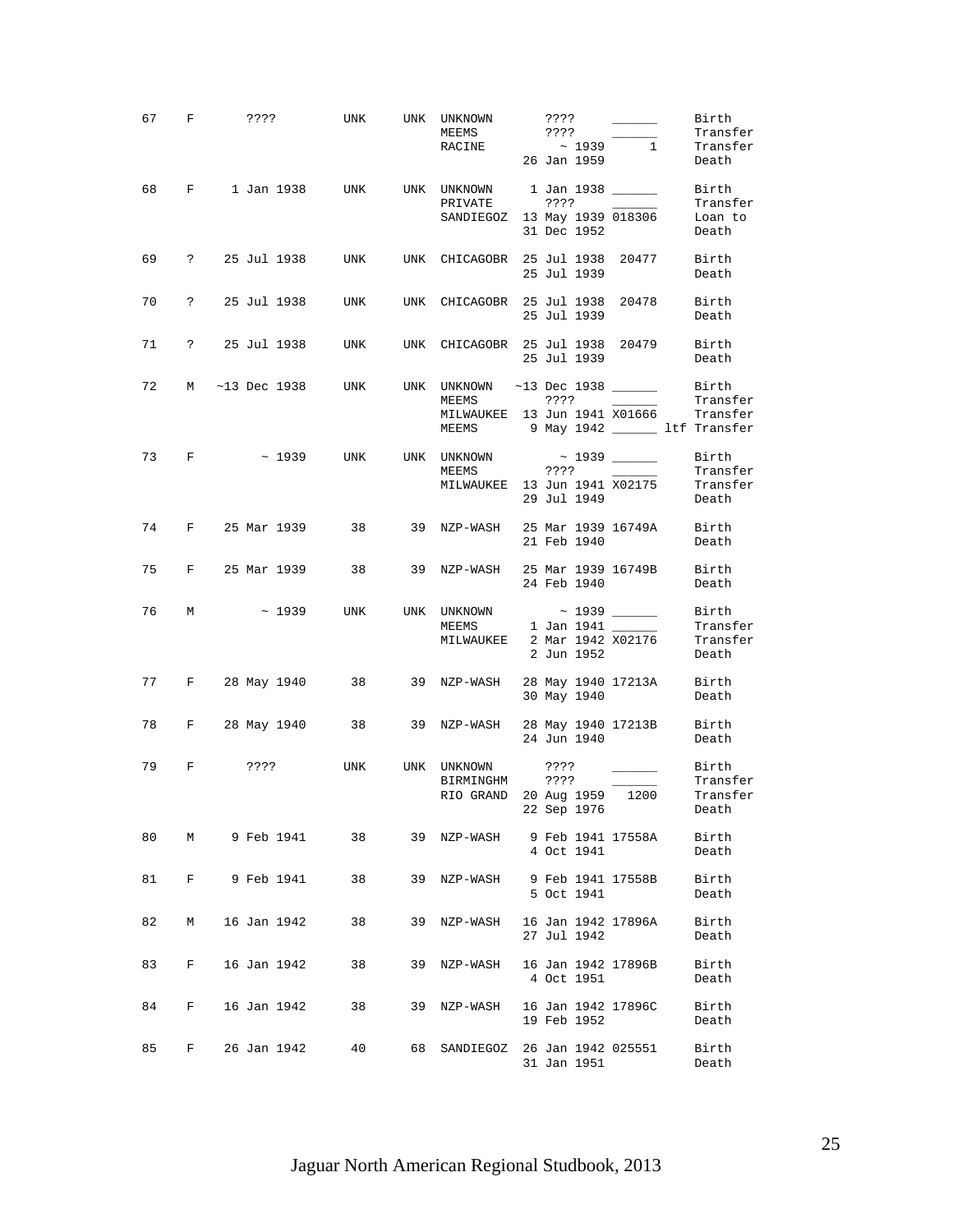|     |              | 86 M ???? UNK UNK UNKNOWN                                                         |  | NY BRONX 7 Aug 1942 421980 Loan to<br>L RUHE 26 Jan 1943 ________ ltf Transfer                                                                                                                                                                                                                                                                                                                                                                                             |                               | ???? ________ Birth      | Transfer                   |
|-----|--------------|-----------------------------------------------------------------------------------|--|----------------------------------------------------------------------------------------------------------------------------------------------------------------------------------------------------------------------------------------------------------------------------------------------------------------------------------------------------------------------------------------------------------------------------------------------------------------------------|-------------------------------|--------------------------|----------------------------|
|     |              | 87 F 5 Dec 1942 38 39 NZP-WASH 5 Dec 1942 18215 Birth                             |  |                                                                                                                                                                                                                                                                                                                                                                                                                                                                            |                               |                          | 16 Aug 1944 Death          |
|     |              | 88 M ???? UNK UNK UNKNOWN                                                         |  |                                                                                                                                                                                                                                                                                                                                                                                                                                                                            |                               |                          |                            |
|     |              |                                                                                   |  | $\begin{tabular}{l c c c c} \multicolumn{3}{c }{\text{UNKNOWN}} & \multicolumn{3}{c }{\text{???}} & \multicolumn{3}{c }{\text{-----}} & \multicolumn{3}{c }{\text{Birth}} \\ \multicolumn{3}{c }{\text{L RULE}} & \multicolumn{3}{c }{\text{???}} & \multicolumn{3}{c }{\text{-----}} & \multicolumn{3}{c} {\text{Transfer}} \\ \multicolumn{3}{c }{\text{NZP-WASH}} & \multicolumn{3}{c }{\text{2 Oct 1943}} & \multicolumn{3}{c }{\text{18439}} & \multicolumn{3}{c} {\$ |                               |                          |                            |
|     |              | 89 ? 17 Feb 1944 UNK UNK MILWAUKEE 17 Feb 1944 X01774 Birth                       |  |                                                                                                                                                                                                                                                                                                                                                                                                                                                                            | 22 Feb 1944                   |                          | Death                      |
|     |              | 90 ? 8 Jun 1944 UNK UNK MILWAUKEE 8 Jun 1944 X01796 Birth 8 Jun 1944              |  |                                                                                                                                                                                                                                                                                                                                                                                                                                                                            |                               |                          |                            |
|     |              | 91 ? 21 Oct 1944 UNK UNK MILWAUKEE 21 Oct 1944 X01823 Birth                       |  |                                                                                                                                                                                                                                                                                                                                                                                                                                                                            |                               | 21 Oct 1944 Death        |                            |
|     |              | 92 M ~ 1945 WILD WILD UNKNOWN ~ 1945 _______ Birth<br>MEEMS ???? _______ Transfer |  |                                                                                                                                                                                                                                                                                                                                                                                                                                                                            |                               |                          |                            |
|     |              |                                                                                   |  | MEEMS ????<br>RACINE 21 Jun 1951 Transfer<br>Transfer Death Part 1955                                                                                                                                                                                                                                                                                                                                                                                                      |                               |                          |                            |
|     |              | 93 M 8 Jan 1945 40 68 SANDIEGOZ 8 Jan 1945 025552 Birth                           |  | HOGLE 6 Nov 1946 ______ ltf Transfer                                                                                                                                                                                                                                                                                                                                                                                                                                       |                               |                          |                            |
|     |              | 94 F $\sim$ Jan 1946 WILD WILD VENEZUELA $\sim$ Jan 1946 NONE Capture             |  |                                                                                                                                                                                                                                                                                                                                                                                                                                                                            |                               |                          | Transfer                   |
|     |              |                                                                                   |  | CLEVELAND 11 Nov 1947 471102 Transfer<br>PRIVATE 16 Oct 1963 ______ ltf Transfer                                                                                                                                                                                                                                                                                                                                                                                           |                               |                          |                            |
|     |              | 95 M 12 Feb 1946 UNK 67 RACINE 12 Feb 1946 ______ Birth                           |  | CHICAGOBR 7 Oct 1946 20480 Transfer                                                                                                                                                                                                                                                                                                                                                                                                                                        | 26 Jan 1950                   |                          | Death                      |
|     |              | 96 F 12 Feb 1946 UNK 67 RACINE 12 Feb 1946 _______ Birth                          |  | CHICAGOBR 7 Oct 1946 20481 Transfer                                                                                                                                                                                                                                                                                                                                                                                                                                        | 18 Jun 1951                   |                          | Death                      |
|     |              | 97 F 4 Jun 1946 40 68 SANDIEGOZ 4 Jun 1946 025553 Birth                           |  | L RUHE 15 Sep 1947 ______ ltf Transfer                                                                                                                                                                                                                                                                                                                                                                                                                                     |                               |                          |                            |
|     |              | 98 M 5 Dec 1946 40 68 SANDIEGOZ 5 Dec 1946 025554 Birth                           |  | L RUHE 15 Sep 1947 _________ ltf Transfer                                                                                                                                                                                                                                                                                                                                                                                                                                  |                               |                          |                            |
| 99  | $M_{\odot}$  | 5 Dec 1946   40   68 SANDIEGOZ   5 Dec 1946   025555   Birth                      |  |                                                                                                                                                                                                                                                                                                                                                                                                                                                                            | 28 Jan 1951                   |                          | Death                      |
| 100 |              | M ~ 1947 UNK UNK UNKNOWN ~ 1947 _______ Birth                                     |  | PHILADELP 6 Nov 1947 16A                                                                                                                                                                                                                                                                                                                                                                                                                                                   |                               |                          | Transfer                   |
|     |              |                                                                                   |  |                                                                                                                                                                                                                                                                                                                                                                                                                                                                            | 20 Apr 1948                   |                          | Death                      |
| 101 |              | M ~ Jan 1947    WILD                                                              |  | WILD VENEZUELA ~ Jan 1947 NONE Capture<br>KING $\sim$ Jan 1947 $\sim$                                                                                                                                                                                                                                                                                                                                                                                                      |                               |                          | Transfer                   |
|     |              |                                                                                   |  | CLEVELAND 11 Nov 1947 $\overline{471101}$ Transfer                                                                                                                                                                                                                                                                                                                                                                                                                         |                               |                          |                            |
|     |              |                                                                                   |  | PRIVATE 16 Oct 1963 _______ ltf Transfer                                                                                                                                                                                                                                                                                                                                                                                                                                   |                               |                          |                            |
| 102 | $\mathbf{P}$ | 15 Jun 1947 UNK                                                                   |  | UNK MILWAUKEE 15 Jun 1947 X01863                                                                                                                                                                                                                                                                                                                                                                                                                                           | 15 Jun 1947                   |                          | Birth<br>Death             |
| 103 |              | M 3 Jul 1947 10 67 RACINE 3 Jul 1947 ________ Birth                               |  | CHICAGOLP 19 May 1950 ________ ltf Transfer                                                                                                                                                                                                                                                                                                                                                                                                                                |                               |                          |                            |
|     |              | 104 ? ???? UNK                                                                    |  | UNK UNKNOWN<br>PRIVATE<br>NY BRONX 31 Aug 1947 471982 Transfer                                                                                                                                                                                                                                                                                                                                                                                                             | ????<br>? ? ? ?<br>5 Sep 1947 | $\overline{\phantom{a}}$ | Birth<br>Transfer<br>Death |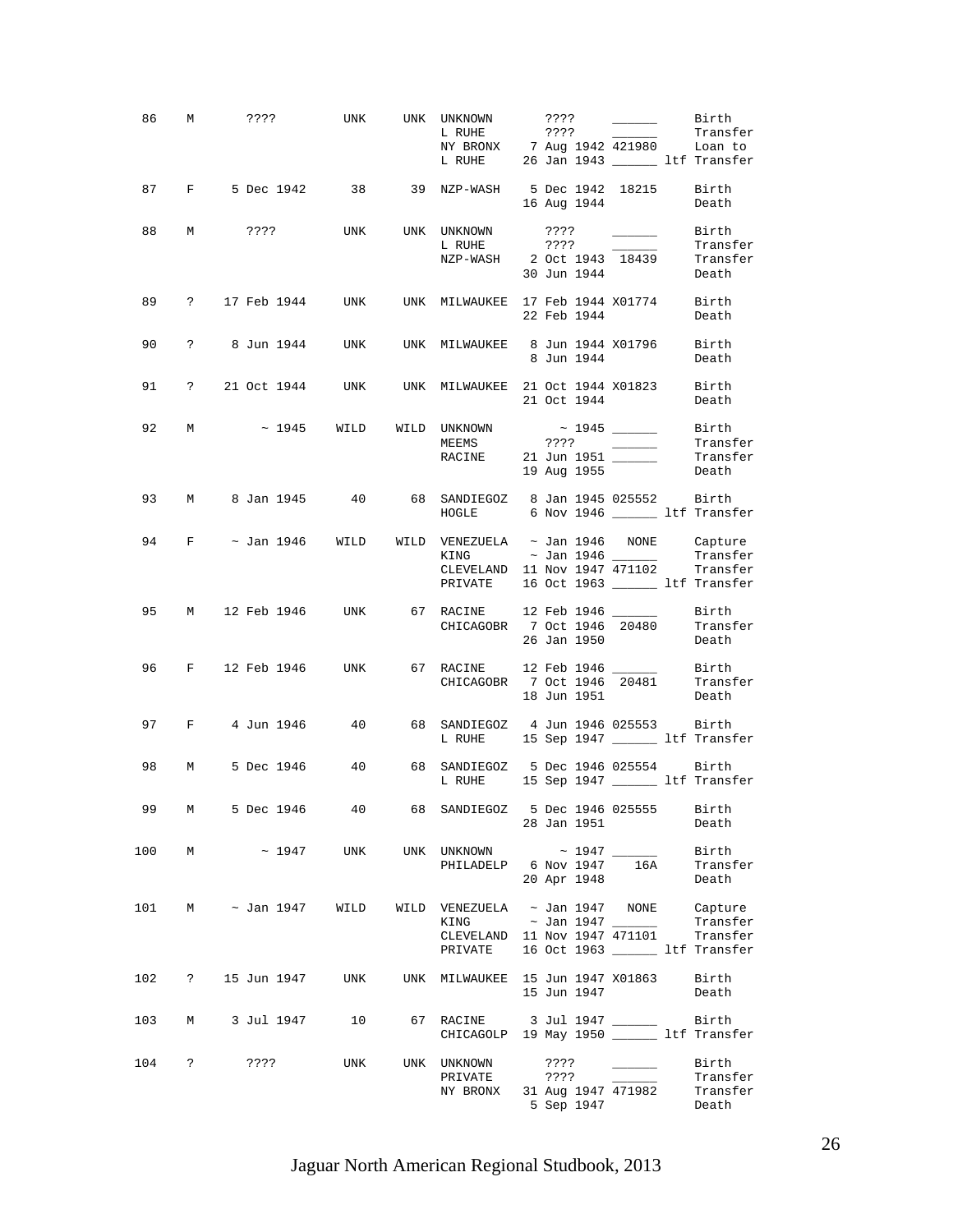| 105   |              | M ???? UNK                                                   |            | UNK UNKNOWN<br>PUBLIC ???? Transfer<br>NZP-WASH 30 Sep 1947 20227 Transfer<br>UNKNOWN 26 Jul 1957 ________ ltf Transfer | ????                                    | $\frac{1}{2} \left( \frac{1}{2} \right) \left( \frac{1}{2} \right) \left( \frac{1}{2} \right) \left( \frac{1}{2} \right) \left( \frac{1}{2} \right) \left( \frac{1}{2} \right) \left( \frac{1}{2} \right) \left( \frac{1}{2} \right) \left( \frac{1}{2} \right) \left( \frac{1}{2} \right) \left( \frac{1}{2} \right) \left( \frac{1}{2} \right) \left( \frac{1}{2} \right) \left( \frac{1}{2} \right) \left( \frac{1}{2} \right) \left( \frac{1}{2} \right) \left( \frac$ | Birth                                      |
|-------|--------------|--------------------------------------------------------------|------------|-------------------------------------------------------------------------------------------------------------------------|-----------------------------------------|----------------------------------------------------------------------------------------------------------------------------------------------------------------------------------------------------------------------------------------------------------------------------------------------------------------------------------------------------------------------------------------------------------------------------------------------------------------------------|--------------------------------------------|
| 106   |              | ? 16 Jan 1948 40 68 SANDIEGOZ 16 Jan 1948 025556 Birth       |            | MEEMS 27 Nov 1948 Lif Transfer                                                                                          |                                         |                                                                                                                                                                                                                                                                                                                                                                                                                                                                            |                                            |
|       |              | 107 ? 16 Jan 1948 40 68 SANDIEGOZ 16 Jan 1948 025557 Birth   |            | MEEMS 27 Nov 1948 _______ ltf Transfer                                                                                  |                                         |                                                                                                                                                                                                                                                                                                                                                                                                                                                                            |                                            |
| 108   |              | ? 13 Jul 1948 40 68 SANDIEGOZ 13 Jul 1948 025558 Birth       |            |                                                                                                                         | 4 Aug 1948                              |                                                                                                                                                                                                                                                                                                                                                                                                                                                                            | Death                                      |
| 109   |              | ? 13 Jul 1948 40 68 SANDIEGOZ 13 Jul 1948 025559 Birth       |            |                                                                                                                         | 4 Aug 1948                              |                                                                                                                                                                                                                                                                                                                                                                                                                                                                            | Death                                      |
| 110   |              | M 13 Jul 1948 10 67 RACINE 13 Jul 1948 _______ Birth         |            |                                                                                                                         | 26 Feb 1949                             |                                                                                                                                                                                                                                                                                                                                                                                                                                                                            | Death                                      |
| 111 M |              | 7 Nov 1948   40   68 SANDIEGOZ   7 Nov 1948   025560   Birth |            | WASSENAAR 17 Jun 1949 ______ ltf Transfer                                                                               |                                         |                                                                                                                                                                                                                                                                                                                                                                                                                                                                            |                                            |
| 112   |              | F 7 Nov 1948 40 68 SANDIEGOZ 7 Nov 1948 025561 Birth         |            | WASSENAAR 17 Jun 1949 ______ ltf Transfer                                                                               |                                         |                                                                                                                                                                                                                                                                                                                                                                                                                                                                            |                                            |
| 113   |              | F 7 Nov 1948 40 68 SANDIEGOZ 7 Nov 1948 025562 Birth         |            | WASSENAAR 7 Dec 1949 ______ ltf Transfer                                                                                |                                         |                                                                                                                                                                                                                                                                                                                                                                                                                                                                            |                                            |
| 114   |              | F ???? 76 73 MILWAUKEE ???? 2                                |            |                                                                                                                         | 4 Dec 1951                              |                                                                                                                                                                                                                                                                                                                                                                                                                                                                            | Birth<br>Death                             |
| 115   | <b>M</b>     | 5 Jan 1949   40   68 SANDIEGOZ   5 Jan 1949   025563   Birth |            |                                                                                                                         | 28 Jan 1951                             |                                                                                                                                                                                                                                                                                                                                                                                                                                                                            | Death                                      |
|       |              | 116 M 5 Jan 1949 40 68 SANDIEGOZ 5 Jan 1949 025564 Birth     |            |                                                                                                                         | 20 Jun 1951                             |                                                                                                                                                                                                                                                                                                                                                                                                                                                                            | Death                                      |
| 117   |              | <b>F</b> 2???                                                | <b>UNK</b> | UNK UNKNOWN ???? _______ Birth<br>PRIVATE<br>NY BRONX 23 May 1949 491983 Transfer                                       | ? ? ? ?<br>30 Aug 1949                  | $\sim$ $\sim$ $\sim$ $\sim$ $\sim$ $\sim$                                                                                                                                                                                                                                                                                                                                                                                                                                  | Transfer<br>Death                          |
|       |              | 118 M ???? UNK UNK UNKNOWN                                   |            | PRIVATE<br>PRIVATE 7??? Transfer<br>NY BRONX 23 May 1949 491984 Transfer<br>25 Aug 1949 Death                           | ????<br>????                            | $\frac{1}{2} \left( \frac{1}{2} \right) \left( \frac{1}{2} \right) \left( \frac{1}{2} \right) \left( \frac{1}{2} \right) \left( \frac{1}{2} \right) \left( \frac{1}{2} \right) \left( \frac{1}{2} \right) \left( \frac{1}{2} \right) \left( \frac{1}{2} \right) \left( \frac{1}{2} \right) \left( \frac{1}{2} \right) \left( \frac{1}{2} \right) \left( \frac{1}{2} \right) \left( \frac{1}{2} \right) \left( \frac{1}{2} \right) \left( \frac{1}{2} \right) \left( \frac$ | Birth<br>Transfer                          |
|       |              | 119 M 28 Jul 1949 76 73 MILWAUKEE 28 Jul 1949 X01886 Birth   |            |                                                                                                                         | 8 Oct 1949                              |                                                                                                                                                                                                                                                                                                                                                                                                                                                                            | Death                                      |
| 120   |              | $F \sim 1950$                                                | UNK        | UNK UNKNOWN<br>ZEEHANDLR<br>SAN FRAN                                                                                    | ????<br>18 Sep 1962 1629<br>11 Sep 1976 |                                                                                                                                                                                                                                                                                                                                                                                                                                                                            | Birth<br>Transfer<br>Transfer<br>Death     |
| 121   | M            | $\sim 1950$                                                  | UNK        | UNK UNKNOWN<br>PHILADELP 14 Dec 1951                                                                                    | 28 Sep 1966                             | 23                                                                                                                                                                                                                                                                                                                                                                                                                                                                         | Birth<br>Transfer<br>Transfer<br>Death     |
| 122   | $\mathbf{F}$ | 14 Jan 1950                                                  | UNK        | 67 RACINE                                                                                                               | 14 Jan 1950 _____<br>5 Sep 1950         |                                                                                                                                                                                                                                                                                                                                                                                                                                                                            | Birth<br>Death                             |
| 123   | F            | 14 Jan 1950                                                  | UNK        | 67 RACINE<br>SEATTLE                                                                                                    | 14 Jan 1950 ______                      |                                                                                                                                                                                                                                                                                                                                                                                                                                                                            | Birth<br>16 Oct 1950 ________ ltf Transfer |
| 124   |              | M 14 Jan 1950                                                | UNK        | 67 RACINE<br>SEATTLE                                                                                                    | 14 Jan 1950 ______                      |                                                                                                                                                                                                                                                                                                                                                                                                                                                                            | Birth<br>16 Oct 1950 _______ ltf Transfer  |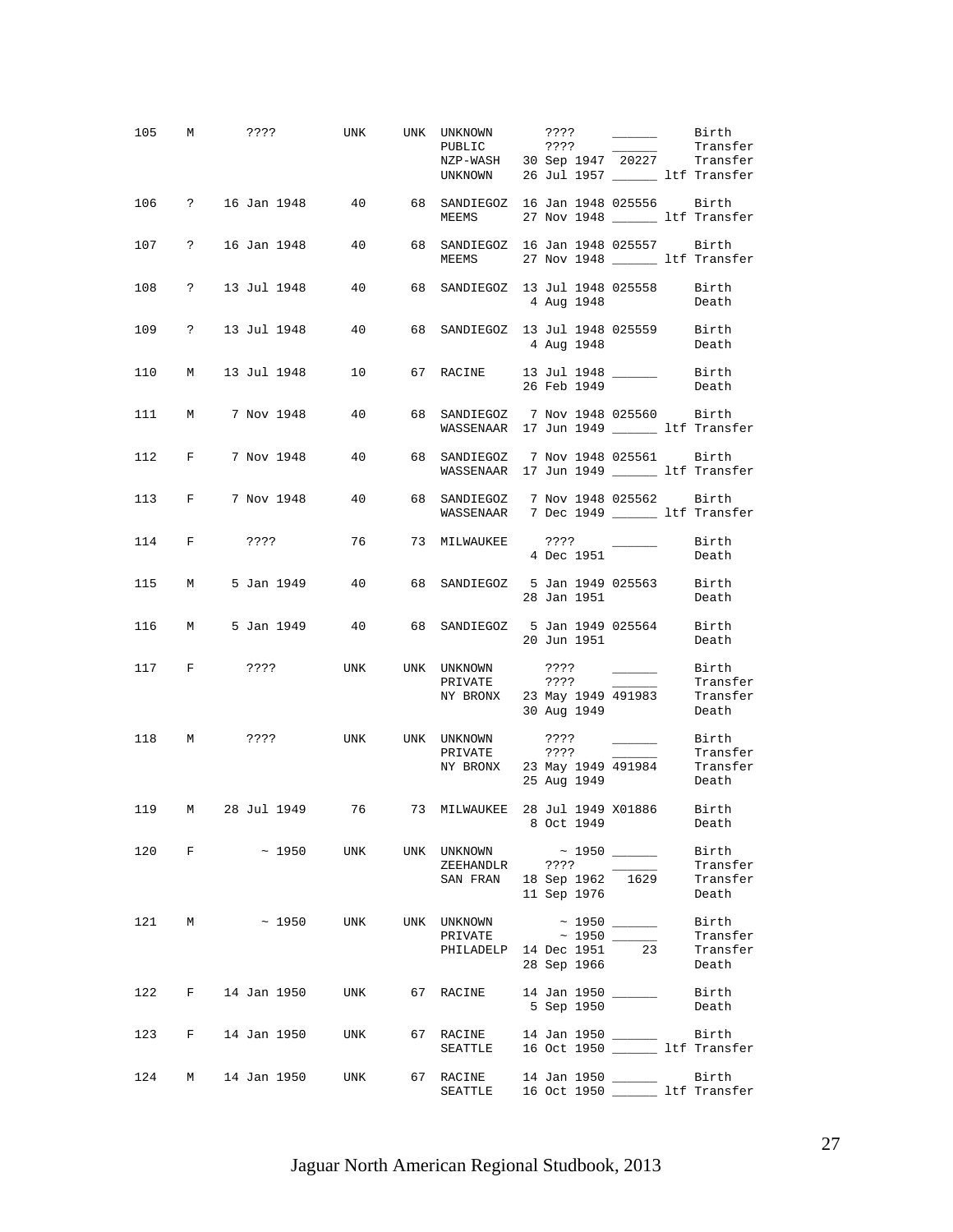| 125 | $\ddot{\mathbf{?}}$ |      | 5 Mar 1950        | 101                      |    | 94 CLEVELAND 5 Mar 1950 500301                                                                         |                 | 6 Mar 1950                      |                                   |    | Birth<br>Death                           |
|-----|---------------------|------|-------------------|--------------------------|----|--------------------------------------------------------------------------------------------------------|-----------------|---------------------------------|-----------------------------------|----|------------------------------------------|
| 126 | $\ddot{?}$          |      |                   | 5 Mar 1950 101           |    | 94 CLEVELAND 5 Mar 1950 500302 Birth                                                                   |                 | 6 Mar 1950                      |                                   |    | Death                                    |
| 127 | M                   |      | 11 Jul 1950       | 101                      |    | 94 CLEVELAND 11 Jul 1950 500701<br>NY BRONX 21 Nov 1950 501992                                         |                 | 3 Aug 1967                      |                                   |    | Birth<br>Transfer<br>Death               |
| 128 |                     |      | F 11 Jul 1950     | 101                      |    | 94 CLEVELAND 11 Jul 1950 500702<br>NY BRONX 21 Nov 1950 501111                                         |                 | 4 Nov 1968                      |                                   |    | Birth<br>Transfer<br>Death               |
| 129 | $\ddot{?}$          |      | ????              |                          |    | WILD WILD BOLIVAR C ???? NONE<br>UNKNOWN<br>NZP-WASH                                                   | $??\; ?$        | 30 Jun 1958                     | 20 Dec 1950 21757                 |    | Capture<br>Transfer<br>Transfer<br>Death |
| 130 |                     |      |                   | M 28 Dec 1950 101        |    | 94 CLEVELAND 28 Dec 1950 501201<br>PHILADELP 15 Mar 1951                                               |                 | 13 Jul 1951                     |                                   | 17 | Birth<br>Transfer<br>Death               |
|     | 131 M 28 Dec 1950   |      |                   | 101                      |    | 94 CLEVELAND 28 Dec 1950 501202<br>PHILADELP 15 Mar 1951                                               |                 | 16 Jul 1951                     |                                   | 19 | Birth<br>Transfer<br>Death               |
| 132 |                     |      | F 29 Dec 1950     | 101                      |    | 94 CLEVELAND 29 Dec 1950 501203<br>PHILADELP 15 Mar 1951                                               |                 | 19 Dec 1970                     | 18                                |    | Birth<br>Transfer<br>Death               |
| 133 | M                   |      | $\sim 1951$       | UNK                      |    | UNK UNKNOWN<br>ST PAUL 6 May 1956                                                                      |                 | $\sim$ 1951 $\_$<br>18 Sep 1970 | 0120                              |    | Birth<br>Transfer<br>Death               |
| 134 | $\mathbb{R}$        |      |                   | 13 Jan 1951 40           | 68 | SANDIEGOZ 13 Jan 1951 025565                                                                           |                 | 13 Jan 1951                     |                                   |    | Birth<br>Death                           |
| 135 |                     |      |                   | ? 19 Jan 1951         40 | 68 | SANDIEGOZ 19 Jan 1951 025566 Birth                                                                     |                 | 19 Jan 1951                     |                                   |    | Death                                    |
|     |                     |      |                   | 136 F ~ Feb 1951 UNK     |    | UNK UNKNOWN ~ Feb 1951 ______<br>PRIVATE<br>MILWAUKEE 15 Aug 1951 186 Transfer                         | ????            | 2 Jan 1970                      | $\sim 10^{11}$ and $\sim 10^{11}$ |    | Birth<br>Transfer<br>Death               |
| 137 | M                   |      | 30 Mar 1951       | UNK                      |    | 67 RACINE 30 Mar 1951 ______<br>MILWAUKEE 23 Nov 1951 _______ ltf Transfer                             |                 |                                 |                                   |    | Birth                                    |
| 138 | М                   |      | 30 Mar 1951       |                          |    | UNK UNK RACINE                                                                                         |                 | 30 Sep 1951                     | 30 Mar 1951 ______                |    | Birth<br>Death                           |
| 139 | M                   |      | $\sim$ 1 Apr 1951 | UNK                      |    | UNK MAMI RARE ~ 1 Apr 1951 ______<br>PHILADELP                                                         |                 | 9 Nov 1951<br>9 Apr 1952        | 22                                |    | Birth<br>Transfer<br>Death               |
| 140 | $\ddot{?}$          | ???? |                   | WILD                     |    | WILD COLOMBIA<br>UNKNOWN<br>NZP-WASH                                                                   | ????<br>? ? ? ? | 26 May 1951                     | NONE<br>20 Apr 1951 21883         |    | Capture<br>Transfer<br>Transfer<br>Death |
| 141 |                     |      | F ~ 1 Sep 1951    | UNK                      |    | UNK MAMI RARE ~ 1 Sep 1951 _____<br>PHILADELP 30 Oct 1951<br>KANSASCTY 21 Mar 1955 ______ ltf Transfer |                 |                                 | 20                                |    | Birth<br>Transfer                        |
| 142 |                     |      | F ~ 1 Sep 1951    | UNK                      |    | UNK MAMI RARE $\sim$ 1 Sep 1951 ______<br>PHILADELP 30 Oct 1951<br>MAMI RARE 31 Aug 1955 ______        |                 |                                 | 21                                |    | Birth<br>Transfer<br>ltf Transfer        |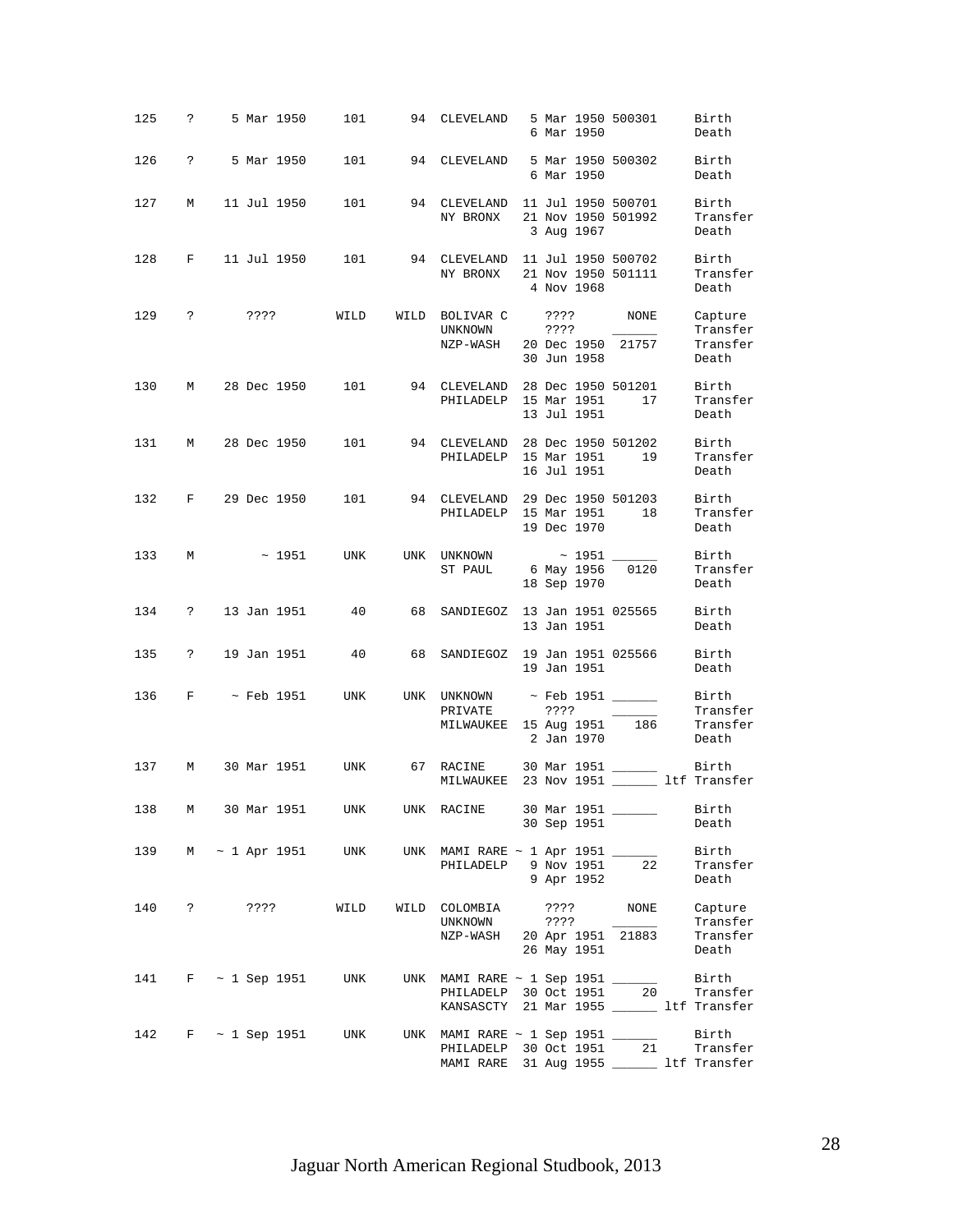|       |                      |  |           | 143 M 30 Sep 1951 101 94 CLEVELAND 30 Sep 1951 510904 Birth<br>MILWAUKEE 15 Jan 1952 184 Transfer<br>6 Nov 1971<br>Death                                                                                                                                                                                                                              |
|-------|----------------------|--|-----------|-------------------------------------------------------------------------------------------------------------------------------------------------------------------------------------------------------------------------------------------------------------------------------------------------------------------------------------------------------|
|       |                      |  |           | 144 F 30 Sep 1951 101 94 CLEVELAND 30 Sep 1951 510905 Birth<br>MILWAUKEE 15 Jan 1952 X02557 Transfer<br>5 Sep 1953<br>Death                                                                                                                                                                                                                           |
|       |                      |  |           | 145 ? 30 Sep 1951 101 94 CLEVELAND 30 Sep 1951 510903 Birth<br>10 Oct 1951<br>Death                                                                                                                                                                                                                                                                   |
| 146 M |                      |  |           | $\sim$ 1952 UNK UNK UNKNOWN $\sim$ 1952 _______ Birth<br>PRIVATE ~ 1952 Transfer<br>COLO SPRG 16 Oct 1954 100312 Transfer<br>SOUTHWICK 13 Mar 1969 _________ Transfer<br>CHASE B $\sim$ Apr 1969 $\quad$ ltf Transfer                                                                                                                                 |
|       |                      |  |           | 147 ? ???? WILD WILD COLOMBIA ???? NONE Capture<br>UNKNOWN ???? Transfer<br>NZP-WASH 19 May 1952 22531 Transfer<br>30 Jun 1958 Death                                                                                                                                                                                                                  |
|       |                      |  |           | 148 M 22 Jul 1952 101 94 CLEVELAND 22 Jul 1952 520701 Birth<br>1 Feb 1953<br>Death                                                                                                                                                                                                                                                                    |
|       |                      |  |           | 149 M 7 Sep 1952 UNK UNK UNKNOWN 7 Sep 1952 ________ Birth<br>CHICAGOBR 9 May 1953 20482 ltf Transfer                                                                                                                                                                                                                                                 |
|       |                      |  |           | 150 F ~ 7 Sep 1952 UNK UNK UNKNOWN ~ 7 Sep 1952 ______<br>Birth<br>CHICAGOBR 9 May 1953 20483 Transfer<br>10 Mar 1967<br>Death                                                                                                                                                                                                                        |
|       |                      |  |           | 151 M 22 Oct 1952 92 67 RACINE 22 Oct 1952 _______ Birth<br>11 Mar 1953<br>Death                                                                                                                                                                                                                                                                      |
|       |                      |  |           | 152 M 22 Oct 1952 92 67 RACINE 22 Oct 1952 Birth<br>16 Apr 1953<br>Death                                                                                                                                                                                                                                                                              |
|       |                      |  | SOCO GARD | 153 M ???? UNK UNK UNKNOWN ???? ______ Birth<br>Transfer<br>$\sim$ 1976<br>Death                                                                                                                                                                                                                                                                      |
|       |                      |  |           | 154 ? 10 Nov 1953 UNK 128 NY BRONX 10 Nov 1953 531985 Birth<br>14 Nov 1953<br>Death                                                                                                                                                                                                                                                                   |
|       |                      |  |           | 155 M $\sim$ 1954 UNK UNK UNKNOWN $\sim$ 1954 _______ Birth<br>FRESNO ???? _______ Transfer<br>SAN FRAN 6 Jul 1964 1647<br>Transfer<br>$23$ Mar 1977<br>Death                                                                                                                                                                                         |
|       |                      |  |           | 156 M ~ 1954 UNK UNK UNKNOWN ~ 1954 ______<br>Birth<br>$\begin{tabular}{lllll} \bf{PRIVATE} & $\sim$ 1954 & \textcolor{red}{\textbf{---}}$ & \textcolor{red}{\textbf{Transfer}}\\ \bf{PHILADELP} & \textcolor{red}{\textbf{15 Jan 1954}} & \textcolor{red}{\textbf{24}} & \textcolor{red}{\textbf{Transfer}}\\ \end{tabular}$<br>22 Dec 1954<br>Death |
|       | 157 F ~ 1954 UNK     |  |           | Birth<br>Transfer<br>COLO SPRG 16 Sep 1955 100313 Transfer<br>SOUTHWICK 13 Mar 1969 ______<br>Transfer<br>CHASE B ???? 2000 1tf Transfer                                                                                                                                                                                                              |
|       | 158 F 9 Mar 1954 143 |  |           | 136 MILWAUKEE 9 Mar 1954 X01906 Birth<br>12 Oct 1954<br>Death                                                                                                                                                                                                                                                                                         |
|       |                      |  |           | 159 F 9 Mar 1954 143 136 MILWAUKEE 9 Mar 1954 X02394 Birth<br>16 Oct 1954<br>Death                                                                                                                                                                                                                                                                    |
|       |                      |  |           | 160 F 9 Mar 1954 143 136 MILWAUKEE 9 Mar 1954 X02395 Birth<br>16 Oct 1954<br>Death                                                                                                                                                                                                                                                                    |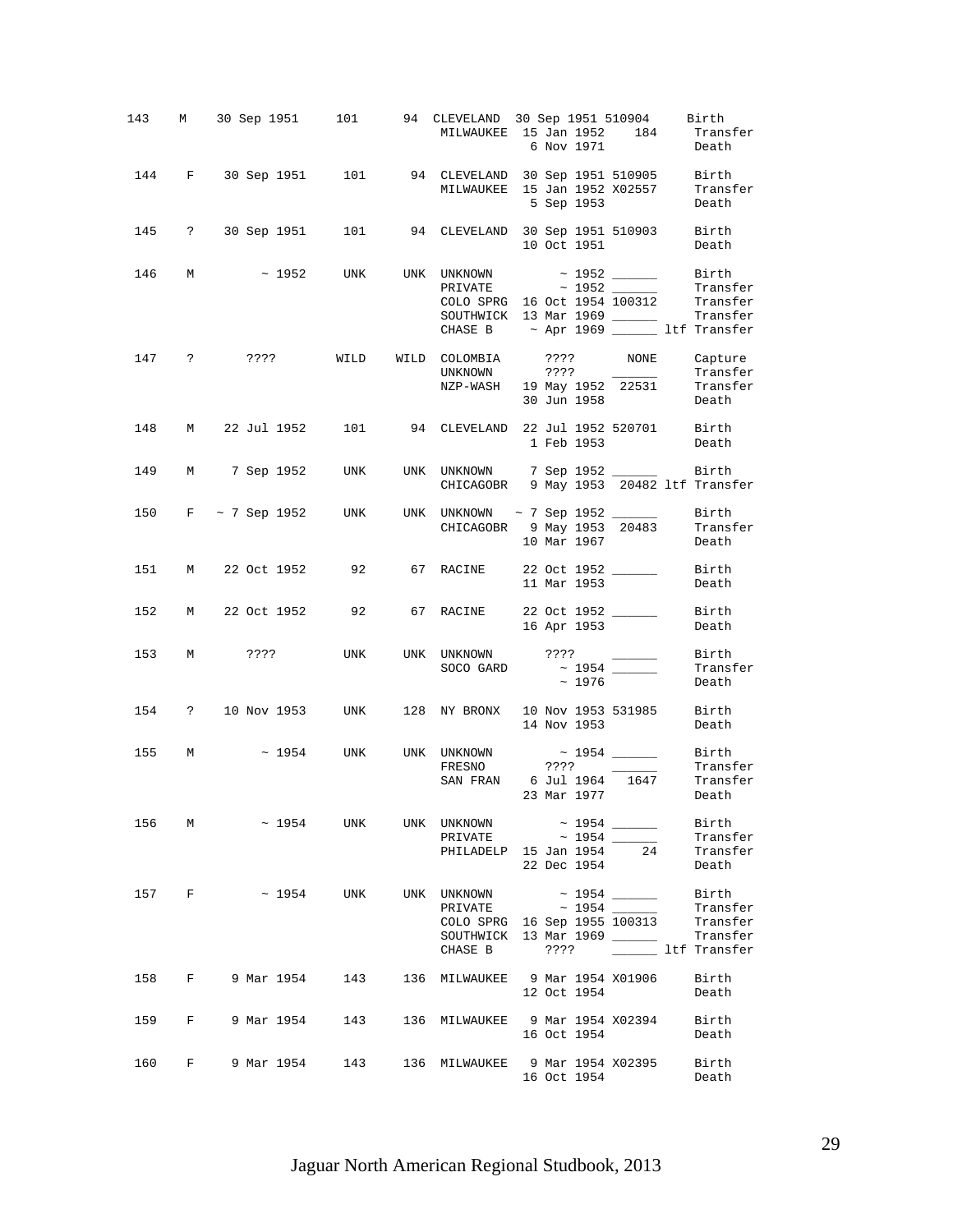|     |             |                                 |     |              | 161 ? 23 Mar 1954 101 94 CLEVELAND 23 Mar 1954 540301 Birth<br>3 Apr 1954                                                                                                             | Death                                  |
|-----|-------------|---------------------------------|-----|--------------|---------------------------------------------------------------------------------------------------------------------------------------------------------------------------------------|----------------------------------------|
|     |             |                                 |     |              | 162 F 11 Apr 1954 UNK 128 NY BRONX 11 Apr 1954 541987 Birth<br>AMSTERDAM 6 Apr 1955 ______ ltf Transfer                                                                               |                                        |
| 163 | $F$ and $F$ | 11 Apr 1954 UNK                 |     |              | 128 NY BRONX 11 Apr 1954 541988 Birth<br>AMSTERDAM 6 Apr 1955 ________ ltf Transfer                                                                                                   |                                        |
|     |             |                                 |     |              | 164 M 11 Apr 1954 UNK 128 NY BRONX 11 Apr 1954 541986 Birth<br>ROCHESTER 20 Feb 1956 104440 Transfer<br>SOUTHWICK 5 Mar 1966 _______ ltf Transfer                                     |                                        |
|     |             |                                 |     |              | 165 F ~ Aug 1954 UNK UNK UNKNOWN ~ Aug 1954 _______ Birth<br>2 Aug 1956                                                                                                               | Death                                  |
|     |             |                                 |     |              | 166 M ~ Aug 1954 WILD WILD UNKNOWN ~ Aug 1954 _________ Birth<br>ZEEHANDLR ???? ________ Transfer<br>RACINE 25 May 1956 ________ Transfer<br>ZEEHANDLR 9 Jul 1956 ______ ltf Transfer |                                        |
|     |             |                                 |     |              | 167 F 21 Sep 1954 101 94 CLEVELAND 21 Sep 1954 540902 Birth<br>23 Oct 1954                                                                                                            | Death                                  |
|     |             |                                 |     | TARPONSPR    | 168 M ???? UNK UNK UNKNOWN ???? ______ Birth<br>TARPONSPR ???? ______ Transfer<br>NZP-WASH 2 Oct 1954 24693A Transfer<br>SYDNEY 18 Oct 1954 _______ ltf Transfer                      | Transfer                               |
|     |             | 169 F ???? UNK UNK UNKNOWN ???? |     |              | <u>and the community of the community</u><br>NZP-WASH 2 Oct 1954 24693B Transfer<br>SYDNEY 18 Oct 1954 _______ ltf Transfer                                                           | Birth<br>Transfer                      |
|     |             |                                 |     |              | 170 F ~ 1955 UNK UNK UNKNOWN ~ 1955 ______<br>CHICAGOLP 1 Nov 1956 387 Transfer<br>14 Mar 1974                                                                                        | Birth<br>Death                         |
|     |             |                                 |     |              | 171 F ~ 1955 UNK UNK UNKNOWN ~ 1955 ______<br>RACINE 29 Aug 1956 Transfer<br>$\begin{array}{ccc}\n & & & \\  & 29 & \text{Aug } 1956 \\  & & 4 & \text{Arr } 1964\n\end{array}$       | Birth<br>Transfer                      |
|     |             |                                 |     |              | 172 M ~ 1955 UNK UNK UNKNOWN ~ 1955 _____ Birth<br>ZEEHANDLR ???? _____ Transfer<br>RACINE 29 Aug 1956<br>NE 29 Aug 1956 - Transfer<br>21 Jun 1959 - Death                            |                                        |
|     |             | $173 \t M \t \sim 1955$         | UNK |              | UNK UNKNOWN ~ 1955 _______<br>KANSASCTY ~ 1956 ______<br>DICKERSON 23 Aug 1971<br>~1972                                                                                               | Birth<br>Transfer<br>Transfer<br>Death |
|     |             | 174 M 26 Jan 1955               | 101 |              | 94 CLEVELAND 26 Jan 1955 550107<br>9 Mar 1955                                                                                                                                         | Birth<br>Death                         |
|     |             | 175 ? 1 Jun 1955                | 101 |              | 94 CLEVELAND    1 Jun 1955    550601<br>11 Jun 1955                                                                                                                                   | Birth<br>Death                         |
| 176 | $\ddot{?}$  | 1 Jun 1955                      | 101 | 94 CLEVELAND | 1 Jun 1955 550602<br>9 Oct 1955                                                                                                                                                       | Birth<br>Death                         |
| 177 | $F$ and $F$ | 8 Sep 1955                      | 143 |              | 136 MILWAUKEE 8 Sep 1955 X02396<br>1 Sep 1956                                                                                                                                         | Birth<br>Death                         |
|     |             | 178 F 1 Jan 1956 UNK            |     | TARPONSPR    | UNK UNKNOWN 1 Jan 1956 ______<br>????<br>SANDIEGOZ 15 May 1957 018309<br>2 Jul 1959                                                                                                   | Birth<br>Transfer<br>Transfer<br>Death |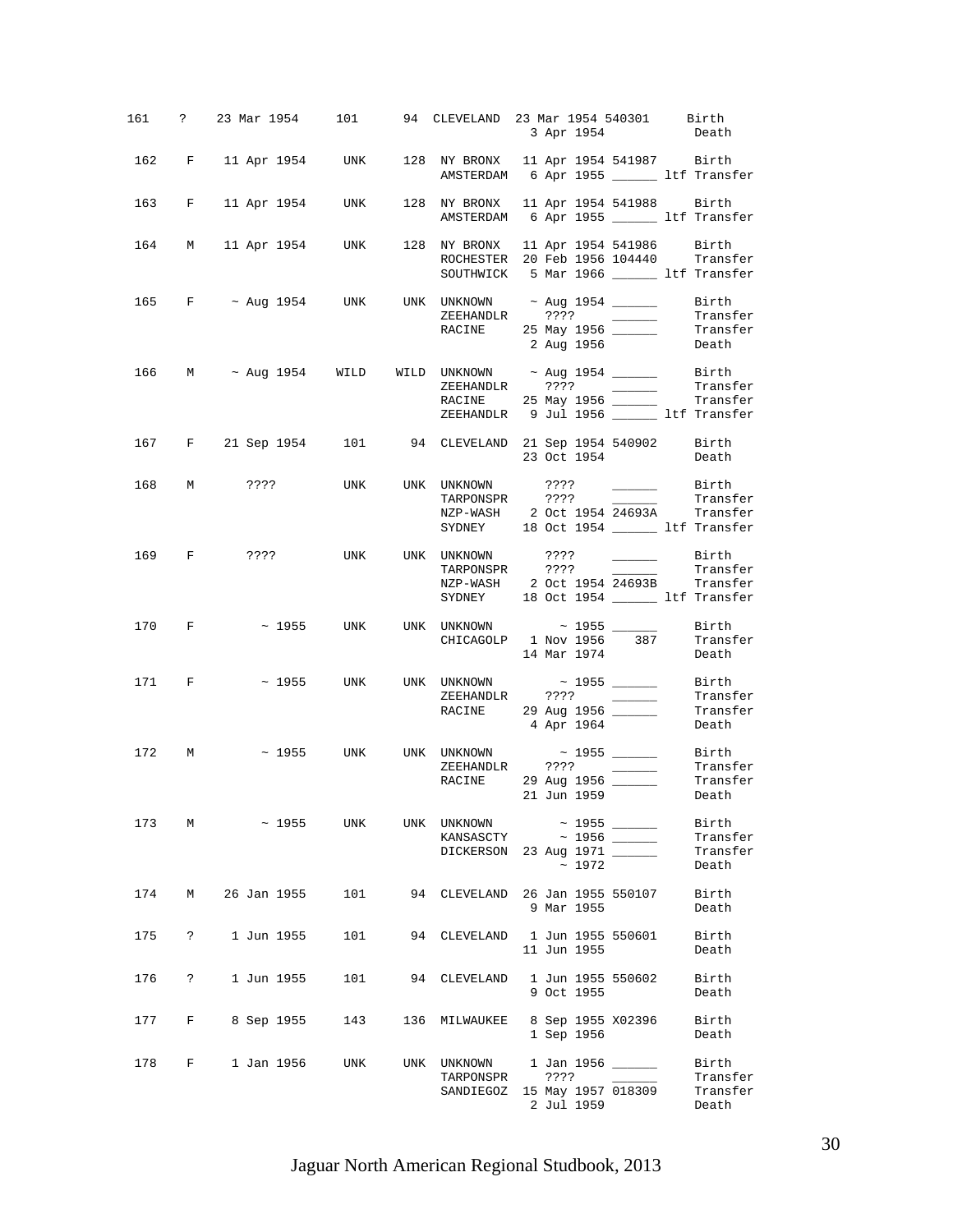|     |                               | 179 F $\sim$ 1956 WILD WILD MEXICO $\sim$ 1957 NONE Capture<br>FORTWORTH 1 Mar 1957 M0357 Transfer |     |                                                                                                              | 7 Feb 1968                  |                                                           | Death                                                              |
|-----|-------------------------------|----------------------------------------------------------------------------------------------------|-----|--------------------------------------------------------------------------------------------------------------|-----------------------------|-----------------------------------------------------------|--------------------------------------------------------------------|
|     |                               | 180 ? 3 Jul 1956 101 94 CLEVELAND 3 Jul 1956 560701 Birth                                          |     |                                                                                                              | 3 Jul 1956                  |                                                           | Death                                                              |
|     |                               | 181 F 3 Jul 1956 101 94 CLEVELAND 3 Jul 1956 560703 Birth                                          |     |                                                                                                              | 3 Aug 1956                  |                                                           | Death                                                              |
|     |                               | 182 F ~ 1956 UNK UNK SANDIEGOZ ~ 1956 ______ Birth                                                 |     | ST LOUIS 8 Jul 1957 057000 Transfer<br>ORMOND H 28 Jan 1975 _______ ltf Transfer                             |                             |                                                           |                                                                    |
|     |                               | 183 F 1 Sep 1956 UNK UNK UNKNOWN 1 Sep 1956 ______                                                 |     | FRESNO<br>LOSANGELE 1 Jan 1960 ______ ltf Transfer                                                           |                             |                                                           | Birth<br>4 Feb 1957 1748 Transfer                                  |
|     |                               | 184 M ~ 1957 UNK UNK UNKNOWN ~ 1957 _______ Birth                                                  |     | PRIVATE ???? 2001 Transfer<br>JACKSONVL 6 May 1958 858041 Transfer<br>CENTERHIL 10 Nov 1970 _______ Transfer |                             |                                                           | 9 Aug 1972 ______ ltf Transfer                                     |
|     |                               | 185 F ???? UNK UNK TARPONSPR ???? ______                                                           |     | TOPEKA 20 May 1958 002658 Transfer                                                                           | 1 Jul 1962                  |                                                           | Birth<br>Death                                                     |
|     |                               | 186 M 15 Jan 1957 UNK UNK UNKNOWN 15 Jan 1957 _______ Birth                                        |     | TARPONSPR ???? _______ Transfer<br>SANDIEGOZ 15 May 1957 157114 Transfer                                     | 27 Dec 1977                 |                                                           | Transfer<br>Death                                                  |
|     |                               | 187 M ???? UNK UNK UNKNOWN                                                                         |     | MEMPHIS 12 Mar 1957 H0198 Transfer<br>CENTERHIL 16 Feb 1969 _______ ltf Transfer                             |                             |                                                           | Birth<br>Transfer                                                  |
|     |                               | 188 F 24 Mar 1957 146 157 COLO SPRG 24 Mar 1957 57M022 Birth                                       |     | MAMI RARE 2 May 1959 _______ ltf Transfer                                                                    |                             |                                                           |                                                                    |
|     |                               | 189 ? 2 Jun 1957 UNK UNK MILWAUKEE 2 Jun 1957 ________ ltf Birth                                   |     |                                                                                                              |                             |                                                           |                                                                    |
|     |                               | 190 ? 2 Jun 1957 UNK UNK MILWAUKEE 2 Jun 1957 _______ ltf Birth                                    |     |                                                                                                              |                             |                                                           |                                                                    |
|     |                               | 191 ? 2 Jun 1957 UNK UNK MILWAUKEE 2 Jun 1957 ______ ltf Birth                                     |     |                                                                                                              |                             |                                                           |                                                                    |
|     |                               | 192 ? 29 Jun 1957 101 94 CLEVELAND 29 Jun 1957 570601 Birth                                        |     |                                                                                                              | 5 Jul 1957                  |                                                           | Death                                                              |
|     |                               | 193 M ~ Sep 1957 UNK                                                                               |     | UNK LITTLEROC $\sim$ Sep 1957 ______<br>CHICAGOLP 1 Mar 1958 388                                             | 6 Sep 1978                  |                                                           | Birth<br>Transfer<br>Death                                         |
| 194 | M                             | ????                                                                                               | UNK | UNK UNKNOWN<br>CINCINNAT ????<br>NZP-WASH<br>UNKNOWN                                                         | ????<br>2 Nov 1957 26906A   | $\sim 10^{11}$ and $\sim 10^{11}$                         | Birth<br>Transfer<br>Transfer<br>3 Aug 1961 _________ ltf Transfer |
|     |                               | 195 F ????                                                                                         | UNK | UNK UNKNOWN<br>CINCINNAT<br>NZP-WASH 2 Nov 1957 26906B                                                       | ????<br>????<br>30 Jun 1959 |                                                           | Birth<br>Transfer<br>Transfer<br>Death                             |
| 196 | $\mathbf{F}$ and $\mathbf{F}$ | 1 Jan 1958                                                                                         | UNK | UNK UNKNOWN 1 Jan 1958 ______<br>FAIRLEE<br>SANDIEGOZ 13 Oct 1959 018310                                     | ????<br>27 Jan 1960         | $\mathcal{L}(\mathcal{L})$ and $\mathcal{L}(\mathcal{L})$ | Birth<br>Transfer<br>Transfer<br>Death                             |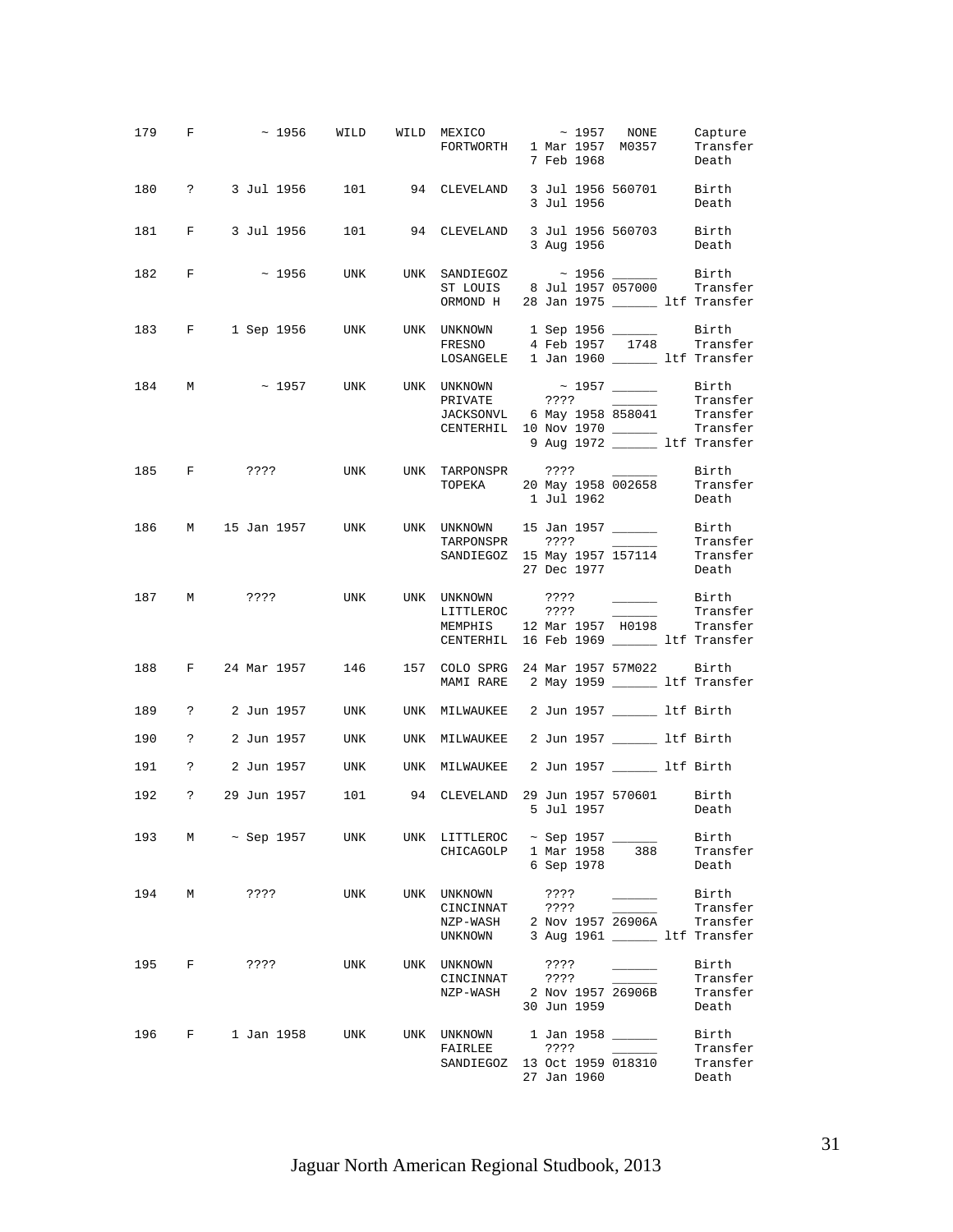|     |            |               |     |                                                      | 197 F $\sim$ 1958 WILD WILD COLOMBIA $\sim$ 1958 ________ Birth<br>PRIVATE ???? _______ Transfer<br>SACRAMNTO 26 Oct 1961 100132 Transfer<br>29 May 1981<br>Death |
|-----|------------|---------------|-----|------------------------------------------------------|-------------------------------------------------------------------------------------------------------------------------------------------------------------------|
|     |            |               |     |                                                      | 198 M ~ 1958 UNK UNK UNKNOWN ~ 1958 ______ Birth<br>MAMIRARE ???? ______ Transfer<br>CALGARY 1 Jan 1960 100442 Transfer<br>1 Apr 1977<br>Death                    |
|     |            |               |     |                                                      | 199 M ???? UNK UNK TARPONSPR ???? $\frac{199}{002558}$ Birth TOPEKA 20 May 1958 002558 Transfer<br>29 Mar 1971<br>Death                                           |
|     |            |               |     |                                                      | 200 F $\sim$ 1958 UNK UNK UNKNOWN $\sim$ 1958 Birth Fransfer<br>Transfer<br>RACINE 16 Mar 1960 ________ Transfer<br>ZEEHANDLR 25 Jul 1960 ______ ltf Transfer     |
|     |            |               |     |                                                      | 201 M 24 Jun 1958 UNK 128 NY BRONX 24 Jun 1958 581999 Birth<br>METROZOO 3 Nov 1958 ______ ltf Transfer                                                            |
|     |            |               |     |                                                      | 202 M 24 Jun 1958 UNK 128 NY BRONX 24 Jun 1958 581990 Birth<br>METROZOO 3 Nov 1958 ltf Transfer                                                                   |
|     |            |               |     |                                                      | 203 M 24 Jun 1958 UNK 128 NY BRONX 24 Jun 1958 581991 Birth<br>METROZOO 3 Nov 1958 ______ ltf Transfer                                                            |
|     |            |               |     |                                                      | 204 M $\sim$ Jul 1958 UNK UNK UNKNOWN $\sim$ Jul 1958 ________ Birth<br>LITTLEROC ????<br>Transfer<br>FRESNO 26 Feb 1959 1019 Transfer<br>29 Sep 1978<br>Death    |
|     |            |               |     |                                                      | Birth<br>Transfer<br>MEMPHIS 28 Aug 1958 H0199 Transfer<br>CENTERHIL 16 Feb 1969 ______ ltf Transfer                                                              |
|     |            |               |     |                                                      | 206 F $\sim$ 1958 UNK UNK BIRMINGHM $\sim$ 1958 Birth<br>JACKSONVL 1 Jan 1960 86X001 Transfer<br>1 Mar 1966 Death                                                 |
|     |            |               |     |                                                      | 207 F ???? UNK UNK UNKNOWN ???? ______ Birth<br>WILDCARGO ????<br>Transfer<br>BUFFALO 9 Nov 1960 M90418 Transfer<br>26 Oct 1966<br>Death                          |
|     |            |               |     |                                                      | 208 M $\sim$ 1959 UNK UNK UNKNOWN $\sim$ 1959 $\frac{}{\sim}$ Birth LOWRY 8 Oct 1974 100018 Transfer<br>Death<br>21 Oct 1985                                      |
| 209 |            | $M \sim 1959$ | UNK | UNK UNKNOWN<br>MAMI RARE ????<br>RACINE<br>SOUTHWICK | $\sim$ 1959 ______<br>Birth<br>Transfer<br>$\overline{\phantom{a}}$<br>Transfer<br>8 Oct 1962 _____<br>25 Feb 1969 ltf Transfer                                   |
| 210 | $\ddot{?}$ | 31 Jan 1959   | UNK |                                                      | UNK MILWAUKEE 31 Jan 1959 X01954<br>Birth<br>11 Feb 1960<br>Death                                                                                                 |
| 211 | М          | 10 May 1959   | 101 |                                                      | 94 CLEVELAND 10 May 1959 590503<br>Birth<br>10 May 1959<br>Death                                                                                                  |
| 212 | М          | 10 May 1959   | 101 | 94 CLEVELAND                                         | 10 May 1959 590504<br>Birth<br>10 May 1959<br>Death                                                                                                               |
| 213 | F          | 4 Jul 1959    | UNK | SANDIEGOZ                                            | UNK CINCINNAT 4 Jul 1959<br>Birth<br>3 Mar 1960 160027<br>Transfer<br>2 Jun 1978<br>Death                                                                         |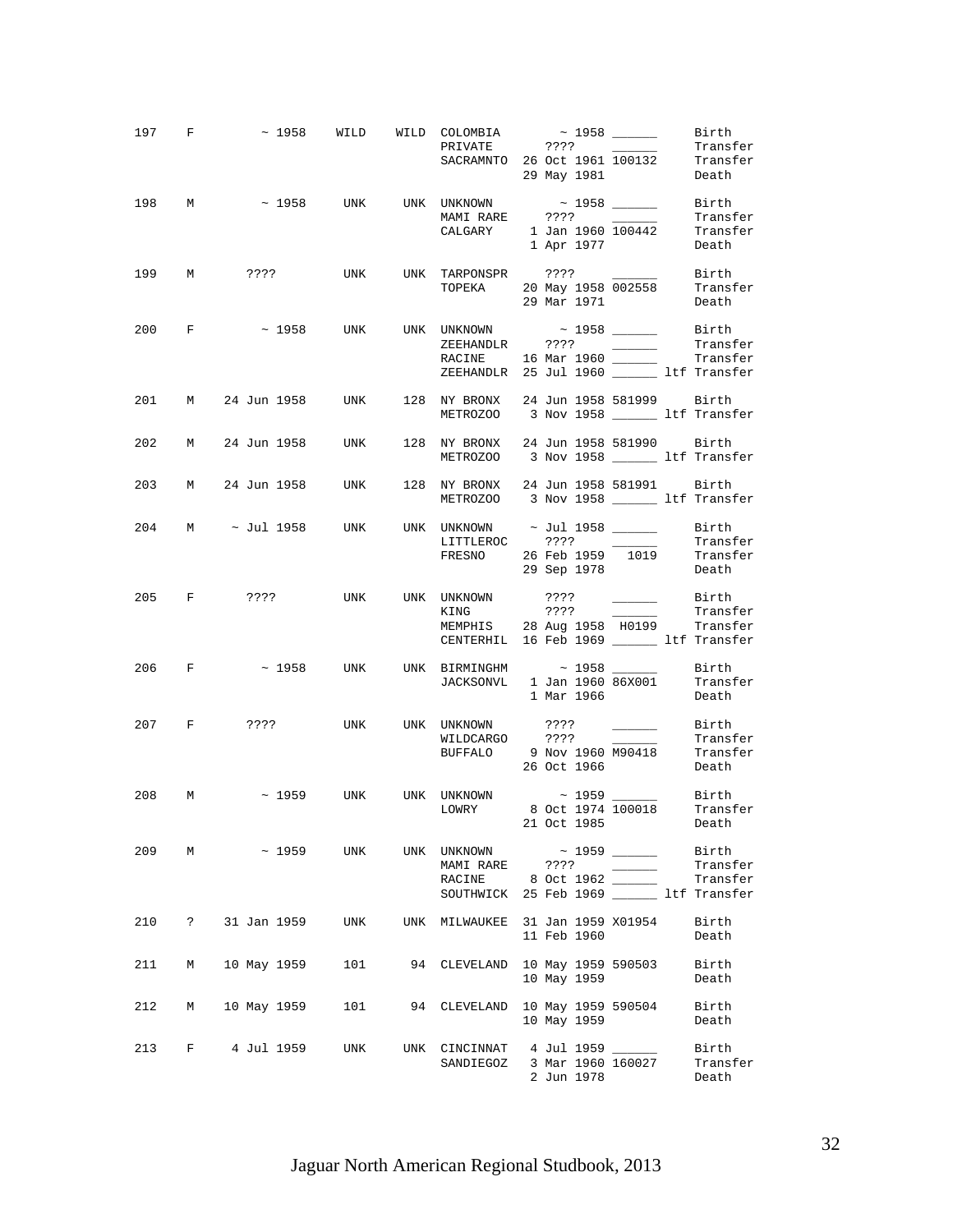|     |              |                      |                                                                                                      |                                        | 16 Oct 1978                                                                                                 |                                                                                                                                                                                                                                                                                                                                                                                                                                                                            | Death                                  |
|-----|--------------|----------------------|------------------------------------------------------------------------------------------------------|----------------------------------------|-------------------------------------------------------------------------------------------------------------|----------------------------------------------------------------------------------------------------------------------------------------------------------------------------------------------------------------------------------------------------------------------------------------------------------------------------------------------------------------------------------------------------------------------------------------------------------------------------|----------------------------------------|
|     |              |                      | 215 F 28 Sep 1959 146 157 COLO SPRG 28 Sep 1959 100314 Birth                                         |                                        | PUEBLO 4 Sep 1975 ______<br>24 Feb 1977                                                                     |                                                                                                                                                                                                                                                                                                                                                                                                                                                                            | Loan to<br>Death                       |
|     |              |                      |                                                                                                      |                                        | PHILADELP 24 Mar 1964 100046 Transfer<br>12 Nov 1985                                                        |                                                                                                                                                                                                                                                                                                                                                                                                                                                                            | Birth<br>Transfer<br>Death             |
|     |              |                      | 217 M ???? UNK UNK UNKNOWN                                                                           | ERIE                                   | ????<br>PUBLIC 7??? 7Tansfer<br>BUFFALO 11 May 1961 M90419 Transfer<br>1 Mar 1967 75 Transfer<br>1 Jan 1968 | Birth Birth                                                                                                                                                                                                                                                                                                                                                                                                                                                                | Death                                  |
|     |              |                      | 218 F ???? UNK UNK UNKNOWN                                                                           |                                        | ????<br>CALGARY<br>4 Jul 1967<br><sup>2</sup> Jul 1967                                                      | <u>and the company of the company of the company of the company of the company of the company of the company of the company of the company of the company of the company of the company of the company of the company of the com</u>                                                                                                                                                                                                                                       | Birth<br>Transfer<br>Death             |
|     |              | 219 F ????           |                                                                                                      | UNK UNK UNKNOWN ????                   | SOUTHWICK $\begin{array}{c c}\n\sim 1961 \end{array}$<br>ERIE 1 Jan 1962 9<br>1 Jan 1968                    | $\frac{1}{2} \left( \frac{1}{2} \right) \left( \frac{1}{2} \right) \left( \frac{1}{2} \right) \left( \frac{1}{2} \right) \left( \frac{1}{2} \right) \left( \frac{1}{2} \right) \left( \frac{1}{2} \right) \left( \frac{1}{2} \right) \left( \frac{1}{2} \right) \left( \frac{1}{2} \right) \left( \frac{1}{2} \right) \left( \frac{1}{2} \right) \left( \frac{1}{2} \right) \left( \frac{1}{2} \right) \left( \frac{1}{2} \right) \left( \frac{1}{2} \right) \left( \frac$ | Birth<br>Transfer<br>Transfer<br>Death |
|     |              |                      | 220 M 7 May 1960 146 157 COLO SPRG 7 May 1960 100315 Birth                                           |                                        | 9 Jun 1979                                                                                                  |                                                                                                                                                                                                                                                                                                                                                                                                                                                                            | Death                                  |
|     |              | 221 M 7 May 1960 146 |                                                                                                      | 157 COLO SPRG 7 May 1960 60M015 Birth  | 22 May 1960                                                                                                 |                                                                                                                                                                                                                                                                                                                                                                                                                                                                            | Death                                  |
|     |              | 222 F 5 Aug 1960 143 |                                                                                                      | 136 MILWAUKEE 5 Aug 1960 X01971 Birth  | SPRUCE PI 1 Mar 1961 _______ ltf Transfer                                                                   |                                                                                                                                                                                                                                                                                                                                                                                                                                                                            |                                        |
|     |              | 223 F 5 Aug 1960 143 |                                                                                                      | 136 MILWAUKEE 5 Aug 1960 X02367 Birth  | ZEEHANDLR 14 May 1963 _______ ltf Transfer                                                                  |                                                                                                                                                                                                                                                                                                                                                                                                                                                                            |                                        |
|     |              |                      | 224 M 28 Aug 1960 UNK UNK CINCINNAT 28 Aug 1960 ______                                               |                                        | NZP-WASH 30 Mar 1961 28471 Transfer<br>22 Eeb 1969 - Park<br>22 Feb 1968                                    |                                                                                                                                                                                                                                                                                                                                                                                                                                                                            | Birth<br>Death                         |
|     |              |                      | 225 F $\sim$ 1961 UNK UNK UNKNOWN $\sim$ 1961 $\sim$ Birth                                           |                                        | L RUHE 7??? 720015 7ransfer<br>PHILADELP 18 Apr 1967 100045 Loan to<br>18 Oct 1977 Death                    |                                                                                                                                                                                                                                                                                                                                                                                                                                                                            |                                        |
| 226 | $\mathbf{F}$ |                      | $\sim$ 1961 WILD WILD UNKNOWN $\sim$ 1961 NONE Capture FRESNO 17 Jun 1961 1749 Transfer              |                                        | 26 Aug 1972                                                                                                 |                                                                                                                                                                                                                                                                                                                                                                                                                                                                            | Transfer<br>Death                      |
|     |              |                      | 227 M 14 Jan 1961 UNK UNK CHICAGOLP 14 Jan 1961 _______ Birth<br>RIO GRAND 14 Dec 1961 1100 Transfer |                                        | 10 Nov 1983                                                                                                 |                                                                                                                                                                                                                                                                                                                                                                                                                                                                            | Death                                  |
| 228 |              | M 11 Mar 1961 146    |                                                                                                      | 157 COLO SPRG 11 Mar 1961 61M012 Birth | ANIM INT 4 Jan 1962 _________ ltf Transfer                                                                  |                                                                                                                                                                                                                                                                                                                                                                                                                                                                            |                                        |
|     |              |                      | 229 F 11 Mar 1961 146 157 COLO SPRG 11 Mar 1961 61M013 Birth                                         |                                        | ANIM INT 4 Jan 1962 ________ ltf Transfer                                                                   |                                                                                                                                                                                                                                                                                                                                                                                                                                                                            |                                        |
|     |              |                      | 230 M ~ Apr 1961 UNK UNK UNKNOWN ~ Apr 1961 _______ Birth                                            |                                        | SACRAMNTO 25 Aug 1961 100131 Transfer<br>28 Mar 1980                                                        |                                                                                                                                                                                                                                                                                                                                                                                                                                                                            | Transfer<br>Death                      |
|     |              | 231 M 8 Apr 1961 143 |                                                                                                      | 136 MILWAUKEE 8 Apr 1961 X02401 Birth  | SOUTHWICK 2 May 1962 _______ ltf Transfer                                                                   |                                                                                                                                                                                                                                                                                                                                                                                                                                                                            |                                        |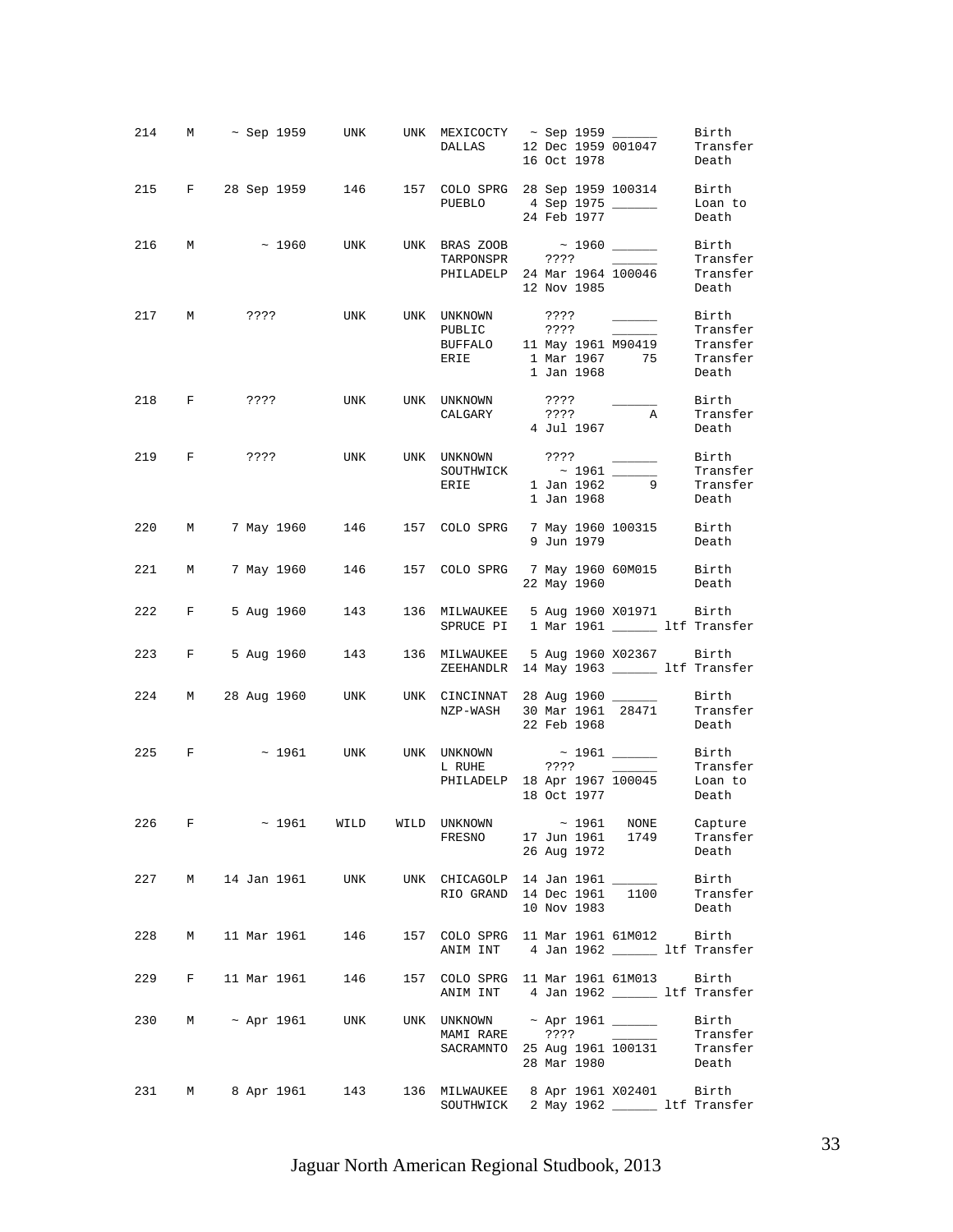|     |                     | 232 F 8 Apr 1961 143 136 MILWAUKEE 8 Apr 1961 X02399 Birth                            |     | SOUTHWICK 2 May 1962 ______ ltf Transfer                                                                                                                                  |          |             |                                                                                       |                                                                          |
|-----|---------------------|---------------------------------------------------------------------------------------|-----|---------------------------------------------------------------------------------------------------------------------------------------------------------------------------|----------|-------------|---------------------------------------------------------------------------------------|--------------------------------------------------------------------------|
|     |                     | 233 F 8 Apr 1961 143 136 MILWAUKEE 8 Apr 1961 X02400 Birth                            |     | SOUTHWICK 2 May 1962 ________ ltf Transfer                                                                                                                                |          |             |                                                                                       |                                                                          |
|     |                     | 234 F 8 Apr 1961 UNK UNK MILWAUKEE 8 Apr 1961 ________ ltf Birth                      |     |                                                                                                                                                                           |          |             |                                                                                       |                                                                          |
|     |                     | 235 M ~ Aug 1961 UNK UNK UNKNOWN ~ Aug 1961 ______                                    |     | ZEEHANDLR ???? _______<br>QUEBEC 6 Jun 1962 07 Transfer                                                                                                                   |          | 1 Dec 1982  |                                                                                       | Birth<br>Transfer<br>Death                                               |
|     |                     | 236 $\text{F}$ ~ Dec 1961 UNK UNK UNKNOWN ~ Dec 1961 _______ Birth                    |     | QUEBEC 2 Jun 1962 04 Transfer<br>10 May 1981 Death                                                                                                                        |          |             |                                                                                       | Transfer                                                                 |
|     |                     | 237 F $\sim$ 1962 WILD WILD TARPONSPR $\sim$ 1962 $\sim$ Birth                        |     | TOPEKA 16 Aug 1962 001662 Transfer<br>DICKERSON 3 Jun 1971 02 Transfer                                                                                                    |          |             |                                                                                       | 23 Feb 1976 Death                                                        |
|     | 238 F               |                                                                                       |     | $\sim$ 1962 UNK UNK UNKNOWN $\sim$ 1962 Birth LOWRY 11 Feb 1975 100017 Transfer<br>FREDERICK 27 Jun 1988 ________ Transfer<br>UNKNOWN $\sim$ Jan 1989 $\sim$ 1tf Transfer |          |             |                                                                                       |                                                                          |
|     |                     | 239 M ~ 1962 UNK UNK UNKNOWN ~ 1962 ______ Birth                                      |     | AN DIS LI $\sim$ Apr 1962 Transfer<br>DENVER 1 Apr 1964 00367 Transfer                                                                                                    |          |             |                                                                                       | 2 Jan 1981 Death                                                         |
|     |                     | 240 M $\sim$ 1962 WILD WILD UNKNOWN $\sim$ 1962 $\frac{1962}{2}$ Birth ZEEHANDLR 2223 |     | CLEVELAND 27 Aug 1963 630803 Transfer                                                                                                                                     |          |             | 16 Jun 1978                                                                           | Death                                                                    |
|     |                     | 241 F ???? UNK UNK UNKNOWN ???? ______ Birth                                          |     | MAMIRARE ???? Transfer<br>ST PAUL 4 Aug 1962 0121 Transfer<br>CENTERHIL 24 Feb 1971 ________ ltf Transfer                                                                 |          |             |                                                                                       |                                                                          |
|     |                     | 242 F 7 Mar 1962 146 157 COLO SPRG 7 Mar 1962 100316 Birth                            |     | PRIVATE 20 Aug 1962 _______ ltf Transfer                                                                                                                                  |          |             |                                                                                       |                                                                          |
|     |                     | 243 ? 7 Mar 1962 146 157 COLO SPRG 7 Mar 1962 62M013 Birth                            |     |                                                                                                                                                                           |          |             | 5 Apr 1962 Death                                                                      |                                                                          |
| 244 | $\ddot{\mathbf{?}}$ | 7 Mar 1962                                                                            | 146 | 157 COLO SPRG 7 Mar 1962 62M014 Birth                                                                                                                                     |          | 22 Apr 1962 |                                                                                       | Death                                                                    |
| 245 |                     | $F \sim$ May 1962                                                                     | UNK | UNK UNKNOWN<br>BROOKSVIL<br>OKLAHOMA<br>HUGO                                                                                                                              | ? ? ? ?  |             | $~\sim$ May 1962 ______<br><u> a shekara ta 1999 a shekara t</u><br>1 May 1963 020902 | Birth<br>Transfer<br>Transfer<br>3 Feb 1975 _______ ltf Transfer         |
| 246 |                     | M ~ May 1962                                                                          | UNK | UNK COLO SPRG ~ May 1962 ______<br>OKLAHOMA<br>HUGO                                                                                                                       |          |             |                                                                                       | Birth<br>1 Apr 1963 020801 Transfer<br>3 Feb 1975 _________ ltf Transfer |
| 247 |                     | $F \sim$ Jul 1962                                                                     | UNK | UNK CINCINNAT $\sim$ Jul 1962 ______<br>ZEEHANDLR<br>CLEVELAND 8 Oct 1963 631001                                                                                          | $??\ ??$ | 15 Jul 1982 |                                                                                       | Birth<br>Transfer<br>Transfer<br>Death                                   |
| 248 | M                   | 12 Jul 1962                                                                           | UNK | UNK COLO SPRG 12 Jul 1962 100317<br>ZEEHANDLR 30 Apr 1963 ______<br>OKLAHOMA 1 May 1963 ______ ltf Transfer                                                               |          |             |                                                                                       | Birth<br>Transfer                                                        |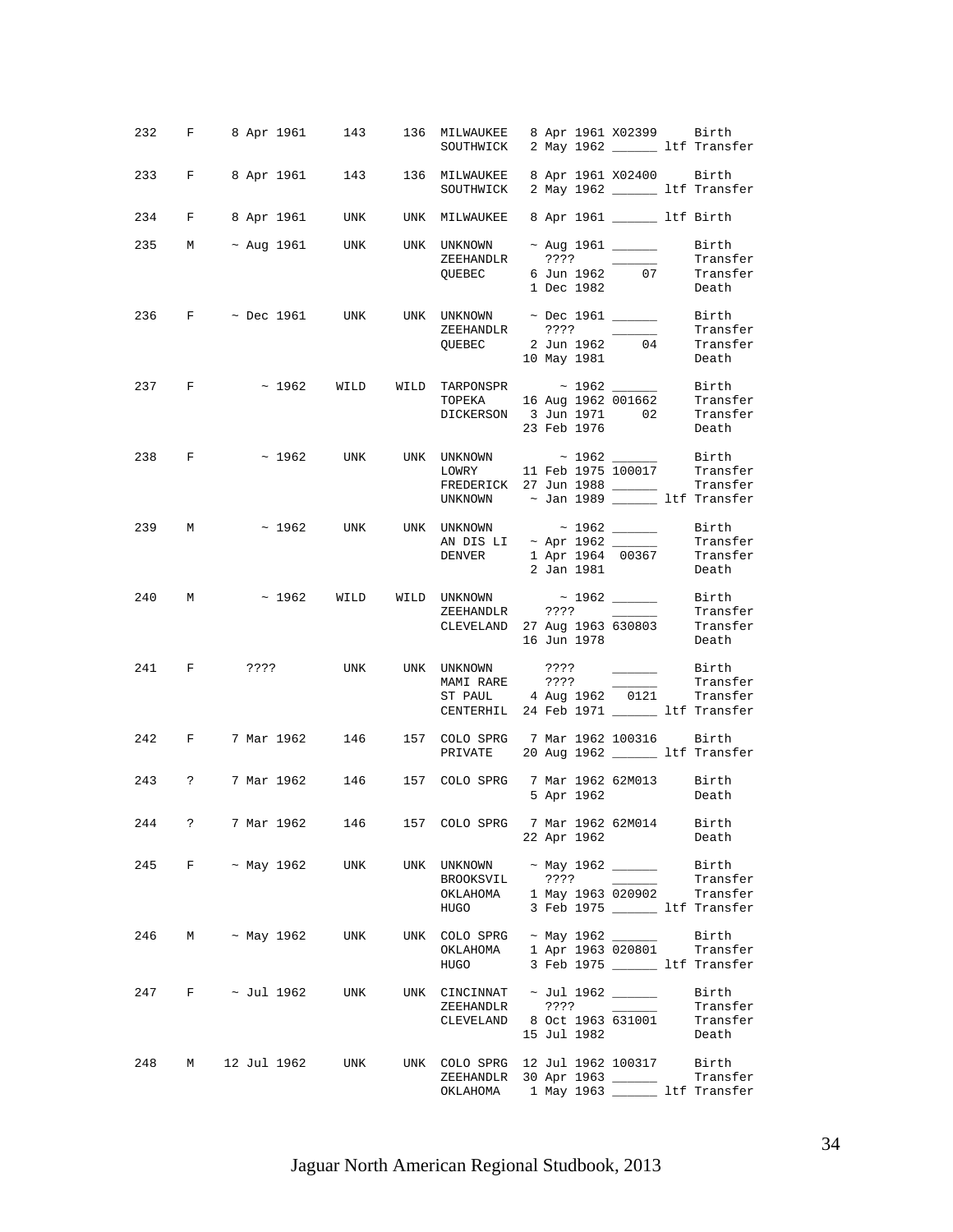|       |              |             |            | 249 F 12 Jul 1962 UNK UNK COLO SPRG 12 Jul 1962 62M015 Birth 24 Jul 1962                                                                                                                                                                                                                                                                                                                                                                                                 |                                                                                              |      |                           |                         |                                        |
|-------|--------------|-------------|------------|--------------------------------------------------------------------------------------------------------------------------------------------------------------------------------------------------------------------------------------------------------------------------------------------------------------------------------------------------------------------------------------------------------------------------------------------------------------------------|----------------------------------------------------------------------------------------------|------|---------------------------|-------------------------|----------------------------------------|
|       |              |             |            | 250 F 21 Jul 1962 UNK UNK CINCINNAT 21 Jul 1962 ________ Birth                                                                                                                                                                                                                                                                                                                                                                                                           | COLUMBUS 27 Dec 1962 622002 Transfer<br>TIMBOTTON 8 Dec 1978 _______ ltf Transfer            |      |                           |                         |                                        |
|       |              |             |            | 251 F 27 Jul 1962 146 157 COLO SPRG 27 Jul 1962 100318 Birth                                                                                                                                                                                                                                                                                                                                                                                                             | ZEEHANDLR 30 Apr 1963 _______ Transfer<br>OKLAHOMA ???? ______ ltf Transfer                  |      |                           |                         |                                        |
|       |              |             |            | 252 F 27 Jul 1962 146 157 COLO SPRG 27 Jul 1962 62M016 Birth                                                                                                                                                                                                                                                                                                                                                                                                             |                                                                                              |      |                           |                         | 29 Jul 1962 <b>Death</b>               |
|       |              |             |            | 253 M ~ 4 Oct 1962 UNK UNK UNKNOWN ~ 4 Oct 1962 _______ Birth<br>PET FARM ???? ______ Transfer                                                                                                                                                                                                                                                                                                                                                                           |                                                                                              |      |                           |                         |                                        |
|       |              |             |            | 254 F 18 Nov 1962 UNK UNK COLO SPRG 18 Nov 1962 62M017 Birth                                                                                                                                                                                                                                                                                                                                                                                                             | ZEEHANDLR 22 Jan 1964 _____ ltf Transfer                                                     |      |                           |                         |                                        |
|       |              |             |            | 255 M $\sim$ 1963 UNK UNK VICTOR ZS $\sim$ 1963 UNE CHICAGOBR 25 May 1967 21111 Transfer                                                                                                                                                                                                                                                                                                                                                                                 | VICTOR TX 2232<br>SEATTLE 16 Apr 1974 20300 Transfer<br>CHICAGOBR 29 Apr 1977 21111 Transfer |      | 13 Jun 1985               |                         | Death                                  |
|       |              |             |            | 256 F $\sim$ 1963 UNK UNK UNKNOWN $\sim$ 1963 ________ Birth                                                                                                                                                                                                                                                                                                                                                                                                             |                                                                                              |      |                           | 29 Oct 1984             | Death                                  |
|       |              |             |            | 257 F ~ 1963 UNK UNK UNKNOWN ~ 1963 _______ Birth                                                                                                                                                                                                                                                                                                                                                                                                                        | SOUTHWICK ???? Transfer<br>RACINE 14 Dec 1970 56 Transfer                                    |      | 12 Jun 1984               |                         | Death                                  |
|       |              |             |            | $\begin{tabular}{lcccccc} 258 & F & $\sim$ 1963 & UNK & UNK NOWN & $\sim$ 1963 & \begin{tabular}{l} \multicolumn{2}{c} {\small\bf{7}}\\ \multicolumn{2}{c} {\small\bf{8}}\\ \multicolumn{2}{c} {\small\bf{8}}\\ \multicolumn{2}{c} {\small\bf{8}}\\ \multicolumn{2}{c} {\small\bf{9}}\\ \multicolumn{2}{c} {\small\bf{9}}\\ \multicolumn{2}{c} {\small\bf{9}}\\ \multicolumn{2}{c} {\small\bf{9}}\\ \multicolumn{2}{c} {\small\bf{9}}\\ \multicolumn{2}{c} {\small\bf{9$ |                                                                                              |      |                           |                         |                                        |
|       |              |             |            | 259 F 27 Jan 1963 UNK UNK COLO SPRG 27 Jan 1963 63M009 Birth                                                                                                                                                                                                                                                                                                                                                                                                             |                                                                                              |      |                           | 10 Feb 1963 Death       |                                        |
|       |              |             |            | 260 F 27 Jan 1963 UNK UNK COLO SPRG 27 Jan 1963 63M010 Birth 10 Feb 1963                                                                                                                                                                                                                                                                                                                                                                                                 |                                                                                              |      |                           |                         |                                        |
|       |              |             |            | 261 M 16 Feb 1963 UNK UNK MILWAUKEE 16 Feb 1963 ______ ltf Birth                                                                                                                                                                                                                                                                                                                                                                                                         |                                                                                              |      |                           |                         |                                        |
|       |              |             |            | 262 F 16 Feb 1963 UNK UNK MILWAUKEE 16 Feb 1963 ______ ltf Birth                                                                                                                                                                                                                                                                                                                                                                                                         |                                                                                              |      |                           |                         |                                        |
|       |              |             |            | 263 ? 22 Mar 1963 186                                                                                                                                                                                                                                                                                                                                                                                                                                                    | 213 SANDIEGOZ 22 Mar 1963 018311 Birth                                                       |      | 23 Mar 1963               |                         | Death                                  |
| 264   | $\ddot{?}$   | 22 Mar 1963 |            | 186                                                                                                                                                                                                                                                                                                                                                                                                                                                                      | 213 SANDIEGOZ 22 Mar 1963 018312 Birth<br>ZEEHANDLR 16 Dec 1963 ______ ltf Transfer          |      |                           |                         |                                        |
| 265   | $\mathbb{R}$ |             | 5 Jun 1963 |                                                                                                                                                                                                                                                                                                                                                                                                                                                                          | UNK UNK COLO SPRG 5 Jun 1963 63M011                                                          |      | 17 Aug 1963               |                         | Birth<br>Death                         |
| 266 ? |              |             |            | 5 Jun 1963 UNK UNK COLO SPRG 5 Jun 1963 63M012 Birth                                                                                                                                                                                                                                                                                                                                                                                                                     |                                                                                              |      |                           | 17 Aug 1963             | Death                                  |
|       |              |             |            | 267 F ~ Jul 1963 WILD                                                                                                                                                                                                                                                                                                                                                                                                                                                    | WILD UNKNOWN<br>PRIVATE<br>PHOENIX                                                           | ???? | 12 Dec 1963<br>1 Mar 1980 | ~ Jul 1963 _____<br>129 | Birth<br>Transfer<br>Transfer<br>Death |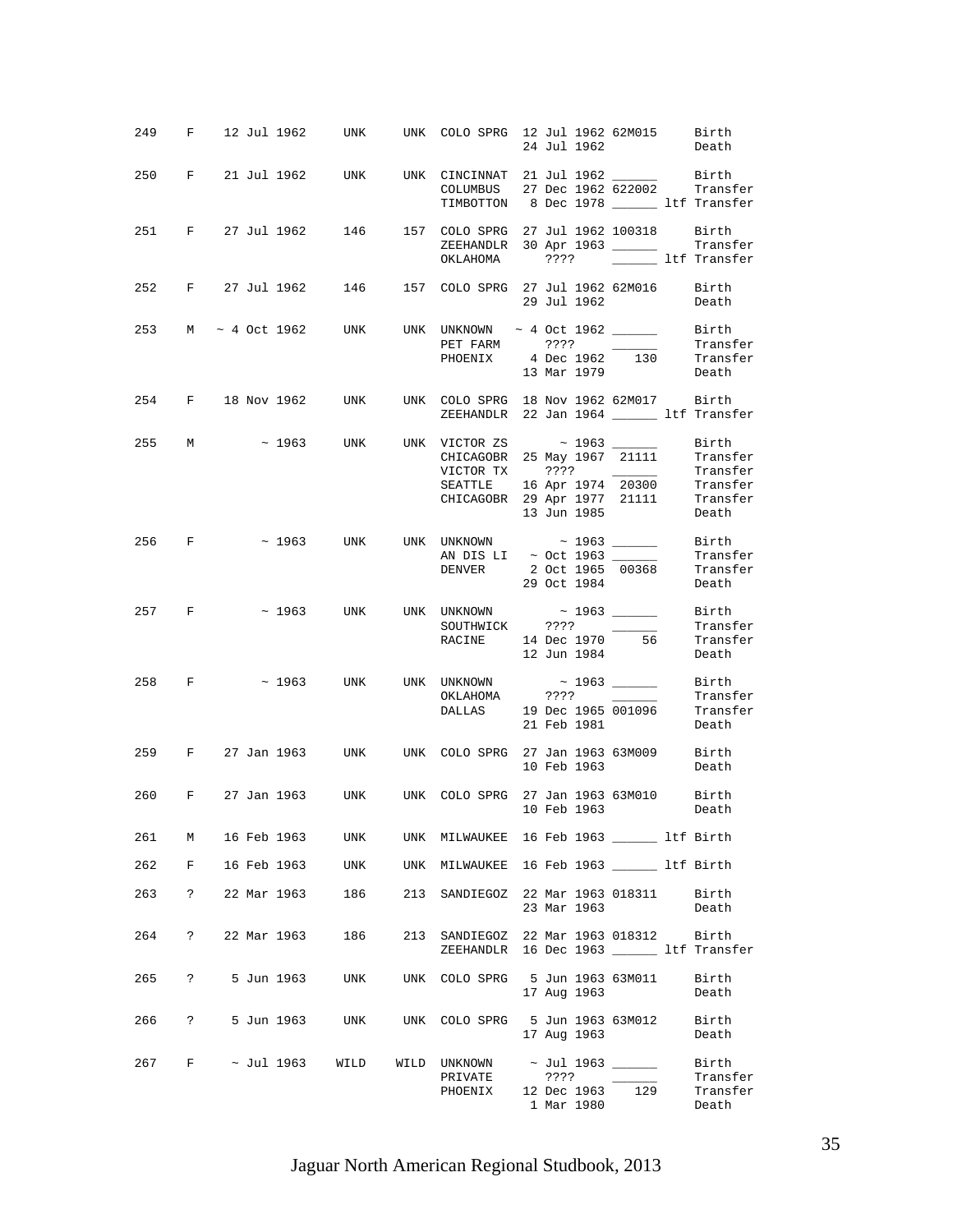|     |             |  |                 | 268 M ???? UNK UNK UNKNOWN ???? ______ Birth<br>SOUTHWICK ???? ______ Transfer<br>NZP-WASH 8 Oct 1963 29553 Transfer<br>CALCUTTA 26 Dec 1963 11f Transfer            |             |                   |                                        |
|-----|-------------|--|-----------------|----------------------------------------------------------------------------------------------------------------------------------------------------------------------|-------------|-------------------|----------------------------------------|
|     |             |  |                 | 269 F 9 Oct 1963 UNK UNK COLO SPRG 9 Oct 1963 63M013 Birth                                                                                                           |             |                   | 9 Oct 1963 Death                       |
|     |             |  |                 | 270 F ???? UNK UNK UNKNOWN ???? _______ Birth<br>CINCINNAT ???? ______ Transfer<br>NZP-WASH 15 Oct 1963 29560 Transfer<br>CALCUTTA 26 Dec 1963 ________ ltf Transfer |             |                   | Transfer                               |
|     |             |  |                 | 271 M $\sim 1964$ UNK UNK UNKNOWN $\sim 1964$ Birth<br>LOSANGELE 29 Apr 1965 90453 Transfer<br>DIAZ C 22 Oct 1979 _________ ltf Transfer                             |             |                   |                                        |
|     |             |  |                 | 272 F $\sim$ 1964 UNK UNK UNKNOWN $\sim$ 1964 _______ Birth                                                                                                          | 1 Nov 1973  |                   | Death                                  |
|     | 273 M       |  |                 | $\sim$ 1964 UNK UNK LITTLEROC $\sim$ 1964 156 Birth                                                                                                                  | 3 Mar 1984  |                   | 1 Jan 1966 156 Transfer<br>Death       |
|     |             |  |                 | 274 M 1 Jan 1964 146 157 COLO SPRG 1 Jan 1964 100319 Birth<br>BIRMINGHM 21 Apr 1965 18 Transfer                                                                      | 17 Jul 1981 |                   | Death                                  |
|     |             |  |                 | 275 M 12 Feb 1964 UNK UNK COLO SPRG 12 Feb 1964 64M025 Birth                                                                                                         |             | 14 Jun 1964       | Death                                  |
|     |             |  |                 | 276 ? 9 Apr 1964 186 213 SANDIEGOZ 9 Apr 1964 018313 Birth                                                                                                           |             | 10 Apr 1964 Death |                                        |
|     |             |  |                 | 277 ? 12 May 1964 143 136 MILWAUKEE 12 May 1964 X00136 Birth 24 Jul 1964 Death                                                                                       |             |                   |                                        |
|     |             |  |                 | 278 M 12 May 1964 143 136 MILWAUKEE 12 May 1964 185 Birth<br>LISBON 7 Jan 1966 ______ ltf Transfer                                                                   |             |                   |                                        |
|     |             |  |                 | 279 M $\sim$ Sep 1964 UNK UNK UNKNOWN $\sim$ Sep 1964 $\frac{1}{\sim}$ Birth<br>COLUMBUS 5 Nov 1964 642003 Transfer<br>TIMBOTTON 8 Dec 1978 ______ ltf Transfer      |             |                   |                                        |
|     |             |  |                 | 280 F $\sim$ Oct 1964 UNK UNK UNKNOWN $\sim$ Oct 1964 Birth PORTLAND $\sim$ Oct 1964 Transfer<br>SEATTLE                                                             | 5 Jan 1977  |                   | 1 Jan 1965 20048 Transfer<br>Death     |
|     |             |  |                 | 281 F 5 Nov 1964 UNK UNK COLO SPRG 5 Nov 1964 64M026 Birth                                                                                                           | 16 Feb 1965 |                   | Death                                  |
|     |             |  |                 | 282 M 5 Nov 1964 UNK UNK COLO SPRG 5 Nov 1964 64M027 Birth                                                                                                           |             | 17 Nov 1964       | Death                                  |
| 283 | M           |  | 3 Dec 1964 186  | 213 SANDIEGOZ 3 Dec 1964 018314 Birth                                                                                                                                | 4 Dec 1964  |                   | Death                                  |
| 284 | $F$ and $F$ |  | $\sim$ 1965 UNK | UNK UNKNOWN $\sim$ 1965 ________ Birth<br>LOSANGELE ????<br>FRESNO 27 Oct 1972 1020                                                                                  | 4 Sep 1979  |                   | Transfer<br>Transfer<br>Death          |
|     |             |  |                 | 285 M ~ Apr 1965 UNK UNK UNKNOWN ~ Apr 1965 ______<br>CHASE B ????<br>METROZOO                                                                                       | 13 Apr 1982 | 1 Oct 1965 93     | Birth<br>Transfer<br>Transfer<br>Death |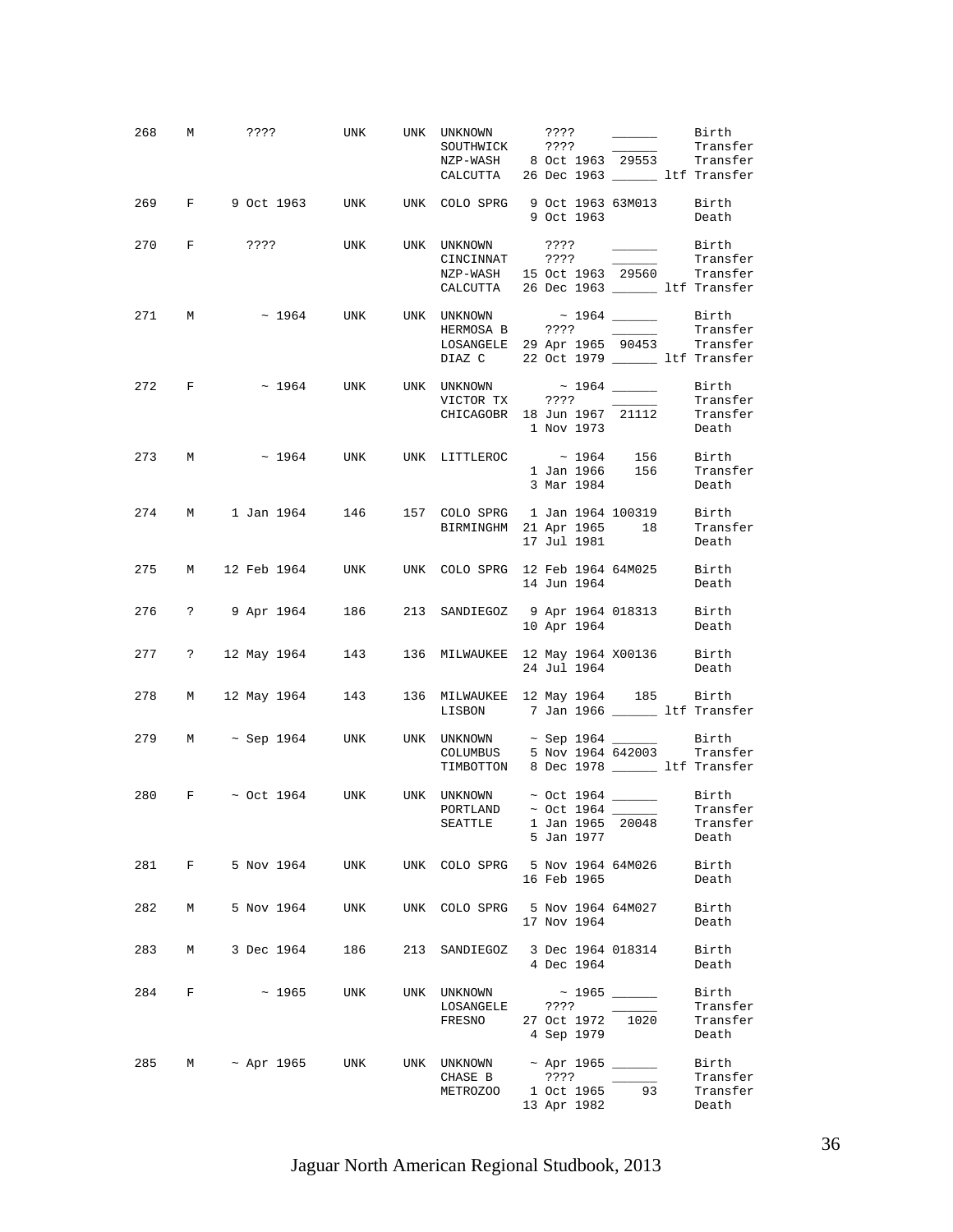|     |             |             | 286 F 4 Apr 1965 133 241 ST PAUL 4 Apr 1965 0122 Birth                                         |     | PRIVATE                                                                            |  |             |                   | $\sim$ 1966 $\_\_\_\_\_$ ltf Transfer |
|-----|-------------|-------------|------------------------------------------------------------------------------------------------|-----|------------------------------------------------------------------------------------|--|-------------|-------------------|---------------------------------------|
|     |             |             | 287 F 4 Apr 1965 133 241 ST PAUL 4 Apr 1965 0123 Birth                                         |     | LISBON 7 Oct 1966 _____ ltf Transfer                                               |  |             |                   |                                       |
|     |             |             | 288 M ~ May 1965 UNK UNK UNKNOWN ~ May 1965 _______ Birth                                      |     | ANIM INT ???? Transfer<br>HOUSTON 18 Nov 1965 382 Transfer                         |  | 15 Jun 1981 |                   | Transfer<br>Death                     |
|     |             |             | 289 F ~ May 1965 UNK UNK UNKNOWN ~ May 1965 _______ Birth                                      |     | ANIM INT ???? Transfer<br>HOUSTON 30 Oct 1965 381 Transfer<br>24 Jan 1985 Death    |  |             |                   |                                       |
|     |             |             | 290 ? 1 May 1965 199 237 TOPEKA 1 May 1965 001965 Birth                                        |     |                                                                                    |  |             | 1 May 1965        | Death                                 |
|     |             |             | 291 M 1 May 1965 199 237 TOPEKA 1 May 1965 002065 Birth                                        |     | EVANSVLLE 19 Jul 1965 _________ Transfer                                           |  | 31 Aug 1965 |                   | Death                                 |
|     |             |             |                                                                                                |     | NZP-WASH 24 Jun 1965 30341 Transfer<br>SOUTHWICK 21 Jan 1972 _______ ltf Transfer  |  |             |                   | ???? ________ Birth<br>Transfer       |
|     |             |             | 293 F 26 Jun 1965 220 215 COLO SPRG 26 Jun 1965 100320 Birth                                   |     | PRIVATE 8 Oct 1965 _________ Transfer<br>DENVER ???? ltf Transfer                  |  |             |                   |                                       |
|     |             |             | 294 F $\sim$ Jul 1965 UNK UNK UNKNOWN $\sim$ Jul 1965 Rirth                                    |     | CHASE B $?$ ??? ___________ Transfer<br>METROZOO 1 Oct 1965 94 Transfer<br>CHASE B |  | 26 Oct 1981 |                   | Death                                 |
|     |             |             | 295 F ~ 4 Jul 1965 UNK UNK UNKNOWN ~ 4 Jul 1965 ________ Birth<br>CHACFR 2222 _______ Transfer |     | ROCHESTER 2 Feb 1966 104522 Transfer<br>SOUTHWICK 29 Mar 1973 ______ ltf Transfer  |  |             |                   |                                       |
|     |             |             | 296 F 21 Jul 1965 146 157 COLO SPRG 21 Jul 1965 65M022 Birth                                   |     | REDWOOD 2 Nov 1965 _______ ltf Transfer                                            |  |             |                   |                                       |
|     |             |             | 297 M 21 Jul 1965 146 157 COLO SPRG 21 Jul 1965 65M023 Birth                                   |     | REDWOOD 2 Nov 1965 ________ ltf Transfer                                           |  |             |                   |                                       |
|     |             |             | 298 F 21 Jul 1965 146 157 COLO SPRG 21 Jul 1965 65M024 Birth                                   |     | REDWOOD                                                                            |  |             |                   | 2 Nov 1965 ________ ltf Transfer      |
| 299 | M           |             | 21 Jul 1965 146                                                                                |     | 157 COLO SPRG 21 Jul 1965 65M025 Birth<br>REDWOOD 2 Nov 1965 ______ ltf Transfer   |  |             |                   |                                       |
| 300 | M           | 25 Aug 1965 | 186                                                                                            |     | 213 SANDIEGOZ 25 Aug 1965 018315                                                   |  | 7 Jan 1966  |                   | Birth<br>Death                        |
| 301 | F           | 25 Aug 1965 | 186                                                                                            | 213 | SANDIEGOZ 25 Aug 1965 018316 Birth                                                 |  | 28 Dec 1965 |                   | Death                                 |
| 302 | F           | 25 Aug 1965 | 186                                                                                            | 213 | SANDIEGOZ 25 Aug 1965 018317 Birth<br>MERCED                                       |  | $\sim$ 1978 | 17 Mar 1966 _____ | Transfer<br>Death                     |
| 303 | M           |             | 15 Sep 1965 133                                                                                |     | 241 ST PAUL 15 Sep 1965 0124 Birth<br>PRIVATE 5 Nov 1965 _________ ltf Transfer    |  |             |                   |                                       |
| 304 | $F$ and $F$ |             | 15 Sep 1965 133                                                                                |     | 241 ST PAUL 15 Sep 1965 0125                                                       |  |             | 17 Sep 1965       | Birth<br>Death                        |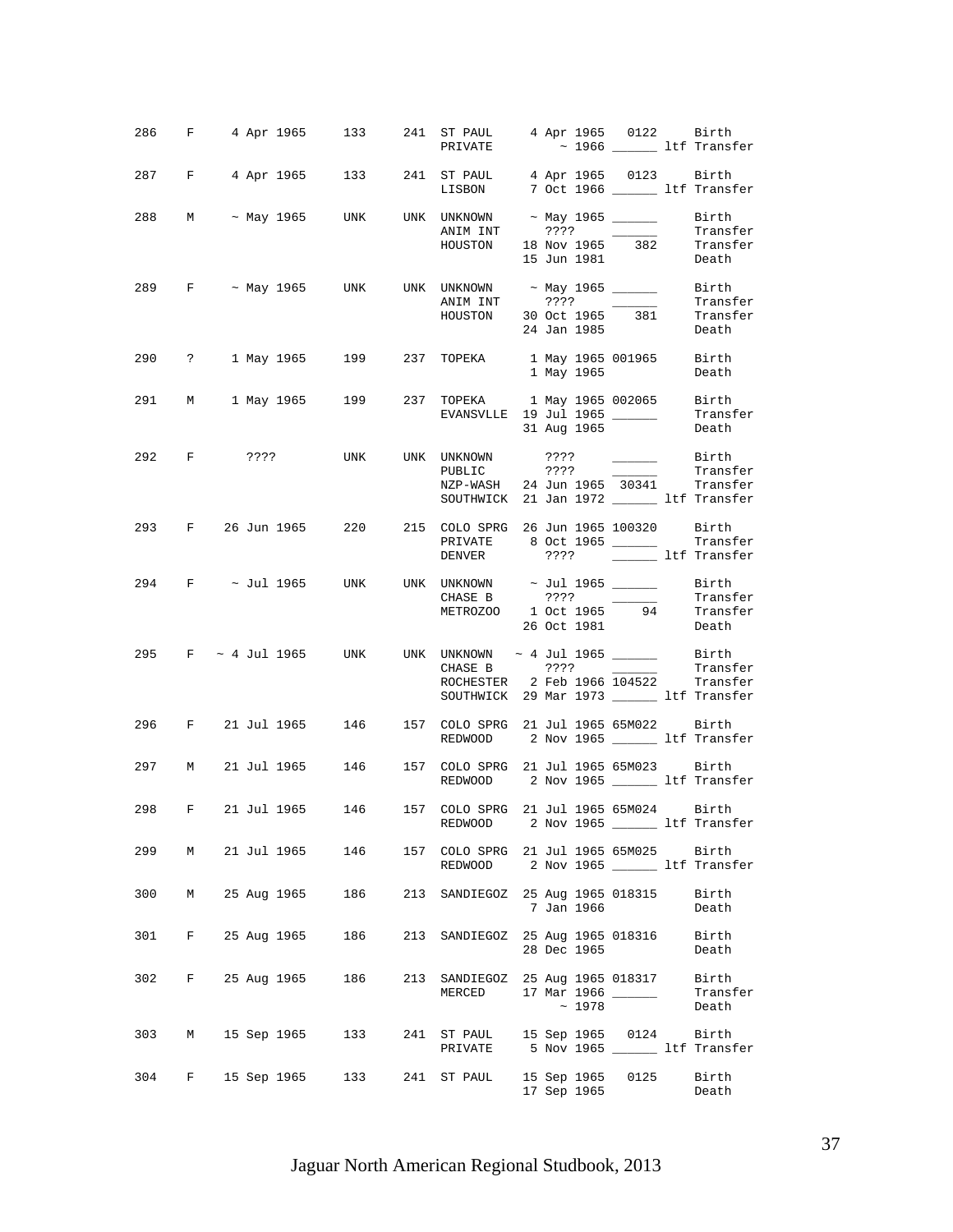|     |       |  |              |                | 305 M 15 Sep 1965 240 247 CLEVELAND 15 Sep 1965 650901 Birth<br>ROCHESTER 8 Feb 1966 104523 Transfer<br>SOUTHWICK 29 Mar 1973 ______ ltf Transfer                                       |  |                    |             |                                           |
|-----|-------|--|--------------|----------------|-----------------------------------------------------------------------------------------------------------------------------------------------------------------------------------------|--|--------------------|-------------|-------------------------------------------|
|     |       |  |              |                | 306 M 5 Dec 1965 UNK UNK HOGLE 5 Dec 1965 6 Birth<br>OMAHA 14 Mar 1966 131 Transfer                                                                                                     |  | 7 Apr 1974         |             | Death                                     |
|     |       |  |              |                | 307 F 5 Dec 1965 UNK UNK HOGLE 5 Dec 1965 7 Birth<br>OMAHA 17 Mar 1966 132 Transfer<br>JACKSONVL 11 Dec 1975 875050 Transfer<br>OMAHA 24 Apr 1978 132 Transfer<br>SCOTTSBLU 26 May 1981 |  | $~\sim~1988$       |             | Transfer<br>Death                         |
|     |       |  |              |                | 308 M 6 Dec 1965 UNK UNK CHICAGOLP 6 Dec 1965 ________ Birth<br>ST LOUIS 16 Mar 1966 066000 Transfer<br>ORMOND H 28 Jan 1975 _______ ltf Transfer                                       |  |                    |             |                                           |
|     | 309 F |  |              |                | $\sim$ 1966 UNK UNK UNKNOWN $\sim$ 1966 ______ Birth<br>CHASE B $\sim 1967$ Transfer<br>DULUTH 30 Oct 1968 751000 Transfer                                                              |  |                    | 23 Sep 1986 | Death                                     |
|     |       |  |              |                | 310 M $\sim$ 1966 UNK UNK UNKNOWN $\sim$ 1966 Birth CHASE B $\sim$ 1967 Transfer<br>DULUTH 6 Nov 1968 751001 Transfer                                                                   |  |                    | 13 Oct 1987 | Transfer<br>Death                         |
|     |       |  |              |                | 311 F $\sim$ 1966 UNK UNK UNKNOWN $\sim$ 1966 ______ Birth<br>FOREST Z 31 Oct 1984 ______                                                                                               |  |                    |             | Loan to<br>1 Mar 1986 ______ ltf Transfer |
|     |       |  |              |                |                                                                                                                                                                                         |  |                    |             |                                           |
|     | 312 M |  |              |                | $\sim$ 1966 WILD WILD COLOMBIA $\sim$ 1966 NONE Capture<br>TARPONSPR ????<br>TARPONSPR ???? Transfer<br>JACKSONVL 30 Aug 1967 867079 Transfer<br>9 Sep 1986 Death                       |  |                    |             |                                           |
|     |       |  |              |                | 313 F 2 Mar 1966 133 241 ST PAUL 2 Mar 1966 0126 Birth<br>CENTERHIL 30 Sep 1966 ________ ltf Transfer                                                                                   |  |                    |             |                                           |
|     | 314 F |  |              | 2 Mar 1966 133 | 241 ST PAUL 2 Mar 1966 0127 Birth<br>CENTERHIL 30 Sep 1966 ______ ltf Transfer                                                                                                          |  |                    |             |                                           |
|     |       |  |              |                | 315 M 5 Mar 1966 UNK UNK COLO SPRG 5 Mar 1966 100321 Birth<br>MANILA 17 Apr 1967 ________ ltf Transfer                                                                                  |  |                    |             |                                           |
| 316 | M     |  |              |                | 5 Mar 1966 UNK UNK COLO SPRG 5 Mar 1966 66M021 Birth                                                                                                                                    |  | 21 Mar 1966        |             | Death                                     |
| 317 | M     |  | 10 Mar 1966  | UNK            | UNK COLO SPRG 10 Mar 1966 100322 Birth<br>BUFFALO 25 Apr 1967 124 Transfer                                                                                                              |  | 4 Jan 1985         |             | Death                                     |
| 318 |       |  | F 9 Apr 1966 | UNK            | UNK HOGLE 9 Apr 1966 9 Birth<br>BUFFALO 20 Apr 1967 126 Transfer<br>WILD SAFA 15 Oct 1985 ________ ltf Transfer                                                                         |  |                    |             |                                           |
| 319 | M     |  | 2 May 1966   | 198            | 218 CALGARY 2 May 1966 JAKE<br>FERNDALE 28 Mar 1967 ______<br>PORTLAND 28 Jul 1967 1170                                                                                                 |  | 29 Jan 1978        |             | Birth<br>Transfer<br>Transfer<br>Death    |
| 320 | M     |  | 2 May 1966   | 198            | 218 CALGARY 2 May 1966 ______                                                                                                                                                           |  | $\sim$ 31 May 1966 |             | Birth<br>Death                            |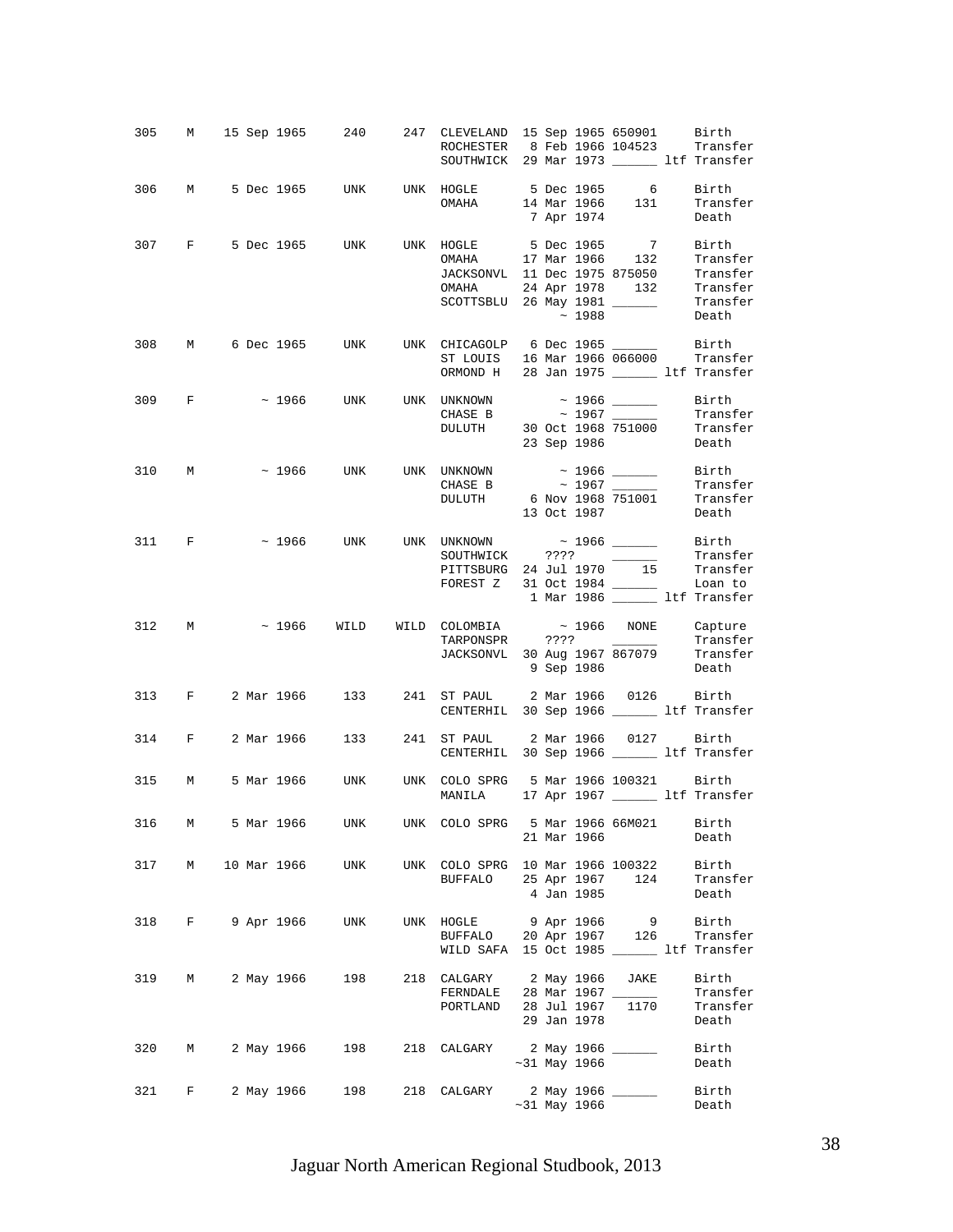|     |                  |  |            | 322 ? 30 Jun 1966 199 237 TOPEKA 30 Jun 1966 003666 Birth                                                           |                                                                                                                                                                  |  |             | 30 Jun 1966                                                                                             | Death             |
|-----|------------------|--|------------|---------------------------------------------------------------------------------------------------------------------|------------------------------------------------------------------------------------------------------------------------------------------------------------------|--|-------------|---------------------------------------------------------------------------------------------------------|-------------------|
|     |                  |  |            | 323 ? 30 Jun 1966 199 237 TOPEKA 30 Jun 1966 003766 Birth                                                           |                                                                                                                                                                  |  |             | 30 Jun 1966 Death                                                                                       |                   |
| 324 |                  |  |            | M 23 Jul 1966 220 215 COLO SPRG 23 Jul 1966 66M022 Birth                                                            |                                                                                                                                                                  |  |             | 25 Jul 1966                                                                                             | Death             |
|     |                  |  |            | 325 M 1 Sep 1966 146 157 COLO SPRG 1 Sep 1966 66M023 Birth                                                          | PRIVATE 2 Dec 1966 ________ ltf Transfer                                                                                                                         |  |             |                                                                                                         |                   |
|     |                  |  |            | 326 M 2 Sep 1966 198 218 CALGARY 2 Sep 1966 CORKY Birth<br>SHRINE C 23 May 1967 11f Transfer                        |                                                                                                                                                                  |  |             |                                                                                                         |                   |
|     |                  |  |            | 327 M 28 Nov 1966 UNK UNK COLO SPRG 28 Nov 1966 66M024 Birth                                                        |                                                                                                                                                                  |  |             | 7 Jan 1967                                                                                              | Death             |
|     |                  |  |            | 328 F $\sim$ Dec 1966 UNK UNK UNKNOWN $\sim$ Dec 1966 ______ Birth                                                  | PORTLAND ???? Transfer<br>CALGARY 3 Aug 1967 100441 Transfer                                                                                                     |  |             | 10 Oct 1983                                                                                             | Death             |
|     | 329 F            |  |            | $\sim$ 1967 UNK UNK UNKNOWN $\sim$ 1967 $\_\_\_\_\_\_$ Birth                                                        | SALISBURY 1 Jan 1971 3 Transfer                                                                                                                                  |  | 11 May 1993 |                                                                                                         | Death             |
|     | 330 M            |  |            | $\sim$ 1967 – UNK UNK UNKNOWN $\sim$ 1967 $\sim$                                                                    | READY FK ????<br>MANGUM 14 Aug 1974 1003 ltf Transfer                                                                                                            |  |             | $\frac{1}{2}$ and $\frac{1}{2}$ and $\frac{1}{2}$ and $\frac{1}{2}$ and $\frac{1}{2}$ and $\frac{1}{2}$ | Birth<br>Transfer |
|     | 331 F            |  |            | $\sim$ 1967 UNK UNK UNKNOWN $\sim$ 1967 $\_\_$                                                                      | $\begin{array}{lllllll} \texttt{MIKHALL K} & \sim 1967 & \texttt{Transfer} \\ \texttt{CHICAGOLP} & 20\ \texttt{Apr}\ 1968 & 711 & \texttt{Transfer} \end{array}$ |  |             | 1 Sep 1968                                                                                              | Birth<br>Death    |
|     |                  |  |            | 332 M 7 Jan 1967 198 218 CALGARY 7 Jan 1967 ________ Birth                                                          |                                                                                                                                                                  |  | 18 Jan 1967 |                                                                                                         | Death             |
|     |                  |  |            | 333 M 7 Jan 1967 198 218 CALGARY 7 Jan 1967 ________ Birth                                                          |                                                                                                                                                                  |  | 4 Feb 1967  |                                                                                                         | Death             |
|     |                  |  |            | 334 M 28 Jan 1967 146 157 COLO SPRG 28 Jan 1967 100323 Birth                                                        | INDIANAPL 21 Aug 1967 ______ ltf Transfer                                                                                                                        |  |             |                                                                                                         |                   |
|     |                  |  |            | 335 M $\sim$ 1967 UNK UNK HOGLE $\sim$ 1967 $\frac{\sim}{\sim}$ Birth<br>FERNDALE ???? $\frac{\sim}{\sim}$ Transfer | FERNDALE ???? Transfer<br>BATONROUG 23 Mar 1970 19 Transfer<br>HOLIDAY 20 Jun 1980                                                                               |  | 20 Jun 1980 |                                                                                                         | Loan to<br>Death  |
|     |                  |  |            | 336 M 30 Mar 1967 186                                                                                               | 213 SANDIEGOZ 30 Mar 1967 018318 Birth<br>RANGOON 3 Feb 1968 _______ ltf Transfer                                                                                |  |             |                                                                                                         |                   |
|     |                  |  |            | 337 M 30 Mar 1967 186                                                                                               | 213 SANDIEGOZ 30 Mar 1967 018319 Birth<br>PROCK C 26 Mar 1968 ______ ltf Transfer                                                                                |  |             |                                                                                                         |                   |
| 338 | $M_{\odot}$      |  | 5 Apr 1967 | UNK                                                                                                                 | UNK COLO SPRG 5 Apr 1967 100324 Birth<br>ZEEHANDLR 6 Sep 1967 ________ Transfer<br>MOSCOW ~ Oct 1967 _______ ltf Transfer                                        |  |             |                                                                                                         |                   |
|     | 339 F            |  | 5 Apr 1967 | UNK                                                                                                                 | UNK COLO SPRG 5 Apr 1967 67M024 Birth                                                                                                                            |  | 1 May 1967  |                                                                                                         | Death             |
| 340 | $F$ and $F$      |  |            | 5 Apr 1967 UNK UNK COLO SPRG 5 Apr 1967 67M025 Birth                                                                |                                                                                                                                                                  |  |             | 18 Apr 1967                                                                                             | Death             |
|     | 341 M ~ Jun 1967 |  |            | UNK                                                                                                                 | UNK RIO GRAND $\sim$ Jun 1967 _________ Birth<br>EVANSVLLE 3 Sep 1967 $\qquad$ 8 Transfer<br>CENTERHIL 16 Mar 1981 _______ ltf Transfer                          |  |             |                                                                                                         |                   |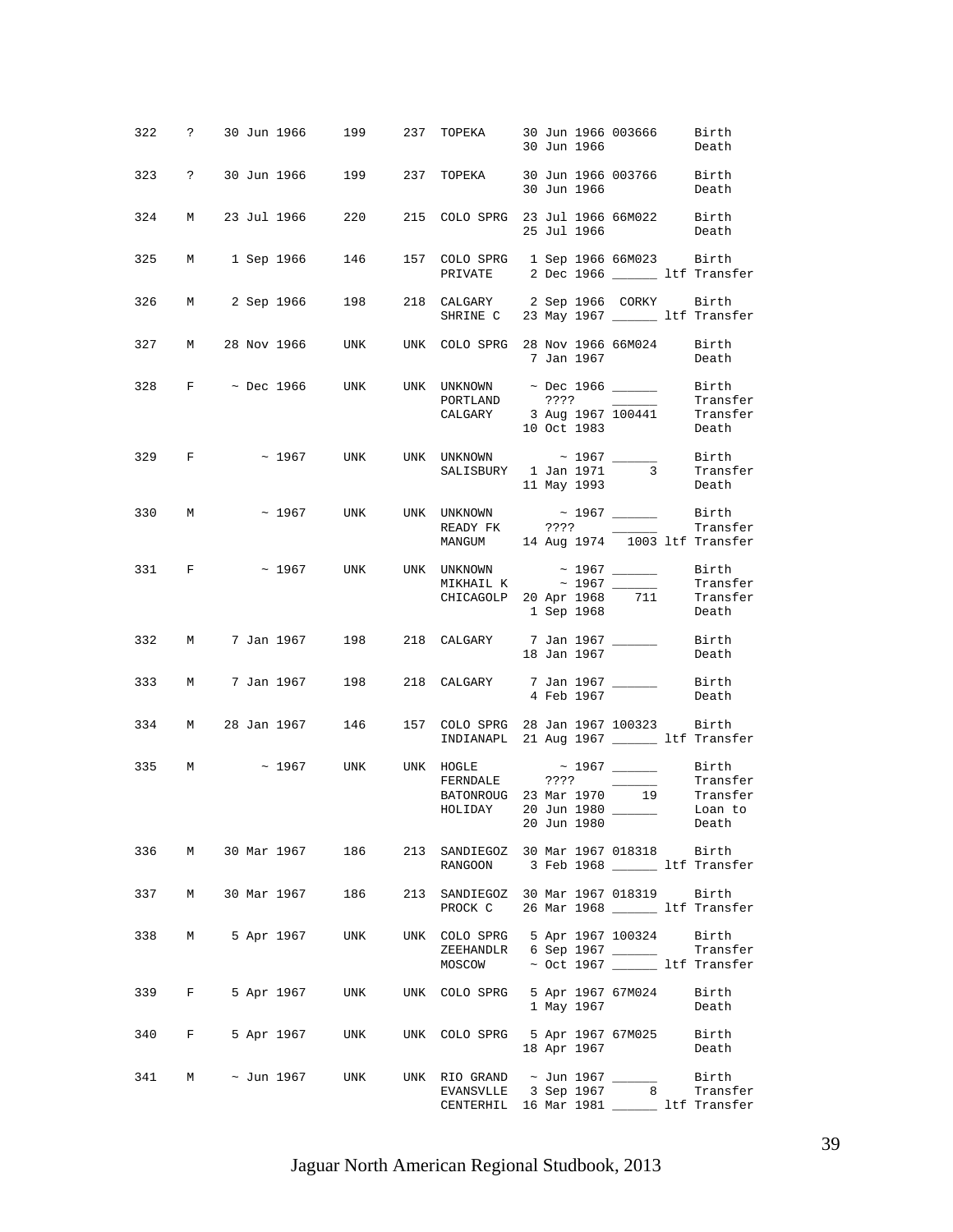|     |             |                                 |     |     |                            | 342 F 27 Jun 1967 UNK UNK TOPEKA 27 Jun 1967 002867 Birth<br>EVANSVLLE 3 Sep 1967 7 Transfer<br>CENTERHIL 16 Mar 1981 _______ ltf Transfer                                                                                                       |
|-----|-------------|---------------------------------|-----|-----|----------------------------|--------------------------------------------------------------------------------------------------------------------------------------------------------------------------------------------------------------------------------------------------|
|     |             |                                 |     |     |                            | 343 F 27 Jun 1967 199 237 TOPEKA 27 Jun 1967 002767 Birth<br>27 Jun 1967<br>Death                                                                                                                                                                |
|     |             | 344 M ???? UNK UNK UNKNOWN ???? |     |     | PUBLIC                     | Birth Birth<br>Transfer<br>????<br>NZP-WASH 30 Jun 1967 34467 Transfer<br>SOUTHWICK 21 Jan 1972 _______ ltf Transfer                                                                                                                             |
|     |             |                                 |     |     |                            | 345 M 2 Jul 1967 198 218 CALGARY 2 Jul 1967 LUCKY Birth<br>PROCK C 27 Feb 1968 11f Transfer                                                                                                                                                      |
|     |             |                                 |     |     |                            | 346 ? 26 Jul 1967 240 247 CLEVELAND 26 Jul 1967 670701 Birth<br>27 Jul 1967<br>Death                                                                                                                                                             |
|     |             |                                 |     |     |                            | 347 F 26 Jul 1967 240 247 CLEVELAND 26 Jul 1967 670702 Birth<br>27 Jul 1967<br>Death                                                                                                                                                             |
|     |             |                                 |     |     |                            | 348 F 21 Aug 1967 133 241 ST PAUL 21 Aug 1967 0128 Birth<br>22 Aug 1967<br>Death                                                                                                                                                                 |
|     |             |                                 |     |     |                            | 349 M 21 Aug 1967 133 241 ST PAUL 21 Aug 1967 0129 Birth<br>31 Aug 1967<br>Death                                                                                                                                                                 |
|     |             |                                 |     |     |                            | 350 F 26 Oct 1967 UNK UNK COLO SPRG 26 Oct 1967 100325 Birth<br>SOUTHWICK 4 Apr 1969 ______ ltf Transfer                                                                                                                                         |
|     |             |                                 |     |     |                            | 351 M $\sim$ 1968 UNK UNK CENTERHIL $\sim$ 1968 ______ Birth<br>DICKERSON 17 Jan 1973 01 Transfer<br>BAYNE D 9 Jun 1976 __________ ltf Transfer                                                                                                  |
|     |             |                                 |     |     |                            | 352 M 1 Jan 1968 UNK UNK UNKNOWN 1 Jan 1968 $\frac{\text{Birth}}{\text{ATLANTA}}$ 1 Sep 1968 680901 Transfer<br>FERNDALE 3??? Transfer<br>JACKSONVL 10 Nov 1970 870044 Transfer<br>CENTERHIL 9 Aug 1972 Transfer<br>Death<br>ATLANTA 26 Dec 1980 |
|     |             |                                 |     |     | CHASE B                    | 353 M ~ Jan 1968 WILD WILD AMAZONASP ~ Jan 1968 NONE Capture<br>Transfer<br>BALTIMORE 13 Aug 1968 68102 Transfer<br>NAT BRIDG 24 Oct 1978 _________ ltf Transfer                                                                                 |
|     |             |                                 |     |     |                            | 354 F ~ 1968 UNK UNK UNKNOWN ~ 1968 ______ Birth<br>PUBLIC ????<br>Transfer<br>FUBLIC 19 Mar 1969 05086 Transfer<br>LOSANGELE 19 Mar 1969 05086 Transfer<br>DIAZ C 22 Oct 1979 _________ ltf Transfer                                            |
| 355 |             | $F \sim 1968$                   | UNK |     | UNK UNKNOWN<br>DALLAS ???? | Birth<br>Transfer<br>LITTLEROC 1 Nov 1969 157<br>Transfer<br>14 Mar 1989<br>Death                                                                                                                                                                |
| 356 | F           | $\sim 1968$                     | UNK |     | CENTERHIL                  | UNK UNKNOWN ~ 1968 ______<br>Birth<br>$\sim$ 1970 $\_\_\_\_\_\_\_$ ltf Transfer                                                                                                                                                                  |
| 357 | $M_{\odot}$ | $\sim 1968$                     | UNK |     | UNK UNKNOWN                | Birth<br>MAYAGUEZ 1 Jan 1970 820030 ltf Transfer                                                                                                                                                                                                 |
| 358 |             | M 17 Jan 1968                   | 155 | 120 | HOGLE                      | SAN FRAN 17 Jan 1968 16803<br>Birth<br>23 Sep 1968<br>Transfer<br>17<br>BROWNSVIL 4 Dec 1971<br>23<br>Transfer<br>28 Apr 1984<br>Death                                                                                                           |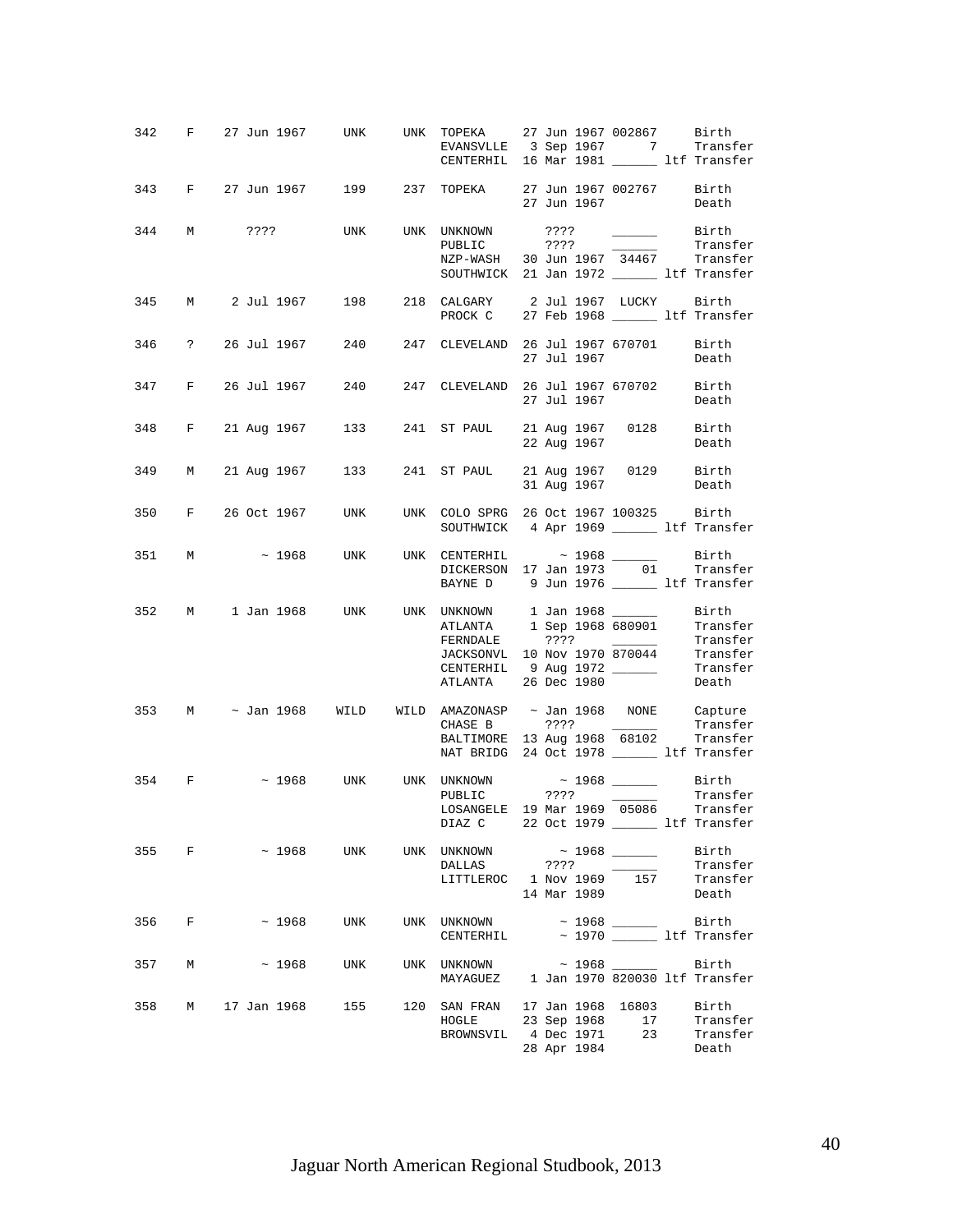|     |             |  |             | 359 F $\sim$ Mar 1968 UNK UNK UNKNOWN $\sim$ Mar 1968 _______                                                        |     | FERNDALE<br>ATLANTA 1 Sep 1968 681668 Transfer                                   |  |             | 3 Oct 1987               | Birth<br>Transfer<br>Death              |
|-----|-------------|--|-------------|----------------------------------------------------------------------------------------------------------------------|-----|----------------------------------------------------------------------------------|--|-------------|--------------------------|-----------------------------------------|
|     |             |  |             | 360 ? ~ Mar 1968 UNK 289 HOUSTON ~ Mar 1968 _______ Birth                                                            |     |                                                                                  |  | ~ Mar 1968  |                          | Death                                   |
|     |             |  |             | 361 ? ~ Mar 1968 UNK 289 HOUSTON ~ Mar 1968 _______                                                                  |     |                                                                                  |  | ~ Mar 1968  |                          | Birth<br>Death                          |
|     | 362 F       |  |             | $\sim$ 1968 UNK UNK PENSACOLA $\sim$ 1968 ________ Birth                                                             |     | FERNDALE ???? Transfer<br>BATONROUG 16 Mar 1970 20 Transfer                      |  | 21 Jun 1980 |                          | Death                                   |
|     |             |  |             | 363 ? 19 Mar 1968 246 245 OKLAHOMA 19 Mar 1968 PO3 Birth                                                             |     |                                                                                  |  |             | 19 Mar 1968              | Death                                   |
|     |             |  |             | 364 M $\sim$ 1968 UNK UNK UNKNOWN $\sim$ 1968 $\frac{1968}{\sim}$ Birth SOUTHWICK ???? $\frac{1968}{\sim}$ Transfere |     | RACINE 9 May 1969 Transfer<br>SOUTHWICK 10 Oct 1970 _______ ltf Transfer         |  |             |                          | Transfer                                |
|     |             |  |             | 365 F 24 Apr 1968 UNK UNK COLO SPRG 24 Apr 1968 68M012 Birth                                                         |     |                                                                                  |  |             | 25 Apr 1968              | Death                                   |
|     |             |  |             | 366 M 3 May 1968 133 241 ST PAUL 3 May 1968 0130 Birth                                                               |     | GRANT PAR 31 Jan 1969 ______ ltf Transfer                                        |  |             |                          |                                         |
|     |             |  |             | 367 F 3 May 1968 133 241 ST PAUL 3 May 1968 0131 Birth                                                               |     | GRANT PAR 31 Jan 1969 _________ ltf Transfer                                     |  |             |                          |                                         |
|     |             |  |             | 368 M 5 May 1968 UNK 225 PHILADELP 5 May 1968 27 Birth                                                               |     | L RUHE 23 Oct 1968 ________ ltf Transfer                                         |  |             |                          |                                         |
|     |             |  |             | 369 M 28 May 1968 UNK UNK COLO SPRG 28 May 1968 100326 Birth                                                         |     | SOUTHWICK 4 Apr 1969 Litf Transfer                                               |  |             |                          |                                         |
|     |             |  |             | 370 F 28 May 1968 220 215 COLO SPRG 28 May 1968 68M013 Birth                                                         |     |                                                                                  |  |             | 2 Jun 1968 Death         |                                         |
|     |             |  |             | 371 M ~ Jun 1968 UNK UNK UNKNOWN ~ Jun 1968 ________ Birth<br>SOUTHWICK ???? ________ Transfer                       |     | RACINE 9 May 1969                                                                |  | 8 Dec 1970  |                          | Transfer<br>Death                       |
|     |             |  |             | 372 F 6 Jun 1968 UNK                                                                                                 |     | UNK CHICAGOLP 6 Jun 1968 746<br>AUCKLAND 10 Jan 1969 MC5169                      |  | 27 Feb 1987 |                          | Birth<br>Transfer<br>Death              |
| 373 |             |  |             | M 11 Jun 1968 199                                                                                                    | 237 | TOPEKA 11 Jun 1968 000768<br>CHICAGOLP 15 Oct 1968<br>AUCKLAND 1 Aug 1969 MC5168 |  | 20 Apr 1979 | 875                      | Birth<br>Transfer<br>Transfer<br>Death  |
|     | 374 M       |  |             | 11 Jun 1968 199                                                                                                      |     | 237 TOPEKA 11 Jun 1968 000668                                                    |  | 14 Jun 1968 |                          | Birth<br>Death                          |
| 375 | $F$ and $F$ |  | 26 Jun 1968 | 317                                                                                                                  |     | 318 BUFFALO                                                                      |  | 1 Jul 1968  | 26 Jun 1968 M90420 Birth | Death                                   |
| 376 | М           |  | 19 Jul 1968 | 186                                                                                                                  | 213 | SANDIEGOZ 19 Jul 1968 018320 Birth<br>UNKNOWN 8 Jan 1970 Ltf Transfer            |  |             |                          |                                         |
| 377 | M           |  | 19 Jul 1968 | 186                                                                                                                  | 213 | SANDIEGOZ 19 Jul 1968 018321<br>UNKNOWN                                          |  |             |                          | Birth<br>8 Jan 1970 ______ ltf Transfer |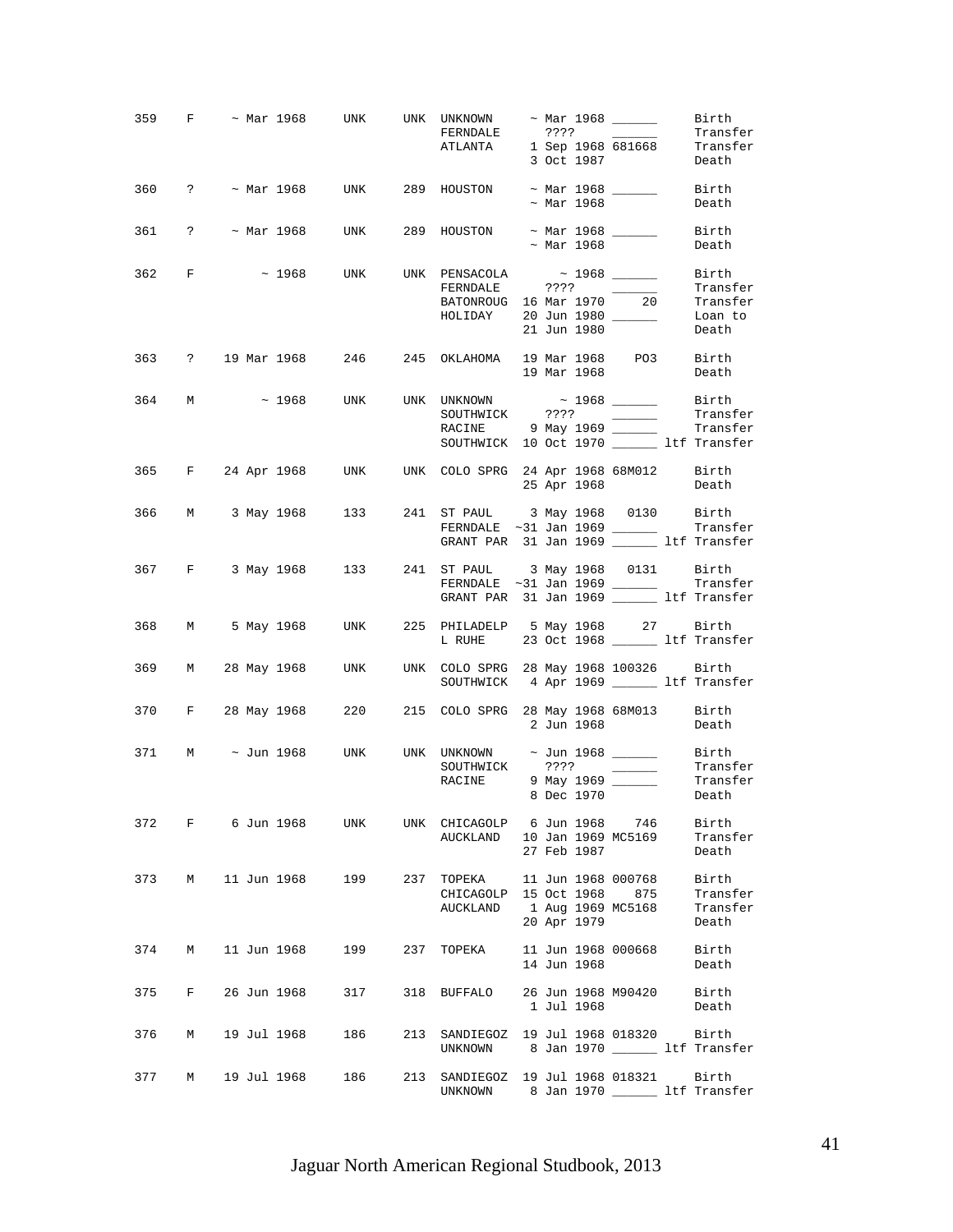| 378 |              |              |             |     | M 19 Jul 1968 186 213 SANDIEGOZ 19 Jul 1968 018322 Birth                                                                                                                                                                                                                                                                                                                                                                                                                                         |         |             | 8 Feb 1969         | Death                                                                                          |
|-----|--------------|--------------|-------------|-----|--------------------------------------------------------------------------------------------------------------------------------------------------------------------------------------------------------------------------------------------------------------------------------------------------------------------------------------------------------------------------------------------------------------------------------------------------------------------------------------------------|---------|-------------|--------------------|------------------------------------------------------------------------------------------------|
|     |              |              |             |     | 379 F 1 Aug 1968 UNK UNK HOGLE 1 Aug 1968 00173 Birth                                                                                                                                                                                                                                                                                                                                                                                                                                            |         |             | 26 Apr 1983        | Death                                                                                          |
|     |              |              |             |     | 380 F 6 Aug 1968 UNK UNK UNKNOWN 6 Aug 1968 Birth<br>CENTERHIL 6 Aug 1968 _______ Transfer<br>BALTIMORE 2 Aug 1969 69102 Transfer<br>NAT BRIDG 24 Oct 1978 ________ ltf Transfer                                                                                                                                                                                                                                                                                                                 |         |             |                    |                                                                                                |
|     | 381 F        |              |             |     | $\sim$ 1968 UNK UNK UNKNOWN $\sim$ 1968 $\_\_$<br>JACKSONVL 11 Aug 1972 872074 Loan to<br>10 Feb 1975 872074 Ownership                                                                                                                                                                                                                                                                                                                                                                           |         |             | 15 May 1992        | Birth<br>Transfer<br>Death                                                                     |
|     |              |              |             |     | 382 M $\sim$ Sep 1968 UNK UNK DALLAS $\sim$ Sep 1968 ________ Birth<br>SAN ANTON 6 Mar 1969 690301 Transfer                                                                                                                                                                                                                                                                                                                                                                                      |         |             | 4 Mar 1983         | Death                                                                                          |
|     |              |              |             |     | 383 F 16 Sep 1968 UNK 289 HOUSTON 16 Sep 1968 15 11f Birth                                                                                                                                                                                                                                                                                                                                                                                                                                       |         |             |                    |                                                                                                |
|     |              |              |             |     | 384 ? 16 Sep 1968 UNK 289 HOUSTON 16 Sep 1968 ______ ltf Birth                                                                                                                                                                                                                                                                                                                                                                                                                                   |         |             |                    |                                                                                                |
|     |              |              |             |     | 385 F 25 Sep 1968 UNK UNK RIO GRAND 25 Sep 1968 ______<br>NY BRONX 20 Mar 1969 690327 Transfer                                                                                                                                                                                                                                                                                                                                                                                                   |         |             | 20 Dec 1985        | Birth<br>Transfer<br>Death                                                                     |
|     |              |              |             |     | 386 F 29 Oct 1968 317 318 BUFFALO 29 Oct 1968 M90421 Birth<br>SAN ANTON 7 May 1969 690201                                                                                                                                                                                                                                                                                                                                                                                                        |         | 11 Oct 1988 |                    | Transfer<br>Death                                                                              |
|     |              |              |             |     | 387 M 19 Dec 1968 220 215 COLO SPRG 19 Dec 1968 100327 Birth<br>$\begin{tabular}{lllllll} \multicolumn{2}{c}{SOUTHWICK} & 12 Apr & 1971 & \hspace*{1.5cm} & \hspace*{1.5cm} & \hspace*{1.5cm} & \hspace*{1.5cm} & \hspace*{1.5cm} & \hspace*{1.5cm} & \hspace*{1.5cm} & \hspace*{1.5cm} & \hspace*{1.5cm} & \hspace*{1.5cm} & \hspace*{1.5cm} & \hspace*{1.5cm} & \hspace*{1.5cm} & \hspace*{1.5cm} & \hspace*{1.5cm} & \hspace*{1.5cm} & \hspace*{1$<br>FOREST Z 31 Oct 1984 _________ Transfer |         |             |                    | 1 Mar 1986 ______ ltf Transfer                                                                 |
| 388 |              |              |             |     | M 1 Jan 1969 UNK UNK UNKNOWN 1 Jan 1969 ________ Birth<br>TREFFLICH ???? ______<br>FORTWORTH 22 Apr 1969 $\overline{11}$ Transfer<br>DRAKE 27 Feb 1978 ________ 1tf Transfer                                                                                                                                                                                                                                                                                                                     |         |             |                    | Transfer                                                                                       |
| 389 | $\mathbf{F}$ |              | $\sim 1969$ | UNK | ST FELICI 27 Jan 1981 810033 Transfer<br>LAVAL 23 Sep 1985 ________ ltf Transfer                                                                                                                                                                                                                                                                                                                                                                                                                 |         |             |                    |                                                                                                |
| 390 | F            |              | ~ 1969      | UNK | UNK UNKNOWN<br>FERNDALE<br>MINOT                                                                                                                                                                                                                                                                                                                                                                                                                                                                 | ????    | 22 Apr 1986 | 12 Jul 1971 000043 | Birth<br>Transfer<br>Transfer<br>Death                                                         |
| 391 | F            |              | $\sim$ 1969 | UNK | UNK UNKNOWN<br>PUBLIC<br>KNOXVILLE 12 Aug 1971<br>FERNDALE<br>SEOUL                                                                                                                                                                                                                                                                                                                                                                                                                              | ????    |             | 57                 | Birth<br>Transfer<br>Transfer<br>10 Oct 1983 14823 Transfer<br>31 Oct 1983 ______ ltf Transfer |
| 392 | M            |              | $\sim 1969$ | UNK | UNK UNKNOWN<br>FERNDALE<br>ST PAUL                                                                                                                                                                                                                                                                                                                                                                                                                                                               | ? ? ? ? | 5 Jan 1980  | 17 Nov 1971 15721  | Birth<br>Transfer<br>Transfer<br>Death                                                         |
| 393 |              | F ~ Jan 1969 |             | UNK | UNK UNKNOWN ~ Jan 1969 _______<br>TREFFLICH ~ Jan 1969 ______<br>FORTWORTH 22 Apr 1969 M30469                                                                                                                                                                                                                                                                                                                                                                                                    |         | 16 Oct 1969 |                    | Birth<br>Transfer<br>Transfer<br>Death                                                         |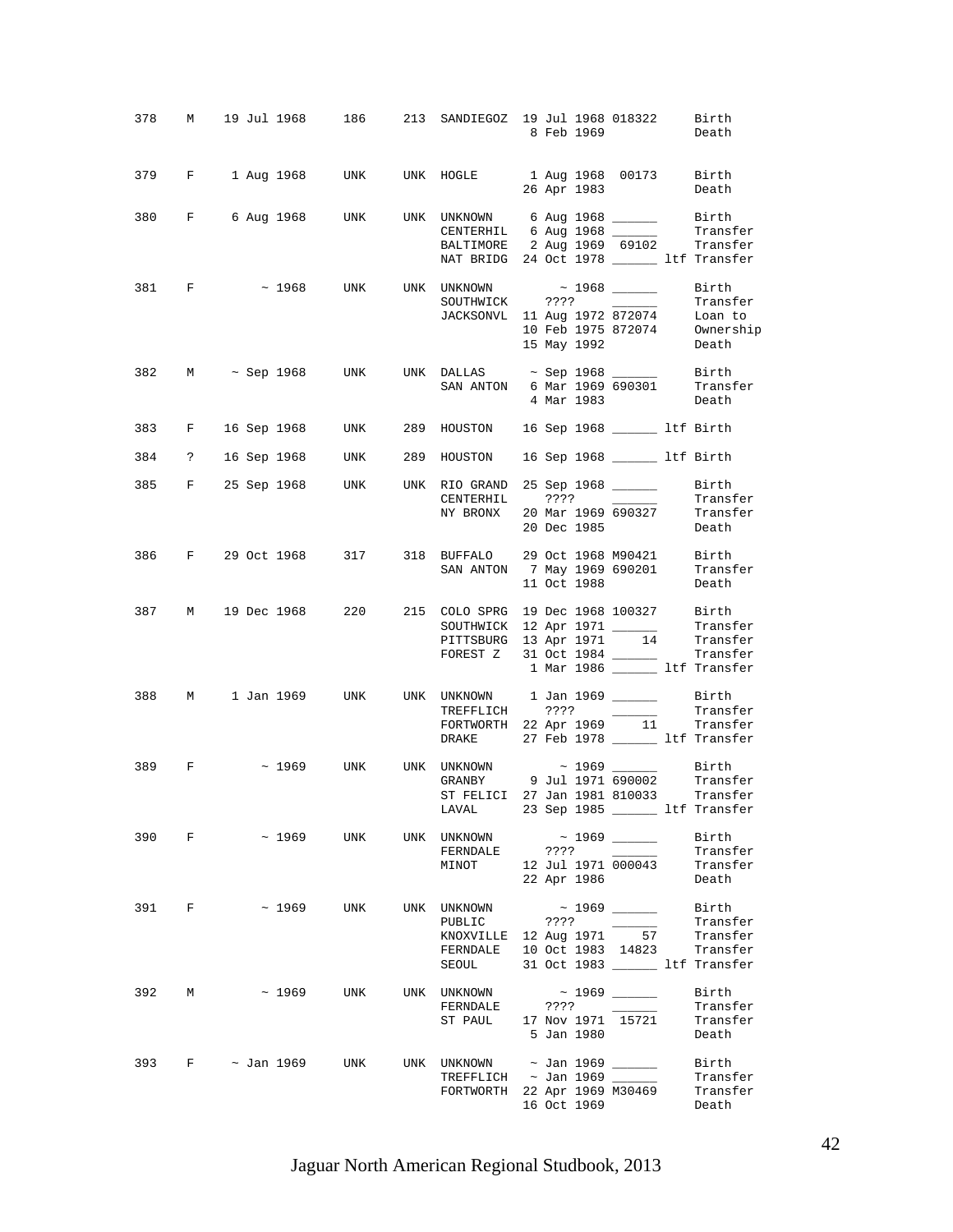|       |   | 394 M ~ 1969 UNK UNK UNKNOWN ~ 1969 ______ Birth                                                             |     |     | SOUTHWICK ~ 1970 ______                                                                                                                   |             |                             | Transfer                                              |
|-------|---|--------------------------------------------------------------------------------------------------------------|-----|-----|-------------------------------------------------------------------------------------------------------------------------------------------|-------------|-----------------------------|-------------------------------------------------------|
|       |   | 395 M 18 Jan 1969 UNK 289 HOUSTON 18 Jan 1969 181 Ltf Birth                                                  |     |     |                                                                                                                                           |             |                             |                                                       |
|       |   | 396 F 5 Mar 1969 255 272 CHICAGOBR 5 Mar 1969 22127 Birth                                                    |     |     | CENTERHIL 10 Mar 1970 _______ ltf Transfer                                                                                                |             |                             |                                                       |
|       |   | 397 M 10 Mar 1969 UNK UNK CHICAGOLP 10 Mar 1969 988 Birth                                                    |     |     | SOUTHWICK 16 Jun 1969 ______ ltf Transfer                                                                                                 |             |                             |                                                       |
|       |   | 398 F ~ 1969 UNK UNK UNKNOWN ~ 1969 ______                                                                   |     |     | CENTERHIL ????<br>ASDM TUSC 15 Apr 1970 AF47M                                                                                             | 27 Sep 1988 | $\sim$ $\sim$ $\sim$ $\sim$ | Birth<br>Transfer<br>Transfer<br>Death                |
|       |   | 399 F ~ May 1969 UNK UNK DALLAS ~ May 1969 ________ Birth<br>$\frac{1}{2}$ COUTTHWICK 2222 ________ Transfer |     |     | SOUTHWICK ???? ______<br>TOLEDO 21 Nov 1969 108 Transfer<br>3 Mar 1986 Death                                                              |             |                             |                                                       |
|       |   | 400 M 17 May 1969 317 318 BUFFALO 17 May 1969 M90422 Birth                                                   |     |     |                                                                                                                                           | 2 Jun 1969  |                             | Death                                                 |
|       |   | 401 F 17 May 1969 317 318 BUFFALO 17 May 1969 M90423 Birth                                                   |     |     |                                                                                                                                           | 14 Jun 1969 |                             | Death                                                 |
| 402   |   | M 18 May 1969 133 241 ST PAUL 18 May 1969 0132 Birth                                                         |     |     | PRIVATE $\sim 1970$ 1970 Itf Transfer                                                                                                     |             |                             |                                                       |
| 403 M |   | 18 May 1969   133   241   ST PAUL   18 May 1969   0133   Birth                                               |     |     | CENTERHIL 25 Sep 1969 ______ ltf Transfer                                                                                                 |             |                             |                                                       |
|       |   | 404 M 18 May 1969 133 241 ST PAUL 18 May 1969 0134 Birth                                                     |     |     | CENTERHIL 25 Sep 1969 _______ ltf Transfer                                                                                                |             |                             |                                                       |
|       |   | 405 F 24 May 1969 UNK 289 HOUSTON 24 May 1969 _______ Birth                                                  |     |     | SOUTHWICK ???? ______<br>JACKSONVL 11 Mar 1973 873064 Loan to<br>10 Feb 1975 873064 Ownership<br>NAT BRIDG 1 Nov 1978 ______ ltf Transfer |             |                             | Transfer                                              |
|       |   | 406 F 25 Jun 1969 199 237 TOPEKA 25 Jun 1969 002669 Birth                                                    |     |     | PRIVATE 19 Nov 1969 ______ ltf Transfer                                                                                                   |             |                             |                                                       |
|       |   | 407 M 25 Jun 1969 199 237 TOPEKA 25 Jun 1969 002569 Birth                                                    |     |     | PRIVATE 19 Nov 1969 ______ ltf Transfer                                                                                                   |             |                             |                                                       |
| 408   | М | 30 Jun 1969                                                                                                  | 220 |     | 215 COLO SPRG 30 Jun 1969 69M015                                                                                                          | 4 Sep 1969  |                             | Birth<br>Death                                        |
| 409   | M | 23 Jul 1969                                                                                                  | UNK |     | UNK KANSASCTY 23 Jul 1969 71<br>WILMOTH                                                                                                   |             | 16 Apr 1979 _____           | Birth<br>Loan to<br>31 Dec 1985 ________ ltf Transfer |
| 410   | M | 14 Sep 1969                                                                                                  | UNK |     | UNK CHICAGOLP<br>KING                                                                                                                     |             | 14 Sep 1969 1179            | Birth<br>15 Dec 1969 ________ ltf Transfer            |
| 411   | M | 17 Sep 1969                                                                                                  | 317 | 318 | BUFFALO                                                                                                                                   | 17 Sep 1969 | 17 Sep 1969 M90424          | Birth<br>Death                                        |
| 412   | M | 17 Sep 1969                                                                                                  | 317 |     | 318 BUFFALO<br>SOUTHWICK ~ Jan 1973 ______ ltf Transfer                                                                                   |             | 17 Sep 1969 M90425 Birth    |                                                       |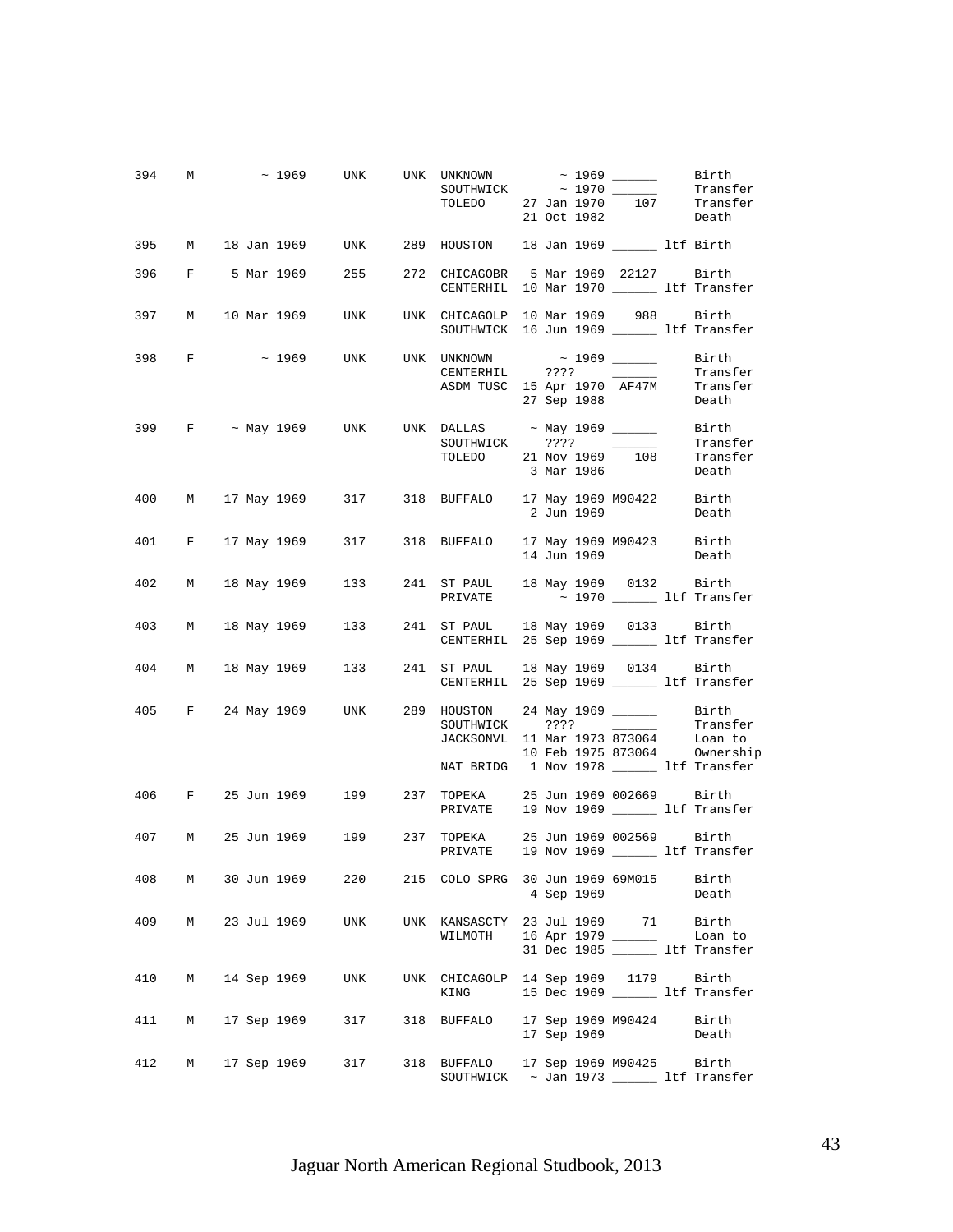|     |       |                       |     | 413 ? 23 Sep 1969 133 241 ST PAUL 23 Sep 1969 0135 Birth                                                                                                                                                                                                                                                                            |                      | 23 Sep 1969                                                         | Death                                                 |
|-----|-------|-----------------------|-----|-------------------------------------------------------------------------------------------------------------------------------------------------------------------------------------------------------------------------------------------------------------------------------------------------------------------------------------|----------------------|---------------------------------------------------------------------|-------------------------------------------------------|
|     |       |                       |     | 414 M 26 Sep 1969 UNK 289 HOUSTON 26 Sep 1969 15 1tf Birth                                                                                                                                                                                                                                                                          |                      |                                                                     |                                                       |
|     |       |                       |     | 415 F 26 Sep 1969 UNK 289 HOUSTON 26 Sep 1969 151 Ltf Birth                                                                                                                                                                                                                                                                         |                      |                                                                     |                                                       |
|     |       |                       |     | 416 M ???? UNK UNK RIO GRAND ????<br>RACINE ????<br>SOUTHWICK ????                                                                                                                                                                                                                                                                  | ????<br>~ 1 Feb 1996 | $\overline{\phantom{a}}$<br>$\overline{\phantom{a}}$                | Birth<br>46 Transfer<br>— Transfer<br>Death           |
|     | 417 F |                       |     | $\sim$ 1970 UNK UNK UNKNOWN $\sim$ 1970 _______ Birth<br>NY BRONX 15 Jul 1972 721146 Transfer<br>USDI LAW ???? ______<br>RIO GRAND 17 Apr 1973 M1300 Transfer<br>HOLIDAY 22 Jan 1980 ________ ltf Transfer                                                                                                                          |                      |                                                                     | Transfer                                              |
|     |       |                       |     | 418 F 1 Jan 1970 UNK UNK UNKNOWN 1 Jan 1970 ______<br>FORTWORTH 9 Feb 1971 12                                                                                                                                                                                                                                                       |                      | 10 Mar 1989                                                         | Birth<br>Transfer<br>Transfer<br>Death                |
|     |       |                       |     | 419 F ~ 1970 UNK UNK UNKNOWN ~ 1970 _______<br>MARRIOTTS 1 Dec 1972 F07 Transfer<br>UNKNOWN                                                                                                                                                                                                                                         |                      |                                                                     | Birth<br>Transfer<br>$\sim$ 1975 _______ ltf Transfer |
|     |       |                       |     | 420 M 1 Jan 1970 UNK UNK UNKNOWN 1 Jan 1970 _______ Birth<br>CENTERHIL ~1971<br>CENTERHIL ~1971 Transfer<br>CINCINNAT 27 Nov 1972 M9544 Transfer<br>DENVER 15 Sep 1982 05727 Loan to<br>CINCINNAT 2 Jul 1985 M9544 Transfer<br>12 Jan 1995 Death                                                                                    | 12 Jan 1995          |                                                                     | Death                                                 |
|     |       |                       |     |                                                                                                                                                                                                                                                                                                                                     |                      |                                                                     |                                                       |
|     |       |                       |     | 421 M ~ 1970 UNK UNK BRAZIL ~ 1970 NONE Capture<br>CALI ????<br>MILWAUKEE 22 Dec 1971 1228 Transfer<br>SCHOEBEL 11 Apr 1983 ______ ltf Transfer                                                                                                                                                                                     |                      | $\sim 100$                                                          | Transfer                                              |
|     |       |                       |     | 422 M ~ 1970 UNK UNK BRAZIL<br>CALI ????                                                                                                                                                                                                                                                                                            | $\sim$ 1 Jun 1984    |                                                                     | ~ 1970 NONE Capture<br>???? Transfer<br>Death         |
| 423 |       |                       |     | M 22 Feb 1970 133 241 ST PAUL 22 Feb 1970 0136 Birth<br>CENTERHIL 4 May 1970 ________ Transfer<br>PRIVATE 30 Jun 1970 _______ ltf Transfer                                                                                                                                                                                          |                      |                                                                     |                                                       |
|     |       | 424 F 22 Feb 1970 133 |     | 241 ST PAUL 22 Feb 1970 0137 Birth<br>CENTERHIL 4 May 1970 _______ ltf Transfer                                                                                                                                                                                                                                                     |                      |                                                                     |                                                       |
|     |       | 425 F 22 Feb 1970 133 |     | 241 ST PAUL 22 Feb 1970 0138 Birth<br>CENTERHIL 4 May 1970 ______ ltf Transfer                                                                                                                                                                                                                                                      |                      |                                                                     |                                                       |
| 426 |       | $F \sim$ Mar 1970     | UNK | UNK UNKNOWN $\sim$ Mar 1970 ________ Birth<br>CENTERHIL ????<br>$\begin{tabular}{lllllll} \texttt{ST PAUL} & 21 \texttt{ Feb} & 1971 & \texttt{15719} & \texttt{Transfer} \\ \texttt{HANSON} & 14 \texttt{ Mar} & 1985 & \textcolor{red}{\textbf{\textcolor{blue}{\textbf{1.1}}}} & \texttt{ltf} & \texttt{Transfer} \end{tabular}$ |                      | $\overline{\phantom{a}}$ . The contract of $\overline{\phantom{a}}$ | Transfer                                              |
|     |       |                       |     | 427 F $\sim$ Mar 1970 UNK UNK UNKNOWN $\sim$ Mar 1970 ______<br>CENTERHIL ????<br>ST PAUL 21 Feb 1971 15720                                                                                                                                                                                                                         |                      | 10 Dec 1980                                                         | Birth<br>Transfer<br>Transfer<br>Death                |
|     |       |                       |     | 428 F 25 Mar 1970 UNK 289 HOUSTON 25 Mar 1970 ______ ltf Birth                                                                                                                                                                                                                                                                      |                      |                                                                     |                                                       |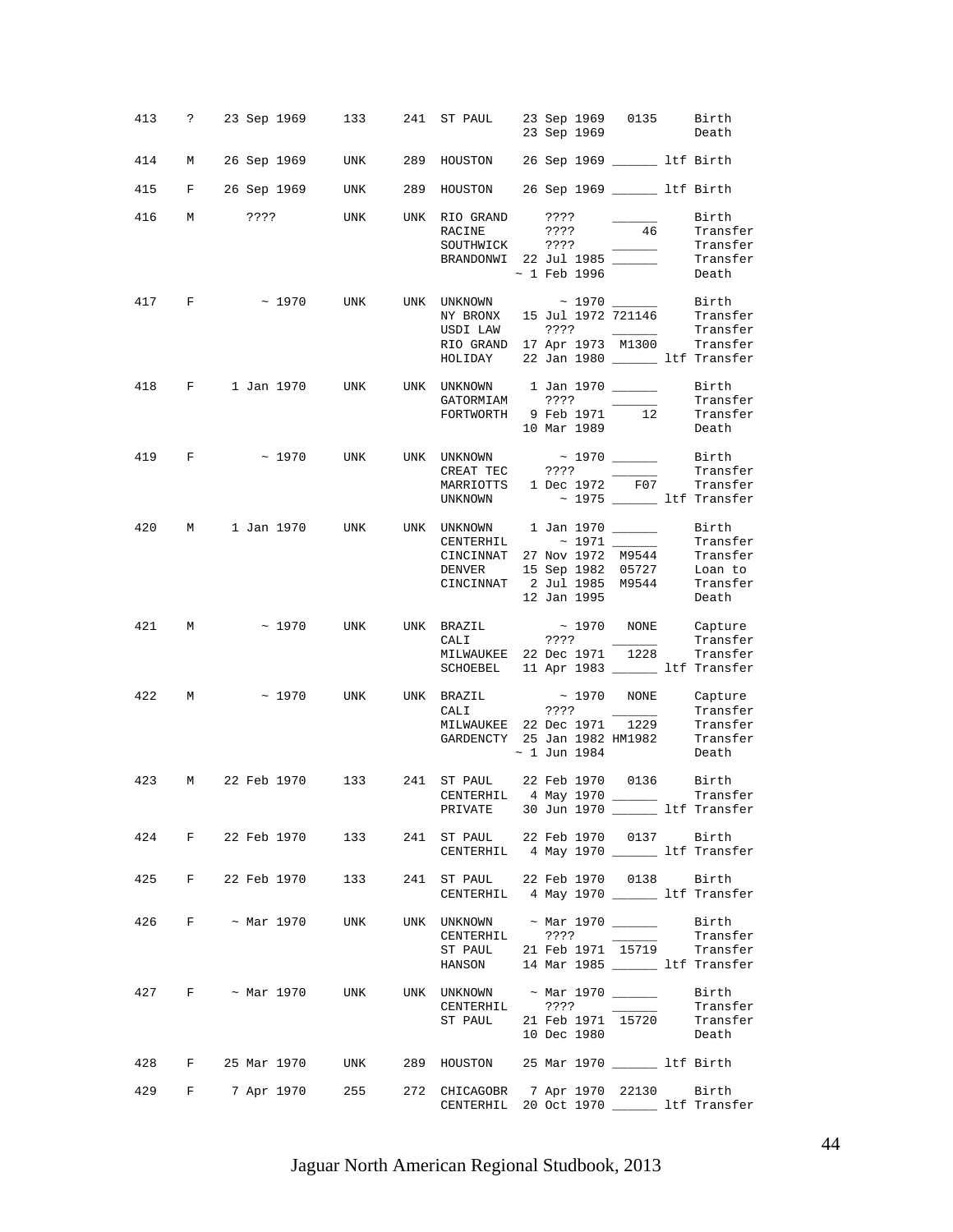|     |          |             |             | 430 F 7 Apr 1970 255 272 CHICAGOBR 7 Apr 1970 22131 Birth                                 |     | CENTERHIL 20 Oct 1970 ________ ltf Transfer                                                                                                                                                                                                                                                                                                                                                                                                                                                   |         |             |                    |                               |
|-----|----------|-------------|-------------|-------------------------------------------------------------------------------------------|-----|-----------------------------------------------------------------------------------------------------------------------------------------------------------------------------------------------------------------------------------------------------------------------------------------------------------------------------------------------------------------------------------------------------------------------------------------------------------------------------------------------|---------|-------------|--------------------|-------------------------------|
|     |          |             |             | 431 M 23 Apr 1970 UNK 225 PHILADELP 23 Apr 1970 28 Birth                                  |     | $\begin{tabular}{lllllllll} \texttt{L RULE} & 8 Jun 1971 & \texttt{\hspace{1cm}} & \texttt{\hspace{1cm}} & \texttt{\hspace{1cm}} & \texttt{\hspace{1cm}} & \texttt{\hspace{1cm}} & \texttt{\hspace{1cm}} & \texttt{\hspace{1cm}} & \texttt{\hspace{1cm}} & \texttt{\hspace{1cm}} & \texttt{\hspace{1cm}} & \texttt{\hspace{1cm}} & \texttt{\hspace{1cm}} & \texttt{\hspace{1cm}} & \texttt{\hspace{1cm}} & \texttt{\hspace{1cm}} & \texttt{\hspace{1cm}} & \texttt{\hspace{1cm}} & \texttt{\$ |         | 5 Feb 1991  |                    |                               |
|     |          |             |             | 432 F 23 Apr 1970 UNK UNK PHILADELP 23 Apr 1970 30 Birth                                  |     | CENTERHIL 12 Jun 1973 _______ ltf Transfer                                                                                                                                                                                                                                                                                                                                                                                                                                                    |         |             |                    |                               |
|     |          |             |             | 433 F ~ May 1970 UNK UNK DALLAS ~ May 1970 ________ Birth                                 |     | SOUTHWICK ???? ______<br>ERIE 27 Feb 1971 145                                                                                                                                                                                                                                                                                                                                                                                                                                                 |         | 17 Jun 1982 |                    | Transfer<br>Transfer<br>Death |
|     |          |             |             | 434 M 28 May 1970 220                                                                     |     | 215 COLO SPRG 28 May 1970 100328 Birth<br>PUEBLO                                                                                                                                                                                                                                                                                                                                                                                                                                              |         | 24 Feb 1977 | 4 Sep 1975 ______  | Loan to<br>Death              |
|     |          |             |             | 435 ? 23 Jul 1970 305 295 ROCHESTER 23 Jul 1970 104524 Birth                              |     |                                                                                                                                                                                                                                                                                                                                                                                                                                                                                               |         | 23 Jul 1970 |                    | Death                         |
|     |          |             |             | 436 ? 23 Jul 1970 305 295 ROCHESTER 23 Jul 1970 104525 Birth                              |     |                                                                                                                                                                                                                                                                                                                                                                                                                                                                                               |         | 23 Jul 1970 |                    | Death                         |
|     |          |             |             | 437 F 12 Aug 1970 UNK UNK CRANDONPK 12 Aug 1970 ________ Birth                            |     | BROWNSVIL 15 Jan 1971 24                                                                                                                                                                                                                                                                                                                                                                                                                                                                      |         | 20 Jul 1983 |                    | Transfer<br>Death             |
|     |          |             |             | 438 F 12 Aug 1970 UNK UNK CRANDONPK 12 Aug 1970                                           |     | BROWNSVIL 15 Jan 1971 25                                                                                                                                                                                                                                                                                                                                                                                                                                                                      |         | 3 Dec 1984  |                    | Birth<br>Transfer<br>Death    |
|     |          |             |             | 439 M 16 Aug 1970 UNK UNK UNKNOWN 16 Aug 1970 ______                                      |     | HOGLE 16 Dec 1971 00172 Transfer                                                                                                                                                                                                                                                                                                                                                                                                                                                              |         | 14 Apr 1987 |                    | Birth<br>Death                |
|     |          |             |             | 440 F 21 Aug 1970 UNK UNK PHOENIX 21 Aug 1970 PR137 Birth                                 |     | FERNDALE 19 Mar 1971 ________ Transfer<br>COLO SPRG 26 Mar 1971 100329 Transfer                                                                                                                                                                                                                                                                                                                                                                                                               |         |             | 19 Apr 1989 Death  |                               |
|     |          |             |             | 441 M 21 Aug 1970 306 307 OMAHA 21 Aug 1970 911 Birth<br>SOUTHWICK 1 Sep 1971 1f Transfer |     |                                                                                                                                                                                                                                                                                                                                                                                                                                                                                               |         |             |                    |                               |
|     |          |             |             | 442 F 30 Sep 1970 341 342 EVANSVLLE 30 Sep 1970 ________ Birth                            |     | TOPEKA 28 Apr 1971 002971 Transfer<br>SOUTHWICK 17 May 1973 ______ ltf Transfer                                                                                                                                                                                                                                                                                                                                                                                                               |         |             |                    |                               |
| 443 |          |             |             | M 29 Sep 1970 255                                                                         |     | 272 CHICAGOBR 29 Sep 1970 21126 Birth<br>SOUTHWICK 12 May 1971 _______ ltf Transfer                                                                                                                                                                                                                                                                                                                                                                                                           |         |             |                    |                               |
| 444 | M        |             |             | 24 Oct 1970 199                                                                           | 237 | TOPEKA 24 Oct 1970 002470 Birth<br>SOUTHWICK 17 May 1973 _______ ltf Transfer                                                                                                                                                                                                                                                                                                                                                                                                                 |         |             |                    |                               |
| 445 | M        | 24 Oct 1970 |             | 199                                                                                       | 237 | TOPEKA<br>PALMER 26 May 1971 _______ ltf Transfer                                                                                                                                                                                                                                                                                                                                                                                                                                             |         |             | 24 Oct 1970 002570 | Birth                         |
| 446 | $F \sim$ |             | 14 Nov 1970 | UNK                                                                                       | 289 | HOUSTON 14 Nov 1970 ________ Birth<br>SOUTHWICK<br>FORTWORTH 15 Jun 1972 13 Transfer<br>DRAKE 27 Feb 1978 ________ ltf Transfer                                                                                                                                                                                                                                                                                                                                                               | ? ? ? ? |             |                    | Transfer                      |
| 447 |          |             |             | F 14 Nov 1970 UNK                                                                         |     | 289 HOUSTON 14 Nov 1970<br>NZP-WASH 22 Sep 1971 100243 Transfer                                                                                                                                                                                                                                                                                                                                                                                                                               |         | 22 Feb 1988 |                    | Birth<br>Death                |
| 448 | $F \sim$ |             | 14 Nov 1970 | UNK                                                                                       |     | 289 HOUSTON 14 Nov 1970 _______ ltf Birth                                                                                                                                                                                                                                                                                                                                                                                                                                                     |         |             |                    |                               |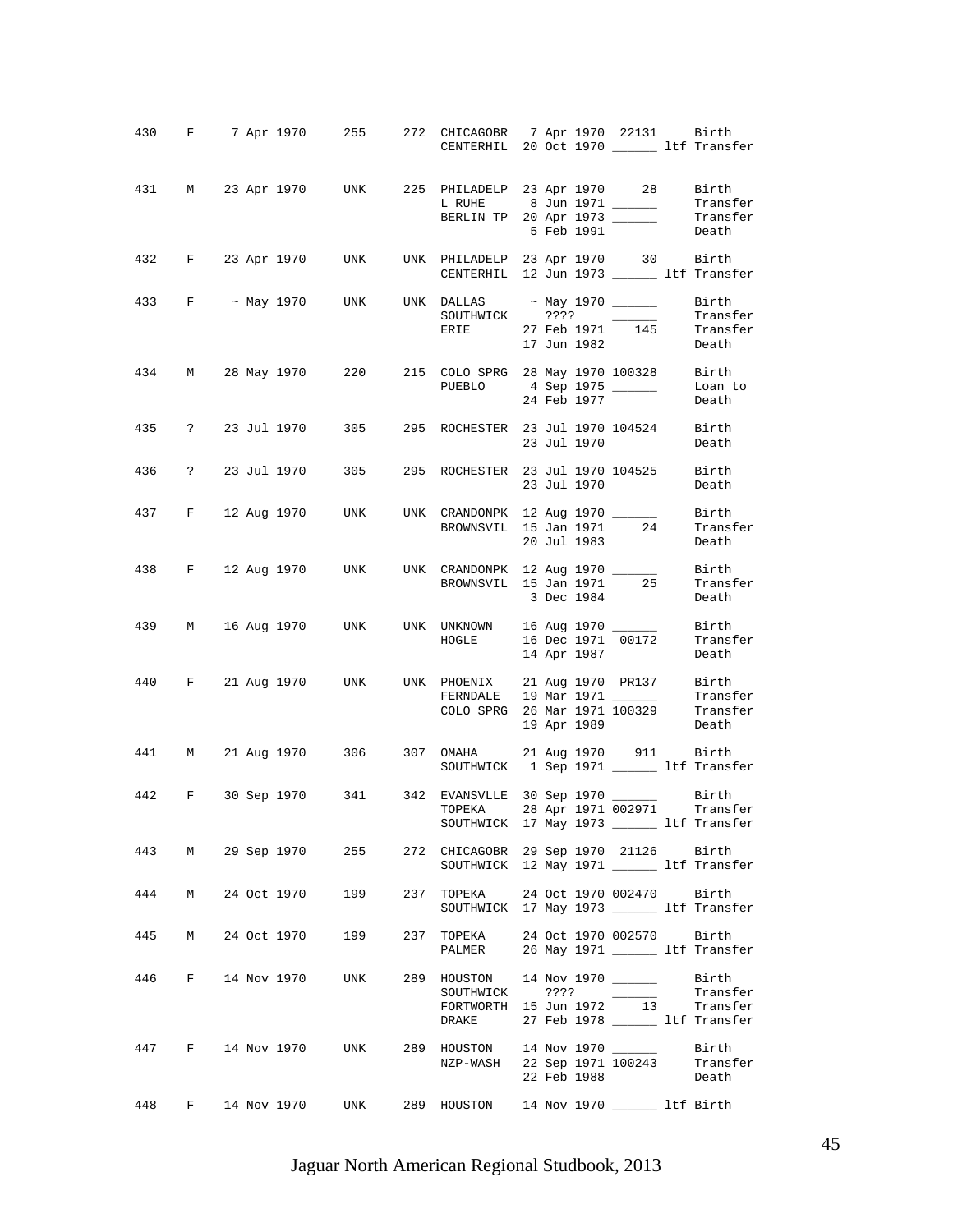| 449 |   |  |                   | M ~ Nov 1970 UNK                                                      |     | UNK BATONROUG ~ Nov 1970 _______ Birth<br>MADISON 27 May 1971 394 Transfer<br>UNKNOWN 7 May 1978 ________ ltf Transfer                                                                                                                                |      |                          |                                                                    |                                                  |
|-----|---|--|-------------------|-----------------------------------------------------------------------|-----|-------------------------------------------------------------------------------------------------------------------------------------------------------------------------------------------------------------------------------------------------------|------|--------------------------|--------------------------------------------------------------------|--------------------------------------------------|
|     |   |  |                   | 450 $F \sim$ Nov 1970 UNK UNK BATONROUG ~ Nov 1970 ______ Birth       |     | MADISON 27 May 1971 395 Transfer<br>UNKNOWN 7 May 1978 _______ ltf Transfer                                                                                                                                                                           |      |                          |                                                                    |                                                  |
|     |   |  |                   | 451 M 1 Dec 1970 155 120 SAN FRAN 1 Dec 1970 17003 Birth              |     | ST PAUL 1 Dec 1971 0139 Transfer<br>$ZEEHANDLR$ ~ Jan 1973 ________ Transfer<br>BURMA ~ Apr 1973 _______ ltf Transfer                                                                                                                                 |      |                          |                                                                    |                                                  |
|     |   |  |                   | 452 M $\sim$ Dec 1970 UNK UNK CRANDONPK $\sim$ Dec 1970 _______ Birth |     | CHASE B ????<br>PITTSBORO 10 May 1971 0021 ltf Transfer                                                                                                                                                                                               |      |                          |                                                                    | Transfer                                         |
|     |   |  |                   | 453 ? 22 Feb 1971 305 295 ROCHESTER 22 Feb 1971 104526 Birth          |     |                                                                                                                                                                                                                                                       |      | 27 Feb 1971              |                                                                    | Death                                            |
|     |   |  |                   | 454 ? 22 Feb 1971 305 295 ROCHESTER 22 Feb 1971 104527 Birth          |     |                                                                                                                                                                                                                                                       |      |                          | 25 Mar 1971                                                        | Death                                            |
|     |   |  |                   | 455 F 15 Mar 1971 UNK UNK COLUMBUS 15 Mar 1971 ________ Birth         |     | KNOXVILLE 19 May 1971 50 Transfer                                                                                                                                                                                                                     |      | 11 Nov 1983              |                                                                    | Death                                            |
|     |   |  |                   | 456 M 15 Mar 1971 UNK UNK COLUMBUS 15 Mar 1971 _______ Birth          |     | $\begin{tabular}{lllll} \multicolumn{2}{c}{\textbf{FERNDALE}} & & & \multicolumn{2}{c}{? ? ?} & & \multicolumn{2}{c}{\textbf{Transfer}}\\ \multicolumn{2}{c}{\textbf{KNOXVILLE}} & 19\ \textbf{May}\ 1971 & & 51 & & \textbf{Transfer} \end{tabular}$ |      |                          | 1 Aug 1989                                                         | Death                                            |
|     |   |  |                   | 457 M 18 Mar 1971 UNK 289 HOUSTON 18 Mar 1971 _______ Birth           |     | JOHNSTON ???? _____<br>COLUMBIA 9 Mar 1974 SJ0075 Transfer<br>MEEKS D 23 Feb 1978 _______ ltf Transfer                                                                                                                                                |      |                          |                                                                    | Transfer                                         |
| 458 |   |  |                   | F 18 Mar 1971 UNK 289 HOUSTON 18 Mar 1971 _______ ltf Birth           |     |                                                                                                                                                                                                                                                       |      |                          |                                                                    |                                                  |
| 459 |   |  |                   | M 24 Mar 1971 255                                                     |     | 272 CHICAGOBR 24 Mar 1971 21118 Birth<br>BEACHCITY 3 Aug 1971 ________ ltf Transfer                                                                                                                                                                   |      |                          |                                                                    |                                                  |
| 460 |   |  | F 24 Mar 1971     |                                                                       |     |                                                                                                                                                                                                                                                       |      | 9 Jul 1986               |                                                                    | Birth<br>Transfer<br>Death                       |
|     |   |  |                   | 461 F ~ Apr 1971 UNK UNK UNKNOWN ~ Apr 1971 _______ Birth             |     | NORCO<br>LODI                                                                                                                                                                                                                                         |      |                          | 1 Jan 1989                                                         | Transfer<br>27 Aug 1971 000051 Transfer<br>Death |
| 462 |   |  | $F \sim$ Apr 1971 | UNK                                                                   |     | UNK UNKNOWN<br>NORCO<br>LODI                                                                                                                                                                                                                          | ???? | 5 Dec 1991               | ~ Apr 1971 _____<br>$\overline{\phantom{a}}$<br>27 Aug 1971 000052 | Birth<br>Transfer<br>Transfer<br>Death           |
| 463 | F |  | 6 Apr 1971        | 382                                                                   | 386 | SAN ANTON                                                                                                                                                                                                                                             |      | 8 May 1971               | 6 Apr 1971 710403                                                  | Birth<br>Death                                   |
| 464 | F |  | 6 Apr 1971        | 382                                                                   | 386 | SAN ANTON                                                                                                                                                                                                                                             |      | 8 May 1971               | 6 Apr 1971 710404                                                  | Birth<br>Death                                   |
| 465 | М |  | 7 Apr 1971        | UNK                                                                   | UNK | CHICAGOLP                                                                                                                                                                                                                                             |      | 7 Apr 1971<br>2 May 1971 | 1632                                                               | Birth<br>Death                                   |
| 466 | F |  | 16 Apr 1971       | UNK                                                                   |     | UNK CENTERHIL 16 Apr 1971 _____<br>PHILADELP                                                                                                                                                                                                          |      | 20 May 1992              | 7 Jun 1973 100048                                                  | Birth<br>Transfer<br>Death                       |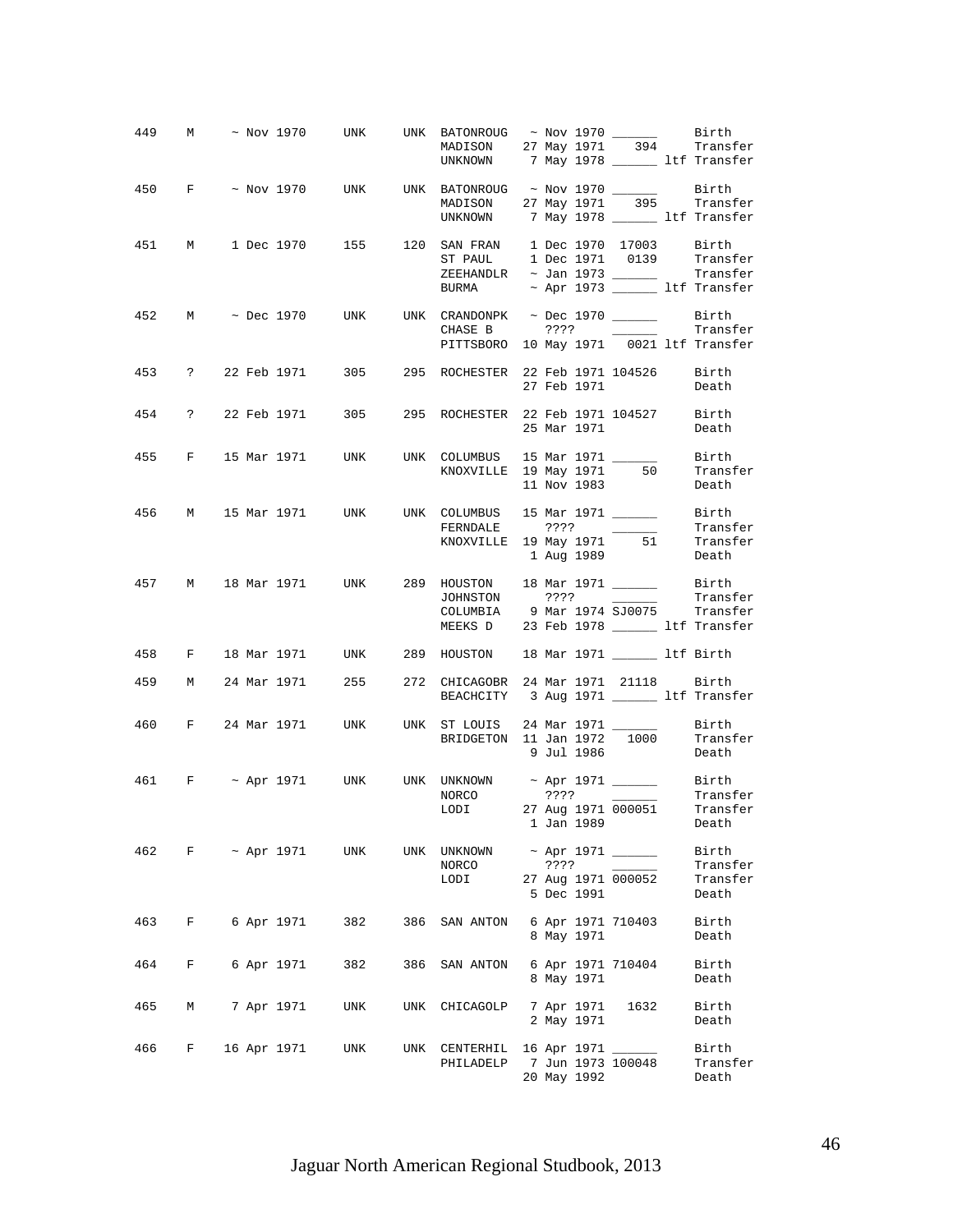|     |                           |  |                       | 467 M $\sim$ 1971 UNK UNK UNKNOWN $\sim$ 1971 _____<br>VNKNOWN ~ 1371<br>PRIVATE ??? Transfer<br>ASDM TUSC 21 Apr 1974 AF46M Transfer<br>19 Jan 1994 Death                                                                                     |  |                        |                   | Birth                                     |
|-----|---------------------------|--|-----------------------|------------------------------------------------------------------------------------------------------------------------------------------------------------------------------------------------------------------------------------------------|--|------------------------|-------------------|-------------------------------------------|
| 468 |                           |  |                       | M ~ Jun 1971 WILD WILD NICARAGUA ~ Jun 1971 NONE Capture                                                                                                                                                                                       |  | 20 Oct 1990            |                   | Transfer<br>Death                         |
|     |                           |  |                       | 469 M 29 Jun 1971 306 307 OMAHA 29 Jun 1971 1155 Birth<br>BLOOM 1 Mar 1972 ________ 1tf Transfer                                                                                                                                               |  |                        |                   |                                           |
|     |                           |  |                       | 470 F 29 Jun 1971 306 307 OMAHA 29 Jun 1971 1156 Birth<br>BLOOM 1 Mar 1972 ________ ltf Transfer                                                                                                                                               |  |                        |                   |                                           |
|     |                           |  | 471 F 6 Jul 1971 216  | 225 PHILADELP 6 Jul 1971 31 Birth                                                                                                                                                                                                              |  | 27 Mar 1972            |                   | Death                                     |
|     |                           |  |                       | 472 ? 23 Jul 1971 UNK UNK NY BRONX 23 Jul 1971 711400 Birth                                                                                                                                                                                    |  |                        | 9 Aug 1971 Death  |                                           |
|     |                           |  |                       | 9 73 711401 23 Jul 1971 UNK UNK NY BRONX 23 Jul 1971 711401 Birth 9 Aug 1971                                                                                                                                                                   |  |                        |                   |                                           |
|     |                           |  | 474 M 3 Sep 1971 382  | 386 SAN ANTON 3 Sep 1971 710904 Birth<br>CHASE B 18 Nov 1971 ________ ltf Transfer                                                                                                                                                             |  |                        |                   |                                           |
|     | 475 F                     |  | 3 Sep 1971 382        | 386 SAN ANTON 3 Sep 1971 710905 Birth<br>CHASE B 18 Nov 1971 _______ ltf Transfer                                                                                                                                                              |  |                        |                   |                                           |
| 476 | M                         |  |                       | 7 Sep 1971 UNK UNK COLO SPRG 7 Sep 1971 71M025 Birth                                                                                                                                                                                           |  |                        | 1 Nov 1971 Death  |                                           |
|     | 477 M                     |  |                       | 7 Sep 1971 UNK UNK COLO SPRG 7 Sep 1971 71M026 Birth                                                                                                                                                                                           |  |                        | 27 Oct 1971       | Death                                     |
|     |                           |  |                       | 478 M ~ Sep 1971 UNK UNK DALLAS ~ Sep 1971 ________ Birth<br>$\begin{array}{cccc}\n\text{SOUTHWICK} & & \text{???} & & \overline{ & & \text{Transfer}}\\ \n\text{NZP-WASH} & & 8 \text{ Feb } 1972 & 100284 & & \text{Transfer} \n\end{array}$ |  |                        | 15 Nov 1990 Death |                                           |
|     |                           |  |                       | 479 F 14 Sep 1971 255 272 CHICAGOBR 14 Sep 1971 21588 Birth<br>CHICAGOLP 20 Jan 1972 1969 Transfer<br>DELHI 2 May 1973 _______ 1tf Transfer                                                                                                    |  |                        |                   |                                           |
|     |                           |  |                       | 480 M ~ Sep 1971 UNK UNK COLUMBUS ~ Sep 1971 ________ Birth<br>BLOOMINGT 23 Mar 1972 19 Transfer<br>UNKNOWN 28 Apr 1978 _______ ltf Transfer                                                                                                   |  |                        |                   |                                           |
| 481 |                           |  | $F \sim$ Sep 1971 UNK | UNK COLUMBUS $\sim$ Sep 1971 ______<br>BLOOMINGT 23 Mar 1972                                                                                                                                                                                   |  |                        | 20<br>31 Mar 1975 | Birth<br>Transfer<br>Death                |
| 482 |                           |  | M 29 Sep 1971 UNK     | UNK CENTERHIL 29 Sep 1971 ________ Birth<br>PUBLIC<br>SANFORD 22 Mar 1974 1000<br>JNGLARY F 3 Oct 1988 _____                                                                                                                                   |  | ? ? ? ?<br>6 Feb 1993  |                   | Transfer<br>Transfer<br>Transfer<br>Death |
|     |                           |  |                       | 483 F 29 Sep 1971 UNK UNK CENTERHIL 29 Sep 1971 ______<br>PUBLIC<br>SANFORD 22 Mar $1974$ $1001$                                                                                                                                               |  | ? ? ? ?<br>23 Mar 1983 |                   | Birth<br>Transfer<br>Transfer<br>Death    |
| 484 | $? \sim \text{Nov } 1971$ |  | 173                   | 237 DICKERSON ~ Nov 1971 ______                                                                                                                                                                                                                |  |                        | $\sim$ Nov 1971   | Birth<br>Death                            |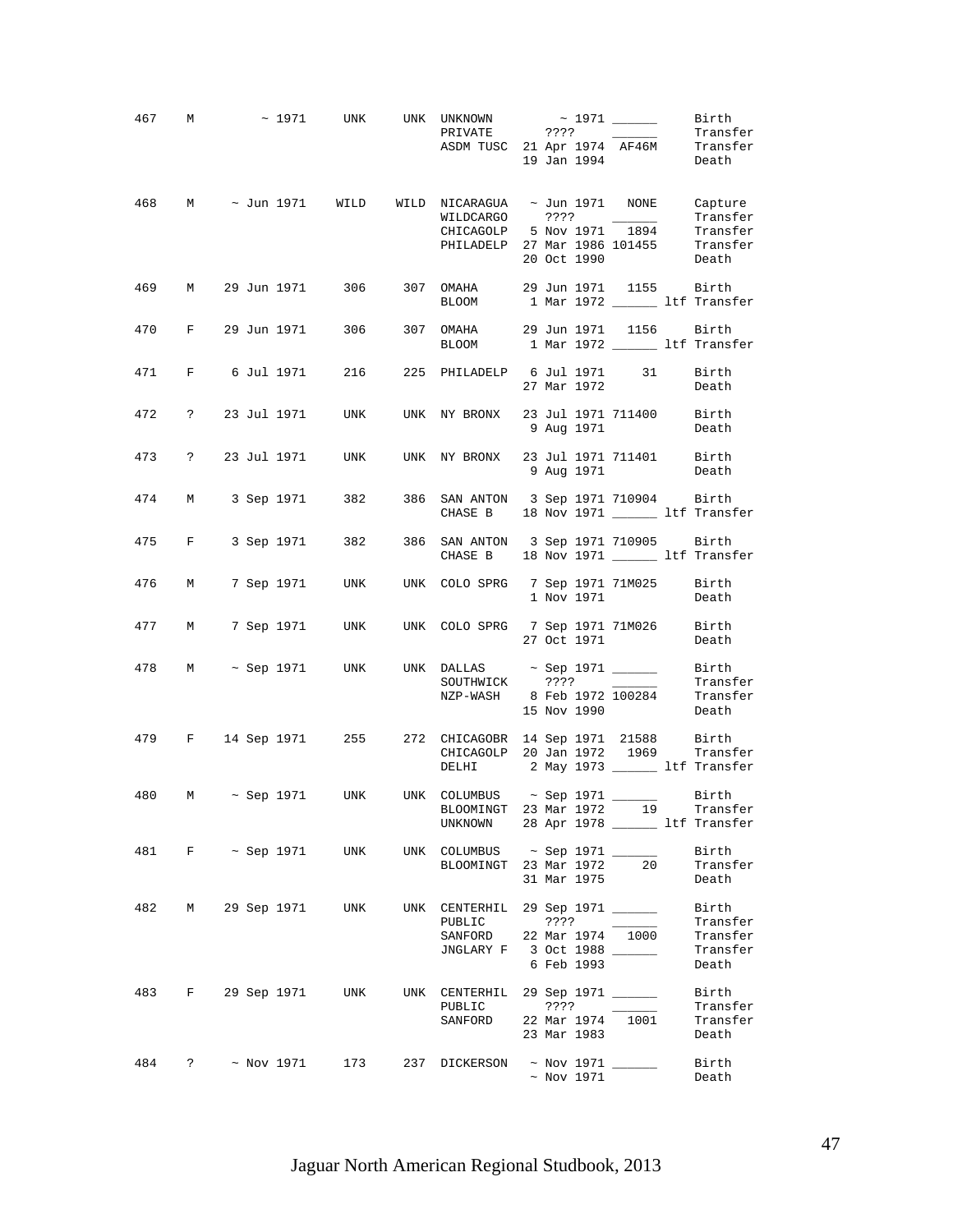|     |       |  |               | 485 ? ~ Nov 1971 173 237 DICKERSON ~ Nov 1971 ________ Birth                                         |                                                                                                                                                       |  | $\sim$ Nov 1971 |                                               | Death                                    |
|-----|-------|--|---------------|------------------------------------------------------------------------------------------------------|-------------------------------------------------------------------------------------------------------------------------------------------------------|--|-----------------|-----------------------------------------------|------------------------------------------|
|     |       |  |               | 486 F 6 Nov 1971 306 307 OMAHA 6 Nov 1971 1251 Birth                                                 | SYRACUSE 20 Aug 1972 156 Transfer<br>CENTERHIL 1 Oct 1982 _______ ltf Transfer                                                                        |  |                 |                                               |                                          |
|     |       |  |               | 487 M 24 Dec 1971 UNK UNK SYRACUSE 24 Dec 1971 136 Birth                                             | CENTERHIL 1 Oct 1982 ________ ltf Transfer                                                                                                            |  |                 |                                               |                                          |
|     |       |  |               | 488 F 30 Dec 1971 UNK UNK ST LOUIS 30 Dec 1971 ________ Birth<br>MILWAUKEE 29 Jul 1972 1350 Transfer | MILWAUKEE 23 001 1272 1000<br>GARDENCTY 25 Jan 1982 MF1350 Transfer<br>7 Feb 1989 Death                                                               |  |                 |                                               |                                          |
|     |       |  |               | 489 F 30 Dec 1971 UNK UNK ST LOUIS 30 Dec 1971 ________ Birth                                        | MILWAUKEE 11 Jan 1972 1367 Transfer                                                                                                                   |  | 10 Feb 1983     |                                               | Death                                    |
|     | 490 M |  |               | $\sim$ 1972 UNK UNK UNKNOWN $\sim$ 1972 _______ Birth                                                | $\begin{tabular}{llll} \texttt{COAL} & \texttt{VAL} & 1 Jun 1973 & 1053 & \texttt{Transfer} \\ & \texttt{25 Nov 1991} & \texttt{Death} \end{tabular}$ |  |                 |                                               |                                          |
|     | 491 M |  |               | $\sim$ 1972 UNK UNK UNKNOWN $\sim$ 1972 _______ Birth                                                | SCTHPLAIN ???? Transfer<br>WORANGE 19 May 1978 1756 Loan to<br>SCTHPLAIN 16 Apr 1979 ________ ltf Transfer                                            |  |                 |                                               |                                          |
|     |       |  |               | 492 M $\sim$ 1972 UNK UNK UNKNOWN $\sim$ 1972 UNK CENTERHIL 2222                                     | GRANBY 9 Jul 1974 720002 Transfer<br>ST FELICI 27 Jan 1981 810034 Transfer<br>LAVAL 23 Sep 1985 _________ ltf Transfer                                |  |                 |                                               |                                          |
|     |       |  |               | 493 M $\sim$ 1972 UNK UNK UNKNOWN $\sim$ 1972 ______ Birth                                           | NZP-WASH 18 Aug 1975 101462 Loan to<br>CARACAS 5 May 1976 _______ ltf Transfer                                                                        |  |                 |                                               | Transfer                                 |
|     | 494 M |  |               | ~ 1972 UNK UNK UNKNOWN ~ 1972 _______ Birth                                                          | USDI LAW ????<br>NZP-WASH 18 Aug 1975 101463 Loan to<br>CARACAS 5 May 1976 ________ ltf Transfer                                                      |  |                 | <u> 1989 - Jan Store, ameri</u> kansk politik | Transfer                                 |
|     |       |  |               | 495 M $\sim$ 1972 UNK UNK UNKNOWN $\sim$ 1972 $\sim$ Birth                                           | $SOLUTION \sim 1972$<br>CHICAGOLP 23 May 1973 2549 Transfer<br>DELHI 29 Jun 1973 _______ ltf Transfer                                                 |  |                 |                                               | Transfer                                 |
| 496 |       |  |               | $\sim$ 1972 UNK UNK UNKNOWN $\sim$ 1972 ______ Birth                                                 | COLO SPRG 31 Jan 1973 100331 Transfer<br>TRIVANDRU 5 Feb 1973 ______ ltf Transfer                                                                     |  |                 |                                               | Transfer                                 |
|     |       |  |               | 497 M 4 Feb 1972 394 399 TOLEDO 4 Feb 1972 ______                                                    | SF AN IMP 14 Jun 1972 _______ ltf Transfer                                                                                                            |  |                 |                                               | Birth                                    |
| 498 |       |  | M 29 Feb 1972 | 255                                                                                                  | 272 CHICAGOBR 29 Feb 1972 21992                                                                                                                       |  | 2 Mar 1972      |                                               | Birth<br>Death                           |
|     |       |  |               | 499 F 8 Mar 1972 305                                                                                 | 295 ROCHESTER 8 Mar 1972 104528 Birth                                                                                                                 |  | 21 Mar 1972     |                                               | Death                                    |
|     |       |  |               | 500 F 8 Mar 1972 305                                                                                 | 295 ROCHESTER 8 Mar 1972 104529                                                                                                                       |  |                 | 3 Apr 1972                                    | Birth<br>Death                           |
|     |       |  |               | 501 F 22 Mar 1972 UNK                                                                                | UNK PORTLAND 22 Mar 1972 ______<br>CHEHAW                                                                                                             |  | 27 Apr 1992     |                                               | Birth<br>8 Oct 1973 19 Transfer<br>Death |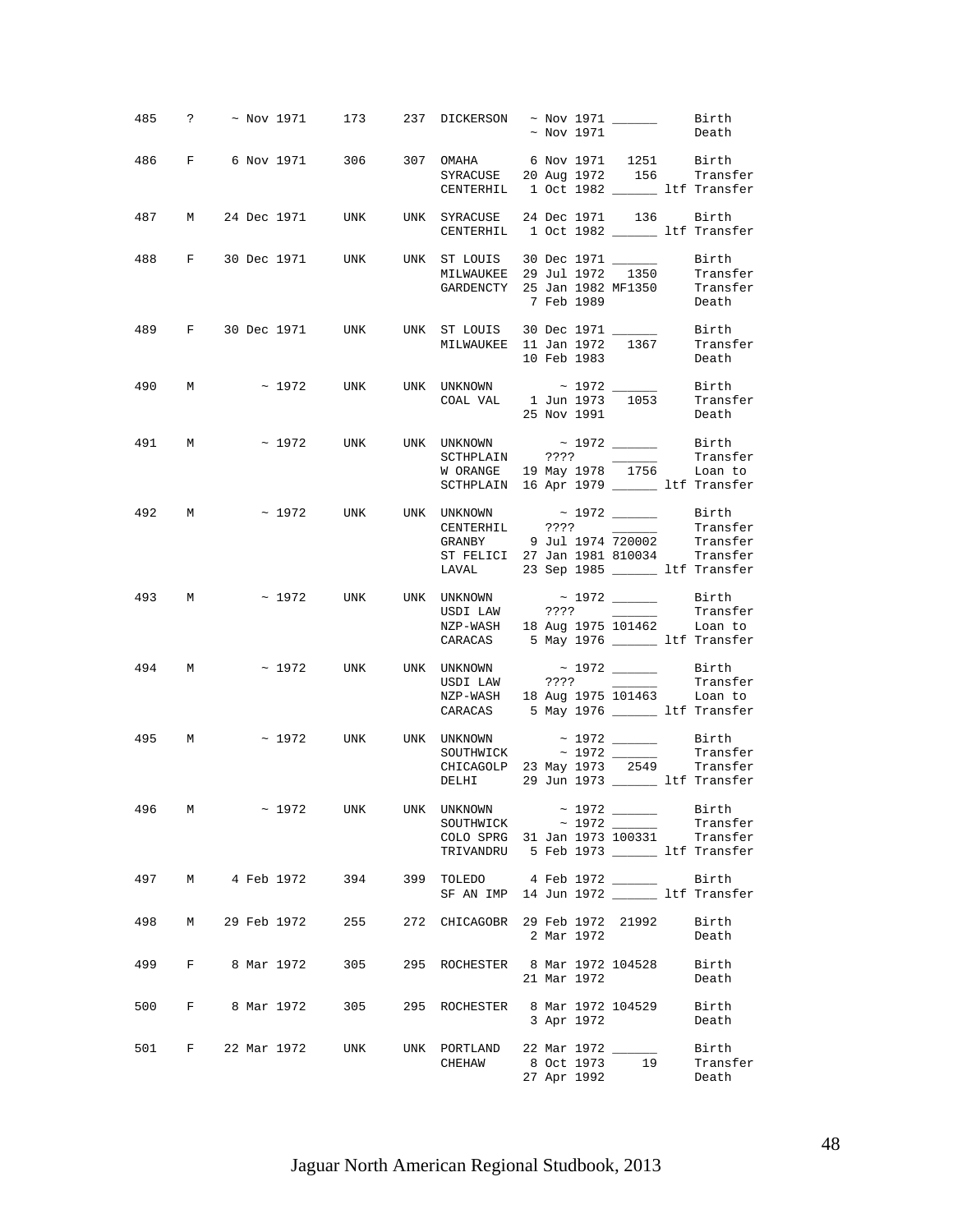|       |             |  |            | 502 F 13 Apr 1972 341 342 EVANSVLLE 13 Apr 1972 2095 Birth<br>CHICAGOLP 15 May 1972 2095 Transfer |                                                                                                                         |  |             | 7 Jun 1978        | Death             |
|-------|-------------|--|------------|---------------------------------------------------------------------------------------------------|-------------------------------------------------------------------------------------------------------------------------|--|-------------|-------------------|-------------------|
|       |             |  |            | 503 M 15 Apr 1972 382 386 SAN ANTON 15 Apr 1972 720491 Birth                                      |                                                                                                                         |  | 2 Jul 1972  |                   | Death             |
|       |             |  |            | 504 F 15 Apr 1972 382 386 SAN ANTON 15 Apr 1972 720492 Birth                                      |                                                                                                                         |  |             | 29 Jun 1972       | Death             |
|       |             |  |            | 505 F 2 May 1972 216                                                                              | 225 PHILADELP 2 May 1972 100047 Birth                                                                                   |  | 4 Sep 1990  |                   | Death             |
| 506   | $F$ and $F$ |  | 1 Jun 1972 | UNK                                                                                               | UNK COAL VAL 1 Jun 1972 1054 Birth                                                                                      |  | 18 Jan 1995 |                   | Death             |
|       |             |  |            | 507 M 5 Jun 1972 306 307 OMAHA 5 Jun 1972 1552 Birth                                              | COAL VAL 21 Sep 1972 ________ ltf Transfer                                                                              |  |             |                   |                   |
|       |             |  |            | 508 ? 6 Jun 1972 394 399 TOLEDO 6 Jun 1972 ________ Birth                                         |                                                                                                                         |  | 6 Jun 1972  |                   | Death             |
|       |             |  |            | 509 M 27 Jun 1972 UNK                                                                             | 289 HOUSTON 27 Jun 1972 ________ Birth<br>CHEHAW 21 Aug 1973 $\overline{20}$ Transfer                                   |  | 1 Mar 1980  |                   | Death             |
|       |             |  |            | 510 F 6 Jul 1972 220                                                                              | 215 COLO SPRG 6 Jul 1972 100330 Birth<br>TRIVANDRU 5 Feb 1973 ________ ltf Transfer                                     |  |             |                   |                   |
|       |             |  |            | 511 F ~ Aug 1972 UNK UNK UNKNOWN ~ Aug 1972 ________ Birth                                        | CHICAGOLP 30 Jan 1973 $\overline{2408}$ Transfer                                                                        |  | 12 Nov 1980 |                   | Transfer<br>Death |
|       |             |  |            | 512 F 1 Sep 1972 UNK UNK WACO 1 Sep 1972 605 Birth                                                |                                                                                                                         |  | 12 Jun 1978 |                   | Death             |
|       |             |  |            | 513 M 20 Sep 1972 279 250 COLUMBUS 20 Sep 1972 722006 Birth                                       |                                                                                                                         |  | 29 Jun 1996 |                   | Death             |
|       |             |  |            | 514 F 20 Sep 1972 279 250 COLUMBUS 20 Sep 1972 722007 Birth<br>28 Oct 1987 Death                  |                                                                                                                         |  |             | 28 Oct 1987       | Death             |
|       |             |  |            | 515 F $\sim$ 1972 UNK UNK UNKNOWN $\sim$ 1972 _______ Birth                                       | CENTERHIL ????<br>CENIERALL SALE CONFIDENCE<br>PHILADELP 19 Jul 1979 100869 Transfer                                    |  |             | 26 Aug 1984 Death | Transfer          |
| 516   |             |  |            | M 10 Oct 1972 240                                                                                 | 247 CLEVELAND 10 Oct 1972 721007 Birth<br>CHICAGOLP 5 Apr 1973 2473 Transfer<br>DELHI 2 May 1973 _________ 1tf Transfer |  |             |                   |                   |
|       |             |  |            | 517 M 21 Oct 1972 382 386 SAN ANTON 21 Oct 1972 722011 Birth                                      | CHASE B 20 Jul 1973 ________ ltf Transfer                                                                               |  |             |                   |                   |
| 518   |             |  |            | F 21 Oct 1972 382 386 SAN ANTON 21 Oct 1972 722012 Birth                                          | CHASE B 20 Jul 1973 ________ ltf Transfer                                                                               |  |             |                   |                   |
| 519 M |             |  |            |                                                                                                   |                                                                                                                         |  | 23 Dec 1972 |                   | Birth<br>Death    |
|       | 520 M       |  |            | 5 Dec 1972 394 399 TOLEDO 5 Dec 1972 ________ Birth                                               |                                                                                                                         |  | 23 Dec 1972 |                   | Death             |
|       |             |  |            | 521 F 6 Dec 1972 UNK UNK STATEN IS 6 Dec 1972 5005 Birth                                          | MORELIA 1 Nov 1989 ______ ltf Transfer                                                                                  |  |             |                   |                   |
| 522   | M           |  |            | 6 Dec 1972 UNK UNK STATEN IS 6 Dec 1972 5006 Birth                                                | MORELIA 1 Nov 1989 _______ ltf Transfer                                                                                 |  |             |                   |                   |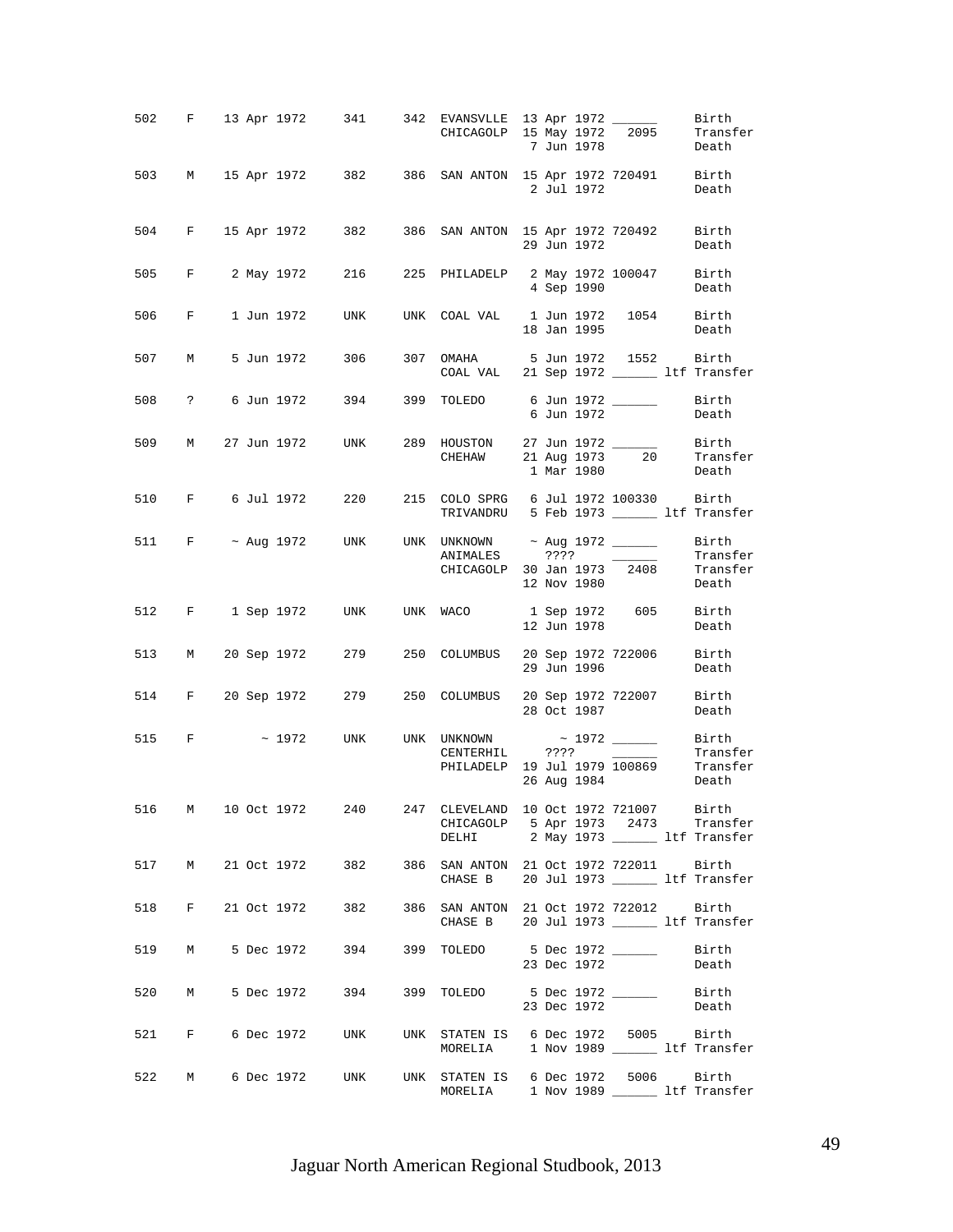| 523   |             |  |               |                                                                                                   | M 19 Dec 1972 UNK UNK PHILADELP 19 Dec 1972 32 Birth                                                                            |  | 19 Dec 1972 |                        | Death                                  |
|-------|-------------|--|---------------|---------------------------------------------------------------------------------------------------|---------------------------------------------------------------------------------------------------------------------------------|--|-------------|------------------------|----------------------------------------|
|       |             |  |               | 524 F 25 Dec 1972 UNK UNK CENTERHIL 25 Dec 1972 ________ Birth                                    | JACKSON 12 May 1977 000524 Transfer<br>JOHNSTON 7 Apr 1979 _______ ltf Transfer                                                 |  |             |                        |                                        |
| 525 M |             |  |               | 10 Jan 1973 UNK 427 ST PAUL 10 Jan 1973 0140 Birth                                                |                                                                                                                                 |  | 10 Jan 1973 |                        | Death                                  |
| 526   | $F$ and $F$ |  |               | 10 Jan 1973 UNK                                                                                   | 427 ST PAUL<br>UNKNOWN                                                                                                          |  |             | 10 Jan 1973 0141 Birth | 10 Jan 1973 _______ ltf Transfer       |
|       |             |  |               | 527 M 27 Feb 1973 UNK UNK YORANCH 27 Feb 1973 _______ Birth                                       | MEMPHIS 29 Sep 1973 0021 Transfer                                                                                               |  | 14 Jul 1992 |                        | Death                                  |
|       |             |  |               | 528 F 27 Feb 1973 UNK UNK YORANCH 27 Feb 1973 _______ Birth                                       | MEMPHIS 29 Sep 1973 0022 Transfer                                                                                               |  | 28 Feb 1993 |                        | Death                                  |
| 529   |             |  |               | F 31 Mar 1973 317 318 BUFFALO 31 Mar 1973 26 Birth                                                | CINCINNAT 25 Oct 1973 M9545 Transfer<br>JACKSONVL 8 Jan 1976 876001 Transfer<br>NAT BRIDG 3 Nov 1978 ________ ltf Transfer      |  |             |                        |                                        |
| 530   |             |  |               |                                                                                                   |                                                                                                                                 |  | 18 Mar 1985 |                        | Death                                  |
|       |             |  |               | 531 M 31 Mar 1973 317                                                                             | 318 BUFFALO 31 Mar 1973 125 Birth<br>FERNDALE 27 May 1975 3042 ltf Transfer                                                     |  |             |                        |                                        |
| 532   |             |  |               | F 4 Apr 1973 UNK UNK LOSANGELE 4 Apr 1973 _______ Birth                                           | MEEKS D 23 Feb 1978 _______ ltf Transfer                                                                                        |  |             |                        |                                        |
|       |             |  |               | 533 ? 7 Apr 1973 394 399 TOLEDO 7 Apr 1973 ________ Birth                                         |                                                                                                                                 |  |             | 19 May 1973            | Death                                  |
| 534   |             |  |               | ? 7 Apr 1973 394 399 TOLEDO 7 Apr 1973 ________ 1tf Birth                                         |                                                                                                                                 |  |             |                        |                                        |
|       |             |  |               | 535 F 1 May 1973 341 342 EVANSVLLE 1 May 1973 M00666 Birth                                        | GLEN OAK 15 Feb 1974 1101 Transfer                                                                                              |  | ~ Jun 1974  |                        | Death                                  |
| 536   |             |  |               | M 14 May 1973 UNK UNK UNKNOWN 14 May 1973 ________ Birth<br>EVANSVLLE 5 Jul 1973 _______ Transfer | GLEN OAK 15 Feb 1974 111 Transfer                                                                                               |  | 19 May 1992 |                        | Death                                  |
| 537   |             |  | M 25 May 1973 | 306 10                                                                                            | 307 OMAHA 25 May 1973 1722 Birth<br>SHANKPAIN 9 Aug 1973 _______ ltf Transfer                                                   |  |             |                        |                                        |
| 538   |             |  | F 1 Jun 1973  | <b>UNK</b>                                                                                        | 426 ST PAUL 1 Jun 1973 0142                                                                                                     |  | 24 Oct 1973 |                        | Birth<br>Death                         |
| 539   | $\ddot{?}$  |  |               | 11 Jun 1973 UNK                                                                                   | 427 ST PAUL                                                                                                                     |  | 11 Jun 1973 | 11 Jun 1973 0143       | Birth<br>Death                         |
| 540   | $\ddot{?}$  |  | 11 Jun 1973   | UNK                                                                                               | 427 ST PAUL                                                                                                                     |  | 11 Jun 1973 | 11 Jun 1973 0144       | Birth<br>Death                         |
| 541   | M           |  | 26 Jul 1973   | 478                                                                                               | 447 NZP-WASH 26 Jul 1973 100759<br>$N2P$ -WASH $29$ Apr 1974 SJ0136<br>COLUMBIA 29 Apr 1974 SJ0136<br>SALISBURY 11 Nov 1976 160 |  | 6 Apr 1992  |                        | Birth<br>Transfer<br>Transfer<br>Death |
| 542   | M           |  | 1 Jul 1973    | 388 38                                                                                            | 446 FORTWORTH 1 Jul 1973                                                                                                        |  | 26 Oct 1993 | 14                     | Birth<br>Death                         |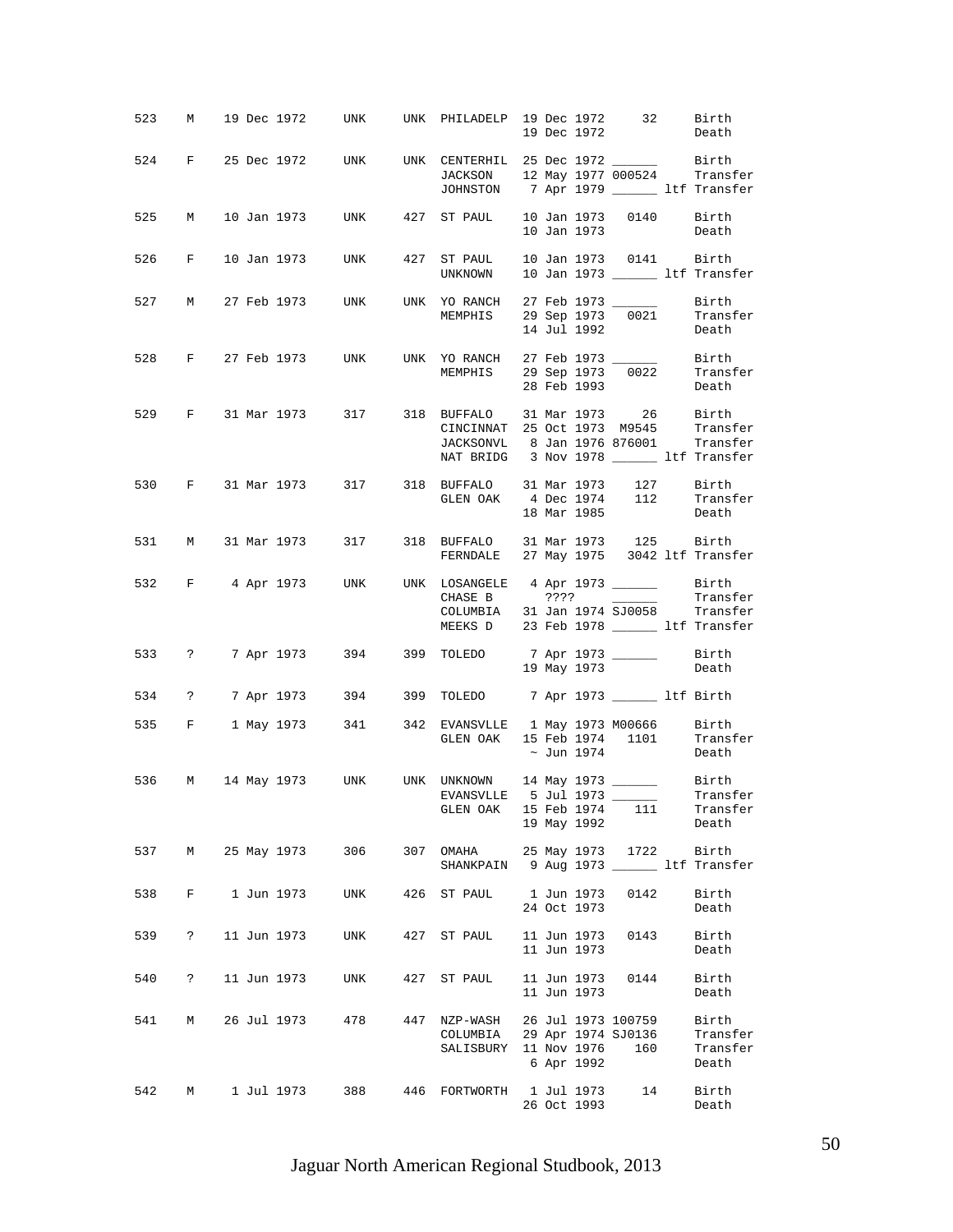|     |   |  | 543 ? 1 Jul 1973 388 446 FORTWORTH 1 Jul 1973 M0773                                                     |                                                                                                                                                                                                                                                                                                                                                                                                                                                                                                         |  | 3 Jul 1973  |                   | Birth<br>Death                           |
|-----|---|--|---------------------------------------------------------------------------------------------------------|---------------------------------------------------------------------------------------------------------------------------------------------------------------------------------------------------------------------------------------------------------------------------------------------------------------------------------------------------------------------------------------------------------------------------------------------------------------------------------------------------------|--|-------------|-------------------|------------------------------------------|
|     |   |  | 544 F 20 Jul 1973 312 381 JACKSONVL 20 Jul 1973 873125 Birth                                            | CINCINNAT 2 Dec 1974 M9546<br>DENVER 15 Sep 1982 5728<br>CINCINNAT 21 Jun 1985 M9546                                                                                                                                                                                                                                                                                                                                                                                                                    |  | 12 Sep 1996 |                   | Transfer<br>Loan to<br>Transfer<br>Death |
|     |   |  | 545 F 20 Jul 1973 312 381 JACKSONVL 20 Jul 1973 873126 Birth                                            | OKLAHOMA 6 Dec 1974 417904 Transfer<br>12 Mar 1992 Death                                                                                                                                                                                                                                                                                                                                                                                                                                                |  |             |                   |                                          |
|     |   |  | 546 M 20 Jul 1973 312 381 JACKSONVL 20 Jul 1973 873127 Birth                                            |                                                                                                                                                                                                                                                                                                                                                                                                                                                                                                         |  |             | 20 Jul 1973 Death |                                          |
|     |   |  | 547 F 26 Jul 1973 478 447 NZP-WASH 26 Jul 1973 100760 Birth<br>COLUMBIA 29 Apr 1974 SJ0137 Transfer     | S DOMINGO 7 Mar 1977 _________ ltf Transfer                                                                                                                                                                                                                                                                                                                                                                                                                                                             |  |             |                   |                                          |
|     |   |  | 548 M 16 Aug 1973 UNK UNK SAO PAULO 16 Aug 1973 ________ Birth<br>SANDIEGOZ 14 Apr 1975 175083 Transfer |                                                                                                                                                                                                                                                                                                                                                                                                                                                                                                         |  |             | 8 Apr 1994 Death  |                                          |
|     |   |  | 549 F 18 Aug 1973 240 247 CLEVELAND 18 Aug 1973 730806 Birth                                            |                                                                                                                                                                                                                                                                                                                                                                                                                                                                                                         |  |             | 5 Nov 1973        | Death                                    |
| 550 | M |  | 20 Aug 1973 310 309 DULUTH 20 Aug 1973 751002 Birth                                                     |                                                                                                                                                                                                                                                                                                                                                                                                                                                                                                         |  | 25 Apr 1975 |                   | Death                                    |
|     |   |  | 551 F 20 Aug 1973 310                                                                                   | 309 DULUTH 20 Aug 1973 751003 Birth                                                                                                                                                                                                                                                                                                                                                                                                                                                                     |  |             | 10 Jun 1975       | Death                                    |
|     |   |  | 552 M ~ 1973 UNK UNK COAL VAL ~ 1973 _______ Birth                                                      | UNKNOWN ???? $\frac{1}{\sqrt{1-\frac{1}{\sqrt{1-\frac{1}{\sqrt{1-\frac{1}{\sqrt{1-\frac{1}{\sqrt{1-\frac{1}{\sqrt{1-\frac{1}{\sqrt{1-\frac{1}{\sqrt{1-\frac{1}{\sqrt{1-\frac{1}{\sqrt{1-\frac{1}{\sqrt{1-\frac{1}{\sqrt{1-\frac{1}{\sqrt{1-\frac{1}{\sqrt{1-\frac{1}{\sqrt{1-\frac{1}{\sqrt{1-\frac{1}{\sqrt{1-\frac{1}{\sqrt{1-\frac{1}{\sqrt{1-\frac{1}{\sqrt{1-\frac{1}{\sqrt{1-\frac{1}{\sqrt{1-\frac{1}{\sqrt{1$<br>BLOOMINGT 28 Aug 1976 71 Transfer<br>BAR H PRK 24 Jul 1986 ______ ltf Transfer |  |             |                   | Transfer                                 |
|     |   |  | 553 M ~ Aug 1973 UNK UNK CENTERHIL ~ Aug 1973 $\frac{1}{01140}$ Birth                                   | OKLAHOMA 1 Mar 1974 352803 Transfer<br>HUGO                                                                                                                                                                                                                                                                                                                                                                                                                                                             |  |             |                   | 5 Mar 1975 ______ ltf Transfer           |
|     |   |  | 554 M 8 Sep 1973 382 386 SAN ANTON 8 Sep 1973 730921 Birth                                              |                                                                                                                                                                                                                                                                                                                                                                                                                                                                                                         |  |             | 10 Sep 1973       | Death                                    |
|     |   |  | 555 F 8 Sep 1973 382 386 SAN ANTON 8 Sep 1973 730922 Birth                                              | ZEEHANDLR 25 Feb 1975 _______ ltf Transfer                                                                                                                                                                                                                                                                                                                                                                                                                                                              |  |             |                   |                                          |
| 556 | M |  | 17 Oct 1973 UNK 427 ST PAUL 17 Oct 1973 0145 Birth                                                      |                                                                                                                                                                                                                                                                                                                                                                                                                                                                                                         |  | 18 Oct 1973 |                   | Death                                    |
|     |   |  | 557 M 18 Oct 1973 392 427 ST PAUL 18 Oct 1973 15722 Birth                                               | PRIVATE 11 Jun 1974 ________ ltf Transfer                                                                                                                                                                                                                                                                                                                                                                                                                                                               |  |             |                   |                                          |
|     |   |  | 558 M 28 Oct 1973 UNK 272 CHICAGOBR 28 Oct 1973 22151 Birth                                             |                                                                                                                                                                                                                                                                                                                                                                                                                                                                                                         |  | 28 Oct 1973 |                   | Death                                    |
|     |   |  | 559 M 8 Nov 1973 155 120 SAN FRAN 8 Nov 1973 17324 Birth                                                |                                                                                                                                                                                                                                                                                                                                                                                                                                                                                                         |  | 20 Feb 1993 |                   | Death                                    |
| 560 |   |  | F 9 Nov 1973 352                                                                                        | 359 ATLANTA 9 Nov 1973 730373 Birth                                                                                                                                                                                                                                                                                                                                                                                                                                                                     |  | 21 Dec 1992 |                   | Death                                    |
| 561 |   |  | M 10 Nov 1973 358 437 BROWNSVIL 10 Nov 1973 26 Birth                                                    | COOK                                                                                                                                                                                                                                                                                                                                                                                                                                                                                                    |  |             |                   | 6 Aug 1974 _______ ltf Transfer          |
|     |   |  | 562 M 11 Nov 1973 UNK UNK COLUMBUS 11 Nov 1973 _______ Birth<br>SCTHPLAIN 24 Apr 1974 75039 Transfer    | UNKNOWN 31 Dec 1987 _______ ltf Transfer                                                                                                                                                                                                                                                                                                                                                                                                                                                                |  |             |                   |                                          |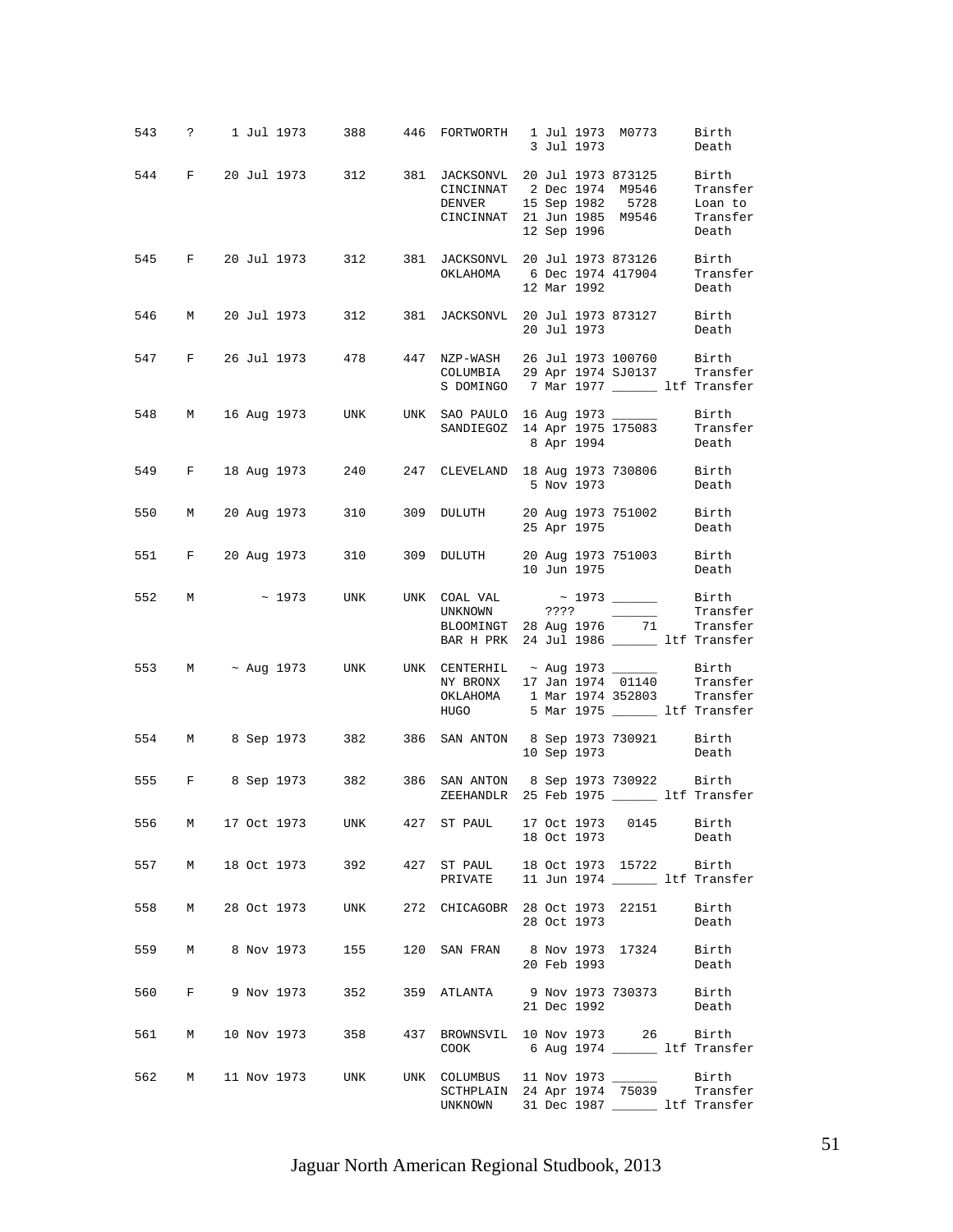|     |   |  |               | 563 F 19 Nov 1973 449 450 MADISON 19 Nov 1973 759 Birth                               |                                                                                                                                                                                                                                        |  | 22 Nov 1991 |                   | Death                                             |
|-----|---|--|---------------|---------------------------------------------------------------------------------------|----------------------------------------------------------------------------------------------------------------------------------------------------------------------------------------------------------------------------------------|--|-------------|-------------------|---------------------------------------------------|
|     |   |  |               | 564 F 19 Nov 1973 449 450 MADISON 19 Nov 1973 760 Birth                               | BRANDONWI 24 Sep 1987 ________ Loan to $\sim$ Jan 1992 Death                                                                                                                                                                           |  |             |                   |                                                   |
|     |   |  |               | 565 M 6 Dec 1973 353 380 BALTIMORE 6 Dec 1973 73373 Birth                             | WILMINGTN 9 Oct 1986 514 Transfer                                                                                                                                                                                                      |  | 29 Mar 1996 |                   | Death                                             |
|     |   |  |               | 566 M 6 Dec 1973 353 380 BALTIMORE 6 Dec 1973 73372 Birth                             | THURMONT 28 Sep 1976 ________ Loan to<br>BALTIMORE 8 Oct 1982 73372 Transfer                                                                                                                                                           |  |             | 11 May 1996 Death |                                                   |
|     |   |  |               | 567 M 9 Dec 1973 306 307 OMAHA 9 Dec 1973 1868 Birth                                  | SHRINE C 14 Sep 1978 ________ ltf Transfer                                                                                                                                                                                             |  |             |                   |                                                   |
|     |   |  |               | 568 F 29 Dec 1973 341 342 EVANSVLLE 29 Dec 1973 ________ Birth                        | CHICAGOLP 27 Apr 1974 2897 Transfer<br>SUMMIT ZO 1 Jan 1975 _______ ltf Transfer                                                                                                                                                       |  |             |                   |                                                   |
|     |   |  |               | 569 M ???? UNK UNK UNKNOWN ????                                                       | $\begin{tabular}{lllll} \multicolumn{2}{c}{\texttt{CALIFORNI}} & & & & \texttt{???} & & & \texttt{Transfer} \\ \multicolumn{2}{c}{\texttt{MINOT}} & & \sim 31 \text{ Jan } 1974 & \texttt{000042} & & \texttt{Transfer} \end{tabular}$ |  |             |                   | Birth Birth<br>19 Jan 1981 Death                  |
|     |   |  |               | 570 M ~ 1974 UNK UNK UNKNOWN ~ 1974 ______ Birth ALEXANDRI 16 Feb 1974 131011 Loan to |                                                                                                                                                                                                                                        |  |             | 21 Jan 1994 Death |                                                   |
|     |   |  |               | 571 F 23 Jan 1974 358 438 BROWNSVIL 23 Jan 1974 27 Birth                              | COOK 6 Aug 1974 ______ ltf Transfer                                                                                                                                                                                                    |  |             |                   |                                                   |
|     |   |  |               | 572 M 23 Jan 1974 358 438 BROWNSVIL 23 Jan 1974 28 Birth                              |                                                                                                                                                                                                                                        |  | 23 Jun 1975 |                   | Death                                             |
|     |   |  |               | 573 F 23 Jan 1974 358 438 BROWNSVIL 23 Jan 1974 29 Birth                              | COOK 6 Aug 1974 _________ ltf Transfer                                                                                                                                                                                                 |  |             |                   |                                                   |
|     |   |  |               | 574 F 24 Jan 1974 382 386 SAN ANTON 24 Jan 1974 740141 Birth                          |                                                                                                                                                                                                                                        |  |             | 28 Jun 1974 Death |                                                   |
|     |   |  |               | 575 F 24 Jan 1974 382 386 SAN ANTON 24 Jan 1974 740142 Birth                          | CARACAS 28 Aug 1975 _______ ltf Transfer                                                                                                                                                                                               |  |             |                   |                                                   |
|     |   |  |               | 576 M 11 Feb 1974 416 257 RACINE 11 Feb 1974 54 Birth                                 |                                                                                                                                                                                                                                        |  | 12 Dec 1978 |                   | Death                                             |
|     |   |  |               | 577 F 11 Feb 1974 416                                                                 | 257 RACINE 11 Feb 1974 ______                                                                                                                                                                                                          |  | 27 Dec 1975 |                   | Birth<br>Death                                    |
| 578 | M |  |               | 11 Feb 1974 416                                                                       | 257 RACINE 11 Feb 1974 ______                                                                                                                                                                                                          |  | 24 Feb 1976 |                   | Birth<br>Death                                    |
| 579 |   |  | F 12 Feb 1974 | 392 39                                                                                | UNK ST PAUL 12 Feb 1974 15723<br>SIOUX FAL 9 Jan 1975 1057<br>WATERTNSD 11 Jan 1993 0286<br>SIOUX FAL 16 Nov 1993 1057                                                                                                                 |  | 2 Oct 1997  |                   | Birth<br>Transfer<br>Loan to<br>Transfer<br>Death |
|     |   |  |               | 580 M 12 Feb 1974 UNK UNK ST PAUL 12 Feb 1974 0146 Birth                              | WATUSA ZO 11 Nov 1974 ________ ltf Transfer                                                                                                                                                                                            |  |             |                   |                                                   |
| 581 | M |  | 4 Mar 1974    | 388 — 1                                                                               | UNK FORTWORTH 4 Mar 1974 M00374 Birth                                                                                                                                                                                                  |  | 6 Mar 1974  |                   | Death                                             |
| 582 |   |  | F 4 Mar 1974  | 388 — 1                                                                               | UNK FORTWORTH 4 Mar 1974 M30374 Birth                                                                                                                                                                                                  |  | 4 Mar 1974  |                   | Death                                             |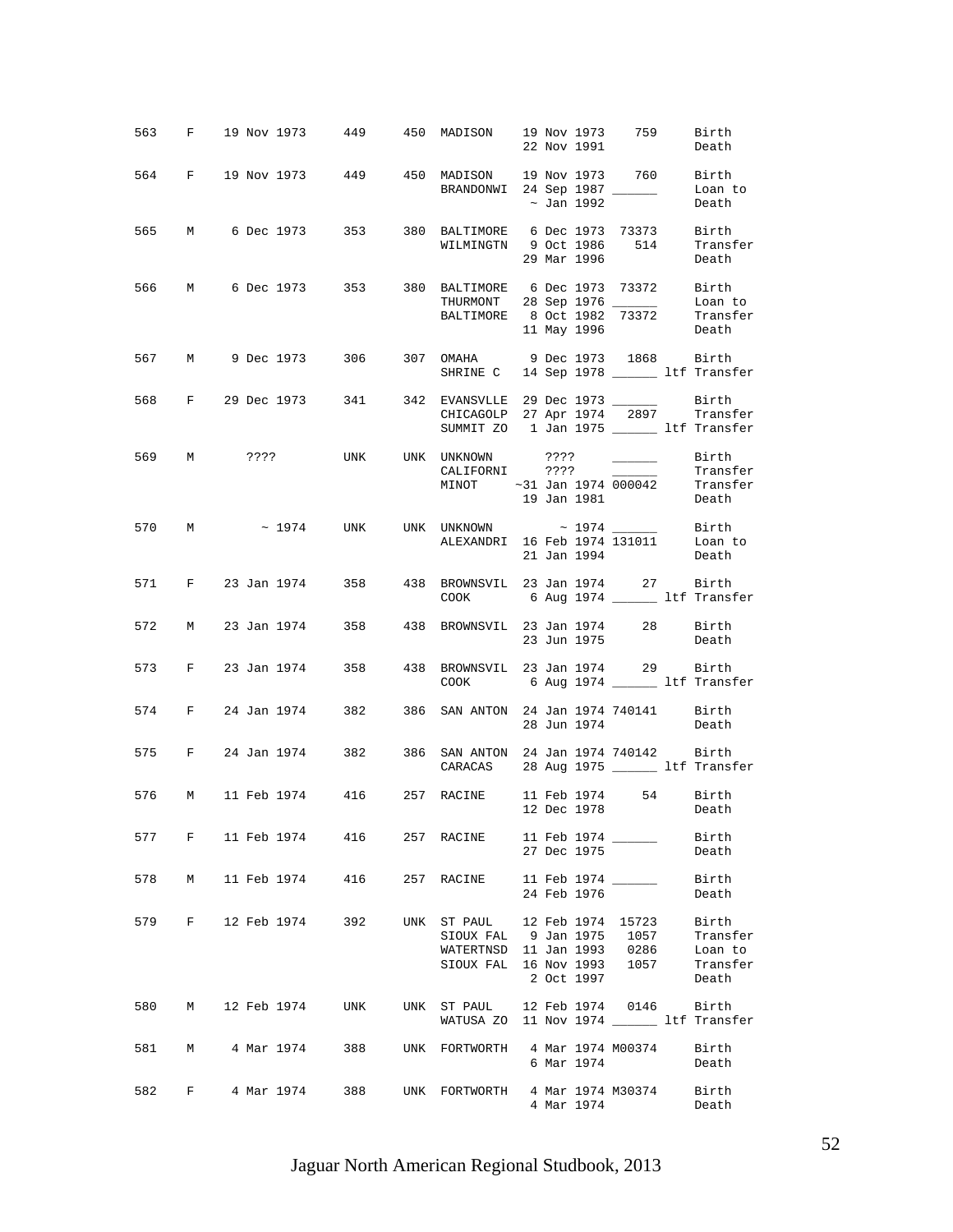|     |             |  |             | 583 F 14 Mar 1974 358 437 BROWNSVIL 14 Mar 1974 30 Birth                                     |     | MEXICOCTY 4 Sep 1974 _______ ltf Transfer                                       |  |             |                    |                                       |
|-----|-------------|--|-------------|----------------------------------------------------------------------------------------------|-----|---------------------------------------------------------------------------------|--|-------------|--------------------|---------------------------------------|
|     |             |  |             | 584 M 25 Mar 1974 449 450 MADISON 25 Mar 1974 545                                            |     | SIOUX FAL 9 Jan 1975 200174 Transfer<br>28 Apr 1988 Death                       |  | 28 Apr 1988 |                    | Birth<br>Death                        |
|     |             |  |             | 585 M 7 May 1974 335 362 BATONROUG 7 May 1974 21 Birth                                       |     | WACO 1 Apr 1978 595 Loan to                                                     |  | 3 Jun 1990  |                    | Death                                 |
|     |             |  |             | 586 F 29 May 1974 UNK 289 HOUSTON 29 May 1974 383 Birth                                      |     |                                                                                 |  |             | 29 May 1974 Death  |                                       |
|     |             |  |             | 587 F 4 Jun 1974 358 438 BROWNSVIL 4 Jun 1974 113 Birth<br>ZEEHANDLR 9 Sep 1975 11f Transfer |     |                                                                                 |  |             |                    |                                       |
|     |             |  |             | 588 F 4 Jun 1974 358 438 BROWNSVIL 4 Jun 1974 114 Birth                                      |     | ZEEHANDLR 9 Sep 1975 ________ ltf Transfer                                      |  |             |                    |                                       |
|     |             |  |             | 589 F 4 Jun 1974 358 438 BROWNSVIL 4 Jun 1974 115 Birth<br>ZEEHANDLR 9 Sep 1975 11f Transfer |     |                                                                                 |  |             |                    |                                       |
|     |             |  |             | 590 F 6 Jun 1974 240 247 CLEVELAND 6 Jun 1974 740602 Birth                                   |     |                                                                                 |  | 31 Jul 1990 |                    | Death                                 |
|     |             |  |             | 591 M 6 Jun 1974 240 247 CLEVELAND 6 Jun 1974 740603 Birth                                   |     |                                                                                 |  |             | 14 Jan 1986        | Death                                 |
|     |             |  |             | 592 M 13 Jun 1974 394 399 TOLEDO 13 Jun 1974 _______ Birth                                   |     | CHOVANIC 29 Apr 1975 _______ ltf Transfer                                       |  |             |                    |                                       |
|     |             |  |             | 593 ? 15 Jun 1974 306 307 OMAHA 15 Jun 1974 1988 Birth                                       |     |                                                                                 |  | 15 Jun 1974 |                    | Death                                 |
|     |             |  |             | 594 F 15 Jun 1974 306 307 OMAHA 15 Jun 1974 1989 Birth                                       |     |                                                                                 |  | 14 Jul 1976 |                    | Death                                 |
|     |             |  |             | 595 M 15 Jun 1974 312 381 JACKSONVL 15 Jun 1974 874060 Birth                                 |     | LEGAL 29 Jan 1981 _______ ltf Transfer                                          |  |             |                    |                                       |
|     |             |  |             | 596 F 15 Jun 1974 312 381 JACKSONVL 15 Jun 1974 874062 Birth                                 |     | TOPEKA 5 Dec 1979 012179 Loan to                                                |  | 28 Jan 1983 |                    | Death                                 |
|     |             |  |             | 597 M 15 Jun 1974 312 381 JACKSONVL 15 Jun 1974 874061 Birth                                 |     | KNOXVILLE 25 Mar 1975 54 Transfer<br>OR CST SF 17 Mar 1978 _______ ltf Transfer |  |             |                    |                                       |
| 598 |             |  |             | 28 Jun 1974   456   455   KNOXVILLE   28 Jun 1974   JAG003   Birth                           |     |                                                                                 |  | 29 Jun 1974 |                    | Death                                 |
| 599 | $F$ and $F$ |  | 29 Jun 1974 | UNK                                                                                          |     | UNK ST PAUL 29 Jun 1974 0147                                                    |  | 26 Oct 1974 |                    | Birth<br>Death                        |
| 600 | $\ddot{?}$  |  | 29 Jun 1974 | UNK                                                                                          |     | UNK ST PAUL 29 Jun 1974 0148                                                    |  | 8 Jul 1974  |                    | Birth<br>Death                        |
| 601 | М           |  | 10 Aug 1974 | 358                                                                                          | 437 | BROWNSVIL 10 Aug 1974 116<br>BAYLOR<br>HOUSTON                                  |  | 24 Dec 1980 | 6 Aug 1976         | Birth<br>Loan to<br>1430 ltf Transfer |
| 602 | M           |  |             | 10 Aug 1974 312                                                                              |     | 381 JACKSONVL 10 Aug 1974 874077                                                |  | 26 Jul 1975 |                    | Birth<br>Death                        |
| 603 | М           |  | 10 Aug 1974 | 312                                                                                          | 381 | JACKSONVL 10 Aug 1974 874078<br>ОКLАНОМА                                        |  | 13 Jul 1995 | 10 Jan 1975 425605 | Birth<br>Transfer<br>Death            |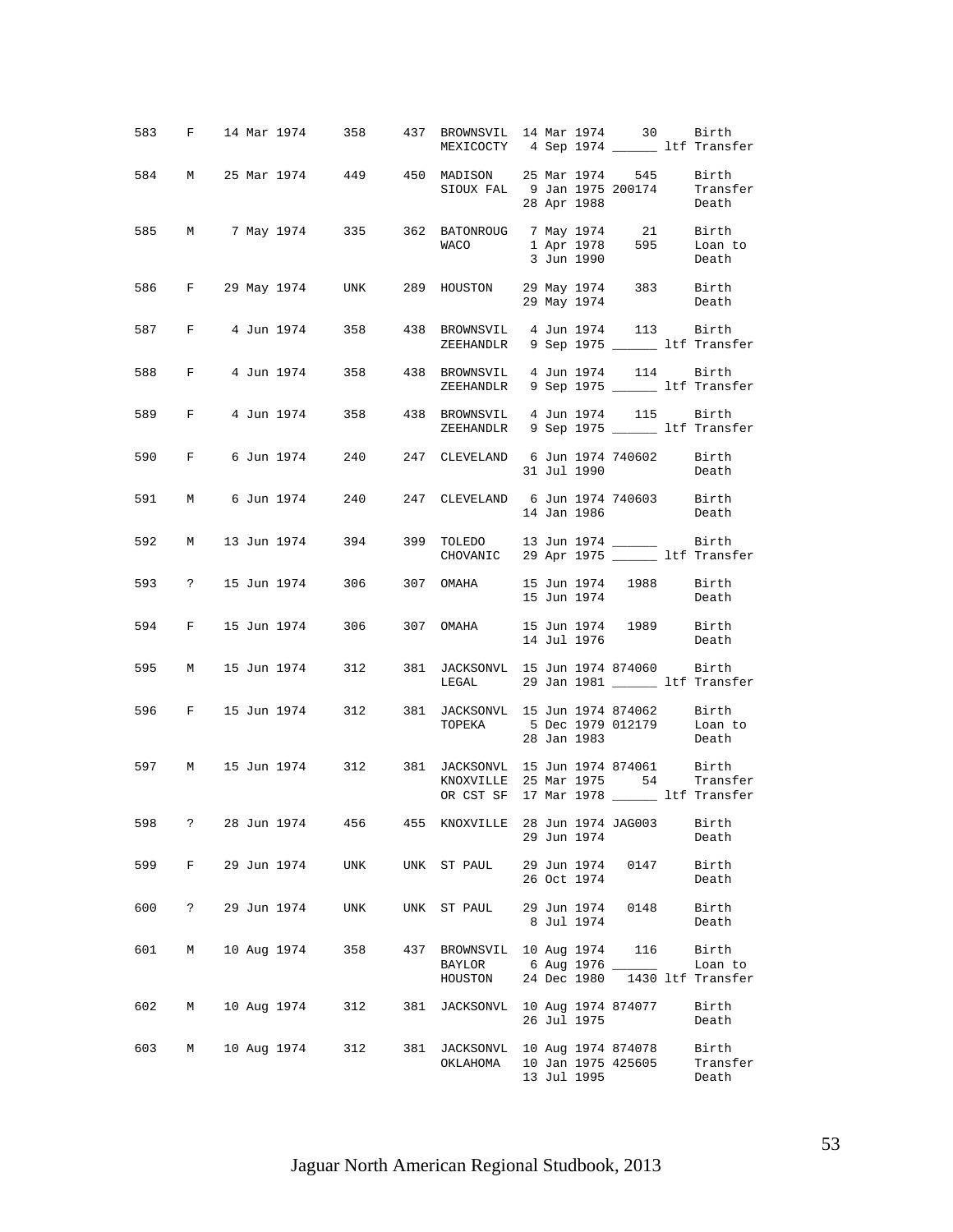|     |                     |  |                   |        | 604 M 10 Aug 1974 312 381 JACKSONVL 10 Aug 1974 874079 Birth<br>NAT BRIDG 1 Nov 1978 _________ ltf Transfer                                     |  |             |                         |                |
|-----|---------------------|--|-------------------|--------|-------------------------------------------------------------------------------------------------------------------------------------------------|--|-------------|-------------------------|----------------|
|     |                     |  |                   |        | 605 M 15 Aug 1974 308 182 ST LOUIS 15 Aug 1974 074006 Birth<br>MINOT 30 Mar 1981 142 Transfer<br>4 May 1986 Death                               |  |             |                         |                |
|     |                     |  |                   |        | 606 M 15 Aug 1974 308 182 ST LOUIS 15 Aug 1974 074007 Birth<br>FERNDALE 29 Oct 1980 4026 Transfer<br>TAIPEI 17 Nov 1980 429 Transfer            |  | 16 Feb 1992 |                         | Death          |
|     |                     |  |                   |        | 607 M 18 Sep 1974 271 354 LOSANGELE 18 Sep 1974 07551 Birth<br>G BANDY 3 May 1976 ________ ltf Transfer                                         |  |             |                         |                |
|     |                     |  |                   |        | 608 M 18 Sep 1974 271 354 LOSANGELE 18 Sep 1974 07552 Birth<br>G BANDY 3 May 1976 _________ ltf Transfer                                        |  |             |                         |                |
|     |                     |  |                   |        | 609 F 21 Sep 1974 UNK UNK GOIANIA 21 Sep 1974 ________ Birth<br>SANDIEGOZ 14 Apr 1975 175084 Transfer                                           |  |             | 18 Jul 1983 Death       |                |
|     |                     |  |                   |        | 610 M 10 Oct 1974 UNK UNK UNKNOWN 10 Oct 1974 $\frac{1974}{14828}$ Birth<br>CARDENCTY 17 Oct 1984 M4250 Loan to<br>3 Mar 1997 Death             |  |             |                         |                |
|     |                     |  |                   |        | 611 M 11 Oct 1974 478 447 NZP-WASH 11 Oct 1974 101030 Birth<br>CARACAS 22 Apr 1975 ________ ltf Transfer                                        |  |             |                         |                |
|     |                     |  |                   |        | 612 M 11 Oct 1974 478 447 NZP-WASH 11 Oct 1974 101031 Birth<br>CARACAS 22 Apr 1975 ________ ltf Transfer                                        |  |             |                         |                |
|     |                     |  |                   |        | 613 M 12 Oct 1974 310 309 DULUTH 12 Oct 1974 751004 Birth<br>PENROSE 10 Dec 1975 ________ ltf Transfer                                          |  |             |                         |                |
|     |                     |  |                   |        | 614 ? 16 Oct 1974 214 258 DALLAS 16 Oct 1974 001353 Birth                                                                                       |  |             | 16 Oct 1974             | Death          |
|     |                     |  |                   |        | 615 M 16 Oct 1974 312 381 JACKSONVL 16 Oct 1974 874089 Birth<br>KNOXVILLE 25 Mar 1975 55 Transfer<br>FERNDALE 10 Oct 1983 ________ ltf Transfer |  |             |                         |                |
|     |                     |  |                   |        | 616 F 16 Oct 1974 312 381 JACKSONVL 16 Oct 1974 874090 Birth<br>KNOXVILLE 25 Mar 1975 53 Transfer<br>FERNDALE 10 Oct 1983 ______ ltf Transfer   |  |             |                         |                |
|     |                     |  |                   |        | 617 F 16 Oct 1974 312 381 JACKSONVL 16 Oct 1974 874091 Birth                                                                                    |  | 12 Dec 1974 | Death                   |                |
|     |                     |  |                   |        | 618 M 1 Nov 1974 456 455 KNOXVILLE 1 Nov 1974 56                                                                                                |  | 7 Nov 1977  |                         | Birth<br>Death |
| 619 | $\ddot{\mathbf{?}}$ |  | 1 Nov 1974 456    |        | 455 KNOXVILLE                                                                                                                                   |  | 4 Nov 1974  | 1 Nov 1974 JAG004 Birth | Death          |
| 620 | M                   |  | 1 Nov 1974        | 456 11 | 455 KNOXVILLE 1 Nov 1974 JAG005 Birth                                                                                                           |  | 31 Oct 1976 |                         | Death          |
| 621 | M                   |  | 22 Nov 1974 392   |        | 426 ST PAUL 22 Nov 1974 15730<br>PRIVATE 3 Jan 1976 ______ ltf Transfer                                                                         |  |             |                         | Birth          |
| 622 |                     |  | F 23 Nov 1974 193 |        | 502 CHICAGOLP 23 Nov 1974 4031                                                                                                                  |  | 10 Dec 1974 |                         | Birth<br>Death |
| 623 | F                   |  | 23 Nov 1974 193   |        | 502 CHICAGOLP 23 Nov 1974 4032 Birth                                                                                                            |  | 17 Mar 1975 |                         | Death          |
| 624 |                     |  | F 24 Nov 1974     | 392 39 | 427 ST PAUL 24 Nov 1974 15731 Birth<br>CHAP HILL 10 Mar 1975 ________ ltf Loan to                                                               |  |             |                         |                |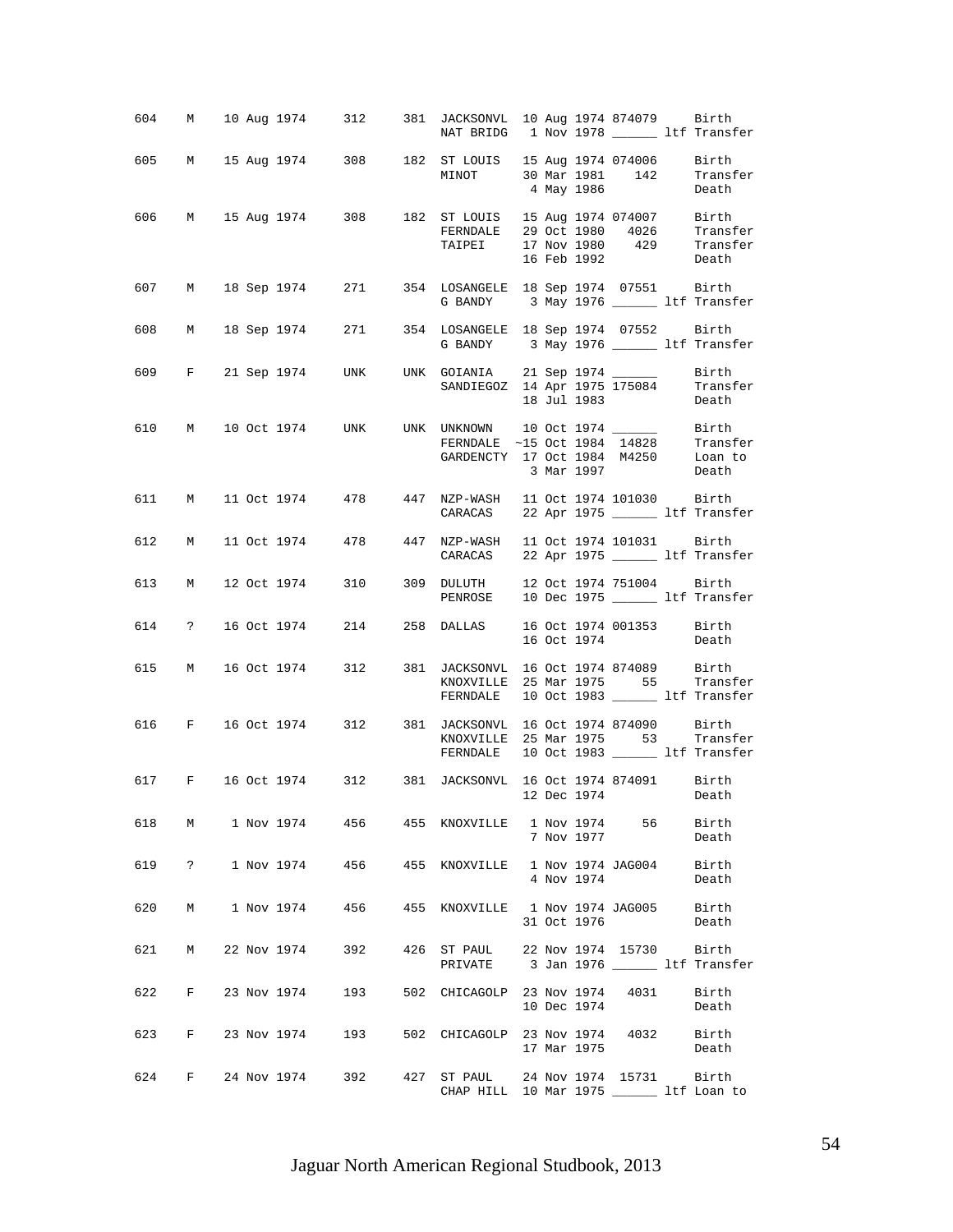|     |              |  | 625 F $\sim$ Dec 1974 UNK UNK UNKNOWN $\sim$ Dec 1974 Birth Birth PRIVATE 2???             | BRANDONWI 7 Feb 1990                                                                             |  | 30 Jun 1990 |                          | Iransfer<br>Transfer<br>Death          |
|-----|--------------|--|--------------------------------------------------------------------------------------------|--------------------------------------------------------------------------------------------------|--|-------------|--------------------------|----------------------------------------|
|     |              |  | 626 M 31 Dec 1974 UNK UNK GLEN HAVE 31 Dec 1974 ________ Birth                             | THURMONT ????<br>RIO GRAND 3 Jan 1979 1600 Transfer<br>THURMONT 10 Feb 1982 _______ ltf Transfer |  |             | $\overline{\phantom{a}}$ | Transfer                               |
|     |              |  | 627 F 31 Dec 1974 UNK UNK GLEN HAVE 31 Dec 1974 ________ Birth                             | RIO GRAND 3 Jan 1979 1700 Transfer<br>THURMONT 10 Feb 1982 ______ ltf Transfer                   |  |             |                          | Transfer                               |
|     | 628 f        |  | $\sim$ 1975 UNK UNK UNKNOWN $\sim$ 1975 _______ Birth                                      | CHATTANOG 1 Jan 1975 1014 Transfer                                                               |  | 17 Nov 1993 |                          | Death                                  |
|     | 629 M        |  | $\sim$ 1975 UNK UNK UNKNOWN $\sim$ 1975 _______ Birth                                      | TOPEKA 1 Feb 1980 000780 Loan to<br>OVERLND P 30 Apr 1980 ______ ltf Transfer                    |  |             |                          | Transfer                               |
|     |              |  | 630 M ~ 1975 UNK UNK UNKNOWN ~ 1975 ______                                                 | $COU$ GWR $\sim$ 1975 $\_\_$<br>GARDENCTY 18 Nov 1975                                            |  | 30 Nov 1984 |                          | Birth<br>Transfer<br>Transfer<br>Death |
|     |              |  | 631 M 7 Jan 1975 416 257 RACINE 7 Jan 1975 55 Birth                                        |                                                                                                  |  | 10 Nov 1978 |                          | Death                                  |
|     |              |  | 632 M 11 Jan 1975 312 405 JACKSONVL 11 Jan 1975 875003 Birth                               | JACKSON 12 May 1977 000522 Loan to<br>27 Oct 1989 Death                                          |  |             |                          |                                        |
|     |              |  | 633 F 2 Feb 1975 239 256 DENVER 2 Feb 1975 00369 Birth                                     |                                                                                                  |  | 8 Nov 1978  |                          | Death                                  |
|     |              |  | 634 ? 24 Feb 1975 155                                                                      | 120 SAN FRAN 24 Feb 1975 17511 Birth<br>ES CARACA 30 Aug 1976 _______ ltf Transfer               |  |             |                          |                                        |
|     |              |  | 635 ? 24 Feb 1975 155 120 SAN FRAN 24 Feb 1975 17512 Birth                                 | ES CARACA 30 Aug 1976 _______ ltf Transfer                                                       |  |             |                          |                                        |
| 636 |              |  | M 25 Feb 1975 UNK 289 HOUSTON 25 Feb 1975 596 Birth<br>HUNT J 3 Dec 1976 ________ Transfer | BROWNSVIL 20 May 1984                                                                            |  | 7 Feb 1994  | 2118                     | Transfer<br>Death                      |
| 637 |              |  | M 27 Mar 1975 193                                                                          | 502 CHICAGOLP 27 Mar 1975 4169                                                                   |  | 14 Apr 1975 |                          | Birth<br>Death                         |
| 638 | M            |  | 27 Mar 1975 193                                                                            | 502 CHICAGOLP 27 Mar 1975 4170 Birth                                                             |  | 9 Apr 1975  |                          | Death                                  |
| 639 | $\mathbf{F}$ |  | 29 Mar 1975 392                                                                            | 426 ST PAUL 29 Mar 1975 15737 Birth<br>PRIVATE 25 Jul 1975 _______ ltf Transfer                  |  |             |                          |                                        |
| 640 | F            |  | 29 Mar 1975       392                                                                      | 426 ST PAUL 29 Mar 1975 15738 Birth<br>HANSON 14 Mar 1985 ________ ltf Transfer                  |  |             |                          |                                        |
| 641 |              |  | F 8 Apr 1975 235                                                                           | 236 QUEBEC 8 Apr 1975 19 Birth<br>PINE OAKS 15 Sep 1988 ________ ltf Transfer                    |  |             |                          |                                        |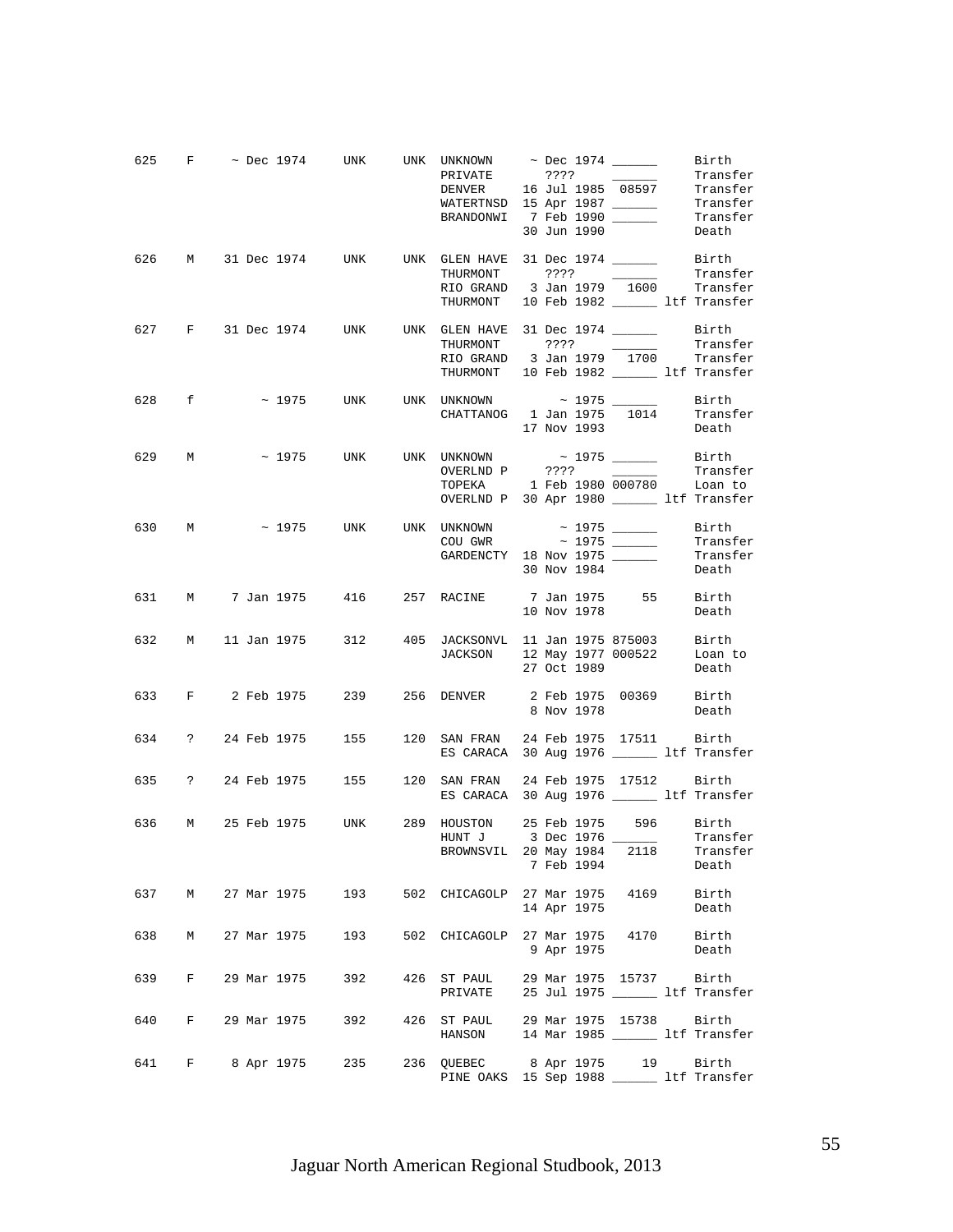|       |   |  |               | 642 F 8 Apr 1975 235 236 QUEBEC 8 Apr 1975 20 Birth<br>VANLEEK 21 Oct 1975 11 11 Transfer             |                                                                                                                                                                                                                                                                                                                                          |  |             |                        |                            |
|-------|---|--|---------------|-------------------------------------------------------------------------------------------------------|------------------------------------------------------------------------------------------------------------------------------------------------------------------------------------------------------------------------------------------------------------------------------------------------------------------------------------------|--|-------------|------------------------|----------------------------|
|       |   |  |               | 643 M 9 Apr 1975 235 236 QUEBEC 9 Apr 1975 21 Birth                                                   |                                                                                                                                                                                                                                                                                                                                          |  | 9 Apr 1975  |                        | Death                      |
|       |   |  |               | 644 M 11 May 1975 422 488 MILWAUKEE 11 May 1975 1673 Birth<br>FIFIELD T 1 Sep 1977 _________ Transfer |                                                                                                                                                                                                                                                                                                                                          |  |             |                        |                            |
|       |   |  |               |                                                                                                       | MILWAUKEE 24 OCt 1977 1673 Transfer<br>GRANBY 16 Apr 1981 750018 Transfer                                                                                                                                                                                                                                                                |  |             | 21 Sep 1993 Death      |                            |
|       |   |  |               | 645 F 12 Feb 1975 358 437 BROWNSVIL 12 Feb 1975 553 Birth<br>COOK 15 May 1976 15 May 1976 15 Transfer |                                                                                                                                                                                                                                                                                                                                          |  |             |                        |                            |
|       |   |  |               | 646 F 3 Jun 1975 310 309 DULUTH 3 Jun 1975 751006 Birth                                               | PENROSE 10 Dec 1975 _______ ltf Transfer                                                                                                                                                                                                                                                                                                 |  |             |                        |                            |
|       |   |  |               | 647 F 13 Jun 1975 310                                                                                 | 309 DULUTH 13 Jun 1975 751005 Birth<br>PENROSE 10 Dec 1975 1tf Transfer                                                                                                                                                                                                                                                                  |  |             |                        |                            |
|       |   |  |               | 648 F 29 Jul 1975 394 399 TOLEDO 29 Jul 1975 _______ Birth                                            |                                                                                                                                                                                                                                                                                                                                          |  | 29 Jul 1975 |                        | Death                      |
|       |   |  |               | 649 F 2 Sep 1975 456 455 KNOXVILLE 2 Sep 1975 52 Birth<br>CARICUAO 14 Nov 1977 ________ Transfer      | CARICUAO 14 Nov 1977 ______                                                                                                                                                                                                                                                                                                              |  | 15 Nov 1977 |                        | Death                      |
|       |   |  |               | 650 M 2 Sep 1975 456 455 KNOXVILLE 2 Sep 1975 58 Birth                                                |                                                                                                                                                                                                                                                                                                                                          |  | 26 Dec 1979 |                        | Death                      |
|       |   |  |               | 651 F 2 Sep 1975 456 455 KNOXVILLE 2 Sep 1975 JAG002 Birth                                            | SOCO GARD 21 Jan 1976 _______ Transfer                                                                                                                                                                                                                                                                                                   |  | 12 Mar 1989 |                        | Death                      |
|       |   |  |               | 652 M 20 Sep 1975 220 440 COLO SPRG 20 Sep 1975 100735 Birth                                          | DRAKE 18 Jan 1977 _______ ltf Transfer                                                                                                                                                                                                                                                                                                   |  |             |                        |                            |
|       |   |  |               | 653 F 20 Sep 1975 220 440 COLO SPRG 20 Sep 1975 100736 Birth                                          | NEWSOM H 23 Apr 1980 _______ ltf Transfer                                                                                                                                                                                                                                                                                                |  |             |                        |                            |
|       |   |  |               | 654 F 20 Sep 1975 UNK 440 COLO SPRG 20 Sep 1975 75M012 Birth                                          |                                                                                                                                                                                                                                                                                                                                          |  |             | 20 Sep 1975 Death      |                            |
|       |   |  |               | 655 F 27 Nov 1975 193 502 CHICAGOLP 27 Nov 1975 4440 Birth                                            | BLOOMINGT 5 May 1978 158<br>CHICAGOLP 20 Apr 1984 4440 Transfer<br>$\begin{tabular}{lllllll} \multicolumn{2}{c}{\textbf{PORTLAND}} & 8 & \multicolumn{2}{c}{\textbf{Apr}} & 1987 & 87020 &\multicolumn{2}{c}{\textbf{Transfer}} \\ & 11 & \multicolumn{2}{c}{\textbf{Mar}} & 1995 & \multicolumn{2}{c}{\textbf{Death}} \\ \end{tabular}$ |  |             |                        | Loan to                    |
| 656 1 |   |  |               | M 27 Nov 1975 193                                                                                     | 502 CHICAGOLP 27 Nov 1975 4439                                                                                                                                                                                                                                                                                                           |  | 28 Nov 1975 |                        | Birth<br>Death             |
| 657   | M |  |               | 30 Nov 1975 312                                                                                       | 381 JACKSONVL 30 Nov 1975 875048<br>OMAHA 30 Jan 1976 2468                                                                                                                                                                                                                                                                               |  | 8 Oct 1997  |                        | Birth<br>Transfer<br>Death |
| 658   |   |  | ? 4 Dec 1975  | 527                                                                                                   | 528 MEMPHIS                                                                                                                                                                                                                                                                                                                              |  | 4 Dec 1975  | 4 Dec 1975 H0200 Birth | Death                      |
| 659   | M |  | 18 Jan 1976   | 220                                                                                                   | 440 COLO SPRG 18 Jan 1976 76M007 Birth                                                                                                                                                                                                                                                                                                   |  | 18 Jan 1976 |                        | Death                      |
| 660   | M |  |               | 28 Jan 1976 271                                                                                       | 354 LOSANGELE 28 Jan 1976 08355 Birth<br>DISNEY AK 20 Apr 1976 ________ ltf Transfer                                                                                                                                                                                                                                                     |  |             |                        |                            |
| 661   |   |  |               | F 28 Jan 1976 271                                                                                     | 354 LOSANGELE 28 Jan 1976 08356<br>DISNEY AK 20 Apr 1976 ______ ltf Transfer                                                                                                                                                                                                                                                             |  |             |                        | Birth                      |
| 662   |   |  | F 28 Jan 1976 | 271                                                                                                   | 354 LOSANGELE 28 Jan 1976 08357<br>DISNEY AK 20 Apr 1976 ________ ltf Transfer                                                                                                                                                                                                                                                           |  |             |                        | Birth                      |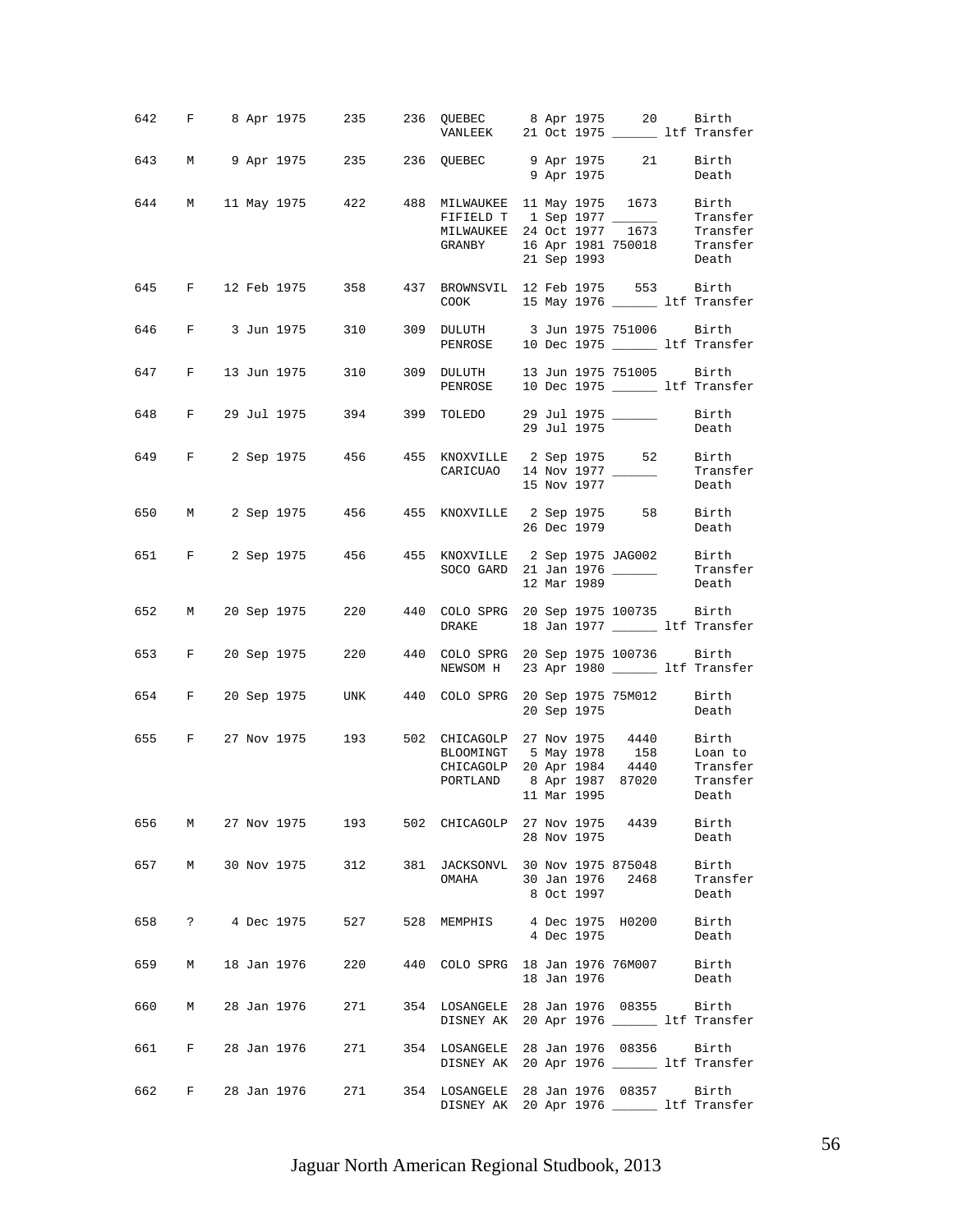|     |            |  |              | 663 F 2 Feb 1976 312 405 JACKSONVL 2 Feb 1976 876013                                               |     | OMAHA 1 Mar 1976 2488 Transfer                                                                              |  |                           | 24 Sep 1996               | Birth<br>Death                         |
|-----|------------|--|--------------|----------------------------------------------------------------------------------------------------|-----|-------------------------------------------------------------------------------------------------------------|--|---------------------------|---------------------------|----------------------------------------|
|     |            |  |              | 664 F 2 Feb 1976 312 405 JACKSONVL 2 Feb 1976 876102 Birth<br>ST LOUIS 26 Feb 1976 076000 Transfer |     | JACKSON 21 Jan 1977 000470 Transfer<br>JACKSONVL 22 Oct 1981 876012 Transfer                                |  | 25 Jul 1989               |                           | Death                                  |
|     |            |  |              | 665 ? 22 Mar 1976 468 511 CHICAGOLP 22 Mar 1976 4517 Birth                                         |     |                                                                                                             |  | 22 Mar 1976               |                           | Death                                  |
|     |            |  |              | 666 F 29 Mar 1976 193 502 CHICAGOLP 29 Mar 1976 4532 Birth                                         |     | FT WAYNE 12 Jun 1976 690 Transfer<br>CHICAGOLP 22 Oct 1976 4532 Transfer<br>MINOT 23 May 1988 203F Transfer |  | 8 Jul 1992                |                           | Death                                  |
|     |            |  |              | 667 M 17 Apr 1976 392 427 ST PAUL 17 Apr 1976 15755 Birth                                          |     |                                                                                                             |  |                           | 1 Sep 1978 Death          |                                        |
|     |            |  |              | 668 F 19 Apr 1976 208 238 LOWRY 19 Apr 1976 100016 Birth<br>UNKNOWN 30 Oct 1987 11f Transfer       |     |                                                                                                             |  |                           |                           |                                        |
|     |            |  |              | 669 ? 26 Apr 1976 392 426 ST PAUL 26 Apr 1976 15756 Birth                                          |     |                                                                                                             |  |                           | 26 Apr 1976 Death         |                                        |
|     |            |  |              | 670 ? 26 Apr 1976 392 426 ST PAUL 26 Apr 1976 15757 Birth                                          |     |                                                                                                             |  | 26 Apr 1976               |                           | Death                                  |
|     |            |  |              | 671 M 30 Apr 1976 358 438 BROWNSVIL 30 Apr 1976 689 Birth                                          |     | CALDWELL 23 Mar 1978 232 Transfer                                                                           |  | 27 Jun 1994               |                           | Death                                  |
|     |            |  |              | 672 M 30 Apr 1976 358                                                                              |     | 438 BROWNSVIL 30 Apr 1976 690 Birth<br>MONTERREY 27 Sep 1977 _______ ltf Transfer                           |  |                           |                           |                                        |
|     |            |  |              | 673 F 30 Apr 1976 358 438 BROWNSVIL 30 Apr 1976 691 Birth                                          |     | MONTERREY 27 Sep 1977 _________ ltf Transfer                                                                |  |                           |                           |                                        |
|     |            |  |              | 674 M 7 May 1976 335 362 BATONROUG 7 May 1976 281 Birth                                            |     | HOLIDAY 29 Jun 1976 ______<br>BATONROUG 14 Feb 1977                                                         |  |                           |                           | Loan to<br>Death                       |
|     |            |  |              | 675 M 8 May 1976 468 511 CHICAGOLP 8 May 1976 4635 Birth<br>PORTLAND 8 Apr 1987 87019 Transfer     |     |                                                                                                             |  |                           | 5 Apr 1993                | Death                                  |
| 676 |            |  |              | M 8 May 1976 468                                                                                   |     | 511 CHICAGOLP 8 May 1976 4636 Birth<br>KING KONG 27 Oct 1977                                                |  | 1 May 1983                |                           | Loan to<br>Death                       |
| 677 |            |  | ? 8 May 1976 | 468                                                                                                |     | 511 CHICAGOLP                                                                                               |  | 8 May 1976                | 8 May 1976 4637           | Birth<br>Death                         |
| 678 | $\ddot{ }$ |  | 9 May 1976   | 527                                                                                                |     | 528 MEMPHIS                                                                                                 |  | 9 May 1976                | 9 May 1976 H0201          | Birth<br>Death                         |
| 679 | F          |  | 18 May 1976  | 220                                                                                                |     | 440 COLO SPRG 18 May 1976 100771<br>FERNDALE 3 Nov 1979<br>TAIPEI                                           |  | 8 Feb 1992                | 5075<br>29 Nov 1979 428   | Birth<br>Transfer<br>Transfer<br>Death |
| 680 | M          |  | 9 Jun 1976   | 239                                                                                                |     | 256 DENVER                                                                                                  |  | 9 Jun 1976                | 9 Jun 1976 01709          | Birth<br>Death                         |
| 681 | $F \sim$   |  | 25 Jun 1976  | 457                                                                                                | 532 | COLUMBIA<br>CALDWELL                                                                                        |  | 1 Mar 1978<br>25 Nov 1992 | 25 Jun 1976 SJ0297<br>231 | Birth<br>Transfer<br>Death             |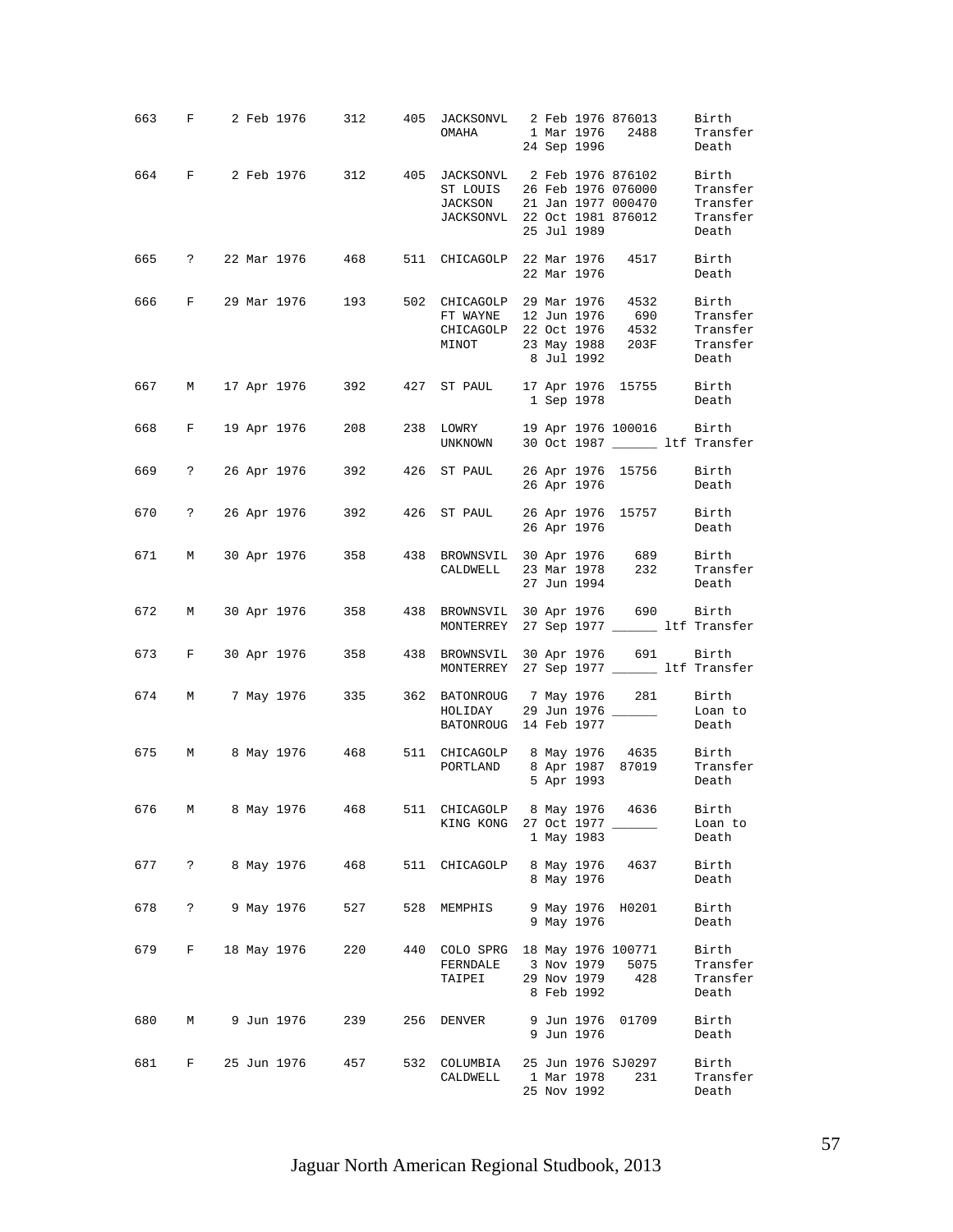| 682 |                      |                   |     |     |                         | F 30 Jul 1976 193 502 CHICAGOLP 30 Jul 1976 4743 Birth<br>RUMFORD 11 Oct 1976 ________ ltf Loan to                                                                                                                                                                                                                                                                                                                                                                                                                                                                         |
|-----|----------------------|-------------------|-----|-----|-------------------------|----------------------------------------------------------------------------------------------------------------------------------------------------------------------------------------------------------------------------------------------------------------------------------------------------------------------------------------------------------------------------------------------------------------------------------------------------------------------------------------------------------------------------------------------------------------------------|
|     |                      | 683 F ????        |     |     |                         | UNK UNK UNKNOWN ????<br>$\frac{1}{2} \left( \frac{1}{2} \right) \left( \frac{1}{2} \right) \left( \frac{1}{2} \right) \left( \frac{1}{2} \right) \left( \frac{1}{2} \right) \left( \frac{1}{2} \right) \left( \frac{1}{2} \right) \left( \frac{1}{2} \right) \left( \frac{1}{2} \right) \left( \frac{1}{2} \right) \left( \frac{1}{2} \right) \left( \frac{1}{2} \right) \left( \frac{1}{2} \right) \left( \frac{1}{2} \right) \left( \frac{1}{2} \right) \left( \frac{1}{2} \right) \left( \frac$<br>Birth<br>HOUSTON 7 Aug 1976 1430<br>Transfer<br>10 Sep 1994<br>Death |
|     |                      |                   |     |     |                         | 684 F 18 Aug 1976 536 530 GLEN OAK 18 Aug 1976 1103 Birth<br>ANIM KING 24 Feb 1977 _____<br>Loan to<br>1 Jan 1980<br>Death                                                                                                                                                                                                                                                                                                                                                                                                                                                 |
|     |                      |                   |     |     |                         | 685 M 19 Aug 1976 240 247 CLEVELAND 19 Aug 1976 760801 Birth<br>7 May 1979<br>Death                                                                                                                                                                                                                                                                                                                                                                                                                                                                                        |
| 686 |                      |                   |     |     |                         | F 5 Sep 1976 312 381 JACKSONVL 5 Sep 1976 876048 Birth<br>SCTHPLAIN 11 Jan 1977<br>Loan to<br>~ Jan 1993<br>Death                                                                                                                                                                                                                                                                                                                                                                                                                                                          |
|     | 687 F                |                   |     |     |                         | 5 Sep 1976 312 381 JACKSONVL 5 Sep 1976 876049 Birth<br>ST LOUIS 9 Nov 1976 076015 Transfer<br>7 Feb 1978<br>Death                                                                                                                                                                                                                                                                                                                                                                                                                                                         |
| 688 |                      |                   |     |     |                         | F 6 Sep 1976 312 381 JACKSONVL 6 Sep 1976 876050 Birth<br>SAN FRAN 15 Mar 1977 17709 Transfer<br>10 Sep 1999<br>Death                                                                                                                                                                                                                                                                                                                                                                                                                                                      |
| 689 |                      |                   |     |     |                         | F 16 Sep 1976 220 440 COLO SPRG 16 Sep 1976 100772 Birth<br>19 Jun 1978<br>Death                                                                                                                                                                                                                                                                                                                                                                                                                                                                                           |
| 690 | M                    |                   |     |     |                         | 20 Sep 1976 392 426 ST PAUL 20 Sep 1976 15760 Birth<br>HANSON 14 Mar 1985 _______ ltf Transfer                                                                                                                                                                                                                                                                                                                                                                                                                                                                             |
|     |                      |                   |     |     | PLAINSMEN ????          | 691 M ~ Oct 1976 UNK UNK UNKNOWN ~ Oct 1976 _______ Birth<br>Transfer<br><u> 1989 - Andrea State Barnett, ameri</u> kansk kon<br>CHICAGOBR 18 Jun 1977 23574 Loan to<br>PLAINSMEN 8 Sep 1977 _______ ltf Transfer                                                                                                                                                                                                                                                                                                                                                          |
| 692 |                      | $F \sim$ Oct 1976 |     |     |                         | UNK UNK UNKNOWN $\sim$ Oct 1976 $\_\_\_\_\_$ Birth<br>Transfer<br>PLAINSMEN ????<br>$\frac{1}{2}$<br>CHICAGOBR 18 Jun 1977 23575<br>Loan to<br>PLAINSMEN 8 Sep 1977 _______ ltf Transfer                                                                                                                                                                                                                                                                                                                                                                                   |
| 693 | $\mathbf{F}$         | 9 Oct 1976        | 312 |     |                         | 307 JACKSONVL 9 Oct 1976 876071<br>Birth<br>10 Oct 1976<br>Death                                                                                                                                                                                                                                                                                                                                                                                                                                                                                                           |
| 694 |                      |                   |     |     |                         | F 9 Oct 1976 312 307 JACKSONVL 9 Oct 1976 876072<br>Birth<br>BATONROUG 6 Jan 1977 333 Loan to<br>12 Dec 1979 333 Ownership<br>1 Feb 1996<br>Death                                                                                                                                                                                                                                                                                                                                                                                                                          |
| 695 | F                    | 11 Oct 1976       | 312 |     |                         | 307 JACKSONVL 11 Oct 1976 876073<br>Birth<br>11 Oct 1976<br>Death                                                                                                                                                                                                                                                                                                                                                                                                                                                                                                          |
| 696 | F                    | 12 Oct 1976       | 541 |     | 547 COLUMBIA<br>PHOENIX | 12 Oct 1976 SJ0309<br>Birth<br>21 Aug 1979<br>2890<br>Transfer<br>26 May 1992<br>Death                                                                                                                                                                                                                                                                                                                                                                                                                                                                                     |
| 697 | M                    | 12 Oct 1976       | 541 |     | 547 COLUMBIA<br>PHOENIX | 12 Oct 1976 SJ0308<br>Birth<br>21 Aug 1979<br>2891<br>Transfer<br>10 Jan 1991<br>Death                                                                                                                                                                                                                                                                                                                                                                                                                                                                                     |
| 698 | $\ddot{\phantom{0}}$ | 23 Nov 1976       | 312 |     |                         | 529 JACKSONVL 23 Nov 1976 876088<br>Birth<br>23 Nov 1976<br>Death                                                                                                                                                                                                                                                                                                                                                                                                                                                                                                          |
| 699 | $\mathbb{R}$         | 23 Nov 1976       | 312 | 529 |                         | JACKSONVL 23 Nov 1976 876089<br>Birth<br>23 Nov 1976<br>Death                                                                                                                                                                                                                                                                                                                                                                                                                                                                                                              |
| 700 | M                    | 28 Nov 1976       | 193 |     |                         | 502 CHICAGOLP 28 Nov 1976 4850<br>Birth<br>GREEN NSC 13 Jul 1988<br>ltf Transfer                                                                                                                                                                                                                                                                                                                                                                                                                                                                                           |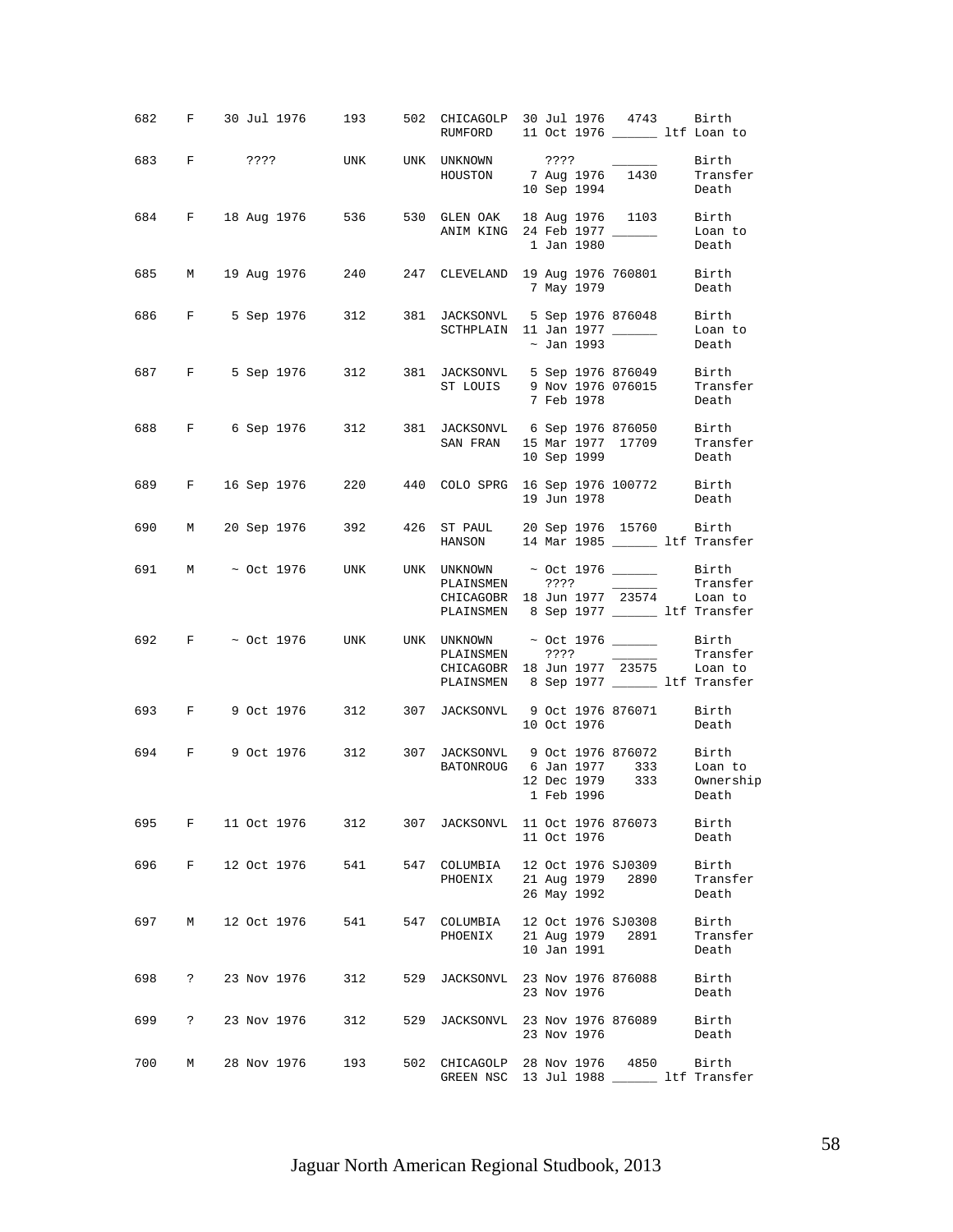|     |              |  |                  | 701 F 28 Nov 1976 193 502 CHICAGOLP 28 Nov 1976 4851 Birth                                           | SACRAMNTO 10 May 1978 100266 Transfer                                                                                                             |      | 13 Sep 1997 |                                                                                                | Death                                          |
|-----|--------------|--|------------------|------------------------------------------------------------------------------------------------------|---------------------------------------------------------------------------------------------------------------------------------------------------|------|-------------|------------------------------------------------------------------------------------------------|------------------------------------------------|
|     |              |  |                  | 702 F 28 Nov 1976 193 502 CHICAGOLP 28 Nov 1976 4852 Birth                                           |                                                                                                                                                   |      | 28 Nov 1976 |                                                                                                | Death                                          |
|     |              |  |                  | 703 F 14 Dec 1976 235 236 QUEBEC 14 Dec 1976 7620 Birth                                              |                                                                                                                                                   |      |             | 8 Nov 1978 Death                                                                               |                                                |
|     |              |  |                  | 704 F 1 Jan 1977 536                                                                                 | 530 GLEN OAK 1 Jan 1977 1104 Birth<br>PLAINSMEN 28 Jun 1977 ________ ltf Transfer                                                                 |      |             |                                                                                                |                                                |
|     |              |  |                  | 705 M 14 Jan 1977 312 381 JACKSONVL 14 Jan 1977 877002 Birth                                         |                                                                                                                                                   |      | 14 Jan 1977 |                                                                                                | Death                                          |
|     |              |  |                  | 706 F 14 Jan 1977 312 381 JACKSONVL 14 Jan 1977 877003 Birth<br>CHICAGOBR 11 Aug 1977 23549 Transfer |                                                                                                                                                   |      |             | 4 May 1998                                                                                     | Death                                          |
|     |              |  |                  | 707 F 15 Jan 1977 312 381 JACKSONVL 15 Jan 1977 877004 Birth                                         |                                                                                                                                                   |      |             | 15 Jan 1977                                                                                    | Death                                          |
|     |              |  |                  | 708 F 16 Jan 1977 UNK UNK COAL VAL 16 Jan 1977 _________ Birth                                       | W PALM BE<br>JOHN BALL 18 May 1978 076002 Transfer<br>WLD WAYST 3 May 1986 _______ ltf Transfer                                                   | ???? |             | $\frac{1}{\sqrt{1-\frac{1}{2}}\left(1-\frac{1}{2}\right)}\left(\frac{1}{2}-\frac{1}{2}\right)$ | Transfer                                       |
|     |              |  |                  | 709 M 2 Feb 1977 220 440 COLO SPRG 2 Feb 1977 100851 Birth                                           |                                                                                                                                                   |      | 23 Jun 1978 |                                                                                                | Death                                          |
|     |              |  |                  | 710 F 2 Feb 1977 220 440 COLO SPRG 2 Feb 1977 100852 Birth                                           |                                                                                                                                                   |      | 23 Jun 1978 |                                                                                                | Death                                          |
|     |              |  |                  | 711 F 2 Feb 1977 220 440 COLO SPRG 2 Feb 1977 100853 Birth                                           |                                                                                                                                                   |      | 25 Jun 1978 |                                                                                                | Death                                          |
|     |              |  |                  | 712 M 6 Mar 1977 UNK UNK ST PAUL 6 Mar 1977 0149 Birth                                               | KRAFT GF 22 Apr 1977 ________ ltf Transfer                                                                                                        |      |             |                                                                                                |                                                |
|     |              |  |                  | 713 F 15 Mar 1977 239 256 DENVER 15 Mar 1977 02298 Birth                                             |                                                                                                                                                   |      | 13 Nov 1978 |                                                                                                | Death                                          |
|     |              |  |                  | 714 F 28 Mar 1977 312 529 JACKSONVL 28 Mar 1977 877032 Birth                                         |                                                                                                                                                   |      | 31 Mar 1977 |                                                                                                | Death                                          |
|     |              |  |                  | 715 F 28 Mar 1977 312 529 JACKSONVL 28 Mar 1977 877033 Birth                                         |                                                                                                                                                   |      | 31 Mar 1977 |                                                                                                | Death                                          |
| 716 | M            |  |                  | 3 May 1977 468 511 CHICAGOLP 3 May 1977 5023 Birth                                                   |                                                                                                                                                   |      | 3 May 1977  |                                                                                                | Death                                          |
| 717 | M            |  |                  | 26 May 1977 420                                                                                      | 544 CINCINNAT 26 May 1977 M9622 Birth<br>KNOXVILLE 11 Dec 1979 JAG001 Transfer<br>LOSANGELE 3 Jun 1980 94050 Transfer                             |      | 12 Jun 2000 |                                                                                                | Death                                          |
| 718 |              |  |                  | F 26 May 1977 420                                                                                    | 544 CINCINNAT 26 May 1977 M9621 Birth<br>HEMMINGFD 25 Mar 1982 ________ Transfer<br>HEMMINGFD 25 Mar 1982 ______<br>LEGAL 1 Oct 1988 1tf Transfer |      |             |                                                                                                |                                                |
|     |              |  |                  | 719 ? 26 May 1977 420                                                                                | 544 CINCINNAT 26 May 1977 M9623                                                                                                                   |      | 29 May 1977 |                                                                                                | Birth<br>Death                                 |
| 720 | $\mathbf{F}$ |  |                  | 7 Jun 1977 - UNK                                                                                     | 417 RIO GRAND 7 Jun 1977 1400 Birth                                                                                                               |      | 21 Dec 1979 |                                                                                                | Death                                          |
|     |              |  | 721 M 7 Jun 1977 | UNK                                                                                                  | 417 RIO GRAND 7 Jun 1977<br>HOLIDAY                                                                                                               |      |             |                                                                                                | 1500 Birth<br>22 Jan 1980 _______ ltf Transfer |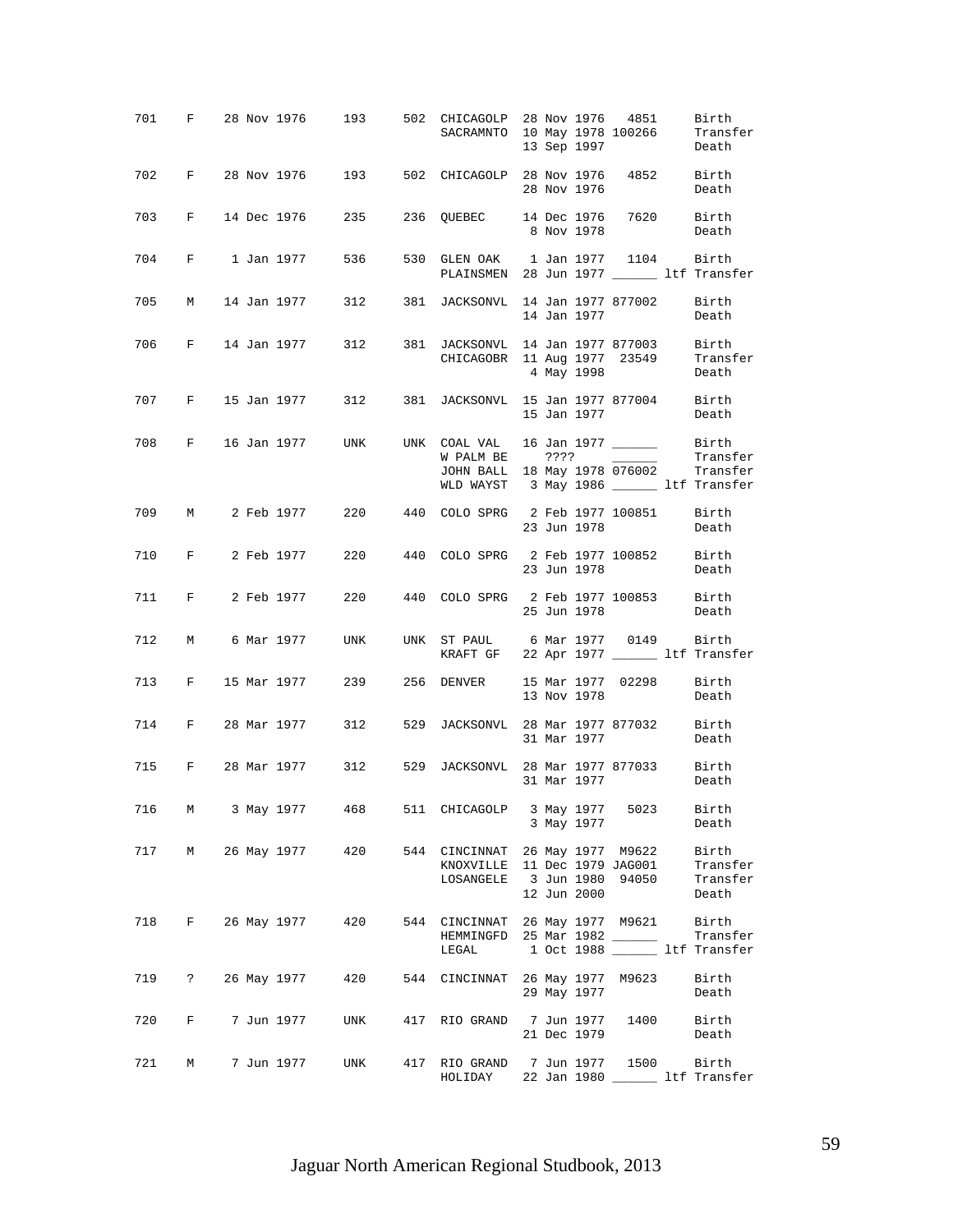|     |            |  | 722 F 8 Jun 1977 | 220                                                        |     | 440 COLO SPRG 8 Jun 1977 100899 Birth<br>HAWKINS R 7 Aug 1979 ________ ltf Transfer            |      |                            |                                                                |                                                                |
|-----|------------|--|------------------|------------------------------------------------------------|-----|------------------------------------------------------------------------------------------------|------|----------------------------|----------------------------------------------------------------|----------------------------------------------------------------|
| 723 |            |  |                  | F 24 Jun 1977 335 362 BATONROUG 24 Jun 1977                |     |                                                                                                |      | 23 Jan 1997                | 377                                                            | Birth<br>Death                                                 |
| 724 | $\ddot{?}$ |  | 24 Jun 1977      | 335                                                        |     | 362 BATONROUG 24 Jun 1977                                                                      |      | 1 Jul 1977                 | 378                                                            | Birth<br>Death                                                 |
| 725 |            |  | ? 24 Jun 1977    | 335                                                        |     | 362 BATONROUG 24 Jun 1977                                                                      |      | 1 Jul 1977                 | 379                                                            | Birth<br>Death                                                 |
|     |            |  |                  | 726 F 29 Jun 1977 603 545 OKLAHOMA 29 Jun 1977 663806      |     | LOSANGELE 29 Apr 1980 94034                                                                    |      | 10 Sep 1989                |                                                                | Birth<br>Transfer<br>Death                                     |
|     |            |  |                  | 727 F 29 Jun 1977 603 545 OKLAHOMA                         |     | HOGLE<br>MEMPHIS 30 Nov 1992 13378 Transfer                                                    |      | 18 Aug 1994                |                                                                | 29 Jun 1977 $\frac{197}{\sqrt{15063}}$ Birth Transfer<br>Death |
| 728 |            |  | M 30 Jun 1977    |                                                            |     | 312 307 JACKSONVL 30 Jun 1977 877058<br>CHICAGOBR 12 Aug 1977 23550                            |      | 25 Jul 1988                |                                                                | Birth<br>Transfer<br>Death                                     |
| 729 |            |  | M 30 Jun 1977    |                                                            |     | 312 307 JACKSONVL 30 Jun 1977 877059<br>ST LOUIS<br>TOPEKA 7 Nov 1979 011679<br>ST LOUIS       |      | 15 Nov 1991                | 11 Aug 1977 077006<br>31 Dec 1978 077006<br>21 Apr 1981 077006 | Birth<br>Loan to<br>Ownership<br>Loan to<br>Transfer<br>Death  |
|     |            |  |                  | 730 m 16 Jul 1977 UNK UNK COAL-VAL                         |     | W PALM BE<br>JOHN BALL 18 May 1978 076001 Transfer<br>WLD WAYST 3 May 1986 ______ ltf Transfer | ???? |                            |                                                                | Transfer                                                       |
| 731 |            |  |                  | M 23 Jul 1977 193 502 CHICAGOLP 23 Jul 1977 5102           |     |                                                                                                |      | 24 Jul 1977                |                                                                | Birth<br>Death                                                 |
| 732 |            |  |                  | F 23 Jul 1977 193 502 CHICAGOLP 23 Jul 1977                |     |                                                                                                |      | 6 Aug 1977                 | 5103                                                           | Birth<br>Death                                                 |
| 733 |            |  |                  | M 2 Aug 1977 312                                           |     | 529 JACKSONVL 2 Aug 1977 877068<br>BATONROUG 7 Oct 1977 411                                    |      | 21 Dec 1979<br>24 Apr 1992 | 411                                                            | Birth<br>Loan to<br>Ownership<br>Death                         |
|     |            |  |                  | 734 F 2 Aug 1977 312 529 JACKSONVL 2 Aug 1977 877069 Birth |     | SACRAMNTO 15 Oct 1977 100232<br>JACKSONVL 11 Jun 1980 877069                                   |      | 15 Nov 1996                |                                                                | Loan to<br>Transfer<br>Death                                   |
| 735 | М          |  | 7 Aug 1977       | 595                                                        |     | 381 JACKSONVL 7 Aug 1977 877072<br>SACRAMNTO<br>JACKSONVL 11 Jun 1980 877072                   |      | 24 May 1996                | 15 Oct 1977 100231                                             | Birth<br>Loan to<br>Transfer<br>Death                          |
| 736 | F          |  | 13 Aug 1977      | 273                                                        |     | 355 LITTLEROC<br>ALEXANDRI                                                                     |      | 13 Aug 1977<br>8 Jun 1995  | 720<br>15 Apr 1980 132010                                      | Birth<br>Loan to<br>Death                                      |
| 737 | М          |  | 20 Aug 1977      | UNK                                                        | UNK | ST PAUL                                                                                        |      | 20 Aug 1977<br>7 Sep 1977  | 0150                                                           | Birth<br>Death                                                 |
| 738 | F          |  | 27 Aug 1977      | 492                                                        | 389 | GRANBY                                                                                         |      | 26 Sep 1981                | 27 Aug 1977 770007                                             | Birth<br>Death                                                 |
| 739 | F          |  | 27 Aug 1977      | 492                                                        | 389 | GRANBY                                                                                         |      | 5 May 1994                 | 27 Aug 1977 770008                                             | Birth<br>Death                                                 |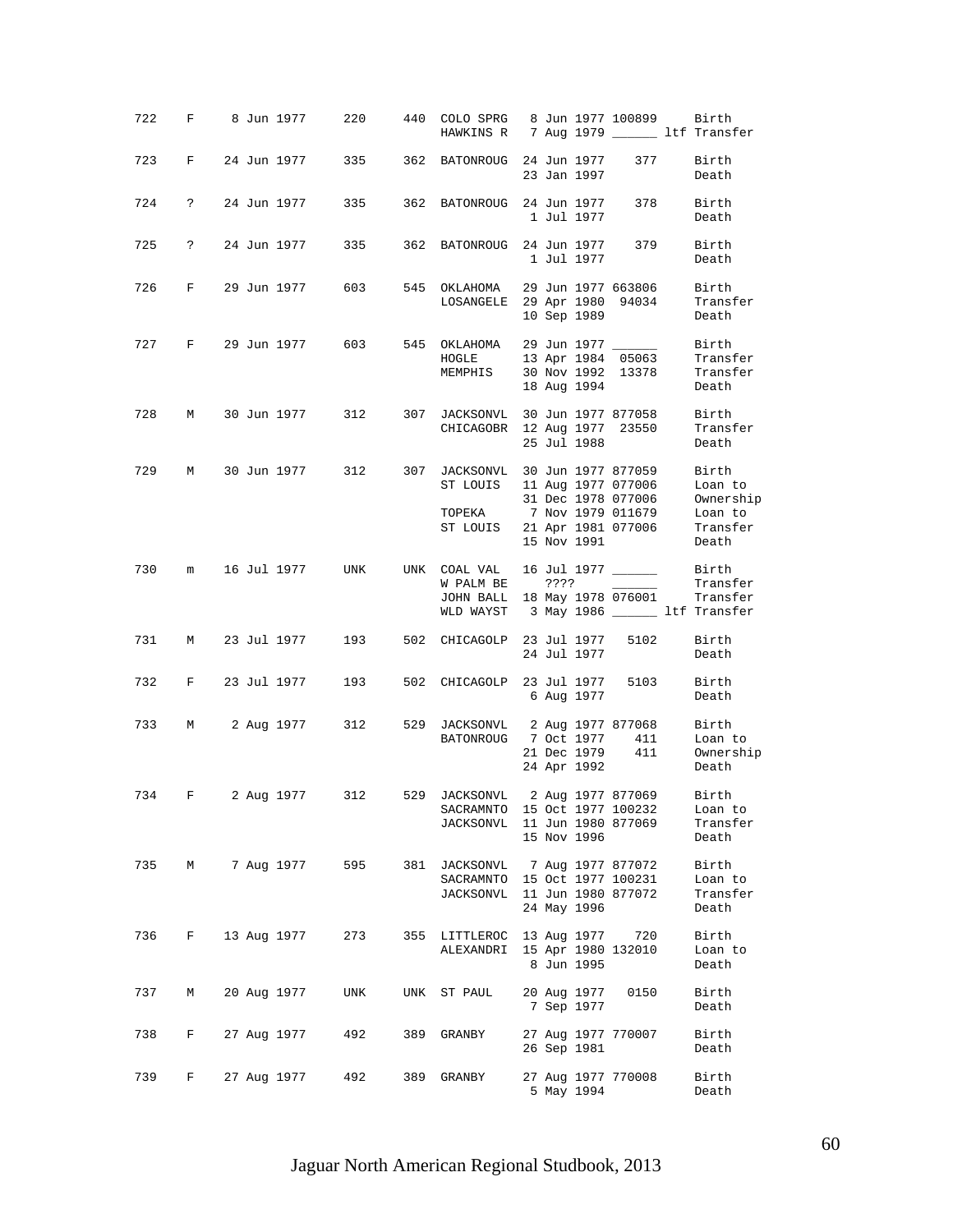|     |       |             |               |     | 740 M 30 Aug 1977 UNK UNK SAIMPORTS 30 Aug 1977 ________ Birth<br>ROSAMOND 21 Feb 1982 119 Transfer<br>PRIVATE 28 Feb 1983 _______ ltf Transfer |  |             |                       | Transfer                                                  |
|-----|-------|-------------|---------------|-----|-------------------------------------------------------------------------------------------------------------------------------------------------|--|-------------|-----------------------|-----------------------------------------------------------|
|     |       |             |               |     | 741 M 16 Sep 1977 230 197 SACRAMNTO 16 Sep 1977 100227 Birth                                                                                    |  | 10 Apr 1990 |                       | Death                                                     |
|     |       |             |               |     | 742 M 24 Sep 1977 615 391 KNOXVILLE 24 Sep 1977 JAG006 Birth                                                                                    |  |             | 24 Sep 1977           | Death                                                     |
|     |       |             |               |     | 743 F 1 Oct 1977 452 UNK PITTSBORO 1 Oct 1977 0022 ltf Birth                                                                                    |  |             |                       |                                                           |
|     |       |             |               |     | 744 M 6 Nov 1977 631 257 RACINE 6 Nov 1977 358 Birth<br>WITCHIE 23 Oct 1982 _______ ltf Transfer                                                |  |             |                       |                                                           |
|     |       |             |               |     | 745 M 6 Nov 1977 631 257 RACINE 6 Nov 1977 359 Birth<br>GREENBAY 17 Jun 1981 930026 Transfer                                                    |  |             | 2 Jan 1993            | Death                                                     |
|     |       |             |               |     |                                                                                                                                                 |  |             |                       |                                                           |
|     | 747 F |             |               |     | $\sim$ 1978 UNK UNK UNKNOWN<br>TOM SMITH ???? ______<br>ERIE 27 Mar 1981 384                                                                    |  |             | 13 Oct 1994           | Birth<br>Transfer<br>Transfer<br>Death                    |
|     |       |             |               |     | 748 M $\sim$ 1978 UNK UNK RACINE $\sim$ 1978 $\frac{1978}{930025}$                                                                              |  |             | 10 Jan 1994           | Birth<br>Transfer<br>Death                                |
|     |       |             |               |     | 749 m ~ 1978 unk unk unknown ~ 1978 _____<br>BRANDONWI ~ Sep 1978 ______<br>MADISON 24 Sep 1987 1545                                            |  | 3 May 1989  |                       | Birth<br>Transfer<br>Loan to<br>Death                     |
|     |       |             |               |     | 750 F 13 Jan 1978 595 596 JACKSONVL 13 Jan 1978 878003 Birth<br>LEGAL 29 Jan 1981 _______ ltf Transfer                                          |  |             |                       |                                                           |
|     |       |             |               |     | 751 F 21 Feb 1978 595 529 JACKSONVL 21 Feb 1978 878011 Birth<br>LOUISVILL 21 Apr 1978 100325                                                    |  | 17 Dec 1999 |                       | Transfer<br>Death                                         |
|     |       |             |               |     | 752 F 21 Feb 1978 595 529 JACKSONVL 21 Feb 1978 878012 Birth                                                                                    |  |             |                       | 1 Jan 1983 _______ ltf Ownership                          |
| 753 | F     |             |               |     | 22 Feb 1978 595 381 JACKSONVL 22 Feb 1978 878014 Birth<br>LITTLEROC 15 Apr 1982 1540                                                            |  | 15 Dec 1993 | 1 Oct 1982 1540       | Loan to<br>Ownership<br>Death                             |
| 754 |       |             | M 22 Feb 1978 | 595 | 381 JACKSONVL 22 Feb 1978 878013<br>LOUISVILL 29 Jun 1978 100324                                                                                |  | 19 Oct 1997 |                       | Birth<br>Transfer<br>Death                                |
| 755 | F     | 18 Mar 1978 |               | 631 | 257 RACINE<br>PRIVATE 8 Apr 1978 ________ ltf Transfer                                                                                          |  |             | 18 Mar 1978 356 Birth |                                                           |
| 756 | F     | 18 Mar 1978 |               | 631 | 257 RACINE<br>PRIVATE                                                                                                                           |  |             |                       | 18 Mar 1978 357 Birth<br>8 Apr 1978 ________ ltf Transfer |
| 757 | М     | 28 Mar 1978 |               | 220 | 440 COLO SPRG 28 Mar 1978 100963<br>WATERTNSD 15 Apr 1987<br>BRANDONWI                                                                          |  | 12 Apr 1991 | 7 Feb 1990 ______     | Birth<br>Transfer<br>Transfer<br>Death                    |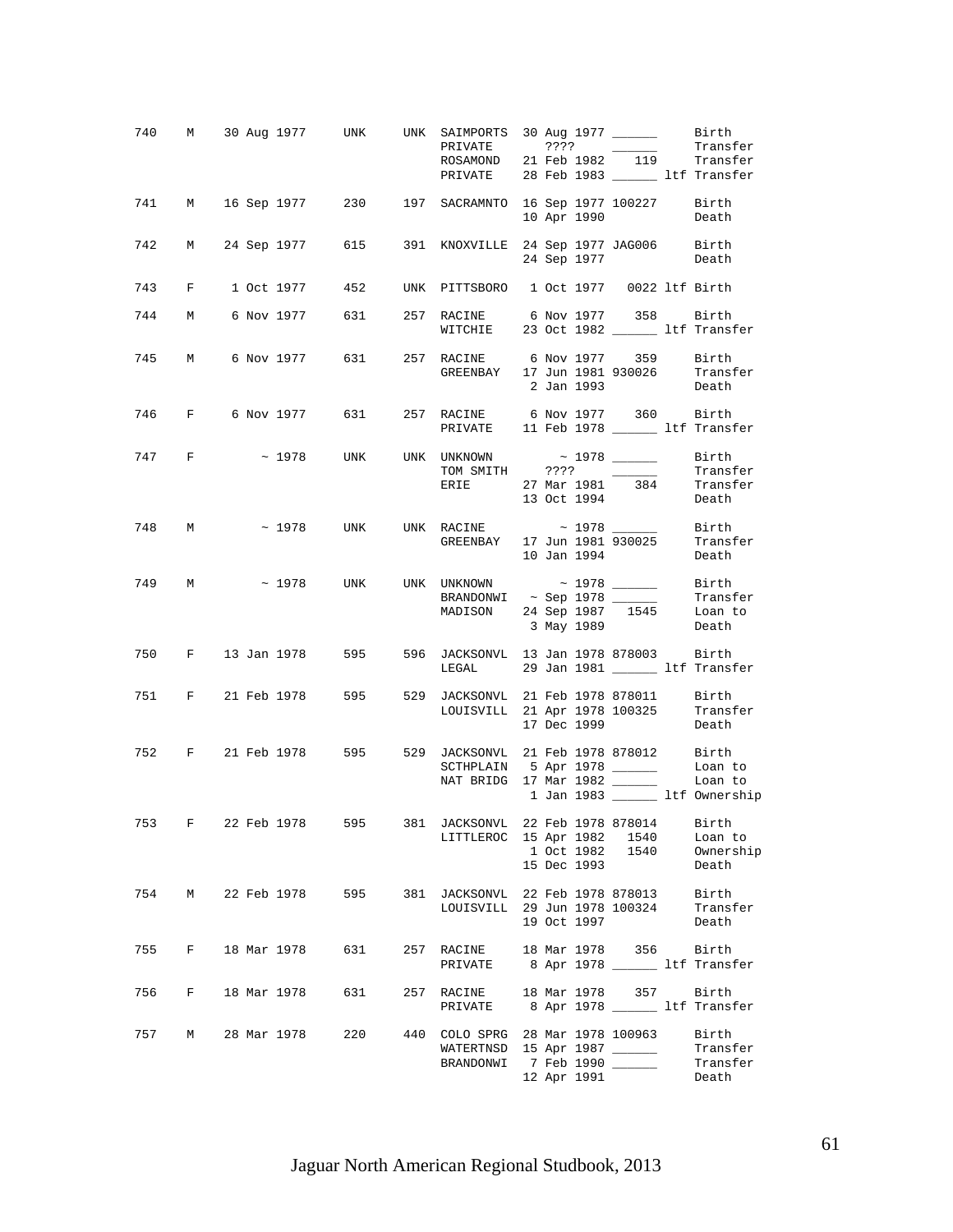| 758 |             |  |             | M 28 Mar 1978     UNK     UNK   COLO SPRG  28 Mar 1978 100964 |                                                                                    |  | 28 Jun 1978 |                    | Birth<br>Death                          |
|-----|-------------|--|-------------|---------------------------------------------------------------|------------------------------------------------------------------------------------|--|-------------|--------------------|-----------------------------------------|
| 759 | M           |  |             | 30 Mar 1978 615 391 KNOXVILLE 30 Mar 1978 JAG007 Birth        |                                                                                    |  | 31 Mar 1978 |                    | Death                                   |
| 760 | M           |  |             | 31 Mar 1978 615                                               | 391 KNOXVILLE 31 Mar 1978 JAG008 Birth                                             |  | 31 Mar 1978 |                    | Death                                   |
| 761 |             |  |             | M 5 Apr 1978 193                                              | 502 CHICAGOLP 5 Apr 1978 5386 Birth<br>MICH CITY 10 Jul 1980 ________ ltf Transfer |  |             |                    |                                         |
|     |             |  |             | 762 F 5 Apr 1978 193 502 CHICAGOLP 5 Apr 1978 5387 Birth      | MICH CITY 10 Jul 1980 _______ ltf Transfer                                         |  |             |                    |                                         |
|     |             |  |             | 763 F 14 Apr 1978 603 545 OKLAHOMA 14 Apr 1978 718908 Birth   | FERNDALE 9 Apr 1984 17488 Transfer<br>SEOUL 25 Apr 1984 _______ ltf Transfer       |  |             |                    |                                         |
|     |             |  |             | 764 F 14 Apr 1978 603 545 OKLAHOMA 14 Apr 1978 719009 Birth   | FERNDALE 9 Apr 1984 17786 Transfer<br>SEOUL 25 Apr 1984 _______ ltf Transfer       |  |             |                    |                                         |
|     |             |  |             | 765 M 7 Jun 1978 216 466 PHILADELP 7 Jun 1978 100650 Birth    |                                                                                    |  | 7 Jun 1978  |                    | Death                                   |
|     |             |  |             | 766 M 12 Jun 1978 585 512 WACO 12 Jun 1978 606 Birth          | DALLAS<br>SAN ANTON 30 Oct 1988 881054 Loan to                                     |  | 8 Jan 1997  | 26 Apr 1979 001715 | Loan to<br>Death                        |
|     |             |  |             | 767 F 13 Jun 1978 394 399 TOLEDO 13 Jun 1978 _______ Birth    |                                                                                    |  | 13 Jun 1978 |                    | Death                                   |
|     |             |  |             | 768 F 6 Jul 1978 335 362 BATONROUG 6 Jul 1978 548 Birth       |                                                                                    |  | 2 Sep 1981  |                    | Death                                   |
| 769 |             |  |             | M ~ Oct 1978 UNK UNK UNKNOWN ~ Oct 1978 _______ Birth         | SOCO GARD 23 Jan 1979 ______                                                       |  | 7 Apr 2000  |                    | Transfer<br>Death                       |
| 770 |             |  |             | F 10 Nov 1978 UNK UNK BUSHNELL 10 Nov 1978 _______ Birth      | MONROE 12 Dec 1978 422408 Transfer                                                 |  | 7 Apr 1993  |                    | Death                                   |
|     |             |  |             | 771 ? 14 Nov 1978 675 666 CHICAGOLP 14 Nov 1978 5638 Birth    |                                                                                    |  | 14 Nov 1978 |                    | Death                                   |
|     |             |  |             | 772 ? 19 Nov 1978 UNK UNK ST PAUL 19 Nov 1978 0151 Birth      |                                                                                    |  | 20 Nov 1978 |                    | Death                                   |
|     |             |  |             | 773 F 4 Mar 1979 615 391 KNOXVILLE 4 Mar 1979 JAG009          |                                                                                    |  | 4 Mar 1979  |                    | Birth<br>Death                          |
| 774 | $F$ and $F$ |  |             | 10 Mar 1979 235                                               | 641 QUEBEC 10 Mar 1979 7900                                                        |  | 10 Mar 1979 |                    | Birth<br>Death                          |
| 775 | M           |  | 19 Mar 1979 | 675                                                           | 666 CHICAGOLP 19 Mar 1979 5734<br>CROWN                                            |  |             |                    | Birth<br>2 Aug 1979 ______ ltf Transfer |
| 776 | $\ddot{?}$  |  | 19 Mar 1979 | 675                                                           | 666 CHICAGOLP 19 Mar 1979                                                          |  | 22 Mar 1979 | 5735               | Birth<br>Death                          |
| 777 | $\ddot{?}$  |  |             | 15 Apr 1979 394                                               | 399 TOLEDO                                                                         |  | 15 Apr 1979 | 15 Apr 1979 _____  | Birth<br>Death                          |
| 778 | M           |  |             | 28 Apr 1979 603                                               | 545 OKLAHOMA                                                                       |  | 11 Aug 1979 | 28 Apr 1979 783310 | Birth<br>Death                          |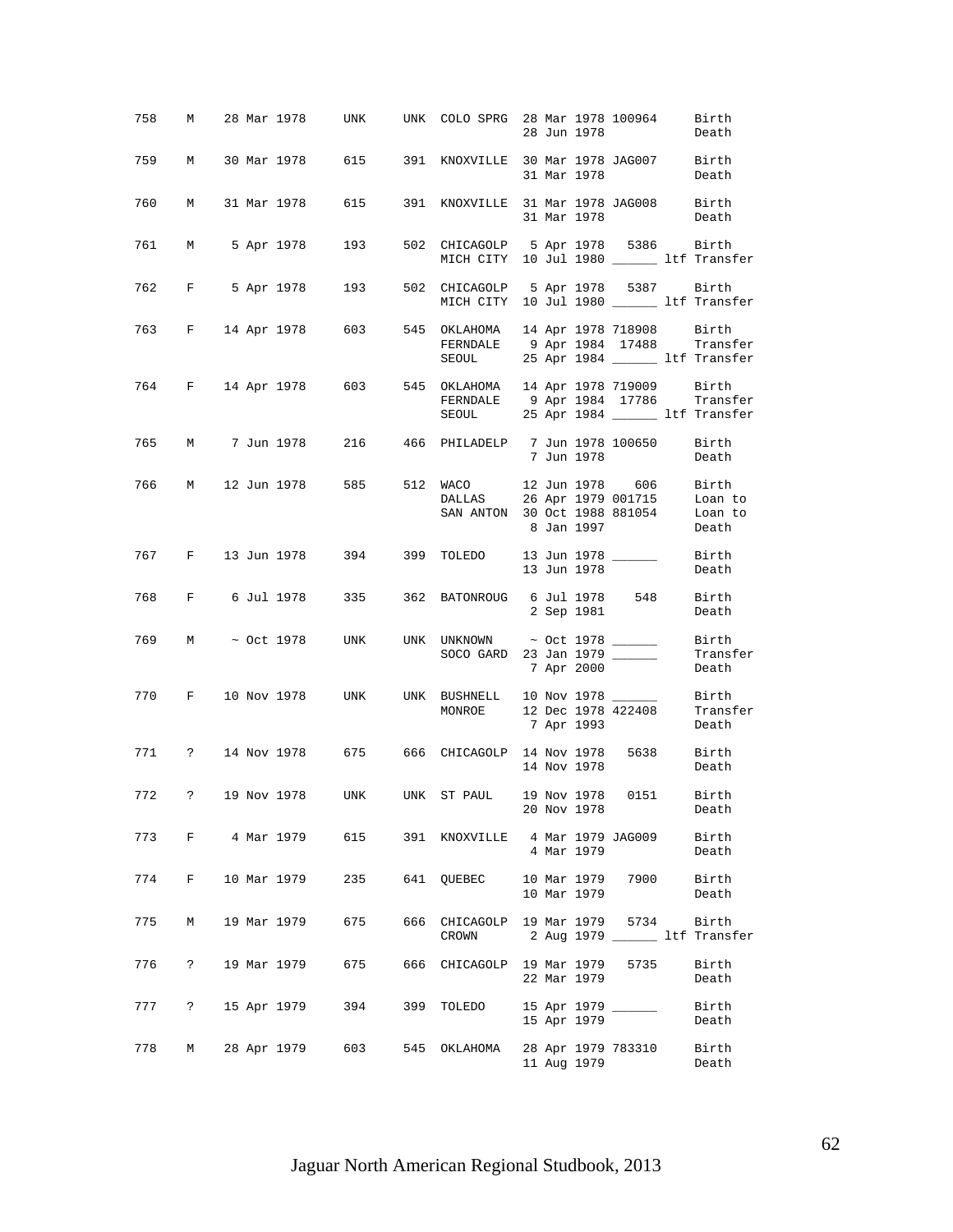|       |  |                       | 779 F 28 Apr 1979 603 545 OKLAHOMA 28 Apr 1979 783411 Birth 7 Aug 1979                                                                                                                                                                                            |  |             |             |                                        |
|-------|--|-----------------------|-------------------------------------------------------------------------------------------------------------------------------------------------------------------------------------------------------------------------------------------------------------------|--|-------------|-------------|----------------------------------------|
|       |  |                       | 780 M 11 May 1979 559 688 SAN FRAN 11 May 1979 17971 Birth<br>HEMMINGFD 13 Apr 1982 ______                                                                                                                                                                        |  | 25 Jun 1988 |             | Loan to<br>Death                       |
|       |  |                       | 781 M 11 May 1979 559 688 SAN FRAN 11 May 1979 17972 Birth<br>TOPEKA 1 Oct 1981 014781 Loan to                                                                                                                                                                    |  | 19 May 1982 |             | Death                                  |
|       |  |                       | 782 F 29 May 1979 UNK UNK THURMONT 29 May 1979 ________ Birth<br>JACKSON 29 Nov 1979 000742 Transfer                                                                                                                                                              |  | 2 Feb 1985  |             | Death                                  |
|       |  |                       | 783 F 31 May 1979 626 627 RIO GRAND 31 May 1979 1800 Birth<br>THURMONT 20 Nov 1979 _________ ltf Transfer                                                                                                                                                         |  |             |             |                                        |
| 784 M |  | 27 Jun 1979 312       | 381 JACKSONVL 27 Jun 1979 879044 Birth<br>ALENTADO 8 Jun 1981 ________ ltf Transfer                                                                                                                                                                               |  |             |             |                                        |
|       |  |                       | 785 F 28 Jun 1979 312 381 JACKSONVL 28 Jun 1979 879045 Birth                                                                                                                                                                                                      |  | 28 Jun 1979 |             | <b>Death</b>                           |
|       |  |                       | 786 ? 29 Jun 1979 312 381 JACKSONVL 29 Jun 1979 879046 Birth                                                                                                                                                                                                      |  | 29 Jun 1979 |             | Death                                  |
|       |  |                       | 787 ? 14 Aug 1979 420 544 CINCINNAT 14 Aug 1979 M9669 Birth                                                                                                                                                                                                       |  |             | 15 Aug 1979 | Death                                  |
|       |  | 788 F 20 Aug 1979 615 | 391 KNOXVILLE 20 Aug 1979 JAG010 Birth                                                                                                                                                                                                                            |  |             | 23 Aug 1979 | Death                                  |
|       |  |                       | 789 M 19 Sep 1979 467 398 ASDM TUSC 19 Sep 1979 AF669M Birth<br>CROWN 6 May 1980 ________ ltf Loan to                                                                                                                                                             |  |             |             |                                        |
|       |  |                       | 790 F 17 Nov 1979 728 706 CHICAGOBR 17 Nov 1979 24427                                                                                                                                                                                                             |  | 21 Mar 1996 |             | Birth<br>Death                         |
|       |  | 791 F 17 Nov 1979 728 | 706 CHICAGOBR 17 Nov 1979 24428 Birth<br>BALTIMORE 18 Feb 1981 81128 Transfer                                                                                                                                                                                     |  | 6 Jan 1992  |             | Death                                  |
| 792 M |  |                       | $\sim$ 1980 UNK UNK UNKNOWN $\sim$ 1980<br>$\begin{tabular}{lllllll} \hline \texttt{UNKNOWLEDM} & $\simeq$ & 1980 & $\text{---}$ & \texttt{Birth} \\ \texttt{LITTLEROC} & 5 Jun 1985 & 2291 & \texttt{Transfer} \end{tabular}$<br>UNKNOWN<br>LITTLEROC 7 Mar 1994 |  | ????        |             | Transfer<br>Death<br>Death             |
|       |  |                       | 793 M $\sim$ 1980 UNK UNK UNKNOWN $\sim$ 1980 Birth BITTSBORO 13 Oct 1986 0023 ltf Transfer                                                                                                                                                                       |  |             |             |                                        |
|       |  | 794 F ~ 1980 UNK      | UNK UNKNOWN $\sim$ 1980 $\sim$ Birth<br>THURMONT 31 Dec 1988 88016 Transfer<br>SUSSEX                                                                                                                                                                             |  |             |             | ~ 1990 ______ ltf Transfer             |
|       |  | 795 F 5 Feb 1980 420  | 544 CINCINNAT 5 Feb 1980 M9687<br>AKRON 2 Aug 1981 9687<br>CLEVELAND 17 Nov 1993 931122 Transfer<br>AKRON 2 Feb 1994 9687 Transfer                                                                                                                                |  | 14 Apr 1994 |             | Birth<br>Transfer<br>Death             |
|       |  | 796 F 5 Feb 1980 420  | 544 CINCINNAT 5 Feb 1980 M9685<br>DALLAS 12 Jun 1980 002616<br>SAN ANTON 30 Oct 1988 881055                                                                                                                                                                       |  | 3 Mar 1994  |             | Birth<br>Transfer<br>Transfer<br>Death |
|       |  |                       | 797 F 5 Feb 1980 420 544 CINCINNAT 5 Feb 1980 M9686<br>DALLAS 12 Jun 1980 002617<br>SAN ANTON 30 Oct 1988 881056                                                                                                                                                  |  | 3 Aug 1990  |             | Birth<br>Transfer<br>Transfer<br>Death |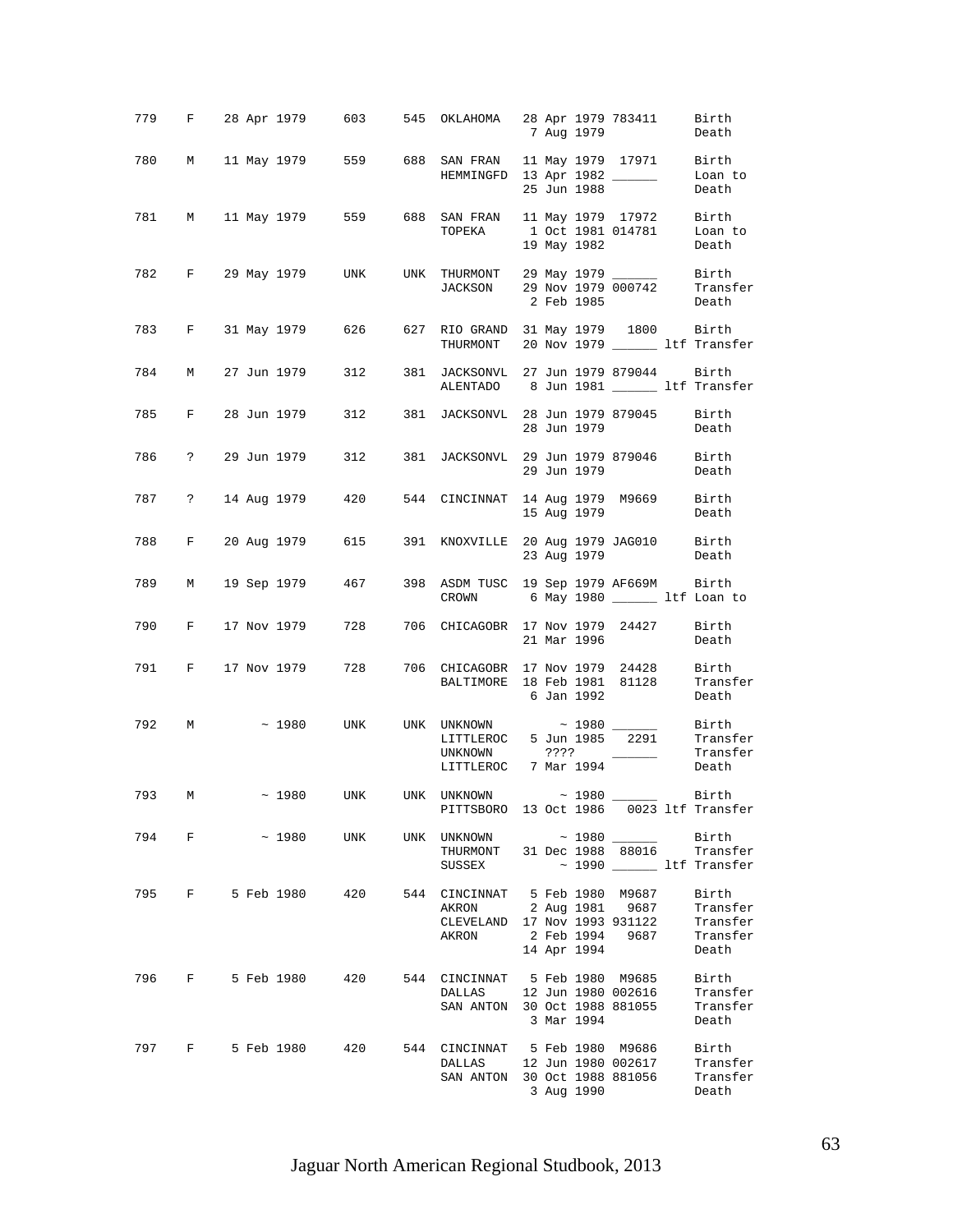|     |          |  |              | 798 M 23 Apr 1980 700 666 CHICAGOLP 23 Apr 1980 6110 Birth                                         |     | ERIE 27 Apr 1983 442 Transfer<br>TOM SMITH 28 Sep 1983 _______ ltf Transfer                                         |  |             |                               |                                                        |
|-----|----------|--|--------------|----------------------------------------------------------------------------------------------------|-----|---------------------------------------------------------------------------------------------------------------------|--|-------------|-------------------------------|--------------------------------------------------------|
|     |          |  |              | 799 M 23 Apr 1980 700 666 CHICAGOLP 23 Apr 1980 6111 Birth<br>RIO GRAND 10 May 1985 1101 Transfer  |     |                                                                                                                     |  | 18 Aug 1993 |                               | Death                                                  |
|     |          |  |              | 800 M 28 Apr 1980 492 389 GRANBY 28 Apr 1980 800037 Birth<br>LAVAL 7 Nov 1980 450 ltf Transf       |     |                                                                                                                     |  |             |                               | 7 Nov 1980 450 ltf Transfer                            |
| 801 |          |  |              | M 28 Apr 1980 492 389 GRANBY 28 Apr 1980 800038 Birth                                              |     | LAVAL 22 Sep 1980 800038 ltf Transfer                                                                               |  |             |                               |                                                        |
|     |          |  |              | 802 ? 5 May 1980 591                                                                               |     | 590 CLEVELAND 5 May 1980 800504 Birth                                                                               |  | 8 May 1980  |                               | Death                                                  |
|     |          |  |              | 803 M 5 May 1980 591 590 CLEVELAND 5 May 1980 800505 Birth                                         |     |                                                                                                                     |  | 1 Nov 1988  |                               | Death                                                  |
|     |          |  |              | 804 F 18 May 1980 626 627 RIO GRAND 18 May 1980 2000 Birth<br>ST LOUIS 28 Jul 1981 081007 Transfer |     |                                                                                                                     |  | 18 Aug 1992 |                               | Death                                                  |
|     |          |  |              | 805 M 18 May 1980 626 627 RIO GRAND 18 May 1980 1900 Birth                                         |     |                                                                                                                     |  | 9 Apr 1982  |                               | Death                                                  |
|     |          |  |              | 806 F 1 Jul 1980 733 694 BATONROUG 1 Jul 1980 1099 Birth                                           |     | CALDWELL 25 Jun 1982 417 Loan to                                                                                    |  | 5 Oct 1996  |                               | Death                                                  |
|     |          |  |              | 807 F 1 Jul 1980 733 694 BATONROUG 1 Jul 1980 819 Birth                                            |     | HEMMINGFD 26 May 1982 ______ ltf Transfer                                                                           |  |             |                               |                                                        |
|     |          |  |              | 808 ? 3 Jul 1980 735 734 JACKSONVL 3 Jul 1980 880041 Birth                                         |     |                                                                                                                     |  |             | 3 Jul 1980 Death              |                                                        |
| 809 |          |  |              | M 19 Jul 1980 394 399 TOLEDO 19 Jul 1980 _______ Birth                                             |     | AKRON 21 Sep 1980 1006 Transfer<br>CLEVELAND 17 Nov 1993 931121 Loan to<br>AKRON<br>LITTLEROC 10 Jul 1996 5020      |  | 1 Jun 1998  |                               | 2 Feb 1994 1006 Transfer<br>Transfer<br>Death<br>Death |
|     |          |  |              | 810 M 14 Aug 1980 733 768 BATONROUG 14 Aug 1980 833 Birth                                          |     |                                                                                                                     |  | 25 Mar 1981 |                               | Death                                                  |
|     |          |  |              | 811 M 2 Sep 1980 671 681 CALDWELL 2 Sep 1980 312 Birth                                             |     | $IBARILLA$ 22 Nov 1983 ______ ltf Transfer                                                                          |  |             |                               |                                                        |
| 812 | M        |  | 2 Sep 1980   | 671 7                                                                                              |     | 681 CALDWELL 2 Sep 1980 313<br>IBARILLA 22 Nov 1983 _______ ltf Transfer                                            |  |             |                               | Birth                                                  |
| 813 |          |  | ? 8 Sep 1980 | 312                                                                                                |     | 381 JACKSONVL 8 Sep 1980 880049                                                                                     |  | 8 Sep 1980  |                               | Birth<br>Death                                         |
| 814 | M        |  | 28 Nov 1980  | 717                                                                                                | 726 | LOSANGELE 28 Nov 1980 94105<br>MONROE                                                                               |  | 29 Jun 1997 |                               | Birth<br>6 Oct 1981 121568 Transfer<br>Death           |
| 815 | $F \sim$ |  | 28 Nov 1980  | 717                                                                                                |     | 726 LOSANGELE 28 Nov 1980 94106<br>CINCINNAT 9 Sep 1981 M9730 Transfer<br>HEMMINGFD 25 Mar 1982 ______ ltf Transfer |  |             |                               | Birth                                                  |
| 816 |          |  | F 8 Dec 1980 | 735                                                                                                |     | 734 JACKSONVL 8 Dec 1980 880067<br>SCTHPLAIN 2 Mar 1982 ______<br>EL PASO                                           |  |             | 18 Apr 1990 640<br>8 Nov 2007 | Birth<br>Transfer<br>Transfer<br>Death                 |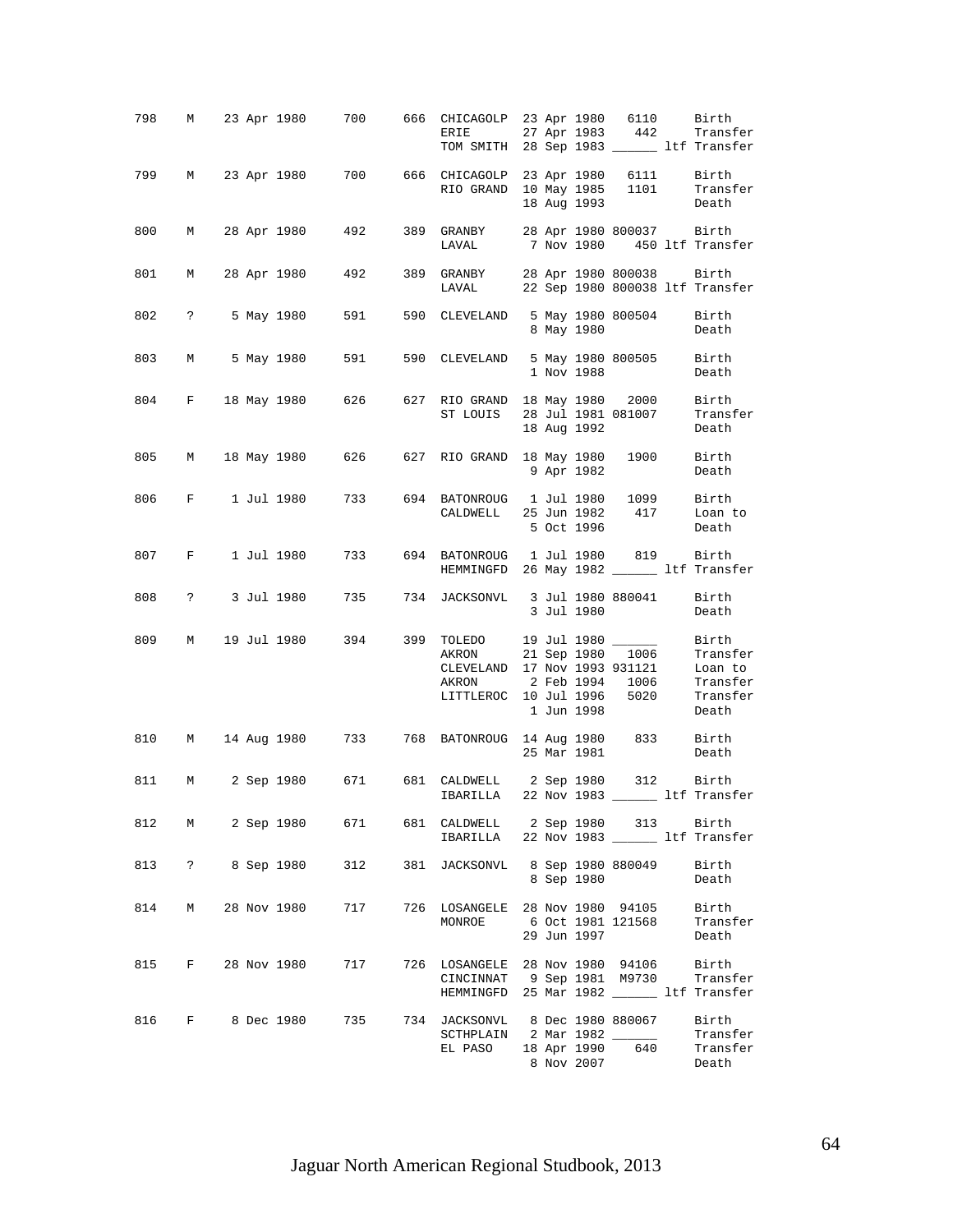|     |              |  |             | 817 F 8 Dec 1980 735 734 JACKSONVL 8 Dec 1980 880068 Birth                                            |     | SCTHPLAIN 2 Mar 1982 $\frac{1}{\sqrt{2}}$ Loan to                                                                           |  | 15 Jan 1984              |                                          | Death                                                             |
|-----|--------------|--|-------------|-------------------------------------------------------------------------------------------------------|-----|-----------------------------------------------------------------------------------------------------------------------------|--|--------------------------|------------------------------------------|-------------------------------------------------------------------|
|     |              |  |             | 818 M $\sim$ 1981 UNK UNK UNKNOWN $\sim$ 1981 $\frac{}{\sim}$ Birth Birth GUERRA.E ???? NONE Transfer |     | MONTGOMRY 23 Mar 1992 739 Transfer<br>27 Nov 1995 Death                                                                     |  |                          |                                          |                                                                   |
|     |              |  |             | 819 M 1 Jan 1981 UNK UNK UNKNOWN 1 Jan 1981 181 Birth BNGESSERS 21 Oct 1981 9 1tf Transfer            |     |                                                                                                                             |  |                          |                                          |                                                                   |
|     |              |  |             | 820 M 12 Jan 1981 626 627 RIO GRAND 12 Jan 1981 2100 Birth                                            |     |                                                                                                                             |  |                          | 1 Jul 1983                               | Death                                                             |
|     |              |  |             | 821 M 12 Jan 1981 626 627 RIO GRAND 12 Jan 1981 2200 Birth                                            |     |                                                                                                                             |  |                          |                                          | 30 Jun 1983 Death                                                 |
|     |              |  |             | 822 F 14 Jan 1981 733 768 BATONROUG 14 Jan 1981 M901 Birth<br>LITTLEROC 22 Oct 1981 1480 Transfer     |     | BATONROUG 21 May 1982 M901 Transfer<br>HEMMINGFD 26 May 1982 _________ Transfer<br>EDMONTON 12 Oct 1988 ______ ltf Transfer |  |                          |                                          |                                                                   |
|     |              |  |             | 823 M 18 Apr 1981 735 734 JACKSONVL 18 Apr 1981 881021 Birth                                          |     | SCTHPLAIN 4 Apr 1985<br>EL PASO 18 Apr 1990 639 Transfer                                                                    |  | 1 Mar 2002               |                                          | Transfer<br>Death                                                 |
|     |              |  |             | 824 F 18 Apr 1981 735 734 JACKSONVL 18 Apr 1981 881022 Birth                                          |     | NAT BRIDG 8 Jan 1982 _________ ltf Transfer                                                                                 |  |                          |                                          |                                                                   |
|     |              |  |             | 825 F 16 May 1981 273 355 LITTLEROC 16 May 1981 1408 Birth                                            |     | CROWN 27 Aug 1981 _________ ltf Transfer                                                                                    |  |                          |                                          |                                                                   |
|     |              |  |             | 826 M 17 May 1981 UNK UNK BENSONS 17 May 1981 8745 Birth                                              |     | FERNDALE 9 Oct 1981 8629 Transfer<br>MEMPHIS 10 Mar 1993 13553 Transfer<br>23 Jan 1999 Death                                |  | 23 Jan 1999              |                                          | Death                                                             |
|     |              |  |             | 827 F 22 May 1981 657 663 OMAHA 22 May 1981 3797 Birth                                                |     | BROWNSVIL 11 Nov 1983 2117 Transfer<br>15 Jun 1997 Death                                                                    |  | 15 Jun 1997              |                                          |                                                                   |
|     |              |  |             | 828 F 4 Jun 1981 492 389 ST FELICI 4 Jun 1981 810050 Birth                                            |     |                                                                                                                             |  |                          | 16 Sep 1983 Death                        |                                                                   |
|     |              |  |             | 829 F 13 Aug 1981 757 440 COLO SPRG 13 Aug 1981 101322 Birth                                          |     | CROWN 24 Mar 1982 ________ ltf Transfer                                                                                     |  |                          |                                          |                                                                   |
| 830 | $\ddot{?}$   |  |             | 6 Sep 1981 235                                                                                        |     | 641 QUEBEC                                                                                                                  |  | 6 Sep 1981<br>6 Sep 1981 | 8105                                     | Birth<br>Death                                                    |
| 831 | $\mathbb{R}$ |  | 6 Sep 1981  | 235                                                                                                   |     | 641 QUEBEC                                                                                                                  |  | 6 Sep 1981               | 6 Sep 1981 8106                          | Birth<br>Death                                                    |
| 832 | $\ddot{ }$   |  | 7 Sep 1981  | 235                                                                                                   |     | 641 OUEBEC                                                                                                                  |  | 7 Sep 1981               | 7 Sep 1981 8107                          | Birth<br>Death                                                    |
| 833 | $\ddot{?}$   |  | 19 Sep 1981 | 733                                                                                                   | 723 | BATONROUG 19 Sep 1981 1034<br>CROWN                                                                                         |  |                          |                                          | Birth<br>22 Oct 1981 ________ ltf Transfer                        |
| 834 | M            |  | 12 Dec 1981 | 757                                                                                                   |     | 440 COLO SPRG 12 Dec 1981 101351                                                                                            |  | 12 Dec 1981              |                                          | Birth<br>Death                                                    |
| 835 | М            |  | ~1982       | UNK                                                                                                   | UNK | UNKNOWN<br>DERBY<br>SEATTLE<br>DERBY                                                                                        |  |                          | $\sim$ 1982 ______<br>10 Aug 1988 880354 | Birth<br>Transfer<br>Loan to<br>3 Nov 1988 _________ ltf Transfer |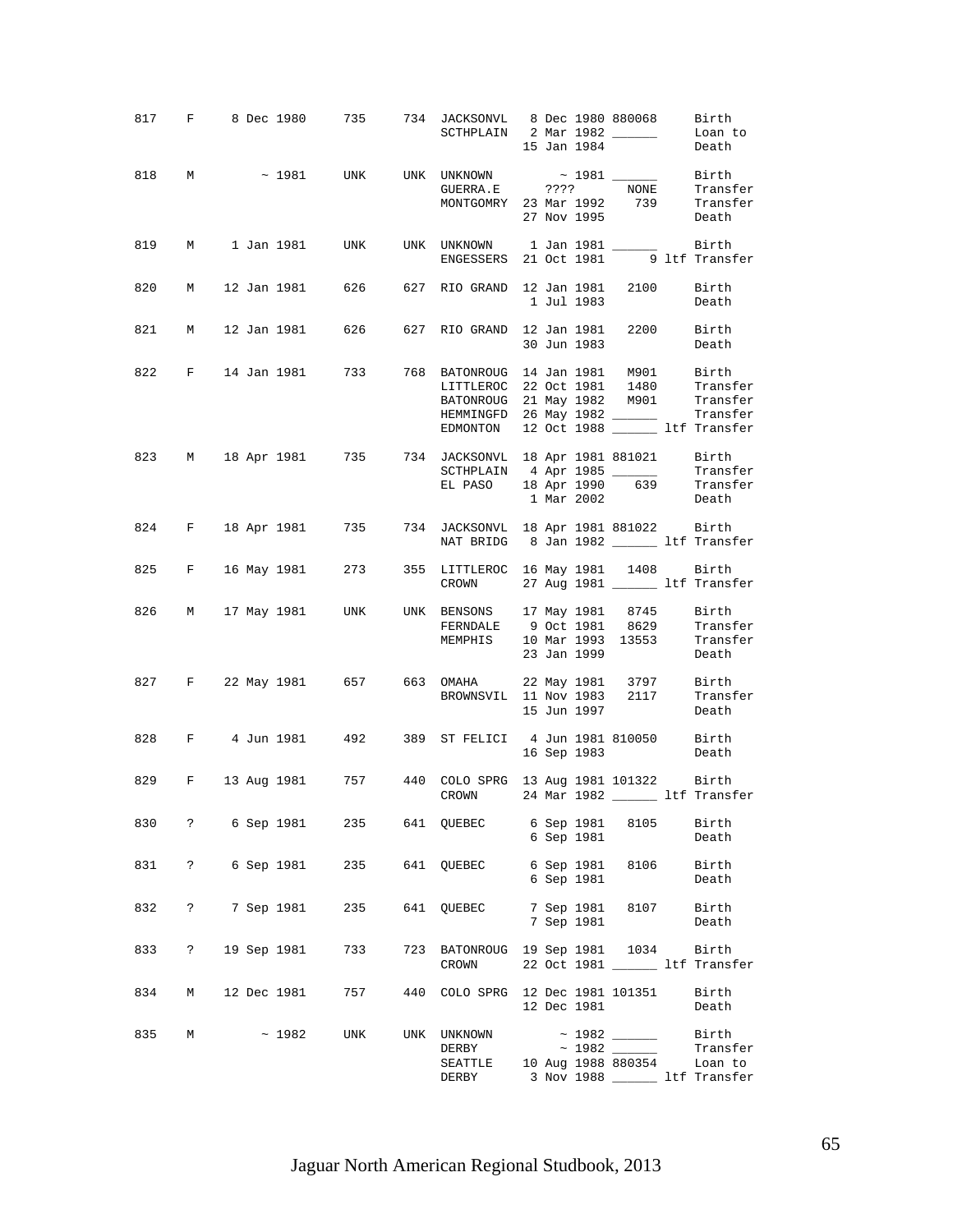|     |            |             |             |                   | 836 F $\sim$ 1982 UNK UNK UNKNOWN $\sim$ 1982 Birth<br>PRIVATE<br>PRIVATE<br>PRIVATE<br>PATONROUG 27 Jun 1985 1579 Transfer<br>GULF BREZ 2 Dec 1988 660 Loan to |  | 30 Dec 1993 |                 | Death                                       |
|-----|------------|-------------|-------------|-------------------|-----------------------------------------------------------------------------------------------------------------------------------------------------------------|--|-------------|-----------------|---------------------------------------------|
|     |            |             |             |                   | 837 M 16 Mar 1982 733 694 BATONROUG 16 Mar 1982 1092 Birth                                                                                                      |  |             |                 | Loan to<br>15 Aug 1983 ______ ltf Ownership |
|     |            |             |             |                   | 838 F 16 Mar 1982 733 694 BATONROUG 16 Mar 1982 1093 Birth<br>WILMOTH 11 May 1982 ________ Loan to<br>15 Aug 1983 _______ ltf Ownership                         |  |             |                 |                                             |
|     |            |             |             |                   | 839 F 16 Mar 1982 733 694 BATONROUG 16 Mar 1982 1094 Birth<br>CROWN 16 Sep 1982 _______ ltf Transfer                                                            |  |             |                 |                                             |
|     |            |             |             |                   | 840 F 14 Apr 1982 UNK 590 CLEVELAND 14 Apr 1982 820413 Birth                                                                                                    |  | 26 Feb 1983 |                 | Death                                       |
|     |            |             |             |                   | 841 F 21 Apr 1982 548 609 SANDIEGOZ 21 Apr 1982 282117 Birth 6 Jan 1999 Death                                                                                   |  |             |                 |                                             |
|     |            |             |             |                   | 842 F 21 Apr 1982 548 609 SANDIEGOZ 21 Apr 1982 282118 Birth<br>CHENGDU 10 May 1985 ______ ltf Transfer                                                         |  |             |                 |                                             |
|     |            |             |             |                   | 843 F 16 Jun 1982 741 701 SACRAMNTO 16 Jun 1982 100528 Birth                                                                                                    |  |             | 23 Jul 1982     | Death                                       |
|     |            |             |             |                   | 844 F 25 Jun 1982 UNK UNK GARDENCTY 25 Jun 1982 ________ Birth<br>$HOCTOR$ ~ 1 May 1983 ______ ltf Transfer                                                     |  |             |                 |                                             |
|     |            |             |             |                   | 845 F 25 Jun 1982 UNK UNK GARDENCTY 25 Jun 1982 ________ Birth<br>$HOCTOR$ ~ 1 May 1983 ______ ltf Transfer                                                     |  |             |                 |                                             |
|     |            |             |             |                   | 846 F 24 Jul 1982 632 782 JACKSON 24 Jul 1982 001060 Birth<br>SANJOSECA 23 Mar 1983 900015 Transfer                                                             |  | 15 Feb 2005 |                 | Death                                       |
|     |            |             |             |                   | 847 ? 1 Aug 1982 733 694 BATONROUG 1 Aug 1982 1182 Birth<br>HOLIDAY 7 Dec 1982 ______                                                                           |  |             |                 | Transfer<br>12 Nov 1984 _____ ltf Transfer  |
|     |            |             |             |                   | 848 ? 1 Aug 1982 733 694 BATONROUG 1 Aug 1982 1183 Birth<br>HOLIDAY 7 Dec 1982 _________ Transfer                                                               |  |             |                 | 12 Nov 1984 _______ ltf Transfer            |
|     |            |             |             |                   | 849 F 22 Sep 1982 UNK UNK ALEXANDRI 22 Sep 1982 _______ Birth<br>BRACKETT ???? _________ Transfer<br>MILWAUKEE 15 Mar 1983 2473 Transfer                        |  | 21 Jul 2003 |                 | Death                                       |
| 850 | $\ddot{?}$ | 20 Dec 1982 |             | 729               | 804 ST LOUIS 20 Dec 1982 082002                                                                                                                                 |  | 20 Dec 1982 |                 | Birth<br>Death                              |
| 851 | F          |             | 20 Dec 1982 | 729               | 804 ST LOUIS 20 Dec 1982 08209                                                                                                                                  |  | 20 Dec 1982 |                 | Birth<br>Death                              |
| 852 |            |             |             | M 10 Feb 1983 733 | 723 BATONROUG 10 Feb 1983 M1254<br>WHEELING 3 May 1983 377<br>ERIE                                                                                              |  | 18 Feb 2007 | 13 Feb 1984 449 | Birth<br>Transfer<br>Transfer<br>Death      |
| 853 | M          |             | 10 Feb 1983 | 733               | 723 BATONROUG 10 Feb 1983 1255<br>MILWAUKEE 26 Apr 1983 2493                                                                                                    |  | 4 Oct 1994  |                 | Birth<br>Transfer<br>Death                  |
| 854 |            |             |             | M 16 Feb 1983 467 | 398 ASDM TUSC 16 Feb 1983 AF48M Birth<br>LAGOON                                                                                                                 |  |             |                 | 11 Oct 1983 ______ ltf Transfer             |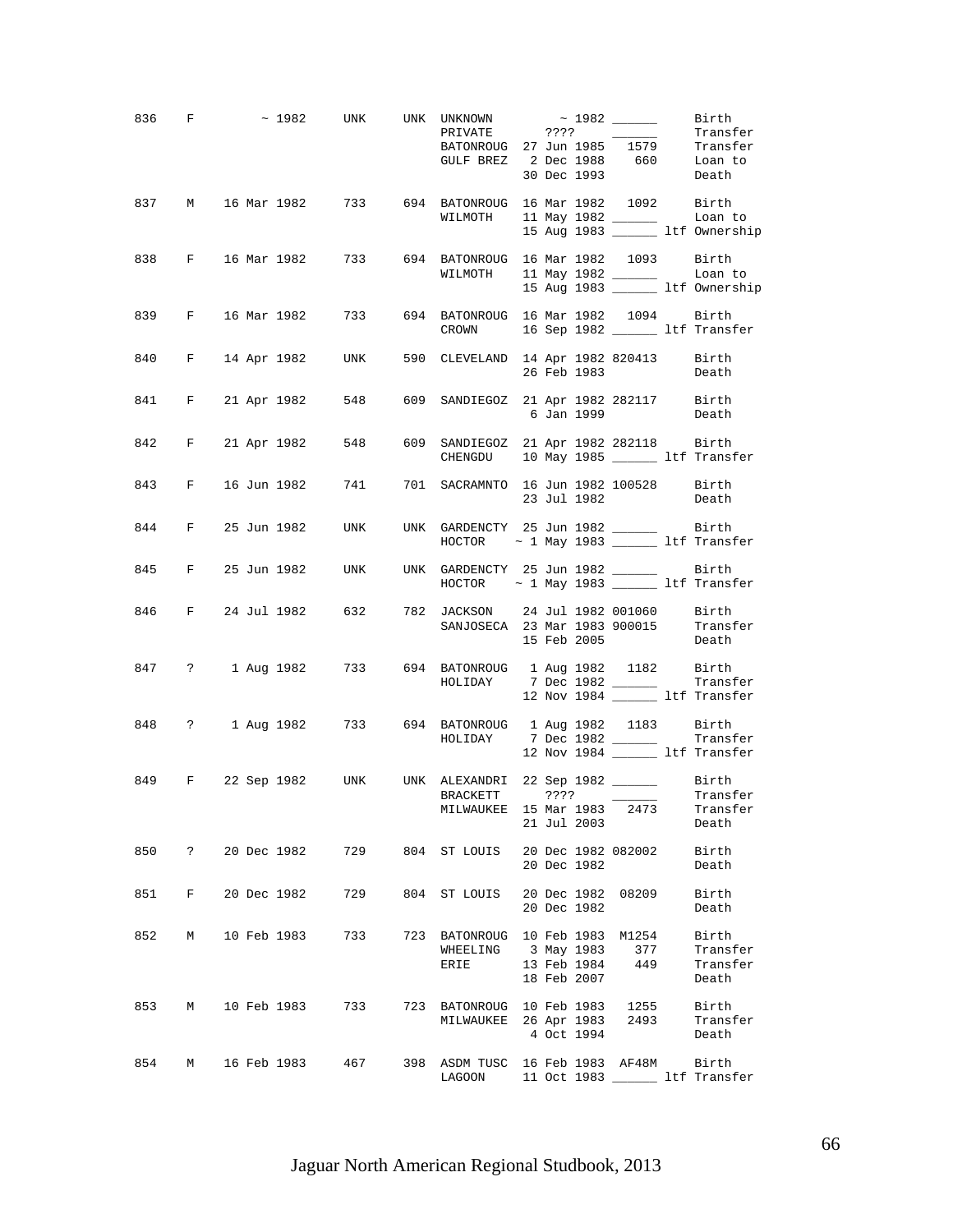|     |       |  | 855 ? 29 Mar 1983 644 739 GRANBY 29 Mar 1983 840017 Birth |                                                                                                                                                                       |  |             | 6 Apr 1984        | Death                                  |
|-----|-------|--|-----------------------------------------------------------|-----------------------------------------------------------------------------------------------------------------------------------------------------------------------|--|-------------|-------------------|----------------------------------------|
|     |       |  | 856 M ~ Apr 1983 UNK UNK UNKNOWN ~ Apr 1983 _______ Birth | QUEBEC $10$ Nov 1983 8305 Transfer<br>PINE OAKS 15 Sep 1988 ______ ltf Transfer                                                                                       |  |             |                   | Transfer                               |
|     |       |  | 857 ? 1 May 1983 729 804 ST LOUIS 1 May 1983 083004 Birth |                                                                                                                                                                       |  | 9 May 1983  |                   | Death                                  |
|     |       |  | 858 ? 1 May 1983 729 804 ST LOUIS 1 May 1983 083005 Birth |                                                                                                                                                                       |  | 12 May 1983 |                   | Death                                  |
| 860 |       |  | M 20 Jun 1983 733                                         | 723 BATONROUG 20 Jun 1983 1286 Birth<br>CROWN 19 Jul 1983 ______ ltf Transfer                                                                                         |  |             |                   |                                        |
|     |       |  | 861 M 20 Jun 1983 591                                     | 590 CLEVELAND 20 Jun 1983 830606 Birth                                                                                                                                |  |             | 26 Sep 1986 Death |                                        |
|     |       |  | 862 F 20 Jun 1983 591                                     | 590 CLEVELAND 20 Jun 1983 830608<br>CLEVELAND 20 Jun 1983 830608 Birth<br>PANAMACT 16 Jun 1992 201 Loan to                                                            |  | 22 Oct 2002 |                   | Death                                  |
|     |       |  | 863 M 7 Jul 1983 273 753 LITTLEROC 7 Jul 1983 1845 Birth  | CROWN 28 Aug 1983 ________ ltf Transfer                                                                                                                               |  |             |                   |                                        |
|     |       |  | 864 M 7 Jul 1983 273 753 LITTLEROC 7 Jul 1983 1846 Birth  | CROWN 28 Aug 1983 _______ ltf Transfer                                                                                                                                |  |             |                   |                                        |
| 865 |       |  | M 7 Jul 1983 273                                          | 753 LITTLEROC 7 Jul 1983 1847 Birth<br>CROWN 28 Aug 1983 _______ ltf Transfer                                                                                         |  |             |                   |                                        |
|     |       |  | 866 ? 27 Jul 1983 690 426 ST PAUL 27 Jul 1983 0152 Birth  |                                                                                                                                                                       |  | 28 Jul 1983 |                   | Death                                  |
|     |       |  | 867 F 27 Jul 1983 690 426 ST PAUL 27 Jul 1983 0153 Birth  |                                                                                                                                                                       |  | 28 Jul 1983 |                   | Death                                  |
|     |       |  | 868 M 6 Sep 1983 729 804 ST LOUIS 6 Sep 1983 083009 Birth | SANDIEGOZ 30 May 1984 025363 Transfer<br>CHENGDU 10 May 1985 ______ ltf Transfer                                                                                      |  |             |                   |                                        |
|     |       |  | 869 F 6 Sep 1983 729 804 ST LOUIS 6 Sep 1983 083010 Birth | SANDIEGOZ 30 May 1984 025364 Transfer<br>CHENGDU 10 May 1985 ______ ltf Transfer                                                                                      |  |             |                   |                                        |
| 870 |       |  | F 24 Oct 1983 733 723 BATONROUG 24 Oct 1983 1344 Birth    | HOLIDAY 2 Mar 1984 ________ Loan to<br>COLUMBUS 19 May 1985 852116 Transfer                                                                                           |  |             | 9 Feb 1993        | Death                                  |
|     |       |  | 871 F ~ 1984 UNK                                          | UNK UNKNOWN ~ 1984 ______<br>USDI LAW ~28 Jun 1994 640861<br>BROWNSVIL 29 Jun 1994 5654                                                                               |  | 23 Mar 1995 |                   | Birth<br>Transfer<br>Transfer<br>Death |
|     | 872 F |  | ~1984 UNK                                                 | UNK UNKNOWN<br>$\texttt{WILDANIMA} \qquad \qquad \texttt{\sim} \quad 1985 \; \underline{\texttt{\textcolor{red}{\textbf{10}}}}$<br>HOUSTON 29 Nov 1994 15516 Transfer |  |             | 16 Apr 2003       | Birth<br>Transfer<br>Death             |
|     |       |  | 873 M ~ 1984 UNK                                          | FREDERICK 20 Apr 1988 100084 Transfer<br>UNKNOWN $\sim$ Jan 1989 $\sim$ 1tf Transfer                                                                                  |  |             |                   | Birth                                  |
|     |       |  | 874 F ~ 1984 UNK                                          | UNK UNKNOWN ~ 1984 ______<br>FREDERICK 20 Apr 1988 200084 Transfer<br>UNKNOWN $\sim$ Jan 1989 $\sim$ 1tf Transfer                                                     |  |             |                   | Birth                                  |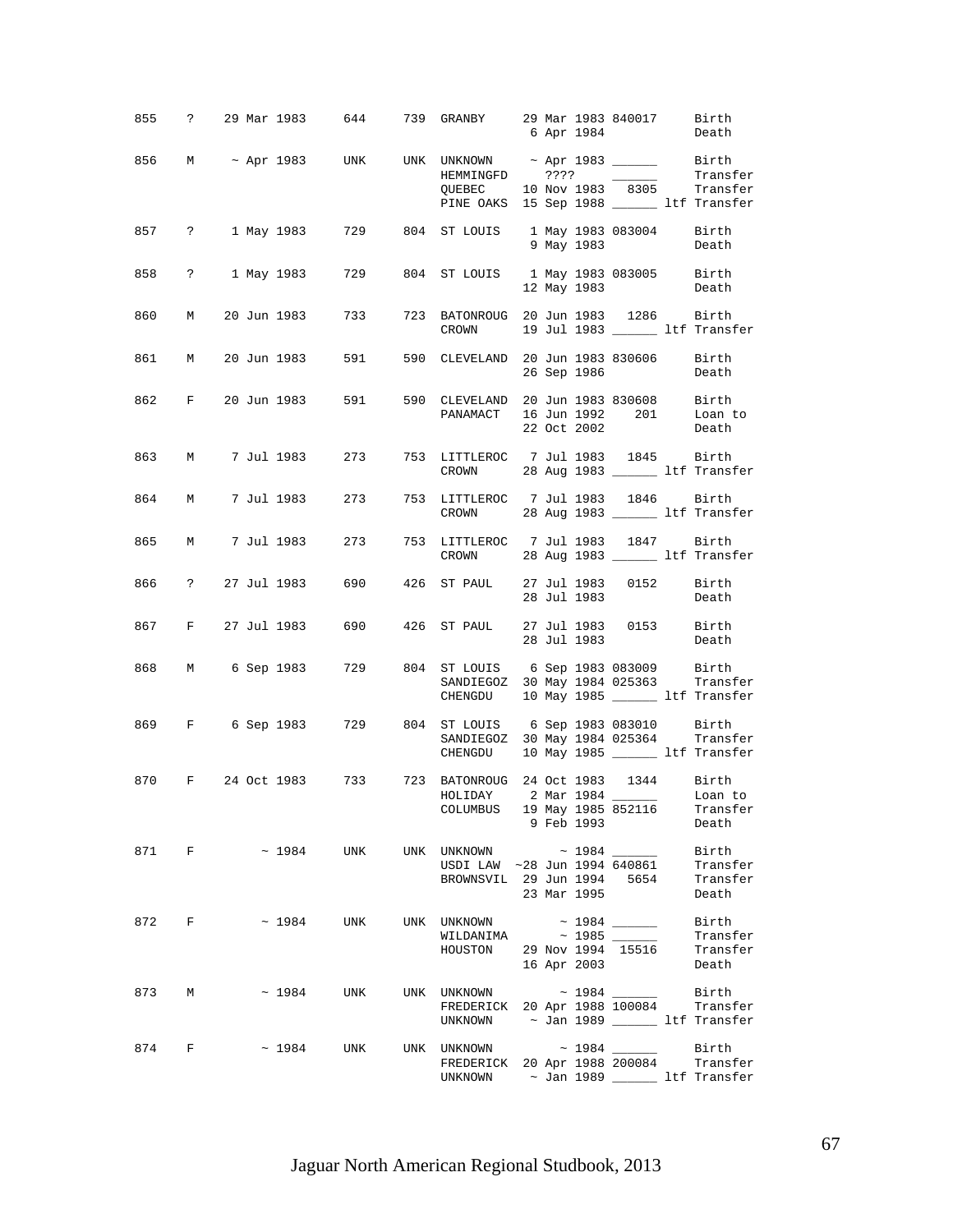|     |             |             |             |     | 875 M 5 Mar 1984 657 663 OMAHA 5 Mar 1984 4570 Birth<br>ENGESSERS 16 Jun 1985 ________ ltf Loan to                                                                                           |  |                           |                                                 |                                                           |
|-----|-------------|-------------|-------------|-----|----------------------------------------------------------------------------------------------------------------------------------------------------------------------------------------------|--|---------------------------|-------------------------------------------------|-----------------------------------------------------------|
|     |             |             |             |     | 876 M 5 Mar 1984 657 663 OMAHA 5 Mar 1984 4569 Birth<br>DENVER                                                                                                                               |  | 26 Jun 2002               |                                                 | 8 May 1985 08289 Transfer<br>26 Jun 2002 - Doath<br>Death |
|     |             |             |             |     | 877 M 16 Mar 1984 UNK UNK HEMMINGFD 16 Mar 1984 _______ Birth<br>TORONTO 21 Jul 1986 21159 Transfer                                                                                          |  |                           | 10 Jun 2005                                     | Death                                                     |
|     |             |             |             |     | 878 F 22 Mar 1984 733 723 BATONROUG 22 Mar 1984 1393 Birth<br>HOLIDAY 27 Oct 1984 _______ ltf Transfer                                                                                       |  |                           |                                                 |                                                           |
|     |             |             |             |     | 879 ? 29 Mar 1984 644 739 GRANBY 29 Mar 1984 840018 Birth                                                                                                                                    |  |                           | 5 Apr 1984                                      | Death                                                     |
|     |             |             |             |     | 880 ? 29 Mar 1984 644 739 GRANBY 29 Mar 1984 840019 Birth                                                                                                                                    |  |                           | 5 Apr 1984                                      | Death                                                     |
|     |             |             |             |     | 881 ? 17 Apr 1984 733 694 BATONROUG 17 Apr 1984 1413 Birth<br>HOLIDAY 28 Sep 1984 _______ Loan to<br>LAKEBUENA 29 May 1985 _______ ltf Transfer                                              |  |                           |                                                 |                                                           |
|     |             |             |             |     | 882 ? 17 Apr 1984 733 694 BATONROUG 17 Apr 1984 1414 Birth<br>HOLIDAY 28 Sep 1984 _______ Loan to<br>UNKNOWN 29 May 1985 _______ ltf Transfer                                                |  |                           |                                                 |                                                           |
|     |             |             |             |     | 883 F 17 Apr 1984 UNK UNK UNKNOWN 17 Apr 1984 ________ Birth<br>HOLIDAY ???? _______ Transfer<br>RIO GRAND 12 Oct 1984 M1100 Transfer                                                        |  | 30 Oct 1993               |                                                 | Death                                                     |
|     |             |             |             |     | 884 M 30 Jul 1984 644 739 GRANBY 30 Jul 1984 840039 Birth<br>PRIVATE 26 Oct 1984 _______ ltf Transfer                                                                                        |  |                           |                                                 |                                                           |
|     |             |             |             |     | 885 M 3 Feb 1985 UNK 736 ALEXANDRI 3 Feb 1985 _______ Birth<br>LITTLEROC 5 Jun 1985 2292 Transfer<br>CHURCH J 18 Aug 1985 ______ ltf Transfer                                                |  |                           |                                                 |                                                           |
|     |             |             |             |     | 886 M 10 Feb 1985 729 804 ST LOUIS 10 Feb 1985 085001 Birth<br>PHILADELP 22 Mar 1988 101683<br>CAPE MAY 15 Aug 1990 116 Loan to<br>PHILADELP 8 Apr 1992 101683 Transfer<br>13 Jun 2004 Death |  |                           |                                                 | Transfer                                                  |
|     |             |             |             |     | 887 M 10 Apr 1985 644 739 GRANBY 10 Apr 1985 850014 Birth<br>ELMVALE 8 Nov 1985 ______                                                                                                       |  |                           |                                                 | Transfer                                                  |
| 888 | M           |             |             |     | 17 Apr 1985 636 827 BROWNSVIL 17 Apr 1985 2296 Birth<br>HOUSTON<br>SAN ANTON 12 Mar 1999 990322<br>VICTOR TX 22 May 2006 200629                                                              |  | 19 Nov 1985<br>1 Jan 2010 | 3667                                            | Transfer<br>Transfer<br>Transfer<br>Death                 |
| 889 | $F$ and $F$ |             | 17 Apr 1985 | 636 | 827 BROWNSVIL 17 Apr 1985 2297<br>DENVER                                                                                                                                                     |  | 30 Sep 2002               | 14 Nov 1985 08912                               | Birth<br>Transfer<br>Death                                |
| 890 | $\ddot{?}$  |             | 24 May 1985 | 853 | 849 MILWAUKEE 24 May 1985                                                                                                                                                                    |  | 24 May 1985               | 2763                                            | Birth<br>Death                                            |
| 891 | М           | 31 May 1985 |             | 548 | 841 SANDIEGOZ 31 May 1985 028641<br>ATASCADER 9 May 1986 860019                                                                                                                              |  | 18 Nov 1998               | 28 Mar 1993 860019                              | Birth<br>Loan to<br>Ownership<br>Death                    |
| 892 | F           |             | 31 May 1985 | 548 | 841 SANDIEGOZ<br>ATASCADER<br>LITTLEROC                                                                                                                                                      |  | 7 Mar 1996<br>7 Jan 2004  | 31 May 1985 028642<br>9 May 1986 860020<br>4923 | Birth<br>Transfer<br>Transfer<br>Death                    |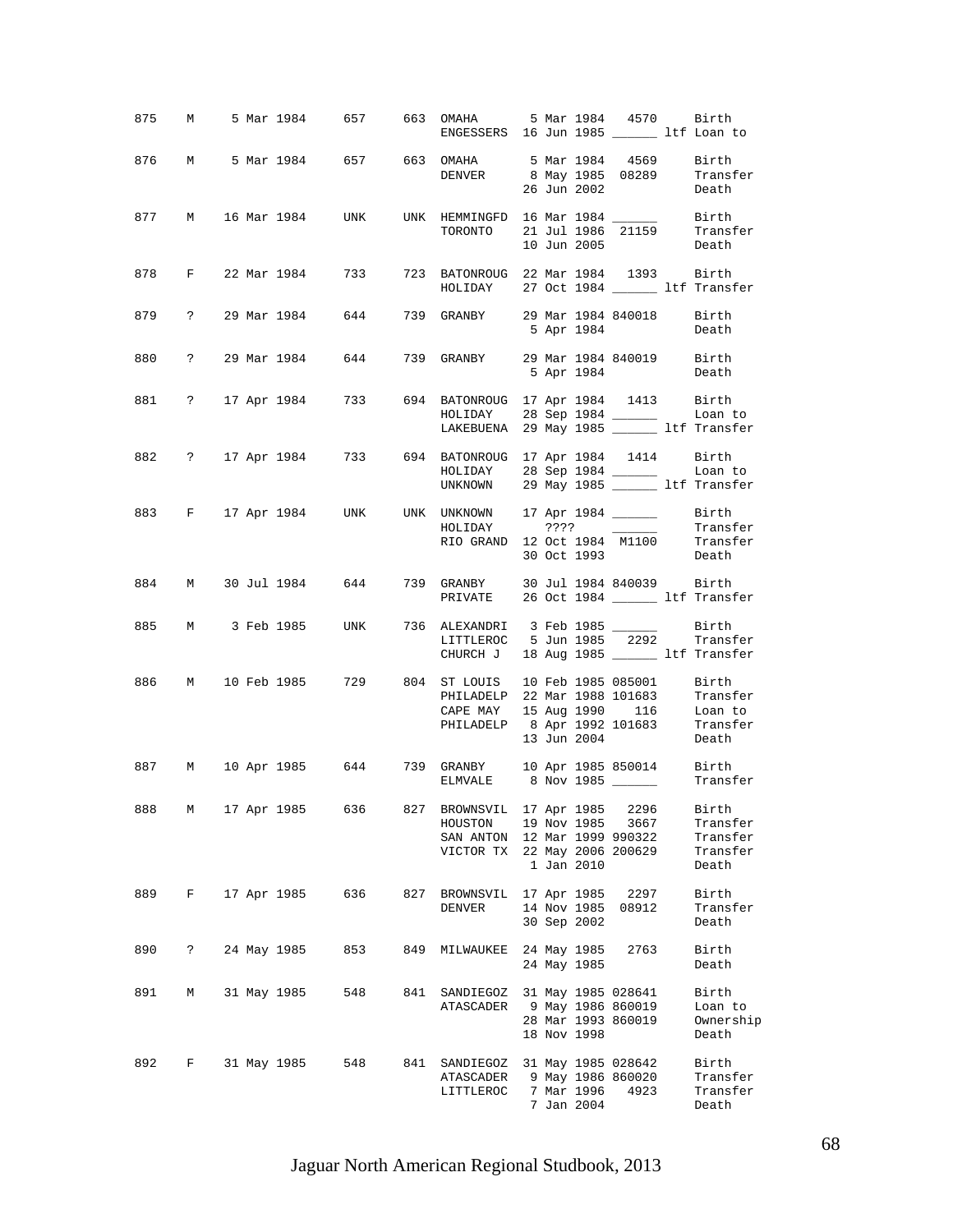| 893   | F                   |  | 20 Jun 1985     | UNK                                                  | UNK HOGLE 20 Jun 1985 05699 Birth<br>HOLIDAY 10 Nov 1985 _______ ltf Transfer                                    |  |                   |                                       |                                                    |
|-------|---------------------|--|-----------------|------------------------------------------------------|------------------------------------------------------------------------------------------------------------------|--|-------------------|---------------------------------------|----------------------------------------------------|
| 894   | $\ddot{\mathbf{?}}$ |  | 20 Jun 1985     | UNK                                                  | UNK HOGLE                                                                                                        |  | 20 Jun 1985       | 20 Jun 1985 05699A                    | Birth<br>Death                                     |
| 895   | M                   |  | 25 Aug 1985     |                                                      | 809 795 AKRON 25 Aug 1985 _______<br>CINCINNAT 25 Aug 1985 M9892<br>MINOT                                        |  | 26 Sep 1995       | 8 Oct 1986 M9892<br>2 Feb 1987   179M | Birth<br>Ownership<br>Transfer<br>Loan to<br>Death |
|       |                     |  |                 | 896 F 19 Sep 1985 636 827 BROWNSVIL 19 Sep 1985 2361 | WILD WRLD 25 Sep 1986 1119                                                                                       |  | 24 Jan 2008       |                                       | Birth<br>Transfer<br>Death                         |
|       |                     |  |                 | 897 M 19 Sep 1985 636 827 BROWNSVIL 19 Sep 1985 2360 | LUFKIN                                                                                                           |  | 19 Jun 2005       | 18 Apr 1988 07752                     | Birth<br>Transfer<br>Death                         |
| 898   |                     |  |                 | M 25 Sep 1985 733                                    | 723 BATONROUG 25 Sep 1985 1604<br>WILD WRLD                                                                      |  | 21 Nov 2006       | 25 Sep 1986 1118                      | Birth<br>Transfer<br>Death                         |
| 899   |                     |  |                 | F 25 Sep 1985 733 723 BATONROUG 25 Sep 1985 1605     | GULF BREZ 20 Mar 1986 239                                                                                        |  | 18 Nov 1991       |                                       | Birth<br>Loan to<br>Death                          |
| 900   |                     |  |                 | f 14 Oct 1985 657 663 OMAHA                          | TORONTO                                                                                                          |  | 9 Dec 2004        | 14 Oct 1985 4862<br>16 Sep 1986 21418 | Birth<br>Transfer<br>Death                         |
| 901   | $F$ and $F$         |  |                 | 14 Oct 1985 657 663 OMAHA 14 Oct 1985 4863           |                                                                                                                  |  | 5 Nov 1987        |                                       | Birth<br>Death                                     |
| 902   | $F$ and $F$         |  | 25 Oct 1985     | 439                                                  | 727 HOGLE                                                                                                        |  | 25 Aug 1987       | 25 Oct 1985 05877                     | Birth<br>Death                                     |
| 903   | M                   |  | 5 Dec 1985      | 644                                                  | 739 GRANBY                                                                                                       |  | 13 Dec 1985       | 5 Dec 1985 850081                     | Birth<br>Death                                     |
| 904   | M                   |  |                 | 5 Dec 1985 644 739 GRANBY                            |                                                                                                                  |  | 6 Dec 1985        | 5 Dec 1985 850082                     | Birth<br>Death                                     |
| 905 F |                     |  | ~1986           | UNK                                                  | UNK UNKNOWN ~ 1986 ______<br>WLD WAYST 8 May 1986<br>LOSANGELE                                                   |  | 5 Nov 1994        | 4 Mar 1991 004097                     | Birth<br>Transfer<br>Loan to<br>Death              |
| 906   | F                   |  | ~1986           |                                                      | UNK UNK UNKNOWN ~ 1986 ______<br>FREDERICK 2 May 1988 200086 Transfer<br>UNKNOWN ~ Jan 1989 _______ ltf Transfer |  |                   |                                       | Birth                                              |
| 907   | M                   |  | $\sim$ Jan 1987 | UNK                                                  | UNK CALEDONIA $\sim$ Jan 1987 _______<br>ROGERSON 20 Jul 1987                                                    |  | $\sim$ 1 Nov 1996 |                                       | Birth<br>Transfer<br>Death                         |
| 908   | $\ddot{?}$          |  | 9 Jan 1986      | 809                                                  | 795 AKRON<br>CINCINNAT 9 Jan 1986 M9905<br>AKRON                                                                 |  | 9 Jan 1986        | 9 Jan 1986 _____                      | Birth<br>Ownership<br>Death                        |
| 909   | $\ddot{?}$          |  | 9 Jan 1986      | 809                                                  | 795 AKRON<br>CINCINNAT 9 Jan 1986<br>AKRON                                                                       |  | 9 Jan 1986        | 9 Jan 1986 _____                      | Birth<br>Ownership<br>Death                        |
| 910   | F                   |  | 5 Feb 1986      | 733                                                  | 723 BATONROUG 5 Feb 1986<br>BROWNSVIL 24 Sep 1986                                                                |  | 26 Nov 1986       | 1656<br>2992                          | Birth<br>Loan to<br>Death                          |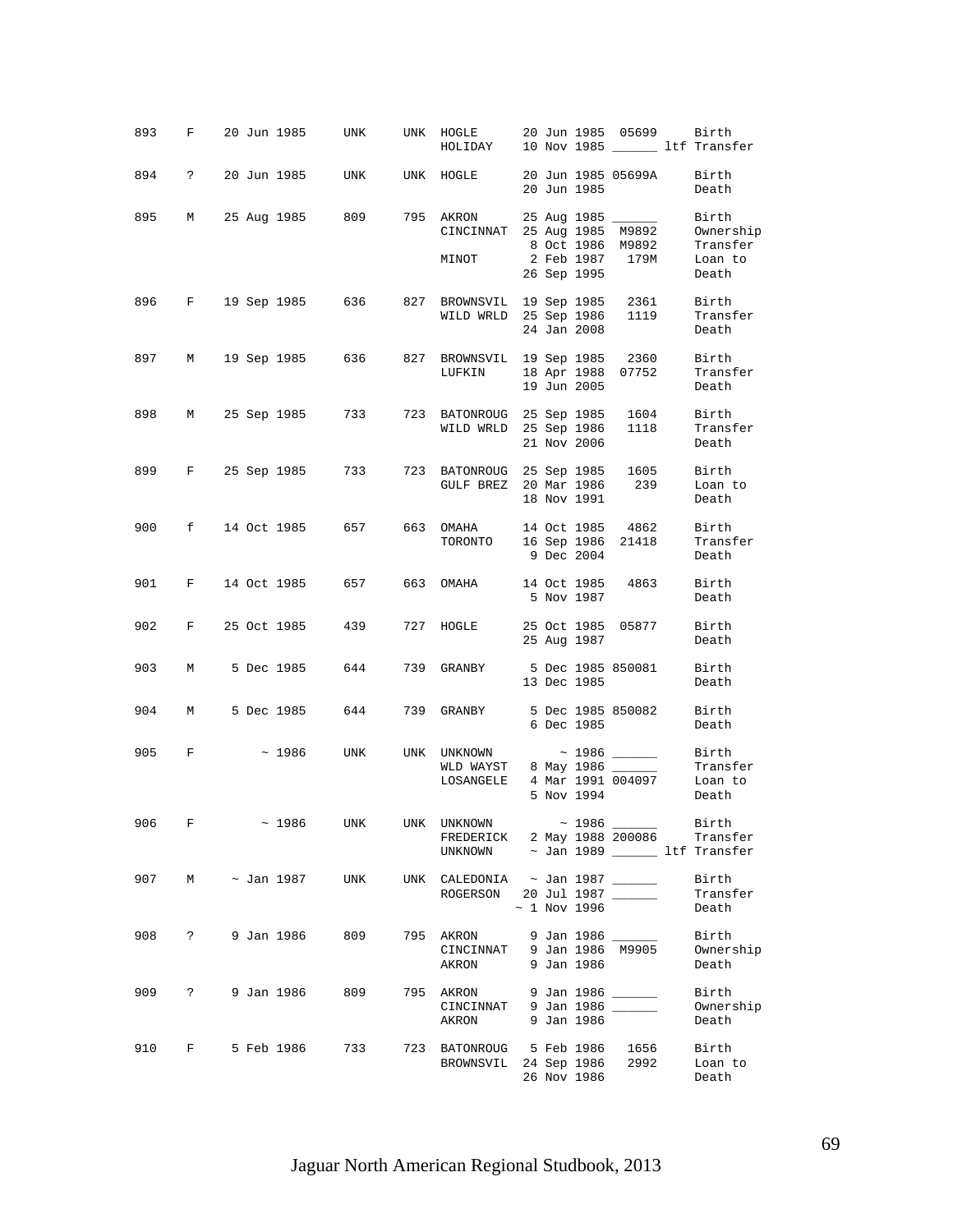|     |                      |  |                   | 911 F 1 May 1986 UNK UNK MORELIA 1 May 1986 ______ Birth<br>GUADALJR 1 Jan 1987 M00271 Transfer | LEON 10 Jan 1990 _______ ltf Transfer                                            |  |             |                                         |                            |
|-----|----------------------|--|-------------------|-------------------------------------------------------------------------------------------------|----------------------------------------------------------------------------------|--|-------------|-----------------------------------------|----------------------------|
|     |                      |  |                   | 912 F 16 Jul 1986 439 727 HOGLE 16 Jul 1986 06219 Birth                                         |                                                                                  |  |             | 30 Apr 2001                             | Death                      |
|     |                      |  |                   | 913 F 16 Jul 1986 439 727 HOGLE 16 Jul 1986 06220 Birth                                         |                                                                                  |  |             | 5 Oct 2001 Death                        |                            |
| 914 | M                    |  |                   | 16 Jul 1986 – 439                                                                               | 727 HOGLE 16 Jul 1986 06218 Birth<br>PANAMA 28 Feb 1987 11f Transfer             |  |             |                                         |                            |
|     |                      |  |                   | 915 F 10 Oct 1986 644 739 GRANBY 10 Oct 1986 860080 Birth                                       |                                                                                  |  | 13 Nov 1986 |                                         | Death                      |
|     |                      |  |                   | 916 ? 10 Oct 1986 644 739 GRANBY 10 Oct 1986 860081 Birth                                       |                                                                                  |  |             | 11 Oct 1986                             | Death                      |
|     |                      |  |                   | 917 ? 10 Oct 1986 644 739 GRANBY 10 Oct 1986 860082 Birth                                       |                                                                                  |  | 11 Oct 1986 |                                         | Death                      |
|     |                      |  |                   |                                                                                                 | MONTGOMRY 23 Mar 1992 741 Transfer                                               |  | 11 Jul 1995 |                                         | Death                      |
|     |                      |  |                   | 919 F 1 Jan 1987 UNK UNK UNKNOWN 1 Jan 1987 ________ Birth                                      | GUERRA.E ???? NONE Transfer<br>MONTGOMRY 23 Mar 1992 740                         |  | 17 Apr 1993 |                                         | Transfer<br>Death          |
| 920 |                      |  |                   | ? 13 Feb 1987 644 739 GRANBY 13 Feb 1987 870019 Birth                                           |                                                                                  |  | 13 Feb 1987 |                                         | Death                      |
|     |                      |  |                   | 921 M 13 Feb 1987 644 739 GRANBY 13 Feb 1987 870020 Birth                                       |                                                                                  |  | 26 Feb 1987 |                                         | Death                      |
|     |                      |  |                   | 922 m 29 Apr 1987 876 889 DENVER 29 Apr 1987 10493 Birth                                        | GRAND KID 28 Oct 1987 __________ Transfer<br>SEATTLE 19 Dec 1987 870576 Transfer |  | 20 Dec 2005 |                                         | Death                      |
|     |                      |  |                   | 923 M 7 May 1987 657 663 OMAHA 7 May 1987 5068 Birth<br>JAKARTA 11 Apr 1989 11 Lef Transfer     |                                                                                  |  |             |                                         |                            |
|     |                      |  |                   | 924 F 7 May 1987 657 663 OMAHA 7 May 1987 5069 Birth                                            | GREEN NSC 23 Aug 1988 880301                                                     |  | 17 Jun 1997 |                                         | Loan to<br>Death           |
| 925 |                      |  | $F \sim$ May 1987 | UNK                                                                                             | UNK $MEXICOCTY \sim May 1987$<br>GUADALJR 9 Mar 1988 M00272                      |  | 6 Jul 1988  |                                         | Birth<br>Transfer<br>Death |
| 926 | $\ddot{\mathcal{E}}$ |  | 17 Jun 1987       | 644                                                                                             | 739 GRANBY                                                                       |  | 17 Jun 1987 | 17 Jun 1987 870074                      | Birth<br>Death             |
|     |                      |  |                   | 927 F 17 Jun 1987 644                                                                           | 739 GRANBY<br>SEATTLE                                                            |  | 24 Mar 2000 | 17 Jun 1987 870075<br>5 Jul 1988 880283 | Birth<br>Transfer<br>Death |
| 928 |                      |  |                   | F 17 Jun 1987 644                                                                               | 739 GRANBY<br>ROGERSON                                                           |  | 26 Feb 2005 | 17 Jun 1987 870076<br>1 Nov 1987 ______ | Birth<br>Transfer<br>Death |
|     |                      |  |                   | 929 F ~ Jan 1988 819                                                                            | UNK ENGESSERS $\sim$ Jan 1988<br>CHATTANOG 12 Feb 1988                           |  | 26 Apr 2009 | 1015                                    | Birth<br>Transfer<br>Death |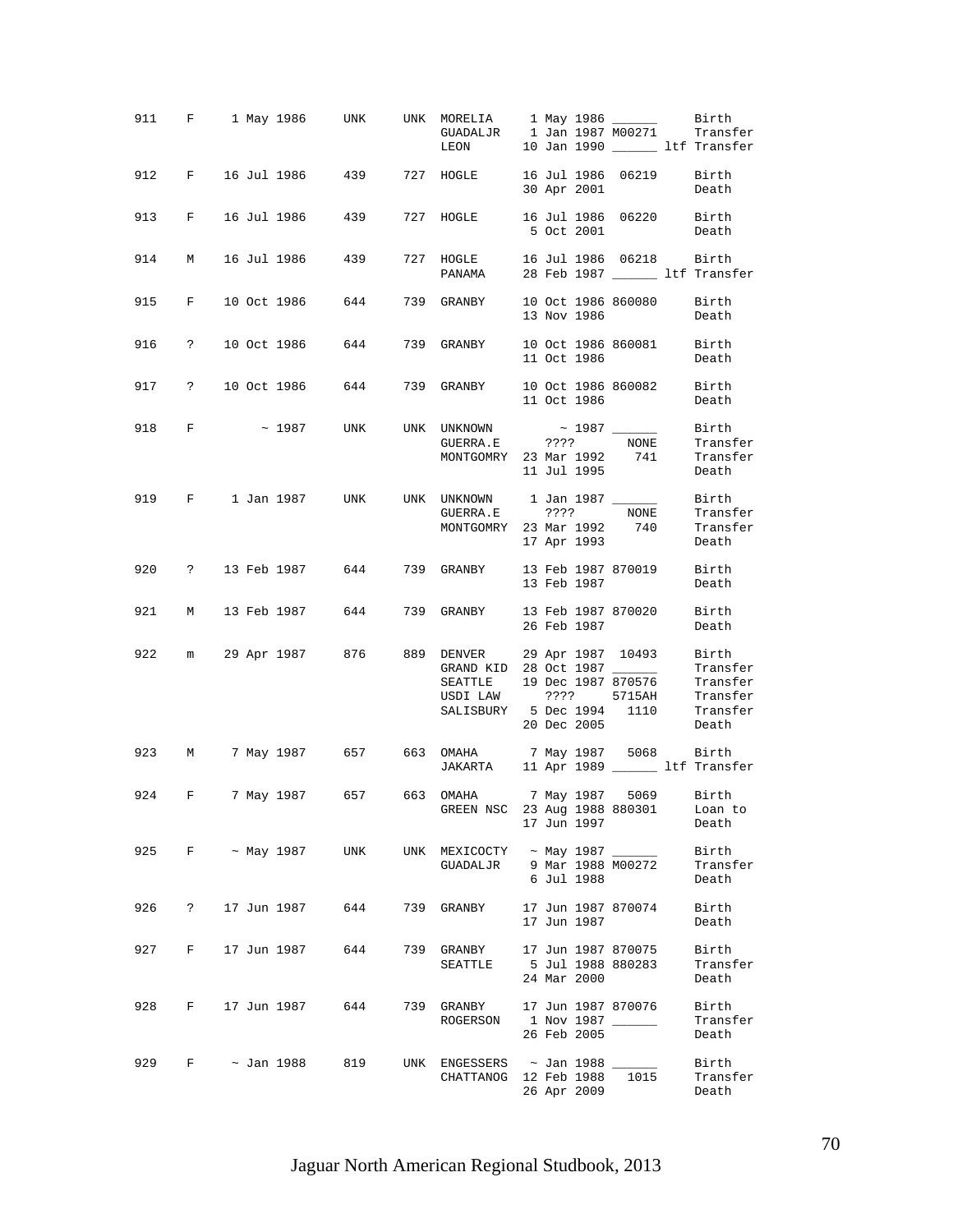|     |       |              |                       | 930 F $\sim$ 1988 UNK UNK ONTARIO $\sim$ 1988 Birth Birth GRANBY 10 Jun 1993 880251 Transfer                                                     |      |             | 19 Mar 2013 Death          |                                                                                     |
|-----|-------|--------------|-----------------------|--------------------------------------------------------------------------------------------------------------------------------------------------|------|-------------|----------------------------|-------------------------------------------------------------------------------------|
|     |       |              |                       | GUADALJR 3 Jun 1989 M00274 ltf Transfer                                                                                                          |      |             |                            |                                                                                     |
|     |       |              |                       | 932 F 27 Apr 1988 644 739 GRANBY 27 Apr 1988 880020 Birth<br>LUFKIN 3 Aug 1989 07956 Transfer                                                    |      |             | 21 Mar 2002 Death          |                                                                                     |
|     |       |              |                       | 933 M 27 Apr 1988 644 739 GRANBY 27 Apr 1988 880021 Birth<br>LEGAL 11 Aug 1988 11 LEGAL 11 Aug 1988                                              |      |             |                            |                                                                                     |
|     |       |              |                       | 934 F 14 May 1988 803 862 CLEVELAND 14 May 1988 880514 Birth<br>SAN ANTON 9 Jul 1998 980701 Loan to                                              |      | 5 Jun 2000  |                            | Death                                                                               |
|     |       |              |                       | 935 F 14 May 1988 803 862 CLEVELAND 14 May 1988 880515 Birth<br>FERNDALE 15 Aug 1990 40500 Transfer<br>YONG IN 18 Aug 1990 ______ ltf Transfer   |      |             |                            |                                                                                     |
|     |       |              |                       | 936 F 31 May 1988 898 896 WILD WRLD 31 May 1988 1815 Birth<br>ROSAMOND 12 Jun 1991 194 Transfer                                                  |      | 6 Jun 2010  |                            | Death                                                                               |
|     |       |              |                       | 937 M 31 May 1988 898 896 WILD WRLD 31 May 1988 1816 Birth<br>CHICAGOLP 1 Mar 1990 9126 Transfer                                                 |      | 24 Dec 2002 |                            | Death                                                                               |
|     |       |              |                       | 938 M 19 Jun 1988 873 874 FREDERICK 19 Jun 1988 117188 Birth<br>UNKNOWN $\sim$ Jan 1989 _________ ltf Transfer                                   |      |             |                            |                                                                                     |
|     |       |              | 939 ? 7 Dec 1988 733  | 694 BATONROUG 7 Dec 1988 2019 Birth                                                                                                              |      | 7 Dec 1988  |                            | Death                                                                               |
|     |       |              |                       | 940 M 21 Dec 1988 UNK UNK ENGESSERS 21 Dec 1988 _____<br>CHATTANOG 5 Mar 1989 1059 Transfer                                                      |      | 2 May 2008  |                            | Birth<br>Death                                                                      |
|     |       |              |                       | 941 M 24 Dec 1988 803 862 CLEVELAND 24 Dec 1988 881205 Birth<br>FERNDALE 15 Aug 1990 40499 Transfer<br>YONG IN 18 Aug 1990 ________ ltf Transfer |      |             |                            |                                                                                     |
|     | 942 M |              |                       | $\sim$ 1989 UNK UNK LEGAL $\sim$ 1989 $\sim$ Birth<br>MOOSE JAW 1 Jan 1993 931008 ltf Transfer                                                   |      |             |                            |                                                                                     |
|     |       |              |                       | 943 F ~ 1989 UNK UNK LEGAL<br>MOOSE JAW 1 Jan 1993 931009 ltf Transfer                                                                           |      |             | $\sim$ 1989 ________ Birth |                                                                                     |
| 944 |       |              | M ~ 1989 UNK          | UNK UNKNOWN<br>USDI LAW ~28 Jun 1994 640861<br>BROWNSVIL 29 Jun 1994 5655                                                                        |      | 1 Aug 2006  |                            | $\sim$ 1989 $\sim$ Birth<br>$\sim$ 28 Jun 1994 640861 Transfer<br>Transfer<br>Death |
| 945 |       | M ~ Feb 1989 | UNK                   | UNK CALEDONIA $\sim$ Feb 1989 ______<br>SPCA-MTL<br>QUEBEC 23 Jul 1991 9100<br>SPCA-MTL 9 Dec 1991 ______<br>FORKED RI ~ Jan 1992 ______         | ???? | 3 Aug 1996  |                            | Birth<br>Transfer<br>Transfer<br>Loan to<br>Transfer<br>Transfer<br>Death           |
| 946 |       |              | ? 9 Feb 1989   644    | 739 GRANBY 9 Feb 1989 890010                                                                                                                     |      | 10 Feb 1989 |                            | Birth<br>Death                                                                      |
|     |       |              | 947 F 15 May 1989 733 | 694 BATONROUG 15 May 1989 2104<br>JNGLARY F 3 Jun 1991<br>BREVARD 8 Dec 1993 930014                                                              |      | 17 Nov 2000 |                            | Birth<br>Transfer<br>Transfer<br>Death                                              |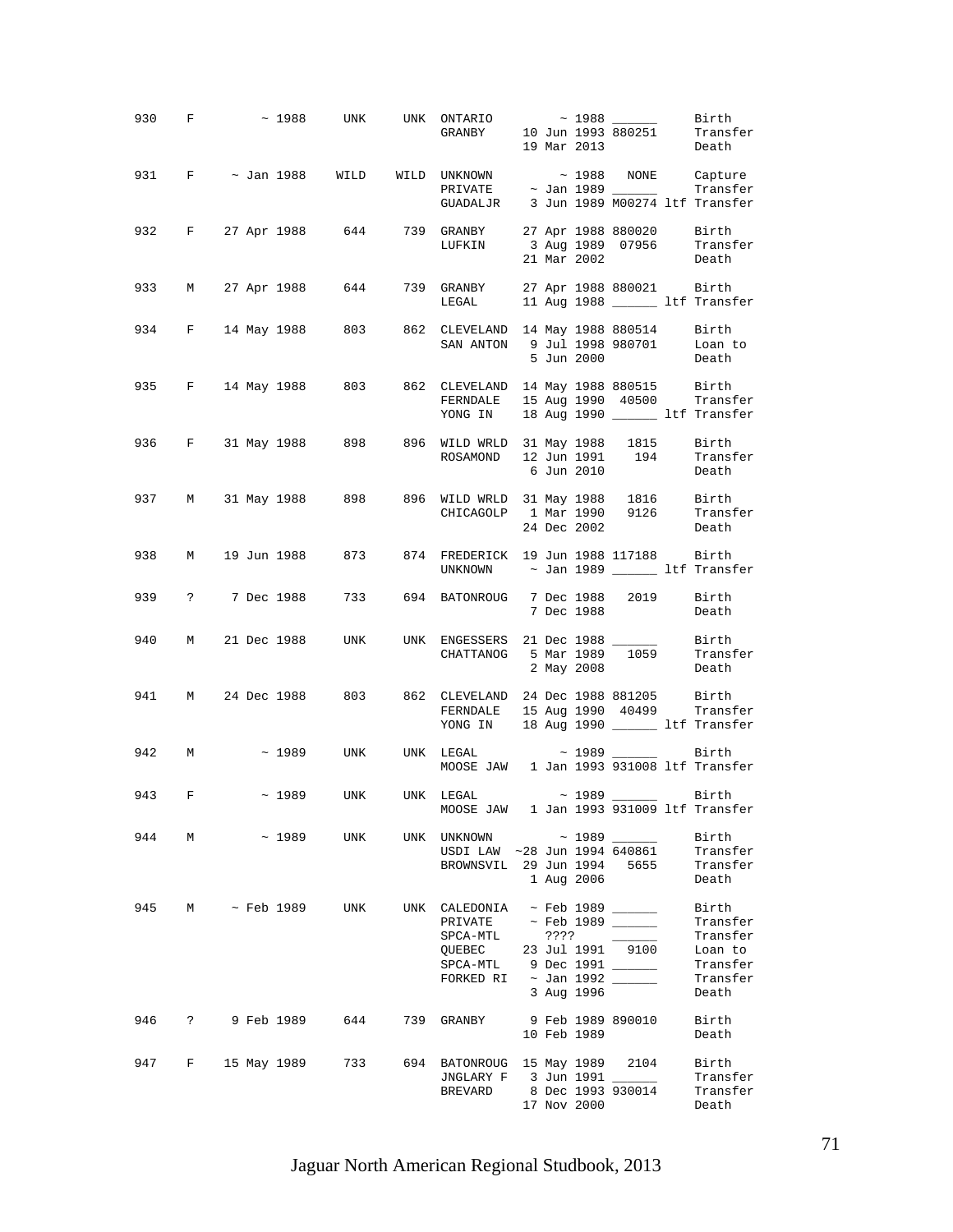|     |   |  | 948 M 8 Jun 1989 644 739 GRANBY 8 Jun 1989 890066 Birth<br>0XDRIFT 15 Jan 1990 16 Transfer   |                                                                                                                                                                                                  |  |                |                   |                  |
|-----|---|--|----------------------------------------------------------------------------------------------|--------------------------------------------------------------------------------------------------------------------------------------------------------------------------------------------------|--|----------------|-------------------|------------------|
|     |   |  |                                                                                              | UNKNOWN $\sim$ 1996 $\_\_\_\_\$ ltf Transfer                                                                                                                                                     |  |                |                   |                  |
|     |   |  | 949 M 8 Jun 1989 644 739 GRANBY 8 Jun 1989 890067 Birth<br>0XDRIFT 15 Jan 1990 16 Transfer   | UNKNOWN $\sim$ 1996 $\_\_\_\_\_$ ltf Transfer                                                                                                                                                    |  |                |                   |                  |
|     |   |  | 950 M 8 Jun 1989 644 739 GRANBY 8 Jun 1989 890068 Birth                                      |                                                                                                                                                                                                  |  |                |                   |                  |
|     |   |  |                                                                                              |                                                                                                                                                                                                  |  |                | 19 Aug 2009       | Death            |
|     |   |  | 951 F 11 Jul 1989 657 663 OMAHA 11 Jul 1989 5451 Birth                                       |                                                                                                                                                                                                  |  | 13 Jul 1989    |                   | Death            |
|     |   |  | 952 F 11 Jul 1989 657 663 OMAHA 11 Jul 1989 5452 Birth<br>WATERTNSD 22 Feb 1990 023 Transfer |                                                                                                                                                                                                  |  |                |                   |                  |
|     |   |  |                                                                                              |                                                                                                                                                                                                  |  |                |                   |                  |
|     |   |  |                                                                                              | MINOT 3 Dec 1992 277 Transfer<br>OMAHA 31 Oct 1996 5452 Transfer                                                                                                                                 |  |                |                   |                  |
|     |   |  |                                                                                              | PHOENIX 23 Mar 2004 10020 Transfer                                                                                                                                                               |  |                |                   |                  |
|     |   |  |                                                                                              |                                                                                                                                                                                                  |  | 25 Jan 2008    |                   | Death            |
|     |   |  | 953 M 11 Jul 1989 657 663 OMAHA 11 Jul 1989 5453 Birth                                       |                                                                                                                                                                                                  |  |                |                   |                  |
|     |   |  |                                                                                              |                                                                                                                                                                                                  |  |                |                   |                  |
|     |   |  |                                                                                              | WATERTNSD 22 Feb 1990 0022 Transfer<br>OMAHA 23 Jun 1999 5453 Transfer                                                                                                                           |  |                |                   |                  |
|     |   |  |                                                                                              |                                                                                                                                                                                                  |  | 1 Sep 2011     |                   | Death            |
|     |   |  | 954 M 26 Jul 1989 792 753 LITTLEROC 26 Jul 1989 3598 Birth                                   |                                                                                                                                                                                                  |  |                |                   |                  |
|     |   |  |                                                                                              | SACRAMNTO 20 Feb 1991 100845                                                                                                                                                                     |  |                |                   | Transfer         |
|     |   |  |                                                                                              | LITTLEROC 21 Mar 2002 3598 Transfer                                                                                                                                                              |  |                |                   |                  |
|     |   |  |                                                                                              |                                                                                                                                                                                                  |  |                | 10 Aug 2012       | Death            |
|     |   |  | 955 M 13 Aug 1989 548 841 SANDIEGOZ 13 Aug 1989 589301 Birth                                 |                                                                                                                                                                                                  |  |                |                   |                  |
|     |   |  |                                                                                              | ZEEHANDLR 19 Jun 1991 $\frac{1}{\sqrt{1-\frac{1}{2}} \cdot \frac{1}{\sqrt{1-\frac{1}{2}}}}$ Transfer MALLORCA ~20 Jun 1991 $\frac{1}{\sqrt{1-\frac{1}{2}} \cdot \frac{1}{\sqrt{1-\frac{1}{2}}}}$ |  |                |                   |                  |
|     |   |  |                                                                                              |                                                                                                                                                                                                  |  |                |                   |                  |
|     |   |  | 956 M 13 Aug 1989 548 841 SANDIEGOZ 13 Aug 1989 589302 Birth                                 |                                                                                                                                                                                                  |  |                |                   |                  |
|     |   |  |                                                                                              | ZEEHANDLR 19 Jun 1991 ________ Transfer<br>MALLORCA ~20 Jun 1991 ______ ltf Transfer                                                                                                             |  |                |                   |                  |
|     |   |  |                                                                                              |                                                                                                                                                                                                  |  |                |                   |                  |
|     |   |  | 957 F 13 Aug 1989 548 841 SANDIEGOZ 13 Aug 1989 589303 Birth                                 |                                                                                                                                                                                                  |  |                |                   |                  |
|     |   |  |                                                                                              | ZEEHANDLR 19 Jun 1991 Transfer<br>MALLORCA ~20 Jun 1991 ______ 1tf Transfer                                                                                                                      |  |                |                   |                  |
|     |   |  |                                                                                              |                                                                                                                                                                                                  |  |                |                   |                  |
|     |   |  | 958 M 1 Sep 1989 UNK UNK LEON 1 Sep 1989 1989 Birth GUADALJR 10 Jan 1990 M00276 1tf Transfer |                                                                                                                                                                                                  |  |                |                   |                  |
|     |   |  |                                                                                              |                                                                                                                                                                                                  |  |                |                   |                  |
|     |   |  | 959 ? 5 Oct 1989 898 896 WILD WRLD 5 Oct 1989 2560 Birth                                     |                                                                                                                                                                                                  |  |                |                   |                  |
|     |   |  |                                                                                              |                                                                                                                                                                                                  |  |                |                   | 5 Oct 1989 Death |
| 960 | M |  | 6 Oct 1989 898 896 WILD WRLD 6 Oct 1989 2561 Birth                                           |                                                                                                                                                                                                  |  |                |                   |                  |
|     |   |  |                                                                                              | PRESCOTT 7 Oct 1989 ______                                                                                                                                                                       |  |                |                   | Transfer         |
|     |   |  |                                                                                              |                                                                                                                                                                                                  |  | $~15$ Dec 2008 |                   | Death            |
|     |   |  | 961 ? 8 Dec 1989 644                                                                         | 739 GRANBY 8 Dec 1989 890134 Birth                                                                                                                                                               |  |                |                   |                  |
|     |   |  |                                                                                              |                                                                                                                                                                                                  |  | 8 Dec 1989     |                   | Death            |
| 962 |   |  | ? 8 Dec 1989 644 739 GRANBY 8 Dec 1989 890135                                                |                                                                                                                                                                                                  |  |                |                   | Birth            |
|     |   |  |                                                                                              |                                                                                                                                                                                                  |  | 8 Dec 1989     |                   | Death            |
|     |   |  | 963 F ~ Apr 1990 UNK UNK UNKNOWN                                                             |                                                                                                                                                                                                  |  |                |                   | Birth            |
|     |   |  |                                                                                              | PUBLIC                                                                                                                                                                                           |  |                | ~ May 1990 _____  | Transfer         |
|     |   |  |                                                                                              | LUFKIN                                                                                                                                                                                           |  |                | 28 Oct 1990 08216 | Transfer         |
|     |   |  |                                                                                              |                                                                                                                                                                                                  |  | 12 Jan 2007    |                   | Death            |
| 964 | M |  | 5 Jul 1990 644                                                                               | 739 GRANBY 5 Jul 1990 M90070                                                                                                                                                                     |  |                |                   | Birth            |
|     |   |  |                                                                                              | ROSAMOND 18 Sep 1991 199                                                                                                                                                                         |  |                |                   | Transfer         |
|     |   |  |                                                                                              |                                                                                                                                                                                                  |  | 12 Oct 2005    |                   | Death            |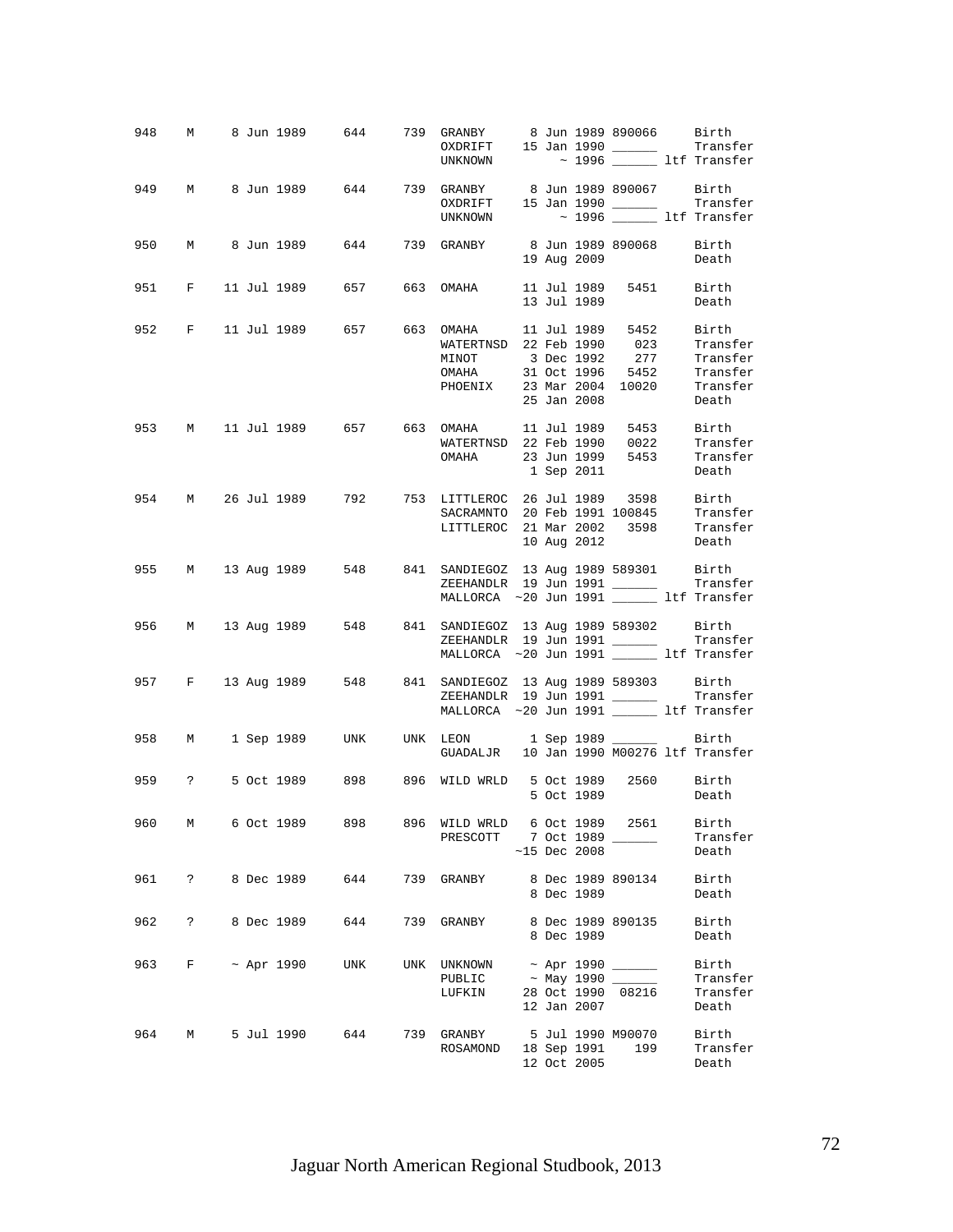|       |  |  | 965 M 5 Jul 1990 644 739 GRANBY 5 Jul 1990 M90071                                               | ROSAMOND 18 Sep 1991 200 Transfer<br>NORRISTOW 13 Mar 1994 940105 Transfer<br>18 Mar 1994 940105 Death                                                                            |  |             |                                         | Birth                                |
|-------|--|--|-------------------------------------------------------------------------------------------------|-----------------------------------------------------------------------------------------------------------------------------------------------------------------------------------|--|-------------|-----------------------------------------|--------------------------------------|
|       |  |  | 966 ? 18 Aug 1990 897 932 LUFKIN 18 Aug 1990 180890 Birth                                       |                                                                                                                                                                                   |  | 19 Aug 1990 |                                         | Death                                |
|       |  |  | 967 M 2 Nov 1990 644 739 GRANBY 2 Nov 1990 M90102 Birth                                         |                                                                                                                                                                                   |  | 2 Nov 1990  |                                         | Death                                |
| 968   |  |  | M 19 Nov 1990 657 663 OMAHA 19 Nov 1990 5823 Birth                                              | PANAMACT 14 May 1992 166 Transfer                                                                                                                                                 |  | 24 Nov 2009 |                                         | Death                                |
|       |  |  | 969 ? 4 Feb 1991 897 932 LUFKIN 4 Feb 1991 040191 Birth                                         |                                                                                                                                                                                   |  | 4 Feb 1991  |                                         | Death                                |
|       |  |  | 970 F 25 Apr 1991 671 806 CALDWELL 25 Apr 1991 001951 Birth                                     |                                                                                                                                                                                   |  | 26 Apr 1991 |                                         | Death                                |
|       |  |  | 971 F 25 Apr 1991 671 806 CALDWELL 25 Apr 1991 001952 Birth                                     | ${\tt LUFKIN} \hspace{1.6cm} {\tt 4\ Jan\ 2008\ \ 10119} \hspace{1.6cm} {\tt Transfer}$                                                                                           |  | 22 May 2009 |                                         | Death                                |
|       |  |  | 972 ? 25 Apr 1991 671 806 CALDWELL 25 Apr 1991 001953 Birth                                     |                                                                                                                                                                                   |  |             | 25 Apr 1991 Death                       |                                      |
|       |  |  | 973 F 12 May 1991 733 694 BATONROUG 12 May 1991 2427 Birth<br>SOUTHERNU 11 Sep 1991 11 Mer 1991 |                                                                                                                                                                                   |  |             |                                         |                                      |
|       |  |  | 974 ? 11 Jun 1991 897 932 LUFKIN                                                                |                                                                                                                                                                                   |  |             | 11 Jun 1991 110691 Birth<br>11 Jun 1991 | Death                                |
|       |  |  | 975 F 13 Jun 1991 644 739 GRANBY 13 Jun 1991 M91053 Birth                                       | BOWMANVIL 10 Jul 1991 911603 Transfer<br>ELMVALE 20 Jun 2001 _________ Transfer                                                                                                   |  |             |                                         |                                      |
|       |  |  | 976 F 13 Jun 1991 644 739 GRANBY 13 Jun 1991 M91054 Birth                                       | BOWMANVIL 10 Jul 1991 911602 Transfer                                                                                                                                             |  |             |                                         |                                      |
| 977 M |  |  | 20 Jun 1991 636 827 BROWNSVIL 20 Jun 1991 4887 Birth                                            |                                                                                                                                                                                   |  | 20 Jun 1991 |                                         | Death                                |
| 978   |  |  | M ~ Jul 1991 UNK                                                                                | ARCAS 6 Sep 1991 M00055 ltf Transfer                                                                                                                                              |  |             |                                         |                                      |
| 979   |  |  | F 24 Jul 1991 898 896 WILD WRLD 24 Jul 1991 3453 Birth                                          | GULF BREZ 4 Dec 1991 1465 Transfer<br>WATERTNSD 10 Jul 1994 562<br>VICTOR TX 23 Apr 2005 200508<br>SAN ANTON 22 Sep 2005 S05019 Transfer<br>VICTOR TX 29 Sep 2005 200508 Transfer |  | 23 Apr 2009 |                                         | Transfer<br>Transfer<br>Death        |
|       |  |  | 980 M 24 Jul 1991 898                                                                           | 896 WILD WRLD 24 Jul 1991 3454 Birth<br>DOUGLAS C 14 Nov 1991 ________ ltf Loan to                                                                                                |  |             |                                         |                                      |
| 981   |  |  | F 25 Dec 1991 897                                                                               | 932 LUFKIN 25 Dec 1991 08318<br>LUFKIN 25 Dec 1.1.<br>ALEXANDRI 3 May 1992 132011<br>SEDGWICK 19 Apr 1994                                                                         |  | 28 Sep 1999 | 6574                                    | Birth<br>Loan to<br>Loan to<br>Death |
| 982 M |  |  | 25 Dec 1991 897                                                                                 | 932 LUFKIN 25 Dec 1991 08317                                                                                                                                                      |  | 6 Jan 1992  |                                         | Birth<br>Death                       |
| 983   |  |  | F 25 Dec 1991 897                                                                               | 932 LUFKIN 25 Dec 1991 08316<br>ALEXANDRI 3 May 1992 132012                                                                                                                       |  | 28 Jun 2012 |                                         | Birth<br>Transfer<br>Death           |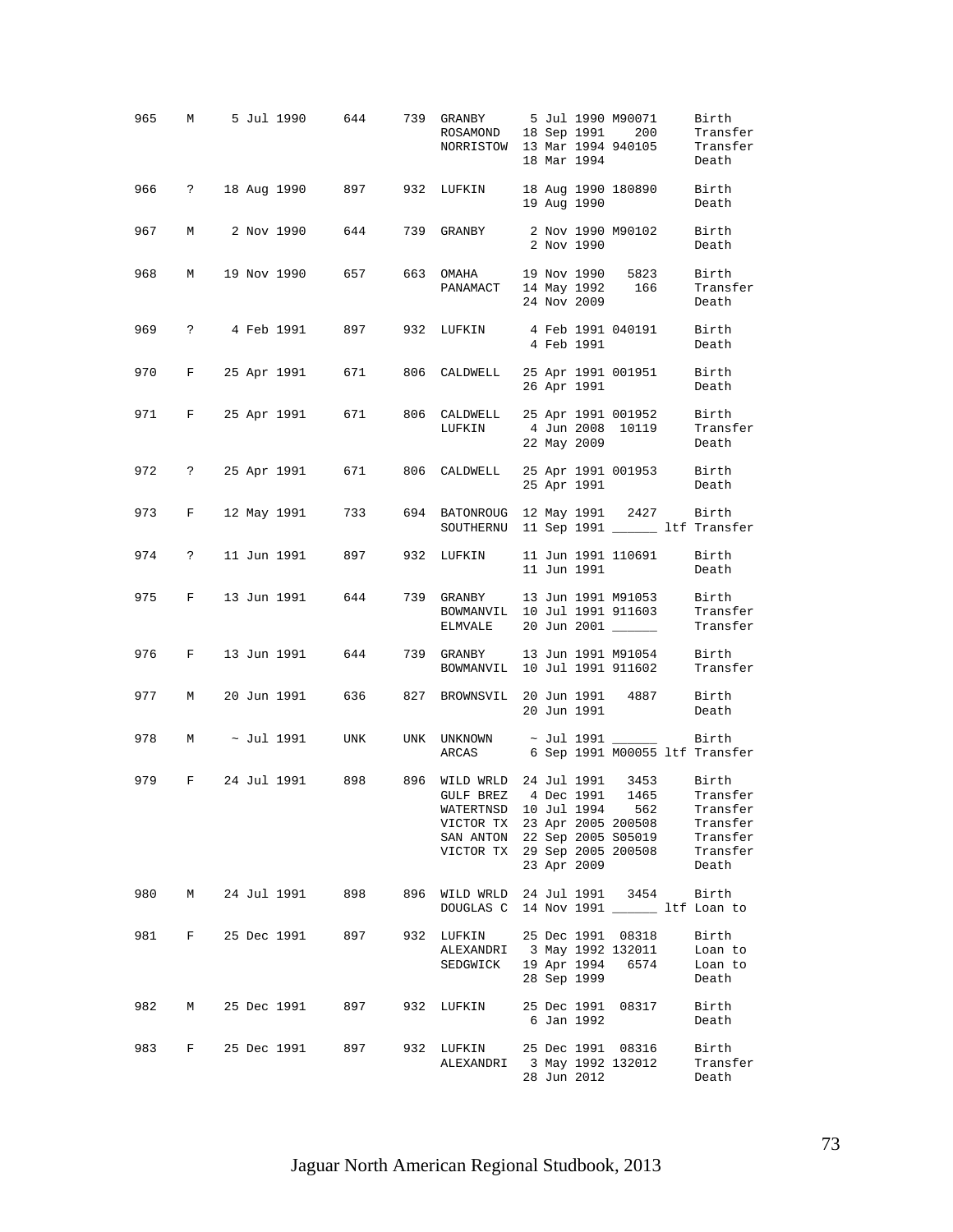| 984    |             |  |               | f 27 Apr 1992 897 |     | 932 LUFKIN<br>SALISBURY 11 Oct 1992 1045                                                                                     |  |                            | 27 Apr 1992 08351                     | Birth<br>Transfer                                     |
|--------|-------------|--|---------------|-------------------|-----|------------------------------------------------------------------------------------------------------------------------------|--|----------------------------|---------------------------------------|-------------------------------------------------------|
| 985    | $\ddot{ }$  |  |               | 5 Jun 1992 898    |     | 896 WILD WRLD                                                                                                                |  | 6 Jun 1992                 | 5 Jun 1992 3801                       | Birth<br>Death                                        |
| 986    | $\ddot{?}$  |  | 5 Jun 1992    | 898               | 896 | WILD WRLD                                                                                                                    |  | 5 Jun 1992<br>8 Jun 1992   | 3802                                  | Birth<br>Death                                        |
| 987    |             |  |               | M 21 Oct 1992 898 | 896 | WILD WRLD 21 Oct 1992 3910<br>PHOENIX<br>SANDIEGOZ 17 Jun 1997 597255 Transfer                                               |  |                            | 14 Jul 1993 6710                      | Birth<br>Transfer                                     |
| 988    |             |  |               |                   |     | M 21 Oct 1992 898 896 WILD WRLD 21 Oct 1992 3911<br>SEDGWICK 21 Aug 1993 6212                                                |  | 28 Sep 1999                |                                       | Birth<br>Transfer<br>Death                            |
| 989    |             |  |               | F 27 Jan 1993 482 | 947 | JNGLARY F 27 Jan 1993 ______<br>PREDAT PL 28 Sep 1994 ______<br>JACKSONVL 31 Mar 1995 895020<br>LOUISVILL 17 Feb 2000 102126 |  | 1 Dec 2012                 |                                       | Birth<br>Transfer<br>Transfer<br>Transfer<br>Death    |
| 990    | M           |  | 2 Jun 1993    | 1060              |     | 1061 PROCK C 2 Jun 1993 ITZA<br>ST LOUIS 13 Mar 1995 950312                                                                  |  |                            |                                       | Birth<br>Transfer                                     |
| 991    | $F$ and $F$ |  | 12 Dec 1993   | 958 —             |     | 931 GUADALJR 12 Dec 1993 M01051<br>ST LOUIS                                                                                  |  | 10 Oct 2012                | 9 Nov 1994 941134                     | Birth<br>Transfer<br>Death                            |
| 992    | M           |  | 30 Jul 1994   | 922               | 927 | SEATTLE<br>MONTGOMRY 11 Jan 1996 2012                                                                                        |  | 15 Jan 1996                | 30 Jul 1994 940235                    | Birth<br>Transfer<br>Death                            |
| 993    | m           |  | 30 Jul 1994   | 922               | 927 | SEATTLE<br>SALISBURY ~ 2005 1623                                                                                             |  | 15 Nov 2007                | 30 Jul 1994 940236                    | Birth<br>Transfer<br>Death                            |
| 994    | M           |  | 14 Aug 1994   | 968               |     | 862 PANAMACT                                                                                                                 |  | 16 Aug 1994                | 14 Aug 1994 513                       | Birth<br>Death                                        |
| 995    | F           |  |               | 22 Sep 1994 964   |     | 936 ROSAMOND                                                                                                                 |  | 22 Sep 1994<br>22 Sep 1994 | 232                                   | Birth<br>Death                                        |
| 996    | M           |  | 22 Sep 1994   | 964               |     | 936 ROSAMOND                                                                                                                 |  | 22 Sep 1994<br>22 Sep 1994 | 233                                   | Birth<br>Death                                        |
| 997    | M           |  |               | 22 Sep 1994 964   |     | 936 ROSAMOND                                                                                                                 |  | 22 Sep 1994<br>22 Sep 1994 |                                       | 234 Birth<br>Death                                    |
| 998    |             |  | F 24 Feb 1995 | 897 — 10          |     | 932 LUFKIN<br><b>BELIZE</b>                                                                                                  |  |                            | 24 Feb 1995 08552 Birth               | 20 Feb 1996 ______ ltf Transfer                       |
| 999    | М           |  | 24 Feb 1995   | 897               | 932 | LUFKIN<br>ABILENE                                                                                                            |  |                            | 24 Feb 1995 08553<br>10 Oct 1995 1134 | Birth<br>Transfer                                     |
| 1000   | M           |  | 11 Mar 1995   | 964               | 936 | ROSAMOND<br>BATONROUG 12 May 1995 M2808<br>MONTGOMRY 1 Feb 1996 2020<br>DALLAS WA 24 Oct 2009 9M031<br>DUNLAP                |  | 11 Mar 1995                | 247<br>27 Jan 2010 BUTCH              | Birth<br>Transfer<br>Transfer<br>Transfer<br>Transfer |
| 1001 M |             |  | 11 Mar 1995   | 964               | 936 | ROSAMOND<br>COUGARHIL 18 May 1995 BEAR                                                                                       |  | 11 Mar 1995                | 246                                   | Birth<br>Transfer                                     |
| 1002   | F           |  | 11 Mar 1995   | 964               | 936 | ROSAMOND<br>COUGARHIL 18 May 1995 CASEY                                                                                      |  | 11 Mar 1995                | 245                                   | Birth<br>Transfer                                     |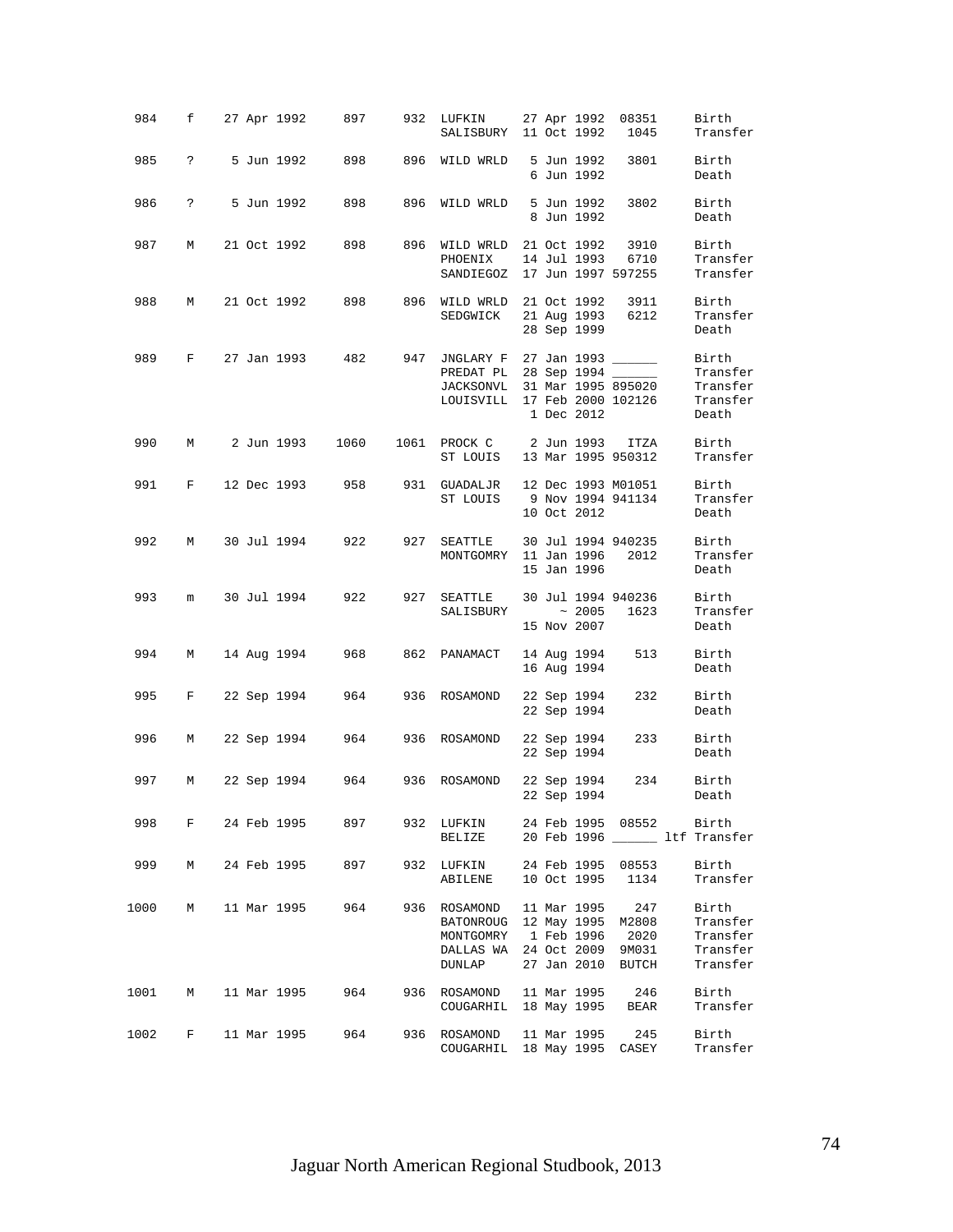| 1003   | F                 |  | 20 May 1995  | 968                    | 862  | PANAMACT<br>DREHER PA<br>HOUSTON<br>DREHER PA                                      |  | 20 May 1995<br>9 May 1996<br>14 Jun 1999<br>9 Jun 2004 | 566<br>96034<br>18077<br>96034                | Birth<br>Transfer<br>Transfer<br>Transfer   |
|--------|-------------------|--|--------------|------------------------|------|------------------------------------------------------------------------------------|--|--------------------------------------------------------|-----------------------------------------------|---------------------------------------------|
| 1004   | F                 |  | 10 Jul 1996  | 964                    | 936  | ROSAMOND<br>TULSA<br>OMAHA<br>WATERTNSD                                            |  | 10 Jul 1996<br>25 Mar 1997<br>6 May 1999<br>9 Apr 2008 | 274<br>12111<br>11048<br>2297                 | Birth<br>Transfer<br>Transfer<br>Transfer   |
| 1005   | ?                 |  | 8 Nov 1995   | 891                    | 892  | ATASCADER                                                                          |  | 8 Nov 1995                                             | 8 Nov 1995 95M003                             | Birth<br>Death                              |
| 1006   | М                 |  | 21 Jul 1986  | WILD                   | WILD | SAOPAULOC<br>SAO PAULO                                                             |  |                                                        | 21 Jul 1986 NONE                              | Capture<br>21 Jul 1986 21864 ltf Transfer   |
| 1007   | F                 |  | 16 Sep 1991  | WILD                   | WILD | MATO GROS<br>SAO PAULO                                                             |  |                                                        | 16 Sep 1991 NONE                              | Capture<br>16 Sep 1991 21865 ltf Transfer   |
| 1008   | М                 |  | 10 Nov 1996  | 964                    | 936  | ROSAMOND<br>DALLAS WA<br>HATTIESBG                                                 |  | 10 Nov 1996                                            | 281<br>8 Oct 1997 M97013<br>17 Sep 2001 M0100 | Birth<br>Transfer<br>Transfer               |
| 1009   | М                 |  | 10 Nov 1996  | 964                    | 936  | ROSAMOND<br>DALLAS WA<br>ROSAMOND                                                  |  | 10 Nov 1996<br>28 Jan 2000<br>30 Jan 2000              | 282<br>8 Oct 1997 M97014<br>282               | Birth<br>Loan to<br>Transfer<br>Death       |
| 1010   | $\mathbf{F}$      |  | 18 Jul 1996  | 657                    | 663  | TORONTO                                                                            |  | 18 Jul 1996<br>18 Jul 1996                             | 31652                                         | Birth<br>Death                              |
| 1011   | F                 |  | 4 Mar 1997   | 657                    | 663  | TORONTO                                                                            |  | 4 Mar 1997<br>4 Mar 1997                               | 32428                                         | Birth<br>Death                              |
| 1012   | F                 |  | 4 Mar 1997   | 657                    | 663  | TORONTO                                                                            |  | 4 Mar 1997<br>4 Mar 1997                               | 32429                                         | Birth<br>Death                              |
| 1013   | M                 |  | ~1994        | WILD                   | WILD | PERU<br>DREHER PA 25 Jan 1997<br>HOUSTON<br>DREHER PA                              |  | 25 Jan 1997<br>14 Jun 1999<br>26 Mar 2004              | NONE<br>97001<br>18078<br>97001               | Capture<br>Transfer<br>Transfer<br>Transfer |
| 1014   | М                 |  | 17 Oct 1996  | 897                    | 932  | LUFKIN<br><b>ABILENE</b>                                                           |  | 17 Oct 1996<br>27 Jan 1997<br>27 May 2010              | 08667<br>1177                                 | Birth<br>Transfer<br>Death                  |
| 1015   | ?                 |  | 27 Apr 1997  | 950                    | 930  | GRANBY                                                                             |  | 28 Apr 1997                                            | 27 Apr 1997 M97034                            | Birth<br>Death                              |
| 1016   | F                 |  | 22 Oct 1994  | 898                    |      | 896 WILD WRLD 22 Oct 1994 4571<br>MONTGOMRY 19 Oct 1995 1951                       |  | 27 Jun 2007                                            |                                               | Birth<br>Transfer<br>Death                  |
|        |                   |  |              | 1017 M 22 Oct 1989 907 |      | 928 ROGERSON 22 Oct 1989 ______<br>ST JOHN 29 Jan 1990 _______ ltf Transfer        |  |                                                        |                                               | Birth                                       |
|        |                   |  |              | 1018 F 22 Oct 1989 907 | 928  | ROGERSON 22 Oct 1989<br>ST JOHN 29 Jan 1990                                        |  | $\sim 1993$                                            |                                               | Birth<br>Transfer<br>Death                  |
|        | 1019 M 5 Mar 1990 |  |              | 907 — 10               |      | 928 ROGERSON 5 Mar 1990 ________ Birth                                             |  | 13 May 2007                                            |                                               | Death                                       |
|        |                   |  |              | 1020 M 5 Mar 1990 907  |      | 928 ROGERSON 5 Mar 1990 _____                                                      |  | 17 Jun 2009                                            |                                               | Birth<br>Death                              |
| 1021 M |                   |  |              | 14 Jul 1990 907        |      | 928 ROGERSON 14 Jul 1990 _______ Birth                                             |  | $\sim$ 1 Aug 1991                                      |                                               | Death                                       |
| 1022   |                   |  | M 1 Jan 1992 | 907 — 10               |      | 928 ROGERSON 1 Jan 1992 _________ Birth<br>MONCTON 18 Dec 1992 MH0007 ltf Transfer |  |                                                        |                                               |                                             |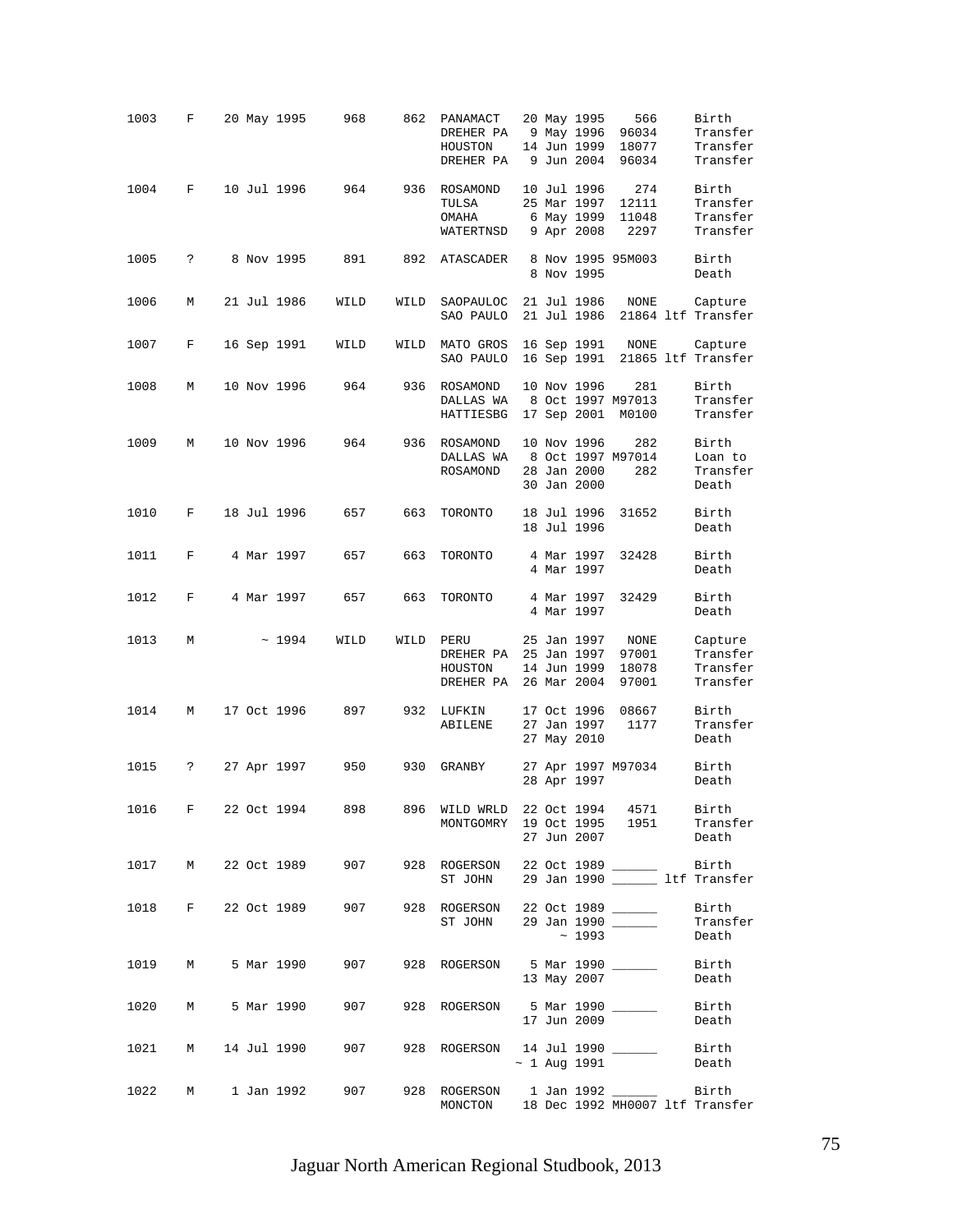|      |              |  |               | 1023 F 1 Jan 1992 907 | 928 ROGERSON<br>MONCTON                                                                                                                                                                                                   |  |                          | 18 Dec 1992 MH0008 ltf Transfer |
|------|--------------|--|---------------|-----------------------|---------------------------------------------------------------------------------------------------------------------------------------------------------------------------------------------------------------------------|--|--------------------------|---------------------------------|
|      |              |  |               |                       | 1024 F 13 Apr 1993 907 928 ROGERSON 13 Apr 1993 ________ Birth<br>ELMVALE 25 Nov 1995 ________ ltf Transfer                                                                                                               |  |                          |                                 |
| 1025 |              |  | F 13 Apr 1993 | 907 — 10              | 928 ROGERSON 13 Apr 1993 ________ Birth<br>ELMVALE 25 Nov 1995 _______ ltf Transfer                                                                                                                                       |  |                          |                                 |
| 1026 |              |  | M 17 Sep 1994 |                       | 907 928 ROGERSON 17 Sep 1994 _______ Birth<br>BERGERONS 25 Nov 1995 _______ ltf Transfer                                                                                                                                  |  |                          |                                 |
| 1027 |              |  |               |                       | M 1 May 1951 101 94 CLEVELAND 1 May 1951 510501 Birth<br>BUFFALO                                                                                                                                                          |  |                          | 22 Jun 1951 ______ ltf Transfer |
| 1028 | M            |  |               |                       | 14 Mar 1952 101 94 CLEVELAND 14 Mar 1952 520301 Birth<br>COLS. O. 1 May 1952 _______ ltf Transfer                                                                                                                         |  |                          |                                 |
| 1029 | $\mathbf{F}$ |  | 16 Mar 1952   | 101                   | 94 CLEVELAND 16 Mar 1952 520302 Birth<br>COLS. 0. 1 May 1952 ________ ltf Transfer                                                                                                                                        |  |                          |                                 |
| 1030 |              |  |               |                       | F 22 Jul 1952 101 94 CLEVELAND 22 Jul 1952 520702 Birth<br>TREFELICH 29 Oct 1952 ______ ltf Transfer                                                                                                                      |  |                          |                                 |
| 1031 |              |  |               |                       | M 7 May 1953      101          94   CLEVELAND    7 May 1953 530501       Birth<br>PARIS Z00 28 Jul 1953 ______ ltf Transfer                                                                                               |  |                          |                                 |
|      |              |  |               |                       | 1032 F 7 May 1953 101 94 CLEVELAND<br>PARIS Z00 28 Jul 1953 ______ ltf Transfer                                                                                                                                           |  | 7 May 1953 530502 Birth  |                                 |
|      | 1033 M       |  | 20 Oct 1953   |                       | 101 94 CLEVELAND<br>EDINBURGH 21 Jan 1954 ______ ltf Transfer                                                                                                                                                             |  | 20 Oct 1953 531001 Birth |                                 |
| 1034 |              |  |               |                       | F 20 Oct 1953 101 94 CLEVELAND<br>EDINBURGH                                                                                                                                                                               |  | 20 Oct 1953 531002 Birth | 21 Jan 1954 ______ ltf Transfer |
| 1035 |              |  |               |                       | F 20 Oct 1953 101 94 CLEVELAND<br>EDINBURGH 21 Jan 1954 ______ ltf Transfer                                                                                                                                               |  | 20 Oct 1953 531003 Birth |                                 |
| 1036 | M            |  | 21 Sep 1954   | 101                   | 94 CLEVELAND 21 Sep 1954 540901 Birth<br>L RUHE 17 Jan 1955 ________ ltf Transfer                                                                                                                                         |  |                          |                                 |
| 1037 | M            |  | 13 Feb 1956   |                       | 101 94 CLEVELAND 13 Feb 1956 560201 Birth<br>N.A. CHEM 9 Apr 1956 ________ ltf Transfer                                                                                                                                   |  |                          |                                 |
| 1038 |              |  |               | F 13 Feb 1956 101     | 94 CLEVELAND 13 Feb 1956 560202 Birth<br>N.A. CHEM 9 Apr 1956 ______ ltf Transfer                                                                                                                                         |  |                          |                                 |
|      |              |  |               |                       | 1039 M 17 Nov 1956 101 94 CLEVELAND 17 Nov 1956 561101 Birth<br>MAMI RARE 29 Jan 1957 _______ ltf Transfer                                                                                                                |  |                          |                                 |
|      |              |  |               |                       | 1040 F 17 Nov 1956 101 94 CLEVELAND 17 Nov 1956 561102 Birth<br>MAMI RARE 29 Jan 1957 ________ ltf Transfer                                                                                                               |  |                          |                                 |
|      |              |  |               |                       | 1041 F 15 Sep 1965 240 247 CLEVELAND 15 Sep 1965 650902 Birth<br>TREFELICH 28 Sep 1966 ________ Transfer<br>CENTRALPK ~ Dec 1966 ______ ltf Transfer                                                                      |  |                          |                                 |
|      |              |  |               |                       | 1042 M 15 Mar 1966 240 247 CLEVELAND 15 Mar 1966 660301 Birth<br>TREFELICH 7 Sep 1966 ________ Transfer                                                                                                                   |  |                          |                                 |
|      |              |  |               |                       | CENTRALPK $\sim$ Dec 1966 115 Itf Transfer<br>1043 M 15 Mar 1966 240 247 CLEVELAND 15 Mar 1966 660302 Birth                                                                                                               |  |                          |                                 |
|      |              |  |               |                       | $\begin{tabular}{ll} \texttt{FERNDALE} & 13 Apr 1967 \; \textcolor{red}{\textbf{-----}} & \texttt{Transfer} \\ \texttt{BUFFALO} & \sim Dec 1967 \; \textcolor{red}{\textbf{-----}} & \texttt{ltf Transfer} \end{tabular}$ |  |                          |                                 |
|      |              |  |               |                       | 1044 M 1 Dec 1967 240 247 CLEVELAND 1 Dec 1967 671201 Birth<br>CENTERHIL 14 Feb 1968 ______ ltf Transfer                                                                                                                  |  |                          |                                 |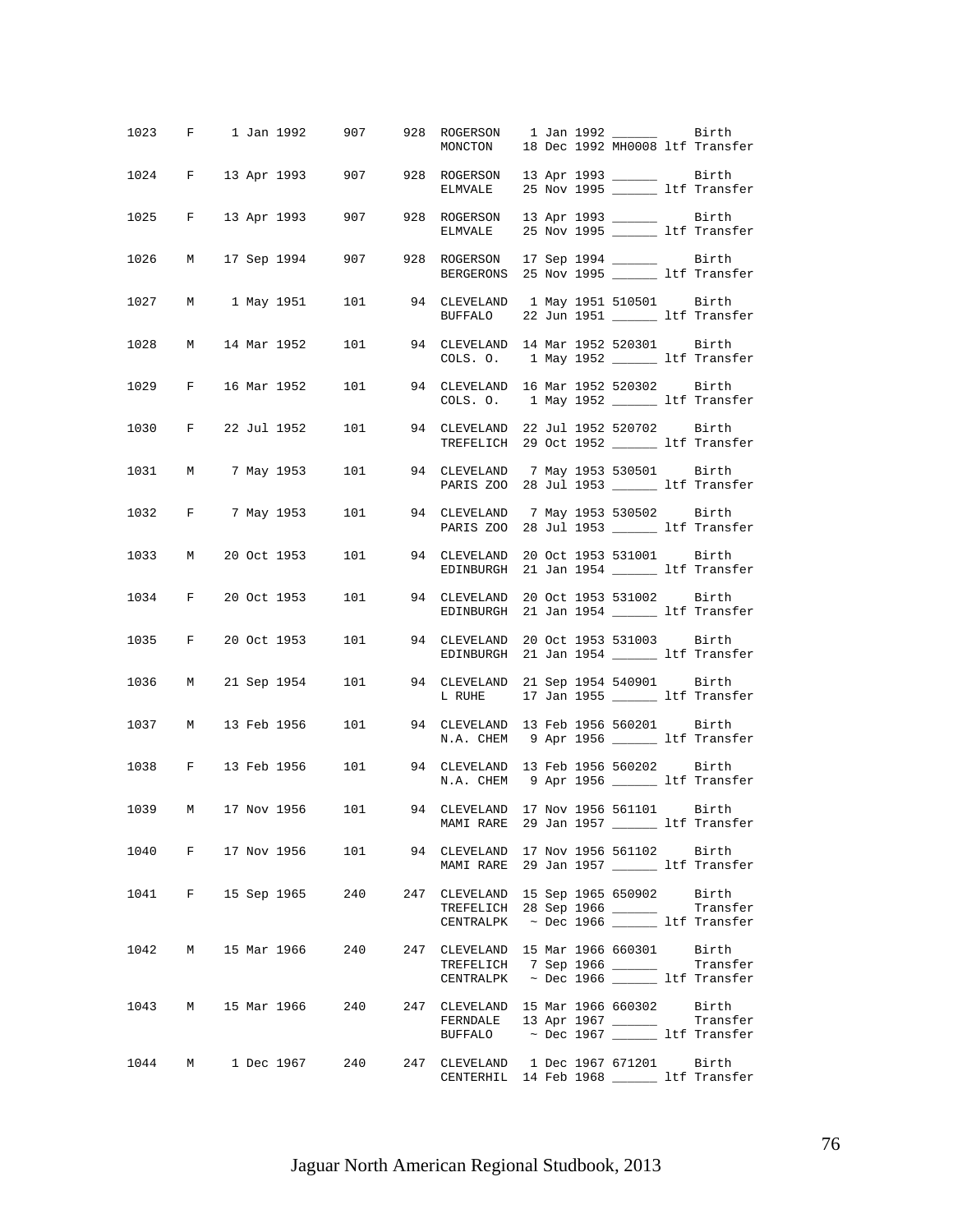|        |                     |  |               |                         | 1045 M 1 Dec 1967 240 247 CLEVELAND 1 Dec 1967 671202 Birth<br>CENTERHIL 2 Feb 1968 ______ ltf Transfer                                                                               |  |             |                                      |                                                    |
|--------|---------------------|--|---------------|-------------------------|---------------------------------------------------------------------------------------------------------------------------------------------------------------------------------------|--|-------------|--------------------------------------|----------------------------------------------------|
| 1046 M |                     |  |               |                         | 16 Jul 1968 240 247 CLEVELAND 16 Jul 1968 680703 Birth<br>PUBLIC 14 Sep 1968 ________ ltf Transfer                                                                                    |  |             |                                      |                                                    |
| 1047   | M                   |  |               |                         | 16 Jul 1968 240 247 CLEVELAND 16 Jul 1968 680704 Birth<br>NY BRONX 2 Dec 1968 _______ ltf Transfer                                                                                    |  |             |                                      |                                                    |
|        |                     |  |               |                         | 1048 M 4 Apr 1969 240 247 CLEVELAND 4 Apr 1969 690405 Birth<br>SOUTHWICK 11 Oct 1969 _______ ltf Transfer                                                                             |  |             |                                      |                                                    |
|        |                     |  |               |                         | 1049 F 4 Apr 1969 240 247 CLEVELAND 4 Apr 1969 690406 Birth<br>SOUTHWICK 11 Oct 1969 ________ ltf Transfer                                                                            |  |             |                                      |                                                    |
|        |                     |  |               |                         | 1050 F 25 Feb 1970 240 247 CLEVELAND 25 Feb 1970 700201 Birth<br>FT WAYNE 15 May 1970 _________ ltf Transfer                                                                          |  |             |                                      |                                                    |
| 1051 M |                     |  |               |                         | FOREST Z 4 Nov 1970 __________ ltf Transfer                                                                                                                                           |  |             |                                      |                                                    |
|        |                     |  |               |                         | 1052 F 28 Jun 1970 240 247 CLEVELAND 28 Jun 1970 700604 Birth<br>FOREST Z 4 Nov 1970 _________ ltf Transfer                                                                           |  |             |                                      |                                                    |
|        |                     |  |               |                         | 1053 M 16 Jun 1971 240 247 CLEVELAND 16 Jun 1971 710605 Birth<br>SINGAPORE 22 Jun 1972 _________ ltf Transfer                                                                         |  |             |                                      |                                                    |
|        |                     |  |               |                         | 1054 F 16 Jun 1971 240 247 CLEVELAND 16 Jun 1971 710606 Birth<br>SINGAPORE 22 Jun 1972 _________ ltf Transfer                                                                         |  |             |                                      |                                                    |
|        |                     |  |               |                         | 1055 M 10 Oct 1972 240 247 CLEVELAND 10 Oct 1972 721008 Birth<br>SOUTHWICK 15 Apr 1973 ________ ltf Transfer                                                                          |  |             |                                      |                                                    |
|        |                     |  |               |                         | 1056 M 3 Jul 1956 101 94 CLEVELAND 3 Jul 1956 560702 Birth<br>MAMI RARE 19 Sep 1956 ________ ltf Transfer                                                                             |  |             |                                      |                                                    |
|        |                     |  |               |                         | 1057 F 23 Jan 1996 UNK UNK BELLEVIEW 23 Jan 1996 ______<br>MONROE 31 Oct 1996 22273D Loan to                                                                                          |  |             |                                      | Birth                                              |
|        |                     |  |               |                         | 1058 M 13 Jun 1997 958 931 GUADALJR 13 Jun 1997 M01511 Birth<br>AUDUBON 29 Jan 1998 1964 Transfer<br>FORTWORTH 13 Sep 2000 200360 Transfer<br>HOUSTON 6 Apr 2005 21558 Transfer       |  |             |                                      |                                                    |
|        |                     |  |               |                         | 1059 F 13 Jun 1997 958 931 GUADALJR 13 Jun 1997 M01512 Birth<br>AUDUBON 29 Jan 1998 1965 Transfer                                                                                     |  |             |                                      |                                                    |
|        |                     |  |               |                         | 1060 M ~ Jan 1991 UNK UNK GUERRERO ~ Jan 1991 ________ Birth<br>PROYECTO ~ 1992 BALAM Transfer                                                                                        |  |             |                                      |                                                    |
|        | 1061 F ~ 1 Feb 1991 |  |               | UNK                     | UNK GUERRERO $\sim$ 1 Feb 1991 GITANA<br>PROYECTO ~ 1992 GITANA                                                                                                                       |  |             |                                      | Birth<br>Transfer                                  |
| 1062   |                     |  | M 17 Oct 1996 | 897                     | 932 LUFKIN 17 Oct 1996 08668<br>TULSA<br>CALDWELL 21 Dec 2001 104788<br>LUFKIN                                                                                                        |  | 17 Aug 2010 | 3 Apr 1997 12077<br>4 Jun 2008 08668 | Birth<br>Transfer<br>Transfer<br>Transfer<br>Death |
|        |                     |  |               |                         | 1063 M 17 Oct 1996 897 932 LUFKIN 17 Oct 1996 08666                                                                                                                                   |  | 18 Oct 1996 |                                      | Birth<br>Death                                     |
|        |                     |  |               | 1064 F 13 Dec 1995 UNK1 | UNK2 LOWELL 13 Dec 1995 _____<br>NASHV ZOO ~ 1996 940641 Transfer<br>OKLAHOMA 19 Mar 1997 708813<br>NASHV ZOO 12 Jun 2003 940641 Transfer<br>PUBLIC ~12 Jun 2003 _______ ltf Transfer |  |             |                                      | Birth<br>Transfer                                  |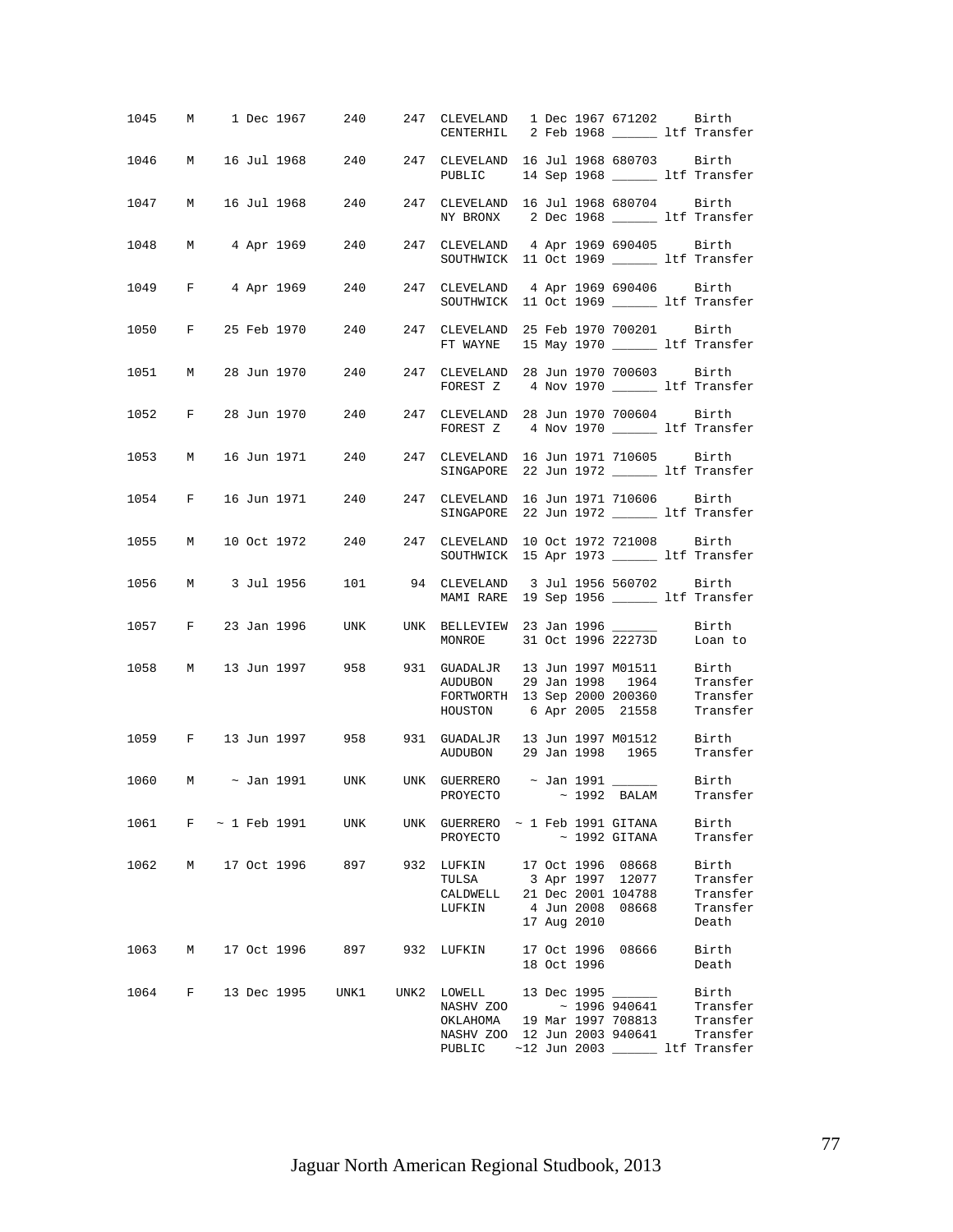| 1065   | F | 13 Dec 1995            |             | UNK1            | UNK2 | LOWELL<br>NASHV ZOO ~ 1996 940642<br>OKLAHOMA<br>NASHV ZOO 12 Jun 2003 940642 Transfer<br>PUBLIC ~12 Jun 2003 ______ ltf Transfer |  |                          | 13 Dec 1995<br>19 Mar 1997 708914       | Birth<br>Transfer<br>Transfer                        |
|--------|---|------------------------|-------------|-----------------|------|-----------------------------------------------------------------------------------------------------------------------------------|--|--------------------------|-----------------------------------------|------------------------------------------------------|
| 1066   | М | 19 Apr 1998            |             |                 |      | 964 936 ROSAMOND                                                                                                                  |  | 19 Apr 1998              | 302                                     | Birth                                                |
| 1067   | F | 19 Apr 1998            |             |                 |      | 964 936 ROSAMOND                                                                                                                  |  | 19 Apr 1998              | 300                                     | Birth                                                |
| 1068   | M | 19 Apr 1998            |             | 964             |      | 936 ROSAMOND                                                                                                                      |  | 19 Apr 1998              | 301                                     | Birth                                                |
| 1069   | M | $\sim$ 1993            |             | WILD            |      | WILD VENEZUELA $\sim$ Jun 1993 NONE<br>VALENCIAV $\sim$ Aug 1993 ________<br>FUNPZA<br>JACKSONVL 9 Jul 1998 898076                |  | 5 Oct 2009               | $\sim$ 9 Jul 1998 ______                | Capture<br>Transfer<br>Ownership<br>Loan to<br>Death |
| 1070   | F |                        | ~ Sep 1988  | WILD            |      | WILD VENEZUELA ~16 Aug 1993 NONE<br>FUNPZA<br>JACKSONVL 9 Jul 1998 898077                                                         |  | 9 Nov 2000               | $\sim$ 9 Jul 1998 $\_\_$                | Capture<br>Transfer<br>Ownership<br>Loan to<br>Death |
|        |   | 1071 F ~ Nov 1992 WILD |             |                 |      | WILD VENEZUELA ~16 Aug 1995 NONE<br>CARICUAO ~ Nov 1995 $\_\_$<br>JACKSONVL 9 Jul 1998 898078                                     |  |                          |                                         | Capture<br>Transfer<br>Ownership<br>Loan to          |
| 1072   | M |                        | $\sim 1989$ | UNK             |      | UNK UNKNOWN<br>TABASCO<br>MORELIA                                                                                                 |  |                          | $\sim$ 1989 _____<br>$\sim$ Jun 1998    | Birth<br>Transfer<br>Transfer                        |
| 1073 F |   |                        | $\sim 1990$ | UNK             |      | UNK UNKNOWN<br>RIOJANEIR<br>MORELIA                                                                                               |  |                          | $\sim$ Jun 1998 ______                  | Birth<br>Transfer<br>Transfer                        |
| 1074 F |   |                        | $\sim 1990$ | UNK             |      | UNK UNKNOWN<br>MORELIA ~ Jun 1998 ______                                                                                          |  |                          | $\sim$ 1990 _____                       | Birth<br>Transfer<br>Transfer                        |
| 1075   |   | F 18 Nov 1994          |             | UNK             |      | UNK MAYAGUEZ<br>MEMPHIS 8 Oct 1995 15577<br>MAYAGUEZ                                                                              |  |                          | 18 Nov 1994 _____<br>27 Jan 2000 ______ | Birth<br>Transfer<br>Transfer                        |
| 1076   | M |                        | $\sim 1965$ | UNK             |      | UNK UNKNOWN<br><b>AUDUBON</b><br>IDAHO ST 3 Mar 1972 ________ ltf Transfer                                                        |  | ~ Jan 1966               | $\sim$ 1965 _____<br>1979               | Birth<br>Transfer                                    |
| 1077   | M |                        |             |                 |      | 5 May 1998   1000   1016   MONTGOMRY   5 May 1998   2497   Birth<br>MEMPHIS 2 Mar 1999 18283<br>SEDGWICK                          |  | 16 Jan 2012              | 27 Feb 2004 10740                       | Transfer<br>Transfer<br>Death                        |
| 1078 f |   |                        |             | 5 May 1998 1000 |      | 1016 MONTGOMRY 5 May 1998 2498<br>BATONROUG 21 Dec 1998 8463                                                                      |  | 19 Jul 2011              |                                         | Birth<br>Transfer<br>Death                           |
| 1079   | m | 21 Oct 1998            |             | 1113            |      | 1114 GUADALJR<br>AUDUBON                                                                                                          |  |                          | 21 Oct 1998 M01721<br>15 Jun 1999 2086  | Birth<br>Transfer                                    |
| 1080   | m | 29 Apr 1997            |             | UNK             |      | UNK PICTON<br>ORONO<br>BOWMANVIL 21 Dec 1998 982362                                                                               |  |                          | 29 Apr 1997<br>~ 1997 WHK2BJ            | Birth<br>Transfer<br>Transfer                        |
| 1081   | М |                        | 5 May 1998  | 1000            |      | 1016 MONTGOMRY                                                                                                                    |  | 5 May 1998<br>5 May 1998 | 2496                                    | Birth<br>Death                                       |
| 1082   | М |                        | 8 Jul 1999  | 1000            |      | 1016 MONTGOMRY 8 Jul 1999<br>ALEXANDRI 15 Mar 2000 M00019                                                                         |  | 3 Feb 2003               | 2704                                    | Birth<br>Transfer<br>Death                           |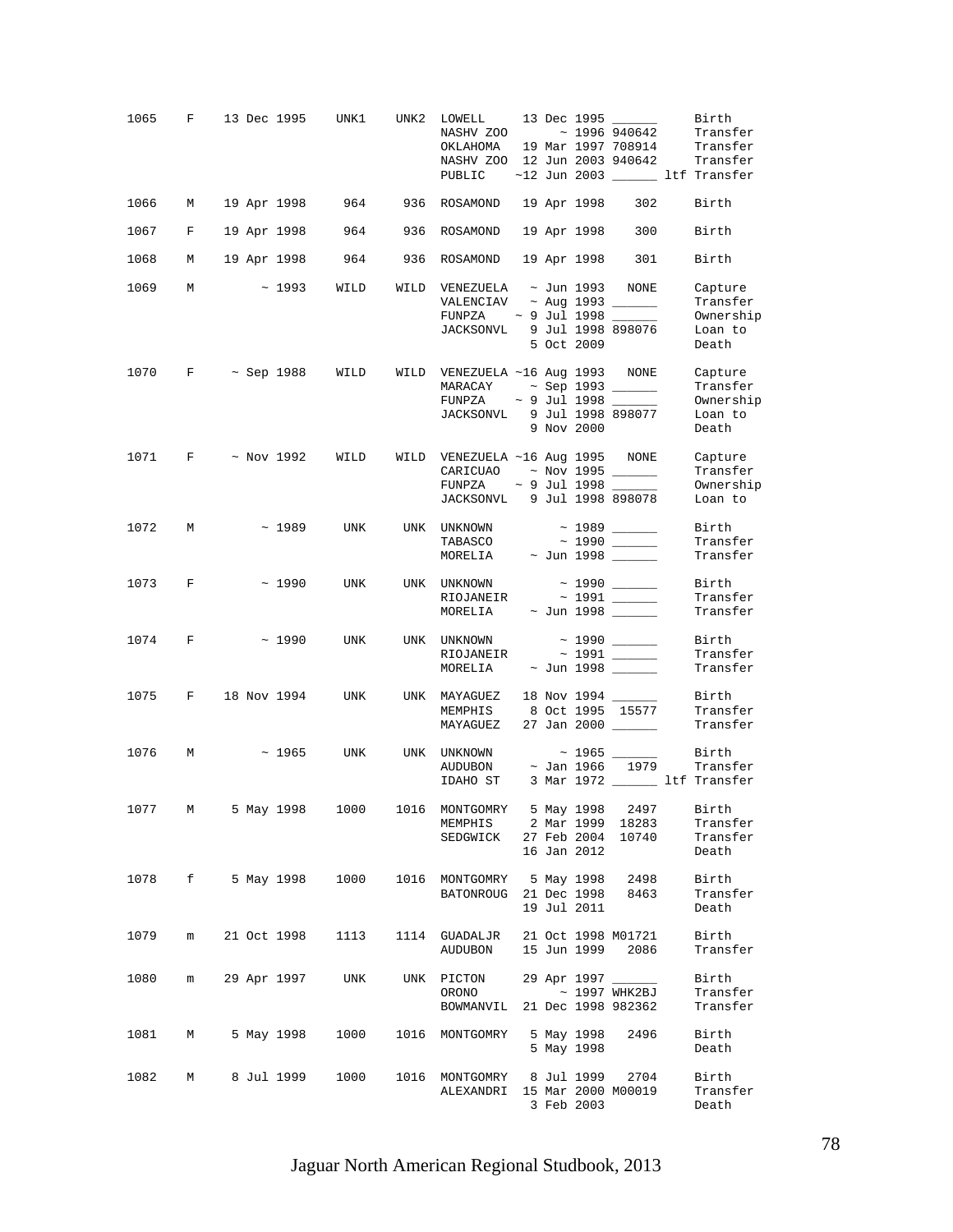| 1083   |                               |  | F 8 Jul 1999 | 1000                   |      | 1016 MONTGOMRY 8 Jul 1999<br>BATONROUG 15 Mar 2000                                                                      |  | 31 Aug 2009 | 2705<br>8794                               | Birth<br>Transfer<br>Death                |
|--------|-------------------------------|--|--------------|------------------------|------|-------------------------------------------------------------------------------------------------------------------------|--|-------------|--------------------------------------------|-------------------------------------------|
| 1084 M |                               |  |              | 23 Aug 1998 898        |      | 896 WILD WRLD 23 Aug 1998<br>BATONROUG 13 Jul 1999                                                                      |  |             | 5970<br>8669                               | Birth<br>Transfer                         |
| 1085   | М                             |  |              | 23 Aug 1998 898        |      | 896 WILD WRLD 23 Aug 1998<br>THURMONT                                                                                   |  | 4 Jan 2010  | 5969<br>17 May 1999 990070                 | Birth<br>Transfer<br>Death                |
| 1086   | F                             |  | 10 May 1997  | 898 — 10               |      | 896 WILD WRLD 10 May 1997<br>GARDENCTY                                                                                  |  |             | 5608<br>13 Mar 1998 981006                 | Birth<br>Transfer                         |
| 1087   | F                             |  | 10 May 1997  | 898                    |      | 896 WILD WRLD<br>GARDENCTY                                                                                              |  |             | 10 May 1997 5609<br>13 Mar 1998 981005     | Birth<br>Transfer                         |
| 1088   | F                             |  |              | 20 Mar 1996 898        |      | 896 WILD WRLD 20 Mar 1996<br>TUCSON                                                                                     |  |             | 5076<br>22 Oct 1996 964144                 | Birth<br>Transfer                         |
| 1089   | $\mathbf{F}$                  |  |              | 20 Mar 1996 898        | 896  | WILD WRLD 20 Mar 1996 5077<br>TUCSON                                                                                    |  |             | 22 Oct 1996 964145                         | Birth<br>Transfer                         |
| 1090   | М                             |  |              | 22 Oct 1994 898        | 896  | WILD WRLD 22 Oct 1994 4570<br>CHATHAM                                                                                   |  |             |                                            | Birth<br>12 Oct 1995 ______ ltf Transfer  |
| 1091   | М                             |  | 21 Mar 2000  | 898                    | 896  | WILD WRLD 21 Mar 2000 6334<br>WATERTNSD 10 Jul 2000                                                                     |  |             |                                            | Birth<br>1194 Transfer                    |
| 1092   | F                             |  | 23 Jul 2000  | 1000                   |      | 1016 MONTGOMRY 23 Jul 2000 2852<br>LITTLEROC 2 Apr 2001 5915                                                            |  |             |                                            | Birth<br>Transfer                         |
| 1093   | M                             |  |              | 15 Apr 1964 UNK        |      | UNK PUBLIC                                                                                                              |  | 15 Feb 1983 | 15 Apr 1964 _____                          | Birth<br>Transfer<br>Death                |
| 1094   | $\mathbf{F}$ and $\mathbf{F}$ |  | 19 Sep 1995  | UNK                    |      | UNK BELLEVIEW 19 Sep 1995 ______<br>NORRISTOW 3 Oct 1995 950130                                                         |  |             |                                            | Birth<br>Transfer                         |
| 1095   |                               |  | M 7 May 1993 | UNK                    |      | UNK SUSSEX 7 May 1993<br>NORRISTOW 27 Apr 1994 940111                                                                   |  | 28 Mar 2013 |                                            | Birth<br>Transfer<br>Death                |
| 1096   | m                             |  | 23 Jul 2000  | 1000                   |      | 1016 MONTGOMRY 23 Jul 2000 2851<br>LITTLEROC 2 Apr 2001 5914                                                            |  |             |                                            | Birth<br>Transfer                         |
| 1097   | М                             |  | 15 Feb 2001  | 1079                   | 1059 | AUDUBON 15 Feb 2001 100128                                                                                              |  | 26 Oct 2001 |                                            | Birth<br>Death                            |
| 1098   | M                             |  | 15 Feb 2001  | 1079                   |      | 1059 AUDUBON 15 Feb 2001 100129<br>SACRAMNTO 16 May 2002 101056                                                         |  |             |                                            | Birth<br>Transfer                         |
| 1099 F |                               |  | 15 Feb 2001  | 1079                   |      | 1059 AUDUBON 15 Feb 2001 100130<br>AKRON 22 May 2002 A21341                                                             |  |             |                                            | Birth<br>Transfer                         |
|        |                               |  |              | 1100 M 12 Jul 2001 953 |      | 1004 OMAHA 12 Jul 2001 12242<br>FRANKLINP 12 Apr 2002 A02017<br>DENVER 3 Dec 2003 A03434<br>LOSANGELE 6 Apr 2005 991034 |  |             |                                            | Birth<br>Transfer<br>Transfer<br>Transfer |
| 1101   | $M$ and $M$                   |  | 12 Jul 2001  | 953                    |      | 1004 OMAHA<br>FRANKLINP 12 Apr 2002 A02018<br>ROSAMOND<br>SINGAPORE 20 Aug 2003 G9656                                   |  | 20 Aug 2003 | 12 Jul 2001 12243<br>333                   | Birth<br>Transfer<br>Transfer<br>Transfer |
| 1102   | $F$ and $F$                   |  | 12 Jul 2001  | 953                    |      | 1004 OMAHA<br>SHIZUOKA 12 May 2003 ______                                                                               |  |             | 12 Jul 2001 12244                          | Birth<br>Transfer                         |
| 1103   | F                             |  | 9 Jun 1991   | WILD                   |      | WILD PRIVATE<br>GUAT CITY                                                                                               |  |             | 9 Jun 1991 _____<br>$\sim$ Jun 1992 M00046 | Birth<br>Transfer                         |

Jaguar North American Regional Studbook, 2013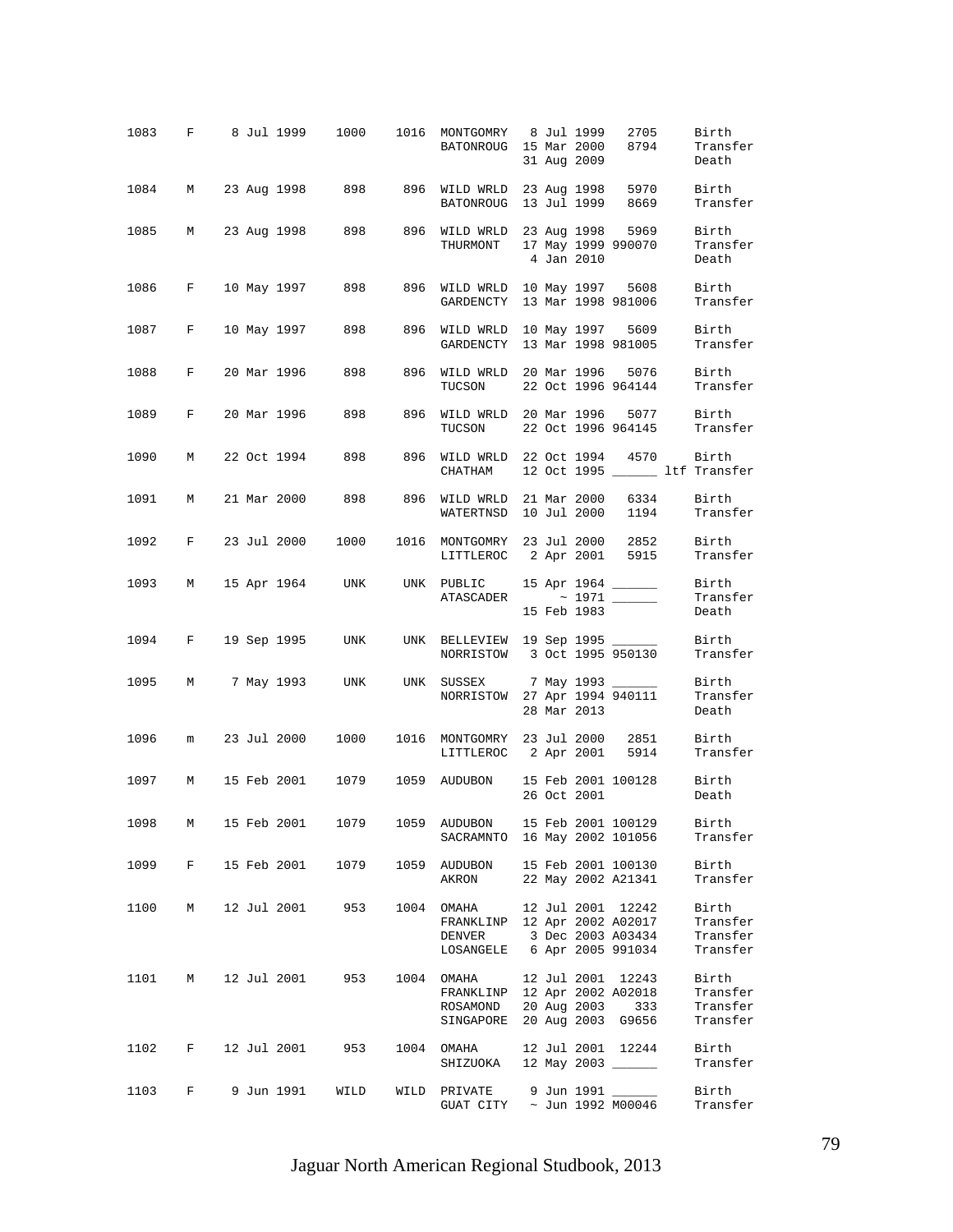| 1104 | М                 |  |                | $\sim$ Feb 1981 – WILD                                  |      | WILD GUATEMALA 3 Nov 1981 NONE<br>GUAT CITY 3 Nov 1981 M00047                                                                                                                                                                                                                         |  | 20 Jul 1998              |                    | Capture<br>Transfer<br>Death                          |
|------|-------------------|--|----------------|---------------------------------------------------------|------|---------------------------------------------------------------------------------------------------------------------------------------------------------------------------------------------------------------------------------------------------------------------------------------|--|--------------------------|--------------------|-------------------------------------------------------|
|      |                   |  |                | 1105 F 6 Apr 1994 1104 1103 GUAT CITY 6 Apr 1994 M00045 |      |                                                                                                                                                                                                                                                                                       |  |                          |                    | Birth                                                 |
| 1106 |                   |  | F 29 Oct 1996  | 1104                                                    | 1105 | GUAT CITY 29 Oct 1996 M00302<br>TULSA<br>SACRAMNTO 5 Dec 2001 101046                                                                                                                                                                                                                  |  |                          | 2 Jun 2001 13776   | Birth<br>Transfer<br>Transfer                         |
| 1107 | f                 |  | 18 Jan 1998    | 1104                                                    |      | 1105 GUAT CITY 18 Jan 1998 M00399<br>TULSA<br>OKLAHOMA 3 May 2011 771121 Transfer                                                                                                                                                                                                     |  |                          | 2 Jun 2001 13777   | Birth<br>Transfer                                     |
| 1108 | F                 |  | 18 Jan 1998    | 1104                                                    |      | 1105 GUAT CITY 18 Jan 1998 M00400 Birth                                                                                                                                                                                                                                               |  |                          |                    |                                                       |
| 1109 | M                 |  | $~\sim~1972$   | WILD                                                    |      | WILD MEXICO<br>MORELIA                                                                                                                                                                                                                                                                |  |                          |                    | ~ 1972 NONE Capture<br>$\sim$ 1972 T1331 ltf Transfer |
| 1110 | $\mathbf{F}$      |  | $\sim$ 1975    | WILD                                                    |      | $\verb WILD GUATEMALA ~ ~ ~ ~ 1975 \quad \text{NONE} \qquad \text{Capture}$<br>MORELIA $\sim$ 1977 $\qquad$ ltf Transfer                                                                                                                                                              |  |                          |                    |                                                       |
| 1111 | М                 |  | ~1982          | WILD                                                    |      | $\begin{tabular}{llllll} \texttt{WILD} & \texttt{BRAZIL} & \texttt{~~} & \texttt{--} & \texttt{1985} & \texttt{NONE} & \texttt{Capture} \\ & \texttt{ZOOFARI} & \texttt{~~} & \texttt{--} & \texttt{1985} & \texttt{\hspace{3.0cm}} & \texttt{ltf Transfer} \end{tabular}$<br>ZOOFARI |  |                          |                    |                                                       |
| 1112 | $\mathbf{F}$      |  | $\sim$ 1985    | WILD                                                    |      | WILD MEXICO<br>ZOOFARI ~ 1985 ______ ltf Transfer                                                                                                                                                                                                                                     |  |                          |                    | ~ 1985 NONE Capture                                   |
| 1113 | M                 |  | $\sim 1982$    | 1109 1110                                               |      | $\begin{tabular}{lllll} \texttt{MORELIA} & $\sim$ 1982 \; \underline{\hspace{1cm}}$ & \texttt{Birth} \\ \texttt{GUADALJR} & $\texttt{1 Jan 1984 M00270}$ & \texttt{Transfer} \end{tabular}$                                                                                           |  | 20 Oct 1998              |                    | Death                                                 |
| 1114 | $F \sim$ May 1988 |  |                |                                                         |      | 1111   1112     ZOOFARI     ~ May   1988     ______<br>GUADALJR ~ Jul 1988 M00273                                                                                                                                                                                                     |  |                          |                    | Birth<br>Transfer                                     |
| 1115 | $F$ and $F$       |  | 6 Dec 1995     | 1113                                                    |      | 1114 GUADALJR 6 Dec 1995 M01306<br>FORTWORTH 23 May 2001 200699<br>HOUSTON 6 Apr 2005 21559                                                                                                                                                                                           |  |                          |                    | Birth<br>Transfer<br>Transfer                         |
| 1116 | F                 |  | 2 Sep 2000     | 950 — 10                                                | 930  | GRANBY 2 Sep 2000 M00098                                                                                                                                                                                                                                                              |  | 4 Sep 2000               |                    | Birth<br>Death                                        |
| 1117 | M                 |  | 28 Jul 2001    | 950                                                     | 930  | GRANBY 28 Jul 2001 M01023                                                                                                                                                                                                                                                             |  | 2 Aug 2001               |                    | Birth<br>Death                                        |
| 1118 | $\mathbb{R}$      |  |                | 20 Feb 2001 898                                         |      | 896 WILD WRLD 20 Feb 2001 6542                                                                                                                                                                                                                                                        |  | 25 Feb 2001              |                    | Birth<br>Death                                        |
| 1119 | M                 |  | $~15$ Oct 1998 | <b>UNK</b>                                              |      | UNK LEON ~15 Oct 1998 _______ Birth<br>RIO GRAND 26 Apr 2001 M01011                                                                                                                                                                                                                   |  | 27 Apr 2001              |                    | Transfer<br>Death                                     |
| 1120 | М                 |  | 14 Nov 1998    | UNK                                                     |      | UNK LEON<br>RIO GRAND 26 Apr 2001 M01012                                                                                                                                                                                                                                              |  |                          | 14 Nov 1998 MCA218 | Birth<br>Transfer                                     |
| 1121 | $\ddot{?}$        |  | 12 Dec 2000    | 1084                                                    |      | 1078 BATONROUG 12 Dec 2000                                                                                                                                                                                                                                                            |  | 12 Dec 2000              | 9124               | Birth<br>Death                                        |
| 1122 | ?                 |  | 12 Dec 2000    | 1084                                                    |      | 1078 BATONROUG 12 Dec 2000                                                                                                                                                                                                                                                            |  | 12 Dec 2000              | 9125               | Birth<br>Death                                        |
| 1123 | $\ddot{\cdot}$    |  | 3 May 2001     | 1084                                                    | 1078 | BATONROUG                                                                                                                                                                                                                                                                             |  | 3 May 2001<br>7 May 2001 | 9186               | Birth<br>Death                                        |
| 1124 | $\ddot{ }$        |  | 3 May 2001     | 1084                                                    |      | 1078 BATONROUG                                                                                                                                                                                                                                                                        |  | 3 May 2001<br>5 May 2001 | 9187               | Birth<br>Death                                        |
| 1125 | $\mathbb{R}$      |  | 3 May 2001     | 1084                                                    |      | 1078 BATONROUG                                                                                                                                                                                                                                                                        |  | 3 May 2001<br>6 May 2001 | 9188               | Birth<br>Death                                        |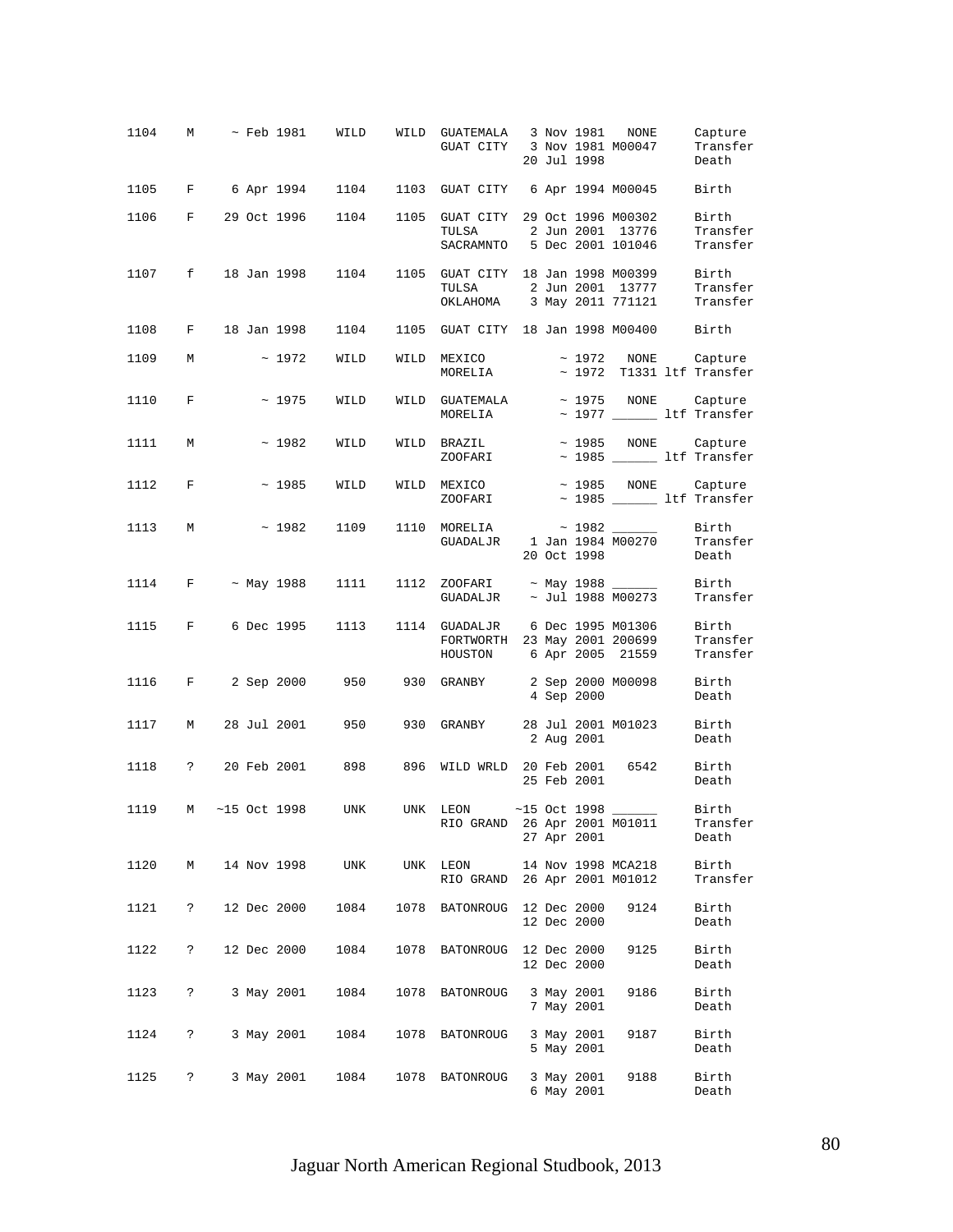| 1126 | ?                    |                    | 6 Jul 2001 | 1084                  | 1083 | BATONROUG                                                                                                       |  | 6 Jul 2001<br>8 Jul 2001     | 9236                                                              | Birth<br>Death                                                 |
|------|----------------------|--------------------|------------|-----------------------|------|-----------------------------------------------------------------------------------------------------------------|--|------------------------------|-------------------------------------------------------------------|----------------------------------------------------------------|
| 1127 | $\ddot{\phantom{0}}$ |                    | 6 Jul 2001 | 1084                  | 1083 | BATONROUG                                                                                                       |  | 6 Jul 2001<br>8 Jul 2001     | 9237                                                              | Birth<br>Death                                                 |
| 1128 | F                    |                    | 7 Oct 2001 | 1084                  | 1078 | BATONROUG<br>JACKSONVL                                                                                          |  |                              | 7 Oct 2001 9267<br>9 Oct 2001 801376                              | Birth<br>Transfer                                              |
| 1129 | F                    |                    | 7 Oct 2001 | 1084                  | 1078 | BATONROUG<br>JACKSONVL                                                                                          |  |                              | 7 Oct 2001 9268<br>9 Oct 2001 801377                              | Birth<br>Transfer                                              |
| 1130 | F                    |                    | 2 Feb 2002 | 1058                  | 1115 | FORTWORTH 2 Feb 2002 200993<br>ERIE<br>ST LOUIS                                                                 |  | 24 Mar 2003                  | 1257<br>18 Jan 2013 113901                                        | Birth<br>Transfer<br>Transfer                                  |
| 1131 | М                    |                    | 2 Feb 2002 | 1058                  | 1115 | FORTWORTH 2 Feb 2002 200994<br>BREVARD                                                                          |  | 21 Nov 2009                  | 21 Jan 2003 940875                                                | Birth<br>Transfer<br>Death                                     |
| 1132 | М                    | 30 Jul 2001        |            | 1000                  | 1016 | MONTGOMRY 30 Jul 2001 2924<br>OMAHA<br>SHIZUOKA                                                                 |  |                              | 1 Apr 2002 12657<br>12 May 2003 ______                            | Birth<br>Transfer<br>Transfer                                  |
| 1133 | F                    | 30 Jul 2001        |            | 1000                  | 1016 | MONTGOMRY<br>OMAHA<br>GARDENCTY                                                                                 |  |                              | 30 Jul 2001 2925<br>1 Apr 2002 12658<br>15 Aug 2013 113033        | Birth<br>Transfer<br>Transfer                                  |
| 1134 | $\ddot{?}$           | 30 Jul 2001        |            | 1000                  | 1016 | MONTGOMRY                                                                                                       |  | 30 Jul 2001<br>5 Aug 2001    | 3027                                                              | Birth<br>Death                                                 |
| 1135 | F                    | 24 May 1999        |            | UNK1                  |      | UNK2 LOWELL<br>NASHV ZOO ~ 1999 1276<br>DALLAS WA 17 Mar 2000 M01300<br>AUDUBON<br>DALLAS WA 21 Jul 2004 M01300 |  | 24 May 1999 _<br>27 Mar 2008 | 16 May 2002 100566                                                | Birth<br>Transfer<br>Transfer<br>Transfer<br>Transfer<br>Death |
| 1136 | M                    | 20 May 2002        |            | 1079                  | 1059 | AUDUBON<br>ROSAMOND                                                                                             |  |                              | 20 May 2002 100568<br>23 Jul 2003 368                             | Birth<br>Transfer                                              |
| 1137 | F                    |                    | 6 Jul 2002 | 953                   |      | 1004 OMAHA                                                                                                      |  | 9 Jul 2002                   | 6 Jul 2002 12894                                                  | Birth<br>Death                                                 |
| 1138 | М                    |                    | 6 Jul 2002 | 953                   | 1004 | OMAHA                                                                                                           |  |                              | 6 Jul 2002 12895                                                  | Birth                                                          |
| 1139 | М                    |                    | 6 Jul 2002 | 953                   | 1004 | OMAHA<br>OKLAHOMA<br>ROSAMOND<br>PRIVATE                                                                        |  | 2 Jun 2005                   | 6 Jul 2002 12896<br>10 Jul 2003 770215<br>346<br>3 Jun 2005 _____ | Birth<br>Transfer<br>Transfer<br>Transter                      |
|      |                      |                    |            | 1140 M 6 Jul 2002 953 |      | 1004 OMAHA 6 Jul 2002 12897<br>OKLAHOMA 10 Jul 2003 770216<br>ROSAMOND 2 Jun 2005 345<br>PRIVATE 3 Jun 2005     |  |                              |                                                                   | Birth<br>Transfer<br>Transfer<br>Transfer                      |
| 1141 | m                    |                    | ~ 1986     | UNK                   |      | UNK UNKNOWN ~ 1986 ______<br>GRANDISLE 4 Sep 1997 1358<br>CAT TALES ????<br>SEDGWICK 4 Oct 2001 9913            |  | 17 Apr 2003                  |                                                                   | Birth<br>Transfer<br>Transfer<br>Transfer<br>Death             |
|      | 1142 F               |                    |            |                       |      | $\sim$ 1986 UNK UNK UNKNOWN $\sim$ 1986<br>GRANDISLE 4 Sep 1997<br>CAT TALES ????<br>SEDGWICK 4 Oct 2001        |  | 18 Nov 2004                  | 1359<br>9914                                                      | Birth<br>Transfer<br>Transfer<br>Transfer<br>Death             |
|      |                      | 1143 F 22 May 2003 |            | 1000                  |      | 1016 MONTGOMRY 22 May 2003 3176<br>MEMPHIS 26 May 2003 21097<br>WILD WRLD 17 Nov 2009                           |  |                              |                                                                   | Birth<br>Transfer<br>Transfer                                  |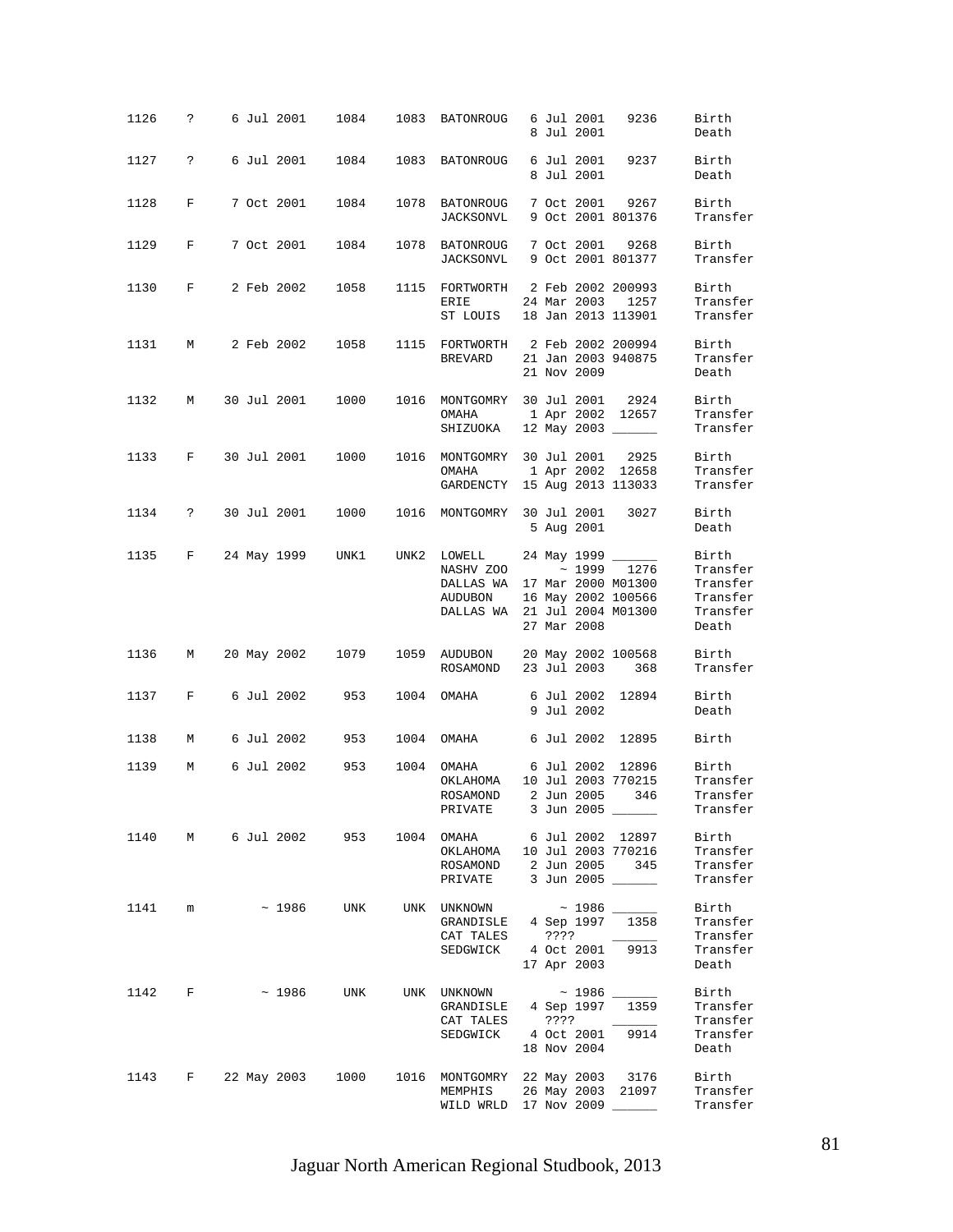| 1144   | F                  |  | 22 May 2003 | 1000 | 1016 | MONTGOMRY<br>MEMPHIS                                                       |  | 22 May 2003<br>26 May 2003                | 3177<br>21096                                                 | Birth<br>Transfer                          |
|--------|--------------------|--|-------------|------|------|----------------------------------------------------------------------------|--|-------------------------------------------|---------------------------------------------------------------|--------------------------------------------|
| 1145   | М                  |  | 26 Sep 2003 | 1000 | 1016 | MONTGOMRY<br>GULF BREZ<br>MEMPHIS                                          |  | 26 Sep 2003<br>19 May 2005<br>23 Aug 2006 | 3240<br>14 Jun 2004 A3906<br>21731                            | Birth<br>Transfer<br>Transfer<br>Death     |
| 1146   | F                  |  | 26 Sep 2003 | 1000 | 1016 | MONTGOMRY<br>GULF BREZ                                                     |  | 26 Sep 2003<br>14 Jun 2004<br>1 May 2008  | 3241<br>A3907                                                 | Birth<br>Transfer<br>Death                 |
| 1147   | M                  |  | ~1988       | WILD | WILD | GUATEMALA<br>GUAT CIUD                                                     |  | 21 Feb 1988                               | NONE                                                          | Capture<br>21 Feb 1988 M00001 ltf Transfer |
| 1148   | М                  |  | ~1989       | WILD | WILD | GUATEMALA<br>GUAT CIUD                                                     |  | 6 Jan 1989                                | <b>NONE</b>                                                   | Capture<br>6 Jan 1989 M00002 ltf Transfer  |
| 1149   | F                  |  | ~1989       | WILD | WILD | GUATEMALA<br>GUAT CIUD                                                     |  | 6 Feb 1989                                | NONE                                                          | Capture<br>6 Feb 1989 M00003 ltf Transfer  |
| 1150   | F                  |  | 2 Dec 1995  | 1148 | 1149 | GUAT CIUD                                                                  |  |                                           | 2 Dec 1995 M00004 ltf Birth                                   |                                            |
| 1151   | М                  |  | 18 Jan 1998 | 1148 | 1149 | GUAT CIUD<br>STONEHAM                                                      |  |                                           | 18 Jan 1998 M00005<br>25 Oct 2003 A03053                      | Birth<br>Transfer                          |
| 1152   | М                  |  | 15 Jan 1999 | 1148 | 1149 | GUAT CIUD<br>TULSA<br>FORTWORTH                                            |  |                                           | 15 Jan 1999 M00006<br>26 Oct 2003 14600<br>25 Apr 2007 204891 | Birth<br>Transfer<br>Transfer              |
| 1153   | F                  |  | 7 Sep 2000  | 1147 | 1150 | GUAT CIUD 7 Sep 2000 M00010<br>STONEHAM<br>PHILADELP                       |  |                                           | 25 Oct 2003 A03054<br>14 Oct 2010 104802                      | Birth<br>Transfer<br>Transfer              |
| 1154   | М                  |  | 7 Sep 2000  | 1147 | 1150 | GUAT CIUD<br>AKRON                                                         |  |                                           | 7 Sep 2000 M00011<br>26 Oct 2003 100065                       | Birth<br>Transfer                          |
| 1155   | F                  |  | 5 Nov 2003  | 1058 | 1115 | FORTWORTH<br>SANJOSECA                                                     |  |                                           | 5 Nov 2003 202016<br>30 Mar 2005 200328                       | Birth<br>Transfer                          |
| 1156   | F                  |  | 5 Nov 2003  | 1058 | 1115 | FORTWORTH<br>MILWAUKEE                                                     |  | 19 May 2005                               | 5 Nov 2003 202017<br>5188                                     | Birth<br>Transfer                          |
| 1157   | ?                  |  | 21 Jun 2003 | 1013 | 1003 | HOUSTON                                                                    |  | 21 Jun 2003<br>22 Jun 2003                | 20539                                                         | Birth<br>Death                             |
| 1158   | М                  |  | 24 Dec 2003 | 1013 | 1003 | HOUSTON<br>DREHER PA<br><b>WACO</b>                                        |  | 24 Dec 2003                               | 20900<br>9 Jun 2004 204093<br>24 May 2005 M04805              | Birth<br>Transfer<br>Transfer              |
|        | 1159 F 24 Dec 2003 |  |             | 1013 | 1003 | HOUSTON 24 Dec 2003 20901<br>DREHER PA 9 Jun 2004 204094<br><b>BREVARD</b> |  |                                           | 20 Apr 2005 25030                                             | Birth<br>Transfer<br>Transfer              |
| 1160   | $\ddot{?}$         |  | 31 Oct 2003 | 953  |      | 1004 OMAHA                                                                 |  | 2 Nov 2003                                | 31 Oct 2003 14078                                             | Birth<br>Death                             |
| 1161   | М                  |  | 31 Oct 2003 | 953  |      | 1004 OMAHA                                                                 |  | 4 Nov 2003                                | 31 Oct 2003 14079                                             | Birth<br>Death                             |
| 1162   | М                  |  | 31 Oct 2003 | 953  | 1004 | OMAHA 31 Oct 2003 14080                                                    |  | 5 Nov 2003                                |                                                               | Birth<br>Death                             |
| 1163 F |                    |  | 31 Oct 2003 | 953  | 1004 | OMAHA<br>DALLAS WA 3 Aug 2004 4M015<br>OMAHA<br>DALLAS WA 4 Apr 2008 14081 |  |                                           | 31 Oct 2003 14081<br>7 Feb 2007 14081                         | Birth<br>Transfer<br>Transfer<br>Transfer  |
| 1164   | M                  |  | 21 Jan 2004 | 1079 | 1059 | AUDUBON<br>ERIE                                                            |  | 25 Apr 2005                               | 21 Jan 2004 101163<br>1454                                    | Birth<br>Transfer                          |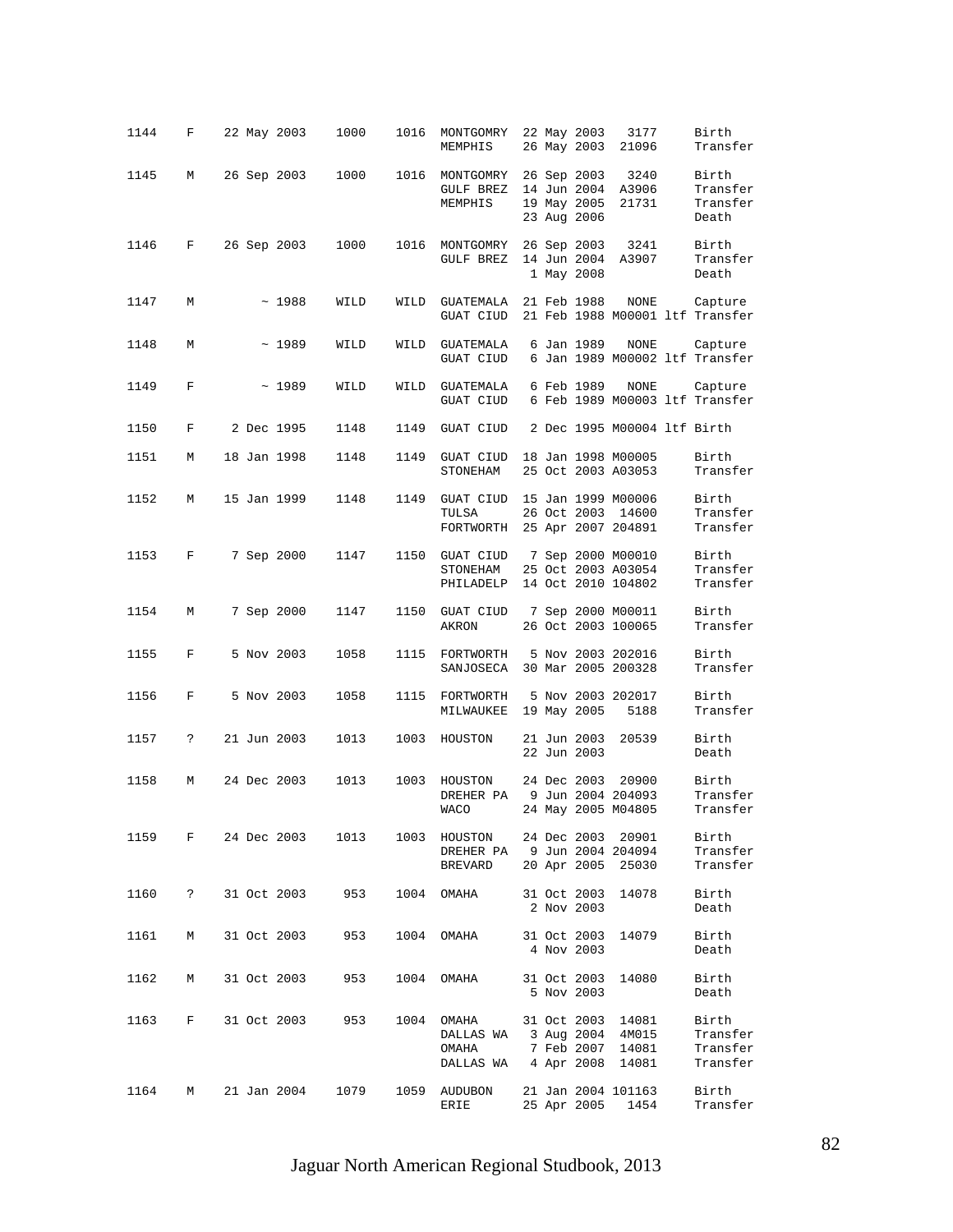| 1165   | М            |      |             |                        |      | 21 Jan 2004 1079 1059 AUDUBON<br>MILWAUKEE 26 May 2005<br>EVANSVLLE 22 Oct 2008 108025                                                   |              |             | 21 Jan 2004 101164<br>5191               | Birth<br>Transfer<br>Transfer                              |
|--------|--------------|------|-------------|------------------------|------|------------------------------------------------------------------------------------------------------------------------------------------|--------------|-------------|------------------------------------------|------------------------------------------------------------|
|        |              |      |             |                        |      | 1166 F 8 Sep 1955 143 136 MILWAUKEE 8 Sep 1955 X02397 Birth                                                                              |              | 26 Aug 1956 |                                          | Death                                                      |
| 1167   | $\mathbf{F}$ |      |             | 8 Sep 1955 143         |      | 136 MILWAUKEE 8 Sep 1955 X02398 Birth                                                                                                    |              | 26 Aug 1956 |                                          | Death                                                      |
| 1168   | M            |      | 23 Feb 1970 | 239                    |      | 256 DENVER<br>RACINE                                                                                                                     |              |             | 23 Feb 1970 700247 Birth                 | 14 Dec 1970 _________ ltf Transfer                         |
| 1169   | M            |      |             | 22 Dec 1970 239        |      | 256 DENVER 22 Dec 1970 700248 Birth<br>NAMPA                                                                                             |              |             |                                          | 8 Jun 1971 ______ ltf Transfer                             |
| 1170   | $F$ and $F$  |      |             | 21 Apr 1972 239        |      | 256 DENVER 21 Apr 1972 720211 Birth<br>CHASE B                                                                                           |              |             |                                          | 12 Sep 1972 ______ ltf Transfer                            |
| 1171   | M            |      | 18 Jul 2004 | 1151                   | 1153 | STONEHAM<br>OKLAHOMA                                                                                                                     |              |             | 18 Jul 2004 P04034<br>21 Sep 2005 770919 | Birth<br>Transfer                                          |
| 1172   | $F$ and $F$  |      | 18 Jul 2004 | 1151                   | 1153 | STONEHAM 18 Jul 2004 P04035<br>WACO                                                                                                      |              |             | 7 Jul 2005 M04905                        | Birth<br>Transfer                                          |
|        |              |      |             |                        |      | 1173 ? 6 Jan 2005 950 930 GRANBY 6 Jan 2005 M05001                                                                                       |              | 7 Jan 2005  |                                          | Birth<br>Death                                             |
|        |              |      |             | 1174 M 29 Apr 1998 UNK |      | UNK PICTON 29 Apr 1998 ______<br>ROGERSON 5 Aug 1998                                                                                     |              | 12 Jun 2012 |                                          | Birth<br>Transfer<br>Death                                 |
| 1175 M |              |      |             |                        |      | 29 Apr 1998 UNK UNK PICTON 29 Apr 1998 ______<br>ROGERSON 5 Aug 1998 FURY                                                                |              |             |                                          | Birth<br>Transfer                                          |
| 1176   |              |      |             |                        |      | $F$ ~ May 1996 WILD1 WILD2 BOLIVIA ~ Sep 1996 NONE<br>SANTA BOL ~ Sep 1996 ______<br>FORTWORTH<br><b>METROZOO</b>                        |              |             | 3 Mar 2005 203267<br>5 Jan 2011 11M002   | Capture<br>Transfer<br>Transfer<br>Transfer                |
|        |              |      |             |                        |      | $1177$ M $\sim$ May 1996 WILD1 WILD2 BOLIVIA $\sim$ Sep 1996 NONE<br>SANTA BOL ~ Sep 1996 ______<br>FORTWORTH 3 Mar 2005 203266<br>TULSA |              |             | 25 Apr 2007 15375                        | Capture<br>Transfer<br>Transfer<br>Transfer                |
|        |              |      |             | 1178 M ~ Jul 1996 WILD |      | WILD BOLIVIA 10 Nov 1996 NONE<br>SANTA BOL 11 Nov 1996 ______<br>DENVER                                                                  |              | 24 Feb 2007 |                                          | Capture<br>Transfer<br>3 Mar 2005 A05066 Transfer<br>Death |
|        |              |      |             |                        |      | 1179 M 16 Jun 1999 1177 1176 SANTA BOL 16 Jun 1999 ______<br>SEATTLE 3 Mar 2005 201761                                                   |              |             |                                          | Birth<br>Transfer                                          |
| 1180   | F            |      | ????        | WILD                   |      |                                                                                                                                          |              |             |                                          |                                                            |
| 1181   | $\mathbf{F}$ | ???? |             | WILD                   |      | WILD GUATEMALA<br>MALLORCA                                                                                                               |              | ? ? ? ?     |                                          | ???? NONE Capture<br>_______ ltf Transfer                  |
| 1182 M |              |      | 2222        | WILD                   |      | WILD GUATEMALA ????<br>MALLORCA ????                                                                                                     |              |             |                                          | NONE Capture<br>______ ltf Transfer                        |
| 1183   | F            |      | ????        | WILD                   |      | WILD GUATEMALA<br>GUAT CITY ????<br>MALLORCA                                                                                             | ????<br>???? |             |                                          | NONE Capture<br>Transfer<br>Ltf Transfer                   |
| 1184   | M            |      | ????        |                        |      | 1182 1181 MALLORCA ????                                                                                                                  |              |             | Ltf Birth                                |                                                            |
| 1185   | M            |      |             |                        |      | 12 May 1999   1184   1183   GUAT CITY   12 May 1999   M00155   Birth                                                                     |              |             |                                          |                                                            |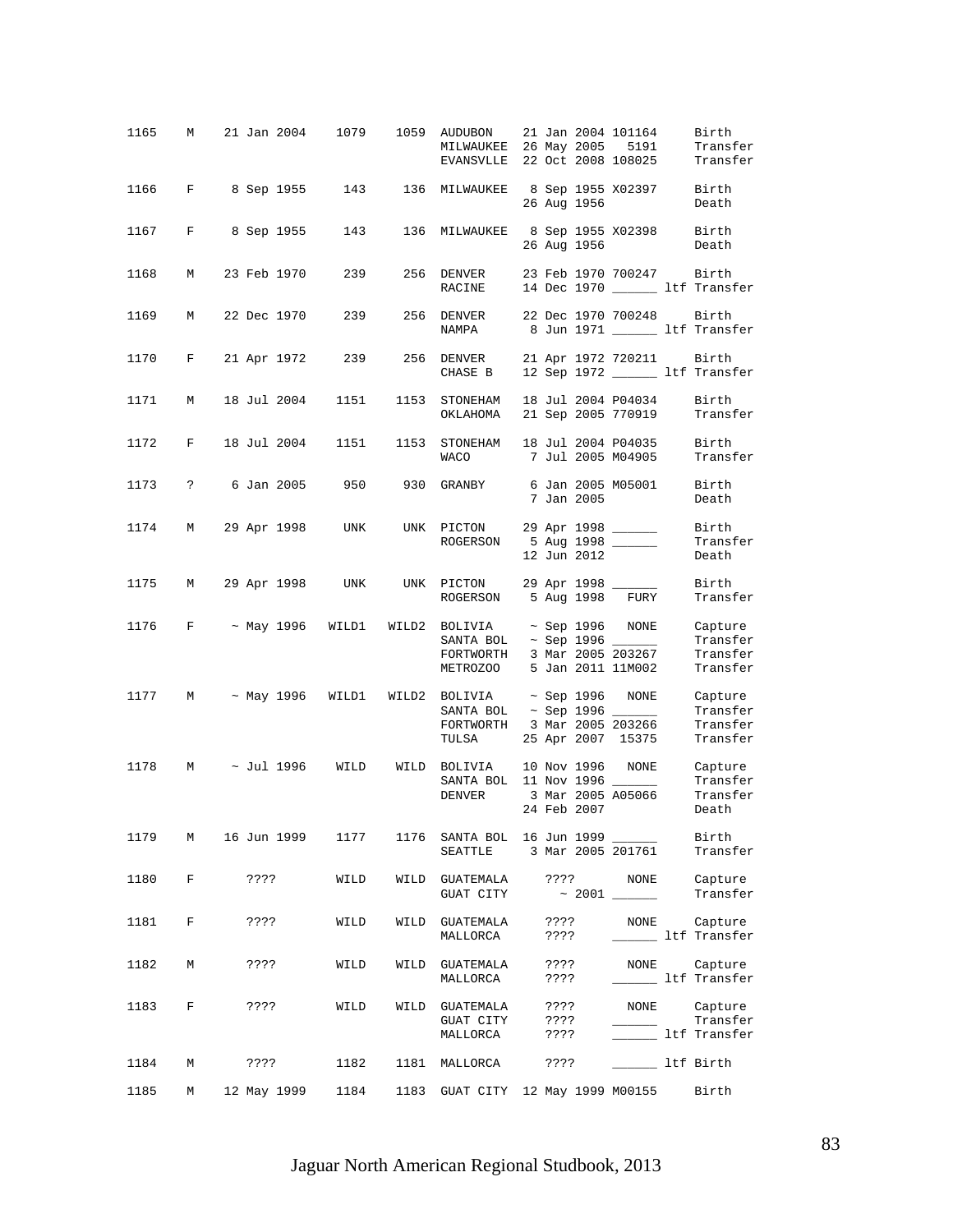| 1186                 | F            |  | 26 Apr 2004     | 1185                    | 1105 | GUAT CITY 26 Apr 2004 M00339<br>OKLAHOMA<br>TULSA                                           |  |             | 28 Apr 2005 770717<br>21 Mar 2011 16216                               | Birth<br>Transfer<br>Transfer                     |
|----------------------|--------------|--|-----------------|-------------------------|------|---------------------------------------------------------------------------------------------|--|-------------|-----------------------------------------------------------------------|---------------------------------------------------|
| 1187                 | $\mathbf{F}$ |  | 29 May 2004     | 1185                    | 1180 | GUAT CITY 29 May 2004 M00387<br>ОКLАНОМА                                                    |  | 11 Jul 2005 | 28 Apr 2005 770718                                                    | Birth<br>Transfer<br>Death                        |
| 1188                 | F            |  | 3 Jun 2005      | 1136                    | 1067 | ROSAMOND                                                                                    |  | 3 Jun 2005  | 400                                                                   | Birth                                             |
| 1189                 | М            |  | 3 Jun 2005      | 1136                    | 1067 | ROSAMOND                                                                                    |  | 3 Jun 2005  | 401                                                                   | Birth                                             |
| 1190                 | F            |  | 24 Dec 2003     | 1185                    | 1105 | GUAT CITY 24 Dec 2003 M00338<br><b>DUNLAP</b>                                               |  |             | 11 Nov 2004 JUANIT                                                    | Birth<br>Transfer                                 |
| 1191                 | $_{\rm F}$   |  | 24 Dec 2003     | 1185                    | 1105 | GUAT CITY 24 Dec 2003 M00337<br><b>DUNLAP</b>                                               |  |             | 11 Nov 2004 BETIA                                                     | Birth<br>Transfer                                 |
| 1192                 | М            |  | 14 Jun 2005     | 1058                    | 1115 | HOUSTON<br>JACKSONVL                                                                        |  |             | 14 Jun 2005 21837<br>18 Aug 2007 807358                               | Birth<br>Transfer                                 |
| 1193                 | F            |  | 14 Jun 2005     | 1058                    | 1115 | HOUSTON<br>METROZOO                                                                         |  |             | 14 Jun 2005 20838<br>22 Oct 2007 M70088                               | Birth<br>Transfer                                 |
| 1194                 | М            |  | 16 Aug 2005     | 1177                    | 1176 | FORTWORTH 16 Aug 2005 204149<br>SAN ANTON 18 Apr 2006 A06033<br>SANDIEGOZ                   |  |             | 29 Dec 2010 510177                                                    | Birth<br>Transfer<br>Transfer                     |
| 1195                 | F            |  | 21 Sep 2005     | 1013                    | 1003 | DREHER PA<br>PHOENIX                                                                        |  |             | 21 Sep 2005 205068<br>1 Jul 2008 11092                                | Birth<br>Transfer                                 |
| 1196                 | f            |  | 21 Sep 2005     | 1013                    | 1003 | DREHER PA 21 Sep 2005 205069                                                                |  |             |                                                                       | Birth                                             |
| 1197                 | $_{\rm F}$   |  | 4 Oct 2005      | 1154                    | 1099 | AKRON<br>SEATTLE                                                                            |  |             | 4 Oct 2005 100321<br>20 Nov 2006 202345                               | Birth<br>Transfer                                 |
| 1198                 | $_{\rm F}$   |  | 4 Oct 2005      | 1154                    | 1099 | AKRON<br>DENVER<br>MONTGOMRY 30 Jul 2009<br>MEMPHIS                                         |  |             | 4 Oct 2005 100322<br>14 Dec 2006 A06614<br>3755<br>18 Mar 2013 13M008 | Birth<br>Transfer<br>Transfer<br>Transfer         |
| 1199                 | F            |  | 4 Oct 2005      | 1154                    | 1099 | AKRON<br>SAN ANTON ~ Apr 2006 A06030                                                        |  |             | 4 Oct 2005 100323                                                     | Birth<br>Transfer                                 |
| 1200                 | $\mathbf{P}$ |  | 28 Jan 2006     | 1177                    | 1176 | FORTWORTH                                                                                   |  | 30 Jan 2006 | 28 Jan 2006 204360                                                    | Birth<br>Death                                    |
| 1201                 | ?            |  | 30 Jan 2006     | 1177                    | 1176 | FORTWORTH                                                                                   |  | 30 Jan 2006 | 30 Jan 2006 204364                                                    | Birth<br>Death                                    |
| $1202$ F $\sim 2000$ |              |  |                 |                         |      | WILD WILD GUYANA $\sim 2000$ NONE<br>JACKSONVL 17 Jan 2006 806300                           |  |             |                                                                       | Capture<br>Transfer                               |
|                      |              |  |                 | 1203 F ~ Jul 2004 WILD  |      | WILD GUYANA ~ Jul 2004 NONE Capture<br>JACKSONVL 17 Jan 2006 806301 Transfer                |  |             |                                                                       |                                                   |
| 1204 M               |              |  | $\sim$ Mar 1971 | 230                     |      | 197 SACRAMNTO ~ Mar 1971 10A132 Birth<br>UNKNOWN $\sim$ Jun 1972 $\frac{\ }{}$ 1tf Transfer |  |             |                                                                       |                                                   |
|                      |              |  |                 | 1205 M ~ Mar 1971 230   |      | 197 SACRAMNTO ~ Mar 1971 10B132 Birth<br>UNKNOWN                                            |  |             |                                                                       | ~ Jun 1972 ______ ltf Transfer                    |
|                      |              |  |                 | $1206$ F ~ Mar 1971 230 |      | 197 SACRAMNTO ~ Mar 1971 10C132<br>UNKNOWN $\sim$ Jun 1972 $\sim$ 1tf Transfer              |  |             |                                                                       | Birth                                             |
| 1207                 | M            |  | 30 Dec 1972     | 230                     |      | 197 SACRAMNTO 30 Dec 1972 10D132 Birth<br>CHASE B                                           |  |             |                                                                       | 21 May 1973 _______ ltf Transfer                  |
| 1208                 |              |  | ? 30 Dec 1972   | 230                     | 197  | SACRAMNTO 30 Dec 1972 10E132<br>UNKNOWN                                                     |  |             |                                                                       | Birth<br>$\sim$ 1973 $\frac{1}{100}$ ltf Transfer |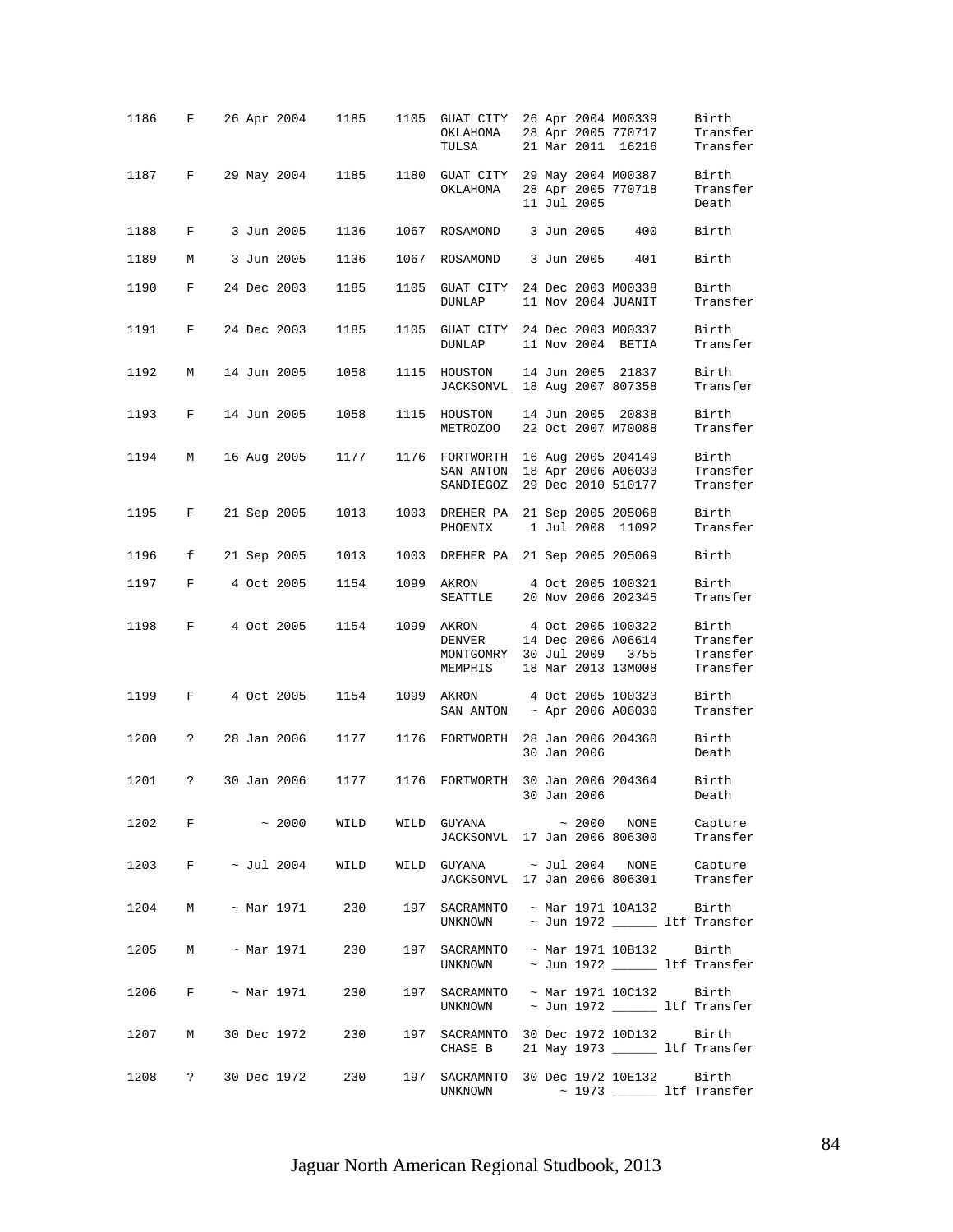| 1209   | М           |  | 8 Aug 1974      | 230              | 197  | SACRAMNTO                                                                   |      | 21 Feb 1975                | 8 Aug 1974 10F132                        | Birth<br>Death                  |
|--------|-------------|--|-----------------|------------------|------|-----------------------------------------------------------------------------|------|----------------------------|------------------------------------------|---------------------------------|
| 1210   | F           |  | 8 Aug 1974      | 230              | 197  | SACRAMNTO                                                                   |      | 25 Aug 1974                | 8 Aug 1974 10G132                        | Birth<br>Death                  |
| 1211   | m           |  | 25 Jun 2004     | UNK              | UNK  | ELMVALE<br>TORONTO                                                          |      |                            | 25 Jun 2004 ______<br>15 Feb 2005 39841  | Birth<br>Transfer               |
| 1212   | F           |  | 25 Jun 2004     | UNK              | UNK  | ELMVALE<br>TORONTO                                                          |      |                            | 25 Jun 2004 _____<br>15 Feb 2005 39842   | Birth<br>Transfer               |
| 1213   | М           |  | 12 Feb 2002     | 1085             | UNK  | THURMONT<br>CLAWSPAWS                                                       |      | 11 Oct 2002                | 12 Feb 2002 990304<br>RIO                | Birth<br>Transfer               |
| 1214   | ?           |  | 29 Jun 2005     | 1000             | 1016 | MONTGOMRY                                                                   |      | 29 Jun 2005<br>30 Jun 2005 | 3442                                     | Birth<br>Death                  |
| 1215   | М           |  | 29 Jun 2005     | 1000             | 1016 | MONTGOMRY<br>PHILADELP<br>MONTGOMRY                                         |      | 29 Jun 2005<br>17 Feb 2013 | 3443<br>14 Jan 2006 104371<br>3443       | Birth<br>Transfer<br>Transfer   |
| 1216   | М           |  | 18 Mar 2006     | 1151             | 1153 | STONEHAM<br>METROZOO                                                        |      | 18 Nov 2009                | 18 Mar 2006 P06003<br>15 Aug 2007 M70071 | Birth<br>Transfer<br>Death      |
| 1217   | М           |  | 18 Mar 2006     | 1151             | 1153 | STONEHAM<br>CHICAGOLP                                                       |      |                            | 18 Mar 2006 P06004<br>5 Jun 2007 21935   | Birth<br>Transfer               |
| 1218   | $_{\rm F}$  |  | 18 Mar 2006     | 1151             | 1153 | STONEHAM<br>EVANSVLLE                                                       |      |                            | 18 Mar 2006 P06005<br>27 Feb 2007 107001 | Birth<br>Transfer               |
| 1219   | F           |  | 27 Jun 2007     | 1131             | 1159 | BREVARD<br>SANDIEGOZ                                                        |      |                            | 27 Jun 2007 27062<br>8 Jun 2008 508070   | Birth<br>Transfer               |
| 1220   | M           |  | $\sim$ Jan 2004 | WILD             | WILD | BELIZER<br>BELIZE<br>PHILADELP                                              |      | 22 Mar 2004<br>22 Mar 2004 | NONE<br>17 Apr 2007 104494               | Capture<br>Transfer<br>Transfer |
| 1221   | F           |  | ~1995           | WILD             | WILD | GUATEMALA<br>GUAT CITY<br>PHILADELP 30 May 2007 104509                      | ???? |                            | NONE<br>5 Jun 1998 M00160                | Capture<br>Transfer<br>Transfer |
| 1222   | М           |  | 2 Sep 2007      | 1158             | 1172 | WACO                                                                        |      | 4 Sep 2007                 | 2 Sep 2007 M10407                        | Birth<br>Death                  |
| 1223   | F           |  | 2 Sep 2007      | 1158             | 1172 | WACO<br>LUFKIN                                                              |      |                            | 2 Sep 2007 M10507<br>21 Jul 2009 10237   | Birth<br>Transfer               |
| 1224   | M           |  |                 | $\sim 2002$ WILD | WILD | BELIZER<br>BELIZE<br>MILWAUKEE 18 Mar 2008 5497                             |      |                            | $\sim 2002$ NONE                         | Capture<br>Transfer<br>Transfer |
| 1225 M |             |  | 1 Jan 2009      | 1192             |      | 1203 JACKSONVL  1 Jan 2009 809300<br>PHOENIX 19 Apr 2011 11704              |      |                            |                                          | Birth<br>Transfer               |
| 1226   | M           |  | 29 Sep 2008     | 1131             |      | 1159 BREVARD 29 Sep 2008 29139<br>CHATTANOG 16 Nov 2009 4011                |      |                            |                                          | Birth<br>Transfer               |
| 1227 M |             |  | 29 Sep 2008     |                  |      | 1131 1159 BREVARD 29 Sep 2008 28140<br>CHATTANOG 16 Nov 2009 4010           |      |                            |                                          | Birth<br>Transfer               |
|        | 1228 F      |  | 28 Oct 2008     |                  |      | 1013 1003 DREHER PA 28 Oct 2008 208178                                      |      |                            |                                          | Birth                           |
| 1229   | $M_{\odot}$ |  | $\sim 2005$     | WILD             |      | WILD PHOENIX<br>SONORA EC 23 Mar 2010 _____                                 |      |                            | 14 Nov 2008 11222                        | Transfer<br>Transfer            |
| 1230 M |             |  | 3 Mar 2009      |                  |      | 1154 1099 AKRON 3 Mar 2009 100671<br>BREVARD<br>LOUISVILL 9 Aug 2013 103359 |      |                            | 11 Jun 2010 10075                        | Birth<br>Transfer<br>Transfer   |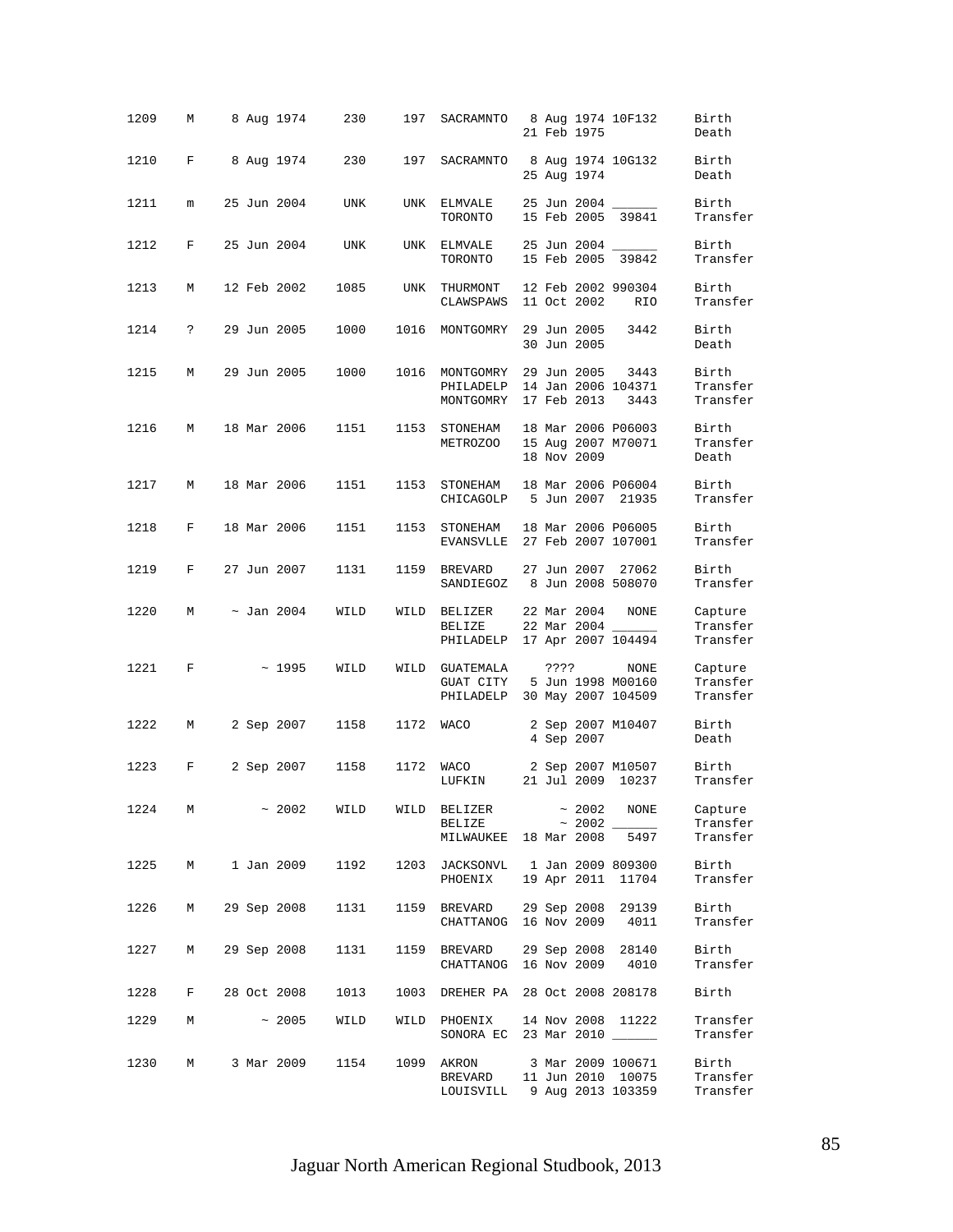| 1231   | $\mathbf{F}$         |  | 3 Mar 2009      | 1154       | 1099      | AKRON<br>MONTGOMRY 21 Nov 2010                            |  |             | 3 Mar 2009 100672<br>3867                | Birth<br>Transfer             |
|--------|----------------------|--|-----------------|------------|-----------|-----------------------------------------------------------|--|-------------|------------------------------------------|-------------------------------|
| 1232   | F                    |  | 3 Mar 2009      | 1154       |           | 1099 AKRON 3 Mar 2009 100673                              |  |             |                                          | Birth                         |
| 1233   | М                    |  | 22 May 2009     | 1164       | 1130      | ERIE<br>SEDGWICK 12 Nov 2010 13170                        |  |             | 22 May 2009 1775                         | Birth<br>Transfer             |
| 1234   | $_{\rm F}$           |  | 22 May 2009     | 1164       | 1130 ERIE | SALISBURY 9 Nov 2010                                      |  |             | 22 May 2009 1776<br>1762                 | Birth<br>Transfer             |
| 1235   | F                    |  | 26 Aug 2009     | 1171       | 1186      | OKLAHOMA<br>FORTWORTH 10 Mar 2011 206722                  |  |             | 26 Aug 2009 771020                       | Birth<br>Transfer             |
| 1236   | F                    |  | $~22$ Sep 2009  | 1165       | 1218      | EVANSVLLE ~22 Sep 2009 109010<br>W ORANGE 8 Jun 2011 6209 |  |             |                                          | Birth<br>Transfer             |
| 1237   | F                    |  | $~122$ Sep 2009 | 1165       | 1218      | EVANSVLLE ~22 Sep 2009 109011<br>W ORANGE 8 Jun 2011      |  |             | 6210                                     | Birth<br>Transfer             |
| 1238   | М                    |  | 22 Dec 2009     | 1158       | 1172      | <b>WACO</b><br>METROZOO 17 Feb 2011 11M028                |  |             | 22 Dec 2009 M05809                       | Birth<br>Transfer             |
| 1239   | F                    |  | 22 Dec 2009     | 1158       |           | 1172 WACO<br>PALM DES                                     |  |             | 22 Dec 2009 M05909<br>18 Jan 2011 411001 | Birth<br>Transfer             |
| 1240   | F                    |  | 26 Aug 2008     | 1151       | 1153      | STONEHAM 26 Aug 2008 P08019                               |  |             |                                          | Birth                         |
| 1241   | M                    |  | 4 Jun 2007      | 1154       | 1099      | AKRON                                                     |  | 4 Jun 2007  | 4 Jun 2007 100420                        | Birth<br>Death                |
| 1242   | F                    |  | 6 Jun 2007      | 1154       | 1099      | AKRON                                                     |  | 6 Jun 2007  | 6 Jun 2007 100421                        | Birth<br>Death                |
| 1243   | F                    |  | 29 Jul 2000     | UNK        |           | UNK LEON<br>RIO GRAND 28 Nov 2006 M06042                  |  | 17 Jan 2013 | 29 Jul 2000 MAM143                       | Birth<br>Transfer<br>Death    |
| 1244   | F                    |  | 15 Sep 1995     | UNK        |           | UNK BELLEVIEW 15 Sep 1995 ______<br>THURMONT              |  |             | 17 Apr 1997 970002                       | Birth<br>Transfer             |
| 1245   | $\ddot{\phantom{0}}$ |  | 19 Sep 2008     | 1152       |           | 1176 FORTWORTH 19 Sep 2008 205550                         |  | 19 Sep 2008 |                                          | Birth<br>Death                |
| 1246   | M                    |  | ~ Jun 2009      | UNK        | UNK       | ELMVALE $\sim$ Jun 2009 ______<br>LAVAL<br>GRANBY         |  |             | ~ Aug 2009 1360<br>2 Nov 2009 M09025     | Birth<br>Transfer<br>Transfer |
| 1247   | М                    |  | 10 May 2006     | 953        | 1004      | OMAHA                                                     |  | 15 May 2006 | 10 May 2006 16268                        | Birth<br>Death                |
| 1248   |                      |  | M 10 May 2006   |            |           | 953 1004 OMAHA                                            |  |             | 10 May 2006 16269                        | Birth                         |
| 1249   | F                    |  | 10 May 2006     |            |           | 953 1004 OMAHA                                            |  | 12 May 2006 | 10 May 2006 16270                        | Birth<br>Death                |
| 1250   | M                    |  | ~1999           | <b>UNK</b> |           | ROGERSON 1 Dec 2009                                       |  |             | TUPI                                     | Birth<br>Transfer             |
| 1251 F |                      |  | $\sim 1999$     | <b>UNK</b> |           | UNK PICTON<br>ROGERSON 1 Dec 2009 JUNIA                   |  |             |                                          | Birth<br>Transfer             |
| 1252   | M                    |  | 8 Jun 2008      | 1136       |           | 1067 ROSAMOND 8 Jun 2008 439<br>WILD WRLD 4 Dec 2008 8738 |  |             |                                          | Birth<br>Transfer             |
| 1253   | М                    |  | 15 Jun 2009     | 1136       | 1067      | ROSAMOND<br>PANAMACT                                      |  |             | 15 Jun 2009 450<br>26 Feb 2012 1205      | Birth<br>Transfer             |
| 1254   | F                    |  | 15 Jun 2009     | 1136       | 1067      | ROSAMOND 15 Jun 2009<br>PANAMACT                          |  | 26 Feb 2012 | 451<br>1206                              | Birth<br>Transfer             |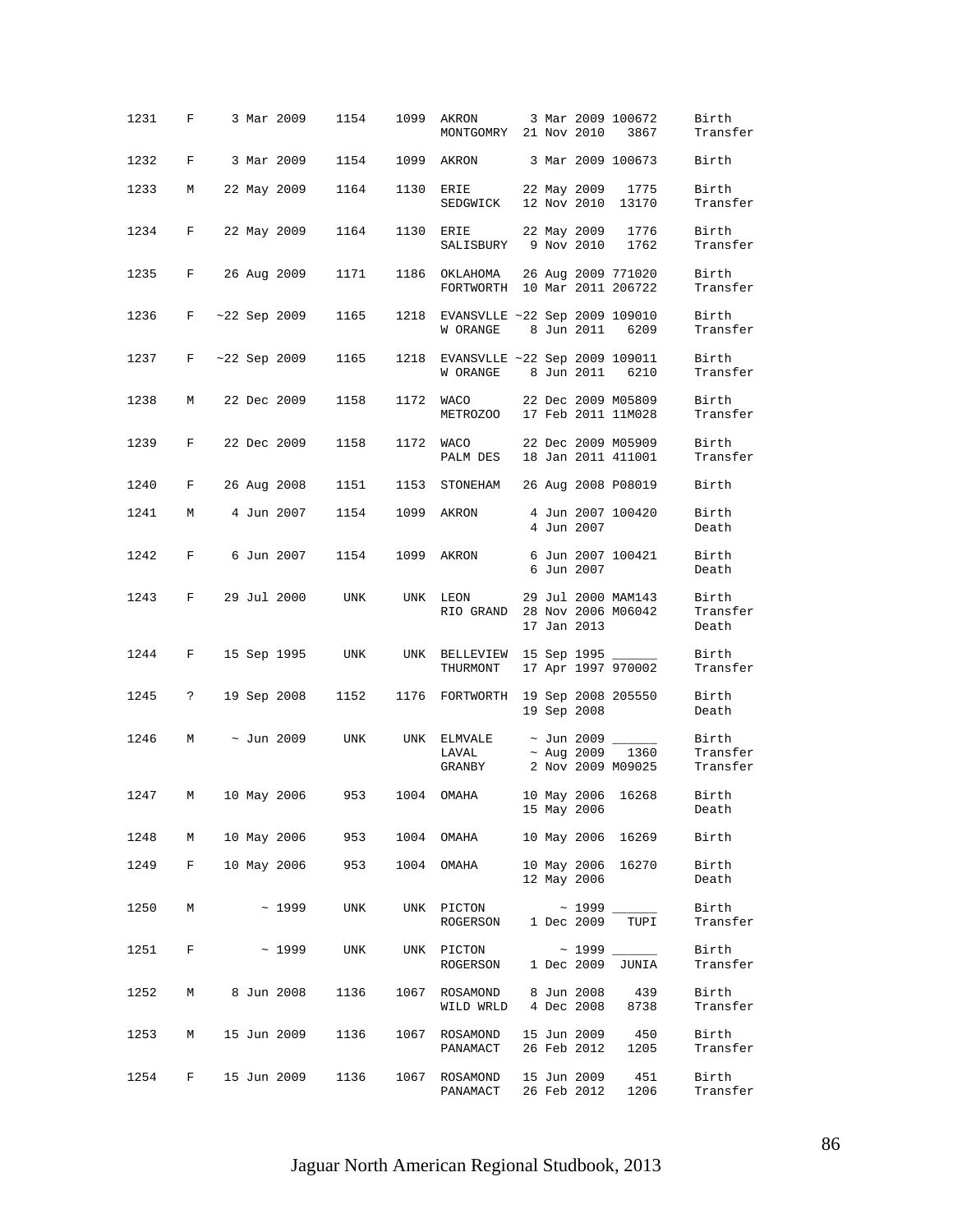|                   |              |  |                 | 1255 F 9 May 1996 UNK |          |                                                              |  | 24 Feb 2009                    |                                                 | Birth<br>Transfer<br>Death      |
|-------------------|--------------|--|-----------------|-----------------------|----------|--------------------------------------------------------------|--|--------------------------------|-------------------------------------------------|---------------------------------|
| 1256 F 1 Jun 2006 |              |  |                 | UNK                   |          | UNK CENTENARI 1 Jun 2006 _____<br>PUEBLA                     |  | 17 Jul 2008                    | 6793                                            | Birth<br>Transfer               |
| 1257              | F            |  | 13 Jun 2004     | UNK                   | UNK      | TLAXCALA<br>PUEBLA                                           |  |                                | 13 Jun 2004 _____<br>25 Sep 2008 6937           | Birth<br>Transfer               |
| 1258              | F            |  | 13 Jun 2004     | UNK                   |          | UNK TLAXCALA<br>PUEBLA                                       |  | 25 Sep 2008                    | 13 Jun 2004 _____<br>6938                       | Birth<br>Transfer               |
| 1259              | $\mathbf{F}$ |  | 15 Feb 2008     | UNK                   | UNK      | TLAXCALA 15 Feb 2008 ______<br>PUEBLA                        |  |                                | 25 Sep 2008 6939                                | Birth<br>Transfer               |
| 1260              | М            |  | 3 Jun 2011      | 1220                  |          | 1153 PHILADELP 3 Jun 2011 104840                             |  |                                |                                                 | Birth                           |
| 1261              | F            |  | 26 Apr 2012     | 1194                  | 1219     | SANDIEGOZ 26 Apr 2012 512059<br>ALEXANDRI                    |  |                                | 13 Jun 2013 M00447                              | Birth<br>Transfer               |
| 1262              | M            |  | 26 Apr 2012     | 1194                  | 1219     | SANDIEGOZ 26 Apr 2012 512060<br>SACRAMNTO 7 Aug 2013 101175  |  |                                |                                                 | Birth<br>Transfer               |
| 1263              | $\ddot{ }$   |  | 22 Oct 2011     | 1194                  | 1219     | SANDIEGOZ 22 Oct 2011 511141                                 |  | 24 Oct 2011                    |                                                 | Birth<br>Death                  |
| 1264              | $\ddot{ }$   |  | 22 Oct 2011     | 1194                  | 1219     | SANDIEGOZ 22 Oct 2011 511142                                 |  | 24 Oct 2011                    |                                                 | Birth<br>Death                  |
| 1265              | M            |  | $\sim 1996$     | UNK                   | UNK      | LEON ~ 1996 MAM139                                           |  |                                |                                                 | Birth                           |
| 1266              | $\mathbf{F}$ |  | $~\sim~2002$    | UNK                   |          | UNK LEON                                                     |  |                                | $\sim$ 2002 MAM142                              | Birth                           |
| 1267              | М            |  | ~2008           | UNK                   | UNK      | $LEON \sim \text{Aug } 2008 \text{ MAM}447$                  |  |                                |                                                 | Transfer                        |
| 1268              | F            |  | 23 Jul 2011     | 1265                  | UNK LEON |                                                              |  |                                | 23 Jul 2011 MAM449                              | Birth                           |
| 1269              | М            |  | 22 Apr 2012     | 1177                  | 1186     | TULSA 22 Apr 2012 16476<br>LUFKIN 25 Sep 2013 10534          |  |                                |                                                 | Birth<br>Transfer               |
| 1270              | M            |  | 22 Apr 2012     | 1177                  | 1186     | TULSA 22 Apr 2012 16477<br>SEDGWICK 31 Jul 2013 14118        |  |                                |                                                 | Birth<br>Transfer               |
| 1271              | M            |  | ~29 Jan 1995    |                       |          | UNK UNK UNKNOWN<br>COAL VAL 30 Oct 1995 M1482                |  |                                | ~29 Jan 1995 ______                             | Birth<br>Transfer               |
| 1272              | М            |  |                 | 13 Nov 2012 1224      |          | 1156 MILWAUKEE 13 Nov 2012 5797                              |  |                                |                                                 | Birth                           |
| 1273              | M            |  |                 |                       |          | 13 Nov 2012  1224  1156  MILWAUKEE  13 Nov 2012  5796  Birth |  |                                |                                                 |                                 |
| 1274              | M            |  | 26 Jan 2013     | 1230                  | 1159     | BREVARD 26 Jan 2013 13001                                    |  |                                |                                                 | Birth                           |
| 1275              | M            |  | 22 Mar 2013     | 1179                  | 1197     | SEATTLE 22 Mar 2013 204536                                   |  |                                |                                                 | Birth                           |
| 1276              | F            |  | 22 Mar 2013     | 1179                  | 1197     | SEATTLE 22 Mar 2013 204537                                   |  |                                |                                                 | Birth                           |
| 1277              | F            |  | 22 Mar 2013     | 1179                  | 1197     | SEATTLE 22 Mar 2013 204538                                   |  |                                |                                                 | Birth                           |
| 1278              | F            |  | ~ Jan 2006      | WILD                  | WILD     | PANAMA<br>SUMMIT ZO<br>SEDGWICK                              |  | $~\sim~2007$                   | NONE<br>$\sim$ 2007 CHORRE<br>18 Apr 2013 13977 | Capture<br>Transfer<br>Transfer |
| 1279              | M            |  | $\sim$ Oct 2011 | WILD3                 | WILD4    | PANAMA<br>SUMMIT ZO 5 Jan 2012 DINDE<br>PALM DES             |  | $~\sim$ Dec 2011               | NONE<br>17 Apr 2013 413009                      | Capture<br>Transfer<br>Transfer |
| 1280              | М            |  | $\sim$ Oct 2011 | WILD3                 | WILD4    | PANAMA<br>SUMMIT ZO<br>ALEXANDRI 17 Apr 2013 MOO436          |  | $~\sim$ Dec 2011<br>5 Jan 2012 | NONE<br>BEBU                                    | Capture<br>Transfer<br>Transfer |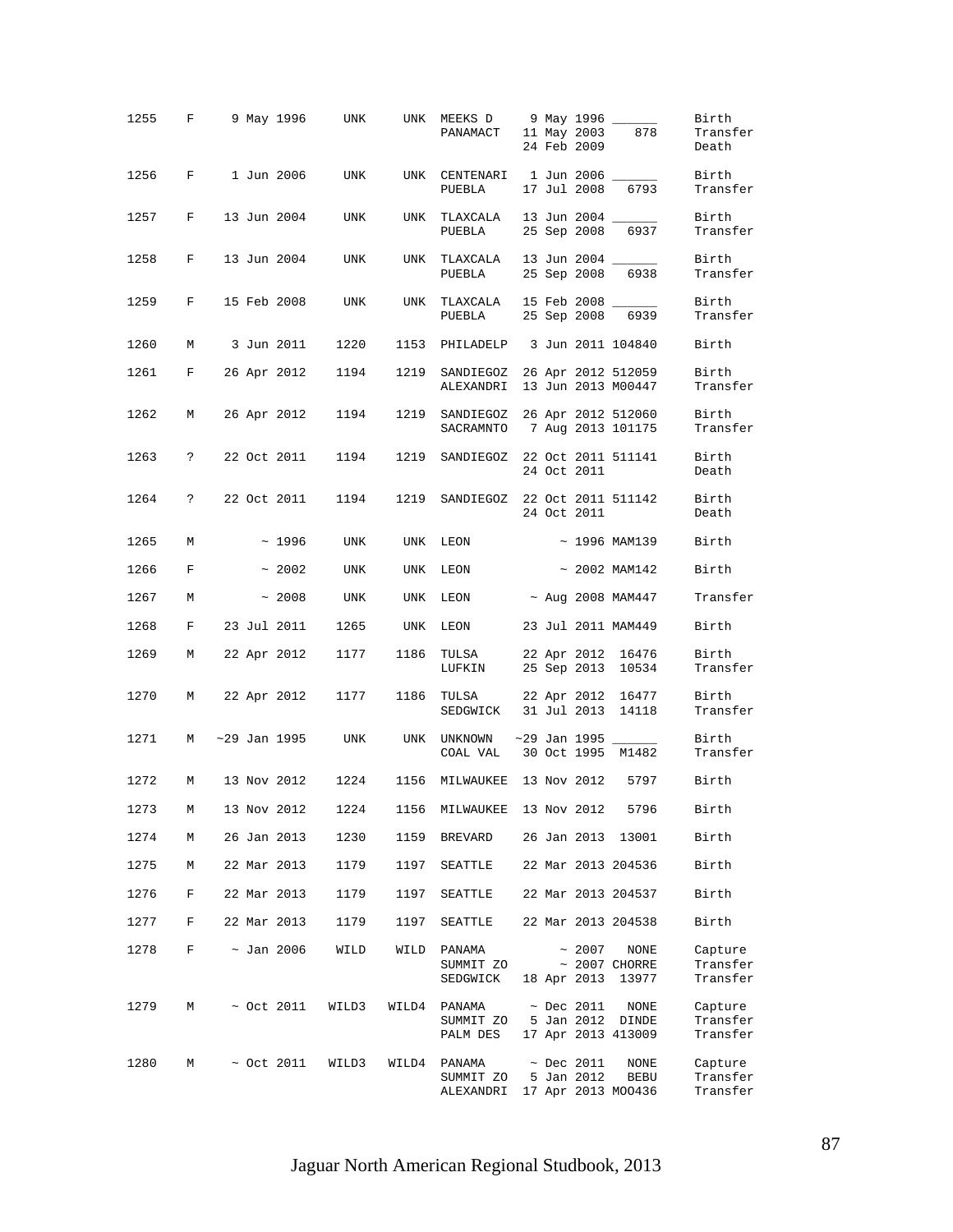|        |                    |  |               |                 |      | 1281 F 16 Apr 2012 1314 1315 BERLINZOO 16 Apr 2012<br>GRANBY      |  |             | 22 May 2013 M12012                                         | Birth<br>Transfer                      |
|--------|--------------------|--|---------------|-----------------|------|-------------------------------------------------------------------|--|-------------|------------------------------------------------------------|----------------------------------------|
| 1282   | M                  |  |               |                 |      | 27 Jun 2012 1136 1067 ROSAMOND 27 Jun 2012 475<br>FOUTS J         |  |             | 15 Jan 2013 NADARR                                         | Birth<br>Transfer                      |
| 1283   | F                  |  | 27 Jun 2012   | 1136            |      | 1067 ROSAMOND<br>FOUTS J 15 Jan 2013 MYRESS                       |  |             | 27 Jun 2012 476                                            | Birth<br>Transfer                      |
| 1284   | М                  |  | 18 Jul 2013   | 1192            | 1203 | JACKSONVL 18 Jul 2013 813328                                      |  |             |                                                            | Birth                                  |
| 1285   | F                  |  | 15 Jul 2013   | 1152            |      | 1235 FORTWORTH 15 Jul 2013 207972                                 |  |             |                                                            | Birth                                  |
| 1286   |                    |  | ? 5 Dec 2012  |                 |      | 1152 1235 FORTWORTH 5 Dec 2012 207725                             |  | 5 Dec 2012  |                                                            | Birth<br>Death                         |
| 1287 M |                    |  | 18 Aug 2012   | 1000            |      | 1191 DUNLAP 18 Aug 2012 ______<br>DALLAS WA 27 Oct 2012 12M017    |  |             |                                                            | Birth<br>Transfer                      |
| 1288   | F                  |  | 17 Jan 2013   | 1000            |      | 1191 DUNLAP<br>DALLAS WA 10 Mar 2013 13M004                       |  |             | 17 Jan 2013 ______                                         | Birth<br>Transfer                      |
|        | 1289 ? 5 Oct 2013  |  |               | 1267            |      | 1268 LEON 5 Oct 2013 MAM453                                       |  |             |                                                            | Birth                                  |
| 1290 ? |                    |  | 5 Oct 2013    | 1267            | 1268 | LEON                                                              |  |             | 5 Oct 2013 MAM454                                          | Birth                                  |
| 1291 F |                    |  | 6 Oct 2013    | 1215            | 1231 | MONTGOMRY 6 Oct 2013 3946                                         |  |             |                                                            | Birth                                  |
| 1292 F |                    |  | 6 Oct 2013    | 1215            | 1231 | MONTGOMRY 6 Oct 2013 3947                                         |  |             |                                                            | Birth                                  |
| 1293   | F 6 Oct 2013       |  |               | 1215            | 1231 | MONTGOMRY 6 Oct 2013 3948                                         |  |             |                                                            | Birth                                  |
| 1294   |                    |  | ? 24 Jun 2013 | 1220            | 1153 | PHILADELP 24 Jun 2013 105031                                      |  | 24 Jun 2013 |                                                            | Birth<br>Death                         |
| 1295   | M                  |  |               | $\sim$ 2008 UNK |      |                                                                   |  |             |                                                            | Birth<br>Transfer                      |
|        | 1296 ? 10 Sep 2012 |  |               | 1179            |      | 1197 SEATTLE                                                      |  |             | 10 Sep 2012 204332<br>10 Sep 2012                          | Birth<br>Death                         |
| 1297   | M                  |  | 17 Jan 2013   | 1000            |      | 1191 DUNLAP<br>FOUTS J                                            |  |             | 17 Jan 2013 0Z<br>10 Apr 2013 0Z                           | Birth<br>Transfer                      |
|        |                    |  |               |                 |      | 1298 M 1 Jun 1975 UNK UNK HORIZONTE 1 Jun 1975<br>SOEST           |  |             | 5 Dec 1975 _____                                           | Birth<br>Transfer                      |
|        |                    |  |               |                 |      | LEIPZIG                                                           |  | 9 Apr 1987  | 6 Dec 1975 M03811                                          | Transfer<br>Death                      |
| 1299   | $\mathbf{F}$       |  |               | ~1975 UNK       |      | UNK UNKNOWN ~ 1975 _______<br>HORIZONTE 1 Jan 1976 ______         |  |             |                                                            | Birth<br>Transfer                      |
|        |                    |  |               |                 |      | SOEST                                                             |  |             | 9 Nov 1976 _______ Transfer<br>10 Nov 1976 M03818 Transfer | Transfer                               |
|        |                    |  |               |                 |      | LEIPZIG                                                           |  | 9 Aug 1998  |                                                            | Death                                  |
|        | 1300 M 14 Aug 2010 |  |               |                 |      | 1000 1191 DUNLAP 14 Aug 2010 MORATO                               |  |             |                                                            | Birth                                  |
|        | 1301 M 14 Aug 2010 |  |               | 1000            |      | 1191 DUNLAP 14 Aug 2010 ________<br>PRIVATE 28 Sep 2010 _______   |  |             |                                                            | Birth<br>Transfer                      |
| 1302   | M                  |  | 7 Oct 2011    | 1000            |      | 1190 DUNLAP 7 Oct 2011 ______                                     |  |             |                                                            | Birth<br>Transfer                      |
|        | 1303 F 28 Apr 2012 |  |               |                 |      | 1000 1190 DUNLAP 28 Apr 2012 ROSE                                 |  |             |                                                            | Birth                                  |
|        | 1304 F 28 Apr 2012 |  |               |                 |      | 1000 1190 DUNLAP 28 Apr 2012 SAMBA                                |  |             |                                                            | Birth                                  |
|        | 1305 M 4 Oct 1971  |  |               | 1317 1318       |      | LEIPZIG 4 Oct 1971 M04735<br>SOEST<br>WUPPERTAL 31 Oct 1972 72097 |  | 27 Oct 1995 | 24 Jul 1972 ______                                         | Birth<br>Transfer<br>Transfer<br>Death |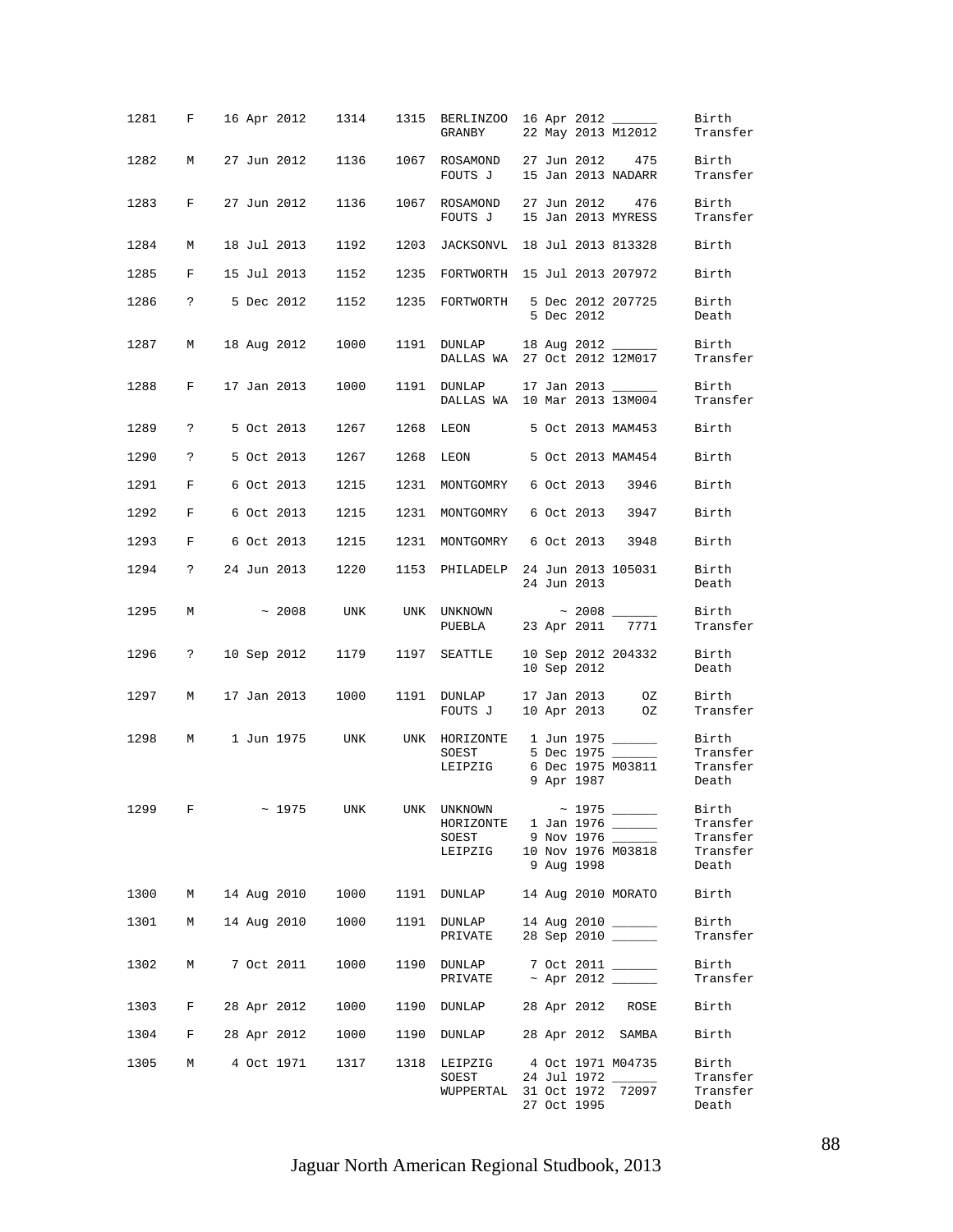| 1306 |   |                        |            |             | ? 18 Aug 2013 1000 1190 DUNLAP 18 Aug 2013 NOVE<br>Birth                                                                                                                                                                                                                                                                                           |  |
|------|---|------------------------|------------|-------------|----------------------------------------------------------------------------------------------------------------------------------------------------------------------------------------------------------------------------------------------------------------------------------------------------------------------------------------------------|--|
| 1307 |   | F ???? UNK UNK UNKNOWN |            |             | UNKNOWN ????<br>SOEST ~ 1976 ——<br>BERLIN TP 21 Dec 1976 ——<br>12 Aug 1993<br>Birth<br>Transfer<br>Transfer<br>12 Aug 1993<br>Death                                                                                                                                                                                                                |  |
| 1308 | M | 25 May 1990 431        |            |             | 1307 BERLIN TP 25 May 1990 M00625 Birth<br>9 Aug 2007<br>Death                                                                                                                                                                                                                                                                                     |  |
| 1309 |   |                        |            |             | F 18 May 1986 1298 1299 LEIPZIG 18 May 1986 M03852<br>Birth<br>BERLIN TP 23 Jul 1987 M00623<br>Transfer<br>2 Jun 2004<br>Death                                                                                                                                                                                                                     |  |
|      |   | 1310 M 29 Nov 1982     | <b>UNK</b> | SALZBURG    | UNK MUNICH 29 Nov 1982 ______<br>Birth<br>13 Jul 1983 M55<br>Transfer<br>$~\sim~2004$<br>Death                                                                                                                                                                                                                                                     |  |
| 1311 |   |                        |            |             | F 16 May 1979 1305 1316 WUPPERTAL 16 May 1979 79129B Birth<br>SAARBRUCK 3 Oct 1981 17 Transf<br>SALZBURG 3 Oct 1984 M54 Transf<br>Transfer<br>Transfer<br>14 Dec 2001<br>Death                                                                                                                                                                     |  |
| 1312 |   |                        |            |             | M 12 Nov 1992 1308 1309 BERLIN TP 12 Nov 1992 930149<br>Birth<br>BERLINZOO 27 Jul 1993 930149<br>Transfer<br>29 Dec 1999<br>Death                                                                                                                                                                                                                  |  |
|      |   | 1313 F 1 Apr 1992 1310 |            |             | 1311 SALZBURG 1 Apr 1992 M56 Birth<br>BERLINZOO 20 Oct 1993 930148 Transfer<br>BERLIN TP 19 Mar 2001 M01564 Transfer<br>NADERMANN 18 Jun 2008 ______ ltf Transfer                                                                                                                                                                                  |  |
| 1314 | M | 2 Apr 1999 1308        |            |             | 1309 BERLIN TP 2 Apr 1999 M00624<br>Birth<br>BERLINZOO 19 Mar 2001 M20416<br>Transfer                                                                                                                                                                                                                                                              |  |
| 1315 | F |                        |            |             | Birth                                                                                                                                                                                                                                                                                                                                              |  |
| 1316 |   |                        |            |             | F 4 Oct 1971 1317 1318 LEIPZIG 4 Oct 1971 M04736<br>Birth<br>24 Jul 1972<br>WUPPERTAL 31 Oct 1972 72098 Transfer<br>29 Mav 1995                                                                                                                                                                                                                    |  |
| 1317 | M | ????                   | UNK        | UNK UNKNOWN | ????<br><u>and the company of the company of the company of the company of the company of the company of the company of the company of the company of the company of the company of the company of the company of the company of the com</u><br>Birth<br>L RUHE ????<br>LEIPZIG 20 May 1960 M04728<br>Transfer<br>Transfer<br>19 Feb 1974<br>Death |  |
| 1318 |   | F ????                 | UNK        | UNK UNKNOWN | Birth<br>????<br>L RUHE 2??? Transfer<br>LEIPZIG 20 May 1960 M04729 Transfer<br>L RUHE 27 May 1974 ________ ltf Transfer                                                                                                                                                                                                                           |  |

TOTALS: 584.572.161 (1317)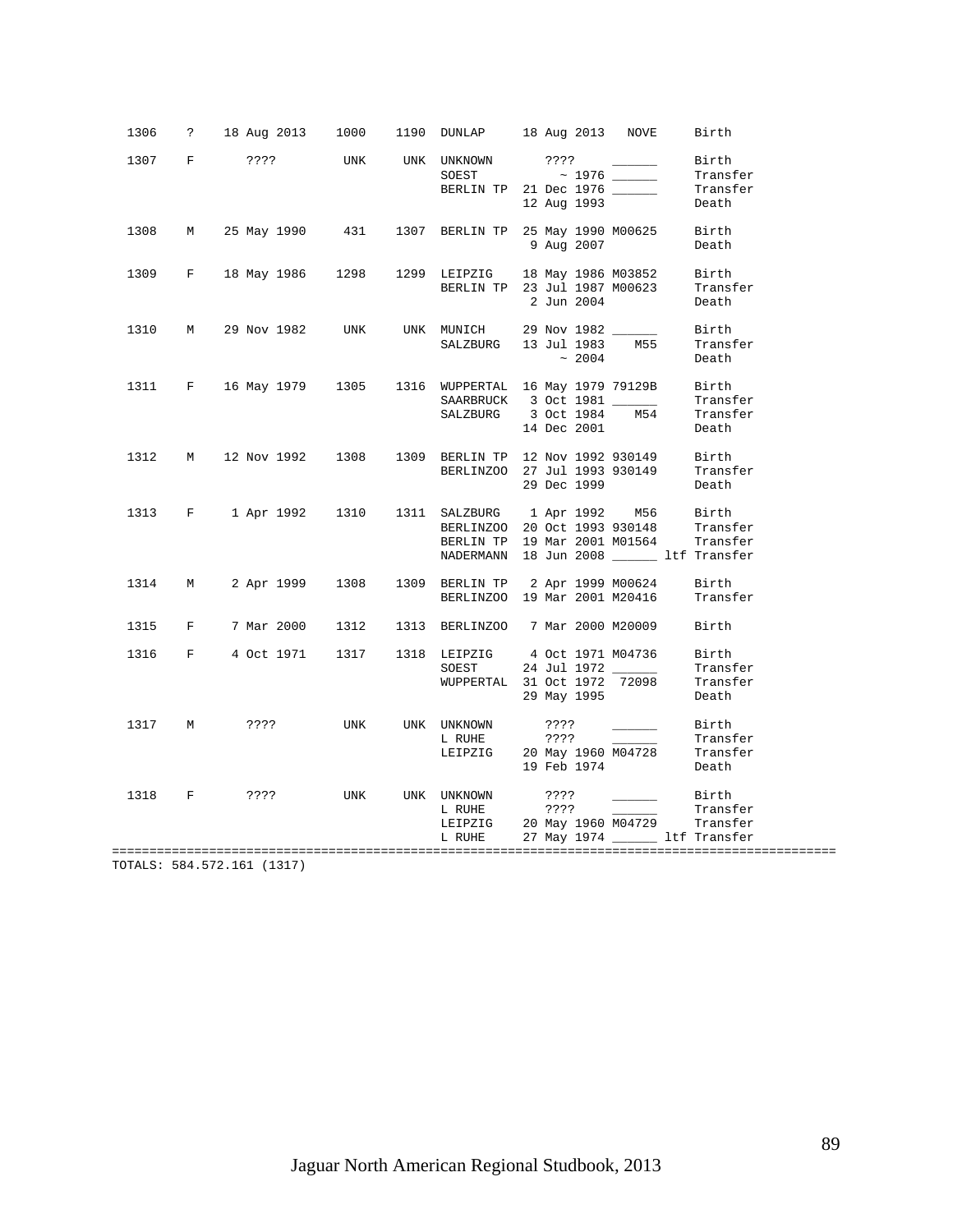### **Current Institutions**

- ABILENE Abilene Zoological Gardens 2070 Zoo Lane, Abilene, TX 79602 (325)437‐4696 fax:(325)676‐6084 liz.kellerman@abilenetx.com
- AKRON Akron Zoological Park 500 Edgewood Ave., Akron, Ohio, USA, 44307‐2199 330.375.2550x7233 fax:(330)375‐2575 mdstuder@akronzoo.org
- ALEXANDRI Alexandria Zoological Park 3016 Masonic Drive, Alexandria, Louisiana, USA, 71301‐4240 (318)473‐1143x19 fax:(318)473‐1149 lisa.laskoski@cityofalex.com
- AUDUBON Audubon Nature Institute PO Box 4327, New Orleans, Louisiana, USA, 70178‐4327 504.212.5369 fax:504.212.5471 lrobledo@auduboninstitute.org
- BATONROUG BREC's Baton Rouge Zoo P.O. Box 60, Baker, Louisiana, USA, 70704‐0060 (225)775‐3877 x242 fax:(225)775‐3931 jpage@brzoo.org
- BERLIN TP Tierpark Berlin‐Friedrichsfelde GmbH Am Tierpark 125, D‐10307 Berlin, Germany 49 30 515310 fax:49 30 5124061 tierpark.berlin@t‐online.de
- BERLINZOO Zoologischer Garten Berlin Hardenbergplatz 8, D‐10787 Berlin, Germany 49 30 25 40 10 fax:49 30 25 40 1255 zoo‐berlin@snafu.de
- BOWMANVIL Bowmanville Zoological Park 340 King St. E, Bowmanville, Ontario, Canada, L1C 3K5 905.623.5655
- BREVARD Brevard Zoo 8225 N. Wickham Rd., Melbourne, Florida, USA, 32940‐7924 (321)254‐9453x17 fax:(321)259‐5966 sstakofsky@brevardzoo.org
- CHATTANOG Chattanooga Zoo at Warner Park 1254 E 3rd St., Chattanooga, Tennessee, USA, 37404 423.643.5788 fax:(423)697‐1329 dlongwpz@aol.com
- CHICAGOLP Lincoln Park Zoological Gardens PO Box 14903, Chicago, Illinois, USA, 60614‐0903 (312)742‐7721 fax:(312)742‐2137 ahorrigan@lpzoo.org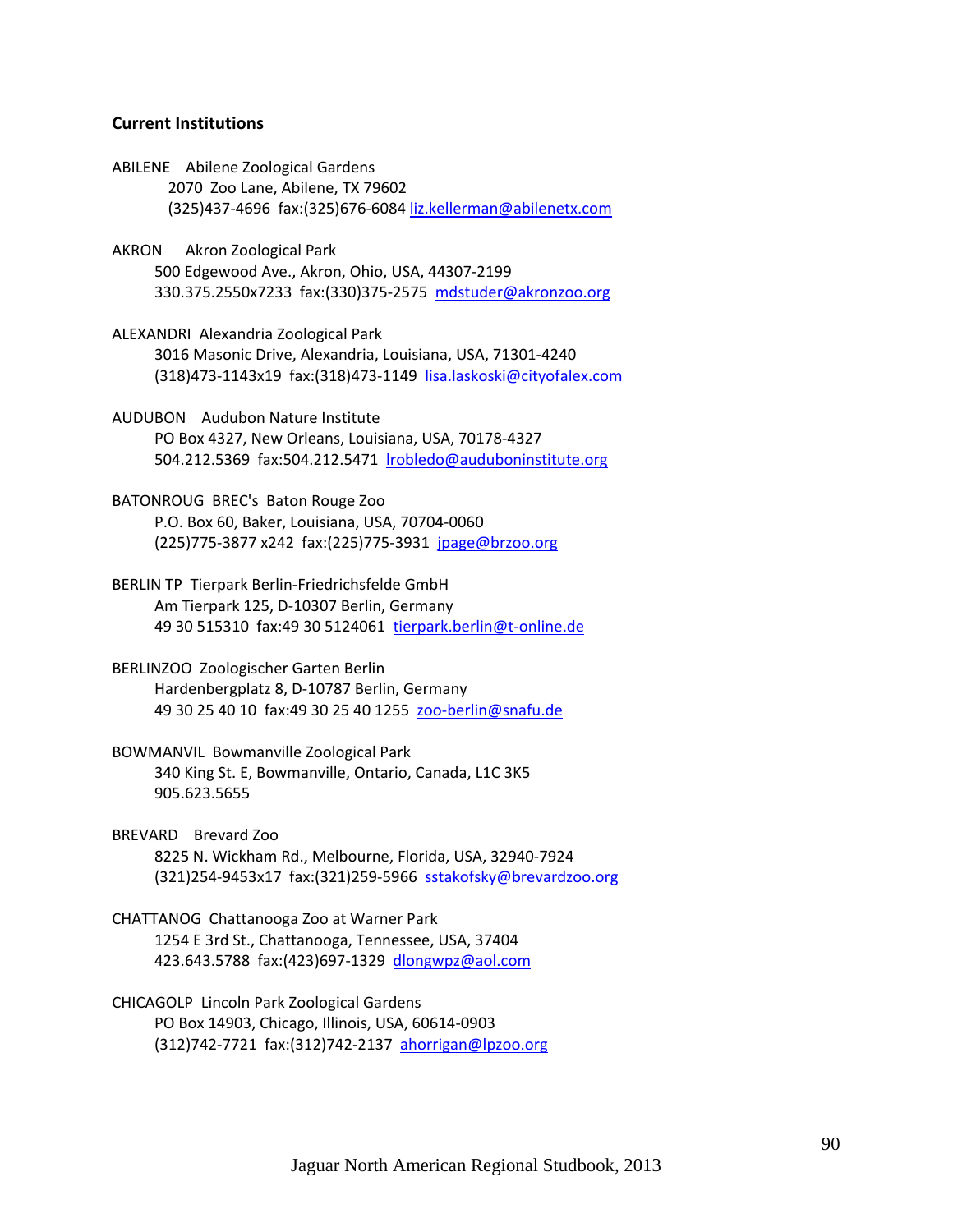CLAWSPAWS Claws N' Paws Wild Animal Farm 1475 Ledgedale Road, Lake Ariel, Pennsylvania, 18436 USA (717)698‐6154 vince.hall@echoes.net

COAL VAL Niabi Zoo 13010 Niabi Zoo Rd., Coal Valley, Illinois, USA, 61240 (309)799‐3482 fax:(309)799‐5761 mheinzman@niabizoo.com

COUGARHIL Cougar Hill Ranch PO Box 132, Little Rock, California, 93543 USA 661.533.3549 cougarhill@hughes.net

- DALLAS WA Dallas World Aquarium 1801 N. Griffin St., Dallas, Texas, USA, 75202‐1503 (214)720‐2224 fax:(214)720‐2242 paula@dwazoo.com
- DREHER PA Palm Beach Zoo at Dreher Park 1301 Summit Blvd., West Palm Beach, Florida, USA, 33405‐3098 561.533.0887x215 fax:(561)585‐6085 jsteele@palmbeachzoo.org
- DUNLAP Project Survival's Cat Haven 38257 E. Kings Canyon Rd., Dunlap, California, USA, 93621 (559)338‐3216 fax:(559)338‐0608 info@cathaven.com

# ELMVALE Elmvale Jungle Zoo PO Box 3003, Elmvale, Ontario, Canada, LOL 1P0 (705)322‐1112

ERIE Erie Zoological Gardens P.O. Box 3268, Erie, Pennsylvania, USA, 16508‐0268 (814)864‐4091x304 fax:(814)864‐1140 ckreider@eriezoo.org

EVANSVLLE Mesker Park Zoo 2421 Bement Ave., Evansville, Indiana, USA, 47711 812.435.6143 x 405 fax:812.435.6140 dduke@meskerparkzoo.com

FORTWORTH Fort Worth Zoological Park 1989 Colonial Pkwy., Ft Worth, Texas, USA, 76110‐6640 817.759.7126 fax:817.759.7127 records@fortworthzoo.org

FOUTS J Tanganyika Wildlife Park 1000 S. Hawkins Lane, Wichita, Kansas, USA, 67052 316.794.8954 fax: 316.794.2153 jimfouts@twpark.com

GARDENCTY Lee Richardson Zoo P.O. Box 499, Garden City, Kansas, USA, 67846‐0499 (620)276-1230 fax:620.276.1229 <u>sfontenot@garden-city.org</u>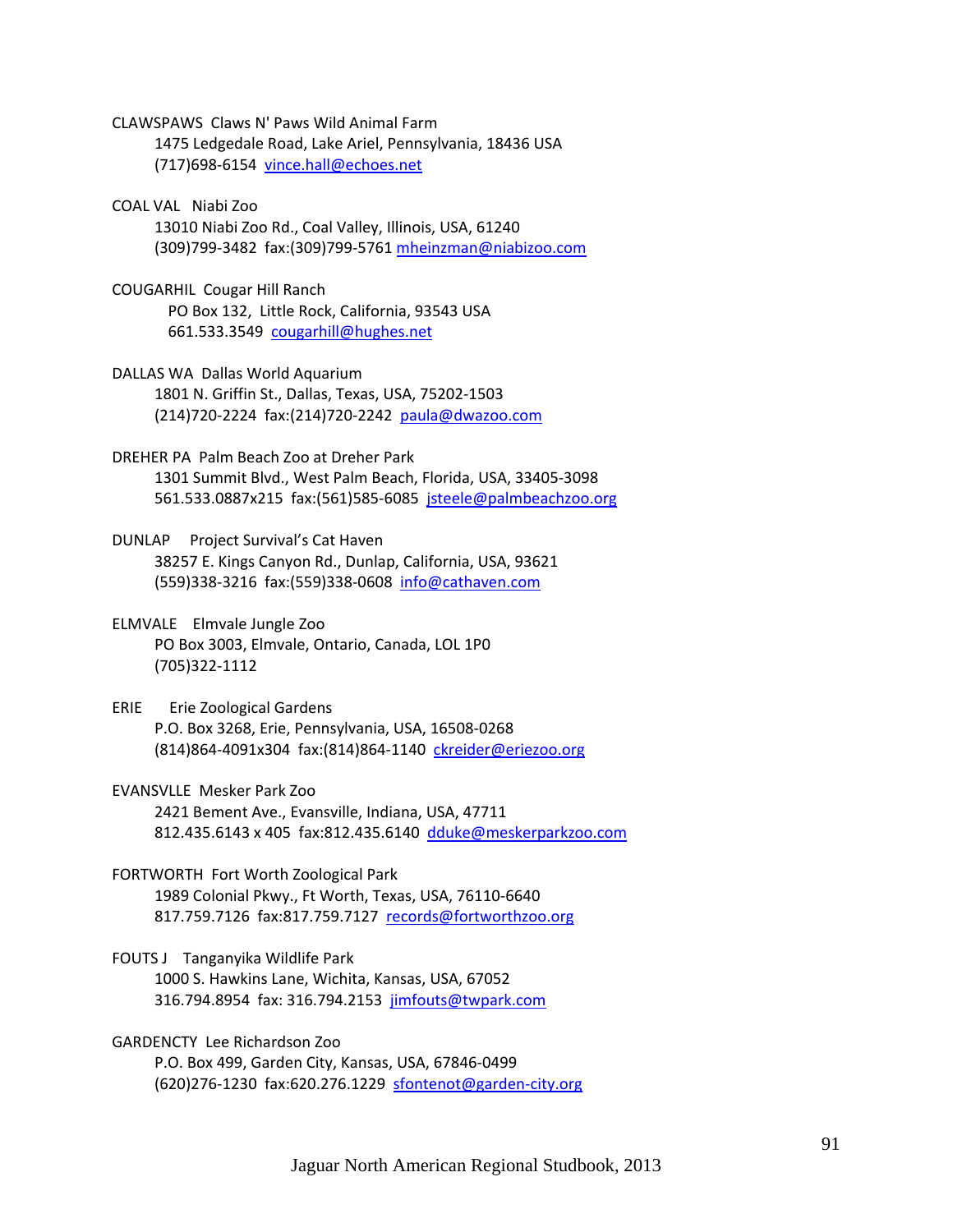GRANBY Granby Zoo

 525 St. Hubert Street, Granby, Quebec, Canada, J2G 5P3 450.372.9113x2151 fax:450.372.5531 pleggett@zoodegranby.com

GUADALJR Guadalajara Zoo

 Av. Paseo del Zoologico No. 600, Guadalajara, Jalisco, Mexico, C.P. 44100 52.33.367.44488 fax:52.33.367.43848 labascal@zooguadalajara.com.mx

HATTIESBG Hattiesburg Zoo

 107 South 17th Ave., Hattiesburg, Mississippi, USA, 39401‐6128 (601)545‐4576 fax:(601)545‐4653 kbarry@hattiesburg.org

HOUSTON The Houston Zoo

 1513 N MacGregor, Houston, Texas, USA, 77030‐1603 713.533.6618 fax:713.533.6802 twebster@houstonzoo.org

JACKSONVL Jacksonville Zoological Gardens

 8605 Zoo Parkway, Jacksonville, Florida, USA, 32218‐5769 (904)757‐4463x131 fax:(904)757‐4315 rosta@jacksonvillezoo.org

LEON Parque Zoologico de Leon Camino a Ibarrilla Km.6, Leon, Guanajuato, Mexico, 37 663 52.477 790.4414 fax:52.477.764.3142 curador@zooleon.org.mx

LITTLEROC Little Rock Zoological Gardens One Jonesboro Dr, Little Rock, Arkansas, USA, 72205 (501)666‐2406x114 fax:(501)666‐7040 dthompson@littlerock.org

LOSANGELE Los Angeles Zoo & Botanical Gardens 5333 Zoo Dr., Los Angeles, California, USA, 90027 (323)644‐4295 fax:(323)662‐9786 jennie.becker@lacity.org

LOUISVILL Louisville Zoological Garden PO Box 37250, Louisville, Kentucky, USA, 40233‐7250 (502)238‐5325 fax:(502)459‐2196 steven.wing@louisvilleky.gov

LUFKIN Ellen Trout Zoo 402 Zoo Circle, Lufkin, Texas, USA, 75904 (936)633‐0403 fax:(936)633‐0311 chenley@ellentroutzoo.com

MAYAGUEZ Mayaguez‐Zool Garden of Puerto Rico P.O. Box 1085, Mayaguez, Puerto Rico, USA, 00681 (809)834‐8110 fax:(809)833‐8445

MEMPHIS Memphis Zoological Garden & Aquarium 2000 Prentiss Place, Memphis, Tennessee, USA, 38112 901.333.6706 gkarr@memphiszoo.org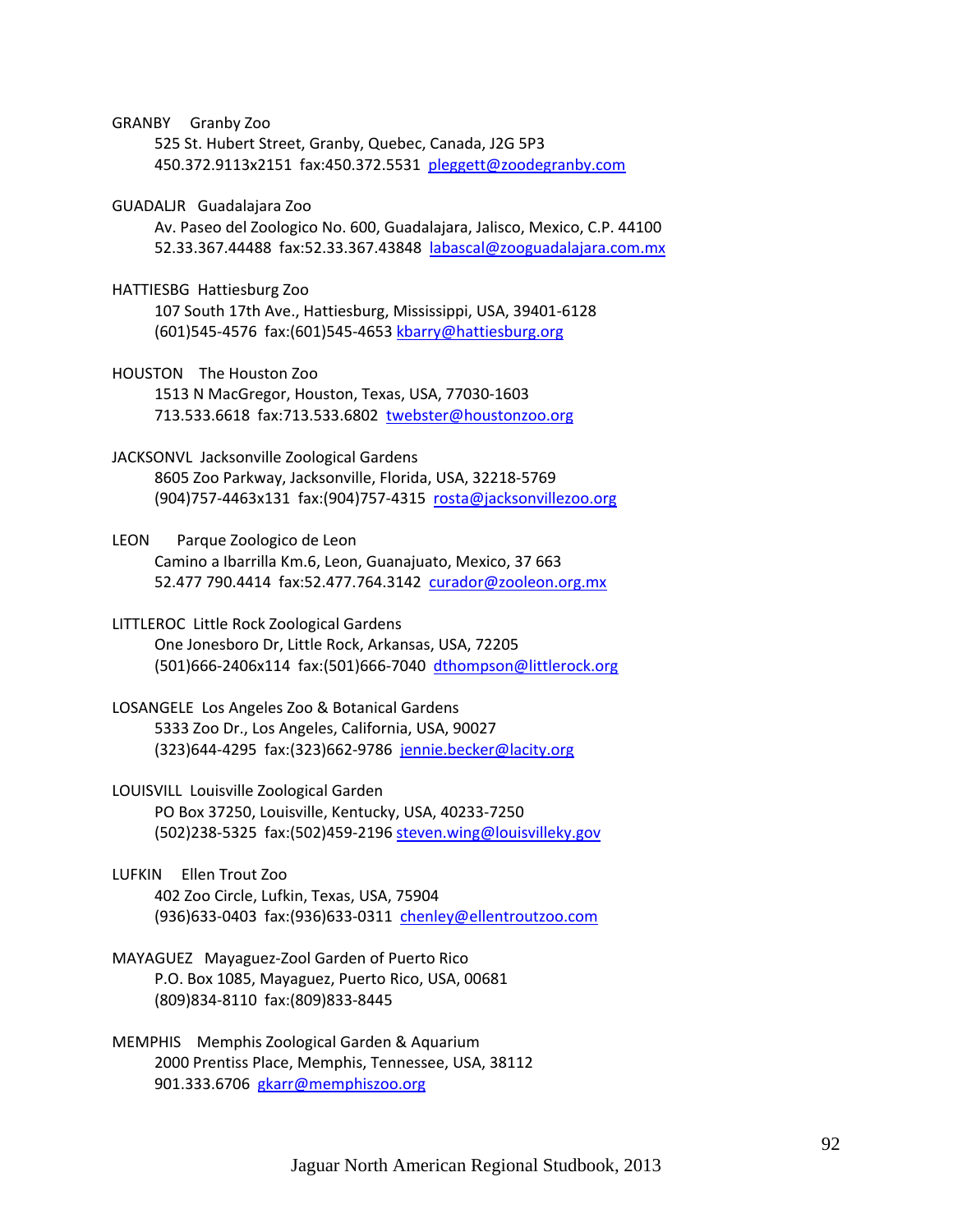METROZOO Miami Metrozoo

 (One Zoo Boulevard), Miami, Florida, USA, 33177‐1499 (305)251‐0400x284915 fax:(305)378‐6381 rrogers@miamidade.gov

- MILWAUKEE Milwaukee County Zoological Gardens 10001 W Bluemound Rd., Milwaukee, Wisconsin, USA, 53226‐4384 414.771.3040 fax:414.256.5410 linda.bachers@milwcnty.com
- MONROE Louisiana Purchase Gardens & Zoo P.O. Box 123, Monroe, Louisiana, USA, 71210 318.329.2582
- MONTGOMRY Montgomery Zoo P.O. Box 3313, Montgomery, Alabama, USA, 36110‐0313 (334)240‐4903 fax:(334)240‐4916 knaugher@montgomeryal.gov
- MORELIA Parque Zoologico "Benito Juarez" Calzada Juarez S/N, Morelia, Michoacan, Mexico, 58070 52 43 140488 fax:52 43 141949
- NORRISTOW Elmwood Pk Zoo‐Norristown Zool Soc 1661 Harding Blvd., Norristown, Pennsylvania, USA, 19401 610.277.3825x239 fax:(610)292‐0332 dwood@elmwoodparkzoo.org
- OKLAHOMA Oklahoma City Zoological Park 2101 NE 50th St., Oklahoma City, Oklahoma, USA, 73111‐7199 (405)425‐0274 fax:(405)425‐0220 dwhitton@okczoo.com
- OMAHA Omaha's Henry Doorly Zoo 3701 S 10th St., Omaha, Nebraska, USA, 68107‐2200 (402)738‐2085 fax:(402)733‐4415 stephanieh@omahazoo.com
- PALM DES The Living Desert Zoo and Gardens 47‐900 Portola Ave., Palm Desert, California, USA, 92260 760.346.5694x2200 fax:760.346.9070 bkilbane@livingdesert.org
- PANAMACT ZooWorld 9008 Front Beach Rd., Panama City, Florida, USA, 32407 (850)230‐4839 fax:(850)230‐8500 tom@zooworldpcb.com
- PHILADELP Philadelphia Zoological Garden 3400 W Girard Ave., Philadelphia, Pennsylvania, USA, 19104 215.243.5214 fax:(215)243‐0219 bahner.beth@phillyzoo.org
- PHOENIX Phoenix Zoo 455 N Galvin Pky, Phoenix, Arizona, USA, 85008‐3431 (602)273‐1341x7612 fax:(602)273‐7078 gbickert@thephxzoo.com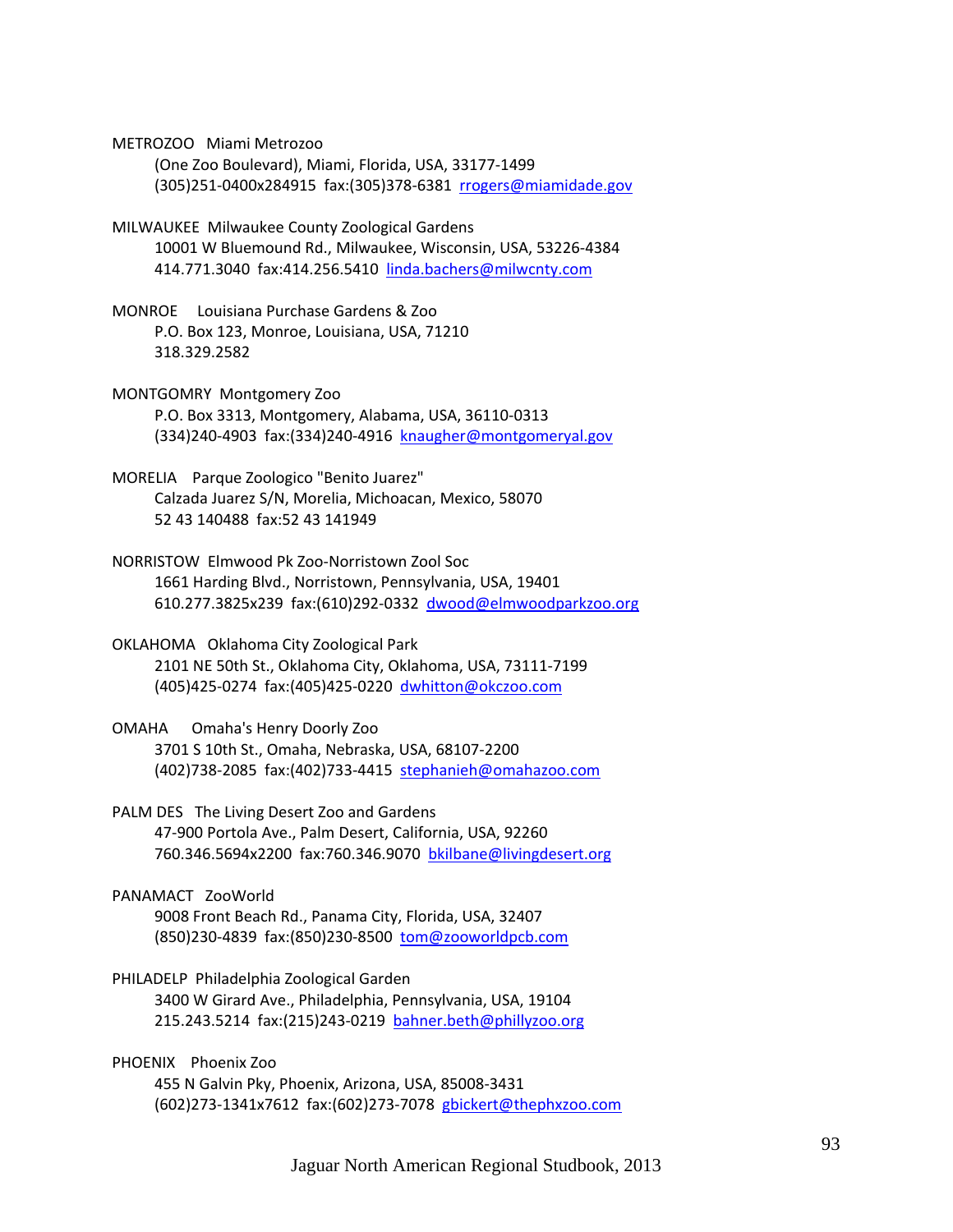PRIVATE Private Collection \*Great Cats World Park 27919 Redwood Highway, Cave Junction, OR 97523 USA 541.592.2957 info@greatcatsworldpark.com

PROYECTO \_\_\_\_\_\_\_\_\_\_\_\_\_\_\_\_\_\_\_\_\_\_\_\_\_\_\_\_\_\_\_

- PUEBLA Africam Safari 11 Oriente #2407, Puebla, Puebla, Mexico, CP 72007 52.222.2817000x230 fax:52 222 2817000x257 fcamacho@africamsafari.com.mx
- RIO GRAND Albuquerque Biological Park 903 Tenth St. SW, Albuquerque, New Mexico, USA, 87102‐4098 (505)764‐6231 fax:(505)764‐6281 kklammer@cabq.gov
- ROGERSON Oaklawn Farms (R & G Rogerson) RR 1, Aylesford, Nova Scotia, Canada, BOP 1C0 (902)847‐9790 oaklawnfarmzoo@gmail.com
- ROSAMOND Exotic Feline Breeding Compound HCR 1, Box 84, Rosamond, California, USA, 93560 (661)256‐3793 fax:(661)256‐6867 cathouse@qnet.com
- SACRAMNTO Sacramento Zoo 3930 W Land Park Dr., Sacramento, California, USA, 95822‐1123 916.808.5013 fax:916.264.5887 lfield@cityofsacramento.org
- SALISBURY Salisbury Zoological Park PO Box 2979, Salisbury, Maryland, USA, 21802‐2979 (410)548‐3117 fax:(410)860‐0919 akonopik@ci.salisbury.md.us
- SAN ANTON San Antonio Zool. Gardens & Aquarium 3903 N. St. Mary's Street, San Antonio, Texas, USA, 78212‐3199 (210)734‐7184x1330 fax:(210)734‐7291 mammalcurator@sazoo.org
- SANDIEGOZ San Diego Zoo P.O. Box 120551, San Diego, California, USA, 92112‐0551 (619)685‐3258 fax:619.232.4117 tgiezendanner@sandiegozoo.org

## SANJOSECA Happy Hollow Zoo

 1300 Senter Road, San Jose, California, USA, 95112‐3623 (408)277‐5526 fax:408.975.9369 valerie.riegel@sanjoseca.gov

SEATTLE Woodland Park Zoological Gardens 5500 Phinney Ave N, Seattle, Washington, USA, 98103‐5897 206.548.2500 krista.adelhardt@zoo.org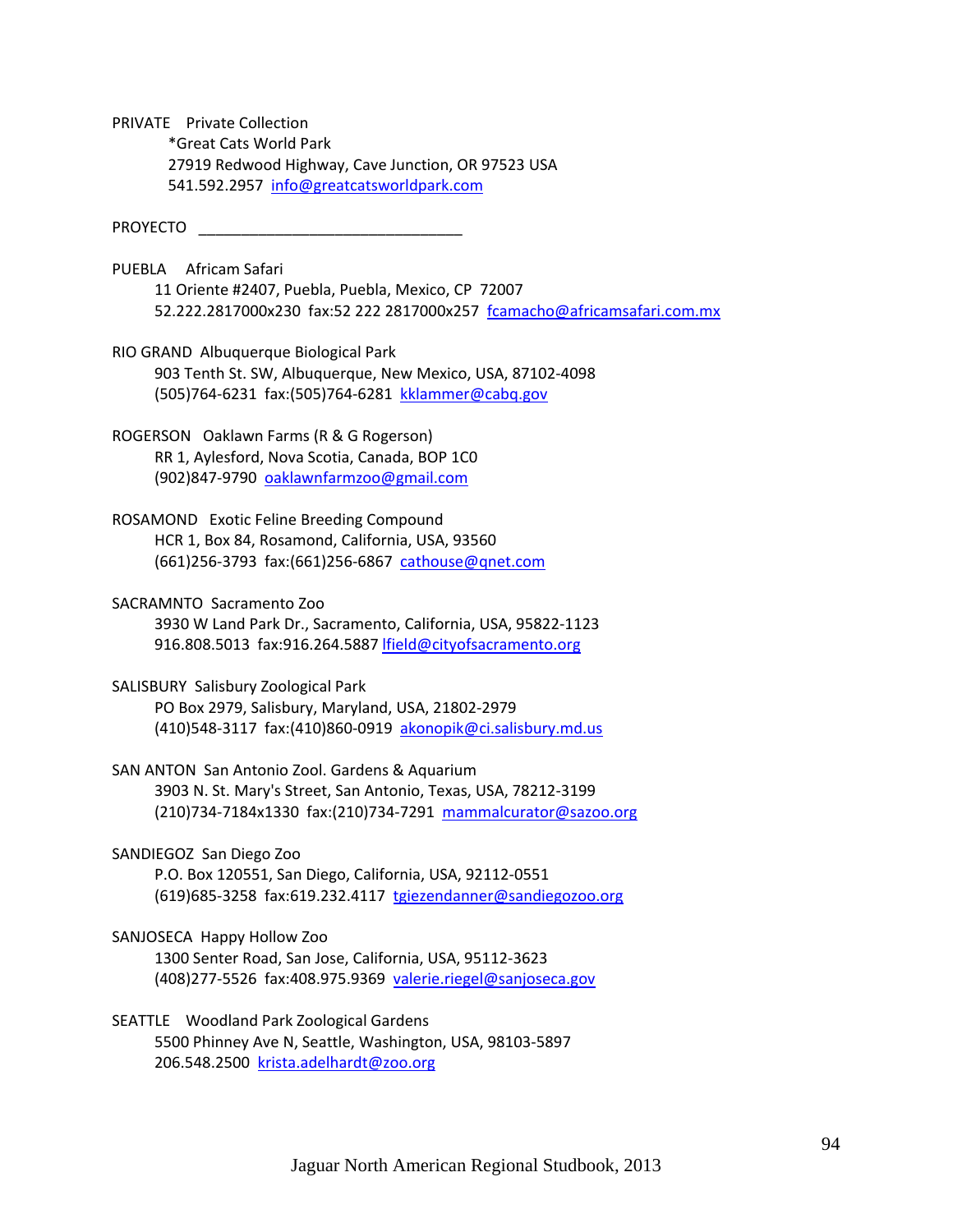SEDGWICK Sedgwick County Zoo 5555 Zoo Blvd., Wichita, Kansas, USA, 67212‐1698 (316)266‐8203 fax:(316)942‐3781 akinser@scz.org

SHIZUOKA SIZUOKA (SHIZUOKA) Japan, Far Eastern Asi, Asian Region

SINGAPORE Singapore Zoological Gardens 80 Mandai Lake Rd., Singapore, Singapore, 729826 65.6360.8668 fax:65.6365.2331 anthony@zoo.com.sg

SONORA EC Centro Ecologico de Sonora ‐ IMADES Carretera a Guaymas, km 2.5, Hermosillo, Sonora, Mexico, 93284 52 662 250 1225

ST LOUIS Saint Louis Zoological Park 1 Government Dr., St. Louis, Missouri, USA, 63110‐1395 314.646.4789 grimm@stlzoo.org

STONEHAM Franklin Park Zoo/Walter D. Stone Memorial Zoo 1 Franklin Park Rd., Boston, Massachusetts, USA, 02121 617.989.2020 fax:617.989.2025 dtetreault@zoonewengland.com

THURMONT Catoctin Wildlife Preserve and Zoo 13019 Catoctin Furnace Road, Thurmont, Maryland, USA, 21788 (301)271‐3180 fax:(301)271‐2673 mjlawren@g.coastal.edu

TORONTO Toronto Zoo 361A Old Finch Ave., Scarborough, Ontario, Canada, M1B 5K7 (416)392‐5971 fax:(416)392‐4979 egabura@torontozoo.ca

TUCSON Reid Park Zoo 1100 S Randolph Way, Tucson, Arizona, USA, 85716 (520)791‐3204 fax:(520)791‐5378 jim.schnormeier@tucsonaz.gov

TULSA Tulsa Zoological Park 5701 E 36th St N, Tulsa, Oklahoma, USA, 74115 (918)669‐6225 fax:(918)669‐6260 galverson@tulsazoo.org

UNKNOWN Unknown Location

WACO Cameron Park Zoo

 1701 N. 4th St., Waco, Texas, USA, 76707‐2463 (254)750‐8400 fax:(254)750‐8430 mandab@ci.waco.tx.us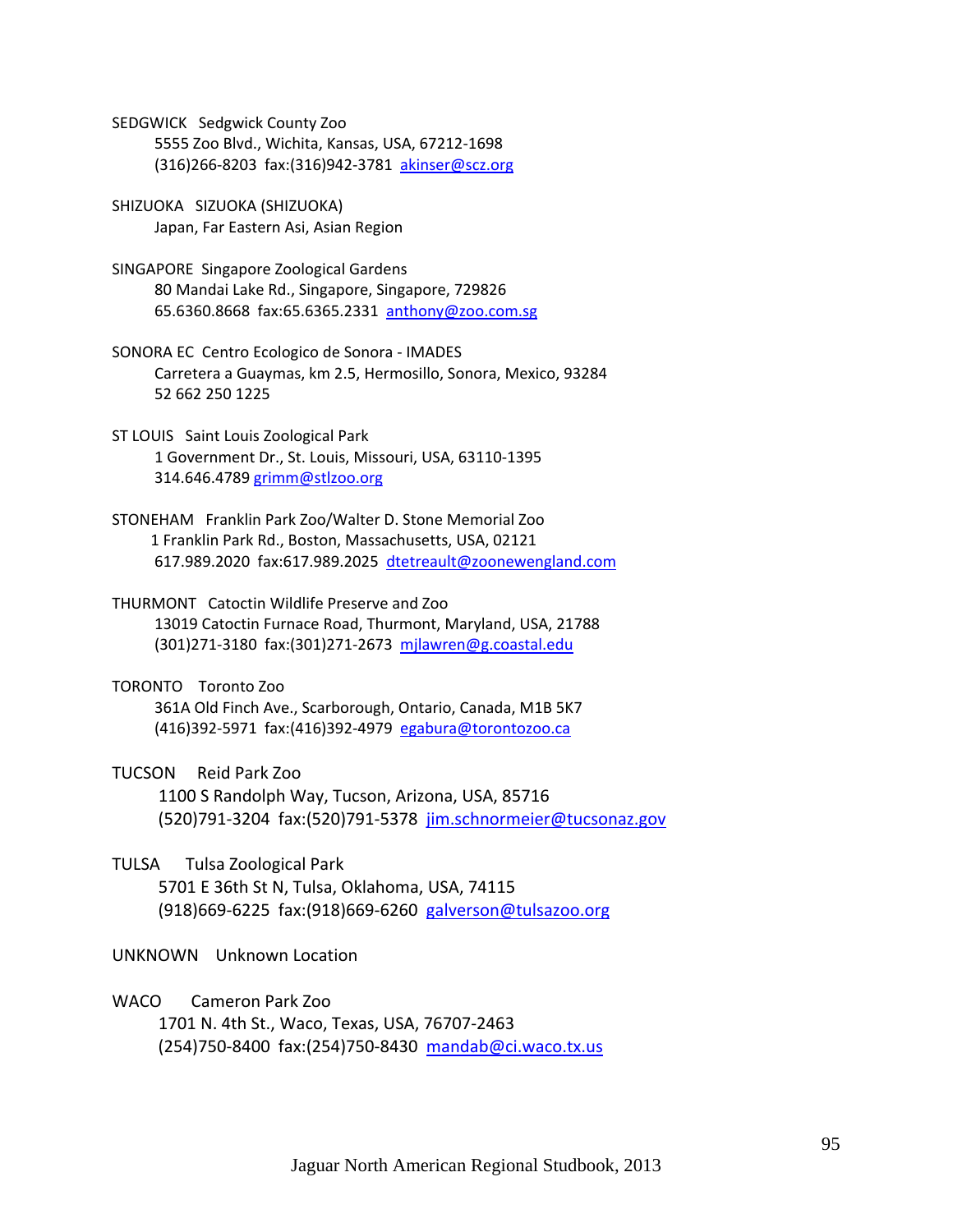WATERTNSD Bramble Park Zoo

 P.O. Box 910, Watertown, South Dakota, USA, 57201‐0910 (605)882‐6269 fax:(605)882‐5232 lstavig@watertownsd.us

WILD WRLD Wildlife World Zoo

 Northern Ave. at State Route 303, Litchfield Park, Arizona, USA, 85340‐9466 (623)935‐9453 fax:(623)935‐7499 mickeyollson@wildlifeworld.com

## **Historical Institutions**

- ABILENE Abilene Zoological Gardens 2070 Zoo Lane, Abilene, TX 79602 (325)437‐4696 fax:(325)676‐6084 liz.kellerman@abilenetx.com
- AKRON Akron Zoological Park 500 Edgewood Ave., Akron, Ohio, USA, 44307‐2199 330.375.2550x7233 fax:(330)375‐2575 mdstuder@akronzoo.org
- ALENTADO Exotics Unlimited (Antonio Alentado) 9564 SW 58th St., Miami, Florida, USA, 33149 (305)232‐2082
- ALEXANDRI Alexandria Zoological Park 3016 Masonic Drive, Alexandria, Louisiana, USA, 71301‐4240 (318)473‐1143x19 fax:(318)473‐1149 lisa.laskoski@cityofalex.com
- AMAZONASP AMAZONAS Peru, South America, American Region
- AMSTERDAM Artis Zoo Postbus 20164, 1000 Hd Amsterdam, The Netherlands +31.20.5233.497 fax:+31.20.5233.419 j.bultstra@artis.nl
- AN DIS LI Animal Distributors Inc Long Island City, New York, USA ANIM INT \_\_\_\_\_\_\_\_\_\_\_\_\_\_\_\_\_\_\_\_\_\_\_\_\_\_\_\_\_

| ANIM KING |
|-----------|
|           |

ANIMALES Vivo Animales (extinct 1971) Lorena, Texas, USA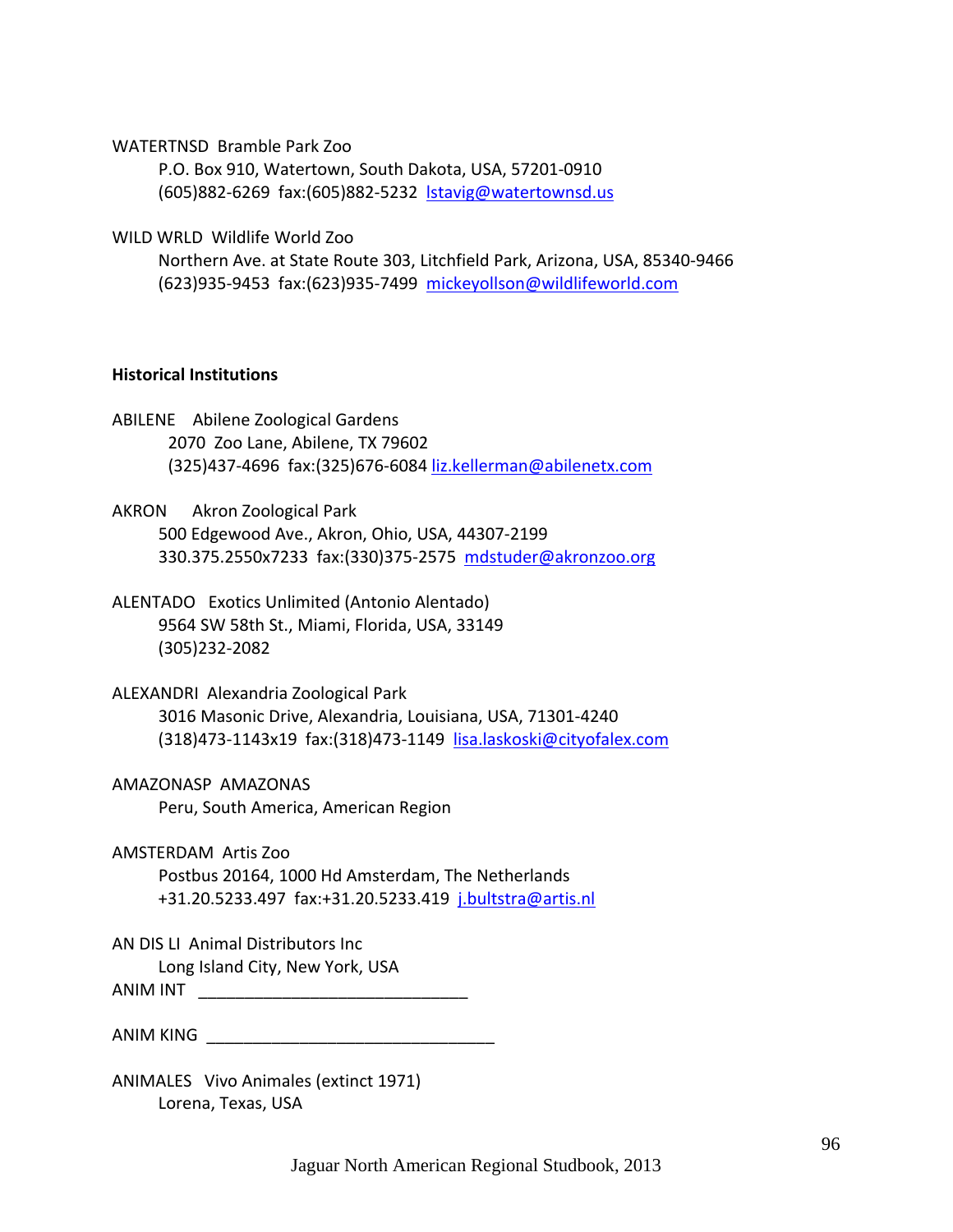ANTWERP Royal Zool. Society of Antwerp Zoo of Antwerp, 2018 Antwerp, Belgium 323.202.4546 fax:32 3202 4547 maj.deckx@zooantwerpen.be

- ARCAS Wildlife Rescue & Conservation Assoc Section 135, Miami, Florida, USA, 33102‐5289 502 950 0566 fax:502 950 0566
- ASDM TUSC Arizona‐Sonora Desert Museum 2021 N. Kinney Rd., Tucson, Arizona, USA, 85743‐8918 (520)883‐3042 fax:(520)883‐2500 mpowell‐mcconnell@desertmuseum.org
- ATASCADER Charles Paddock Zoo 9305 Pismo St., Atascadero, California, USA, 93422 (805)470‐3174 fax:(805)461‐7625
- ATLANTA Zoo Atlanta 800 Cherokee Ave. SE, Atlanta, Georgia, USA, 30315‐1440 (404)624‐5631 fax:(404)624‐5841
- AUCKLAND Auckland Zoological Park Private Bag, Grey Lynn, Auckland, Auckland, New Zealand, 1002 64.9.360.3811 fax:64.9.360.3818 kirsty.chalmers@aucklandcity.govt.nz
- AUDUBON Audubon Nature Institute PO Box 4327, New Orleans, Louisiana, USA, 70178‐4327 504.212.5369 fax:504.212.5471 lrobledo@auduboninstitute.org
- BALTIMORE Baltimore Zoo Druid Hill Park, Baltimore, Maryland, USA, 21217 443.552.3351 fax:443.320.9025
- BAR H PRK Bar H Park Arkansas, USA
- BATONROUG BREC's Baton Rouge Zoo P.O. Box 60, Baker, Louisiana, USA, 70704‐0060 (225)775‐3877 x242 fax:(225)775‐3931 jpage@brzoo.org
- BAYLOR Baylor Univ Strecker Museum Waco, Texas, USA

BAYNE D \_\_\_\_\_\_\_\_\_\_\_\_\_\_\_\_\_\_\_\_\_\_\_\_\_\_\_\_\_\_\_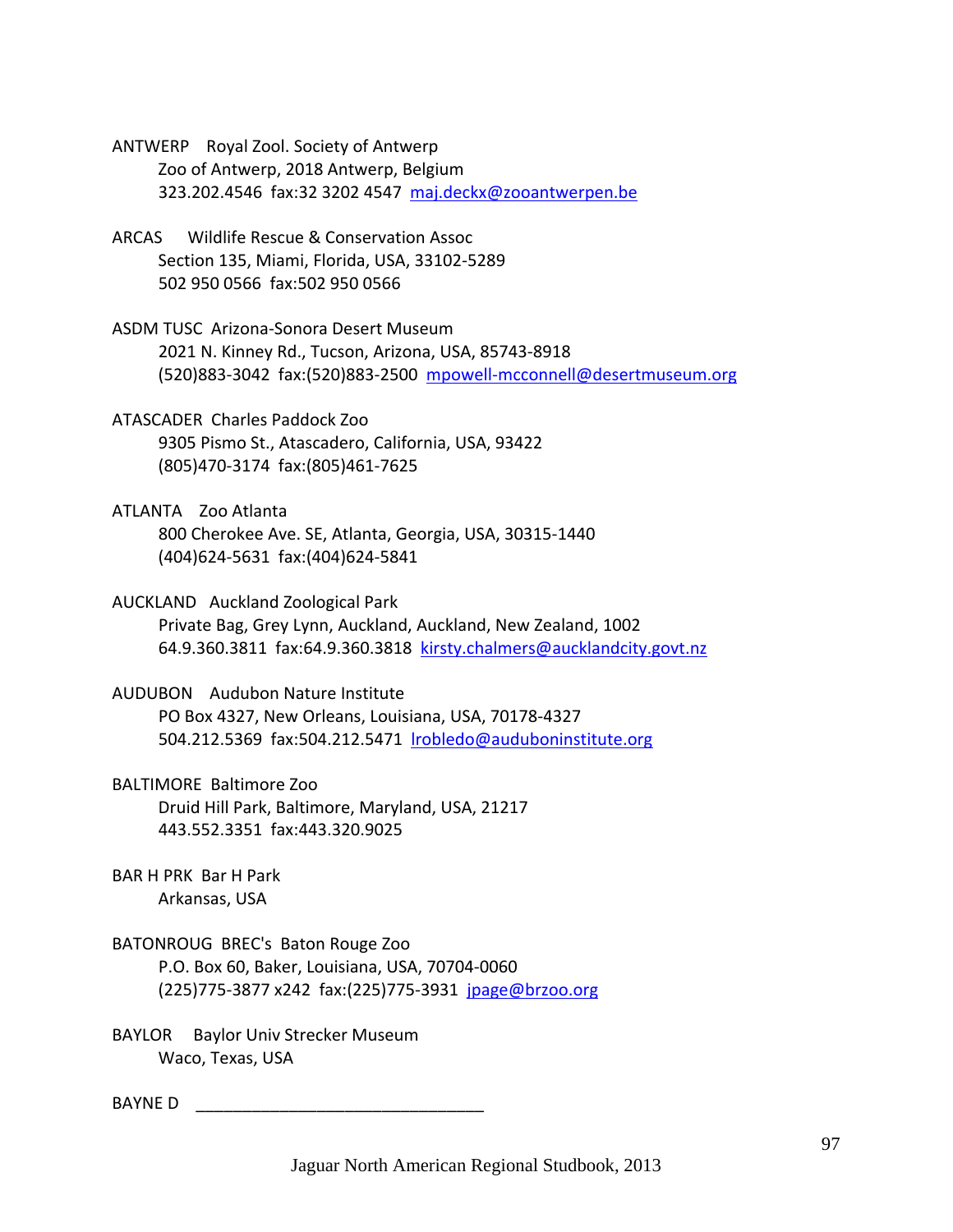BEACHCITY \_\_\_\_\_\_\_\_\_\_\_\_\_\_\_\_\_\_\_\_\_\_\_\_\_\_\_\_\_\_\_

BELIZE Belize Zoo P.O. Box 1787, Belize City, Belize 501 45523

BELIZER BELIZE Belize, Central America, American Region 45523

BELLEVIEW Marion Nature Park ( Mark Wilson) P.O. Box 2319, Belleview, Florida, USA, 34421

BENSONS Benson Wild Animal Farm (Extinct) Route 111, Hudson, New Hampshire, USA, 03051 (603)882‐2481

BERGERONS \_\_\_\_\_\_\_\_\_\_\_\_\_\_\_\_\_\_\_\_\_\_\_\_\_\_\_\_\_\_\_

BERLIN TP Tierpark Berlin‐Friedrichsfelde GmbH Am Tierpark 125, D‐10307 Berlin, Germany 49 30 515310 fax:49 30 5124061 tierpark.berlin@t‐online.de

BERLINZOO Zoologischer Garten Berlin Hardenbergplatz 8, D‐10787 Berlin, Germany 49 30 25 40 10 fax:49 30 25 40 1255 zoo-berlin@snafu.de

BIRMINGHM Birmingham Zoo

 2630 Cahaba Rd., Birmingham, Alabama, USA, 35223 (205)879‐0409 fax:(205)879‐9426 lcost@birminghamzoo.com

BLOOM Gene Holters Movieland Anim Park & Ost Bloom., California, USA

BLOOMINGT Miller Park Zoo 1020 S Morris Ave., Bloomington, Illinois, USA, 61701‐6351 (309)434‐2250 fax:(309)434‐2823

BOLIVAR C BOLIVAR Colombia, South America, American Region

BOLIVIA BOLIVIA South America, American Region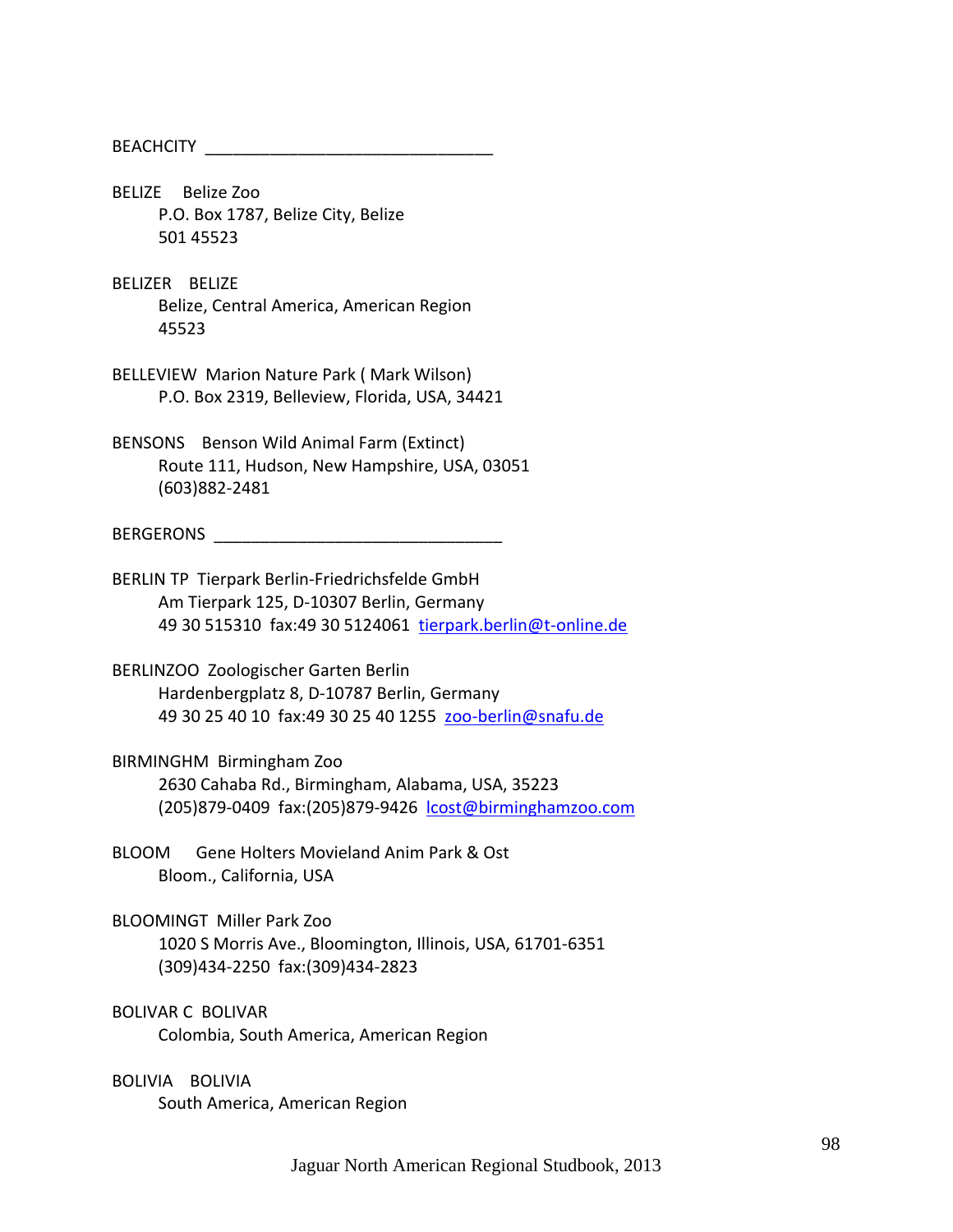- BOWMANVIL Bowmanville Zoological Park 340 King St. E, Bowmanville, Ontario, Canada, L1C 3K5 905.623.5655
- BRACKETT Little Ponderosa Animal Farm RFD#2 Box 239, Winchester, Illinois, USA, 62694 (217)742‐5588
- BRANDONWI Willie's Wildlife Zoo Route 1, Box 192, Brandon, Wisconsin, USA, 53919 (414)346‐2675
- BRAS ZOOB Federal Distrito Zoobotanico Caixa Postal 040167, Distrito Federal, Brasilia, Brazil, 70.000 55 61 2429535
- BRAZIL BRAZIL South America, American Region
- BREVARD Brevard Zoo

 8225 N. Wickham Rd., Melbourne, Florida, USA, 32940‐7924 (321)254‐9453x17 fax:(321)259‐5966 sstakofsky@brevardzoo.org

BRIDGETON Cohanzick Zoo

 C/O City Hall Annex, Bridgeton, New Jersey, USA, 08302 (856)455‐3230x277 fax:(856)451‐8840

- BROOKSVIL Rider Animal Company (VD Rider) Brooksville, Florida, USA
- BROWNSVIL Gladys Porter Zoo 500 Ringgold St., Brownsville, Texas, USA, 78520 956.504.2895 fax:956.504.2895 registar@gpz.org Contact: Diana Lucio
- BUFFALO Buffalo Zoological Gardens 300 Parkside Ave., Buffalo, New York, USA, 14214‐1999 (716)995‐6149 fax:(716)837‐0738 registrar@buffalozoo.org Contact: Jean Miller
- BURMA BURMA (MYANMAR) South Central Asia, Asian Region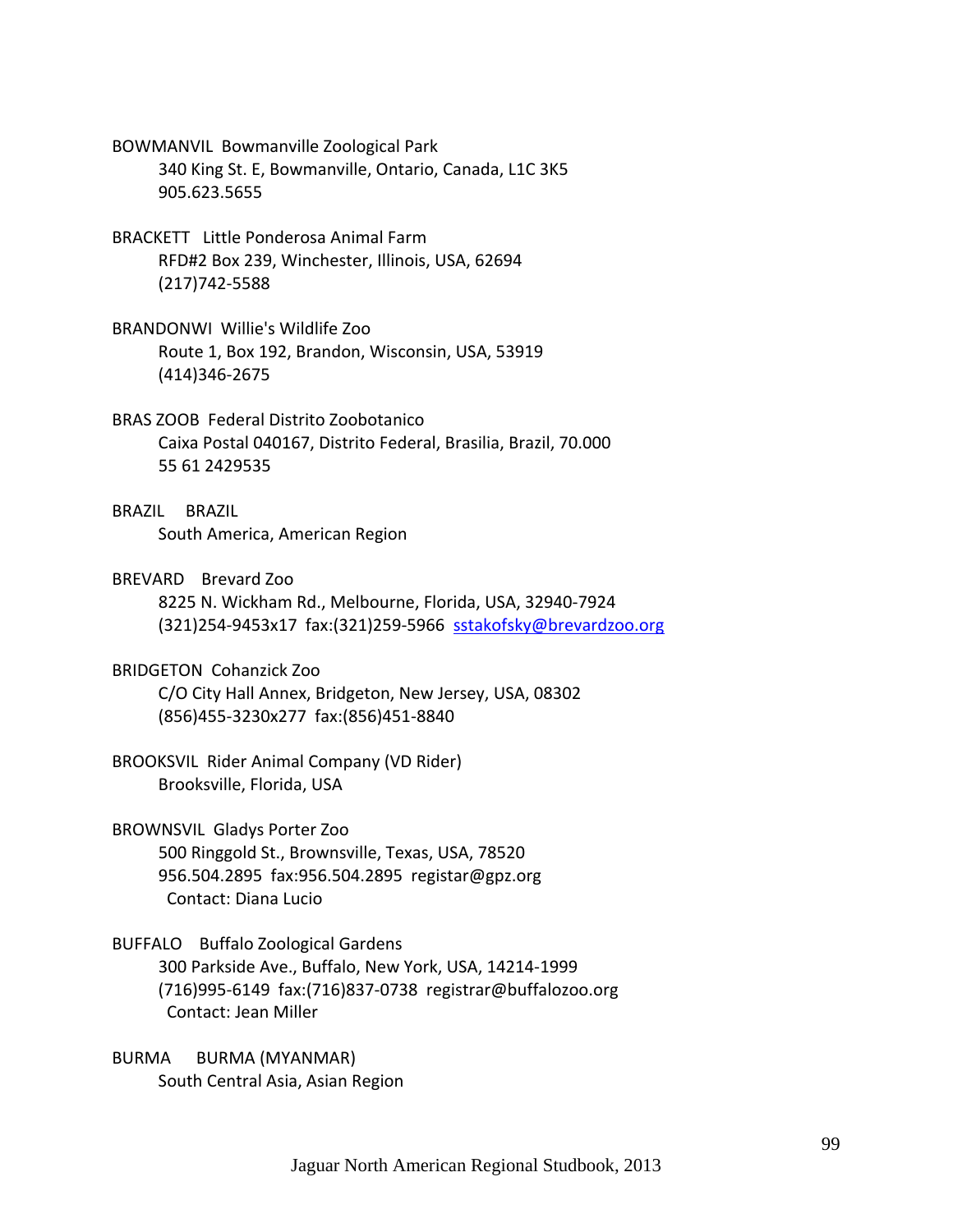BUSHNELL 7 Continents Zoo Bushnell, Florida, USA

CALCUTTA Calcutta/Alipore Zool. Garden Calcutta, West Bengal, India, 700 027 91 33 45 4150

CALDWELL Caldwell Zoo PO Box 4785, Tyler, Texas, USA, 75712‐4785 (903)593‐0121x286 fax:(903)595‐5083

CALEDONIA Killman Zoo 237 Unity Road East, Caledonia, Ontario, Canada, NOA 1AO (416)765 5966

- CALGARY Calgary Zoo 1300 Zoo Road NE, Calgary, Alberta, Canada, T2E 7V6 (403)232‐9327 fax:(403)237‐7582
- CALI Fundacion Zoologica de Cali Carrera 1 oeste calle 14, Cali, Colombia 572 892 7474x118 fax:572 892 7474x105 adrigiron@zoologicodecali.com.co
- CALIFORNI CALIFORNIA USA
- CAPE MAY Cape May County Park Zoo 4 Moore Road, Cape May Court House, New Jersey, USA, 08210‐3071 (609)465‐5271 fax:(609)465‐5421
- CARACAS Jardin Zoologico El Pinar Cota 905, El Paraiso, Caracas, Venezuela 58 2 461 7794 fax:58 2 462 9666
- CARICUAO Parque Zoologico Caricuao Sector UD5, PO Box 28058, Caricuao, Caracas, Venezuela, 1100‐A 58 212 395 3203 fax:58 212 431 2045 j0003515‐1@cantv.net
- CAT TALES Endangered Species Cons. Park ‐ Cat Tales, Mead, Washington, USA, 99021‐9539 (509)238‐4126 mail@cattales.org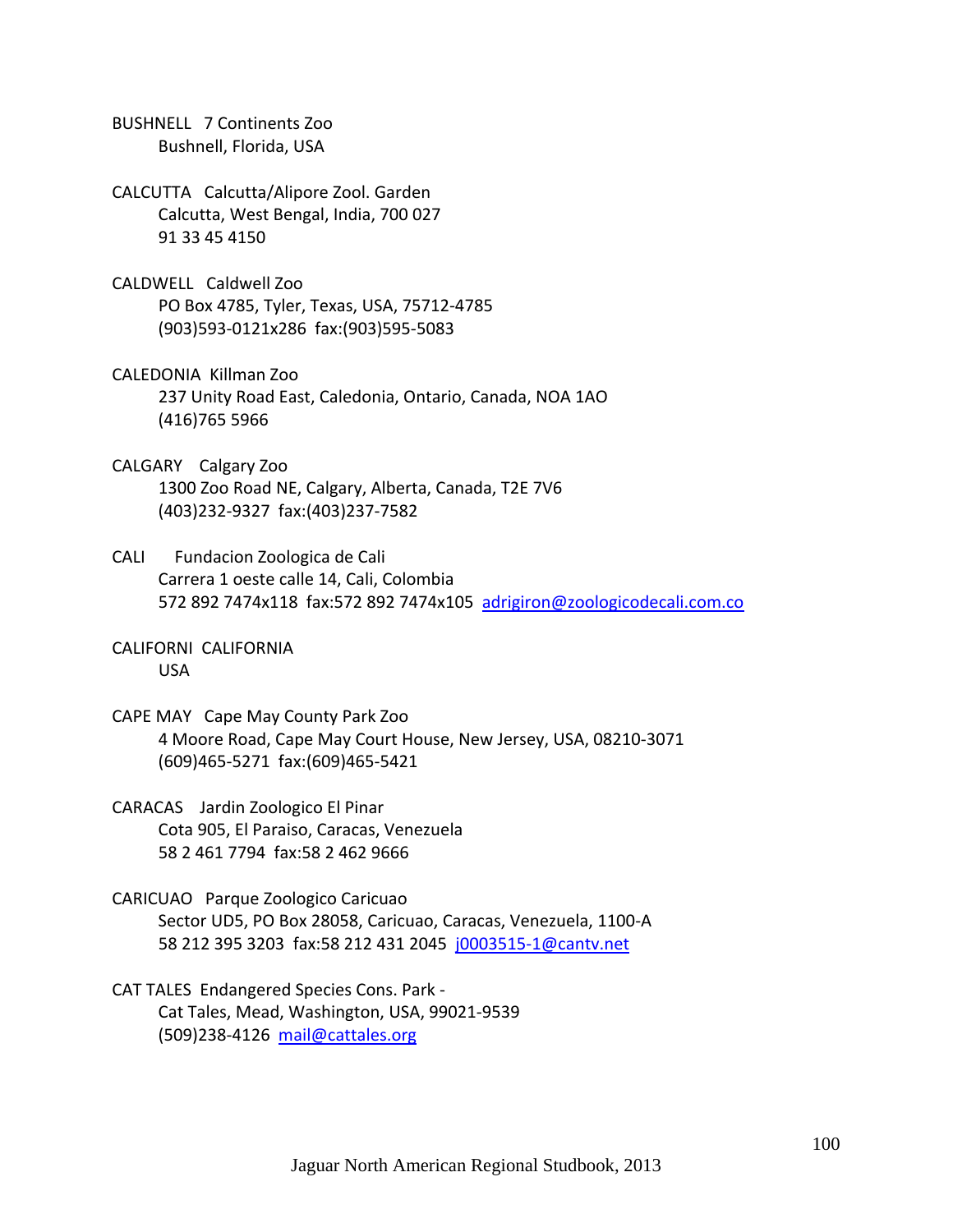CENTENARI Parque Zoologico el Centenario

 Av. Itzaes s/n, por la Calle 59, Merida, Yucatan, Mexico, C.P. 97000 52 99 285815 fax:52 99 281657

- CENTERHIL Rare Feline Breeding Compound P.O. Box 100, Center Hill, Florida, USA, 33514 (904) 793‐2109
- CENTRALPK Central Park Zoo 830 Fifth Ave., New York, New York, USA, 10021‐7095 718.741.8298 fax:718.220.7114
- CHAP HILL Univ of North Carolina Chapel Hill, North Carolina, USA
- CHASE B Charles (Bill) P. Chase Co. Inc. 7330 NW 66th St, Miami, Florida, USA, 33166
- CHATHAM Grindstone Valley Zoological (extinct) R.R. 1 Box 290, Chatham, Illinois, USA, 62629 (217)483‐3410
- CHATTANOG Chattanooga Zoo at Warner Park 1254 E 3rd St., Chattanooga, Tennessee, USA, 37404 423.643.5788 fax:(423)697‐1329 dlongwpz@aol.com
- CHEHAW Chehaw Wild Animal Park 105 Chehaw Park Rd., Albany, Georgia, USA, 31701 (229)430‐5275 fax:(229)430‐3035
- CHENGDU Chengdu Zoological Garden Chengdu, Szechwan, China
- CHICAGOBR Chicago Zoological Park 3300 Golf Rd., Brookfield, Illinois, USA, 60513 708.688.8460 fax:(708)485‐3140
- CHICAGOLP Lincoln Park Zoological Gardens PO Box 14903, Chicago, Illinois, USA, 60614‐0903 (312)742‐7721 fax:(312)742‐2137 ahorrigan@lpzoo.org
- CHOVANIC David Chovanic Bellvue, Ohio, USA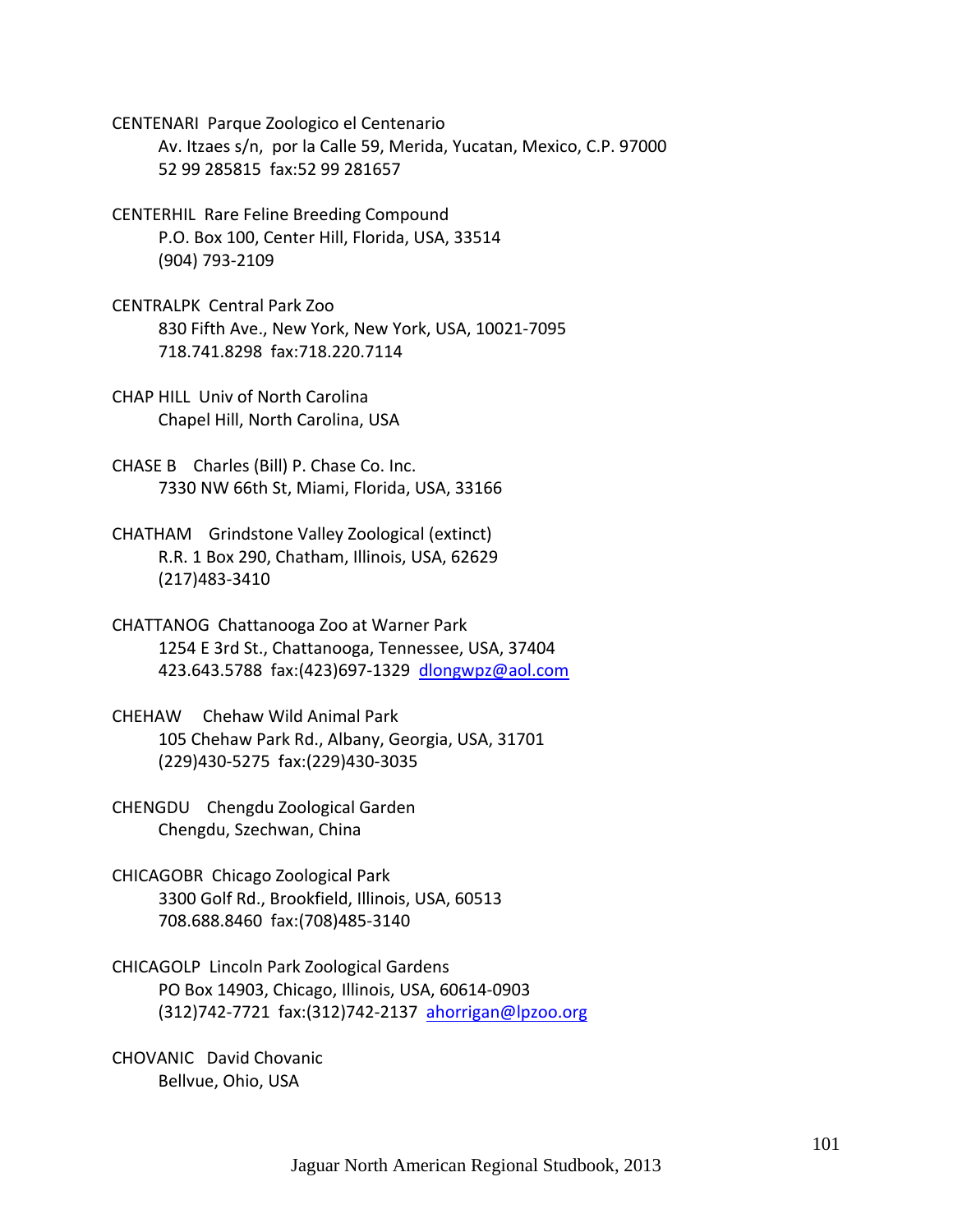CHURCH J Mr. Jim Church 1981 State Rd. 13, Switzerland, Florida, USA, 32043

CINCINNAT Cincinnati Zoo & Botanical Garden 3400 Vine St., Cincinnati, Ohio, USA, 45220‐1399 (513)569‐8225 fax:(513)569‐8214

CLAWSPAWS Claws N' Paws Wild Animal Farm 1475 Ledgedale Road, Lake Ariel, Pennsylvania, 18436 USA (717)698‐6154 vince.hall@echoes.net

CLEVELAND Cleveland Metroparks Zoo 3900 Wildlife Way, Cleveland, Ohio, USA, 44109 (216)635‐3361 fax:(216)661‐3312

COAL VAL Niabi Zoo 13010 Niabi Zoo Rd., Coal Valley, Illinois, USA, 61240 (309)799‐3482 fax:(309)799‐5761 mheinzman@niabizoo.com

COLO SPRG Cheyenne Mtn Zoological Park 4250 Cheyenne Mountain Zoo Rd., Colorado Springs, Colorado, USA, 80906 (719)633‐9927 fax:(719)633‐2254

COLOMBIA COLOMBIA South America, American Region

COLS. O. \_\_\_\_\_\_\_\_\_\_\_\_\_\_\_\_\_\_\_\_\_\_\_\_\_\_\_\_\_\_\_

COLUMBIA Riverbanks Zoo and Garden PO Box 1060, Columbia, South Carolina, USA, 29202‐1060 803.779.8714x1245 fax:803.253.6381

COLUMBUS Columbus Zoo and Aquarium PO Box 400, Powell, Ohio, USA, 43065‐0400

COOK James Cook 3101 Seltice, Post Falls, Idaho, USA, 83854 (208) 773 4524

COU GWR Cougar Game & Wildlife Refuge Oklahoma City, Oklahoma, USA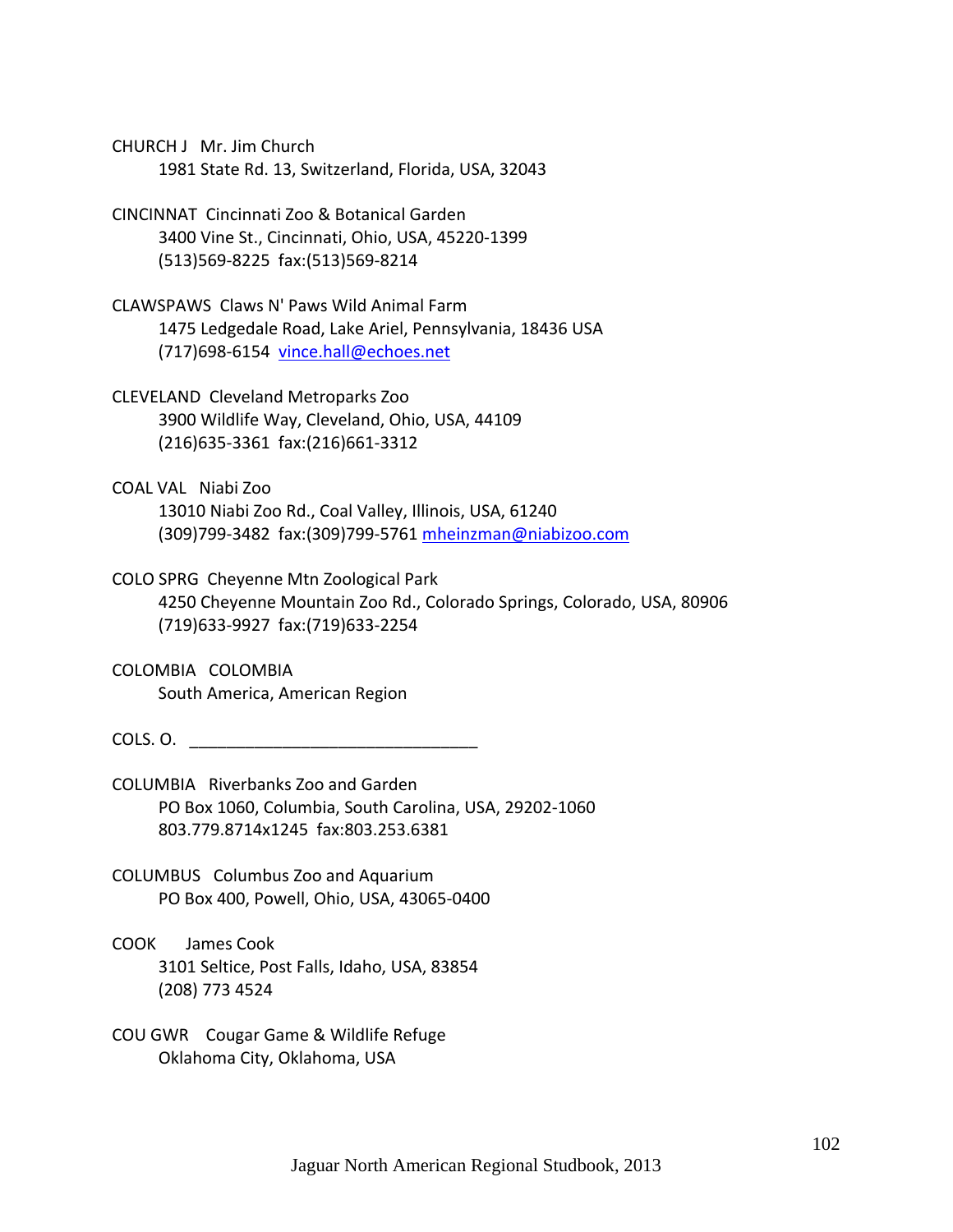- COUGARHIL Cougar Hill Ranch PO Box 132, Little Rock, California, 93543 USA 661.533.3549 cougarhill@hughes.net
- CRANDONPK Crandon Park (extinct see Metrozoo) USA
- CREAT TEC Creative Animal Techniques Saugus, California, USA
- CROWN Crown Animals 250 Second Ave., San Leandro, California, USA, 94577 (415)276‐7006
- DALLAS Dallas Zoo 650 South R.L. Thornton Freeway, Dallas, Texas, USA, 75203‐3013 (214)670‐6833 fax:(214)670‐6717
- DALLAS WA Dallas World Aquarium 1801 N. Griffin St., Dallas, Texas, USA, 75202‐1503 (214)720‐2224 fax:(214)720‐2242 paula@dwazoo.com
- DELHI National Zoological Park, New Delhi Mathura Rd., Near Purana Quilla, New Delhi, India, 110 003 91 11 4619825 fax:91 11 4602408
- DENVER Denver Zoological Gardens City Park, Denver, Colorado, USA, 80205‐4899 (303)376‐4917 fax:(303)376‐4901
- DERBY Ted and Pat Derby Buellton, California, USA Contact: Pat Derby

 $DIAZC$ 

DICKERSON Dickerson Park Zoo 3043 North Fort, Springfield, Missouri, USA, 65803 (417)833‐1570 fax:(417)833‐4459

DISNEY AK Disney's Animal Kingdom 1200 N. Savannah Circle E., Bay Lake, Florida, USA, 32830‐1000 (407)939‐6237 fax:(407)939‐6240 lynn.mcduffie@disney.com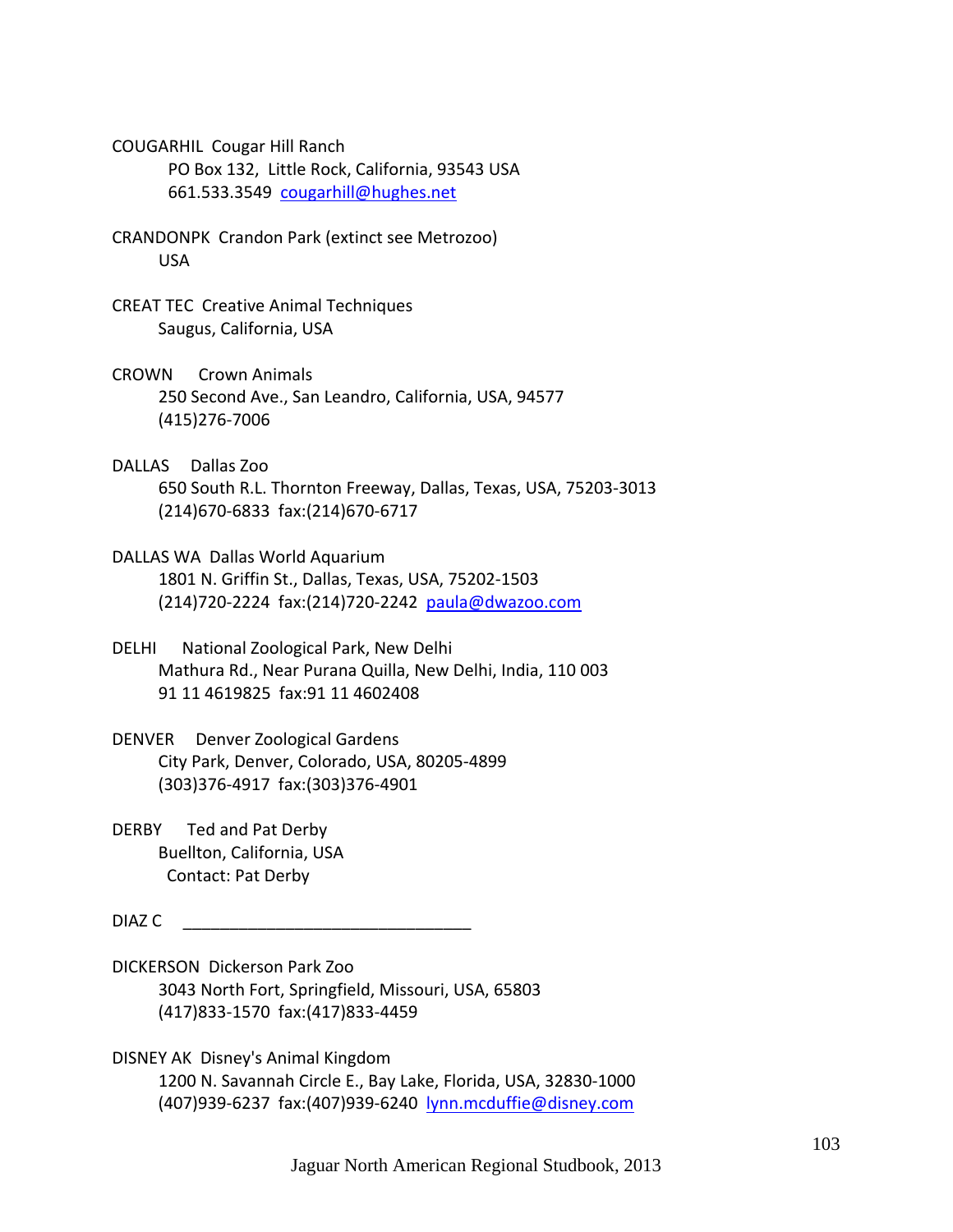- DOUGLAS C Charles L. Douglas Las Vegas, Nevada, USA
- DRAKE Dean Drake Penrose, Colorado, USA
- DREHER PA Palm Beach Zoo at Dreher Park 1301 Summit Blvd., West Palm Beach, Florida, USA, 33405‐3098 561.533.0887x215 fax:(561)585‐6085 jsteele@palmbeachzoo.org
- DULUTH Lake Superior Zoological Gardens 7210 Fremont St., Duluth, Minnesota, USA, 55807 (218)723‐3481 / 3482 fax:(218)723‐3750
- DUNLAP Project Survival's Cat Haven 38257 E. Kings Canyon Rd., Dunlap, California, USA, 93621 (559)338‐3216 fax:(559)338‐0608 info@cathaven.com
- EDINBURGH Edinburgh Zoo‐Scottish National Zoo 134 Corstorphine R, Edinburgh, Scotland (u.k.), EH12 6TS 44.131.314.0315 fax:44.131.314.0376 registrar@rzss.org.uk
- EDMONTON Alberta Game Farm Edmonton, Alberta, Canada, 1L0
- EL PASO El Paso Zoo 4001 East Paisano, El Paso, Texas, USA, 79905‐4223 915.521.1860 fax:915.521.1857 kisedajj@ci.el‐paso.tx.us Contact: John Kiseda
- ELMVALE Elmvale Jungle Zoo PO Box 3003, Elmvale, Ontario, Canada, LOL 1P0 (705)322‐1112
- ENGESSERS Endangered Species Rt. 3 ‐ Box 410, Trenton, Florida, USA, 32693 (904)463‐7292
- ERIE Erie Zoological Gardens P.O. Box 3268, Erie, Pennsylvania, USA, 16508‐0268 (814)864‐4091x304 fax:(814)864‐1140 ckreider@eriezoo.org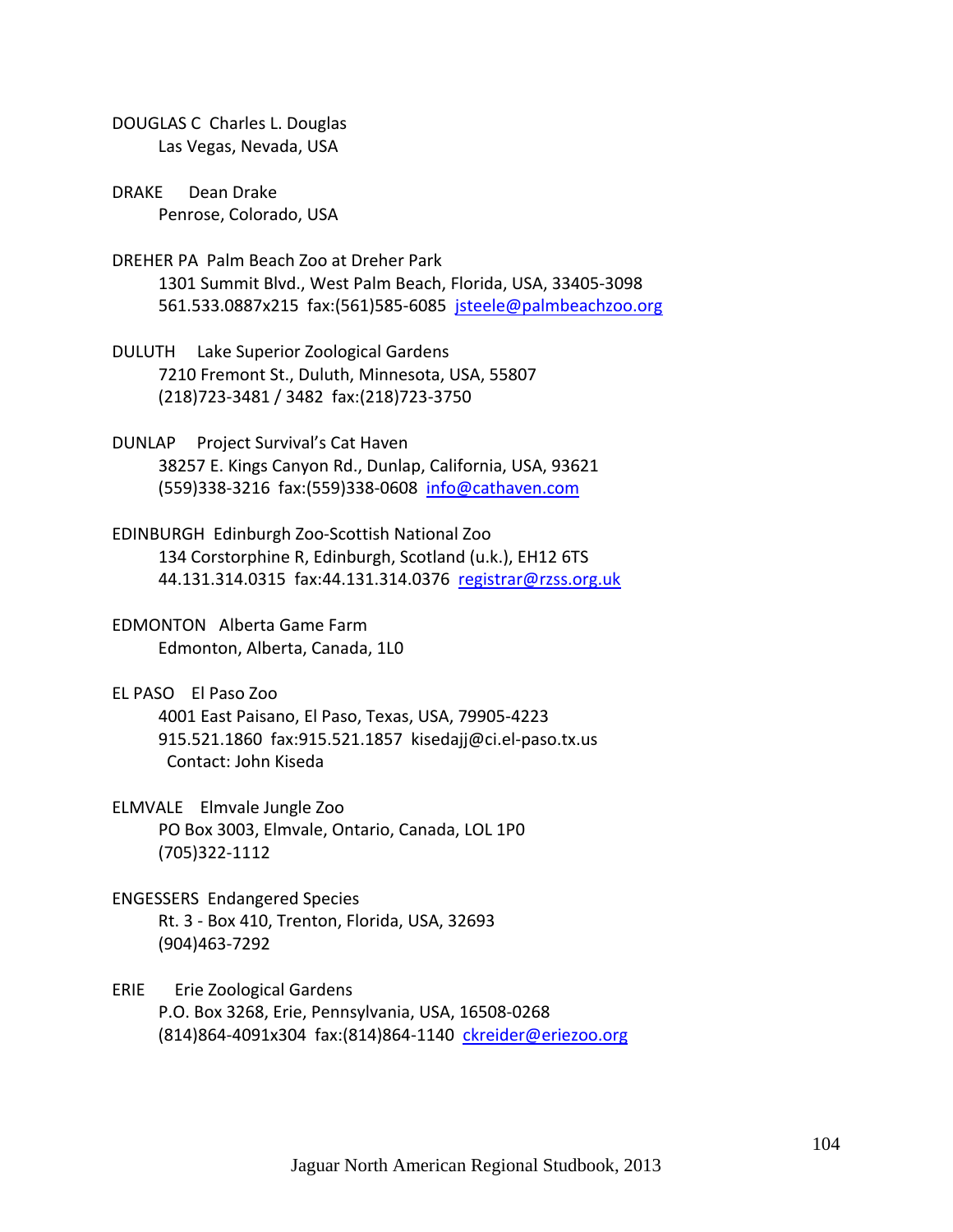ES CARACA Parque del Este Romulo Betancourt

 Av. Francisco de Miranda, Caracas, Distrito Fed, Venezuela 58 2 284 3266 fax:58 2 234 9498

EVANSVLLE Mesker Park Zoo

 2421 Bement Ave., Evansville, Indiana, USA, 47711 812.435.6143 x 405 fax:812.435.6140 dduke@meskerparkzoo.com

- FAIRLEE Rare Bird and Animal Farm Fairlee, Vermont, USA
- FERNDALE International Animal Exchange Inc 130 E Nine Mile Rd., Ferndale, Michigan, USA, 48220 248.398.6533x9 fax:248.545.4125
- FIFIELD T Mr. Thomas Fifield 240 N. Milwaukee St., Milwaukee, Wisconsin, USA, 53202

FOREST Z Forest Zoo Ashville, Pennsylvania, USA

- FORKED RI Popcorn Park Zoo Humane Way, Forked River, New Jersey, USA, 08731 (609)693‐1900
- FORTWORTH Fort Worth Zoological Park 1989 Colonial Pkwy., Ft Worth, Texas, USA, 76110‐6640 817.759.7126 fax:817.759.7127 records@fortworthzoo.org
- FOUTS J Tanganyika Wildlife Park 1000 S. Hawkins Lane, Wichita, Kansas, USA, 67052 316.794.8954 fax: 316.794.2153 jimfouts@twpark.com
- FREDERICK White Deer Preserve Route 2 P.O. Box 195‐A, Fredericksburg, Texas, USA, 78624 (512)997‐9379
- FRESNO Chaffee Zool Gardens of Fresno 894 W Belmont Ave., Fresno, California, USA, 93728‐2891 559.498.5912 fax:(559)264‐9226
- FT WAYNE Fort Wayne Children's Zool Garden 3411 Sherman Blvd., Fort Wayne, Indiana, USA, 46808‐1594 registrar@kidszoo.org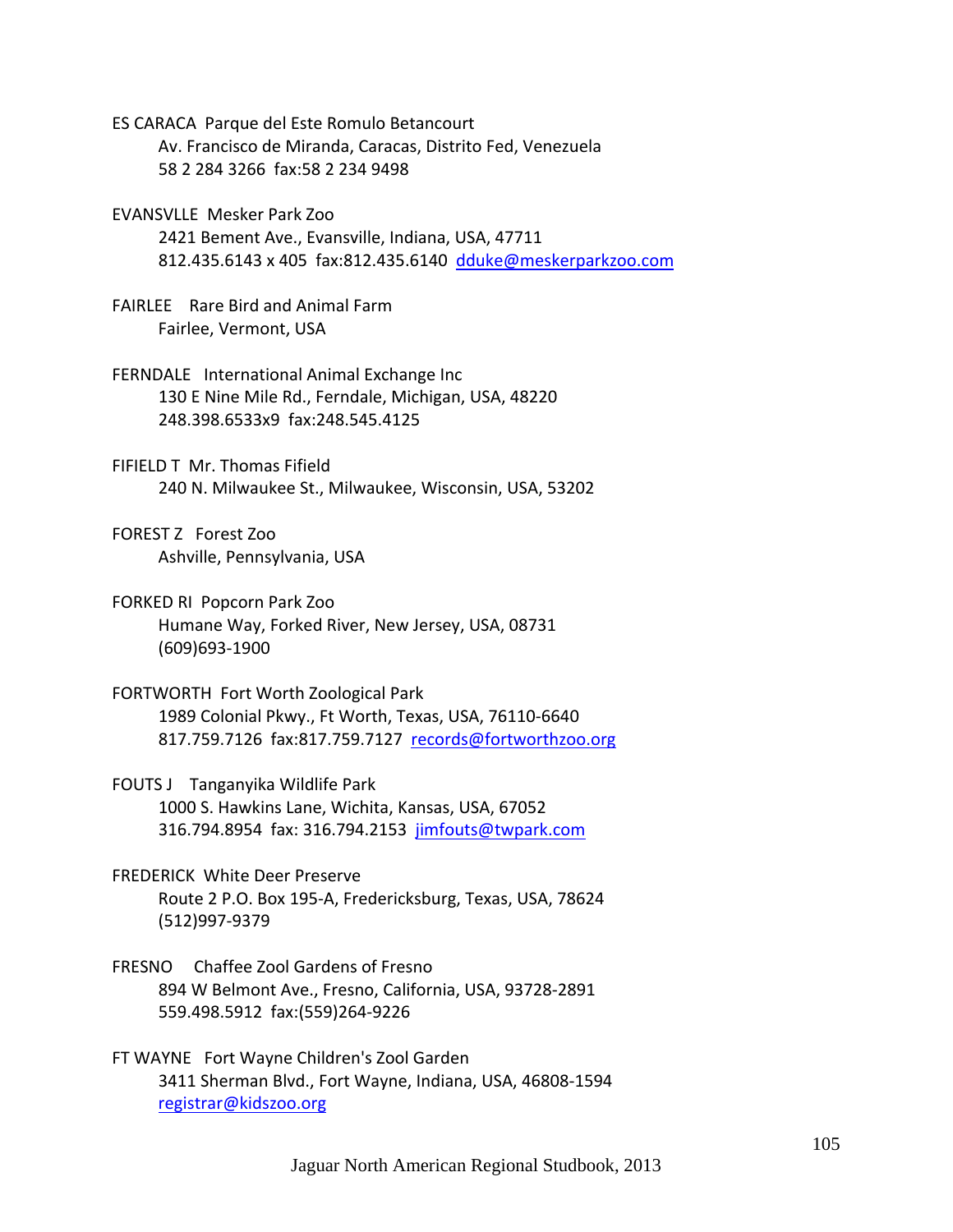FUNPZA National Foundation of Zoos & Aquaria Apartado Postal 40028, Caracas 1040, Venezuela 58 212 4082161 fax:58 212 4082163 secretaria@funpza.org.ve

G BANDY **SANDY CONSUMING BANDY** 

GARDENCTY Lee Richardson Zoo P.O. Box 499, Garden City, Kansas, USA, 67846‐0499 (620)276-1230 fax:620.276.1229 sfontenot@garden-city.org

GATORMIAM Gators of Miami Inc. Miami, Florida, USA

GLEN HAVE Eagle Foundation P.O. Box 37, Glen Haven, Wisconsin, USA, 53810 (608)794 2373

GLEN OAK Glen Oak Zoo 2218 N Prospect Rd., Peoria, Illinois, USA, 61603‐2193 (309)686‐3365x201 fax:(309)685‐6240 dpetefish@peoriazoo.org

GOIANIA Parque Zoologico Municipal Goiania Goiania, Goias, Brazil

GRANBY Granby Zoo 525 St. Hubert Street, Granby, Quebec, Canada, J2G 5P3 450.372.9113x2151 fax:450.372.5531 pleggett@zoodegranby.com

GRAND KID Grand Kid Acres Oregon, USA

GRANDISLE Grand Isle Heritage Zoo (extinct) 2103 W Stolley Park Rd., Grand Island, Nebraska, USA, 68801 (308)385‐5416

GRANT PAR **EXECUTE AND THE SET OF STANDARD STANDARD STANDARD STANDARD STANDARD STANDARD STANDARD STANDARD STANDARD STANDARD STANDARD STANDARD STANDARD STANDARD STANDARD STANDARD STANDARD STANDARD STANDARD STANDARD STANDARD** 

GREEN NSC Natural Science Center and Zoo Inc 4301 Lawndale Dr., Greensboro, North Carolina, USA, 27408 336.288.3769 fax:.336.288.2531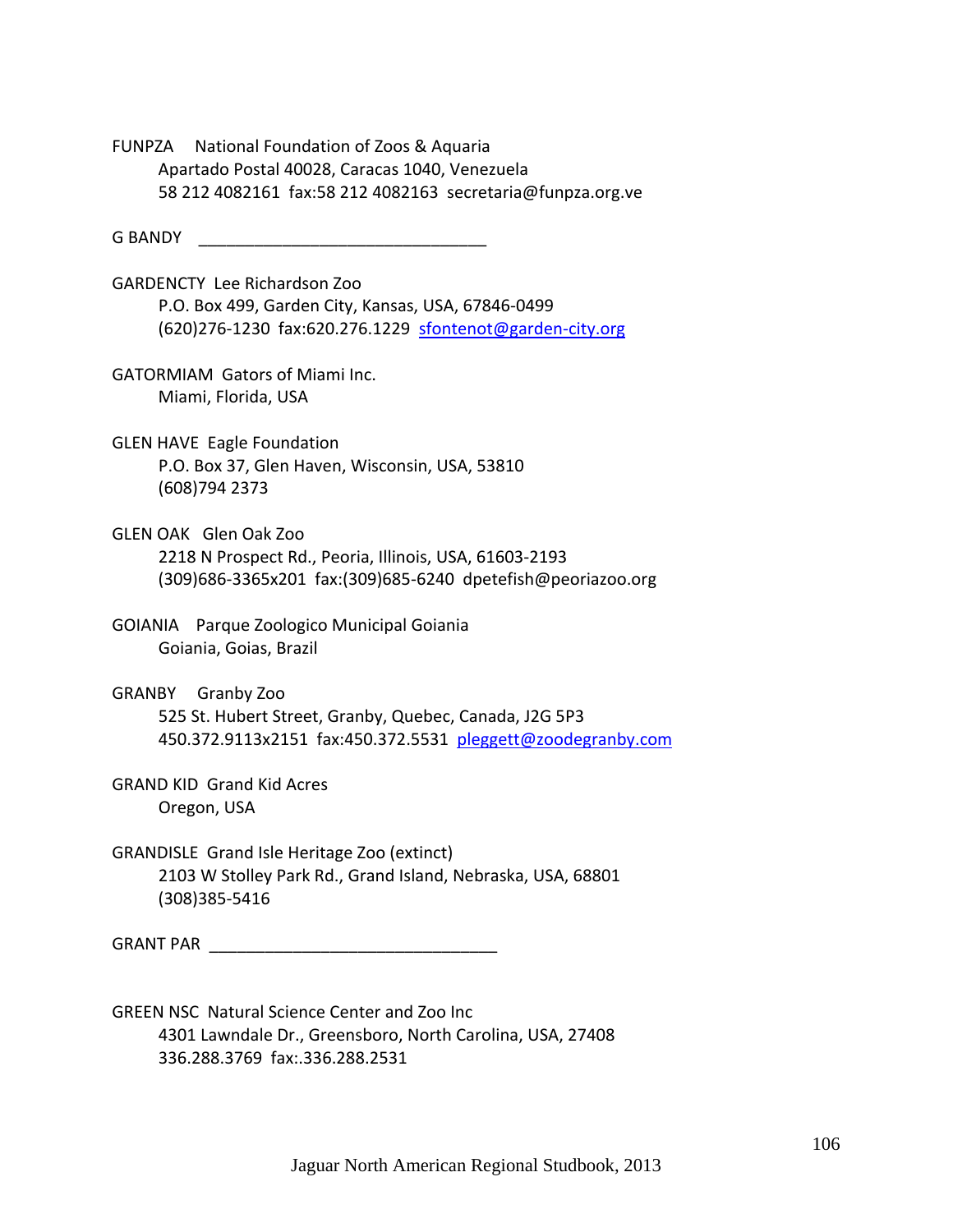GREENBAY NEW Zoo

 P.O. Box 23600, Green Bay, Wisconsin, USA, 54305‐3600 920.434.8597 fax:920.434.4162

## GUADALJR Guadalajara Zoo

 Av. Paseo del Zoologico No. 600, Guadalajara, Jalisco, Mexico, C.P. 44100 52.33.367.44488 fax:52.33.367.43848 labascal@zooguadalajara.com.mx

### GUAT CITY Zoologico Nacional La Aurora

 Blvd Juan Pablo II,Interior z.13, Guatemala City, Guatemala C.a. 502 472 0885 fax:502 472 3912 laurorazoo@intelnett.com

GUAT CIUD Zoologico La Jungla IRTRA, Guatemala Ciudad, Guatemala 502 2512011

GUATEMALA GUATEMALA Central America, American Region

#### GUERRA.E \_\_\_\_\_\_\_\_\_\_\_\_\_\_\_\_\_\_\_\_\_\_\_\_\_\_\_\_\_\_\_

GUERRERO GUERRERO Mexico, Central America, American Region

GULF BREZ The ZOO 5701 Gulf Breeze Pkwy., Gulf Breeze, Florida, USA, 32561 850.932.2229 x 104 fax:(850)932‐8575

### GUYANA GUYANA

South America, American Region

# HAMBURG Tierpark Hagenbeck GmbH

 PO Box 5409 30, Hamburg, Germany, D‐22509 49 40 540001‐50 fax:49.40.54000132 fluegger@hagenbeck.de

# HANSON Hanson

Wadena, Minnesota, USA

### HATTIESBG Hattiesburg Zoo

 107 South 17th Ave., Hattiesburg, Mississippi, USA, 39401‐6128 (601)545‐4576 fax:(601)545‐4653 kbarry@hattiesburg.org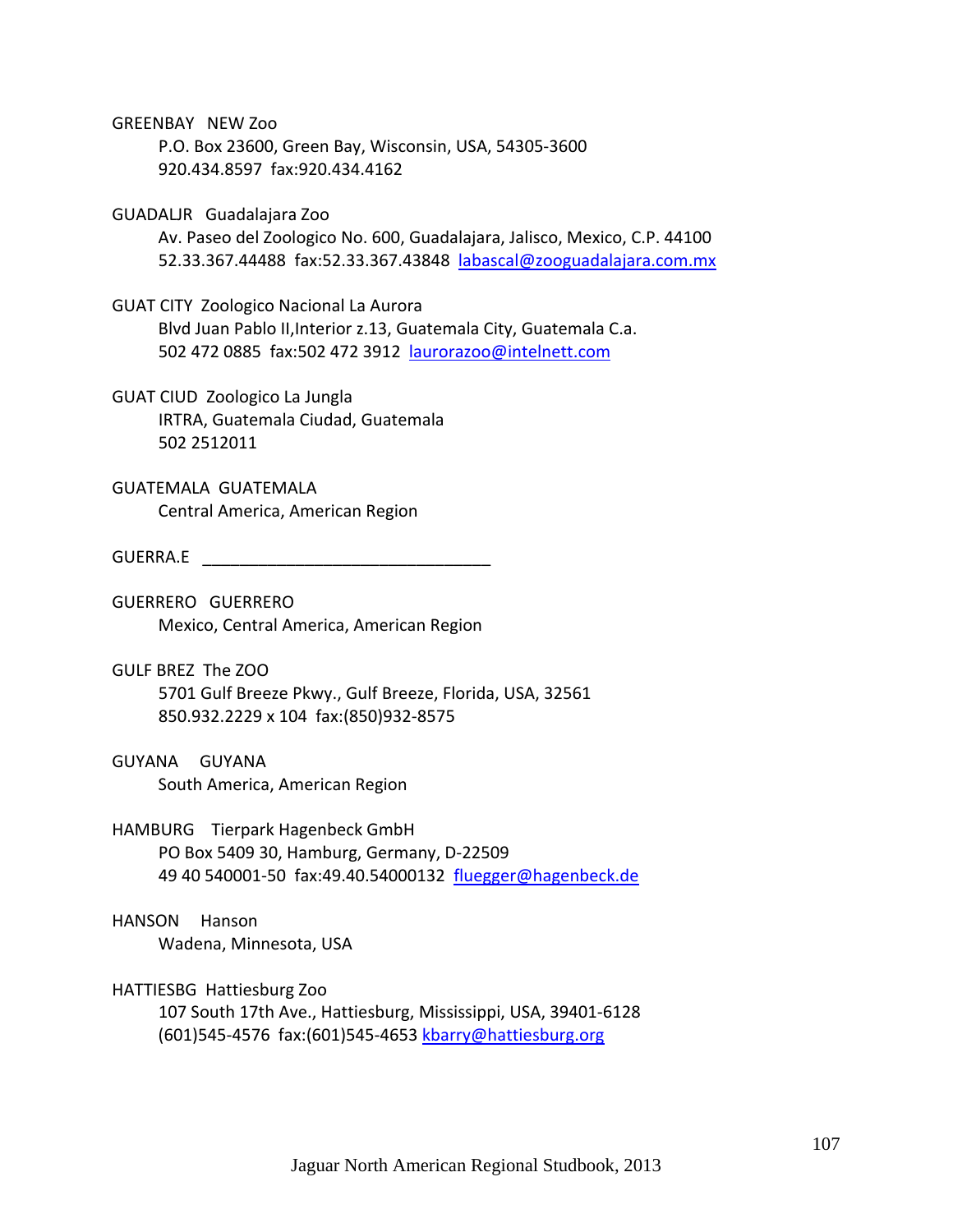HAWKINS R Dr. Robert Hawkins Longmont, Colorado, USA

Contact: Dr. Robert Hawkins

### HEMMINGFD Parc Safari

 850 Route 202, Hemmingford, Quebec, Canada, J0L 1HO (450)247‐2727x202 fax:(450)247‐3563 santeanimale@parcsafari.com

HERMOSA B Hermosa Reptile and Wild Animal Farm Hermosa Beach, California, USA

#### HOCTOR Pat Hoctor

13469 S Trueblood Place, Terre Haute, Indiana, USA, 47802

### HOGLE Utah's Hogle Zoo

 Utah Zoological Society, Salt Lake City, Utah, USA, 84108 animalrecords@hoglezoo.org

### HOLIDAY Earl Tatum

 5 Pleasant Ridge Dr., Eureka Springs, Arkansas, USA, 72632 (501)253‐9696

# HORIZONTE Fundacao Zoo‐Botan. de Belo Horizonte

 Av. Otacilio Negrao De Lima, Belo Horizonte, Minas Gerais, Brazil, 8000 55.313.277.7255 ecipreste@gmail.com

# HOUSTON The Houston Zoo

 1513 N MacGregor, Houston, Texas, USA, 77030‐1603 713.533.6618 fax:713.533.6802 twebster@houstonzoo.org

# HUGO Carson and Barnes Circus Hugo, Oklahoma, USA

# HUNT J Jeff Hunt

P.O. Box 1060, Mcallen, Texas, USA, 78501

# IBARILLA Ibarilla Zoo

 Oaxaca #301, Leon, Guanajuato, Mexico, 37360 Contact: Cesar Morales

# IDAHO ST IDAHO

Usa, North America, USA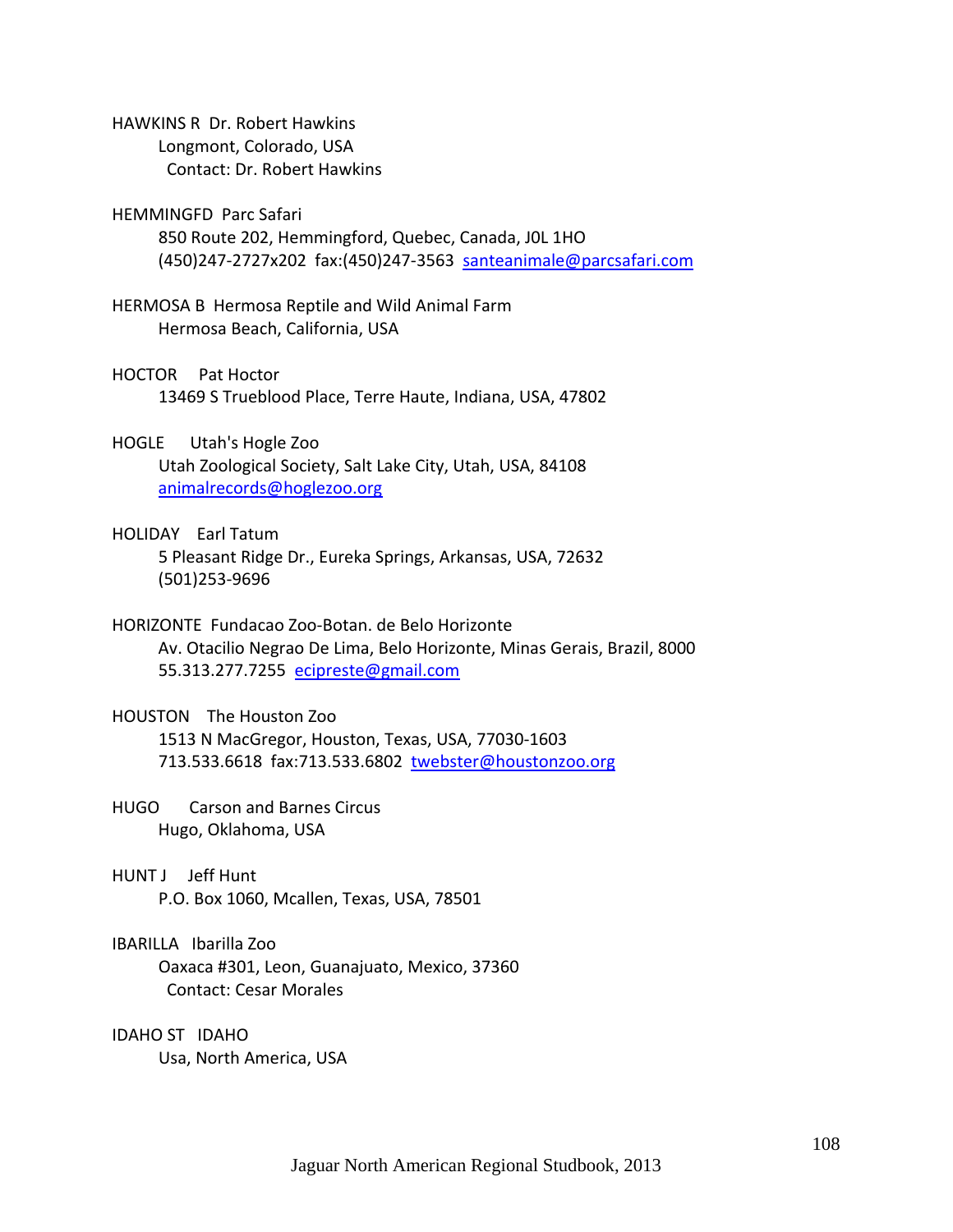INDIANAPL Indianapolis Zoo PO Box 22309, Indianapolis, Indiana, USA, 46222‐0309 (317)630‐2071 fax:317.630.5154

- JACKSON Jackson Zoological Park 2918 W. Capitol St., Jackson, Mississippi, USA, 39209 (601)352‐2590 fax:(601)352‐2594
- JACKSONVL Jacksonville Zoological Gardens 8605 Zoo Parkway, Jacksonville, Florida, USA, 32218‐5769 (904)757‐4463x131 fax:(904)757‐4315 rosta@jacksonvillezoo.org
- JAKARTA Ragunan Zoological Park Jl. Harsono Rm. No. 1, Jakarta, Indonesia, 12550 6.221.788.47105 jokopie@yahoo.com
- JNGLARY F Caribbean Gardens ‐ The Zoo in Naples 1590 Goodlette‐Frank Road, Naples, Florida, USA, 34102‐5260 239.262.5409 x 137 fax:(941)262‐6866
- JOHN BALL John Ball Zoological Garden 1300 W. Fulton St., Grand Rapids, Michigan, USA, 49504‐6100 (616)336‐4316 fax:(616)336‐3907
- JOHNSTON Bill Johnston River View, Florida, USA
- KANSASCTY The Kansas City Zoo 6800 Zoo Dr., Kansas City, Missouri, USA, 64132‐1711 816.513.4622
- KING Manual King (extinct) (owner of Snake King), Houston, Texas, USA
- KING KONG King Kong Zoo Brookfield, Florida, USA

KNOXVILLE Knoxville Zoological Gardens P.O. Box 6040, Knoxville, Tennessee, USA, 37914 (865)637‐5331x323 fax:(865)637‐1943 KRAFT GF Kraft Game Farm Racine, Wisconsin, USA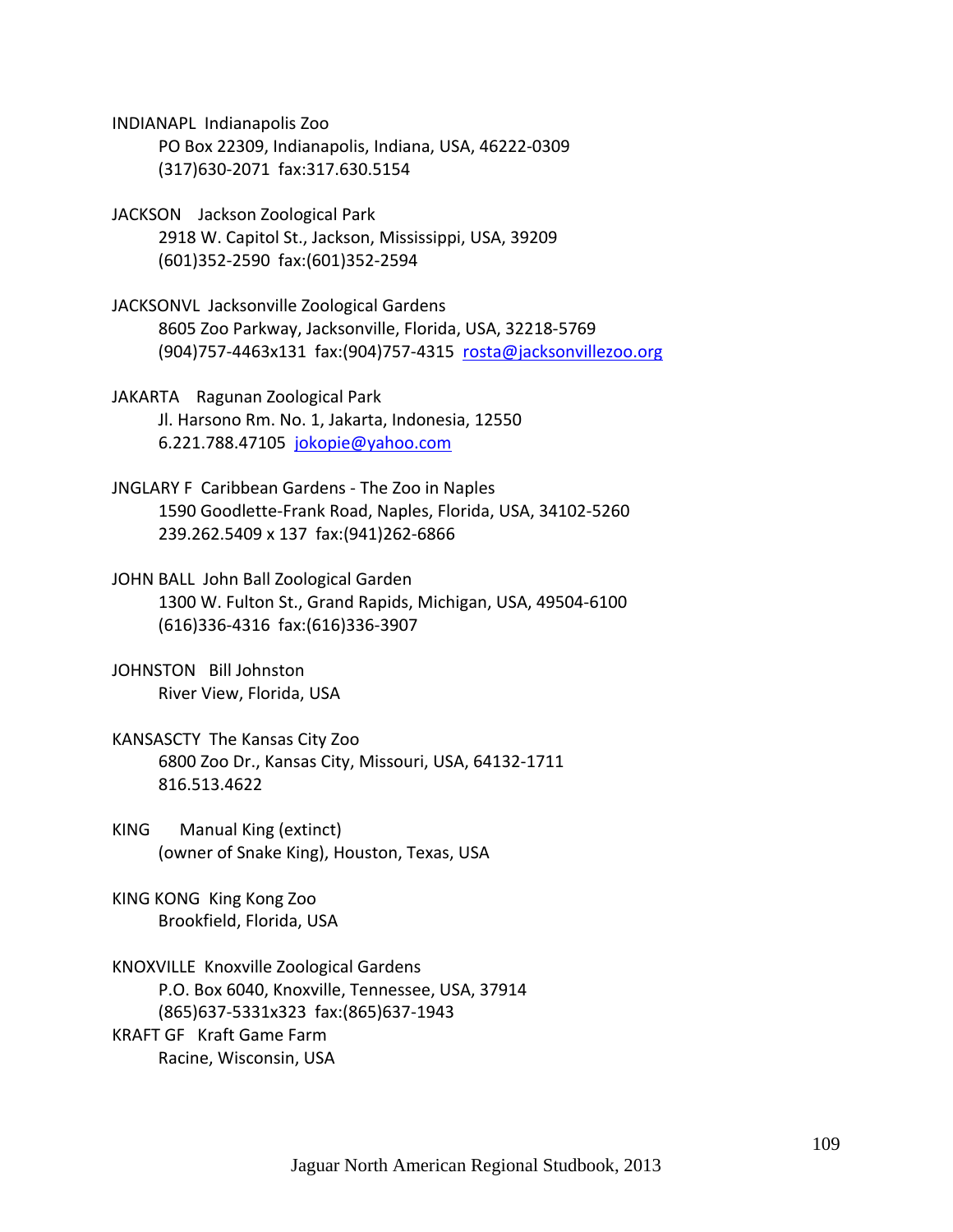- L RUHE Louis Ruhe GmbH (1860‐1995) Gerdag Strasse 8, 3220 Alfeld/leine, Germany
- LAGOON Lagoon Amusement Park 375 North Hwy 91 ‐ P. O. Box N, Farmington, Utah, USA, 84025
- LAKEBUENA Discovery Island Zool Pk (extinct) 1200 N. Savannah Circle E., Bay Lake, Florida, USA, 32830‐1000 (407)824‐2875 Contact: Lynn McDuffie
- LAVAL INTERZOO 652 Herve Beaudry, Laval, Quebec, Canada, H7E 2X6 (450)661‐8081 fax:(450)664‐2801 jlb@interzoo.qc.ca
- LEGAL Alberta Wildlife Park RR#1, Legal, Alberta, Canada, T0G 1L0 (403)921‐3918
- LEIPZIG Zoologischer Garten Leipzig Pfaffendorfer Str. 29, D‐04105 Leipzig, Sachsen, Germany 49.341.59.33.521 fax:49.341.59.33.303 gnoetzold@zoo‐leipzig.de
- LEON Parque Zoologico de Leon Camino a Ibarrilla Km.6, Leon, Guanajuato, Mexico, 37 663 52.477 790.4414 fax:52.477.764.3142 curador@zooleon.org.mx
- LISBON Zoo de Lisboa / Lisbon Zoo Estrada de Benfica, 158, Lisboa, Portugal, 1549‐004 351 21 723 2949 fax:351 21 723 2956 eric@zoolisboa.pt
- LITTLEROC Little Rock Zoological Gardens One Jonesboro Dr, Little Rock, Arkansas, USA, 72205 (501)666‐2406x114 fax:(501)666‐7040 dthompson@littlerock.org
- LODI Micke Grove Zoo 11793 N. Micke Grove Rd., Lodi, California, USA, 95240‐9499 (209)331‐2011 fax:(209)331‐7271
- LOSANGELE Los Angeles Zoo & Botanical Gardens 5333 Zoo Dr., Los Angeles, California, USA, 90027 (323)644‐4295 fax:(323)662‐9786 jennie.becker@lacity.org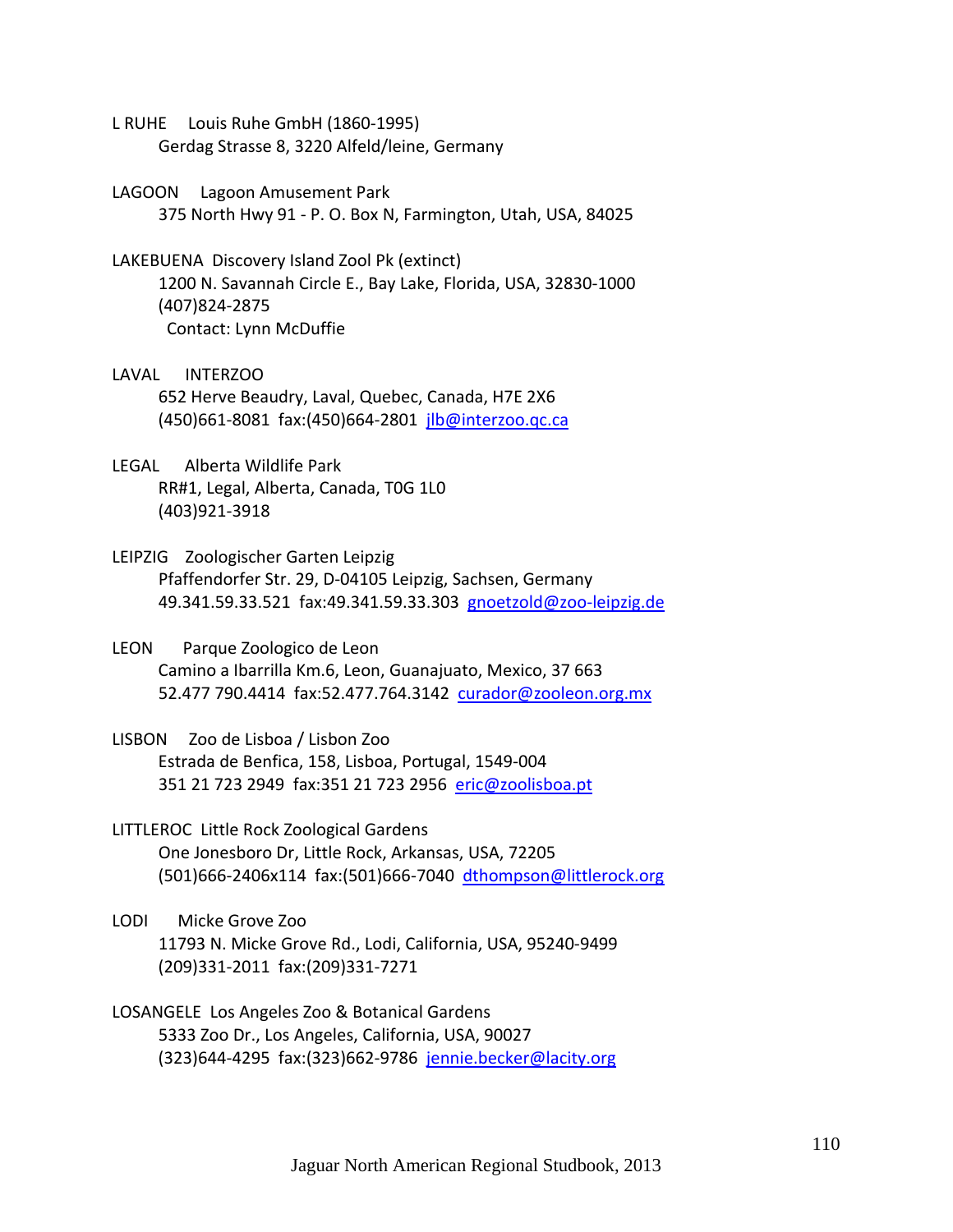LOUISVILL Louisville Zoological Garden PO Box 37250, Louisville, Kentucky, USA, 40233‐7250 (502)238‐5325 fax:(502)459‐2196 steven.wing@louisvilleky.gov

LOWELL \_\_\_\_\_\_\_\_\_\_\_\_\_\_\_\_\_\_\_\_\_\_\_\_\_\_\_\_\_\_\_

LOWRY Lowry Park Zoological Garden 1101 W Sligh Ave, Tampa, Florida, USA, 33604‐5958 (813)935‐8552x222 fax:813.930.0106 animal.registrar@lowryparkzoo.com

LUFKIN Ellen Trout Zoo 402 Zoo Circle, Lufkin, Texas, USA, 75904 (936)633‐0403 fax:(936)633‐0311 chenley@ellentroutzoo.com

LUNA PARK Luna Park Cleveland, Ohio, USA Contact: I.s. Horne

MADISON Henry Vilas Zoo 702 S Randall Ave, Madison, Wisconsin, USA, 53715 (608)266‐4732 fax:(608)266‐5923

MALLORCA Auto Safari Reserva Africana Mallorca, Baleares, Spain 567854

MAMI RARE Miami Rare Bird Farm (Alton Freeman) Miami, Florida, USA Contact: Alton Freeman Extinct

MANGUM Southwest Zoological Gardens Mangum, Oklahoma, USA

MANILA Manila Zool. & Botanial Garden Public Recreations Bureau, Harrison Park, Malate Manila, Philippines 63 2 586 216

MARACAY Parque Zoologico Las Delicias Av. Principal Las Delicias, Maracay, Estado Aragua, Venezuela 58 43 413933

MARRIOTTS Marriotts Great America Gurnee, Illinois, USA, 60031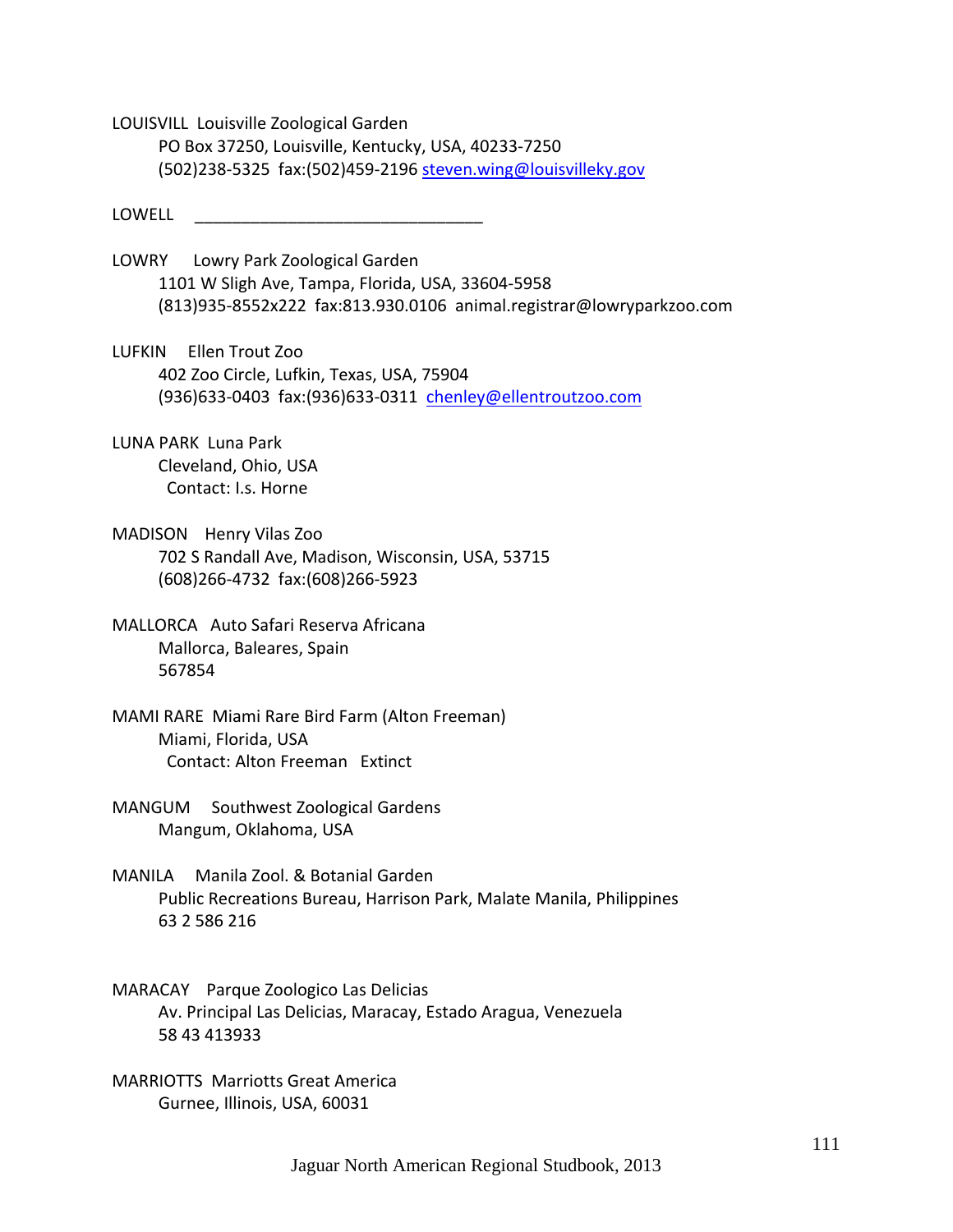MATO GROS MATO GROSSO Brazil, South America, American Region

- MAYAGUEZ Mayaguez‐Zool Garden of Puerto Rico P.O. Box 1085, Mayaguez, Puerto Rico, USA, 00681 (809)834‐8110 fax:(809)833‐8445
- MEEKS D Hollywild Animal Park (David Meeks) PO Box 2325, Hampton Rd., Wellford, South Carolina, USA, 29385
- MEEMS Meems Brothers and Ward (Extinct) Long Island, New York, USA
- MEMPHIS Memphis Zoological Garden & Aquarium 2000 Prentiss Place, Memphis, Tennessee, USA, 38112 901.333.6706 gkarr@memphiszoo.org
- MERCED Applegate Park Zoo P.O. Box 2068, Merced, California, USA, 95340 (209)723‐5281
- METROZOO Miami Metrozoo (One Zoo Boulevard), Miami, Florida, USA, 33177‐1499 (305)251‐0400x284915 fax:(305)378‐6381 rrogers@miamidade.gov
- MEXICO MEXICO COUNTRY Central America, American Region
- MEXICOCTY Chapultepec Zoological Park la Seccion delBosque Chapultepec, 11850 Mexico City, Federal District, Mexico 52 55 53 6263x2000 fax:52 55 53 6263x2005 gual@servidor.unam.mx
- MICH CITY Washington Park Zoological Garden Lakefront, Michigan City, Indiana, USA, 46360 (219)873‐1510 fax:(219)873‐1539 jmartinez@adsnet.com Contact: Lane Theriac
- MIKHAIL K
- MILWAUKEE Milwaukee County Zoological Gardens 10001 W Bluemound Rd., Milwaukee, Wisconsin, USA, 53226‐4384 414.771.3040 fax:414.256.5410 linda.bachers@milwcnty.com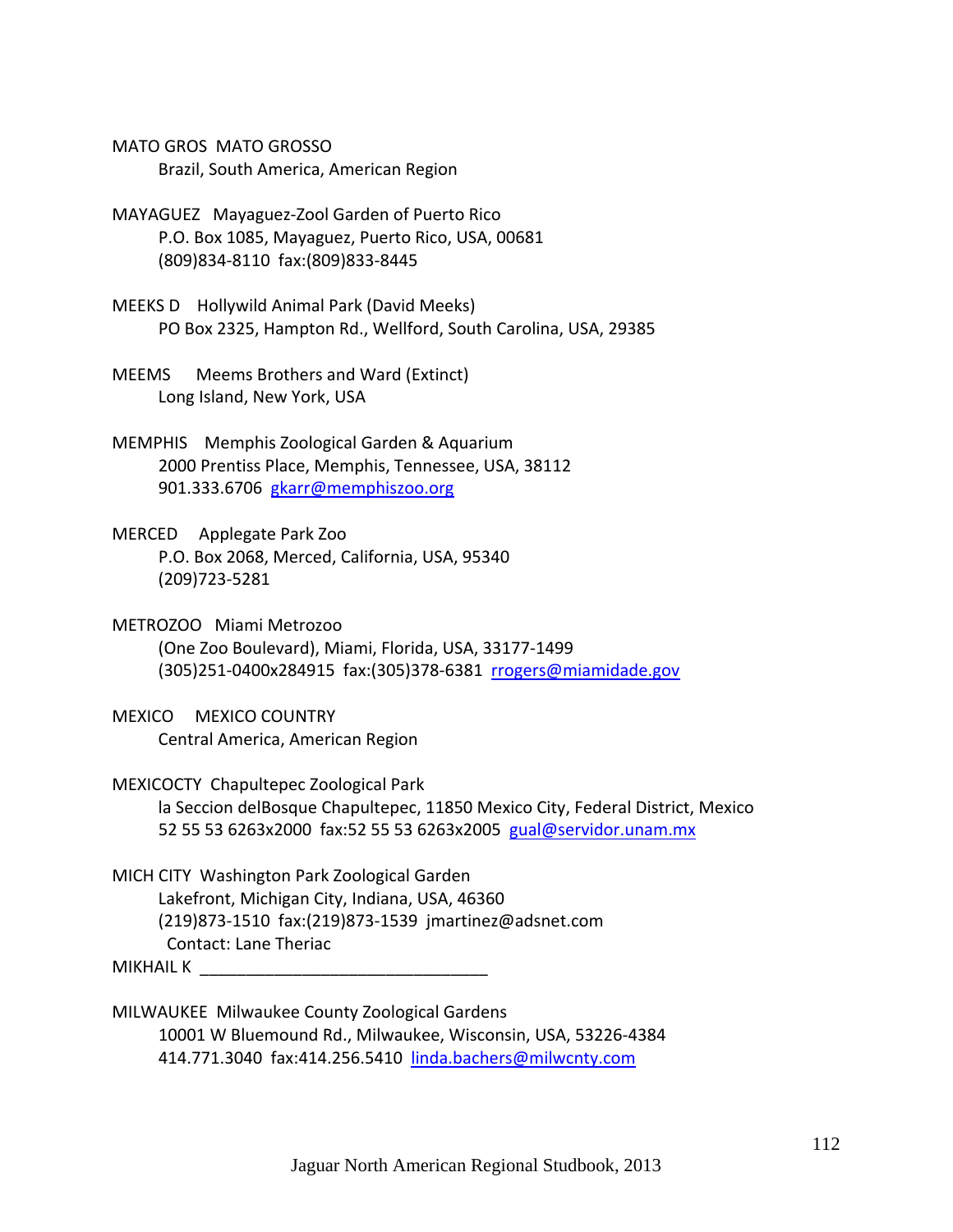MINOT Roosevelt Park Zoo

 1219 Burdick Expy East, Minot, North Dakota, USA, 58702 (701)857‐4166 fax:(701)857‐4169

MONCTON Magnetic Hill Zoo

 100 Ave. Worthington Ave., Moncton, New Brunswick, Canada, E1C 9Z3 (506)384‐0303 fax:(506)853‐3569 bernard.gallant@moncton.org Contact: Bernard Gallant

MONROE Louisiana Purchase Gardens & Zoo P.O. Box 123, Monroe, Louisiana, USA, 71210 318.329.2582

MONTERREY Parque Zoologica la Pastoria Monterrey, Nuevo Leon, Mexico

MONTGOMRY Montgomery Zoo P.O. Box 3313, Montgomery, Alabama, USA, 36110‐0313 (334)240‐4903 fax:(334)240‐4916 knaugher@montgomeryal.gov

MOOSE JAW Moose Jaw Zoo & Recreational Park #370‐325 4th SW, Moose Jaw, Saskatchewan, Canada, S6H 5V0 (306)693‐8772 fax:(306)693‐9973 Contact: Gary Horsnall

MORELIA Parque Zoologico "Benito Juarez" Calzada Juarez S/N, Morelia, Michoacan, Mexico, 58070 52 43 140488 fax:52 43 141949

MOSCOW Moscow Zoological Park Bolshaya Gruzinskaya Ulitsa, Moscow, Russian Fed, 123242 7 095 252 1053 fax:7 095 973 2056 moscow‐zoo@mtu‐net.ru

MUNICH Munchener Tierpark Hellabrunn Tierparkstrasse 30, Muenchen, Germany, D‐81543 49 89 62 50817 fax:49 89 62 50852 rau@zoo‐munich.de

N.A. CHEM

NADERMANN Tierpark Nadermann Delbruck‐schoning, N Rhine‐westph, Germany

NAMPA Fernandino Zoo Nampa, Idaho, USA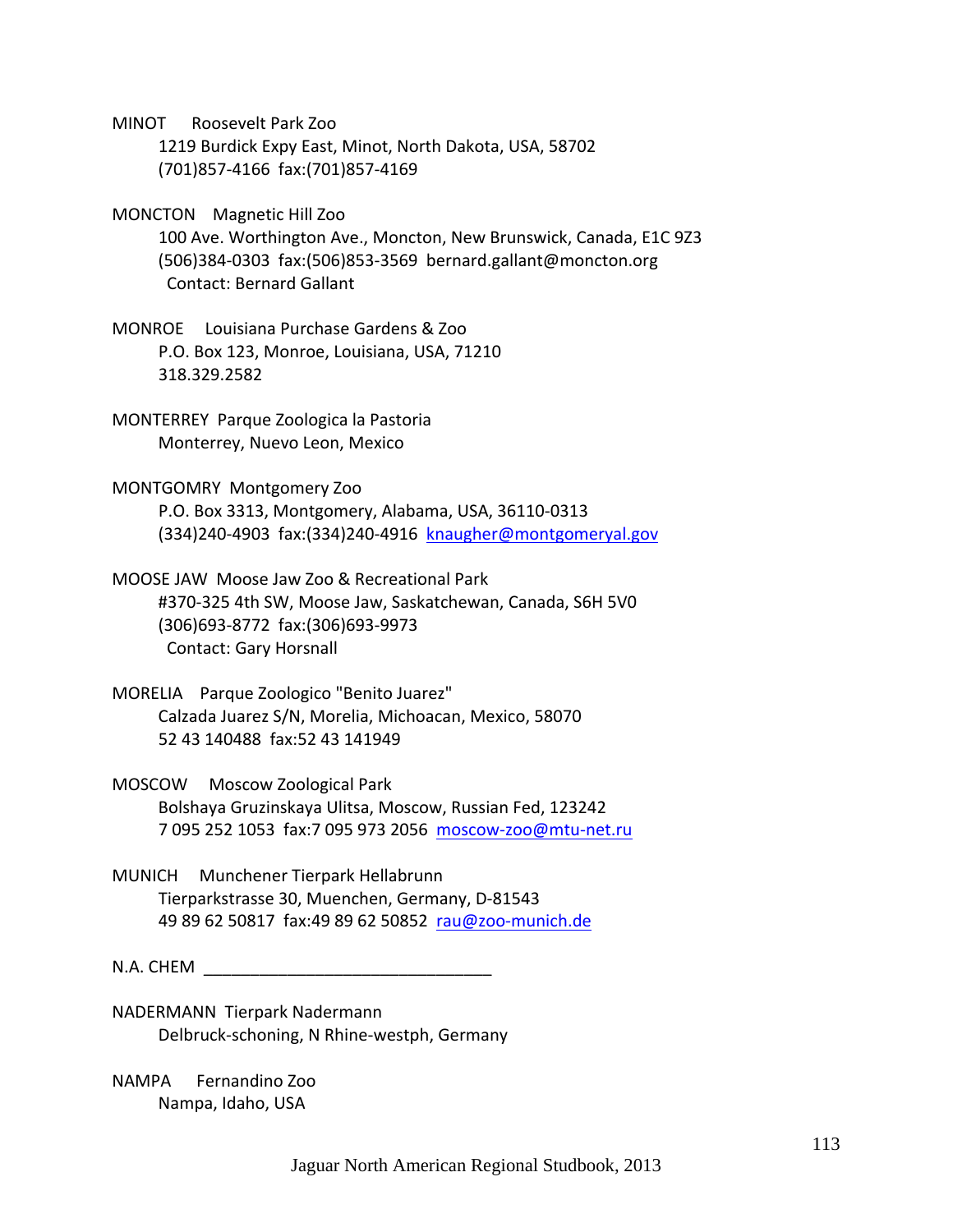NASHV ZOO Nashville Zoo at Grassmere 3777 Nolensville Rd., Nashville, Tennessee, USA, 37211 615.627.3052 fax:(615)832‐5443

NAT BRIDG Natural Bridge Zoological Park P.O. Box 88, Natural Bridge, Virginia, USA, 24578 (540)291‐2420 fax:(540)291‐1891 naturalbridgezoo@hotmail.com

NEWSOM H H.R. Newsom Houston, Texas, USA

NICARAGUA NICARAGUA Central America, American Region

NORCO Inland Zoo & Livestock Co (Extinct) Norco, California, USA

- NORRISTOW Elmwood Pk Zoo‐Norristown Zool Soc 1661 Harding Blvd., Norristown, Pennsylvania, USA, 19401 610.277.3825x239 fax:(610)292‐0332 dwood@elmwoodparkzoo.org
- NY BRONX The Wildlife Conservation Society 2300 Southern Blvd., Bronx, New York, USA, 10460‐1099 718.220.8711 fax:(718)220‐7114
- NZP‐WASH Smithsonian National Zoological Park 3001 Connecticut Ave. NW, Washington, District Of Columbia, USA, 20008‐2537 202.633.3244 fax:202.633.8727

OKLAHOMA Oklahoma City Zoological Park 2101 NE 50th St., Oklahoma City, Oklahoma, USA, 73111‐7199 (405)425‐0274 fax:(405)425‐0220 dwhitton@okczoo.com

OMAHA Omaha's Henry Doorly Zoo 3701 S 10th St., Omaha, Nebraska, USA, 68107‐2200 (402)738‐2068 fax:(402)733‐4415 stephanieh@omahazoo.com

ONTARIO ONTARIO Canada, North America, American Region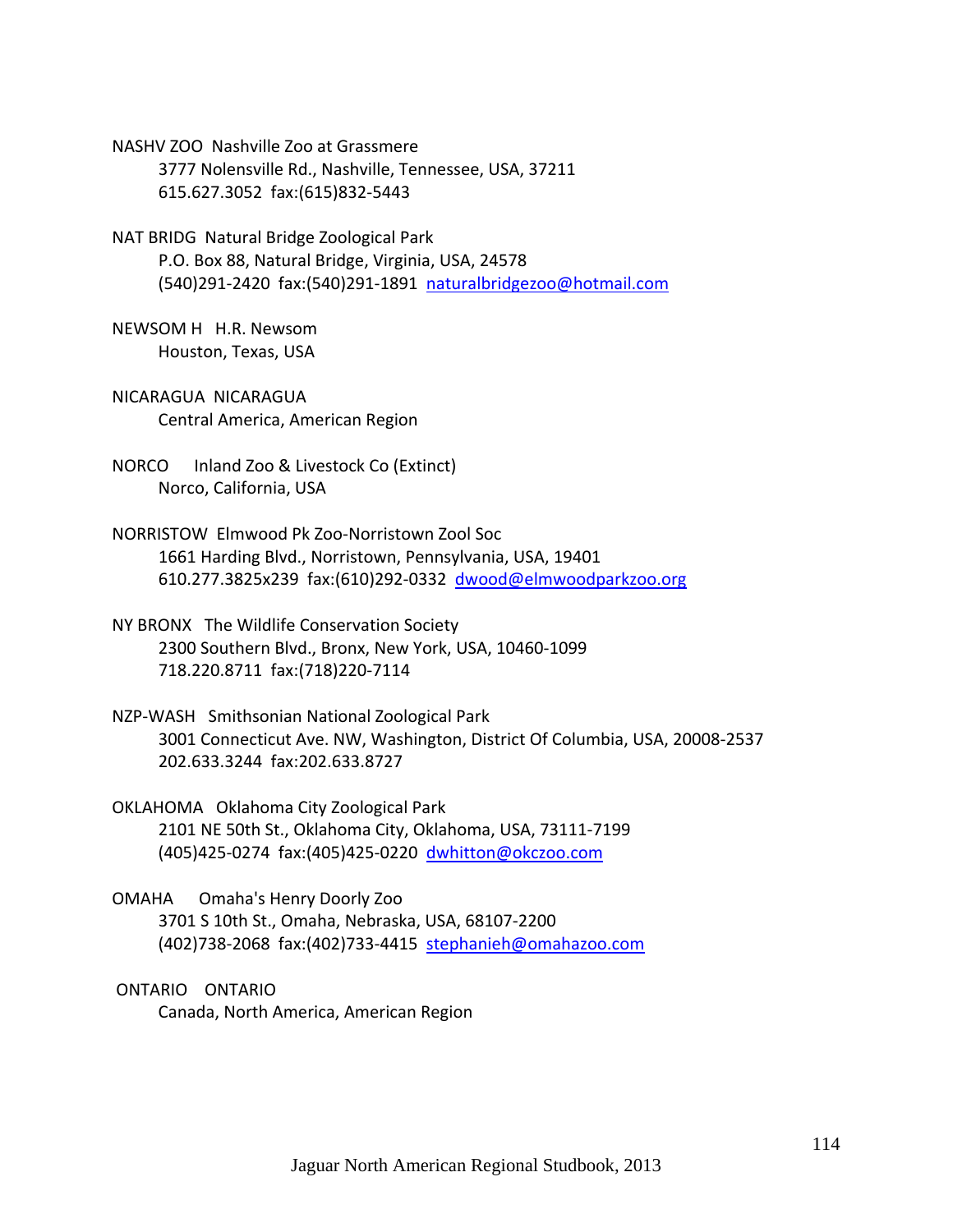OR CST SF Oregon Coast Safari Rt. 3, Siletz, Oregon, USA (503)444‐2631

ORMOND H

ORONO Jungle Cat World Inc. 3667 Conc.6, Orono, Ontario, Canada, L0B 1M0 905.983.5016 fax:905.983.9858 info@junglecatworld.com

OVERLND P Overland Park Kansas, USA Contact: Jeff Sharon

OXDRIFT \_\_\_\_\_\_\_\_\_\_\_\_\_\_\_\_\_\_\_\_\_\_\_\_\_\_\_\_\_\_\_

PALM DES The Living Desert Zoo and Gardens 47‐900 Portola Ave., Palm Desert, California, USA, 92260 760.346.5694x2200 fax:760.346.9070 bkilbane@livingdesert.org

PALMER \_\_\_\_\_\_\_\_\_\_\_\_\_\_\_\_\_\_\_\_\_\_\_\_\_\_\_\_\_\_\_

PANAMA PANAMA Central America, American Region

PANAMACT ZooWorld 9008 Front Beach Rd., Panama City, Florida, USA, 32407

(850)230‐4839 fax:(850)230‐8500 tom@zooworldpcb.com

PARAGUAY PARAGUAY South America, American Region

PARIS ZOO Parc Zoologique de Paris ‐ M.N.H.N. 53, Avenue de Saint Maurice, 75012 Paris, France 33.144.75.274 fax:33 143 435473 jvillema@mnhn.fr

PENROSE Animalworld Penrose, Colorado, USA

PENSACOLA Northwest Florida Zoological Society Pensacola, Florida, USA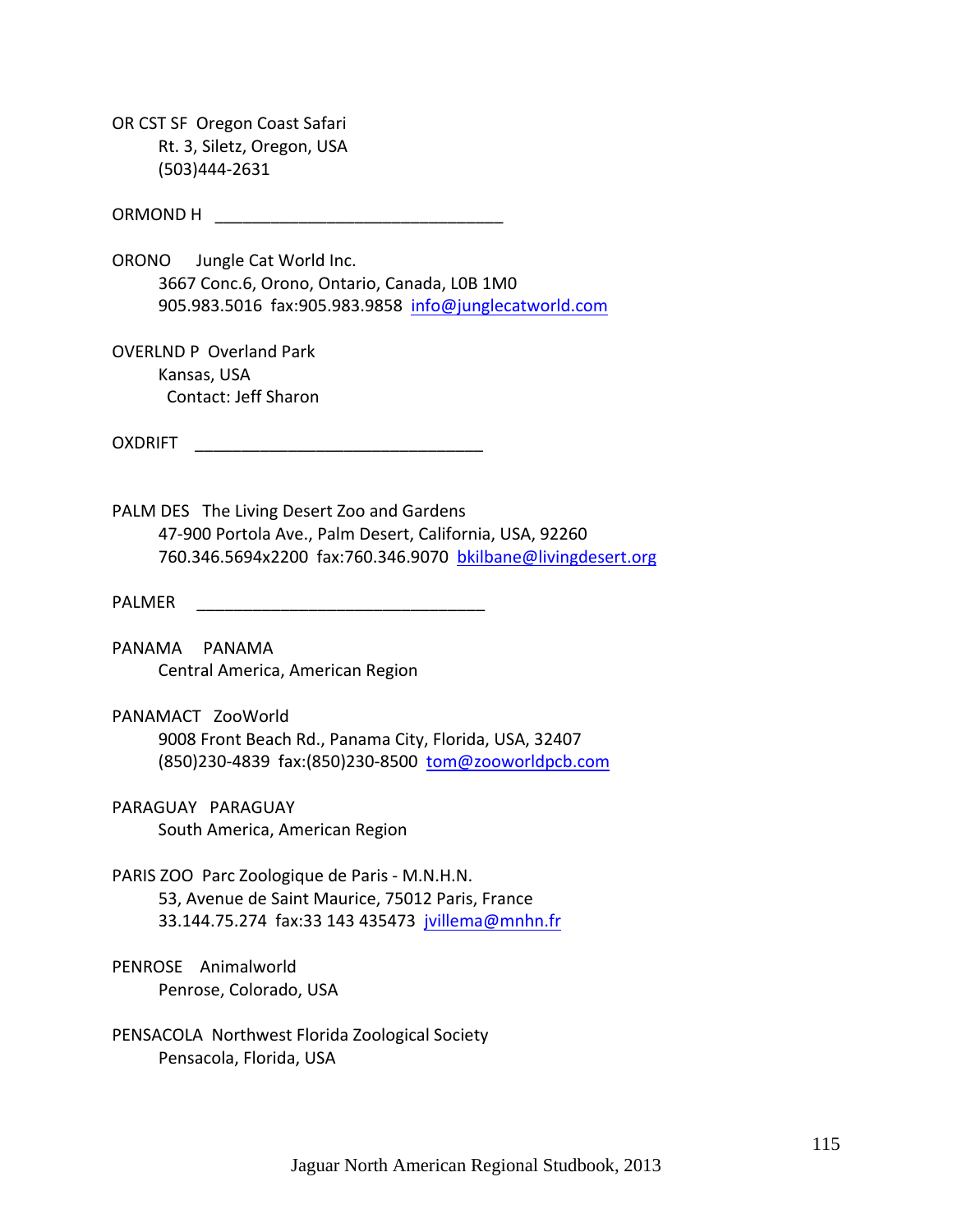| PERU | PERU |                                |
|------|------|--------------------------------|
|      |      | South America, American Region |

PET FARM Pet Farm Miami, Florida, USA, 33166

- PHILADELP Philadelphia Zoological Garden 3400 W Girard Ave., Philadelphia, Pennsylvania, USA, 19104 215.243.5214 fax:(215)243‐0219 bahner.beth@phillyzoo.org
- PHOENIX Phoenix Zoo 455 N Galvin Pky, Phoenix, Arizona, USA, 85008‐3431 (602)273‐1341x7612 fax:(602)273‐7078 gbickert@thephxzoo.com

PICTON Reptile Breeding Foundation Picton, Granby, Canada

PINE OAKS \_\_\_\_\_\_\_\_\_\_\_\_\_\_\_\_\_\_\_\_\_\_\_\_\_\_\_\_\_\_\_

- PITTSBORO Carnivore Preservation Trust 1940 Hanks Chapel Road, Pittsboro, North Carolina, USA, 27312 (919)542‐4684 fax:(919)542‐4454 cptkeeper1@aol.com
- PITTSBURG Pittsburgh Zoo & Aquarium One Wild Place, Pittsburgh, Pennsylvania, USA, 15206‐1178 412.365.2581 fax:(412)365‐2583

PLAINSMEN **EXECUTE AND THE SET OF STATISTICS** 

- PORTLAND Oregon Zoo 4001 SW Canyon Rd., Portland, Oregon, USA, 97221‐2799 (503)220‐5766 fax:(503)226‐0074 PREDAT PL Predators Plus (Extinct) Box 94008, Maitland, Florida, USA, 3279
- PRESCOTT Prescott Animal Park Prescott, Arizona, USA, 86301 Contact: Jovita Fine

PRIVATE Private Collection

PROCK C C. J. Prock Belize, British Honduras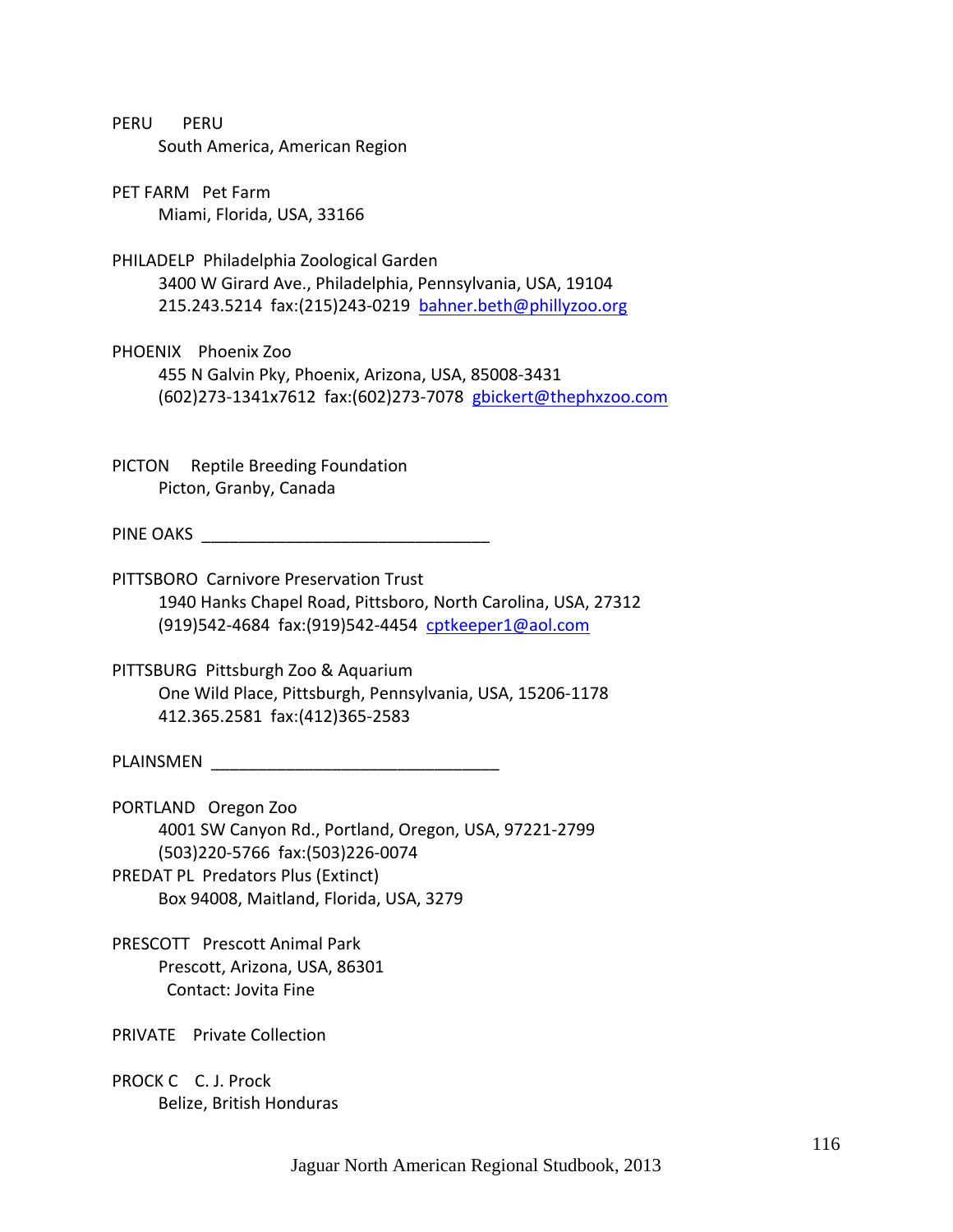# PROYECTO **and the set of the set of the set of the set of the set of the set of the set of the set of the set of the set of the set of the set of the set of the set of the set of the set of the set of the set of the set of**

PUBLIC General Public

PUEBLA Africam Safari

 11 Oriente #2407, Puebla, Puebla, Mexico, CP 72007 52.222.2817000x230 fax:52 222 2817000x257 fcamacho@africamsafari.com.mx

PUEBLO Pueblo Zoo 3455 Nuckolls Ave., Pueblo, Colorado, USA, 81005 (719)561‐1452x107 fax:(719)561‐8686 curator@pueblozoo.org

QUEBEC Jardin Zoologique Du Quebec 9530 rue de la Faune, Charlesbourg, Quebec, Canada, G1G 5H9 418.622.0313x280 fax:(418)644‐9004 monique@spsnq.qc.ca

RACINE Racine Zoological Gardens 2131 N Main St., Racine, Wisconsin, USA, 53402‐4795 262.636.9423 fax:262.636.9307

RANGOON Rangoon Zoological Gardens Lake Road, Kandawgalay Po, Rangoon, Burma

READY FK **EXAMPLE ASSESSED FOR A STATE OF A STATE OF A STATE OF A STATE OF A STATE OF A STATE OF A STATE OF A ST** 

- REDWOOD Six Flags Marine World 2001 Marine World Pky., Vallejo, California, USA, 94589‐4006 707.556.5253 fax:707.556.5261 kwasson@sftp.com
- RIO GRAND Albuquerque Biological Park 903 Tenth St. SW, Albuquerque, New Mexico, USA, 87102‐4098 (505)764‐6231 fax:(505)764‐6281 kklammer@cabq.gov

RIOJANEIR Jardim Zoologico Da Rio De Janeiro Parque daQuinta da Boa Vista s/n, Rio De Janerio Cep, Rio De Janeiro, Brazil, 20940‐040 55 21 254 2024 fax:55 21 569 7547

ROCHESTER Seneca Park Zoo

 2222 St Paul St., Rochester, New York, USA, 14621‐1096 (585)266‐8222 fax:(585)366‐2517 gcaulkins@monroecounty.gov Contact: Dan Michalowski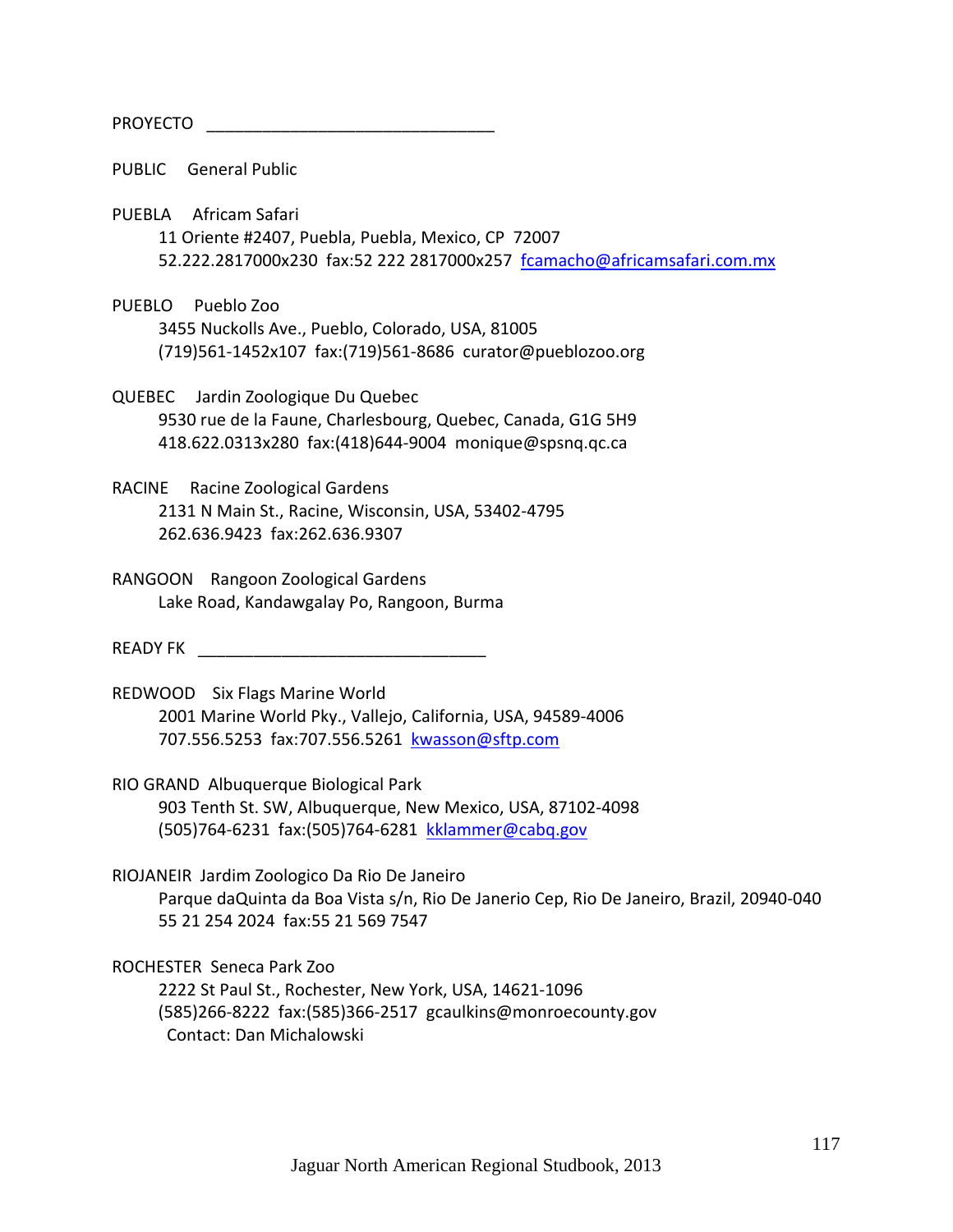ROGERSON Oaklawn Farms (R & G Rogerson) RR 1, Aylesford, Nova Scotia, Canada, BOP 1C0 (902)847‐9790 oaklawnfarmzoo@gmail.com

ROSAMOND Exotic Feline Breeding Compound HCR 1, Box 84, Rosamond, California, USA, 93560 (661)256-3793 fax:(661)256-6867 cathouse@qnet.com

RUMFORD Rumford Wild Animal Park Rumford Point, Maine, USA

S DOMINGO Parque Zoologico Nacional, ZOODOM Av. Los Arroyos, Arroyo Hondo, Santo Domingo, Rd, Dominican Republic (809)562‐2080 fax:(809)562‐2070 parque.zoo@codetel.net.do

SAARBRUCK Saarbrücken Zoological Garden Graf‐Stauffenberg‐Str., D‐66121 Saarbrücken, Germany 0049‐681‐980 44 0 fax:0049‐681‐980 44 38 richard.francke@saarbruecken.de

SACRAMNTO Sacramento Zoo 3930 W Land Park Dr., Sacramento, California, USA, 95822‐1123 916.808.7381 fax:916.264.5887 lfield@cityofsacramento.org

SAIMPORTS South American Imports(Ed J. Hamilton) 301‐12730 Laurel Street, Lakeside, California, USA, 92040

SALISBURY Salisbury Zoological Park PO Box 2979, Salisbury, Maryland, USA, 21802‐2979 (410)548‐3117 fax:(410)860‐0919 akonopik@ci.salisbury.md.us

SALZBURG Salzburg Zoo Hellbrunn Anif, Austria, A‐5081 43 662 820 176 fax:43 662 820 1766 aroth@salzburg‐zoo.at

- SAN ANTON San Antonio Zool. Gardens & Aquarium 3903 N. St. Mary's Street, San Antonio, Texas, USA, 78212‐3199 (210)734‐7184x162 fax:(210)734‐7291 mammalcurator@sazoo.org
- SAN FRAN San Francisco Zoological Gardens 1 Zoo Rd., San Francisco, California, USA, 94132‐1098 (415)753‐7176 fax:(415)681‐2039 mikes@sfzoo.org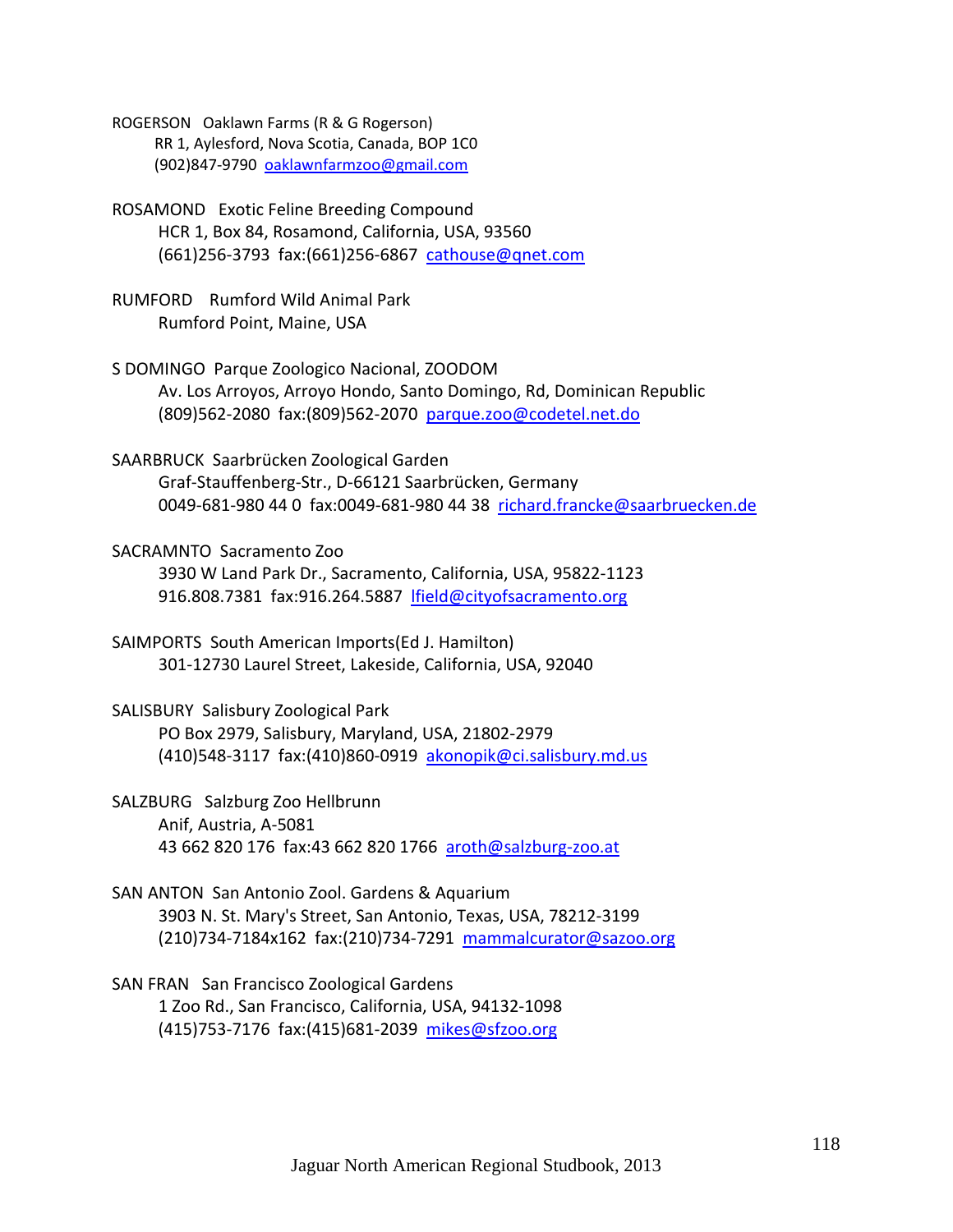SANDIEGOZ San Diego Zoo

 P.O. Box 120551, San Diego, California, USA, 92112‐0551 (619)685‐3250 fax:619.232.4117 tgiezendanner@sandiegozoo.org

SANFORD Central Florida Zoological Park

 P.O. Box 470309, Lake Monroe, Florida, USA, 32747 (407)323‐4450x140 fax:(407)321‐0900 bonnieb@centralfloridazoo.org

SANJOSECA Happy Hollow Zoo

 1300 Senter Road, San Jose, California, USA, 95112‐3623 (408)277‐5526 fax:408.975.9369 hhzcurator@aol.com

SANTA BOL Santa Cruz Zoo Casilla 754, Santa Cruz, Bolivia 591 39939

- SAO PAULO Parque Zoological de Sao Paulo Av. Miguel Stefano 4241, Sao Paulo, Sao Paulo, Brazil, 04301‐ 905 55 11 5073 8020 fax:55 11 5058 0564 agnovelini@sp.gov.br
- SAOPAULOC SAO PAULO Brazil, South America, American Region
- SCHOEBEL Schoebel Fur and Feather Farm Neshkoro, Wisconsin, USA
- SCOTTSBLU Riverside Zoo 1600 S Beltline Hwy West, Scottsbluff, Nebraska, USA, 69361 (308)630‐6236 fax:(308)632‐2953 jclawson@scottsbluff.org

SCTHPLAIN Terry Lou Zoo (Extinct) 1451 Raritan Rd., Scotch Plains, New Jersey, USA, 07076 (908)322‐7180

SEATTLE Woodland Park Zoological Gardens 5500 Phinney Ave N, Seattle, Washington, USA, 98103‐5897 206.548.2513 krista.adelhardt@zoo.org

SEDGWICK Sedgwick County Zoo 5555 Zoo Blvd., Wichita, Kansas, USA, 67212‐1698 (316)266‐8203 fax:(316)942‐3781 akinser@scz.org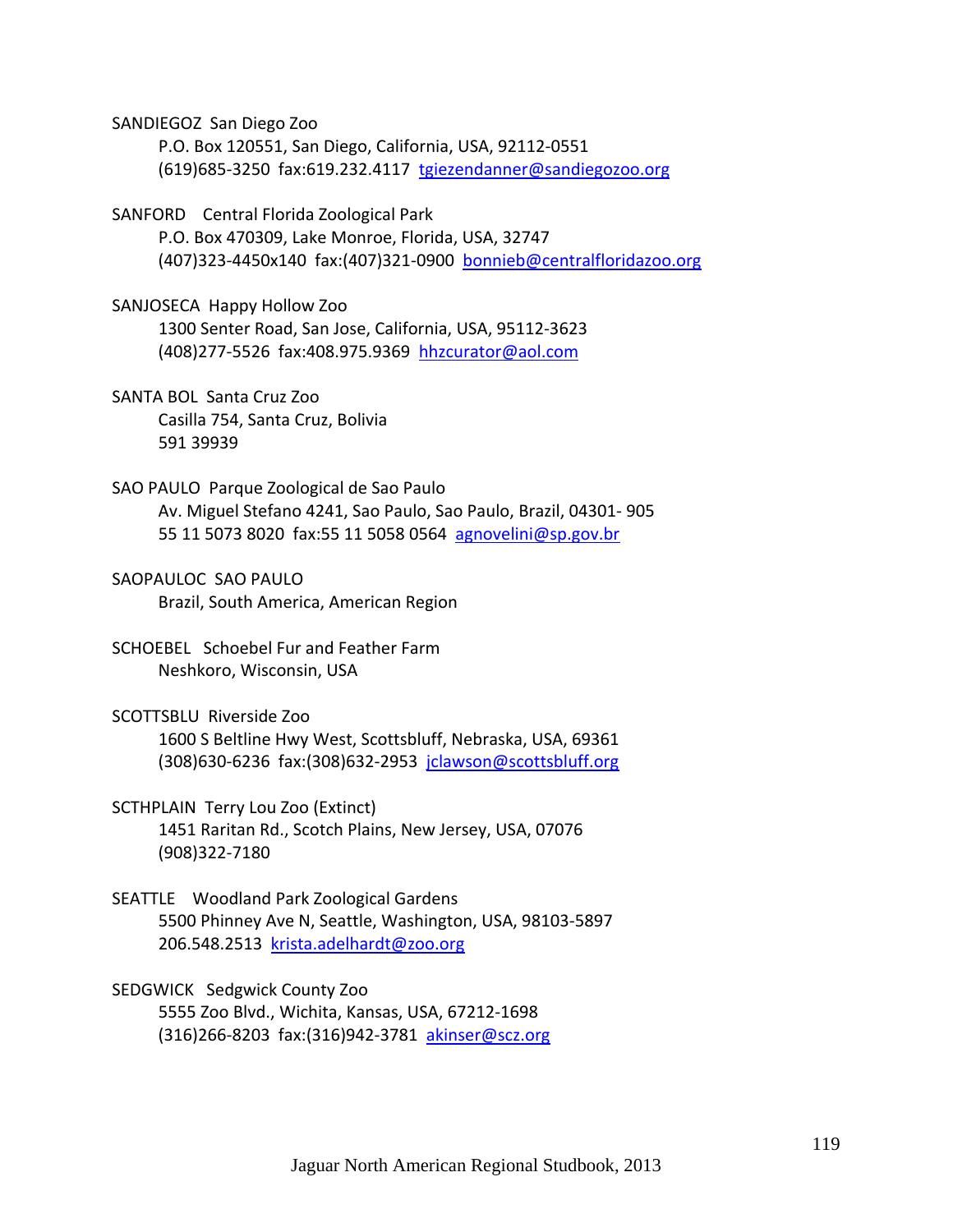SEOUL Seoul Grand Park Zoo 159‐1 Makgye‐dong, Kong‐gi Do, South Korea, 427‐080 82.2.500.7710 fax:82.2.500.7995 kbs6666@hanmail.net

SF AN IMP Safari Animal Imports Miami, Florida, USA

SHANKPAIN **External SHANKPAIN** 

SHIRLEY Joseph Shirley Cincinnati, Ohio, USA

SHIZUOKA SIZUOKA (SHIZUOKA) Japan, Far Eastern Asi, Asian Region

SHRINE C Shrine Circus Florida, USA Contact: Baron Julius Von Uhl

SINGAPORE Singapore Zoological Gardens 80 Mandai Lake Rd., Singapore, Singapore, 729826 65.6360.8668 fax:65.6365.2331 anthony@zoo.com.sg

SIOUX FAL Great Plains Zoo 805 S Kiwanis, Sioux Falls, South Dakota, USA, 57104‐3714 (605)367‐8313x19 fax:(605)367‐8338

SOCO GARD Soco Gardens 89 Evans Cove Road, Maggie Valley, North Carolina, USA, 28751 (704)926‐1746

SOEST G. Frans Van Den Brink B.V., Lutteresweg 14a, 7775 Pp Lutten, The Netherlands

SONORA EC Centro Ecologico de Sonora ‐ IMADES Carretera a Guaymas, km 2.5, Hermosillo, Sonora, Mexico, 93284 52 662 250 1225

SOUTHERNU \_\_\_\_\_\_\_\_\_\_\_\_\_\_\_\_\_\_\_\_\_\_\_\_\_\_\_\_\_\_\_

SOUTHWICK Southwicks Zoo 2 Southwicks St., Mendon, Massachusetts, USA, 01756 (508)883-9891 fax:(508)883-0242 earth@southwickszoo.com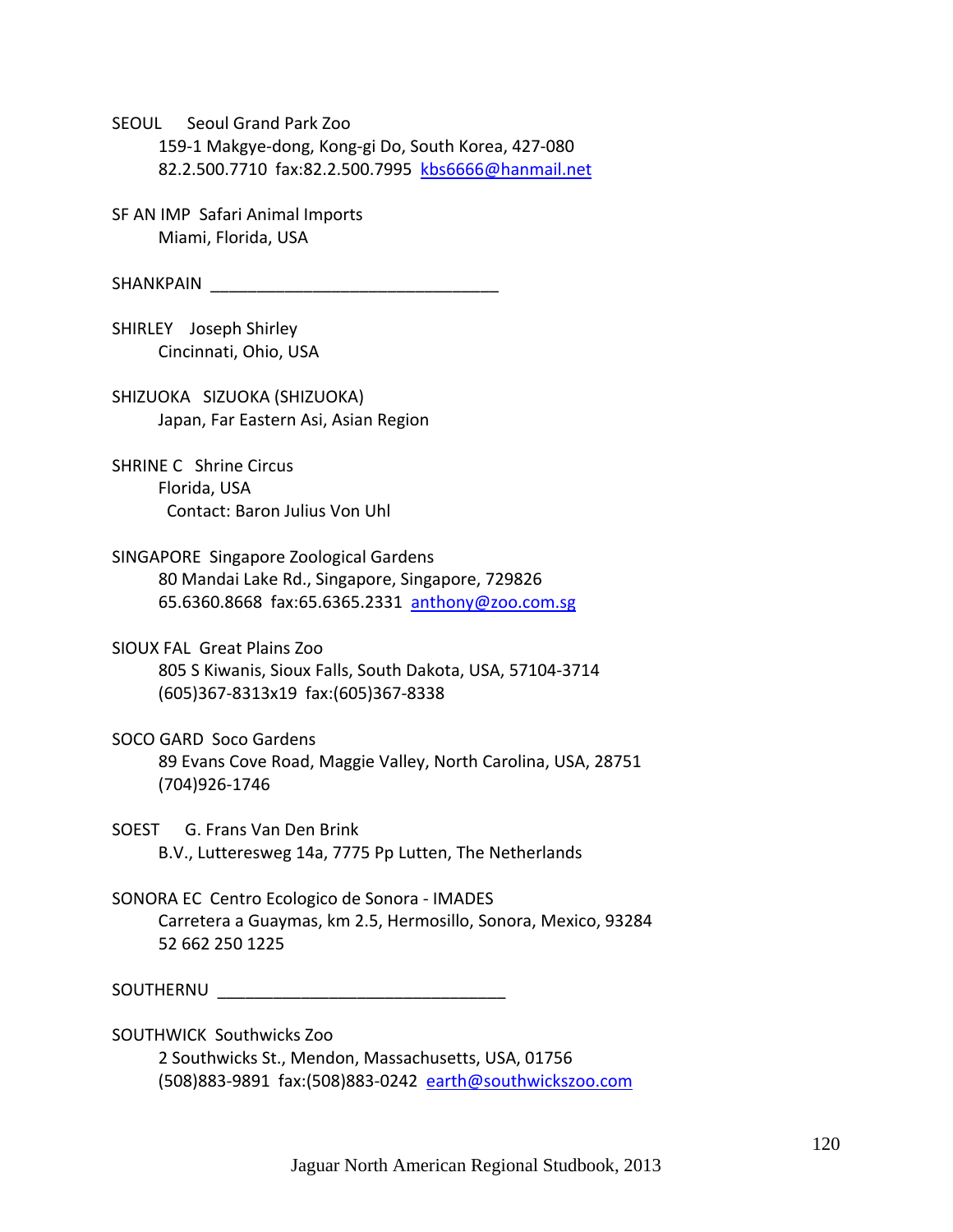# SPCA‐MTL \_\_\_\_\_\_\_\_\_\_\_\_\_\_\_\_\_\_\_\_\_\_\_\_\_\_\_\_\_\_\_

- SPRUCE PI Alton V. Freeman Spruce Pine, North Carolina, USA
- ST FELICI St. Felicien Zoo
	- 2230 Boul Du Jardin, St Felicien, Quebec, Canada, G8K 2P8 (418)679‐0543x272 fax:(418)679‐3647 josee.tremblay@zoosauvage.com
- ST JOHN Cherry Brook Zoo Inc 901 Foster Thurston Drive, St. John, New Brunswick, Canada, E2K 5H9 506.634.1440 fax:(506)634-0717 noahsark@rogers.com
- ST LOUIS Saint Louis Zoological Park 1 Government Dr., St. Louis, Missouri, USA, 63110‐1395 314.646.4789 grimm@stlzoo.org
- ST PAUL St. Paul's Como Zoo

 1250 Kaufman Dr., St Paul, Minnesota, USA, 55103 (651)487‐8208 fax:(651)487‐8209 joanne.kelly@ci.stpaul.mn.us Contact: Kris Wells

- STATEN IS Staten Island Zoo 614 Broadway, Staten Island, New York, USA, 10310 (718)442‐3101x18 fax:(718)981‐8711 dbirds4@aol.com
- STONEHAM Franklin Park Zoo/Walter D. Stone Memorial Zoo 1 Franklin Park Rd., Boston, Massachusetts, USA, 02121 617.989.2020 fax:617.989.2025 dtetreault@zoonewengland.com
- SUMMIT ZO Parque Municipal Summit Apartado 503 ‐ Zona 1, Panama, Panama
- SUSSEX Space Farms Zoo Rd 6 ‐ Box 135, Sussex, New Jersey, USA, 07461 (201)875‐5800
- SYDNEY Taronga Zoo PO Box 20, Mosman, New South Wales, Australia, 2088 61 2 9978 4767 fax:61.2.99784.613 sbrice@zoo.nsw.gov.au

SYRACUSE Rosamond Gifford Zoo at Burnet Park 1 Conservation Place, Syracuse, New York, USA, 13204‐2504 (315)435‐8512 fax:(315)435‐8517 adriennewhiteley@ongov.net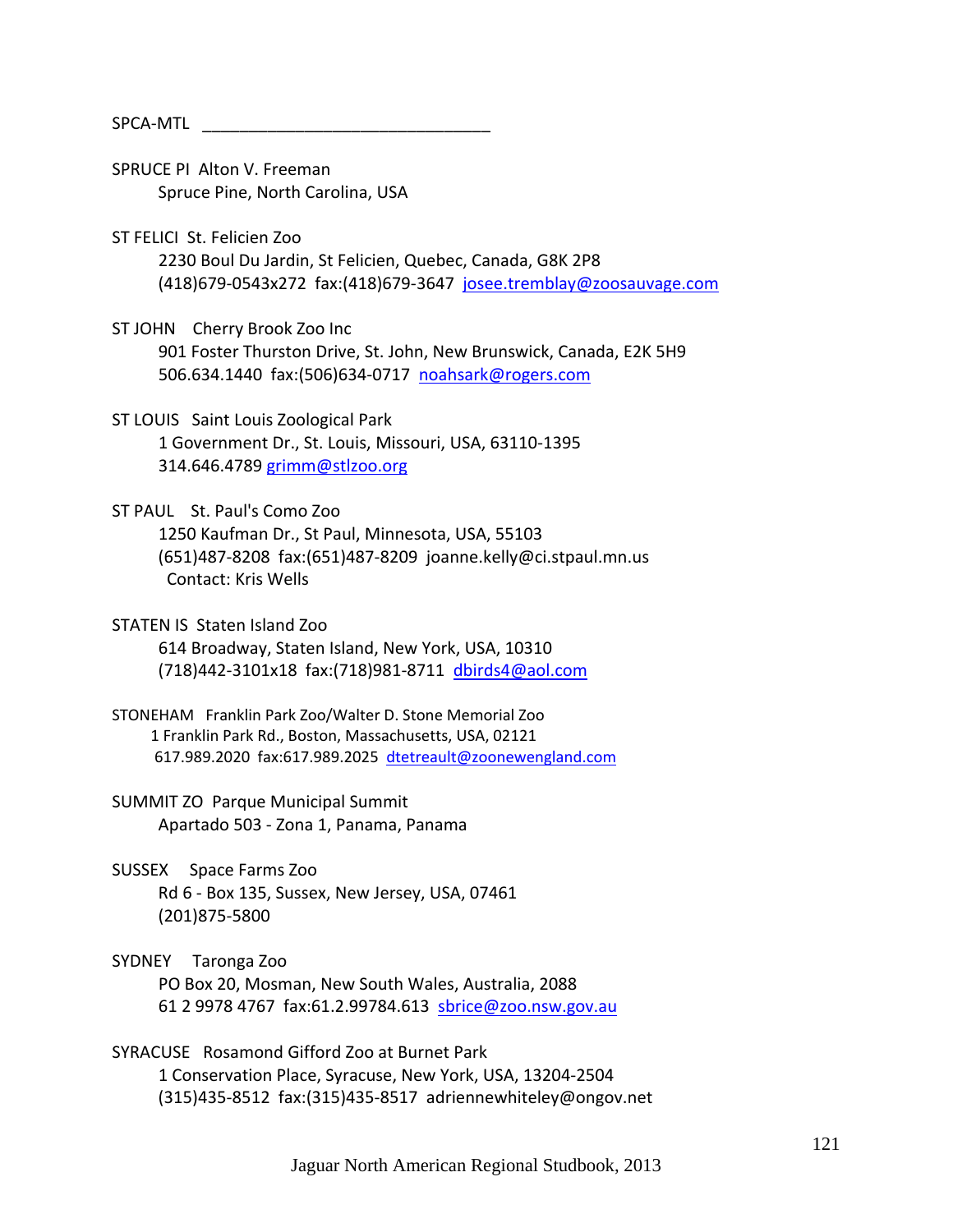#### TABASCO TABASCO

Mexico, Central America, American Region

#### TAIPEI Taipei Zoo

 30 Hsin‐Kuang Road, Sec.2, Taipei, Taiwan, Republic Of China, 11628 886 2 293 82300 fax:886 2 293 82316 dwy14@zoo.gov.tw

#### TARPONSPR Tarpon Zoo

Tarpon Springs, Florida, USA

TEXAS TEXAS

North America, USA

THURMONT Catoctin Wildlife Preserve and Zoo 13019 Catoctin Furnace Road, Thurmont, Maryland, USA, 21788 (301)271‐3180 fax:(301)271‐2673 mjlawren@g.coastal.edu

#### TIMBOTTON **TERMING TERMING TERMING**

- TLAXCALA TLAXCALA Mexico, Central America, American Region
- TOLEDO Toledo Zoological Gardens PO Box 140130, Toledo, Ohio, USA, 43614‐0801 (419)389‐6403x3088 fax:(419)385‐8670
- TOM SMITH Tom Smith 6120 North US 31, Sharpsville, Indiana, USA, 46068 (317)963‐2107
- TOPEKA Topeka Zoological Park 635 SW Gage Blvd., Topeka, Kansas, USA, 66606‐2066 785.368.9134 fax:785.368.9152
- TORONTO Toronto Zoo 361A Old Finch Ave., Scarborough, Ontario, Canada, M1B 5K7 (416)392‐5971 fax:(416)392‐4979 egabura@torontozoo.ca
- TREFELICH Trefflich's Bird & Animal Co. 228 Fulton St., New York, New York, USA
- TREFFLICH Trefflichs Educ Animal Farm + Zoo Whitehouse Stat, New Jersey, USA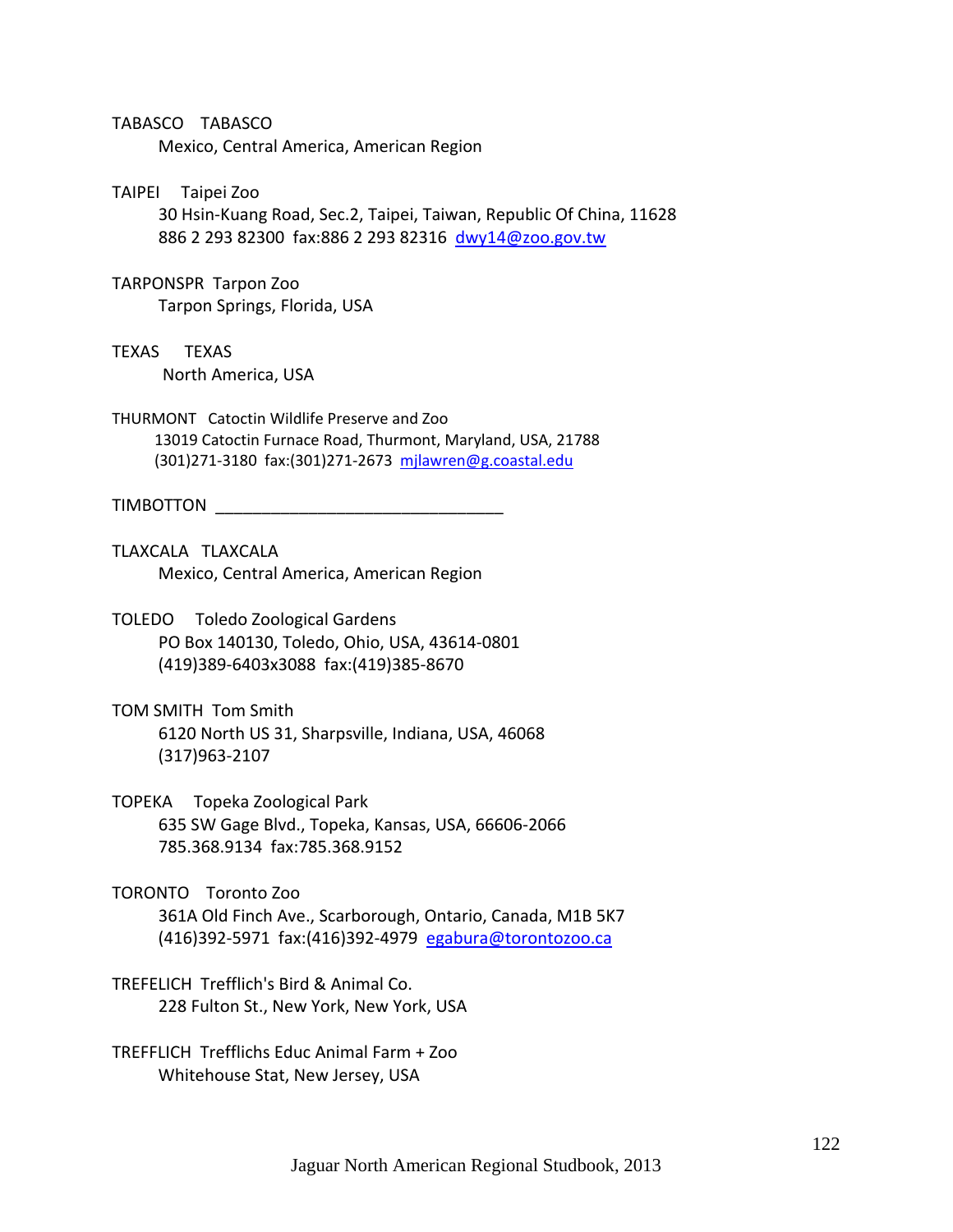TRIVANDRU Trivandrum Zoo Kerala, India 91 62275

TUCSON Reid Park Zoo 1100 S Randolph Way, Tucson, Arizona, USA, 85716 (520)791‐3204 fax:(520)791‐5378 jim.schnormeier@tucsonaz.gov

TULSA Tulsa Zoological Park 5701 E 36th St N, Tulsa, Oklahoma, USA, 74115 (918)669‐6225 fax:(918)669‐6260 galverson@tulsazoo.org

UNKNOWN Unknown Location

USDI LAW USDI Fish and Wildlife Service Lawrence, New York, USA

VALENCIAV **ALENCIAV** 

VANLEEK Ark Animal Exchange Vanleek Hill, Ontario, Canada VENEZUELA VENEZUELA South America, American Region

VICTOR TX Texas Zoo 110 Memorial Dr., Victoria, Texas, USA, 77901 361.573.7681 fax:361.576.1094 animalcare@texaszoo.org

VICTOR ZS Zoo & Sanctuary‐Bird & Animal Park Victoria, British Columbia, Canada

W ORANGE Turtle Back Zoo

 560 Northfield Ave., West Orange, New Jersey, USA, 07052 (973)731‐5800 fax:(973)731‐1059

W PALM BE Lion Country Safari Inc ‐ Florida 2003 Lion Country Safari Rd., Loxahatchee, Florida, USA, 33470‐3976 561.793.1084x174 fax:(561)793-9603 records@lioncountrysafari.com

WACO Cameron Park Zoo 1701 N. 4th St., Waco, Texas, USA, 76707‐2463 (254)750‐8435 fax:(254)750‐8430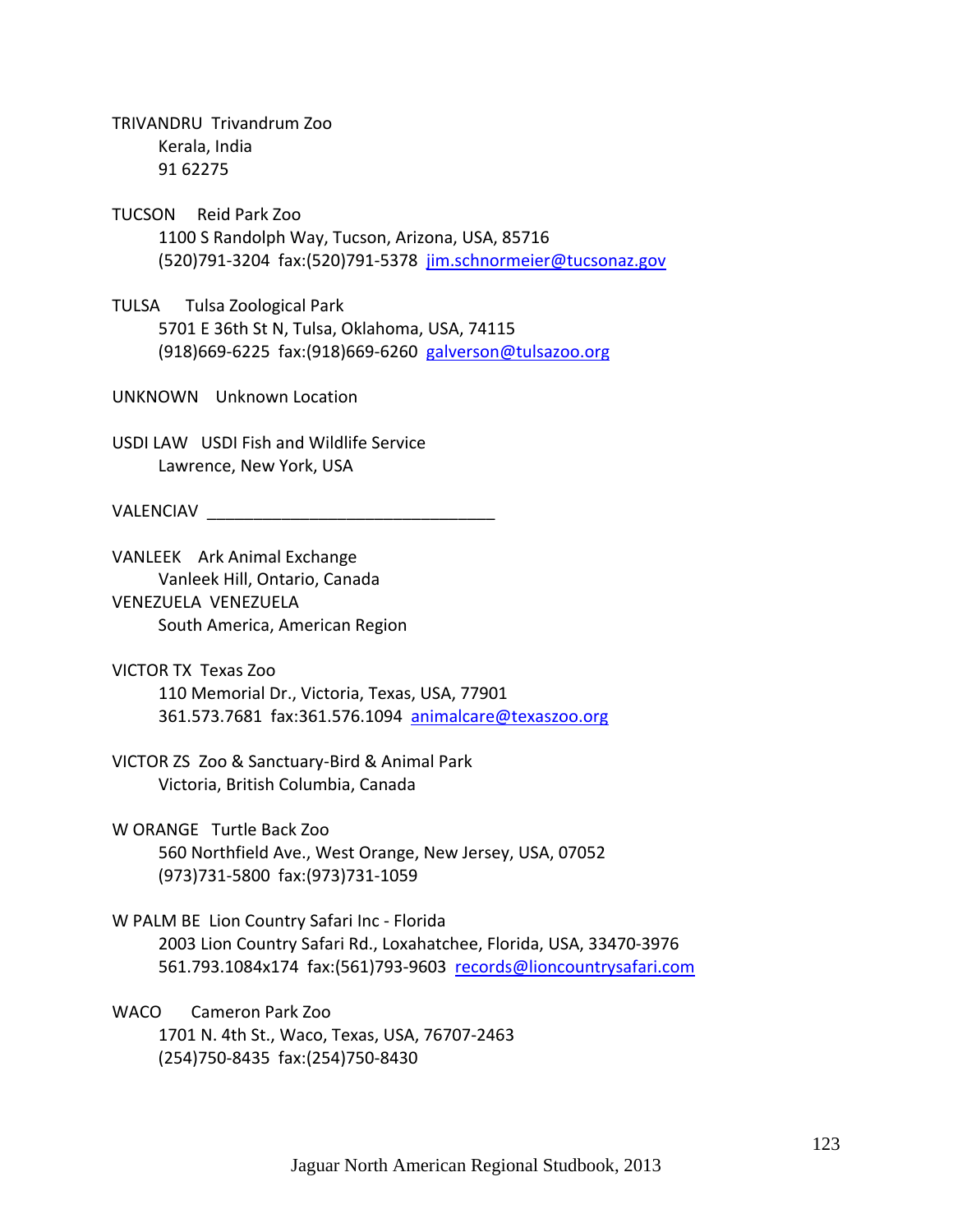WASSENAAR Dierenpark Wassenaar Zoo (Extinct) Rijksstraatweg 667, Wassenaar, South Holland, The Netherlands 01751‐78691

WATERTNSD Bramble Park Zoo P.O. Box 910, Watertown, South Dakota, USA, 57201‐0910 (605)882‐6269 fax:(605)882‐5232 lstavig@watertownsd.us

WATUSA ZO Animal Acres Zoo Watusa, Massachusetts, USA

WHEELING Oglebay's Good Children's Zoo Oglebay Park, Wheeling, West Virginia, USA, 26003 (304)243‐4029 fax:(304)243‐4110 jgreathouse@oglebay‐resort.com

WILD SAFA Wilderness Safari (extinct 1991) Hcr 5 Box 1839‐75, Branson, Missouri, USA, 65616 (417)334‐7884

WILD WRLD Wildlife World Zoo

 Northern Ave. at State Route 303, Litchfield Park, Arizona, USA, 85340‐9466 (623)935‐9453 fax:(623)935‐7499 mickeyollson@wildlifeworld.com

WILDANIMA \_\_\_\_\_\_\_\_\_\_\_\_\_\_\_\_\_\_\_\_\_\_\_\_\_\_\_\_\_\_\_

WILDCARGO Wild Cargo Inc. (Ralph Curtis) Hollywood, Florida, USA

WILMINGTN Brandywine Zoo 1001 N. Park Dr., Wilmington, Delaware, USA, 19802 (302)571‐7747x202 fax:(302)571‐7787

WILMOTH Wild Wilderness (Freddy Wilmoth) Route 3 Box 309, Gentry, Arkansas, USA, 72734 (501)736‐8383 Contact: Ross Wilmoth

WITCHIE \_\_\_\_\_\_\_\_\_\_\_\_\_\_\_\_\_\_\_\_\_\_\_\_\_\_\_\_\_\_\_

WLD WAYST Wildlife Waystation 14831 Little Tujunga Canyon Rd., Angeles Natl Forest, California, USA, 91342‐5999 (818)899‐5201